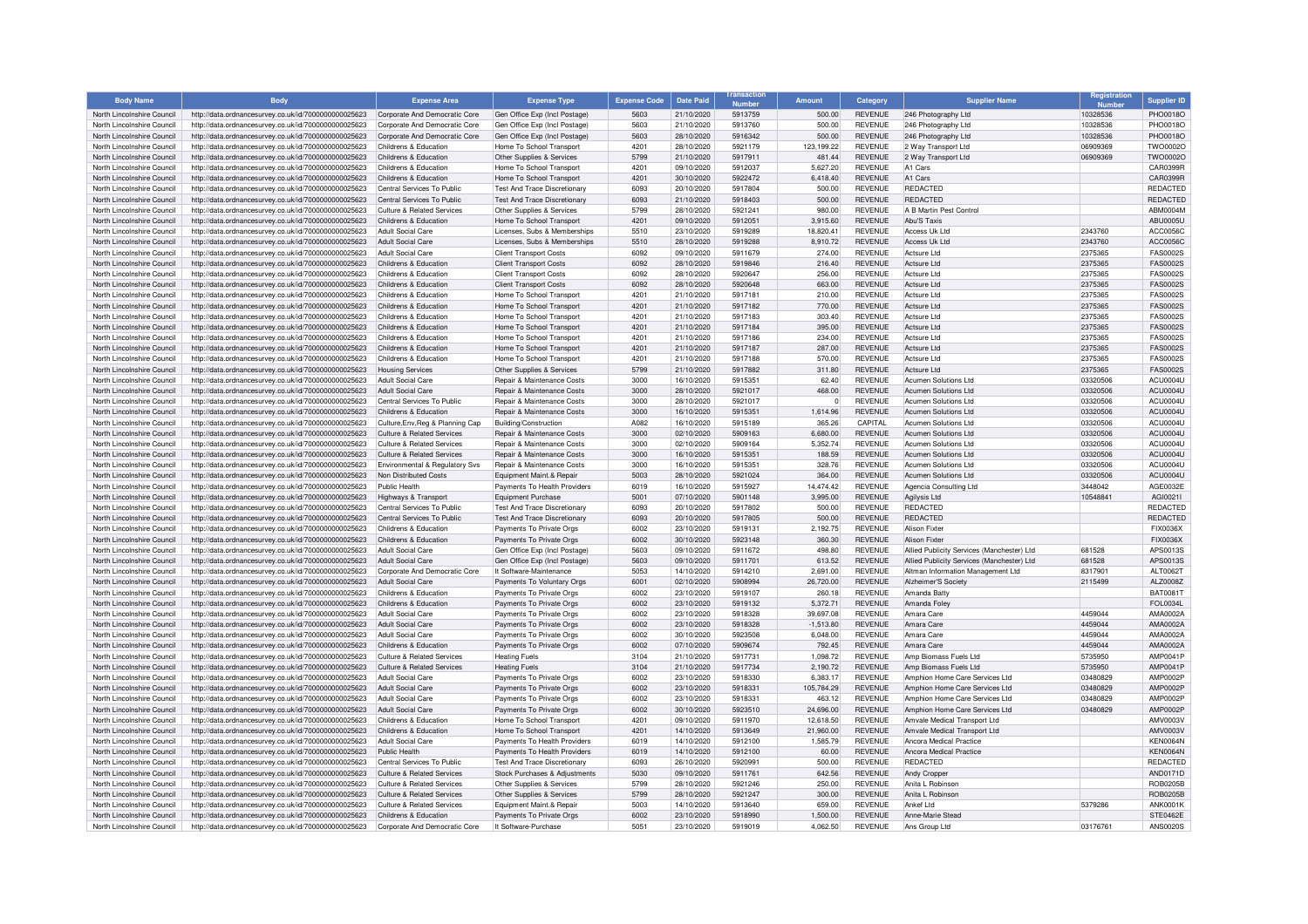| North Lincolnshire Council | http://data.ordnancesurvey.co.uk/id/7000000000025623 | Childrens & Education                      | Payments To Private Orgs              | 6002          | 23/10/2020 | 5919102 | 8,345.71    | <b>REVENUE</b> | Apple Tree Day Nursery Ltd            |          | APP0007P        |
|----------------------------|------------------------------------------------------|--------------------------------------------|---------------------------------------|---------------|------------|---------|-------------|----------------|---------------------------------------|----------|-----------------|
| North Lincolnshire Council | http://data.ordnancesurvey.co.uk/id/7000000000025623 | Childrens & Education                      | Payments To Private Oras              | 6002          | 23/10/2020 | 5919103 | 12.765.39   | <b>REVENUE</b> | Apple Tree Day Nursery Ltd            |          | APP0024P        |
|                            |                                                      |                                            |                                       | 6002          |            |         |             |                |                                       |          |                 |
| North Lincolnshire Council | http://data.ordnancesurvey.co.uk/id/7000000000025623 | Childrens & Education                      | Payments To Private Orgs              |               | 30/10/2020 | 5923140 | 470.06      | REVENUE        | Apple Tree Day Nursery Ltd            |          | APP0024P        |
| North Lincolnshire Council | http://data.ordnancesurvey.co.uk/id/7000000000025623 | <b>Adult Social Care</b>                   | Clothing, Uniforms & Laundry          | 5301          | 23/10/2020 | 591775  | 179.36      | <b>REVENUE</b> | Arco I td                             | 133804   | ARC0001C        |
| North Lincolnshire Council | http://data.ordnancesurvey.co.uk/id/7000000000025623 | Childrens & Education                      | Clothing, Uniforms & Laundry          | 5301          | 23/10/2020 | 591775  | 40.74       | <b>REVENUE</b> | Arco Ltd                              | 133804   | ARC0001C        |
| North Lincolnshire Council | http://data.ordnancesurvey.co.uk/id/7000000000025623 | Childrens & Education                      | Home To School Transpor               | $420^{\circ}$ | 09/10/2020 | 5911969 | 4,682.00    | <b>REVENUE</b> | Aria Cars                             |          | ARI00021        |
| North Lincolnshire Council | http://data.ordnancesurvey.co.uk/id/7000000000025623 | <b>Housing Services</b>                    | Other Supplies & Services             | 5799          | 09/10/2020 | 591192  | 2,576.46    | <b>REVENUE</b> | <b>Arties Mil</b>                     |          | ART00281        |
| North Lincolnshire Council | http://data.ordnancesurvey.co.uk/id/7000000000025623 | <b>Housing Services</b>                    | Other Supplies & Services             | 5799          | 09/10/2020 | 5911922 | 2,019.26    | <b>REVENUE</b> | <b>Arties Mil</b>                     |          | ART00281        |
| North Lincolnshire Council | http://data.ordnancesurvey.co.uk/id/7000000000025623 | <b>Housing Services</b>                    | Other Supplies & Services             | 5799          | 14/10/2020 | 5913639 | 1,933.54    | REVENUE        | <b>Arties Mil</b>                     |          | ART00281        |
| North Lincolnshire Council | http://data.ordnancesurvey.co.uk/id/7000000000025623 | <b>Housing Services</b>                    | Other Supplies & Services             | 5799          | 23/10/2020 | 5919255 | 2,085.94    | <b>REVENUE</b> | <b>Arties Mill</b>                    |          | ART0028T        |
|                            |                                                      |                                            |                                       |               |            |         |             |                |                                       |          |                 |
| North Lincolnshire Council | http://data.ordnancesurvey.co.uk/id/7000000000025623 | <b>Housing Services</b>                    | Other Supplies & Services             | 5799          | 28/10/2020 | 5921394 | 1.571.50    | <b>REVENUE</b> | <b>Arties Mill</b>                    |          | <b>ART0028T</b> |
| North Lincolnshire Council | http://data.ordnancesurvey.co.uk/id/7000000000025623 | Culture & Related Services                 | Licenses, Subs & Memberships          | 5510          | 16/10/2020 | 5914389 | 250.00      | <b>REVENUE</b> | Art Uk                                |          | ART0100T        |
| North Lincolnshire Council | http://data.ordnancesurvey.co.uk/id/7000000000025623 | Fin&Inv I&F                                | <b>Equipment Purchase</b>             | 5001          | 14/10/2020 | 5913947 | 238.95      | <b>REVENUE</b> | As Catering Supplies Ltd              |          | ASC0031C        |
| North Lincolnshire Council | http://data.ordnancesurvey.co.uk/id/7000000000025623 | Childrens & Education                      | Home To School Transpor               | 4201          | 14/10/2020 | 5913655 | 27,828.00   | <b>REVENUE</b> | Ashby Cars Ltd                        |          | ROQ0001C        |
| North Lincolnshire Council | http://data.ordnancesurvey.co.uk/id/7000000000025623 | Childrens & Education                      | Home To School Transport              | 4201          | 28/10/2020 | 5921314 | 27,689.50   | <b>REVENUE</b> | Ashby Cars Ltd                        |          | ROQ0001Q        |
| North Lincolnshire Council | http://data.ordnancesurvey.co.uk/id/7000000000025623 | Childrens & Education                      | Rents                                 | 3201          | 14/10/2020 | 5912405 | 357.00      | <b>REVENUE</b> | Ashby Community Association           |          | <b>ASH0114H</b> |
| North Lincolnshire Council | http://data.ordnancesurvey.co.uk/id/7000000000025623 | <b>Adult Social Care</b>                   | Payments To Health Providers          | 6019          | 30/10/2020 | 5922894 | 401.22      | <b>REVENUE</b> | Ashby Turn Primary Care Partners      |          | ASH0208H        |
| North Lincolnshire Council | http://data.ordnancesurvey.co.uk/id/7000000000025623 | Public Health                              | Payments To Health Providers          | 6019          | 30/10/2020 | 5922894 | 80.00       | <b>REVENUE</b> | Ashby Turn Primary Care Partners      |          | ASH0208H        |
| North Lincolnshire Council | http://data.ordnancesurvey.co.uk/id/7000000000025623 | Childrens & Education                      | Home To School Transport              | 4201          | 16/10/2020 | 5915222 | 18,878.40   | <b>REVENUE</b> | Ash Taxis                             |          | ASH0070H        |
| North Lincolnshire Council |                                                      | <b>Environmental &amp; Regulatory Sys.</b> | Other Professional Fees               | 5829          | 14/10/2020 | 591376  | 258.70      | <b>REVENUE</b> |                                       |          | ASI0002I        |
|                            | http://data.ordnancesurvey.co.uk/id/7000000000025623 |                                            |                                       |               |            |         |             |                | Asigns (Scunthorpe) Ltd               |          |                 |
| North Lincolnshire Council | http://data.ordnancesurvey.co.uk/id/7000000000025623 | Fin&Inv I&F                                | Telephone Rent/Calls                  | 5403          | 23/10/2020 | 5919214 | 1,600.00    | <b>REVENUE</b> | Ask4 Business Ltd                     | 0361466  | <b>ASK0163K</b> |
| North Lincolnshire Council | http://data.ordnancesurvey.co.uk/id/7000000000025623 | Fin&Inv I&E                                | Telephone Rent/Calls                  | 5403          | 23/10/2020 | 591922  | 456.75      | <b>REVENUE</b> | Ask4 Business Ltd                     | 03614661 | <b>ASK0163K</b> |
| North Lincolnshire Council | http://data.ordnancesurvey.co.uk/id/7000000000025623 | Public Health                              | It Software-Maintenance               | 5053          | 09/10/2020 | 591193  | 850.00      | <b>REVENUE</b> | Astun Technology Ltd                  | 5410695  | <b>AST0040T</b> |
| North Lincolnshire Council | http://data.ordnancesurvey.co.uk/id/7000000000025623 | Public Health                              | It Software-Maintenance               | 5053          | 09/10/2020 | 5911932 | 2,550.00    | <b>REVENUE</b> | Astun Technology Ltd                  | 5410695  | AST0040T        |
| North Lincolnshire Council | http://data.ordnancesurvey.co.uk/id/7000000000025623 | <b>Public Health</b>                       | It Software-Maintenance               | 5053          | 09/10/2020 | 5911934 | 7,500.00    | <b>REVENUE</b> | Astun Technology Ltd                  | 5410695  | <b>AST0040T</b> |
| North Lincolnshire Council | http://data.ordnancesurvey.co.uk/id/7000000000025623 | <b>Adult Social Care</b>                   | Payments To Private Orgs              | 6002          | 23/10/2020 | 5918333 | 42,457.23   | <b>REVENUE</b> | A.T.C.S. Ltd                          | 05057212 | ATC0006C        |
| North Lincolnshire Council | http://data.ordnancesurvey.co.uk/id/7000000000025623 | <b>Adult Social Care</b>                   | Payments To Private Orgs              | 6002          | 23/10/2020 | 5918333 | 13.023.12   | <b>REVENUE</b> | A.T.C.S. Ltd                          | 05057212 | ATC0006C        |
|                            |                                                      | <b>Adult Social Care</b>                   |                                       | 6002          |            | 5923512 |             | <b>REVENUE</b> | A.T.C.S. Ltd                          |          | ATC0006C        |
| North Lincolnshire Council | http://data.ordnancesurvey.co.uk/id/7000000000025623 |                                            | Payments To Private Orgs              |               | 30/10/2020 |         | 7,896.00    |                |                                       | 05057212 |                 |
| North Lincolnshire Council | http://data.ordnancesurvey.co.uk/id/7000000000025623 | <b>Housing Services</b>                    | Other Supplies & Services             | 5799          | 30/10/2020 | 591925  | 3,810.40    | <b>REVENUE</b> | Atwal Property                        |          | ATW0010W        |
| North Lincolnshire Council | http://data.ordnancesurvey.co.uk/id/7000000000025623 | Corporate And Democratic Core              | Repair & Maintenance Costs            | 3000          | 30/10/2020 | 5923035 | 6,250.00    | <b>REVENUE</b> | Auditel Rental & Service Ltd          |          | AUD0074D        |
| North Lincolnshire Council | http://data.ordnancesurvey.co.uk/id/7000000000025623 | Culture & Related Services                 | Other Supplies & Services             | 5799          | 09/10/2020 | 5912027 | 350.00      | <b>REVENUE</b> | Authors Aloud Uk                      |          | <b>AUT0009T</b> |
| North Lincolnshire Council | http://data.ordnancesurvey.co.uk/id/7000000000025623 | <b>Adult Social Care</b>                   | Payments To Private Orgs              | 6002          | 23/10/2020 | 5918335 | 4,353.72    | <b>REVENUE</b> | Autism Plus Accounts                  |          | AUT0004T        |
| North Lincolnshire Council | http://data.ordnancesurvey.co.uk/id/7000000000025623 | Culture & Related Services                 | Repair & Maintenance Costs            | 3000          | 21/10/2020 | 5916304 | 1,250.00    | <b>REVENUE</b> | A W Joinery                           |          | AWJ0001J        |
| North Lincolnshire Council | http://data.ordnancesurvey.co.uk/id/7000000000025623 | <b>Planning Services</b>                   | Repair & Maintenance Costs            | 3000          | 21/10/2020 | 5916335 | 465.00      | <b>REVENUE</b> | A W Joinery                           |          | AWJ0001J        |
| North Lincolnshire Council | http://data.ordnancesurvey.co.uk/id/7000000000025623 | Childrens & Education                      | Home To School Transport              | 4201          | 14/10/2020 | 5912084 | 455.00      | <b>REVENUE</b> | <b>Axholme Taxis</b>                  |          | GLE0073E        |
|                            |                                                      |                                            |                                       |               |            |         |             |                |                                       |          |                 |
| North Lincolnshire Council | http://data.ordnancesurvey.co.uk/id/7000000000025623 | Childrens & Education                      | Home To School Transport              | 4201          | 14/10/2020 | 5912092 | 612.00      | <b>REVENUE</b> | <b>Axholme Taxis</b>                  |          | GLE0073E        |
| North Lincolnshire Council | http://data.ordnancesurvey.co.uk/id/7000000000025623 | Childrens & Education                      | Home To School Transport              | 4201          | 14/10/2020 | 5912093 | 600.00      | <b>REVENUE</b> | <b>Axholme Taxis</b>                  |          | GLE0073E        |
| North Lincolnshire Council | http://data.ordnancesurvey.co.uk/id/7000000000025623 | Environmental & Regulatory Svs             | Other Vehicle Costs                   | 4005          | 07/10/2020 | 5910975 | 260.49      | <b>REVENUE</b> | <b>B.A. Rush &amp; Sons Ltd</b>       |          | <b>BUS0283S</b> |
| North Lincolnshire Council | http://data.ordnancesurvey.co.uk/id/7000000000025623 | Environmental & Regulatory Svs             | Other Vehicle Costs                   | 4005          | 07/10/2020 | 5910976 | 209.24      | <b>REVENUE</b> | B A Bush & Sons Ltd                   |          | <b>BUS0283S</b> |
| North Lincolnshire Council | http://data.ordnancesurvey.co.uk/id/7000000000025623 | Environmental & Regulatory Svs             | Other Vehicle Costs                   | 4005          | 07/10/2020 | 5910977 | 426.00      | <b>REVENUE</b> | B A Bush & Sons Ltd                   |          | <b>BUS0283S</b> |
| North Lincolnshire Council | http://data.ordnancesurvey.co.uk/id/7000000000025623 | Environmental & Regulatory Svs             | Other Vehicle Costs                   | 4005          | 07/10/2020 | 5910982 | 246.24      | <b>REVENUE</b> | B A Bush & Sons Ltd                   |          | <b>BUS0283S</b> |
| North Lincolnshire Council | http://data.ordnancesurvey.co.uk/id/7000000000025623 | Environmental & Regulatory Svs             | Other Vehicle Costs                   | 4005          | 07/10/2020 | 5910988 | 454.00      | <b>REVENUE</b> | B A Bush & Sons Ltd                   |          | <b>BUS0283S</b> |
| North Lincolnshire Council | http://data.ordnancesurvey.co.uk/id/7000000000025623 | Environmental & Regulatory Svs             | Other Vehicle Costs                   | 4005          | 14/10/2020 | 5913787 | 209.24      | <b>REVENUE</b> | <b>B.A. Rush &amp; Sons Ltd</b>       |          | <b>BUS0283S</b> |
| North Lincolnshire Council | http://data.ordnancesurvey.co.uk/id/7000000000025623 | Environmental & Regulatory Svs             | Other Vehicle Costs                   | 4005          | 14/10/2020 | 5913788 | 209.24      | <b>REVENUE</b> | B A Bush & Sons Ltd                   |          | <b>BUS0283S</b> |
| North Lincolnshire Council |                                                      |                                            | Other Vehicle Costs                   | 4005          | 16/10/2020 | 5913795 | 452.00      | <b>REVENUE</b> | B A Bush & Sons Ltd                   |          | BUS02835        |
|                            | http://data.ordnancesurvey.co.uk/id/7000000000025623 | Environmental & Regulatory Svs             |                                       |               |            |         |             |                |                                       |          |                 |
| North Lincolnshire Council | http://data.ordnancesurvey.co.uk/id/7000000000025623 | Environmental & Regulatory Svs             | Other Vehicle Costs                   | 4005          | 21/10/2020 | 5917384 | 306.90      | <b>REVENUE</b> | B A Bush & Sons I to                  |          | <b>BUS0283S</b> |
| North Lincolnshire Council | http://data.ordnancesurvey.co.uk/id/7000000000025623 | Environmental & Regulatory Svs             | Other Vehicle Costs                   | 4005          | 28/10/2020 | 5921100 | 452.00      | <b>REVENUE</b> | B A Bush & Sons Ltd                   |          | <b>BUS0283S</b> |
| North Lincolnshire Council | http://data.ordnancesurvey.co.uk/id/7000000000025623 | Environmental & Regulatory Svs             | Other Vehicle Costs                   | 4005          | 28/10/2020 | 592110  | 466.00      | <b>REVENUE</b> | B A Bush & Sons Ltd                   |          | <b>BUS0283S</b> |
| North Lincolnshire Council | http://data.ordnancesurvey.co.uk/id/7000000000025623 | Environmental & Regulatory Svs             | Other Vehicle Costs                   | 4005          | 28/10/2020 | 5921105 | 472.00      | <b>REVENUE</b> | B A Bush & Sons Ltd                   |          | <b>BUS0283S</b> |
| North Lincolnshire Council | http://data.ordnancesurvey.co.uk/id/7000000000025623 | Environmental & Regulatory Svs             | Other Vehicle Costs                   | 4005          | 28/10/2020 | 5921109 | 452.00      | <b>REVENUE</b> | B A Bush & Sons Ltd                   |          | <b>BUS0283S</b> |
| North Lincolnshire Council | http://data.ordnancesurvey.co.uk/id/7000000000025623 | Highways & Transport                       | Other Vehicle Costs                   | 4005          | 07/10/2020 | 5910989 | 303.92      | <b>REVENUE</b> | B A Bush & Sons Ltd                   |          | <b>BUS0283S</b> |
| North Lincolnshire Council | http://data.ordnancesurvey.co.uk/id/7000000000025623 | Public Health                              | Other Vehicle Costs                   | 4005          | 16/10/2020 | 5913794 | 268.16      | <b>REVENUE</b> | R A Rush & Sons Ltd                   |          | <b>BUS0283S</b> |
| North Lincolnshire Council | http://data.ordnancesurvey.co.uk/id/7000000000025623 | <b>Adult Social Care</b>                   | <b>Equipment Purchase</b>             | 5001          | 28/10/2020 | 5919222 | 355.20      | <b>REVENUE</b> | <b>Back Care Solutions Limited</b>    |          | <b>BAC0060C</b> |
| North Lincolnshire Council |                                                      |                                            |                                       |               |            | 5922455 |             |                | Bacn                                  |          |                 |
|                            | http://data.ordnancesurvey.co.uk/id/7000000000025623 | Childrens & Education                      | Licenses, Subs & Memberships          | 5510          | 30/10/2020 |         | 315.00      | <b>REVENUE</b> |                                       |          | <b>BRI02461</b> |
| North Lincolnshire Council | http://data.ordnancesurvey.co.uk/id/7000000000025623 | Childrens & Education                      | Payments To Private Orgs              | 6002          | 14/10/2020 | 5913644 | 19,499.40   | <b>REVENUE</b> | Barnardo Services Ltd                 |          | <b>BAR0182R</b> |
| North Lincolnshire Council | http://data.ordnancesurvey.co.uk/id/7000000000025623 | Childrens & Education                      | Payments To Voluntary Orgs            | 6001          | 23/10/2020 | 5919105 | 7.375.45    | <b>REVENUE</b> | <b>Barnetby Under Fives Playgroup</b> |          | BAR0021F        |
| North Lincolnshire Council | http://data.ordnancesurvey.co.uk/id/7000000000025623 | Central Services To Public                 | <b>Repair &amp; Maintenance Costs</b> | 3000          | 28/10/2020 | 5920977 |             | <b>REVENUE</b> | <b>Barrier Security</b>               |          | <b>BAR0421R</b> |
| North Lincolnshire Council | http://data.ordnancesurvey.co.uk/id/7000000000025623 | Corporate And Democratic Core              | Repair & Maintenance Costs            | 3000          | 16/10/2020 | 591519  | 437.00      | <b>REVENUE</b> | <b>Barrier Security</b>               |          | <b>BAR0421R</b> |
| North Lincolnshire Council | http://data.ordnancesurvey.co.uk/id/7000000000025623 | Corporate And Democratic Core              | Repair & Maintenance Costs            | 3000          | 28/10/2020 | 5920948 | $\mathbf 0$ | <b>REVENUE</b> | <b>Barrier Security</b>               |          | <b>BAR0421R</b> |
| North Lincolnshire Council | http://data.ordnancesurvey.co.uk/id/7000000000025623 | Corporate And Democratic Core              | Repair & Maintenance Costs            | 3000          | 28/10/2020 | 5920962 | $\Omega$    | <b>REVENUE</b> | <b>Barrier Security</b>               |          | <b>BAR0421R</b> |
| North Lincolnshire Council | http://data.ordnancesurvey.co.uk/id/7000000000025623 | Corporate And Democratic Core              | Repair & Maintenance Costs            | 3000          | 28/10/2020 | 5920968 | $\Omega$    | <b>REVENUE</b> | <b>Barrier Security</b>               |          | <b>BAR0421R</b> |
| North Lincolnshire Council | http://data.ordnancesurvey.co.uk/id/7000000000025623 | Corporate And Democratic Core              | Repair & Maintenance Costs            | 3000          | 28/10/2020 | 5920970 | $\Omega$    | <b>REVENUE</b> | <b>Barrier Security</b>               |          | <b>BAR0421R</b> |
| North Lincolnshire Council | http://data.ordnancesurvey.co.uk/id/7000000000025623 | Corporate And Democratic Core              | Repair & Maintenance Costs            | 3000          | 28/10/2020 | 5920977 | 2,225,00    | <b>REVENUE</b> | <b>Barrier Security</b>               |          | <b>BAR0421R</b> |
|                            |                                                      |                                            |                                       |               |            |         |             |                |                                       |          |                 |
| North Lincolnshire Council | http://data.ordnancesurvey.co.uk/id/7000000000025623 | <b>Culture &amp; Related Services</b>      | Equipment Maint.& Repai               | 5003          | 28/10/2020 | 5920976 | 375.00      | REVENUE        | <b>Barrier Security</b>               |          | <b>BAR0421R</b> |
| North Lincolnshire Council | http://data.ordnancesurvey.co.uk/id/7000000000025623 | Culture & Related Services                 | <b>Equipment Purchase</b>             | 5001          | 21/10/2020 | 591600  | 693.00      | <b>REVENUE</b> | <b>Barrier Securit</b>                |          | <b>BAR0421R</b> |
| North Lincolnshire Council | http://data.ordnancesurvey.co.uk/id/7000000000025623 | <b>Culture &amp; Related Services</b>      | Repair & Maintenance Costs            | 3000          | 28/10/2020 | 5920968 | 122.61      | <b>REVENUE</b> | <b>Barrier Security</b>               |          | <b>BAR0421R</b> |
| North Lincolnshire Council | http://data.ordnancesurvey.co.uk/id/7000000000025623 | Fin&Inv I&E                                | Repair & Maintenance Costs            | 3000          | 28/10/2020 | 5920968 | 245.22      | <b>REVENUE</b> | <b>Barrier Security</b>               |          | <b>BAR0421R</b> |
| North Lincolnshire Council | http://data.ordnancesurvey.co.uk/id/7000000000025623 | Fin&Inv I&F                                | Repair & Maintenance Costs            | 3000          | 28/10/2020 | 5920970 | 862.98      | <b>REVENUE</b> | <b>Barrier Security</b>               |          | <b>BAR0421R</b> |
| North Lincolnshire Council | http://data.ordnancesurvey.co.uk/id/7000000000025623 | Non Distributed Costs                      | Repair & Maintenance Costs            | 3000          | 28/10/2020 | 5920968 | 81.74       | <b>REVENUE</b> | <b>Barrier Security</b>               |          | <b>BAR0421R</b> |
| North Lincolnshire Council | http://data.ordnancesurvey.co.uk/id/7000000000025623 | Non Distributed Costs                      | Repair & Maintenance Costs            | 3000          | 28/10/2020 | 5920970 | 113.55      | <b>REVENUE</b> | <b>Barrier Security</b>               |          | <b>BAR0421R</b> |
| North Lincolnshire Council | http://data.ordnancesurvey.co.uk/id/7000000000025623 | <b>Planning Services</b>                   | <b>Repair &amp; Maintenance Costs</b> | 3000          | 28/10/2020 | 5920968 | 490.44      | <b>REVENUE</b> | <b>Barrier Security</b>               |          | <b>BAR0421R</b> |
|                            |                                                      |                                            |                                       |               |            |         |             |                |                                       |          |                 |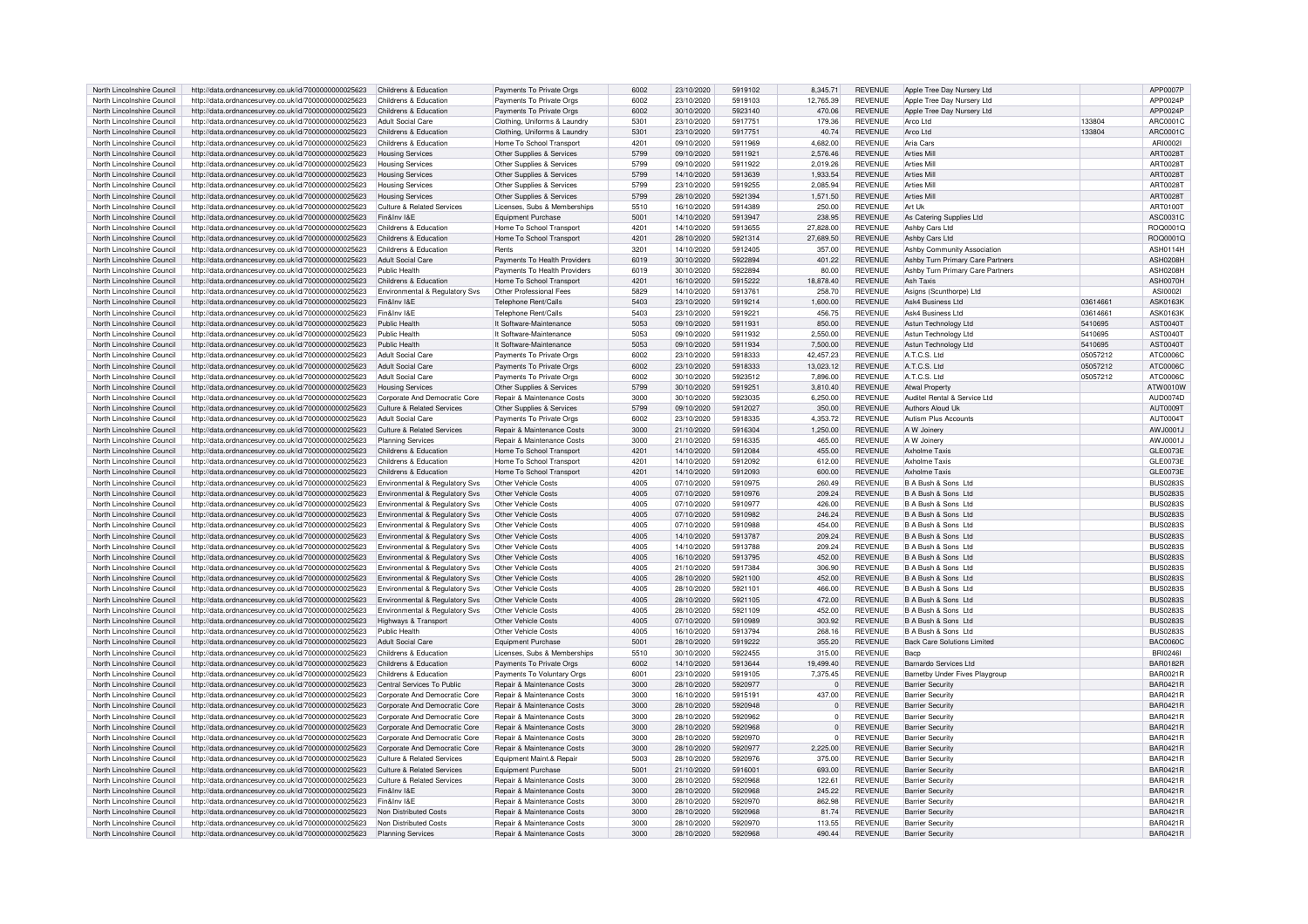| North Lincolnshire Council                               | http://data.ordnancesurvey.co.uk/id/7000000000025623                                                                           | Planning Services                         | Repair & Maintenance Costs                           | 3000         | 28/10/2020               | 5920970            | 3.156.69           | <b>REVENUE</b>            | <b>Barrier Security</b>                      |          | <b>BAR0421R</b>      |
|----------------------------------------------------------|--------------------------------------------------------------------------------------------------------------------------------|-------------------------------------------|------------------------------------------------------|--------------|--------------------------|--------------------|--------------------|---------------------------|----------------------------------------------|----------|----------------------|
| North Lincolnshire Council                               | http://data.ordnancesurvey.co.uk/id/7000000000025623                                                                           | Childrens & Education                     | Payments To Voluntary Orgs                           | 6001         | 23/10/2020               | 5919106            | 15,406.96          | <b>REVENUE</b>            |                                              |          | <b>BAR0072R</b>      |
|                                                          |                                                                                                                                |                                           |                                                      |              |                          |                    |                    |                           | Barrow Preschool Playgroup                   |          |                      |
| North Lincolnshire Council                               | http://data.ordnancesurvey.co.uk/id/7000000000025623                                                                           | Childrens & Education                     | Payments To Voluntary Orgs                           | 6001         | 30/10/2020               | 5923141            | 6,575.30           | <b>REVENUE</b>            | <b>Barrow Preschool Playgroup</b>            |          | <b>BAR0072R</b>      |
| North Lincolnshire Council                               | http://data.ordnancesurvey.co.uk/id/7000000000025623                                                                           | Childrens & Education                     | Other Supplies & Services                            | 5799         | 16/10/2020               | 5915358            | 480.00             | <b>REVENUE</b>            | Barton Child Centre Out Of School Club       |          | <b>BAR0574R</b>      |
| North Lincolnshire Council                               | http://data.ordnancesurvey.co.uk/id/7000000000025623                                                                           | Childrens & Education                     | <b>Client Transport Costs</b>                        | 6092         | 14/10/2020               | 5912160            | 7,612.20           | <b>REVENUE</b>            | Barton Tt Taxis Ltd                          | 07405760 | <b>BAR0888F</b>      |
| North Lincolnshire Council                               | http://data.ordnancesurvey.co.uk/id/7000000000025623                                                                           | Childrens & Education                     | Home To School Transport                             | 4201         | 16/10/2020               | 5915262            | 451.20             | <b>REVENUE</b>            | Barton Tt Taxis Ltd                          | 07405760 | <b>BAR0888R</b>      |
| North Lincolnshire Council                               | http://data.ordnancesurvey.co.uk/id/7000000000025623                                                                           | Childrens & Education                     | Home To School Transport                             | 4201         | 16/10/2020               | 5915264            | 1.170.00           | <b>REVENUE</b>            | Barton Tt Taxis Ltd                          | 07405760 | <b>BAR0888B</b>      |
|                                                          |                                                                                                                                |                                           |                                                      |              |                          |                    |                    |                           |                                              |          |                      |
| North Lincolnshire Council                               | http://data.ordnancesurvey.co.uk/id/7000000000025623                                                                           | Childrens & Education                     | Home To School Transport                             | 4201         | 16/10/2020               | 5915265            | 650.00             | <b>REVENUE</b>            | Barton Tt Taxis I td                         | 07405760 | <b>BAR0888R</b>      |
| North Lincolnshire Council                               | http://data.ordnancesurvey.co.uk/id/7000000000025623                                                                           | Childrens & Education                     | It Software-Maintenance                              | 5053         | 07/10/2020               | 5909617            | 1,037.50           | <b>REVENUE</b>            | Basemap Ltd                                  |          | <b>BAS0088S</b>      |
| North Lincolnshire Council                               | http://data.ordnancesurvey.co.uk/id/7000000000025623                                                                           | <b>Planning Services</b>                  | It Software-Maintenance                              | 5053         | 07/10/2020               | 5909617            | 1,037.50           | <b>REVENUE</b>            | Baseman I td                                 |          | <b>BAS0088S</b>      |
| North Lincolnshire Council                               | http://data.ordnancesurvey.co.uk/id/7000000000025623                                                                           | Childrens & Education                     | <b>Examination Fees</b>                              | 5730         | 14/10/2020               | 5914291            | 892.50             | <b>REVENUE</b>            | Bcs Learning & Development Ltd               | 1005485  | <b>BRI06641</b>      |
| North Lincolnshire Council                               | http://data.ordnancesurvey.co.uk/id/7000000000025623                                                                           | Childrens & Education                     | <b>Examination Fees</b>                              | 5730         | 30/10/2020               | 5923052            | 703.00             | <b>REVENUE</b>            | Bcs Learning & Development Ltd               | 1005485  | <b>BRI06641</b>      |
|                                                          |                                                                                                                                |                                           |                                                      |              |                          |                    |                    |                           |                                              |          |                      |
| North Lincolnshire Council                               | http://data.ordnancesurvey.co.uk/id/7000000000025623                                                                           | Culture & Related Services                | Repair & Maintenance Costs                           | 3000         | 28/10/2020               | 5919421            | 1,257.00           | <b>REVENUE</b>            | <b>Bds Painting And Decorating</b>           |          | <b>BDS0002S</b>      |
| North Lincolnshire Council                               | http://data.ordnancesurvey.co.uk/id/7000000000025623                                                                           | Childrens & Education                     | Payments To Voluntary Orgs                           | 6001         | 23/10/2020               | 5919177            | 3,134.54           | <b>REVENUE</b>            | <b>Belwood Playgroup</b>                     |          | <b>PLA0049A</b>      |
| North Lincolnshire Council                               | http://data.ordnancesurvey.co.uk/id/7000000000025623                                                                           | Childrens & Education                     | Payments To Voluntary Orgs                           | 6001         | 30/10/2020               | 5923164            | 383.53             | <b>REVENUE</b>            | Belwood Playgroup                            |          | <b>PLA0049A</b>      |
| North Lincolnshire Council                               | http://data.ordnancesurvey.co.uk/id/7000000000025623                                                                           | Highways & Transport                      | Foujnment Maint & Renai                              | 5003         | 14/10/2020               | 5913905            | 216.35             | <b>REVENUE</b>            | Berendsen Uk Ltd                             | 00228604 | SPR0001R             |
| North Lincolnshire Council                               | http://data.ordnancesurvey.co.uk/id/7000000000025623                                                                           | Corporate And Democratic Core             | <b>Legal Fees</b>                                    | 5823         | 14/10/2020               | 5914306            | 1 655 50           | <b>REVENUE</b>            | Bevan Brittan Llp Client Account             |          | BEV0120V             |
|                                                          |                                                                                                                                |                                           |                                                      |              |                          |                    |                    |                           |                                              |          |                      |
| North Lincolnshire Council                               | http://data.ordnancesurvey.co.uk/id/7000000000025623                                                                           | Environmental & Regulatory Svs            | Other Professional Fees                              | 5829         | 23/10/2020               | 5918393            | 8,071.70           | <b>REVENUE</b>            | <b>Riowise Ltd</b>                           | 04305295 | <b>BIO0014O</b>      |
| North Lincolnshire Council                               | http://data.ordnancesurvey.co.uk/id/7000000000025623                                                                           | Environmental & Regulatory Svs            | Payments To Private Orgs                             | 6002         | 16/10/2020               | 5915529            | 8.354.79           | <b>REVENUE</b>            | Rinwise I td                                 | 04305295 | <b>BIO0014O</b>      |
| North Lincolnshire Council                               | http://data.ordnancesurvey.co.uk/id/7000000000025623                                                                           | Environmental & Regulatory Svs            | Payments To Private Orgs                             | 6002         | 23/10/2020               | 5918393            | 8.560.45           | <b>REVENUE</b>            | <b>Biowise I to</b>                          | 04305295 | <b>BIO0014O</b>      |
| North Lincolnshire Council                               | http://data.ordnancesurvey.co.uk/id/7000000000025623                                                                           | Environmental & Regulatory Sys            | Payments To Private Oras                             | 6002         | 30/10/2020               | 5923056            | 42.255.74          | <b>REVENUE</b>            | Rinwise I to                                 | 04305295 | <b>BIO0014O</b>      |
| North Lincolnshire Council                               | http://data.ordnancesurvey.co.uk/id/7000000000025623                                                                           | Environmental & Regulatory Svs            | Payments To Private Orgs                             | 6002         | 30/10/2020               | 5923082            | 8.402.02           | <b>REVENUE</b>            | Biowise I td                                 | 04305295 | <b>BIO0014O</b>      |
|                                                          |                                                                                                                                |                                           |                                                      |              |                          |                    |                    |                           |                                              |          |                      |
| North Lincolnshire Council                               | http://data.ordnancesurvey.co.uk/id/7000000000025623                                                                           | Childrens & Education                     | Home To School Transport                             | 4201         | 14/10/2020               | 5912095            | 2.770.02           | <b>REVENUE</b>            | <b>Black &amp; White Coaches</b>             |          | <b>BLA0209A</b>      |
| North Lincolnshire Council                               | http://data.ordnancesurvey.co.uk/id/7000000000025623                                                                           | Childrens & Education                     | Home To School Transport                             | 4201         | 14/10/2020               | 5912096            | 4,400.00           | <b>REVENUE</b>            | <b>Black &amp; White Coaches</b>             |          | <b>BLA0209A</b>      |
| North Lincolnshire Council                               | http://data.ordnancesurvey.co.uk/id/7000000000025623                                                                           | Childrens & Education                     | Home To School Transpor                              | 4201         | 14/10/2020               | 591210             | 2.682.00           | <b>REVENUE</b>            | <b>Black &amp; White Coaches</b>             |          | BI A0209A            |
| North Lincolnshire Council                               | http://data.ordnancesurvey.co.uk/id/7000000000025623                                                                           | <b>Highways &amp; Transport</b>           | Passenger Transport                                  | 6011         | 16/10/2020               | 591538             | 840.00             | <b>REVENUE</b>            | <b>Black &amp; White Coaches</b>             |          | <b>BLA0209A</b>      |
|                                                          |                                                                                                                                |                                           |                                                      |              |                          | 5915382            |                    |                           |                                              |          |                      |
| North Lincolnshire Council                               | http://data.ordnancesurvey.co.uk/id/7000000000025623                                                                           | Highways & Transport                      | Passenger Transport                                  | 6011         | 16/10/2020               |                    | 3.691.40           | <b>REVENUE</b>            | <b>Black &amp; White Coaches</b>             |          | <b>BLA0209A</b>      |
| North Lincolnshire Council                               | http://data.ordnancesurvey.co.uk/id/7000000000025623                                                                           | Public Health                             | Payments To Private Orgs                             | 6002         | 09/10/2020               | 5912076            | 20,133.33          | <b>REVENUE</b>            | Blue Door Support Service Cio                | 12409042 | <b>BLU0033U</b>      |
| North Lincolnshire Council                               | http://data.ordnancesurvey.co.uk/id/7000000000025623                                                                           | Public Health                             | Payments To Private Orgs (Inv)                       | 6026         | 02/10/2020               | 5908995            | 6,666.66           | <b>REVENUE</b>            | Blue Door Support Service Cio                | 12409042 | BLU0033U             |
| North Lincolnshire Council                               | http://data.ordnancesurvey.co.uk/id/7000000000025623                                                                           | Culture & Related Services                | Books (Libraries+Schools Only)                       | 5005         | 14/10/2020               | 5912028            | 1,000.00           | <b>REVENUE</b>            | Bolinda Uk Ltd                               | 05086231 | <b>BOL0130L</b>      |
| North Lincolnshire Council                               | http://data.ordnancesurvey.co.uk/id/7000000000025623                                                                           | Culture & Related Services                | Books (Libraries+Schools Only)                       | 5005         | 14/10/2020               | 5912029            | 1,500.00           | <b>REVENUE</b>            | Bolinda Uk I td                              | 05086231 | <b>BOL0130L</b>      |
|                                                          |                                                                                                                                |                                           |                                                      |              |                          |                    |                    |                           |                                              |          |                      |
| North Lincolnshire Council                               | http://data.ordnancesurvey.co.uk/id/7000000000025623                                                                           | Culture & Related Services                | Books (Libraries+Schools Only)                       | 5005         | 25/11/2020               | 5921382            | 500.00             | <b>REVENUE</b>            | <b>Bolinda Llk Ltd</b>                       | 05086231 | <b>BOL0130L</b>      |
| North Lincolnshire Council                               | http://data.ordnancesurvey.co.uk/id/7000000000025623                                                                           | Culture & Related Services                | Books (Libraries+Schools Only)                       | 5005         | 25/11/2020               | 5921383            | 500.00             | <b>REVENUE</b>            | Bolinda Llk Ltd                              | 05086231 | BOI 0130L            |
| North Lincolnshire Council                               | http://data.ordnancesurvey.co.uk/id/7000000000025623                                                                           | Childrens & Education                     | Payments To Voluntary Orgs                           | 6001         | 23/10/2020               | 5919108            | 3,208.06           | <b>REVENUE</b>            | <b>Bonby Pre-School</b>                      |          | <b>BON0005N</b>      |
| North Lincolnshire Council                               | http://data.ordnancesurvey.co.uk/id/7000000000025623                                                                           | Childrens & Education                     | Payments To Private Orgs                             | 6002         | 23/10/2020               | 5919109            | 7,716.50           | <b>REVENUE</b>            | <b>Bottesford Bunnies Ltd</b>                |          | <b>BOT0226T</b>      |
|                                                          |                                                                                                                                |                                           |                                                      |              |                          | 5910609            |                    |                           |                                              |          |                      |
| North Lincolnshire Council                               | http://data.ordnancesurvey.co.uk/id/7000000000025623                                                                           | Environmental & Regulatory Svs            | Other Premises Costs                                 | 3390         | 02/10/2020               |                    | 1,025.40           | <b>REVENUE</b>            | <b>Brendeck Ltd</b>                          |          | <b>BRE0027E</b>      |
| North Lincolnshire Council                               | http://data.ordnancesurvey.co.uk/id/7000000000025623                                                                           | Planning Services                         | Payments To Private Orgs                             | 6002         | 23/10/2020               | 5918694            | 38,781.00          | <b>REVENUE</b>            | Britcon (Scunthorne) Ltd                     |          | <b>BRI00321</b>      |
| North Lincolnshire Council                               | http://data.ordnancesurvey.co.uk/id/7000000000025623                                                                           | Childrens & Education                     | Telephone Rent/Calls                                 | 5403         | 30/10/2020               | 5922458            | 262.69             | <b>REVENUE</b>            | <b>British Telecom Plo</b>                   | 1800000  | <b>BRI00201</b>      |
| North Lincolnshire Council                               | http://data.ordnancesurvey.co.uk/id/7000000000025623                                                                           | Culture, Env, Reg & Planning Cap          | <b>Preliminary Design</b>                            | A091         | 09/10/2020               | 5911081            | 1,797.12           | CAPITAL                   | <b>British Telecom Plo</b>                   |          | <b>BRI02001</b>      |
| North Lincolnshire Council                               | http://data.ordnancesurvey.co.uk/id/7000000000025623                                                                           | <b>Environmental &amp; Regulatory Svs</b> | Telephone Rent/Calls                                 | 5403         | 16/10/2020               | 5915882            | 326.40             | <b>REVENUE</b>            | <b>British Telecom Plo</b>                   | 1800000  | <b>BRI00201</b>      |
|                                                          |                                                                                                                                |                                           |                                                      |              |                          |                    |                    |                           |                                              |          |                      |
| North Lincolnshire Council                               | http://data.ordnancesurvey.co.uk/id/7000000000025623                                                                           | <b>Highways &amp; Transport Capital</b>   | <b>Preliminary Design</b>                            | A091         | 16/10/2020               | 5915533            | 18,200.45          | CAPITAL                   | <b>British Telecom Plo</b>                   |          | BRI0200              |
| North Lincolnshire Council                               | http://data.ordnancesurvey.co.uk/id/7000000000025623                                                                           | <b>Culture &amp; Related Services</b>     | Foujoment Purchase                                   | 5001         | 02/10/2020               | 5909168            | 215.54             | <b>REVENUE</b>            | Brook & Mayo Ltd                             | 4625674  | <b>BRO0686C</b>      |
| North Lincolnshire Council                               | http://data.ordnancesurvey.co.uk/id/7000000000025623                                                                           | Culture & Related Services                | Repair & Maintenance Costs                           | 3000         | 16/10/2020               | 5915367            | 217.11             | <b>REVENUE</b>            | Brook & Mayo Ltd                             | 4625674  | <b>BRO0686C</b>      |
| North Lincolnshire Council                               | http://data.ordnancesurvey.co.uk/id/7000000000025623                                                                           | Central Services To Public                | <b>Business Support Grants</b>                       | 6090         | 08/10/2020               | 5911640            | $-25,000.00$       | <b>REVENUE</b>            | <b>Broughton Town Council</b>                |          | CD025810             |
| North Lincolnshire Council                               | http://data.ordnancesurvey.co.uk/id/7000000000025623                                                                           | Central Services To Public                | <b>Business Support Grants</b>                       | 6090         | 08/10/2020               | 5911643            | 25,000.00          | <b>REVENUE</b>            | <b>Broughton Town Council</b>                |          | CD025810             |
|                                                          |                                                                                                                                |                                           |                                                      |              |                          |                    |                    |                           |                                              |          |                      |
| North Lincolnshire Council                               | http://data.ordnancesurvey.co.uk/id/7000000000025623                                                                           | Corporate And Democratic Core             | Other Supplies & Services                            | 5799         | 16/10/2020               | 5910538            | 11.800.00          | <b>REVENUE</b>            | Browne Jacobson Lin                          |          | BRO0050C             |
| North Lincolnshire Council                               | http://data.ordnancesurvey.co.uk/id/7000000000025623                                                                           | <b>Culture &amp; Related Services</b>     | <b>Equipment Purchase</b>                            | 500          | 02/10/2020               | 5909153            | 372.00             | <b>REVENUE</b>            | Broxap Ltd                                   |          | <b>BRO0359C</b>      |
| North Lincolnshire Council                               | http://data.ordnancesurvey.co.uk/id/7000000000025623                                                                           | Environmental & Regulatory Svs            | <b>Equipment Purchase</b>                            | 5001         | 23/10/2020               | 5910412            | 327.00             | <b>REVENUE</b>            | Broxap Ltd                                   |          | <b>BRO0359C</b>      |
| North Lincolnshire Council                               | http://data.ordnancesurvey.co.uk/id/7000000000025623                                                                           | Childrens & Education                     | Telephone Rent/Calls                                 | 5403         | 09/10/2020               | 5911853            | 233.13             | <b>REVENUE</b>            | Bt Payment Services Ltd                      | 1800000  | <b>BRI0210I</b>      |
| North Lincolnshire Council                               | http://data.ordnancesurvey.co.uk/id/7000000000025623                                                                           | Highways & Transport                      | <b>Equipment Purchase</b>                            | 5001         | 14/10/2020               | 5904106            | 377.70             | <b>REVENUE</b>            | Builders' Merchant Company Ltd               | 5256255  | <b>HAR0019R</b>      |
| North Lincolnshire Council                               |                                                                                                                                | Childrens & Education                     |                                                      | 6001         | 23/10/2020               | 5919112            | 4.629.61           | <b>REVENUE</b>            | <b>Burton Play</b>                           |          | <b>BUR0352R</b>      |
|                                                          | http://data.ordnancesurvey.co.uk/id/7000000000025623                                                                           |                                           | Payments To Voluntary Orgs                           |              |                          |                    |                    |                           |                                              |          |                      |
| North Lincolnshire Council                               | http://data.ordnancesurvey.co.uk/id/7000000000025623                                                                           | Childrens & Education                     | Payments To Voluntary Orgs                           | 6001         | 30/10/2020               | 5923143            | 2.931.85           | <b>REVENUE</b>            | <b>Burton Play</b>                           |          | <b>BUR0352R</b>      |
| North Lincolnshire Council                               |                                                                                                                                | Childrens & Education                     |                                                      | 6002         | 23/10/2020               | 5919113            | 8.032.83           | <b>REVENUE</b>            | <b>Busi Bodies Day Nursery</b>               |          | <b>BUS0015S</b>      |
| North Lincolnshire Council                               | http://data.ordnancesurvey.co.uk/id/7000000000025623                                                                           |                                           | Payments To Private Orgs                             |              |                          |                    |                    |                           |                                              |          |                      |
|                                                          |                                                                                                                                | Childrens & Education                     |                                                      | 6002         | 30/10/2020               | 5923144            | 537.39             | <b>REVENUE</b>            | Busy Bea Childmindin                         |          | <b>BUS0165S</b>      |
| North Lincolnshire Council                               | http://data.ordnancesurvey.co.uk/id/7000000000025623                                                                           | Adult Social Care                         | Payments To Private Orgs<br>Foujnment Maint & Renair | 5003         |                          | 5917776            | 230.00             | <b>REVENUE</b>            | Calandine Lifts Ltd                          | 5541807  | <b>CAI 0008I</b>     |
|                                                          | http://data.ordnancesurvey.co.uk/id/7000000000025623                                                                           |                                           |                                                      |              | 21/10/2020               |                    |                    |                           |                                              |          |                      |
| North Lincolnshire Council                               | http://data.ordnancesurvey.co.uk/id/7000000000025623                                                                           | Central Services To Public                | Repair & Maintenance Costs                           | 3000         | 21/10/2020               | 5917765            | $\mathbf 0$        | <b>REVENUE</b>            | Calandine Lifts Ltd                          | 5541807  | <b>CAL0008L</b>      |
| North Lincolnshire Council                               | http://data.ordnancesurvey.co.uk/id/7000000000025623                                                                           | Central Services To Public                | Repair & Maintenance Costs                           | 3000         | 21/10/2020               | 5917776            | $\Omega$           | <b>REVENUE</b>            | Calandine Lifts Ltd                          | 5541807  | <b>CAL0008L</b>      |
| North Lincolnshire Council                               | http://data.ordnancesurvey.co.uk/id/7000000000025623                                                                           | Childrens & Education                     | <b>Benair &amp; Maintenance Costs</b>                | 3000         | 02/10/2020               | 5909169            | 1,078.00           | <b>REVENUE</b>            | Calandine Lifts Ltd                          | 5541807  | <b>CAL0008L</b>      |
| North Lincolnshire Council                               | http://data.ordnancesurvey.co.uk/id/7000000000025623                                                                           | Corporate And Democratic Core             | Repair & Maintenance Costs                           | 3000         | 21/10/2020               | 5917765            | 525.00             | <b>REVENUE</b>            | Calandine Lifts Ltd                          | 5541807  | <b>CAL0008L</b>      |
|                                                          |                                                                                                                                |                                           |                                                      |              |                          |                    |                    |                           |                                              |          |                      |
| North Lincolnshire Council                               | http://data.ordnancesurvey.co.uk/id/7000000000025623                                                                           | Culture & Related Services                | Gas                                                  | 3101         | 28/10/2020               | 5920981            | 1,024.63           | <b>REVENUE</b>            | Calor Gas I td                               | 303703   | <b>CAL0063L</b>      |
| North Lincolnshire Council                               | http://data.ordnancesurvey.co.uk/id/7000000000025623                                                                           | Adult Social Care                         | Payments To Health Providers                         | 6019         | 14/10/2020               | 5912154            | 918.78             | REVENUE                   | Cambridge Avenue Medical Centre              |          | <b>CAM0007M</b>      |
| North Lincolnshire Council                               | http://data.ordnancesurvey.co.uk/id/7000000000025623                                                                           | Corporate And Democratic Core             | Recruitment Costs And Dbs                            | 2004         | 21/10/2020               | 5913703            | 276.50             | <b>REVENUE</b>            | Cantium Business Solutions Ltd               | 11242115 | <b>CAN0085N</b>      |
| North Lincolnshire Council                               | http://data.ordnancesurvey.co.uk/id/7000000000025623                                                                           | Childrens & Education                     | Course Fees/Training                                 | 2002         | 28/10/2020               | 5921265            | 1.373.94           | <b>REVENUE</b>            | Capita Business Services Ltd                 | 2299747  | CAP0021P             |
| North Lincolnshire Council                               |                                                                                                                                |                                           |                                                      | 5603         | 14/10/2020               | 5912463            | 5,087.12           | <b>REVENUE</b>            | Capita Business Services Ltd                 | 2299747  | CAP0021P             |
|                                                          | http://data.ordnancesurvey.co.uk/id/7000000000025623                                                                           | Corporate And Democratic Core             | Gen Office Exp (Incl Postage)                        |              |                          |                    |                    |                           |                                              |          |                      |
| North Lincolnshire Council                               | http://data.ordnancesurvey.co.uk/id/7000000000025623                                                                           | <b>Planning Services</b>                  | Pay - Agenc                                          | 0131         | 28/10/2020               | 5921004            | 31,542.00          | <b>REVENUE</b>            | Capita Business Services Ltd                 | 2299747  | CAP0021P             |
| North Lincolnshire Council                               | http://data.ordnancesurvey.co.uk/id/7000000000025623                                                                           | <b>Planning Services</b>                  | Pay - Agency                                         | 0131         | 28/10/2020               | 5921259            | 1.250.00           | <b>REVENUE</b>            | Capita Business Services Ltd                 | 2299747  | CAP0021P             |
| North Lincolnshire Council                               | http://data.ordnancesurvey.co.uk/id/7000000000025623                                                                           | <b>Planning Services</b>                  | Other Supplies & Services                            | 5799         | 28/10/2020               | 5921174            | 6,339.32           | <b>REVENUE</b>            | Capita Symonds Ltd                           |          | SYM0008M             |
| North Lincolnshire Council                               | http://data.ordnancesurvey.co.uk/id/7000000000025623                                                                           | <b>Planning Services</b>                  | Pay - Agency                                         | 0131         | 02/10/2020               | 5908988            | 6.114.10           | <b>REVENUE</b>            | Capita Symonds Ltd                           |          | SYM0008M             |
| North Lincolnshire Council                               |                                                                                                                                | <b>Adult Social Care</b>                  |                                                      | 6002         | 23/10/2020               | 5918337            | 1.211.00           | <b>REVENUE</b>            | Care Plus Care Ltd                           |          | CAR0337R             |
|                                                          | http://data.ordnancesurvey.co.uk/id/7000000000025623                                                                           |                                           | Payments To Private Orgs                             |              |                          |                    |                    |                           |                                              |          |                      |
| North Lincolnshire Council<br>North Lincolnshire Council | http://data.ordnancesurvey.co.uk/id/7000000000025623<br>http://data.ordnancesurvey.co.uk/id/7000000000025623 Adult Social Care | Adult Social Care                         | Payments To Private Orgs<br>Payments To Private Orgs | 6002<br>6002 | 30/10/2020<br>21/10/2020 | 5923514<br>5918359 | 8.568.00<br>320.00 | <b>REVENUE</b><br>REVENUE | Care Plus Care I td<br>Care Plus Care Uk Ltd |          | CAR0337R<br>ISF0002F |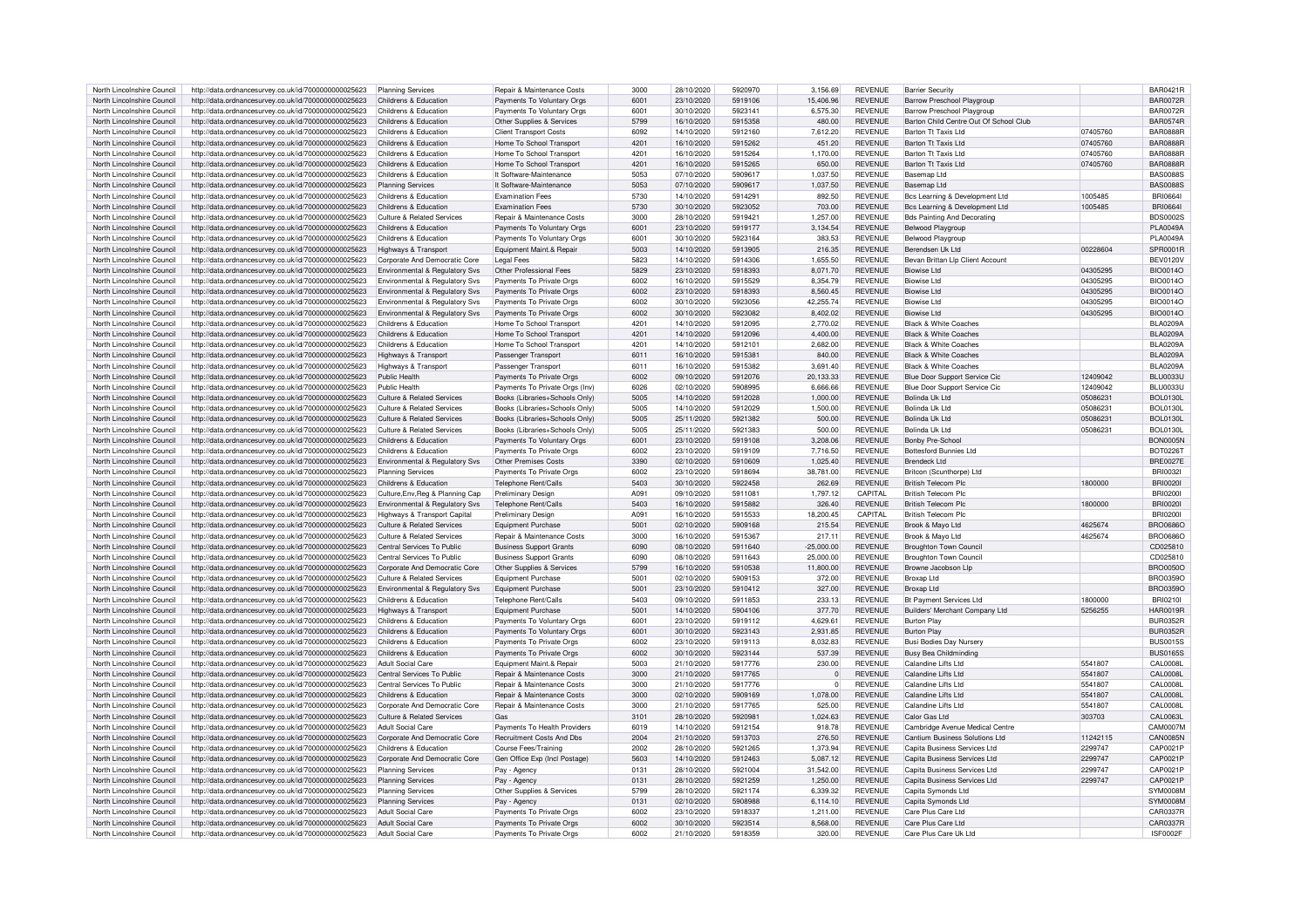| North Lincolnshire Council | http://data.ordnancesurvey.co.uk/id/7000000000025623                     | <b>Adult Social Care</b>              | Payments To Private Orgs      | 6002             | 23/10/2020 | 5918338 | 2,730.00    | <b>REVENUE</b> | Care Plus Care (Uk) Ltd (Isle)          |          | CAR0542R        |
|----------------------------|--------------------------------------------------------------------------|---------------------------------------|-------------------------------|------------------|------------|---------|-------------|----------------|-----------------------------------------|----------|-----------------|
| North Lincolnshire Council | http://data.ordnancesurvey.co.uk/id/7000000000025623                     | <b>Adult Social Care</b>              | Payments To Private Orgs      | 6002             | 30/10/2020 | 5923515 | 6.384.00    | <b>REVENUE</b> | Care Plus Care (Uk) I td (Isle          |          | CAR0542R        |
| North Lincolnshire Council | http://data.ordnancesurvey.co.uk/id/7000000000025623                     | <b>Adult Social Care</b>              | Payments To Private Orgs      | 6002             | 21/10/2020 | 5917913 | 103.331.39  | <b>REVENUE</b> | Carers' Support Centre                  |          | CAR0131R        |
| North Lincolnshire Council | http://data.ordnancesurvey.co.uk/id/7000000000025623                     | <b>Adult Social Care</b>              | Payments To Private Orgs      | 6002             | 21/10/2020 | 5918360 | 608.00      | <b>REVENUE</b> | Carers' Support Centre                  |          | ISF0003F        |
| North Lincolnshire Council | http://data.ordnancesurvey.co.uk/id/7000000000025623                     | <b>Adult Social Care</b>              | Payments To Private Orgs      | 6002             | 23/10/2020 | 5918336 | 494.00      | <b>REVENUE</b> | Carers' Support Centre                  |          | CAR0131R        |
| North Lincolnshire Council | http://data.ordnancesurvey.co.uk/id/7000000000025623                     | <b>Adult Social Care</b>              | Payments To Private Orgs      | 6002             | 30/10/2020 | 5923513 | 12,432.00   | <b>REVENUE</b> | Carers' Support Centre                  |          | CAR0131R        |
| North Lincolnshire Council | http://data.ordnancesurvey.co.uk/id/7000000000025623                     | Childrens & Education                 | Payments To Private Orgs      | 6002             | 30/10/2020 | 5922485 | 816.71      | <b>REVENUE</b> | Carlie Peake                            |          | PEA0152A        |
| North Lincolnshire Council | http://data.ordnancesurvey.co.uk/id/7000000000025623                     | <b>Culture &amp; Related Services</b> | Exhibitions/Events            | 5709             | 09/10/2020 | 5911750 | 1.678.00    | <b>REVENUE</b> | C'Art Art Transport Ltd                 |          | CAR0594R        |
| North Lincolnshire Council |                                                                          | Childrens & Education                 | Legal Fees                    | 5823             | 30/10/2020 | 5922484 | 234.00      | <b>REVENUE</b> | Carter Brown The Expert Service Limited |          | CAR0564R        |
|                            | http://data.ordnancesurvey.co.uk/id/7000000000025623                     |                                       |                               | 6002             |            | 5919117 |             |                |                                         |          |                 |
| North Lincolnshire Council | http://data.ordnancesurvey.co.uk/id/7000000000025623                     | Childrens & Education                 | Payments To Private Orgs      |                  | 23/10/2020 |         | 6,546.92    | <b>REVENUE</b> | Castledyke Ltd                          |          | CAS0095S        |
| North Lincolnshire Council | http://data.ordnancesurvey.co.uk/id/7000000000025623                     | Childrens & Education                 | Home To School Transport      | 4201             | 30/10/2020 | 5923065 | 1.220.00    | <b>REVENUE</b> | <b>Castles Education Lip</b>            | OC415116 | CAS0042S        |
| North Lincolnshire Council | http://data.ordnancesurvey.co.uk/id/7000000000025623                     | Childrens & Education                 | Payments To Private Orgs      | 6002             | 09/10/2020 | 5912161 | 7,713.34    | <b>REVENUE</b> | Castles Education LI                    | OC415116 | CAS0042S        |
| North Lincolnshire Council | http://data.ordnancesurvey.co.uk/id/7000000000025623                     | Childrens & Education                 | Payments To Private Orgs      | 6002             | 30/10/2020 | 5923065 | 10.166.87   | <b>REVENUE</b> | <b>Castles Education Lip</b>            | OC415116 | CAS0042S        |
| North Lincolnshire Council | http://data.ordnancesurvey.co.uk/id/7000000000025623                     | Adult Social Care                     | Water (Meter/Rate) & Sewerage | 3221             | 16/10/2020 | 5915856 | 400.38      | <b>REVENUE</b> | Castle Water Ltd                        | SC475583 | CAS0200S        |
| North Lincolnshire Council | http://data.ordnancesurvey.co.uk/id/7000000000025623                     | <b>Adult Social Care</b>              | Water (Meter/Rate) & Sewerage | 3221             | 20/11/2020 | 5920019 | 759.18      | <b>REVENUE</b> | Castle Water Ltd                        | SC475583 | CAS0200S        |
| North Lincolnshire Council | http://data.ordnancesurvey.co.uk/id/7000000000025623                     | <b>Adult Social Care</b>              | Water (Meter/Rate) & Sewerage | 3221             | 20/11/2020 | 5920036 | 383.53      | <b>REVENUE</b> | Castle Water Ltd                        | SC475583 | CAS0200S        |
| North Lincolnshire Council | http://data.ordnancesurvey.co.uk/id/7000000000025623                     | Childrens & Education                 | Water (Meter/Rate) & Sewerage | 3221             | 20/11/2020 | 5920066 | $-289.96$   | <b>REVENUE</b> | Castle Water I td                       | SC475583 | CAS02005        |
| North Lincolnshire Council | http://data.ordnancesurvey.co.uk/id/7000000000025623                     | Corporate And Democratic Core         | Water (Meter/Rate) & Sewerage | 3221             | 16/10/2020 | 5915751 | 646.78      | <b>REVENUE</b> | Castle Water Ltr                        | SC475583 | CAS0200S        |
| North Lincolnshire Council | http://data.ordnancesurvey.co.uk/id/7000000000025623                     | Corporate And Democratic Core         | Water (Meter/Rate) & Sewerage | 3221             | 20/11/2020 | 5919957 | 580.13      | <b>REVENUE</b> | Castle Water Ltd                        | SC475583 | CAS0200S        |
| North Lincolnshire Council | http://data.ordnancesurvey.co.uk/id/7000000000025623                     | Culture & Related Services            | Water (Meter/Rate) & Sewerage | 3221             | 09/10/2020 | 5911377 | 673.85      | <b>REVENUE</b> | Castle Water I to                       | SC475583 | CAS0200S        |
| North Lincolnshire Council | http://data.ordnancesurvey.co.uk/id/7000000000025623                     | <b>Culture &amp; Related Services</b> | Water (Meter/Rate) & Sewerage | 3221             | 09/10/2020 | 5911378 | 1,108.24    | <b>REVENUE</b> | Castle Water Ltd                        | SC475583 | <b>CAS0200S</b> |
| North Lincolnshire Council | http://data.ordnancesurvey.co.uk/id/7000000000025623                     | Culture & Related Services            | Water (Meter/Rate) & Sewerage | 322              | 09/10/2020 | 5911773 | 610.50      | <b>REVENUE</b> | Castle Water I to                       | SC475583 | CAS02005        |
| North Lincolnshire Council | http://data.ordnancesurvey.co.uk/id/7000000000025623                     | <b>Culture &amp; Related Services</b> | Water (Meter/Rate) & Sewerage | 3221             | 09/10/2020 | 5911794 | 610.43      | <b>REVENUE</b> | Castle Water Ltd                        | SC475583 | <b>CAS0200S</b> |
| North Lincolnshire Council | http://data.ordnancesurvey.co.uk/id/7000000000025623                     | Culture & Related Services            | Water (Meter/Rate) & Sewerage | 3221             | 09/10/2020 | 5911796 | 590.60      | <b>REVENUE</b> | Castle Water I to                       | SC475583 | CAS0200S        |
| North Lincolnshire Council | http://data.ordnancesurvey.co.uk/id/7000000000025623                     | Culture & Related Services            | Water (Meter/Rate) & Sewerage | 3221             | 09/10/2020 | 5911799 | 958.48      | <b>REVENUE</b> | Castle Water Ltd                        | SC475583 | <b>CAS0200S</b> |
| North Lincolnshire Council | http://data.ordnancesurvey.co.uk/id/7000000000025623                     | <b>Culture &amp; Related Services</b> | Water (Meter/Rate) & Sewerage | 3221             | 09/10/2020 | 5911804 | 990.53      | <b>REVENUE</b> | Castle Water I td                       | SC475583 | CAS0200S        |
| North Lincolnshire Council | http://data.ordnancesurvey.co.uk/id/7000000000025623                     | Culture & Related Services            | Water (Meter/Rate) & Sewerage | 3221             | 09/10/2020 | 5911806 | 990.44      | <b>REVENUE</b> | Castle Water I td                       | SC475583 | CAS02005        |
| North Lincolnshire Council | http://data.ordnancesurvey.co.uk/id/7000000000025623                     | <b>Culture &amp; Related Services</b> | Water (Meter/Rate) & Sewerage | 3221             | 16/10/2020 | 5915703 | 1.659.55    | <b>REVENUE</b> | Castle Water Ltd                        | SC475583 | CAS0200S        |
|                            |                                                                          |                                       |                               |                  | 16/10/2020 | 5915760 |             | <b>REVENUE</b> | Castle Water Ltd                        |          | CAS0200S        |
| North Lincolnshire Council | http://data.ordnancesurvey.co.uk/id/7000000000025623                     | Culture & Related Services            | Water (Meter/Rate) & Sewerage | 3221             |            |         | 404.82      |                |                                         | SC475583 |                 |
| North Lincolnshire Council | http://data.ordnancesurvey.co.uk/id/7000000000025623                     | <b>Culture &amp; Related Services</b> | Water (Meter/Rate) & Sewerage | 3221             | 20/11/2020 | 5919970 | 1.121.52    | <b>REVENUE</b> | Castle Water I to                       | SC475583 | CAS0200S        |
| North Lincolnshire Council | http://data.ordnancesurvey.co.uk/id/7000000000025623                     | <b>Culture &amp; Related Services</b> | Water (Meter/Rate) & Sewerage | 3221             | 20/11/2020 | 5920039 | 1,138.57    | <b>REVENUE</b> | Castle Water Ltd                        | SC475583 | <b>CAS0200S</b> |
| North Lincolnshire Council | http://data.ordnancesurvey.co.uk/id/7000000000025623                     | <b>Culture &amp; Related Services</b> | Water (Meter/Rate) & Sewerage | 322              | 20/11/2020 | 5920057 | $-2,820.03$ | <b>REVENUE</b> | Castle Water I to                       | SC475583 | CAS0200S        |
| North Lincolnshire Council | http://data.ordnancesurvey.co.uk/id/7000000000025623                     | Environmental & Regulatory Svs        | Water (Meter/Rate) & Sewerage | 3221             | 16/10/2020 | 5915702 | 404.81      | <b>REVENUE</b> | Castle Water Ltd                        | SC475583 | CAS0200S        |
| North Lincolnshire Council | http://data.ordnancesurvey.co.uk/id/7000000000025623                     | Environmental & Regulatory Svs        | Water (Meter/Rate) & Sewerage | 3221             | 16/10/2020 | 5915706 | 458.84      | <b>REVENUE</b> | Castle Water Ltd                        | SC475583 | CAS0200S        |
| North Lincolnshire Council | http://data.ordnancesurvey.co.uk/id/7000000000025623                     | Environmental & Regulatory Svs        | Water (Meter/Rate) & Sewerage | 3221             | 20/11/2020 | 5919950 | 426.34      | <b>REVENUE</b> | Castle Water I td                       | SC475583 | <b>CAS0200S</b> |
| North Lincolnshire Council | http://data.ordnancesurvey.co.uk/id/7000000000025623                     | Environmental & Regulatory Svs        | Water (Meter/Rate) & Sewerage | 3221             | 20/11/2020 | 5919971 | 413.85      | <b>REVENUE</b> | Castle Water Ltd                        | SC475583 | CAS0200S        |
| North Lincolnshire Council | http://data.ordnancesurvey.co.uk/id/7000000000025623                     | Environmental & Regulatory Svs        | Water (Meter/Rate) & Sewerage | 3221             | 20/11/2020 | 5920056 | 456.80      | <b>REVENUE</b> | Castle Water I td                       | SC475583 | <b>CAS0200S</b> |
| North Lincolnshire Council | http://data.ordnancesurvey.co.uk/id/7000000000025623                     | Highways & Transport                  | Water (Meter/Rate) & Sewerage | 3221             | 16/10/2020 | 5915723 | 311.81      | <b>REVENUE</b> | Castle Water Ltd                        | SC475583 | CAS0200S        |
| North Lincolnshire Council | http://data.ordnancesurvey.co.uk/id/7000000000025623                     | Highways & Transport                  | Water (Meter/Rate) & Sewerage | 3221             | 16/10/2020 | 5915775 | 301.76      | <b>REVENUE</b> | Castle Water Ltd                        | SC475583 | CAS0200S        |
| North Lincolnshire Council | http://data.ordnancesurvey.co.uk/id/7000000000025623                     | Highways & Transport                  | Water (Meter/Rate) & Sewerage | 3221             | 16/10/2020 | 5915782 | 301.76      | <b>REVENUE</b> | Castle Water I to                       | SC475583 | CAS0200S        |
| North Lincolnshire Council | http://data.ordnancesurvey.co.uk/id/7000000000025623                     | Highways & Transport                  | Water (Meter/Rate) & Sewerage | 3221             | 16/10/2020 | 5915786 | 818.43      | <b>REVENUE</b> | Castle Water Ltd                        | SC475583 | <b>CAS0200S</b> |
| North Lincolnshire Council | http://data.ordnancesurvey.co.uk/id/7000000000025623                     | Highways & Transport                  | Water (Meter/Rate) & Sewerage | 322              | 16/10/2020 | 5915800 | 311.81      | <b>REVENUE</b> | Castle Water I to                       | SC475583 | CAS02005        |
| North Lincolnshire Council | http://data.ordnancesurvey.co.uk/id/7000000000025623                     | Highways & Transport                  | Water (Meter/Rate) & Sewerage | 3221             | 20/11/2020 | 5920017 | 301.76      | <b>REVENUE</b> | Castle Water Ltd                        | SC475583 | CAS0200S        |
| North Lincolnshire Council | http://data.ordnancesurvey.co.uk/id/7000000000025623                     | Highways & Transport                  | Water (Meter/Rate) & Sewerage | 3221             | 20/11/2020 | 5920020 | $-5.514.39$ | <b>REVENUE</b> | Castle Water I to                       | SC475583 | CAS0200S        |
| North Lincolnshire Council |                                                                          | <b>Non Distributed Costs</b>          | Water (Meter/Rate) & Sewerage | 3221             |            | 5915695 |             | <b>REVENUE</b> | Castle Water I td                       | SC475583 | CAS0200S        |
|                            | http://data.ordnancesurvey.co.uk/id/7000000000025623                     |                                       |                               |                  | 16/10/2020 |         | 301.76      |                |                                         |          |                 |
| North Lincolnshire Council | http://data.ordnancesurvey.co.uk/id/7000000000025623                     | <b>Adult Social Care</b>              | <b>Client Related Costs</b>   | 5534             | 14/10/2020 | 5913743 | 34.00       | <b>REVENUE</b> | Cat Csh Card Impres                     |          | NOR0754R        |
| North Lincolnshire Council | http://data.ordnancesurvey.co.uk/id/7000000000025623                     | <b>Adult Social Care</b>              | Course Fees/Training          | 2002             | 14/10/2020 | 5913743 | 16.40       | <b>REVENUE</b> | Cat Csh Card Impres                     |          | <b>NOR0754F</b> |
| North Lincolnshire Council | http://data.ordnancesurvey.co.uk/id/7000000000025623                     | <b>Adult Social Care</b>              | Gen Office Exp (Incl Postage) | 5603             | 14/10/2020 | 5913743 | 65.00       | <b>REVENUE</b> | Cat Csh Card Impres                     |          | <b>NOR0754R</b> |
| North Lincolnshire Council | http://data.ordnancesurvey.co.uk/id/7000000000025623                     | Childrens & Education                 | <b>Client Related Costs</b>   | 5534             | 14/10/2020 | 5913743 | 2.868.49    | <b>REVENUE</b> | Cat Csh Card Impres                     |          | <b>NOR0754R</b> |
| North Lincolnshire Council | http://data.ordnancesurvey.co.uk/id/7000000000025623                     | Childrens & Education                 | <b>Client Transport Costs</b> | 6092             | 14/10/2020 | 5913743 | 30.00       | <b>REVENUE</b> | Cat Csh Card Impres                     |          | <b>NOR0754R</b> |
| North Lincolnshire Council | http://data.ordnancesurvey.co.uk/id/7000000000025623                     | Childrens & Education                 | Gen Office Exp (Incl Postage) | 5603             | 14/10/2020 | 5913743 | 11.00       | <b>REVENUE</b> | Cat Csh Card Impres                     |          | <b>NOR0754R</b> |
| North Lincolnshire Council | http://data.ordnancesurvey.co.uk/id/7000000000025623                     | Corporate And Democratic Core         | <b>Course Fees/Training</b>   | 2002             | 14/10/2020 | 5913743 | $-2,328.00$ | <b>REVENUE</b> | Cat Csh Card Imprest                    |          | <b>NOR0754R</b> |
| North Lincolnshire Council | http://data.ordnancesurvey.co.uk/id/7000000000025623                     | Corporate And Democratic Core         | <b>Equipment Purchase</b>     | 5001             | 14/10/2020 | 5913743 | 203.88      | <b>REVENUE</b> | Cat Csh Card Imprest                    |          | <b>NOR0754R</b> |
| North Lincolnshire Council | http://data.ordnancesurvey.co.uk/id/7000000000025623                     | Corporate And Democratic Core         | Gen Office Exp (Incl Postage) | 5603             | 14/10/2020 | 5913743 | 531.72      | <b>REVENUE</b> | Cat Csh Card Imprest                    |          | <b>NOR0754R</b> |
| North Lincolnshire Council | http://data.ordnancesurvey.co.uk/id/7000000000025623                     | Corporate And Democratic Core         | <b>Legal Fees</b>             | 5823             | 14/10/2020 | 5913743 | 452.00      | <b>REVENUE</b> | Cat Csh Card Imprest                    |          | <b>NOR0754R</b> |
| North Lincolnshire Council | http://data.ordnancesurvey.co.uk/id/7000000000025623                     | Corporate And Democratic Core         | Telephone Rent/Calls          | 5403             | 14/10/2020 | 5913743 | 207.20      | <b>REVENUE</b> | Cat Csh Card Impres                     |          | <b>NOR0754R</b> |
| North Lincolnshire Council | http://data.ordnancesurvey.co.uk/id/7000000000025623                     | <b>Culture &amp; Related Services</b> | <b>Equipment Purchase</b>     | 5001             | 14/10/2020 | 5913743 | 209.94      | <b>REVENUE</b> | Cat Csh Card Impres                     |          | <b>NOR0754R</b> |
| North Lincolnshire Council | http://data.ordnancesurvey.co.uk/id/7000000000025623                     | <b>Culture &amp; Related Services</b> | Licenses. Subs & Memberships  | 5510             | 14/10/2020 | 5913743 | 99.99       | <b>REVENUE</b> | Cat Csh Card Impres                     |          | <b>NOR0754R</b> |
| North Lincolnshire Council | http://data.ordnancesurvey.co.uk/id/7000000000025623                     | <b>Housing Services</b>               | Client Related Costs          | 5534             | 14/10/2020 | 5913743 | 424.90      | <b>REVENUE</b> | Cat Csh Card Imprest                    |          | <b>NOR0754R</b> |
| North Lincolnshire Council | http://data.ordnancesurvey.co.uk/id/7000000000025623                     | Non Distributed Costs                 | Equipment Purchase            | 5001             | 14/10/2020 | 5913743 | 119.96      | <b>REVENUE</b> | Cat Csh Card Imprest                    |          | <b>NOR0754R</b> |
| North Lincolnshire Council | http://data.ordnancesurvey.co.uk/id/7000000000025623                     | <b>Planning Services</b>              | Other Supplies & Services     | 5799             | 14/10/2020 | 5913743 | 33.00       | <b>REVENUE</b> | Cat Csh Card Impres                     |          | <b>NOR0754R</b> |
| North Lincolnshire Council | http://data.ordnancesurvey.co.uk/id/7000000000025623                     | Fin&Inv I&F                           | Cleaning Costs/ Materials     | 330 <sup>°</sup> | 28/10/2020 | 5921594 | 313.94      | <b>REVENUE</b> | Cater-Kwik I td                         | 4432906  | CAT0013T        |
| North Lincolnshire Council | http://data.ordnancesurvey.co.uk/id/7000000000025623                     | <b>Adult Social Care</b>              | Cleaning Costs/ Materials     | 3301             | 16/10/2020 | 5915185 | 992.80      | <b>REVENUE</b> | Central Laundry Ltd                     | 06765045 | <b>CEN0085N</b> |
| North Lincolnshire Council |                                                                          | <b>Adult Social Care</b>              | Payments To Private Orgs      | 6002             | 07/10/2020 | 5909599 | 414.22      | <b>REVENUE</b> | Central Laundry Ltd                     | 06765045 | <b>CEN0085N</b> |
|                            | http://data.ordnancesurvey.co.uk/id/7000000000025623                     |                                       |                               |                  |            |         |             |                |                                         |          |                 |
| North Lincolnshire Council | http://data.ordnancesurvey.co.uk/id/7000000000025623                     | <b>Adult Social Care</b>              | Payments To Health Providers  | 6019             | 14/10/2020 | 5912098 | 1,146.66    | <b>REVENUE</b> | Central Surger                          |          | DIC0005C        |
| North Lincolnshire Council | http://data.ordnancesurvey.co.uk/id/7000000000025623                     | Environmental & Regulatory Sys        | Other Supplies & Services     | 5799             | 16/10/2020 | 5904100 | 11,635.00   | <b>REVENUE</b> | Centurion Site Services Limited         |          | <b>CEN0103N</b> |
| North Lincolnshire Council | http://data.ordnancesurvey.co.uk/id/7000000000025623                     | Environmental & Regulatory Svs        | Other Supplies & Services     | 5799             | 23/10/2020 | 5908356 | 3.985.00    | <b>REVENUE</b> | Centurion Site Services Limited         |          | CEN0103N        |
| North Lincolnshire Council | http://data.ordnancesurvey.co.uk/id/7000000000025623                     | <b>Culture &amp; Related Services</b> | Fuel                          | 4001             | 07/10/2020 | 5910537 | 549.79      | <b>REVENUE</b> | Certas Energy                           | 04168225 | CAR0127R        |
| North Lincolnshire Council | http://data.ordnancesurvey.co.uk/id/7000000000025623                     | Culture & Related Services            | Fuel                          | 4001             | 16/10/2020 | 5904857 | 1.261.62    | <b>REVENUE</b> | Certas Energy                           | 04168225 | CAR0127R        |
| North Lincolnshire Council | http://data.ordnancesurvey.co.uk/id/7000000000025623                     | Culture & Related Services            | Fuel                          | 4001             | 16/10/2020 | 5906015 | 1.045.55    | <b>REVENUE</b> | Certas Energy                           | 04168225 | CAR0127R        |
| North Lincolnshire Council | http://data.ordnancesurvey.co.uk/id/700000000025623 Highways & Transport |                                       | Fuel                          | 4001             | 07/10/2020 | 5910990 | 29,914.50   | <b>REVENUE</b> | Certas Energ                            | 04168225 | CAR0127R        |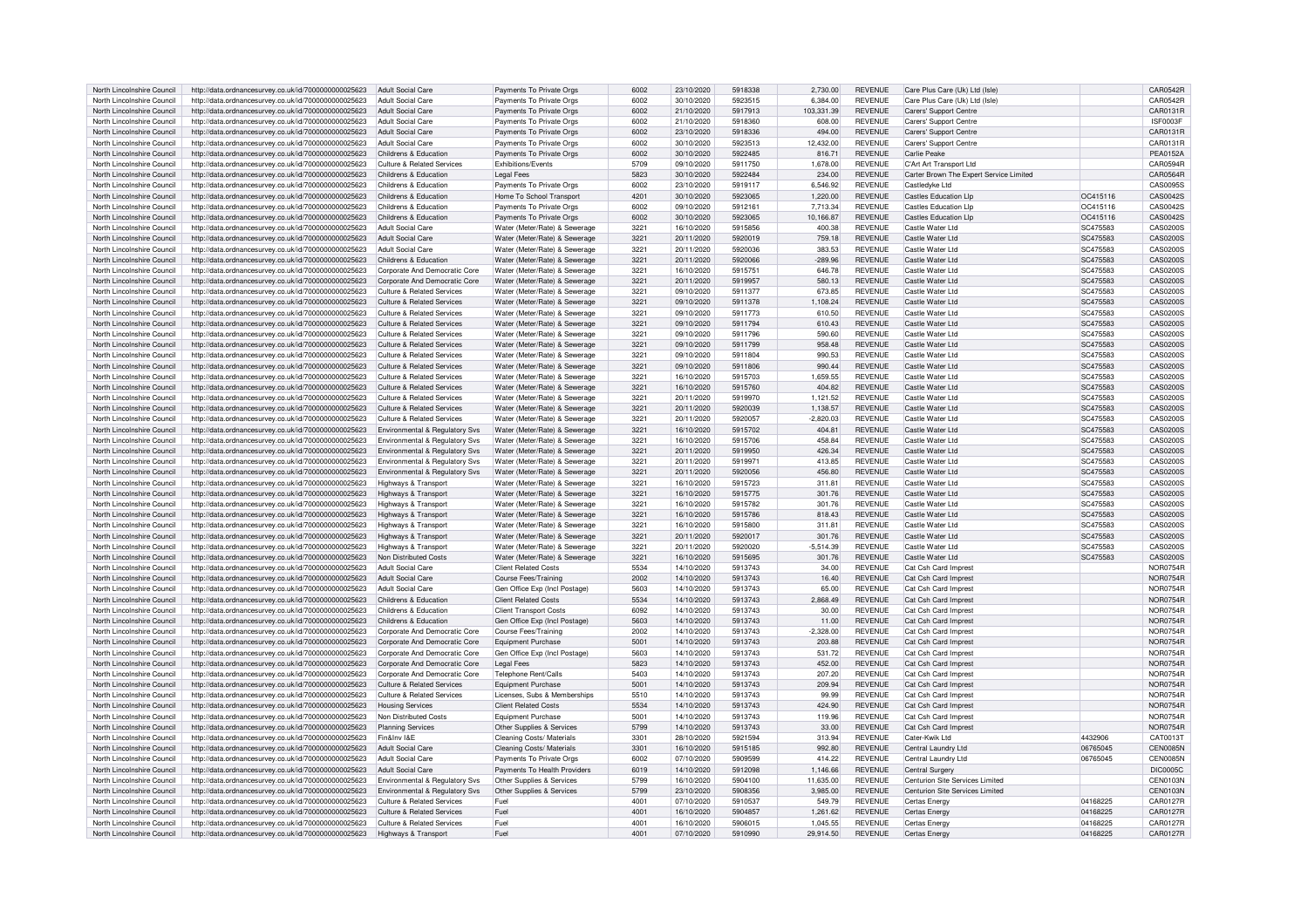| North Lincolnshire Council | http://data.ordnancesurvey.co.uk/id/7000000000025623 | Highways & Transport                      | Fuel                                  | 4001 | 07/10/2020 | 591099  | 29,757.00 | <b>REVENUE</b> | Certas Energy                    | 04168225 | CAR0127R        |
|----------------------------|------------------------------------------------------|-------------------------------------------|---------------------------------------|------|------------|---------|-----------|----------------|----------------------------------|----------|-----------------|
| North Lincolnshire Council | http://data.ordnancesurvey.co.uk/id/7000000000025623 | Highways & Transport                      | Fuel                                  | 4001 | 28/10/2020 | 5917389 | 29,837.50 | <b>REVENUE</b> | Certas Energy                    | 04168225 | CAR0127R        |
|                            |                                                      |                                           |                                       |      |            |         |           |                |                                  |          |                 |
| North Lincolnshire Council | http://data.ordnancesurvey.co.uk/id/7000000000025623 | Central Services To Public                | <b>Business Support Grants</b>        | 6090 | 29/10/2020 | 5923059 | 10,000.00 | <b>REVENUE</b> | Changing Lives                   | 10624046 | <b>CHA0547A</b> |
| North Lincolnshire Council | http://data.ordnancesurvey.co.uk/id/7000000000025623 | Childrens & Education                     | <b>Client Related Costs</b>           | 5534 | 02/10/2020 | 5909295 | 600.00    | <b>REVENUE</b> | Changing Lives                   | 10624046 | CHA0547A        |
| North Lincolnshire Council | http://data.ordnancesurvey.co.uk/id/7000000000025623 | Highways & Transport                      | Stock Purchases & Adjustments         | 5030 | 07/10/2020 | 5905081 | 3,532.50  | <b>REVENUE</b> | Charles Endirect Ltd             |          | CHA0183A        |
|                            |                                                      |                                           |                                       | 5030 |            | 5907525 |           | <b>REVENUE</b> | Charles Endirect I td            |          | CHA0183A        |
| North Lincolnshire Council | http://data.ordnancesurvey.co.uk/id/7000000000025623 | Highways & Transport                      | Stock Purchases & Adjustments         |      | 21/10/2020 |         | 1,177.50  |                |                                  |          |                 |
| North Lincolnshire Council | http://data.ordnancesurvey.co.uk/id/7000000000025623 | Adult Social Care                         | Payments To Private Orgs              | 6002 | 23/10/2020 | 5918339 | 1.852.48  | <b>REVENUE</b> | Chestnut Homecare Ltd            |          | CHF0222F        |
| North Lincolnshire Council | http://data.ordnancesurvey.co.uk/id/7000000000025623 | Adult Social Care                         | Payments To Private Orgs              | 6002 | 23/10/2020 | 5918340 | 1.389.36  | <b>REVENUE</b> | Chestnut Homecare Ltd            |          | CHE0222E        |
| North Lincolnshire Council | http://data.ordnancesurvey.co.uk/id/7000000000025623 | Adult Social Care                         | Payments To Private Orgs              | 6002 | 23/10/2020 | 5918340 | 125.71    | <b>REVENUE</b> | Chestnut Homecare I td           |          | CHE0222E        |
| North Lincolnshire Council | http://data.ordnancesurvey.co.uk/id/7000000000025623 | Adult Social Care                         | Payments To Private Orgs              | 6002 | 30/10/2020 | 5923516 | 5,880.00  | <b>REVENUE</b> | Chestnut Homecare Ltd            |          | CHE0222E        |
|                            |                                                      |                                           |                                       |      |            |         |           |                |                                  |          |                 |
| North Lincolnshire Council | http://data.ordnancesurvey.co.uk/id/7000000000025623 | Childrens & Education                     | Other Premises Costs                  | 3390 | 16/10/2020 | 5915195 | 317.00    | <b>REVENUE</b> | Chevington Finance & Leasing Ltd |          | CHE0162E        |
| North Lincolnshire Council | http://data.ordnancesurvey.co.uk/id/7000000000025623 | Childrens & Education                     | Payments To Private Orgs              | 6002 | 09/10/2020 | 5910700 | 317.22    | <b>REVENUE</b> | Child Autism Uk                  | 03300043 | CHI0111         |
| North Lincolnshire Council | http://data.ordnancesurvey.co.uk/id/7000000000025623 | Childrens & Education                     | It Software-Maintenance               | 5053 | 23/10/2020 | 5919272 | 242.57    | <b>REVENUE</b> | Chinside I to                    | 04049461 | CHI0134I        |
| North Lincolnshire Council |                                                      | Childrens & Education                     | Other Professional Fees               | 5829 | 14/10/2020 | 5914251 | 283.25    | <b>REVENUE</b> | <b>Christopher Barton</b>        |          | <b>BAR0895F</b> |
|                            | http://data.ordnancesurvey.co.uk/id/7000000000025623 |                                           |                                       |      |            |         |           |                |                                  |          |                 |
| North Lincolnshire Council | http://data.ordnancesurvey.co.uk/id/7000000000025623 | Childrens & Education                     | Other Professional Fees               | 5829 | 30/10/2020 | 5922929 | 399.75    | <b>REVENUE</b> | Christopher Barton               |          | <b>BAR0895F</b> |
| North Lincolnshire Council | http://data.ordnancesurvey.co.uk/id/7000000000025623 | Childrens & Education                     | Payments To Private Orgs              | 6002 | 07/10/2020 | 5910651 | 5,142.90  | <b>REVENUE</b> | Chrysalis Consortium             |          | CHR0024R        |
| North Lincolnshire Council | http://data.ordnancesurvey.co.uk/id/7000000000025623 | Central Services To Public                | Repair & Maintenance Costs            | 3000 | 28/10/2020 | 5921006 | $\Omega$  | <b>REVENUE</b> | Chubb Fire Limited               | 524469   | CHU0021U        |
| North Lincolnshire Council | http://data.ordnancesurvey.co.uk/id/7000000000025623 | Central Services To Public                | Repair & Maintenance Costs            | 3000 | 28/10/2020 | 5921009 | $\Omega$  | <b>REVENUE</b> | Chubb Fire Limited               | 524469   | CHU0021U        |
|                            |                                                      |                                           |                                       |      |            |         |           |                |                                  |          |                 |
| North Lincolnshire Council | http://data.ordnancesurvey.co.uk/id/7000000000025623 | Central Services To Public                | Repair & Maintenance Costs            | 3000 | 28/10/2020 | 5921027 | $\Omega$  | <b>REVENUE</b> | Chubb Fire Limited               | 524469   | CHU0021U        |
| North Lincolnshire Council | http://data.ordnancesurvey.co.uk/id/7000000000025623 | Central Services To Public                | Repair & Maintenance Costs            | 3000 | 28/10/2020 | 5921062 | $\Omega$  | <b>REVENUE</b> | Chubb Fire Limited               | 524469   | CHU0021U        |
| North Lincolnshire Council | http://data.ordnancesurvey.co.uk/id/7000000000025623 | Central Services To Public                | Repair & Maintenance Costs            | 3000 | 28/10/2020 | 5921071 | $\Omega$  | <b>REVENUE</b> | Chubb Fire Limited               | 524469   | CHU0021U        |
| North Lincolnshire Council | http://data.ordnancesurvey.co.uk/id/7000000000025623 | Central Services To Public                | Repair & Maintenance Costs            | 3000 | 28/10/2020 | 5921076 | $\Omega$  | <b>REVENUE</b> | Chubb Fire Limited               | 524469   | CHU0021U        |
|                            |                                                      |                                           |                                       |      |            |         |           |                |                                  |          |                 |
| North Lincolnshire Council | http://data.ordnancesurvey.co.uk/id/7000000000025623 | Central Services To Public                | Repair & Maintenance Costs            | 3000 | 28/10/2020 | 5921089 | $\Omega$  | <b>REVENUE</b> | Chubb Fire Limited               | 524469   | CHU0021U        |
| North Lincolnshire Council | http://data.ordnancesurvey.co.uk/id/7000000000025623 | Central Services To Public                | Repair & Maintenance Costs            | 3000 | 28/10/2020 | 5921180 | $\Omega$  | <b>REVENUE</b> | Chubb Fire Limited               | 524469   | CHU0021L        |
| North Lincolnshire Council | http://data.ordnancesurvey.co.uk/id/7000000000025623 | Central Services To Public                | Repair & Maintenance Costs            | 3000 | 28/10/2020 | 5921184 | $\Omega$  | <b>REVENUE</b> | Chubb Fire Limited               | 524469   | CHU0021U        |
| North Lincolnshire Council | http://data.ordnancesurvey.co.uk/id/7000000000025623 | Childrens & Education                     | Equipment Maint.& Repair              | 5003 | 28/10/2020 | 5921089 | 266.96    | <b>REVENUE</b> | Chubb Fire Limited               | 524469   | CHU0021L        |
|                            |                                                      |                                           |                                       |      |            |         |           |                |                                  |          |                 |
| North Lincolnshire Council | http://data.ordnancesurvey.co.uk/id/7000000000025623 | Childrens & Education                     | Repair & Maintenance Costs            | 3000 | 28/10/2020 | 5921006 | 257.84    | <b>REVENUE</b> | Chubb Fire Limited               | 524469   | CHU0021U        |
| North Lincolnshire Council | http://data.ordnancesurvey.co.uk/id/7000000000025623 | Childrens & Education                     | Repair & Maintenance Costs            | 3000 | 28/10/2020 | 5921076 | 257.53    | <b>REVENUE</b> | Chubb Fire Limited               | 524469   | CHU0021U        |
| North Lincolnshire Council | http://data.ordnancesurvey.co.uk/id/7000000000025623 | Corporate And Democratic Core             | Repair & Maintenance Costs            | 3000 | 28/10/2020 | 5921012 | $\Omega$  | <b>REVENUE</b> | Chubb Fire I imited              | 524469   | CHU0021U        |
| North Lincolnshire Council | http://data.ordnancesurvey.co.uk/id/7000000000025623 | Corporate And Democratic Core             | Repair & Maintenance Costs            | 3000 | 28/10/2020 | 5921014 | $\Omega$  | <b>REVENUE</b> | Chubb Fire Limited               | 524469   | CHU0021U        |
|                            |                                                      |                                           |                                       |      |            |         |           |                |                                  |          |                 |
| North Lincolnshire Council | http://data.ordnancesurvey.co.uk/id/7000000000025623 | Corporate And Democratic Core             | Repair & Maintenance Costs            | 3000 | 28/10/2020 | 5921073 | $\Omega$  | <b>REVENUE</b> | Chubb Fire Limited               | 524469   | CHU0021U        |
| North Lincolnshire Council | http://data.ordnancesurvey.co.uk/id/7000000000025623 | Corporate And Democratic Core             | Repair & Maintenance Costs            | 3000 | 28/10/2020 | 5921178 | $\Omega$  | <b>REVENUE</b> | Chubb Fire I imited              | 524469   | CHU0021U        |
| North Lincolnshire Council | http://data.ordnancesurvey.co.uk/id/7000000000025623 | Corporate And Democratic Core             | Repair & Maintenance Costs            | 3000 | 28/10/2020 | 5921187 | $\Omega$  | <b>REVENUE</b> | Chubb Fire Limited               | 524469   | CHU0021U        |
| North Lincolnshire Council | http://data.ordnancesurvey.co.uk/id/7000000000025623 | <b>Culture &amp; Related Services</b>     | Equipment Maint.& Repair              | 5003 | 28/10/2020 | 5921182 | $\Omega$  | <b>REVENUE</b> | Chubb Fire Limited               | 524469   | CHU0021U        |
|                            |                                                      |                                           |                                       |      |            |         |           |                |                                  |          |                 |
| North Lincolnshire Council | http://data.ordnancesurvey.co.uk/id/7000000000025623 | <b>Culture &amp; Related Services</b>     | Repair & Maintenance Costs            | 3000 | 28/10/2020 | 5921009 | 364.69    | <b>REVENUE</b> | Chubb Fire Limited               | 524469   | CHU0021U        |
| North Lincolnshire Council | http://data.ordnancesurvey.co.uk/id/7000000000025623 | <b>Culture &amp; Related Services</b>     | Repair & Maintenance Costs            | 3000 | 28/10/2020 | 5921014 | 325.46    | <b>REVENUE</b> | Chubb Fire Limited               | 524469   | CHU0021U        |
| North Lincolnshire Council | http://data.ordnancesurvey.co.uk/id/7000000000025623 | Culture & Related Services                | Repair & Maintenance Costs            | 3000 | 28/10/2020 | 5921062 | 241.40    | <b>REVENUE</b> | Chubb Fire Limited               | 524469   | CHU0021U        |
| North Lincolnshire Council | http://data.ordnancesurvey.co.uk/id/7000000000025623 | Culture & Related Services                | <b>Benair &amp; Maintenance Costs</b> | 3000 | 28/10/2020 | 5921071 | 281.85    | <b>REVENUE</b> | Chubb Fire Limited               | 524469   | CHU0021U        |
|                            |                                                      |                                           |                                       |      |            |         |           |                |                                  |          |                 |
| North Lincolnshire Council | http://data.ordnancesurvey.co.uk/id/7000000000025623 | Culture & Related Services                | Repair & Maintenance Costs            | 3000 | 28/10/2020 | 5921180 | 316.21    | <b>REVENUE</b> | Chubb Fire Limited               | 524469   | CHU0021U        |
| North Lincolnshire Council | http://data.ordnancesurvey.co.uk/id/7000000000025623 | Highways & Transport                      | <b>Benair &amp; Maintenance Costs</b> | 3000 | 28/10/2020 | 5921182 | 376.31    | <b>REVENUE</b> | Chubb Fire Limited               | 524469   | CHU0021U        |
| North Lincolnshire Council | http://data.ordnancesurvey.co.uk/id/7000000000025623 | <b>Highways &amp; Transport</b>           | Repair & Maintenance Costs            | 3000 | 28/10/2020 | 5921184 | 862.31    | <b>REVENUE</b> | Chubb Fire Limited               | 524469   | CHU0021U        |
| North Lincolnshire Council | http://data.ordnancesurvey.co.uk/id/7000000000025623 | Non Distributed Costs                     | Repair & Maintenance Costs            | 3000 | 28/10/2020 | 5921027 | 228.47    | <b>REVENUE</b> | Chubb Fire Limited               | 524469   | CHU0021U        |
|                            |                                                      |                                           |                                       | 3000 |            |         |           |                |                                  | 524469   | SHO0001C        |
| North Lincolnshire Council | http://data.ordnancesurvey.co.uk/id/7000000000025623 | Adult Social Care                         | Repair & Maintenance Costs            |      | 28/10/2020 | 5920982 | 197.50    | <b>REVENUE</b> | Chubb Fire & Security Ltd        |          |                 |
| North Lincolnshire Council | http://data.ordnancesurvey.co.uk/id/7000000000025623 | <b>Adult Social Care</b>                  | Repair & Maintenance Costs            | 3000 | 28/10/2020 | 5921168 | 197.50    | <b>REVENUE</b> | Chubb Fire & Security Ltd        | 524469   | SHO0001O        |
| North Lincolnshire Council | http://data.ordnancesurvey.co.uk/id/7000000000025623 | Central Services To Public                | Repair & Maintenance Costs            | 3000 | 28/10/2020 | 5920982 | $\Omega$  | <b>REVENUE</b> | Chubb Fire & Security I to       | 524469   | SHO0001O        |
| North Lincolnshire Council | http://data.ordnancesurvey.co.uk/id/7000000000025623 | Central Services To Public                | Repair & Maintenance Costs            | 3000 | 28/10/2020 | 5921036 | $\Omega$  | <b>REVENUE</b> | Chubb Fire & Security Ltd        | 524469   | SHO0001O        |
|                            |                                                      |                                           |                                       |      |            |         |           |                |                                  |          |                 |
| North Lincolnshire Council | http://data.ordnancesurvey.co.uk/id/7000000000025623 | Central Services To Public                | Repair & Maintenance Costs            | 3000 | 28/10/2020 | 5921168 | $\Omega$  | <b>REVENUE</b> | Chubb Fire & Security Ltd        | 524469   | SHO0001O        |
| North Lincolnshire Council | http://data.ordnancesurvey.co.uk/id/7000000000025623 | Childrens & Education                     | Equipment Maint.& Repair              | 5003 | 28/10/2020 | 5920982 | 39.47     | <b>REVENUE</b> | Chubb Fire & Security Ltd        | 524469   | SHO0001O        |
| North Lincolnshire Council | http://data.ordnancesurvey.co.uk/id/7000000000025623 | Childrens & Education                     | Equipment Maint.& Repair              | 5003 | 28/10/2020 | 5921168 | 39.47     | <b>REVENUE</b> | Chubb Fire & Security Ltd        | 524469   | SHO0001C        |
| North Lincolnshire Council | http://data.ordnancesurvey.co.uk/id/7000000000025623 | Childrens & Education                     | Repair & Maintenance Costs            | 3000 | 28/10/2020 | 5920982 | 790.00    | <b>REVENUE</b> | Chubb Fire & Security Ltd        | 524469   | SHO0001O        |
| North Lincolnshire Council | http://data.ordnancesurvey.co.uk/id/7000000000025623 | Childrens & Education                     | Repair & Maintenance Costs            | 3000 | 28/10/2020 | 5920982 | 79.00     | <b>REVENUE</b> | Chubb Fire & Security Ltd        | 524469   | SHO0001O        |
|                            |                                                      |                                           |                                       |      |            |         |           |                |                                  |          |                 |
| North Lincolnshire Council | http://data.ordnancesurvey.co.uk/id/7000000000025623 | Childrens & Education                     | Repair & Maintenance Costs            | 3000 | 28/10/2020 | 5921036 | 229.16    | <b>REVENUE</b> | Chubb Fire & Security Ltd        | 524469   | SHO0001O        |
| North Lincolnshire Council | http://data.ordnancesurvey.co.uk/id/7000000000025623 | Childrens & Education                     | Repair & Maintenance Costs            | 3000 | 28/10/2020 | 5921168 | 79.00     | <b>REVENUE</b> | Chubb Fire & Security Ltd        | 524469   | SHO0001C        |
| North Lincolnshire Council | http://data.ordnancesurvey.co.uk/id/7000000000025623 | Childrens & Education                     | Repair & Maintenance Costs            | 3000 | 28/10/2020 | 5921168 | 790.00    | <b>REVENUE</b> | Chubb Fire & Security Ltd        | 524469   | SHO0001C        |
| North Lincolnshire Council | http://data.ordnancesurvey.co.uk/id/7000000000025623 | Corporate And Democratic Core             | Repair & Maintenance Costs            | 3000 | 28/10/2020 | 5920982 | 39.50     | <b>REVENUE</b> | Chubb Fire & Security Ltd        | 524469   | SHO0001O        |
|                            |                                                      |                                           |                                       |      |            |         |           |                |                                  |          |                 |
| North Lincolnshire Council | http://data.ordnancesurvey.co.uk/id/7000000000025623 | Corporate And Democratic Core             | <b>Benair &amp; Maintenance Costs</b> | 3000 | 28/10/2020 | 5920982 | 237.00    | <b>REVENUE</b> | Chubb Fire & Security Ltd        | 524469   | SHO0001O        |
| North Lincolnshire Council | http://data.ordnancesurvey.co.uk/id/7000000000025623 | Corporate And Democratic Core             | <b>Benair &amp; Maintenance Costs</b> | 3000 | 28/10/2020 | 5921168 | 237.00    | <b>REVENUE</b> | Chubb Fire & Security Ltd        | 524469   | SHO0001O        |
| North Lincolnshire Council | http://data.ordnancesurvey.co.uk/id/7000000000025623 | Corporate And Democratic Core             | <b>Benair &amp; Maintenance Costs</b> | 3000 | 28/10/2020 | 5921168 | 39.50     | <b>REVENUE</b> | Chubb Fire & Security Ltd        | 524469   | SHO0001O        |
| North Lincolnshire Council | http://data.ordnancesurvey.co.uk/id/7000000000025623 | <b>Culture &amp; Related Services</b>     | Equipment Maint.& Repair              | 5003 | 28/10/2020 | 5920982 | 118.50    | <b>REVENUE</b> | Chubb Fire & Security Ltd        | 524469   | SHO0001O        |
|                            |                                                      |                                           |                                       |      |            |         |           |                |                                  |          |                 |
| North Lincolnshire Council | http://data.ordnancesurvey.co.uk/id/7000000000025623 | Culture & Related Services                | Equipment Maint.& Repair              | 5003 | 28/10/2020 | 5921168 | 118.50    | <b>REVENUE</b> | Chubb Fire & Security Ltd        | 524469   | SHO0001O        |
| North Lincolnshire Council | http://data.ordnancesurvey.co.uk/id/7000000000025623 | <b>Culture &amp; Related Services</b>     | Repair & Maintenance Costs            | 3000 | 28/10/2020 | 5920982 | 1,566.41  | <b>REVENUE</b> | Chubb Fire & Security Ltd        | 524469   | SHO0001O        |
| North Lincolnshire Council | http://data.ordnancesurvey.co.uk/id/7000000000025623 | Culture & Related Services                | <b>Benair &amp; Maintenance Costs</b> | 3000 | 28/10/2020 | 5921168 | 1.566.41  | <b>REVENUE</b> | Chubb Fire & Security Ltd        | 524469   | SHO0001O        |
| North Lincolnshire Council | http://data.ordnancesurvey.co.uk/id/7000000000025623 | <b>Environmental &amp; Regulatory Svs</b> | Repair & Maintenance Costs            | 3000 | 28/10/2020 | 5920982 | 158.00    | <b>REVENUE</b> | Chubb Fire & Security Ltd        | 524469   | SHO0001O        |
| North Lincolnshire Council |                                                      | Environmental & Regulatory Sys            | Repair & Maintenance Costs            | 3000 |            | 5921168 | 158.00    | <b>REVENUE</b> | Chubb Fire & Security Ltd        | 524469   | SHO0001O        |
|                            | http://data.ordnancesurvey.co.uk/id/7000000000025623 |                                           |                                       |      | 28/10/2020 |         |           |                |                                  |          |                 |
| North Lincolnshire Council | http://data.ordnancesurvey.co.uk/id/7000000000025623 | Fin&Inv I&F                               | <b>Benair &amp; Maintenance Costs</b> | 3000 | 28/10/2020 | 5920982 | 39.50     | <b>REVENUE</b> | Chubb Fire & Security Ltd        | 524469   | SHO0001C        |
| North Lincolnshire Council | http://data.ordnancesurvey.co.uk/id/7000000000025623 | Fin&Inv I&F                               | Repair & Maintenance Costs            | 3000 | 28/10/2020 | 5920982 | 80.38     | <b>REVENUE</b> | Chubb Fire & Security Ltd        | 524469   | SHO0001O        |
| North Lincolnshire Council | http://data.ordnancesurvey.co.uk/id/7000000000025623 | Fin&Inv I&E                               | Repair & Maintenance Costs            | 3000 | 28/10/2020 | 5921168 | 80.38     | <b>REVENUE</b> | Chubb Fire & Security Ltd        | 524469   | SHO0001O        |
| North Lincolnshire Council | http://data.ordnancesurvey.co.uk/id/7000000000025623 | Fin&Inv I&F                               | Repair & Maintenance Costs            | 3000 | 28/10/2020 | 5921168 | 39.50     | <b>REVENUE</b> | Chubb Fire & Security Ltd        | 524469   | SHO0001O        |
|                            |                                                      |                                           |                                       |      |            |         |           |                |                                  |          |                 |
| North Lincolnshire Council | http://data.ordnancesurvey.co.uk/id/7000000000025623 | Highways & Transport                      | Repair & Maintenance Costs            | 3000 | 28/10/2020 | 5920982 | 39.50     | <b>REVENUE</b> | Chubb Fire & Security Ltd        | 524469   | SHO0001O        |
| North Lincolnshire Council | http://data.ordnancesurvey.co.uk/id/7000000000025623 | Highways & Transport                      | Repair & Maintenance Costs            | 3000 | 28/10/2020 | 5920982 | 79.00     | <b>REVENUE</b> | Chubb Fire & Security Ltd        | 524469   | SHO0001O        |
| North Lincolnshire Council | http://data.ordnancesurvey.co.uk/id/7000000000025623 | Highways & Transport                      | Repair & Maintenance Costs            | 3000 | 28/10/2020 | 5921168 | 79.00     | REVENUE        | Chubb Fire & Security Ltd        | 524469   | SHO0001O        |
|                            |                                                      |                                           |                                       |      |            |         |           |                |                                  |          |                 |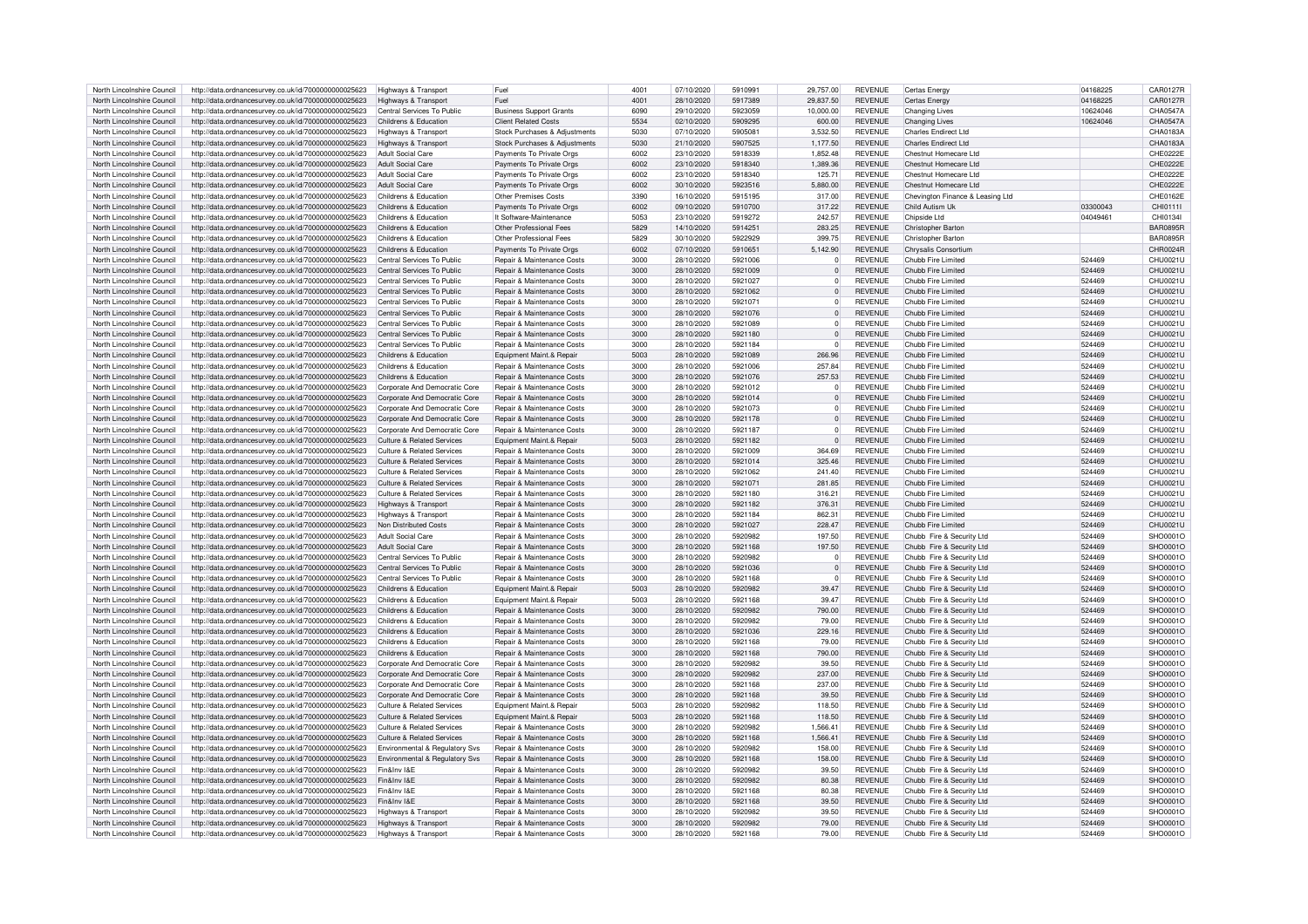| North Lincolnshire Council | http://data.ordnancesurvey.co.uk/id/7000000000025623 | Highways & Transport           | Repair & Maintenance Costs    | 3000 | 28/10/2020 | 5921168 | 39.50        | <b>REVENUE</b> | Chubb Fire & Security Ltd                  | 524469   | SHO0001O        |
|----------------------------|------------------------------------------------------|--------------------------------|-------------------------------|------|------------|---------|--------------|----------------|--------------------------------------------|----------|-----------------|
| North Lincolnshire Council | http://data.ordnancesurvey.co.uk/id/7000000000025623 | Non Distributed Costs          | Repair & Maintenance Costs    | 3000 | 28/10/2020 | 5920982 | 316.00       | <b>REVENUE</b> | Chubb Fire & Security Ltd                  | 524469   | SHO0001O        |
| North Lincolnshire Council | http://data.ordnancesurvey.co.uk/id/7000000000025623 | <b>Non Distributed Costs</b>   | Repair & Maintenance Costs    | 3000 | 28/10/2020 | 5921168 | 316.00       | <b>REVENUE</b> | Chubb Fire & Security Ltd                  | 524469   | SHO0001O        |
| North Lincolnshire Council | http://data.ordnancesurvey.co.uk/id/7000000000025623 | <b>Planning Services</b>       | Repair & Maintenance Costs    | 3000 | 28/10/2020 | 5920982 | 79.00        | <b>REVENUE</b> | Chubb Fire & Security Ltd                  | 524469   | SHO0001O        |
| North Lincolnshire Council | http://data.ordnancesurvey.co.uk/id/7000000000025623 | <b>Planning Services</b>       | Repair & Maintenance Costs    | 3000 | 28/10/2020 | 5921168 | 79.00        | <b>REVENUE</b> | Chubb Fire & Security Ltd                  | 524469   | SHO0001O        |
| North Lincolnshire Council | http://data.ordnancesurvey.co.uk/id/7000000000025623 | <b>Adult Social Care</b>       | Payments To Health Providers  | 6019 | 14/10/2020 | 5912143 | 348.30       | <b>REVENUE</b> | Church Lane Medical Centre                 |          | <b>CHU0022U</b> |
| North Lincolnshire Council | http://data.ordnancesurvey.co.uk/id/7000000000025623 |                                | Payments To Private Orgs      | 6002 | 16/10/2020 | 5915864 | 950.00       | <b>REVENUE</b> | CIEH                                       |          | CHA0276A        |
| North Lincolnshire Council |                                                      | Environmental & Regulatory Svs | Other Supplies & Services     | 5799 | 07/10/2020 | 5898468 | 1,495.00     | <b>REVENUE</b> | Cipfa Business Ltd                         |          | CIP0003E        |
|                            | http://data.ordnancesurvey.co.uk/id/7000000000025623 | Highways & Transport           |                               |      |            |         |              |                |                                            |          |                 |
| North Lincolnshire Council | http://data.ordnancesurvey.co.uk/id/7000000000025623 | Culture & Related Services     | Other Premises Costs          | 3390 | 21/10/2020 | 5917711 | 402.62       | <b>REVENUE</b> | Citron Hygiene Ltd                         | 3056469  | CAN0001N        |
| North Lincolnshire Council | http://data.ordnancesurvey.co.uk/id/7000000000025623 | Adult Social Care              | Payments To Health Providers  | 6019 | 07/10/2020 | 5909022 | 823.00       | <b>REVENUE</b> | City Health Care Partnership Cic           |          | <b>HUL0022L</b> |
| North Lincolnshire Council | http://data.ordnancesurvey.co.uk/id/7000000000025623 | <b>Adult Social Care</b>       | Payments To Health Providers  | 6019 | 30/10/2020 | 5922895 | 1.344.00     | <b>REVENUE</b> | City Health Care Partnership Cic           |          | <b>HUL0022L</b> |
| North Lincolnshire Council | http://data.ordnancesurvey.co.uk/id/7000000000025623 | Childrens & Education          | Payments To Private Orgs      | 6002 | 23/10/2020 | 5919118 | 1.384.04     | <b>REVENUE</b> | Claire'S Childcare                         |          | <b>CLA0117A</b> |
| North Lincolnshire Council | http://data.ordnancesurvey.co.uk/id/7000000000025623 | <b>Adult Social Care</b>       | Payments To Private Orgs      | 6002 | 23/10/2020 | 5918344 | 22,987.23    | <b>REVENUE</b> | <b>Clarity Homecare Ltd</b>                |          | CLA0252A        |
| North Lincolnshire Council | http://data.ordnancesurvey.co.uk/id/7000000000025623 | <b>Adult Social Care</b>       | Payments To Private Orgs      | 6002 | 23/10/2020 | 5918344 | 579.04       | <b>REVENUE</b> | Clarity Homecare I to                      |          | CLA0252A        |
| North Lincolnshire Council | http://data.ordnancesurvey.co.uk/id/7000000000025623 | <b>Adult Social Care</b>       | Payments To Private Orgs      | 6002 | 23/10/2020 | 5918345 | $-1,029.17$  | <b>REVENUE</b> | <b>Clarity Homecare Ltd</b>                |          | CLA0252A        |
| North Lincolnshire Council | http://data.ordnancesurvey.co.uk/id/7000000000025623 | <b>Planning Services</b>       | Consultancy                   | 5830 | 30/10/2020 | 5913742 | 2,500.00     | <b>REVENUE</b> | Clark Weightman Ltd                        |          | CLA0513A        |
| North Lincolnshire Council | http://data.ordnancesurvey.co.uk/id/7000000000025623 | Childrens & Education          | Payments To Private Orgs      | 6002 | 23/10/2020 | 5919022 | 2,276.94     | <b>REVENUE</b> | Cleanss                                    |          | CLE0070E        |
| North Lincolnshire Council | http://data.ordnancesurvey.co.uk/id/7000000000025623 | Highways & Transpor            | Other Supplies & Services     | 5799 | 14/10/2020 | 5904858 | 962.00       | <b>REVENUE</b> | Clearway Environmental Services Ltd        |          | <b>CLE0018E</b> |
| North Lincolnshire Council | http://data.ordnancesurvey.co.uk/id/7000000000025623 | Highways & Transport           | Other Supplies & Services     | 5799 | 16/10/2020 | 5905154 | 856.00       | <b>REVENUE</b> | <b>Clearway Environmental Services Ltd</b> |          | <b>CLE0018E</b> |
| North Lincolnshire Council | http://data.ordnancesurvey.co.uk/id/7000000000025623 | Highways & Transpor            | Other Supplies & Services     | 5799 | 28/10/2020 | 5909807 | 1,712.00     | <b>REVENUE</b> | Clearway Environmental Services Ltd        |          | CLE0018E        |
| North Lincolnshire Council | http://data.ordnancesurvey.co.uk/id/7000000000025623 | Highways & Transport           | Other Supplies & Services     | 5799 | 28/10/2020 | 5917281 | 1,932.00     | <b>REVENUE</b> | Clearway Environmental Services Ltd        |          | <b>CLE0018E</b> |
| North Lincolnshire Council | http://data.ordnancesurvey.co.uk/id/7000000000025623 | Childrens & Education          | Other Supplies & Services     | 5799 | 14/10/2020 | 5914296 | 3.800.00     | <b>REVENUE</b> | Click Cms Ltd                              |          | CLI0174I        |
| North Lincolnshire Council | http://data.ordnancesurvey.co.uk/id/7000000000025623 | <b>Adult Social Care</b>       | <b>Client Transport Costs</b> | 6092 | 14/10/2020 | 5911692 | 383.60       | <b>REVENUE</b> | Click Travel Limited                       | 03770815 | <b>CLI0015I</b> |
| North Lincolnshire Council | http://data.ordnancesurvey.co.uk/id/7000000000025623 | Childrens & Education          | <b>Client Transport Costs</b> | 6092 | 14/10/2020 | 5911692 | 491.20       | <b>REVENUE</b> | <b>Click Travel Limited</b>                | 03770815 | CLI0015I        |
| North Lincolnshire Council | http://data.ordnancesurvey.co.uk/id/7000000000025623 | Childrens & Education          | <b>Rail &amp; Other Fares</b> | 4121 | 14/10/2020 | 5911692 | 34.80        | <b>REVENUE</b> | Click Travel Limited                       | 03770815 | <b>CLI0015I</b> |
|                            |                                                      |                                |                               | 4121 |            | 5911692 |              |                |                                            |          |                 |
| North Lincolnshire Council | http://data.ordnancesurvey.co.uk/id/7000000000025623 | Corporate And Democratic Core  | Rail & Other Fares            |      | 14/10/2020 |         | 11.45        | <b>REVENUE</b> | <b>Click Travel Limited</b>                | 03770815 | CLI0015I        |
| North Lincolnshire Council | http://data.ordnancesurvey.co.uk/id/7000000000025623 | <b>Adult Social Care</b>       | Payments To Private Orgs      | 6002 | 02/10/2020 | 5908993 | 10.465.66    | <b>REVENUE</b> | Cloverleaf Advocacy 2000 Ltd               |          | CLO0101O        |
| North Lincolnshire Council | http://data.ordnancesurvey.co.uk/id/7000000000025623 | <b>Adult Social Care</b>       | Payments To Private Orgs      | 6002 | 07/10/2020 | 5910652 | 10,885.36    | <b>REVENUE</b> | Cloverleaf Advocacy 2000 Ltd               |          | CLO0101O        |
| North Lincolnshire Council | http://data.ordnancesurvey.co.uk/id/7000000000025623 | Adult Social Care              | Payments To Private Orgs      | 6002 | 07/10/2020 | 5910656 | $-12,804.77$ | <b>REVENUE</b> | Cloverleaf Advocacy 2000 Ltd               |          | CLO0101O        |
| North Lincolnshire Council | http://data.ordnancesurvey.co.uk/id/7000000000025623 | <b>Adult Social Care</b>       | Payments To Private Orgs      | 6002 | 07/10/2020 | 5910657 | 13.318.28    | <b>REVENUE</b> | Cloverleaf Advocacy 2000 Ltd               |          | CLO0101O        |
| North Lincolnshire Council | http://data.ordnancesurvey.co.uk/id/7000000000025623 | Adult Social Care              | Payments To Private Orgs      | 6002 | 07/10/2020 | 5910663 | 2,291.67     | <b>REVENUE</b> | Cloverleaf Advocacy 2000 Ltd               |          | CLO0101O        |
| North Lincolnshire Council | http://data.ordnancesurvey.co.uk/id/7000000000025623 | <b>Adult Social Care</b>       | Payments To Private Orgs      | 6002 | 07/10/2020 | 5910665 | 10,465.66    | <b>REVENUE</b> | Cloverleaf Advocacy 2000 Ltd               |          | CLO0101O        |
| North Lincolnshire Council | http://data.ordnancesurvey.co.uk/id/7000000000025623 | <b>Adult Social Care</b>       | Payments To Private Orgs      | 6002 | 14/10/2020 | 5910660 | 2.291.67     | <b>REVENUE</b> | Cloverleaf Advocacy 2000 Ltd               |          | CLO0101O        |
| North Lincolnshire Council | http://data.ordnancesurvey.co.uk/id/7000000000025623 | <b>Adult Social Care</b>       | Payments To Private Orgs      | 6002 | 14/10/2020 | 5913764 | 12,553.58    | <b>REVENUE</b> | Cloverleaf Advocacy 2000 Ltd               |          | CLO0101O        |
| North Lincolnshire Council | http://data.ordnancesurvey.co.uk/id/7000000000025623 | <b>Adult Social Care</b>       | Payments To Private Orgs      | 6002 | 28/10/2020 | 5921457 | 265.30       | <b>REVENUE</b> | Cloverleaf Advocacy 2000 Ltd               |          | CLO0101O        |
| North Lincolnshire Council | http://data.ordnancesurvey.co.uk/id/7000000000025623 | Environmental & Regulatory Svs | Vehicle Hire                  | 4101 | 14/10/2020 | 5913809 | 3.320.00     | <b>REVENUE</b> | Cms Hire Ltd                               |          | COO0073O        |
| North Lincolnshire Council | http://data.ordnancesurvey.co.uk/id/7000000000025623 | Environmental & Regulatory Svs | Vehicle Hire                  | 4101 | 14/10/2020 | 5913810 | 3.320.00     | <b>REVENUE</b> | Cms Hire I td                              |          | COO0073O        |
| North Lincolnshire Council | http://data.ordnancesurvey.co.uk/id/7000000000025623 | Environmental & Regulatory Svs | Vehicle Hire                  | 4101 | 28/10/2020 | 5921113 | 662.28       | <b>REVENUE</b> | Cms Hire Ltd                               |          | COO0073O        |
| North Lincolnshire Council | http://data.ordnancesurvey.co.uk/id/7000000000025623 | Environmental & Regulatory Svs | Vehicle Hire                  | 4101 | 28/10/2020 | 5921114 | 449.20       | <b>REVENUE</b> | Cms Hire Ltd                               |          | COO0073O        |
| North Lincolnshire Council | http://data.ordnancesurvey.co.uk/id/7000000000025623 | <b>Adult Social Care</b>       | Pay - Agency                  | 0131 | 09/10/2020 | 5911883 | 14,033.41    | <b>REVENUE</b> | Comensura Ltd                              | 04085767 | COM0313M        |
| North Lincolnshire Council | http://data.ordnancesurvey.co.uk/id/7000000000025623 | <b>Adult Social Care</b>       |                               | 0131 | 09/10/2020 | 5911883 | 5.720.60     | <b>REVENUE</b> | Comensura I td                             | 04085767 | COM0313M        |
| North Lincolnshire Council |                                                      |                                | Pay - Agency                  | 0131 |            | 5915545 |              | <b>REVENUE</b> | Comensura Ltd                              |          | COM0313M        |
|                            | http://data.ordnancesurvey.co.uk/id/7000000000025623 | <b>Adult Social Care</b>       | Pay - Agency                  |      | 16/10/2020 |         | 25,797.35    |                |                                            | 04085767 |                 |
| North Lincolnshire Council | http://data.ordnancesurvey.co.uk/id/7000000000025623 | <b>Adult Social Care</b>       | Pay - Agenc                   | 0131 | 16/10/2020 | 5915545 | 5,557.95     | <b>REVENUE</b> | Comensura Ltd                              | 04085767 | COM0313M        |
| North Lincolnshire Council | http://data.ordnancesurvey.co.uk/id/7000000000025623 | <b>Adult Social Care</b>       | Pay - Agenc                   | 0131 | 23/10/2020 | 5919290 | 16.309.12    | <b>REVENUE</b> | Comensura Ltd                              | 04085767 | COM0313M        |
| North Lincolnshire Council | http://data.ordnancesurvey.co.uk/id/7000000000025623 | <b>Adult Social Care</b>       | Pay - Agency                  | 0131 | 23/10/2020 | 5919290 | 6.585.70     | <b>REVENUE</b> | Comensura Ltd                              | 04085767 | COM0313M        |
| North Lincolnshire Council | http://data.ordnancesurvey.co.uk/id/7000000000025623 | Childrens & Education          | Pay - Agency                  | 0131 | 09/10/2020 | 5911883 | 990.24       | <b>REVENUE</b> | Comensura Ltd                              | 04085767 | COM0313M        |
| North Lincolnshire Council | http://data.ordnancesurvey.co.uk/id/7000000000025623 | Childrens & Education          | Pay - Agency                  | 0131 | 09/10/2020 | 5911883 | 261.21       | <b>REVENUE</b> | Comensura Ltd                              | 04085767 | COM0313M        |
| North Lincolnshire Council | http://data.ordnancesurvey.co.uk/id/7000000000025623 | Childrens & Education          | Pay - Agency                  | 0131 | 16/10/2020 | 5915545 | 315.50       | <b>REVENUE</b> | Comensura Ltd                              | 04085767 | COM0313M        |
| North Lincolnshire Council | http://data.ordnancesurvey.co.uk/id/7000000000025623 | Corporate And Democratic Core  | Pay - Agency                  | 013  | 09/10/2020 | 5911883 | 3.906.80     | <b>REVENUE</b> | Comensura Ltd                              | 04085767 | COM0313M        |
| North Lincolnshire Council | http://data.ordnancesurvey.co.uk/id/7000000000025623 | Corporate And Democratic Core  | Pay - Agency                  | 0131 | 16/10/2020 | 5915545 | 2,938.61     | <b>REVENUE</b> | Comensura Ltd                              | 04085767 | COM0313M        |
| North Lincolnshire Council | http://data.ordnancesurvey.co.uk/id/7000000000025623 | Corporate And Democratic Core  | Pay - Agency                  | 0131 | 23/10/2020 | 5919290 | 8.444.25     | <b>REVENUE</b> | Comensura Ltd                              | 04085767 | COM0313M        |
| North Lincolnshire Council | http://data.ordnancesurvey.co.uk/id/7000000000025623 | Environmental & Regulatory Sys | Pay - Agenc                   | 0131 | 09/10/2020 | 5911883 | 3.014.36     | <b>REVENUE</b> | Comensura Ltd                              | 04085767 | COM0313M        |
| North Lincolnshire Council | http://data.ordnancesurvey.co.uk/id/7000000000025623 | Environmental & Regulatory Svs | Pay - Agenc                   | 0131 | 09/10/2020 | 5911883 | 2,649.83     | <b>REVENUE</b> | Comensura I td                             | 04085767 | COM0313M        |
| North Lincolnshire Council | http://data.ordnancesurvey.co.uk/id/7000000000025623 | Environmental & Regulatory Svs | Pay - Agency                  | 0131 | 16/10/2020 | 5915545 | 2,757.85     | <b>REVENUE</b> | Comensura Ltd                              | 04085767 | COM0313M        |
| North Lincolnshire Council | http://data.ordnancesurvey.co.uk/id/7000000000025623 | Environmental & Regulatory Svs | Pay - Agency                  | 0131 | 16/10/2020 | 5915545 | 1.427.63     | <b>REVENUE</b> | Comensura Ltd                              | 04085767 | COM0313M        |
| North Lincolnshire Council | http://data.ordnancesurvey.co.uk/id/7000000000025623 | Environmental & Regulatory Svs | Pay - Agency                  | 0131 | 23/10/2020 | 5919290 | 2,735.22     | <b>REVENUE</b> | Comensura Ltd                              | 04085767 | COM0313M        |
| North Lincolnshire Council | http://data.ordnancesurvey.co.uk/id/7000000000025623 | Highways & Transport           | Pay - Agenc                   | 0131 | 09/10/2020 | 5911883 | 2,092.29     | <b>REVENUE</b> | Comensura Ltd                              | 04085767 | COM0313M        |
| North Lincolnshire Council | http://data.ordnancesurvey.co.uk/id/7000000000025623 | Highways & Transport           |                               | 0131 | 09/10/2020 | 5911883 | 653.07       | <b>REVENUE</b> | Comensura I td                             | 04085767 | COM0313M        |
| North Lincolnshire Council | http://data.ordnancesurvey.co.uk/id/7000000000025623 | Highways & Transpor            | Pay - Agency<br>Pay - Agency  | 0131 | 23/10/2020 | 5919290 | 2,694.41     | <b>REVENUE</b> | Comensura Ltd                              | 04085767 | COM0313M        |
| North Lincolnshire Council | http://data.ordnancesurvey.co.uk/id/7000000000025623 | Highways & Transport           |                               | 0131 | 23/10/2020 | 5919290 | 1.324.14     | <b>REVENUE</b> | Comensura Ltd                              | 04085767 | COM0313M        |
|                            |                                                      |                                | Pay - Agency                  |      |            |         |              |                |                                            |          |                 |
| North Lincolnshire Council | http://data.ordnancesurvey.co.uk/id/7000000000025623 | Public Health                  | Pay - Agency                  | 0131 | 09/10/2020 | 5911883 | 1,434.12     | <b>REVENUE</b> | Comensura I td                             | 04085767 | COM0313M        |
| North Lincolnshire Council | http://data.ordnancesurvey.co.uk/id/7000000000025623 | Public Health                  | Pay - Agenc                   | 0131 | 16/10/2020 | 5915545 | 717.06       | <b>REVENUE</b> | Comensura I td                             | 04085767 | COM0313M        |
| North Lincolnshire Council | http://data.ordnancesurvey.co.uk/id/7000000000025623 | <b>Public Health</b>           | Pay - Agency                  | 0131 | 23/10/2020 | 5919290 | 717.06       | <b>REVENUE</b> | Comensura Ltd                              | 04085767 | COM0313M        |
| North Lincolnshire Council | http://data.ordnancesurvey.co.uk/id/7000000000025623 | Childrens & Education          | Payments To Private Orgs      | 6002 | 30/10/2020 | 5923017 | 900.00       | <b>REVENUE</b> | Community Accord                           |          | COM0298M        |
| North Lincolnshire Council | http://data.ordnancesurvey.co.uk/id/7000000000025623 | Highways & Transport           | Materials                     | 5004 | 02/10/2020 | 5902986 | 9.496.66     | <b>REVENUE</b> | Compass Minerals UK                        |          | <b>SAL0055L</b> |
| North Lincolnshire Council | http://data.ordnancesurvey.co.uk/id/7000000000025623 | Highways & Transport           | Materials                     | 5004 | 02/10/2020 | 5902992 | 6.251.07     | <b>REVENUE</b> | Compass Minerals U                         |          | SAI 00551       |
| North Lincolnshire Council | http://data.ordnancesurvey.co.uk/id/7000000000025623 | Highways & Transport           | Materials                     | 5004 | 02/10/2020 | 5905595 | 10.436.98    | <b>REVENUE</b> | Compass Minerals UK                        |          | SAI 0055        |
| North Lincolnshire Council | http://data.ordnancesurvey.co.uk/id/7000000000025623 | Highways & Transport           | Materials                     | 5004 | 07/10/2020 | 5904104 | 2.125.93     | <b>REVENUE</b> | Compass Minerals UI                        |          | <b>SAL0055</b>  |
| North Lincolnshire Council | http://data.ordnancesurvey.co.uk/id/7000000000025623 | Highways & Transport           | Materials                     | 5004 | 07/10/2020 | 5905146 | 6.351.12     | <b>REVENUE</b> | Compass Minerals Ul                        |          | <b>SAL0055I</b> |
| North Lincolnshire Council | http://data.ordnancesurvey.co.uk/id/7000000000025623 | Highways & Transport           | Materials                     | 5004 | 07/10/2020 | 5905165 | 5,280.37     | <b>REVENUE</b> | Compass Minerals Uk                        |          | <b>SAL0055L</b> |
| North Lincolnshire Council | http://data.ordnancesurvey.co.uk/id/7000000000025623 | Highways & Transport           | Materials                     | 5004 | 14/10/2020 | 5906017 | 3.158.88     | <b>REVENUE</b> | Compass Minerals Uk                        |          | <b>SAL0055L</b> |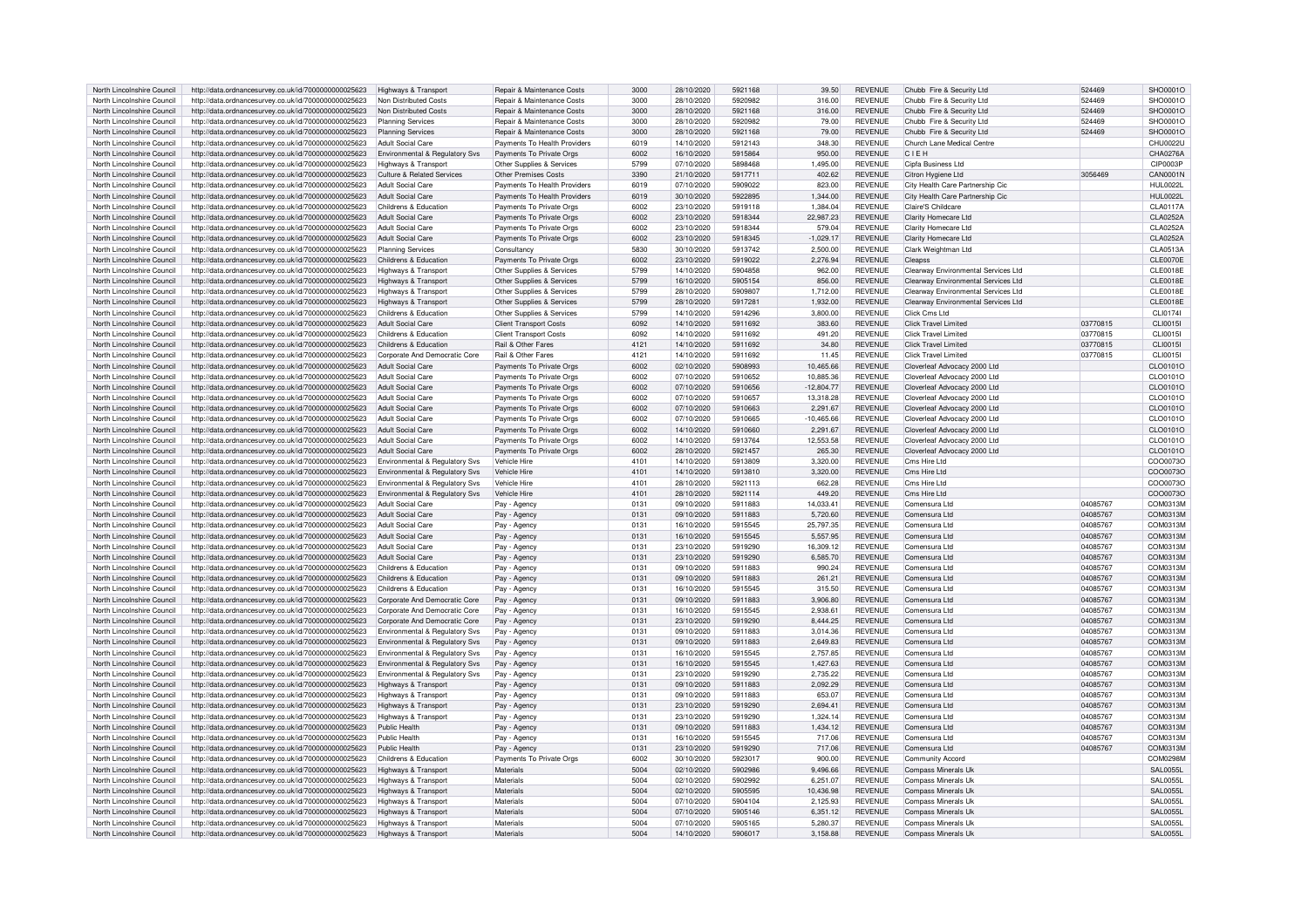| North Lincolnshire Council | http://data.ordnancesurvey.co.uk/id/7000000000025623 | Highways & Transport                       | Materials                    | 5004 | 16/10/2020 | 5907562 | 3,106.27   | <b>REVENUE</b> | Compass Minerals UK                |         | SAI 00551       |
|----------------------------|------------------------------------------------------|--------------------------------------------|------------------------------|------|------------|---------|------------|----------------|------------------------------------|---------|-----------------|
| North Lincolnshire Council | http://data.ordnancesurvey.co.uk/id/7000000000025623 | Highways & Transport                       | Materials                    | 5004 | 16/10/2020 | 5908971 | 5,218.87   | <b>REVENUE</b> | Compass Minerals Uk                |         | <b>SAL0055L</b> |
| North Lincolnshire Council | http://data.ordnancesurvey.co.uk/id/7000000000025623 | Highways & Transport                       | Materials                    | 5004 | 16/10/2020 | 5908972 | 4,171.83   | <b>REVENUE</b> | Compass Minerals Uk                |         | <b>SAL0055L</b> |
| North Lincolnshire Council | http://data.ordnancesurvey.co.uk/id/7000000000025623 | Corporate And Democratic Core              | Other Supplies & Services    | 5799 | 07/10/2020 | 5909803 | 3,415.90   | <b>REVENUE</b> | Complete Office Solutions (Uk) Ltd | 3045607 | AQU0001U        |
| North Lincolnshire Council | http://data.ordnancesurvey.co.uk/id/7000000000025623 | Corporate And Democratic Core              | Other Supplies & Services    | 5799 | 07/10/2020 | 5909804 | 2,336.00   | <b>REVENUE</b> | Complete Office Solutions (Uk) Ltd | 3045607 | AQU0001U        |
|                            |                                                      |                                            |                              | 5001 | 23/10/2020 | 5919279 |            | <b>REVENUE</b> |                                    | 3045607 | AOU0001L        |
| North Lincolnshire Council | http://data.ordnancesurvey.co.uk/id/7000000000025623 | <b>Planning Services</b>                   | <b>Equipment Purchase</b>    |      |            |         | 111,375.13 |                | Complete Office Solutions (Uk) Ltd |         |                 |
| North Lincolnshire Council | http://data.ordnancesurvey.co.uk/id/7000000000025623 | Childrens & Education                      | Payments To Private Orgs     | 6002 | 23/10/2020 | 5919120 | 8,723.67   | <b>REVENUE</b> | Coneygarth Farm Day Nursery        |         | CON0013N        |
| North Lincolnshire Council | http://data.ordnancesurvey.co.uk/id/7000000000025623 | Childrens & Education                      | <b>Equipment Purchase</b>    | 5001 | 16/10/2020 | 5911861 | 563.40     | <b>REVENUE</b> | Connevans Limited                  |         | <b>CON0120N</b> |
| North Lincolnshire Council | http://data.ordnancesurvey.co.uk/id/7000000000025623 | Childrens & Education                      | <b>Equipment Purchase</b>    | 5001 | 23/10/2020 | 5915610 | 596.20     | <b>REVENUE</b> | Connevans Limited                  |         | <b>CON0120N</b> |
| North Lincolnshire Council | http://data.ordnancesurvey.co.uk/id/7000000000025623 | Childrens & Education                      | Licenses, Subs & Memberships | 5510 | 28/10/2020 | 5919835 | 511.50     | <b>REVENUE</b> | Copyright Licensing Agency Ltd     |         | COP0035P        |
| North Lincolnshire Council | http://data.ordnancesurvey.co.uk/id/7000000000025623 | Childrens & Education                      | Fees & Charges Income        | 9002 | 28/10/2020 | 5921401 | 495.00     | <b>REVENUE</b> | Coram Family And Childcare         | 3753345 | COR0199R        |
| North Lincolnshire Council | http://data.ordnancesurvey.co.uk/id/7000000000025623 | Corporate And Democratic Core              | It Software-Purchase         | 5051 | 14/10/2020 | 5910539 | 2.338.00   | <b>REVENUE</b> | Core Business Systems Ltd          |         | COR0195B        |
| North Lincolnshire Council | http://data.ordnancesurvey.co.uk/id/7000000000025623 | Adult Social Care                          | Gas                          | 3101 | 30/10/2020 | 592267  | 451.51     | <b>REVENUE</b> | Corona Energy Retail 4 Ltd         |         | COR0300E        |
| North Lincolnshire Council | http://data.ordnancesurvey.co.uk/id/7000000000025623 | <b>Adult Social Care</b>                   | Gas                          | 3101 | 30/10/2020 | 5922704 | 326.64     | <b>REVENUE</b> | Corona Energy Retail 4 Ltd         |         | <b>COR0300F</b> |
| North Lincolnshire Council | http://data.ordnancesurvey.co.uk/id/7000000000025623 | <b>Adult Social Care</b>                   | Gas                          | 3101 | 30/10/2020 | 5922755 | 419.24     | <b>REVENUE</b> | Corona Energy Retail 4 Ltd         |         | COR0300R        |
| North Lincolnshire Council | http://data.ordnancesurvey.co.uk/id/7000000000025623 | Childrens & Education                      | Gas                          | 3101 | 30/10/2020 | 5922808 | 256.86     | <b>REVENUE</b> | Corona Energy Retail 4 Ltd         |         | COR0300R        |
| North Lincolnshire Council |                                                      | Childrens & Education                      | Gas                          | 3101 | 30/10/2020 | 5922834 | 523.98     | <b>REVENUE</b> |                                    |         | COR0300R        |
|                            | http://data.ordnancesurvey.co.uk/id/7000000000025623 |                                            |                              |      |            |         |            |                | Corona Energy Retail 4 Ltd         |         |                 |
| North Lincolnshire Council | http://data.ordnancesurvey.co.uk/id/7000000000025623 | Childrens & Education                      | Gas                          | 3101 | 30/10/2020 | 5922837 | 542.15     | <b>REVENUE</b> | Corona Energy Retail 4 Ltd         |         | COR0300R        |
| North Lincolnshire Council | http://data.ordnancesurvey.co.uk/id/7000000000025623 | Corporate And Democratic Core              | Gas                          | 3101 | 30/10/2020 | 5922655 | 537.63     | <b>REVENUE</b> | Corona Energy Retail 4 Ltd         |         | COR0300R        |
| North Lincolnshire Council | http://data.ordnancesurvey.co.uk/id/7000000000025623 | Cornorate And Democratic Core              | Gas                          | 3101 | 30/10/2020 | 5922753 | 347.16     | <b>REVENUE</b> | Corona Energy Retail 4 Ltd         |         | COR0300R        |
| North Lincolnshire Council | http://data.ordnancesurvey.co.uk/id/7000000000025623 | Culture & Related Services                 | Gas                          | 3101 | 30/10/2020 | 5922646 | 301.16     | <b>REVENUE</b> | Corona Energy Retail 4 Ltd         |         | COR0300R        |
| North Lincolnshire Council | http://data.ordnancesurvey.co.uk/id/7000000000025623 | <b>Culture &amp; Related Services</b>      | Gas                          | 3101 | 30/10/2020 | 5922647 | $-240.84$  | <b>REVENUE</b> | Corona Energy Retail 4 Ltd         |         | COR0300R        |
| North Lincolnshire Council | http://data.ordnancesurvey.co.uk/id/7000000000025623 | Culture & Related Services                 | Gas                          | 3101 | 30/10/2020 | 5922648 | 1,380.38   | <b>REVENUE</b> | Corona Energy Retail 4 Ltd         |         | COR0300R        |
| North Lincolnshire Council | http://data.ordnancesurvey.co.uk/id/7000000000025623 | Culture & Related Services                 | Gas                          | 3101 | 30/10/2020 | 5922650 | 397.28     | <b>REVENUE</b> | Corona Energy Retail 4 Ltd         |         | COR0300R        |
| North Lincolnshire Council | http://data.ordnancesurvey.co.uk/id/7000000000025623 | <b>Culture &amp; Related Services</b>      | Gas                          | 3101 | 30/10/2020 | 5922687 | 236.83     | <b>REVENUE</b> | Corona Energy Retail 4 Ltd         |         | <b>COR0300F</b> |
| North Lincolnshire Council | http://data.ordnancesurvey.co.uk/id/7000000000025623 | Culture & Related Services                 | Gas                          | 3101 | 30/10/2020 | 5922689 | $-328.51$  | <b>REVENUE</b> | Corona Energy Retail 4 Ltd         |         | COR0300R        |
|                            |                                                      |                                            |                              |      |            |         |            |                |                                    |         |                 |
| North Lincolnshire Council | http://data.ordnancesurvey.co.uk/id/7000000000025623 | <b>Culture &amp; Related Services</b>      | Gas                          | 3101 | 30/10/2020 | 5922692 | 361.64     | <b>REVENUE</b> | Corona Energy Retail 4 Ltd         |         | COR0300R        |
| North Lincolnshire Council | http://data.ordnancesurvey.co.uk/id/7000000000025623 | <b>Culture &amp; Related Services</b>      | Gas                          | 3101 | 30/10/2020 | 5922694 | $-475.62$  | <b>REVENUE</b> | Corona Energy Retail 4 Ltd         |         | COR0300R        |
| North Lincolnshire Council | http://data.ordnancesurvey.co.uk/id/7000000000025623 | Culture & Related Services                 | Gas                          | 3101 | 30/10/2020 | 5922696 | 383.35     | <b>REVENUE</b> | Corona Energy Retail 4 Ltd         |         | <b>COR0300R</b> |
| North Lincolnshire Council | http://data.ordnancesurvey.co.uk/id/7000000000025623 | <b>Culture &amp; Related Services</b>      | Gas                          | 3101 | 30/10/2020 | 5922698 | $-496.74$  | <b>REVENUE</b> | Corona Energy Retail 4 Ltd         |         | COR0300R        |
| North Lincolnshire Council | http://data.ordnancesurvey.co.uk/id/7000000000025623 | Culture & Related Services                 | Gas                          | 3101 | 30/10/2020 | 5922701 | 426.77     | <b>REVENUE</b> | Corona Energy Retail 4 Ltd         |         | COR0300R        |
| North Lincolnshire Council | http://data.ordnancesurvey.co.uk/id/7000000000025623 | <b>Culture &amp; Related Services</b>      | Gas                          | 3101 | 30/10/2020 | 5922705 | $-544.16$  | <b>REVENUE</b> | Corona Energy Retail 4 Ltd         |         | COR0300R        |
| North Lincolnshire Council | http://data.ordnancesurvey.co.uk/id/7000000000025623 | Culture & Related Services                 | Gas                          | 3101 | 30/10/2020 | 5922716 | $-233.49$  | <b>REVENUE</b> | Corona Energy Retail 4 Ltd         |         | COR0300R        |
| North Lincolnshire Council | http://data.ordnancesurvey.co.uk/id/7000000000025623 | <b>Culture &amp; Related Services</b>      | Gas                          | 3101 | 30/10/2020 | 5922738 | 213.39     | <b>REVENUE</b> | Corona Energy Retail 4 Ltd         |         | <b>COR0300R</b> |
| North Lincolnshire Council | http://data.ordnancesurvey.co.uk/id/7000000000025623 | <b>Culture &amp; Related Services</b>      | Gas                          | 3101 | 30/10/2020 | 5922740 | $-273.38$  | <b>REVENUE</b> | Corona Energy Retail 4 Ltd         |         | COR0300R        |
| North Lincolnshire Council | http://data.ordnancesurvey.co.uk/id/7000000000025623 | <b>Culture &amp; Related Services</b>      | Gas                          | 3101 | 30/10/2020 | 5922744 | 388.99     | <b>REVENUE</b> | Corona Energy Retail 4 Ltd         |         | COR0300R        |
| North Lincolnshire Council |                                                      | Culture & Related Services                 | Gas                          | 3101 | 30/10/2020 | 5922748 | $-523.00$  | <b>REVENUE</b> |                                    |         | COR0300B        |
|                            | http://data.ordnancesurvey.co.uk/id/7000000000025623 |                                            |                              |      |            | 592275  |            |                | Corona Energy Retail 4 Ltd         |         |                 |
| North Lincolnshire Council | http://data.ordnancesurvey.co.uk/id/7000000000025623 | Culture & Related Services                 | Gas                          | 3101 | 30/10/2020 |         | 337.18     | <b>REVENUE</b> | Corona Energy Retail 4 Ltd         |         | COR0300R        |
| North Lincolnshire Council | http://data.ordnancesurvey.co.uk/id/7000000000025623 | <b>Culture &amp; Related Services</b>      | Gas                          | 3101 | 30/10/2020 | 5922754 | $-447.14$  | <b>REVENUE</b> | Corona Energy Retail 4 Ltd         |         | <b>COR0300F</b> |
| North Lincolnshire Council | http://data.ordnancesurvey.co.uk/id/7000000000025623 | Culture & Related Services                 | Gas                          | 3101 | 30/10/2020 | 5922756 | 255.81     | <b>REVENUE</b> | Corona Energy Retail 4 Ltd         |         | COR0300R        |
| North Lincolnshire Council | http://data.ordnancesurvey.co.uk/id/7000000000025623 | Culture & Related Services                 | Gas                          | 3101 | 30/10/2020 | 5922760 | 1,413.46   | <b>REVENUE</b> | Corona Energy Retail 4 Ltd         |         | COR0300R        |
| North Lincolnshire Council | http://data.ordnancesurvey.co.uk/id/7000000000025623 | Culture & Related Services                 | Gas                          | 3101 | 30/10/2020 | 5922761 | $-357.19$  | <b>REVENUE</b> | Corona Energy Retail 4 Ltd         |         | COR0300R        |
| North Lincolnshire Council | http://data.ordnancesurvey.co.uk/id/7000000000025623 | Culture & Related Services                 | Gas                          | 3101 | 30/10/2020 | 5922773 | 281.33     | <b>REVENUE</b> | Corona Energy Retail 4 Ltd         |         | COR0300R        |
| North Lincolnshire Council | http://data.ordnancesurvey.co.uk/id/7000000000025623 | <b>Culture &amp; Related Services</b>      | Gas                          | 3101 | 30/10/2020 | 5922776 | $-374.99$  | <b>REVENUE</b> | Corona Energy Retail 4 Ltd         |         | COR0300R        |
| North Lincolnshire Council | http://data.ordnancesurvey.co.uk/id/7000000000025623 | Culture & Related Services                 | Gas                          | 3101 | 30/10/2020 | 5922780 | 276.09     | <b>REVENUE</b> | Corona Energy Retail 4 I td        |         | COR0300F        |
| North Lincolnshire Council | http://data.ordnancesurvey.co.uk/id/7000000000025623 | Culture & Related Services                 | Gas                          | 3101 | 30/10/2020 | 5922783 | $-382.83$  | <b>REVENUE</b> | Corona Energy Retail 4 Ltd         |         | COR0300R        |
| North Lincolnshire Council | http://data.ordnancesurvey.co.uk/id/7000000000025623 | Culture & Related Services                 | Gas                          | 3101 | 30/10/2020 | 5922785 | 1.294.75   | <b>REVENUE</b> | Corona Energy Retail 4 Ltd         |         | COR0300R        |
|                            |                                                      |                                            |                              |      |            |         |            |                |                                    |         |                 |
| North Lincolnshire Council | http://data.ordnancesurvey.co.uk/id/7000000000025623 | <b>Culture &amp; Related Services</b>      | Gas                          | 3101 | 30/10/2020 | 5922786 | 289.96     | <b>REVENUE</b> | Corona Energy Retail 4 Ltd         |         | COR0300R        |
| North Lincolnshire Council | http://data.ordnancesurvey.co.uk/id/7000000000025623 | <b>Culture &amp; Related Services</b>      | Gas                          | 3101 | 30/10/2020 | 5922789 | $-458.07$  | <b>REVENUE</b> | Corona Energy Retail 4 Ltd         |         | COR0300R        |
| North Lincolnshire Council | http://data.ordnancesurvey.co.uk/id/7000000000025623 | <b>Culture &amp; Related Services</b>      | Gas                          | 3101 | 30/10/2020 | 5922790 | $-406.75$  | <b>REVENUE</b> | Corona Energy Retail 4 Ltd         |         | COR0300R        |
| North Lincolnshire Council | http://data.ordnancesurvey.co.uk/id/7000000000025623 | Culture & Related Services                 | Gas                          | 3101 | 30/10/2020 | 5922793 | 329.81     | <b>REVENUE</b> | Corona Energy Retail 4 Ltd         |         | COR0300R        |
| North Lincolnshire Council | http://data.ordnancesurvey.co.uk/id/7000000000025623 | Culture & Related Services                 | Gas                          | 3101 | 30/10/2020 | 5922796 | $-464.17$  | <b>REVENUE</b> | Corona Energy Retail 4 Ltd         |         | COR0300R        |
| North Lincolnshire Council | http://data.ordnancesurvey.co.uk/id/7000000000025623 | Environmental & Regulatory Sys             | Gas                          | 3101 | 30/10/2020 | 5922766 | 2,063.56   | <b>REVENUE</b> | Corona Energy Retail 4 Ltd         |         | COR0300F        |
| North Lincolnshire Council | http://data.ordnancesurvey.co.uk/id/7000000000025623 | Fin&Inv I&F                                | Gas                          | 3101 | 30/10/2020 | 5922662 | $-252.06$  | <b>REVENUE</b> | Corona Energy Retail 4 Ltd         |         | <b>COR0300R</b> |
| North Lincolnshire Council | http://data.ordnancesurvey.co.uk/id/7000000000025623 | Fin&Inv I&E                                | Gas                          | 3101 | 30/10/2020 | 5922664 | $-305.28$  | <b>REVENUE</b> | Corona Energy Retail 4 Ltd         |         | COR0300R        |
| North Lincolnshire Council | http://data.ordnancesurvey.co.uk/id/7000000000025623 | Fin&Inv I&F                                | Gas                          | 3101 | 30/10/2020 | 5922665 | 843.45     | <b>REVENUE</b> | Corona Energy Retail 4 Ltd         |         | COR0300B        |
| North Lincolnshire Council | http://data.ordnancesurvey.co.uk/id/7000000000025623 | Fin&Inv I&E                                | Gas                          | 3101 | 30/10/2020 | 5922666 | $-870.01$  | <b>REVENUE</b> | Corona Energy Retail 4 Ltd         |         | COR0300B        |
|                            |                                                      | Fin&Inv I&F                                |                              | 3101 | 30/10/2020 | 592280  | $-217.05$  | <b>REVENUE</b> |                                    |         | COR0300R        |
| North Lincolnshire Council | http://data.ordnancesurvey.co.uk/id/7000000000025623 | Fin&Inv I&F                                | Gas                          |      |            |         |            |                | Corona Energy Retail 4 Ltd         |         |                 |
| North Lincolnshire Council | http://data.ordnancesurvey.co.uk/id/7000000000025623 |                                            | Gas                          | 3101 | 30/10/2020 | 5922818 | $-210.71$  | <b>REVENUE</b> | Corona Energy Retail 4 Ltd         |         | COR0300F        |
| North Lincolnshire Council | http://data.ordnancesurvey.co.uk/id/7000000000025623 | Fin&Inv I&E                                | Gas                          | 3101 | 30/10/2020 | 5922820 | $-320.83$  | <b>REVENUE</b> | Corona Energy Retail 4 Ltd         |         | COR0300R        |
| North Lincolnshire Council | http://data.ordnancesurvey.co.uk/id/7000000000025623 | Fin&Inv I&F                                | Gas                          | 3101 | 30/10/2020 | 5922823 | $-345.35$  | <b>REVENUE</b> | Corona Energy Retail 4 Ltd         |         | COR0300R        |
| North Lincolnshire Council | http://data.ordnancesurvey.co.uk/id/7000000000025623 | Highways & Transport                       | Gas                          | 3101 | 30/10/2020 | 5922813 | 259.42     | <b>REVENUE</b> | Corona Energy Retail 4 Ltd         |         | COR0300R        |
| North Lincolnshire Council | http://data.ordnancesurvey.co.uk/id/7000000000025623 | Non Distributed Costs                      | Gas                          | 3101 | 30/10/2020 | 5922688 | 366.65     | <b>REVENUE</b> | Corona Energy Retail 4 Ltd         |         | COR0300R        |
| North Lincolnshire Council | http://data.ordnancesurvey.co.uk/id/7000000000025623 | Childrens & Education                      | <b>Client Related Costs</b>  | 5534 | 21/10/2020 | 5917895 | 975.00     | <b>REVENUE</b> | Country Kids Nursery               |         | COU0312L        |
| North Lincolnshire Council | http://data.ordnancesurvey.co.uk/id/7000000000025623 | <b>Adult Social Care</b>                   | Payments To Private Orgs     | 6002 | 23/10/2020 | 5918346 | 105.746.9  | <b>REVENUE</b> | <b>Creative Support</b>            |         | CRE0144F        |
| North Lincolnshire Council | http://data.ordnancesurvey.co.uk/id/7000000000025623 | <b>Adult Social Care</b>                   | Payments To Private Orgs     | 6002 | 23/10/2020 | 5918346 | 3,682.30   | <b>REVENUE</b> | <b>Creative Suppor</b>             |         | CRE0144E        |
| North Lincolnshire Council | http://data.ordnancesurvey.co.uk/id/7000000000025623 | Adult Social Care                          | Payments To Private Orgs     | 6002 | 30/10/2020 | 5923517 | 15,288.00  | <b>REVENUE</b> | Creative Support                   |         | CRE0144E        |
| North Lincolnshire Council | http://data.ordnancesurvey.co.uk/id/7000000000025623 | <b>Adult Social Care</b>                   | Payments To Private Orgs     | 6002 | 21/10/2020 | 5918363 | 4,338.88   | <b>REVENUE</b> | <b>Creative Support Ltd</b>        |         | ISF0013F        |
|                            |                                                      |                                            |                              |      |            |         |            |                |                                    |         |                 |
| North Lincolnshire Council | http://data.ordnancesurvey.co.uk/id/7000000000025623 | Childrens & Education                      | Other Supplies & Services    | 5799 | 28/10/2020 | 5919836 | 300.00     | <b>REVENUE</b> | <b>Creative Therapy</b>            |         | CRE0136E        |
| North Lincolnshire Council | http://data.ordnancesurvey.co.uk/id/7000000000025623 | <b>Environmental &amp; Requiatory Sys.</b> | Materials                    | 5004 | 16/10/2020 | 5905169 | 691.20     | <b>REVENUE</b> | Cromwell Polythene I td            | 2230104 | CRO0048O        |
| North Lincolnshire Council | http://data.ordnancesurvey.co.uk/id/7000000000025623 | Childrens & Education                      | Home To School Transport     | 4201 | 16/10/2020 | 5914376 | 1.530.00   | <b>REVENUE</b> | Crosby Cabz                        |         | CRO0242O        |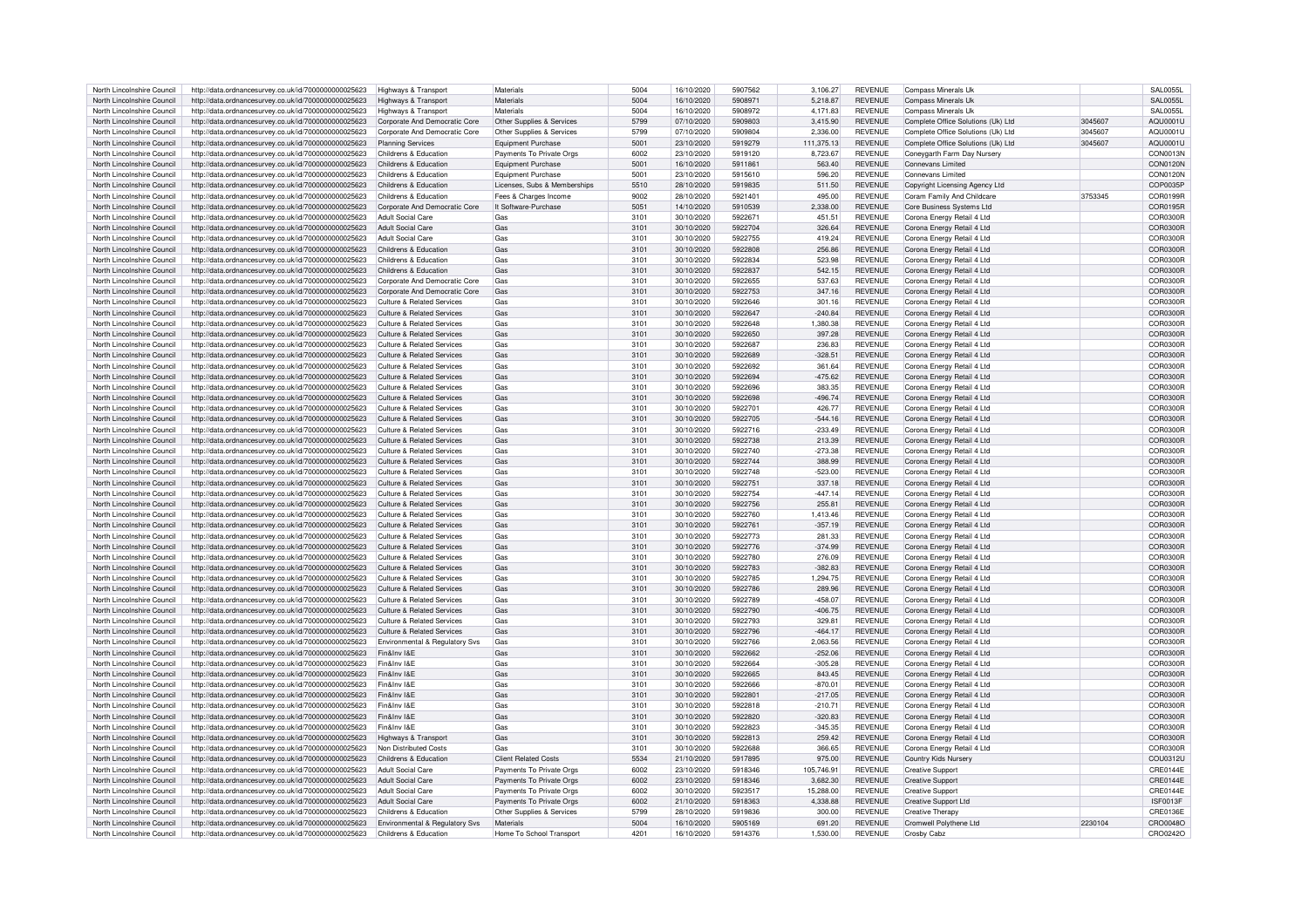| North Lincolnshire Council | http://data.ordnancesurvey.co.uk/id/7000000000025623 | Childrens & Education                 | Home To School Transport              | 4201          | 16/10/2020 | 5914378 | 1,530.00  | <b>REVENUE</b> | Crosby Cabz                               |          | CRO0242O        |
|----------------------------|------------------------------------------------------|---------------------------------------|---------------------------------------|---------------|------------|---------|-----------|----------------|-------------------------------------------|----------|-----------------|
| North Lincolnshire Council | http://data.ordnancesurvey.co.uk/id/7000000000025623 | Childrens & Education                 | Home To School Transport              | $420^{\circ}$ | 16/10/2020 | 5914380 | 990.00    | <b>REVENUE</b> | Crosby Cabz                               |          | CRO0242C        |
|                            |                                                      |                                       |                                       |               |            |         |           |                |                                           |          |                 |
| North Lincolnshire Council | http://data.ordnancesurvey.co.uk/id/7000000000025623 | Childrens & Education                 | Home To School Transport              | 4201          | 16/10/2020 | 5914382 | 648.00    | <b>REVENUE</b> | Crosby Cabz                               |          | CRO0242C        |
| North Lincolnshire Council | http://data.ordnancesurvey.co.uk/id/7000000000025623 | Childrens & Education                 | Home To School Transport              | 4201          | 16/10/2020 | 5914383 | 702.00    | <b>REVENUE</b> | Crosby Cabz                               |          | CRO0242C        |
| North Lincolnshire Council | http://data.ordnancesurvey.co.uk/id/7000000000025623 | Childrens & Education                 | Home To School Transport              | 4201          | 16/10/2020 | 5915197 | 810.00    | <b>REVENUE</b> | Crosby Cabz                               |          | CRO0242C        |
| North Lincolnshire Council | http://data.ordnancesurvey.co.uk/id/7000000000025623 | Childrens & Education                 | Home To School Transport              | 4201          | 16/10/2020 | 5915199 | 648.00    | <b>REVENUE</b> | Crosby Cabz                               |          | CRO0242C        |
| North Lincolnshire Council | http://data.ordnancesurvey.co.uk/id/7000000000025623 | Childrens & Education                 | Home To School Transport              | 4201          | 16/10/2020 | 5915200 | 1.078.50  | <b>REVENUE</b> | Crosby Cabz                               |          | CRO0242C        |
|                            |                                                      |                                       |                                       |               |            |         |           |                |                                           |          |                 |
| North Lincolnshire Council | http://data.ordnancesurvey.co.uk/id/7000000000025623 | Childrens & Education                 | Home To School Transport              | 4201          | 16/10/2020 | 5915202 | 2.640.00  | <b>REVENUE</b> | Crosby Cabz                               |          | CRO0242C        |
| North Lincolnshire Council | http://data.ordnancesurvey.co.uk/id/7000000000025623 | Childrens & Education                 | Home To School Transport              | 4201          | 16/10/2020 | 5915204 | 1,242.00  | <b>REVENUE</b> | Crosby Cabz                               |          | CRO0242C        |
| North Lincolnshire Council | http://data.ordnancesurvey.co.uk/id/7000000000025623 | Childrens & Education                 | Home To School Transport              | 420           | 16/10/2020 | 5915207 | 1,480.00  | <b>REVENUE</b> | Crosby Cabz                               |          | CRO0242C        |
| North Lincolnshire Council | http://data.ordnancesurvey.co.uk/id/7000000000025623 | Childrens & Education                 | Home To School Transport              | $420^{\circ}$ | 16/10/2020 | 5915211 | 1,080.00  | <b>REVENUE</b> | Crosby Cabz                               |          | CRO0242C        |
|                            |                                                      |                                       |                                       |               |            |         |           |                |                                           |          |                 |
| North Lincolnshire Council | http://data.ordnancesurvey.co.uk/id/7000000000025623 | Childrens & Education                 | Home To School Transport              | 4201          | 16/10/2020 | 5915214 | 630.00    | <b>REVENUE</b> | Crosby Cabz                               |          | CRO0242C        |
| North Lincolnshire Council | http://data.ordnancesurvey.co.uk/id/7000000000025623 | Childrens & Education                 | Home To School Transport              | 4201          | 16/10/2020 | 5915215 | 660.00    | <b>REVENUE</b> | Crosby Cabz                               |          | CRO0242C        |
| North Lincolnshire Council | http://data.ordnancesurvey.co.uk/id/7000000000025623 | Childrens & Education                 | Home To School Transport              | 4201          | 16/10/2020 | 5915216 | 285.00    | <b>REVENUE</b> | Crosby Cabz                               |          | CRO0242C        |
| North Lincolnshire Council | http://data.ordnancesurvey.co.uk/id/7000000000025623 | Childrens & Education                 | Home To School Transport              | 4201          | 16/10/2020 | 5915218 | 900.00    | <b>REVENUE</b> | Crosby Cabz                               |          | CRO0242C        |
|                            |                                                      | Childrens & Education                 |                                       | $420^{\circ}$ |            | 5915219 |           | <b>REVENUE</b> |                                           |          |                 |
| North Lincolnshire Council | http://data.ordnancesurvey.co.uk/id/7000000000025623 |                                       | Home To School Transport              |               | 16/10/2020 |         | 1,170.00  |                | Crosby Cabz                               |          | CRO0242C        |
| North Lincolnshire Council | http://data.ordnancesurvey.co.uk/id/7000000000025623 | Childrens & Education                 | Home To School Transport              | 4201          | 28/10/2020 | 5921391 | 1,870.00  | <b>REVENUE</b> | Crosby Cabz                               |          | CRO0242C        |
| North Lincolnshire Council | http://data.ordnancesurvey.co.uk/id/7000000000025623 | Childrens & Education                 | Home To School Transport              | 4201          | 28/10/2020 | 5921393 | 1,700.00  | <b>REVENUE</b> | Crosby Cabz                               |          | CRO0242C        |
| North Lincolnshire Council | http://data.ordnancesurvey.co.uk/id/7000000000025623 | Childrens & Education                 | Home To School Transport              | 4201          | 28/10/2020 | 5921395 | 550.00    | <b>REVENUE</b> | Crosby Cabz                               |          | CRO0242C        |
| North Lincolnshire Council | http://data.ordnancesurvey.co.uk/id/7000000000025623 | Childrens & Education                 | Home To School Transport              | 420           | 28/10/2020 | 5921397 | 612.00    | <b>REVENUE</b> | Crosby Cabz                               |          | CRO0242C        |
|                            |                                                      |                                       |                                       |               |            |         |           |                |                                           |          |                 |
| North Lincolnshire Council | http://data.ordnancesurvey.co.uk/id/7000000000025623 | Childrens & Education                 | Home To School Transport              | $420^{\circ}$ | 28/10/2020 | 5921398 | 468.00    | <b>REVENUE</b> | Crosby Cabz                               |          | CRO0242C        |
| North Lincolnshire Council | http://data.ordnancesurvey.co.uk/id/7000000000025623 | Childrens & Education                 | Home To School Transport              | 4201          | 28/10/2020 | 5921400 | 765.00    | <b>REVENUE</b> | Crosby Cabz                               |          | CRO0242C        |
| North Lincolnshire Council | http://data.ordnancesurvey.co.uk/id/7000000000025623 | Childrens & Education                 | Home To School Transport              | 4201          | 28/10/2020 | 5921402 | 935.00    | <b>REVENUE</b> | Crosby Cabz                               |          | CRO0242C        |
|                            |                                                      |                                       |                                       | 4201          |            | 5921403 |           | <b>REVENUE</b> |                                           |          | CRO0242C        |
| North Lincolnshire Council | http://data.ordnancesurvey.co.uk/id/7000000000025623 | Childrens & Education                 | Home To School Transport              |               | 28/10/2020 |         | 1,012.50  |                | <b>Crosby Cabz</b>                        |          |                 |
| North Lincolnshire Council | http://data.ordnancesurvey.co.uk/id/7000000000025623 | Childrens & Education                 | Home To School Transport              | 4201          | 28/10/2020 | 5921405 | 2,040.00  | <b>REVENUE</b> | Crosby Cabz                               |          | CRO0242C        |
| North Lincolnshire Council | http://data.ordnancesurvey.co.uk/id/7000000000025623 | Childrens & Education                 | Home To School Transpor               | $420^{\circ}$ | 28/10/2020 | 5921406 | 1.020.00  | <b>REVENUE</b> | Crosby Cabz                               |          | CRO0242C        |
| North Lincolnshire Council | http://data.ordnancesurvey.co.uk/id/7000000000025623 | Childrens & Education                 | Home To School Transport              | $420^{\circ}$ | 28/10/2020 | 5921408 | 1,200.00  | REVENUE        | Crosby Cabz                               |          | CRO0242C        |
| North Lincolnshire Council | http://data.ordnancesurvey.co.uk/id/7000000000025623 | Childrens & Education                 | Home To School Transport              | 4201          | 28/10/2020 | 5921409 | 1,020.00  | <b>REVENUE</b> | Crosby Cabz                               |          | CRO0242C        |
|                            |                                                      |                                       |                                       |               |            |         |           |                |                                           |          |                 |
| North Lincolnshire Council | http://data.ordnancesurvey.co.uk/id/7000000000025623 | Childrens & Education                 | Home To School Transport              | $420^{\circ}$ | 28/10/2020 | 5921410 | 595.00    | REVENUE        | Crosby Cabz                               |          | CRO0242C        |
| North Lincolnshire Council | http://data.ordnancesurvey.co.uk/id/7000000000025623 | Childrens & Education                 | Home To School Transport              | 4201          | 28/10/2020 | 5921415 | 600.00    | REVENUE        | Crosby Cabz                               |          | CRO0242C        |
| North Lincolnshire Council | http://data.ordnancesurvey.co.uk/id/7000000000025623 | Childrens & Education                 | Home To School Transport              | $420^{\circ}$ | 28/10/2020 | 5921416 | 330.00    | REVENUE        | <b>Crosby Cabz</b>                        |          | CRO0242C        |
| North Lincolnshire Council | http://data.ordnancesurvey.co.uk/id/7000000000025623 | Childrens & Education                 | Home To School Transport              | 4201          | 28/10/2020 | 5921417 | 750.00    | <b>REVENUE</b> | Crosby Cabz                               |          | CRO0242C        |
| North Lincolnshire Council |                                                      | Childrens & Education                 |                                       | 4201          |            | 5921418 |           |                |                                           |          |                 |
|                            | http://data.ordnancesurvey.co.uk/id/7000000000025623 |                                       | Home To School Transport              |               | 28/10/2020 |         | 1,530.00  | <b>REVENUE</b> | Crosby Cabz                               |          | CRO0242C        |
| North Lincolnshire Council | http://data.ordnancesurvey.co.uk/id/7000000000025623 | <b>Planning Services</b>              | Payments To Voluntary Orgs            | 600           | 28/10/2020 | 5921051 | 8.800.00  | <b>REVENUE</b> | Crowle & Ealand Playing Field Assocn      |          | CRO0184C        |
| North Lincolnshire Council | http://data.ordnancesurvey.co.uk/id/7000000000025623 | <b>Culture &amp; Related Services</b> | Other Supplies & Services             | 5799          | 02/10/2020 | 5909236 | 339.30    | <b>REVENUE</b> | <b>Crowle Peatland Railwa</b>             |          | CRO0463C        |
| North Lincolnshire Council | http://data.ordnancesurvey.co.uk/id/7000000000025623 | Childrens & Education                 | Payments To Private Orgs              | 6002          | 21/10/2020 | 5917337 | 5,633.33  | <b>REVENUE</b> | Crowle Primary Academy                    |          | CRO0346C        |
| North Lincolnshire Council | http://data.ordnancesurvey.co.uk/id/7000000000025623 | Childrens & Education                 | Payments To Private Orgs              | 6002          | 23/10/2020 | 5919121 | 11,041.39 | <b>REVENUE</b> | Crowle Primary Academy                    |          | CRO0346C        |
|                            |                                                      |                                       |                                       |               |            |         |           |                |                                           |          |                 |
| North Lincolnshire Council | http://data.ordnancesurvey.co.uk/id/7000000000025623 | Childrens & Education                 | Payments To Private Orgs              | 6002          | 30/10/2020 | 5923145 | 9,501.21  | <b>REVENUE</b> | Crowle Primary Academy                    |          | CRO0346C        |
| North Lincolnshire Council | http://data.ordnancesurvey.co.uk/id/7000000000025623 | <b>Planning Services</b>              | Payments To Voluntary Orgs            | 600           | 30/10/2020 | 5917171 | 459.00    | <b>REVENUE</b> | Crowle Towc Colts Fc Mens                 |          | CRO0395C        |
| North Lincolnshire Council | http://data.ordnancesurvey.co.uk/id/7000000000025623 | Central Services To Public            | Repair & Maintenance Costs            | 3000          | 28/10/2020 | 5921239 |           | <b>REVENUE</b> | C.S.I. (Dualcom) Ltd                      | 03155883 | <b>CSL0003L</b> |
| North Lincolnshire Council | http://data.ordnancesurvey.co.uk/id/7000000000025623 | Central Services To Public            | Repair & Maintenance Costs            | 3000          | 28/10/2020 | 5921240 | $\Omega$  | <b>REVENUE</b> | C S L (Dualcom) Ltd                       | 03155883 | <b>CSL0003L</b> |
|                            |                                                      |                                       |                                       |               |            |         |           |                |                                           |          |                 |
| North Lincolnshire Council | http://data.ordnancesurvey.co.uk/id/7000000000025623 | Childrens & Education                 | <b>Benair &amp; Maintenance Costs</b> | 3000          | 28/10/2020 | 5921239 | 516.00    | <b>REVENUE</b> | C S L (Dualcom) Ltd                       | 03155883 | <b>CSL0003L</b> |
| North Lincolnshire Council | http://data.ordnancesurvey.co.uk/id/7000000000025623 | Childrens & Education                 | Repair & Maintenance Costs            | 3000          | 28/10/2020 | 5921239 | 129.00    | <b>REVENUE</b> | C S L (Dualcom) Ltd                       | 03155883 | <b>CSL0003L</b> |
| North Lincolnshire Council | http://data.ordnancesurvey.co.uk/id/7000000000025623 | Childrens & Education                 | Repair & Maintenance Costs            | 3000          | 28/10/2020 | 5921240 | 129.00    | <b>REVENUE</b> | C S L (Dualcom) Ltd                       | 03155883 | <b>CSL0003L</b> |
| North Lincolnshire Council | http://data.ordnancesurvey.co.uk/id/7000000000025623 | Corporate And Democratic Core         | <b>Benair &amp; Maintenance Costs</b> | 3000          | 28/10/2020 | 5921239 | $\Omega$  | <b>REVENUE</b> | C.S.I. (Dualcom) Ltd                      | 03155883 | CSI 0003L       |
|                            |                                                      |                                       |                                       |               |            |         |           |                |                                           |          |                 |
| North Lincolnshire Council | http://data.ordnancesurvey.co.uk/id/7000000000025623 | Corporate And Democratic Core         | Repair & Maintenance Costs            | 3000          | 28/10/2020 | 5921240 | 129.00    | <b>REVENUE</b> | C S L (Dualcom) Ltd                       | 03155883 | <b>CSL0003L</b> |
| North Lincolnshire Council | http://data.ordnancesurvey.co.uk/id/7000000000025623 | Culture & Related Services            | <b>Benair &amp; Maintenance Costs</b> | 3000          | 28/10/2020 | 5921239 | 258.00    | <b>REVENUE</b> | C.S.I. (Dualcom) Ltd                      | 03155883 | <b>CSL0003L</b> |
| North Lincolnshire Council | http://data.ordnancesurvey.co.uk/id/7000000000025623 | Culture & Related Services            | Repair & Maintenance Costs            | 3000          | 28/10/2020 | 5921240 | 258.00    | REVENUE        | C S L (Dualcom) Ltd                       | 03155883 | <b>CSL0003L</b> |
| North Lincolnshire Council | http://data.ordnancesurvey.co.uk/id/7000000000025623 | Fin&Inv I&E                           | Repair & Maintenance Costs            | 3000          | 28/10/2020 | 5921240 | 258.00    | REVENUE        | C S L (Dualcom) Ltd                       | 03155883 | <b>CSL0003L</b> |
|                            |                                                      |                                       |                                       | 3000          |            | 5921239 |           | <b>REVENUE</b> |                                           |          |                 |
| North Lincolnshire Council | http://data.ordnancesurvey.co.uk/id/7000000000025623 | Highways & Transport                  | Repair & Maintenance Costs            |               | 28/10/2020 |         | 129.00    |                | C S L (Dualcom) Ltd                       | 03155883 | <b>CSL0003L</b> |
| North Lincolnshire Council | http://data.ordnancesurvey.co.uk/id/7000000000025623 | Highways & Transport                  | Repair & Maintenance Costs            | 3000          | 28/10/2020 | 5921239 | 129.00    | REVENUE        | C S L (Dualcom) Ltd                       | 03155883 | <b>CSL0003L</b> |
| North Lincolnshire Council | http://data.ordnancesurvey.co.uk/id/7000000000025623 | Non Distributed Costs                 | Repair & Maintenance Costs            | 3000          | 28/10/2020 | 5921239 | 129.00    | <b>REVENUE</b> | C S L (Dualcom) Ltd                       | 03155883 | <b>CSL0003L</b> |
| North Lincolnshire Council | http://data.ordnancesurvey.co.uk/id/7000000000025623 | Highways & Transport                  | Other Supplies & Services             | 5799          | 02/10/2020 | 5909003 | 400.00    | <b>REVENUE</b> | Cta Uk I td                               |          | COM0119M        |
| North Lincolnshire Council | http://data.ordnancesurvey.co.uk/id/7000000000025623 | Highways & Transpor                   | Other Vehicle Costs                   | 4005          | 21/10/2020 | 5917391 | 2,318.25  | <b>REVENUE</b> | Ctrack I td                               | 04643588 | CTR0001R        |
|                            |                                                      |                                       |                                       |               |            |         |           |                |                                           |          |                 |
| North Lincolnshire Council | http://data.ordnancesurvey.co.uk/id/7000000000025623 | Adult Social Care                     | Payments To Health Providers          | 6019          | 16/10/2020 | 5915929 | 2.500.00  | <b>REVENUE</b> | Cyngor Alcohol Information Service (Cais) |          | CYN0003N        |
| North Lincolnshire Council | http://data.ordnancesurvey.co.uk/id/7000000000025623 | Childrens & Education                 | Telephone Rent/Calls                  | 5403          | 28/10/2020 | 5921497 | 102.60    | <b>REVENUE</b> | Daisy Communications Ltd                  | 4145329  | DAI00091        |
| North Lincolnshire Council | http://data.ordnancesurvey.co.uk/id/7000000000025623 | Childrens & Education                 | Telephone Rent/Calls                  | 5403          | 28/10/2020 | 5921497 | 479.52    | <b>REVENUE</b> | Daisy Communications Ltd                  | 4145329  | DAI0009         |
| North Lincolnshire Council | http://data.ordnancesurvey.co.uk/id/7000000000025623 | Corporate And Democratic Core         | <b>Telephone Rent/Calls</b>           | 5403          | 28/10/2020 | 5921497 | 14.800.15 | <b>REVENUE</b> | <b>Daisy Communications Ltd</b>           | 4145329  | DAI00091        |
|                            |                                                      |                                       |                                       |               |            |         |           |                |                                           |          |                 |
| North Lincolnshire Council | http://data.ordnancesurvey.co.uk/id/7000000000025623 | Environmental & Regulatory Svs        | Other Vehicle Costs                   | 4005          | 14/10/2020 | 5913811 | 1,354.00  | <b>REVENUE</b> | <b>Dawson Rentals Sweepers</b>            |          | DAW0036W        |
| North Lincolnshire Council | http://data.ordnancesurvey.co.uk/id/7000000000025623 | Culture & Related Services            | Other Professional Fees               | 5829          | 21/10/2020 | 5917205 | 1.445.77  | <b>REVENUE</b> | Debit Finance Collections Plo             | 3422873  | <b>DEB0189B</b> |
| North Lincolnshire Council | http://data.ordnancesurvey.co.uk/id/7000000000025623 | Childrens & Education                 | <b>Benair &amp; Maintenance Costs</b> | 3000          | 02/10/2020 | 5909170 | 410.00    | <b>REVENUE</b> | Delta Security Systems Ltd                | 06373017 | DEL0004L        |
| North Lincolnshire Council | http://data.ordnancesurvey.co.uk/id/7000000000025623 | Corporate And Democratic Core         | Repair & Maintenance Costs            | 3000          | 16/10/2020 | 5915937 | 1.011.00  | <b>REVENUE</b> | Delta Security Systems Ltd                | 06373017 | DEL0004L        |
| North Lincolnshire Council | http://data.ordnancesurvey.co.uk/id/7000000000025623 | Culture & Related Services            | Repair & Maintenance Costs            | 3000          | 16/10/2020 | 5915939 | 380.00    | <b>REVENUE</b> | Delta Security Systems Ltd                | 06373017 | <b>DEL0004L</b> |
|                            |                                                      |                                       |                                       |               |            |         |           |                |                                           |          |                 |
| North Lincolnshire Council | http://data.ordnancesurvey.co.uk/id/7000000000025623 | Culture & Related Services            | Repair & Maintenance Costs            | 3000          | 28/10/2020 | 5921249 | 3,667.00  | REVENUE        | Delta Security Systems Ltd                | 06373017 | DEL0004L        |
| North Lincolnshire Council | http://data.ordnancesurvey.co.uk/id/7000000000025623 | Environmental & Regulatory Svs        | <b>Equipment Purchase</b>             | 5001          | 28/10/2020 | 5921196 | 2,481.00  | <b>REVENUE</b> | Delta Security Systems Ltd                | 06373017 | <b>DEL0004L</b> |
| North Lincolnshire Council | http://data.ordnancesurvey.co.uk/id/7000000000025623 | Highways & Transport                  | Repair & Maintenance Costs            | 3000          | 28/10/2020 | 5921455 | 1.602.00  | <b>REVENUE</b> | Delta Security Systems Ltd                | 06373017 | DEL0004L        |
| North Lincolnshire Council | http://data.ordnancesurvey.co.uk/id/7000000000025623 | Childrens & Education                 | Payments To Private Orgs              | 6002          | 23/10/2020 | 5919122 | 939.55    | <b>REVENUE</b> | Demeter House (England) Ltd               | 5774107  | <b>DEM0021M</b> |
| North Lincolnshire Council | http://data.ordnancesurvey.co.uk/id/7000000000025623 | Childrens & Education                 | Payments To Private Orgs              | 6002          | 23/10/2020 | 5919141 | 850.19    | REVENUE        | Diana Hawryluk                            |          | <b>HAW0094W</b> |
|                            |                                                      |                                       |                                       |               |            |         |           |                |                                           |          |                 |
| North Lincolnshire Council | http://data.ordnancesurvey.co.uk/id/7000000000025623 | Culture & Related Services            | Equipment Maint.& Repair              | 5003          | 28/10/2020 | 5919314 | 838.94    | <b>REVENUE</b> | Direct Parts Supply Ltd                   |          | <b>DIR0026R</b> |
| North Lincolnshire Council | http://data.ordnancesurvey.co.uk/id/7000000000025623 | Culture & Related Services            | <b>Equipment Purchase</b>             | 5001          | 07/10/2020 | 5910546 | 765.50    | <b>REVENUE</b> | Direct Parts Supply Ltd                   |          | DIR0026R        |
| North Lincolnshire Council | http://data.ordnancesurvey.co.uk/id/7000000000025623 | Adult Social Care                     | Other Professional Fees               | 5829          | 09/10/2020 | 5911632 | 481.00    | <b>REVENUE</b> | Disability Sheffield                      |          | <b>DIS0026S</b> |
|                            |                                                      |                                       |                                       |               |            |         |           |                |                                           |          |                 |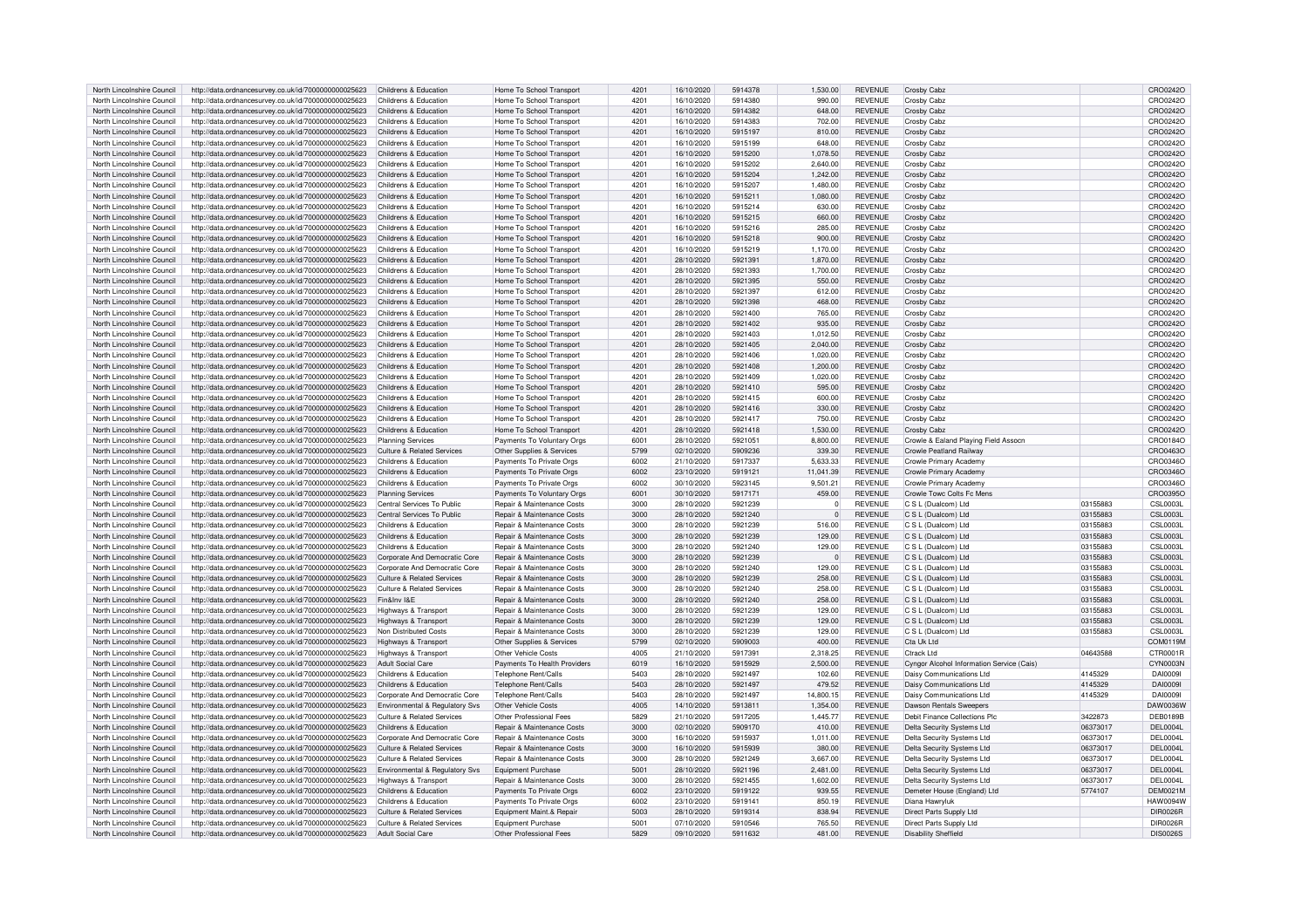| North Lincolnshire Council | http://data.ordnancesurvey.co.uk/id/7000000000025623 | Fin&Inv I&E                               | Grounds Maintenance                | 3010 | 14/10/2020 | 5909299 | 375.00     | <b>REVENUE</b> | Dim Consultancy                           | 4539626  | DJM0002M        |
|----------------------------|------------------------------------------------------|-------------------------------------------|------------------------------------|------|------------|---------|------------|----------------|-------------------------------------------|----------|-----------------|
|                            |                                                      |                                           |                                    |      |            |         |            |                |                                           |          |                 |
| North Lincolnshire Council | http://data.ordnancesurvey.co.uk/id/7000000000025623 | Childrens & Education                     | Payments To Private Orgs           | 6002 | 23/10/2020 | 5919148 | 1,379.76   | <b>REVENUE</b> | D.Johns                                   |          | IOPHORADH       |
| North Lincolnshire Council | http://data.ordnancesurvey.co.uk/id/7000000000025623 | <b>Culture &amp; Related Services</b>     | Other Professional Fees            | 5829 | 07/10/2020 | 5910452 | 400.00     | <b>REVENUE</b> | D.Johnson                                 |          | JOH0114H        |
| North Lincolnshire Council | http://data.ordnancesurvey.co.uk/id/7000000000025623 | Childrens & Education                     | Home To School Transport           | 4201 | 09/10/2020 | 5912040 | 7.414.40   | <b>REVENUE</b> | D.J Taxis Scunthorne                      |          | DJT0001T        |
| North Lincolnshire Council | http://data.ordnancesurvey.co.uk/id/7000000000025623 | Childrens & Education                     | Home To School Transport           | 4201 | 16/10/2020 | 5913215 | 33.390.00  | <b>REVENUE</b> | Dn Colleges Group                         |          | <b>NOR0947F</b> |
| North Lincolnshire Council | http://data.ordnancesurvey.co.uk/id/7000000000025623 | <b>Adult Social Care</b>                  | Payments To Health Providers       | 6019 | 02/10/2020 | 5909013 | 672.00     | <b>REVENUE</b> | Doncaster & Bassetlaw Hospitals Nhs Trust |          | <b>DON0232N</b> |
|                            |                                                      |                                           |                                    |      |            |         |            |                |                                           |          |                 |
| North Lincolnshire Council | http://data.ordnancesurvey.co.uk/id/7000000000025623 | Childrens & Education                     | Payments To Private Orgs           | 6002 | 23/10/2020 | 5919123 | 523.45     | <b>REVENUE</b> | Donna Ducker Childminding                 |          | <b>DUC0041C</b> |
| North Lincolnshire Council | http://data.ordnancesurvey.co.uk/id/7000000000025623 | Childrens & Education                     | Payments To Private Orgs           | 6002 | 23/10/2020 | 5918438 | 8,169.61   | <b>REVENUE</b> | Do-Re-Mi Nursery                          |          | <b>WIN0044N</b> |
| North Lincolnshire Council | http://data.ordnancesurvey.co.uk/id/7000000000025623 | Childrens & Education                     | Payments To Private Orgs           | 6002 | 14/10/2020 | 5912488 | 19,354.20  | <b>REVENUE</b> | Dove Adolescent Care                      |          | DOV0001V        |
| North Lincolnshire Council | http://data.ordnancesurvey.co.uk/id/7000000000025623 | Adult Social Care                         | Payments To Health Providers       | 6019 | 30/10/2020 | 5922893 | 481.94     | <b>REVENUE</b> | Dr A Whitaker & Partners                  |          | WHI0114I        |
| North Lincolnshire Council | http://data.ordnancesurvey.co.uk/id/7000000000025623 | Adult Social Care Capital                 | Other Costs                        | A085 | 07/10/2020 | 5909687 | 1,519.50   | CAPITAL        | Drive Devilbiss Healthcare Limited        | 4301005  | <b>DRI0008</b>  |
|                            |                                                      |                                           |                                    | A085 |            | 5909695 |            | CAPITAL        | Drive Devilbiss Healthcare Limited        | 4301005  | <b>DRI0008</b>  |
| North Lincolnshire Council | http://data.ordnancesurvey.co.uk/id/7000000000025623 | Adult Social Care Capital                 | Other Costs                        |      | 07/10/2020 |         | 1,155.62   |                |                                           |          |                 |
| North Lincolnshire Council | http://data.ordnancesurvey.co.uk/id/7000000000025623 | Adult Social Care Capital                 | Other Costs                        | A085 | 07/10/2020 | 5909703 | 754.00     | CAPITAL        | Drive Devilhiss Healthcare Limited        | 4301005  | <b>DRI0008I</b> |
| North Lincolnshire Council | http://data.ordnancesurvey.co.uk/id/7000000000025623 | Adult Social Care Capital                 | Other Costs                        | A085 | 14/10/2020 | 5909707 | 3,256.95   | CAPITAL        | Drive Devilbiss Healthcare Limited        | 4301005  | <b>DRI0008I</b> |
| North Lincolnshire Council | http://data.ordnancesurvey.co.uk/id/7000000000025623 | <b>Adult Social Care</b>                  | Payments To Health Providers       | 6019 | 14/10/2020 | 5912155 | 802.76     | <b>REVENUE</b> | Dr M J Dwyer & Partners                   |          | DWY0001         |
| North Lincolnshire Council | http://data.ordnancesurvey.co.uk/id/7000000000025623 | Public Health                             | Payments To Health Providers       | 6019 | 14/10/2020 | 5912155 | 20.00      | <b>REVENUE</b> | Dr M J Dwyer & Partners                   |          | DWY0001\        |
| North Lincolnshire Council | http://data.ordnancesurvey.co.uk/id/7000000000025623 | Childrens & Education                     | <b>Client Related Costs</b>        | 5534 | 30/10/2020 | 5922483 | 1.836.00   | <b>REVENUE</b> | Dr Russell D Keenar                       |          | <b>RUS0111S</b> |
| North Lincolnshire Council |                                                      | Childrens & Education                     |                                    | 5823 | 30/10/2020 | 5922481 | 832.47     | <b>REVENUE</b> | Dr Suraj Shenoy                           |          | <b>SUR0011F</b> |
|                            | http://data.ordnancesurvey.co.uk/id/7000000000025623 |                                           | <b>Legal Fees</b>                  |      |            |         |            |                |                                           |          |                 |
| North Lincolnshire Council | http://data.ordnancesurvey.co.uk/id/7000000000025623 | Environmental & Regulatory Svs            | Other Professional Fees            | 5829 | 09/10/2020 | 5911918 | 1,710.00   | <b>REVENUE</b> | Dr T Mahmood Anwar                        |          | MAH0003H        |
| North Lincolnshire Council | http://data.ordnancesurvey.co.uk/id/7000000000025623 | Highways & Transport                      | Equipment Maint.& Repair           | 5003 | 28/10/2020 | 5913691 | 9,950.77   | REVENUE        | Dynnig Uk Ltd                             |          | DYN0017N        |
| North Lincolnshire Council | http://data.ordnancesurvey.co.uk/id/7000000000025623 | Culture & Related Services                | Other Supplies & Services          | 5799 | 16/10/2020 | 5909810 | 18.750.00  | <b>REVENUE</b> | E A Littlewood                            |          | <b>LIT0008T</b> |
| North Lincolnshire Council | http://data.ordnancesurvey.co.uk/id/7000000000025623 | <b>Planning Services</b>                  | Other Professional Fees            | 5829 | 02/10/2020 | 5909273 | 1,583.33   | <b>REVENUE</b> | Easters & Son Commercial Services Ltd     |          | <b>EAS0590S</b> |
| North Lincolnshire Council | http://data.ordnancesurvey.co.uk/id/7000000000025623 | <b>Planning Services</b>                  | Other Professional Fees            | 5829 | 02/10/2020 | 5909276 | 2,831.83   | <b>REVENUE</b> | Fasters & Son Commercial Services Ltd     |          | <b>EAS0590S</b> |
| North Lincolnshire Council | http://data.ordnancesurvey.co.uk/id/7000000000025623 | Childrens & Education                     | <b>Client Transport Costs</b>      | 6092 | 14/10/2020 | 5913646 | 300.00     | <b>REVENUE</b> | East Hull Cars Ltd                        | 5777873  | EAS0093S        |
|                            |                                                      | Childrens & Education                     |                                    | 6092 | 25/11/2020 | 5922490 | 300.00     | <b>REVENUE</b> | Fast Hull Cars Ltd                        |          | FAS0093S        |
| North Lincolnshire Council | http://data.ordnancesurvey.co.uk/id/7000000000025623 |                                           | <b>Client Transport Costs</b>      |      |            |         |            |                |                                           | 5777873  |                 |
| North Lincolnshire Council | http://data.ordnancesurvey.co.uk/id/7000000000025623 | Childrens & Education                     | Payments To Private Orgs           | 6002 | 23/10/2020 | 5919124 | 1.482.59   | <b>REVENUE</b> | Eastoft Little Leas                       |          | <b>EAS0282S</b> |
| North Lincolnshire Council | http://data.ordnancesurvey.co.uk/id/7000000000025623 | Corporate And Democratic Core             | Payments To Private Orgs           | 6002 | 23/10/2020 | 5919296 | 18.849.74  | <b>REVENUE</b> | East Riding Of Yorkshire Council          |          | EAS0126S        |
| North Lincolnshire Council | http://data.ordnancesurvey.co.uk/id/7000000000025623 | Non Distributed Costs                     | <b>Retirement Additional Costs</b> | 2007 | 28/10/2020 | 5919931 | 155,660.00 | <b>REVENUE</b> | East Riding Pension Fund                  |          | EAS0381S        |
| North Lincolnshire Council | http://data.ordnancesurvey.co.uk/id/7000000000025623 | Highways & Transpor                       | Equipment Maint.& Repair           | 5003 | 28/10/2020 | 5921116 | 850.00     | <b>REVENUE</b> | <b>Eastwick Engineering Services</b>      |          | EAS0014S        |
| North Lincolnshire Council | http://data.ordnancesurvey.co.uk/id/7000000000025623 | Highways & Transport                      | Other Supplies & Services          | 5799 | 21/10/2020 | 5910610 | 1,967.00   | <b>REVENUE</b> | E C Surfacing Ltd                         | 07080098 | <b>ECS0006S</b> |
|                            |                                                      |                                           |                                    | 5201 |            | 5910400 |            |                |                                           |          |                 |
| North Lincolnshire Council | http://data.ordnancesurvey.co.uk/id/7000000000025623 | Culture & Related Services                | Provisions                         |      | 07/10/2020 |         | 348.83     | <b>REVENUE</b> | Eden Farm Hulleys Ltd                     |          | <b>EDE0050E</b> |
| North Lincolnshire Council | http://data.ordnancesurvey.co.uk/id/7000000000025623 | Childrens & Education                     | <b>Course Fees/Training</b>        | 2002 | 07/10/2020 | 5909201 | 3,000.00   | <b>REVENUE</b> | Eileen Murphy Consultants                 |          | MUR0043F        |
| North Lincolnshire Council | http://data.ordnancesurvey.co.uk/id/7000000000025623 | <b>Adult Social Care</b>                  | Payments To Private Orgs           | 6002 | 21/10/2020 | 5918361 | 134.40     | <b>REVENUE</b> | <b>Flite Care Solutions Ltd</b>           |          | ISF0009F        |
| North Lincolnshire Council | http://data.ordnancesurvey.co.uk/id/7000000000025623 | <b>Adult Social Care</b>                  | Payments To Private Orgs           | 6002 | 21/10/2020 | 5918361 | 2,447.20   | REVENUE        | Elite Care Solutions Ltd                  |          | ISF0009F        |
| North Lincolnshire Council | http://data.ordnancesurvey.co.uk/id/7000000000025623 | Environmental & Regulatory Svs            | Payments To Private Org            | 6002 | 02/10/2020 | 5909293 | 499.70     | <b>REVENUE</b> | <b>Fligia Scunthorne</b>                  | 860123   | <b>BEL0170L</b> |
| North Lincolnshire Council | http://data.ordnancesurvey.co.uk/id/7000000000025623 | Environmental & Regulatory Sys            | Payments To Private Orgs           | 6002 | 23/10/2020 | 5918395 | 13.078.83  | <b>REVENUE</b> | <b>Fligia Scunthorne</b>                  | 860123   | <b>BEL0170L</b> |
| North Lincolnshire Council |                                                      |                                           |                                    | 6002 | 23/10/2020 | 5918846 | 495.28     | <b>REVENUE</b> |                                           | 860123   | BEL0170L        |
|                            | http://data.ordnancesurvey.co.uk/id/7000000000025623 | Environmental & Regulatory Svs            | Payments To Private Orgs           |      |            |         |            |                | Ellgia Scunthorpe                         |          |                 |
| North Lincolnshire Council | http://data.ordnancesurvey.co.uk/id/7000000000025623 | Environmental & Regulatory Svs            | Payments To Private Orgs           | 6002 | 30/10/2020 | 5922968 | $-376.04$  | <b>REVENUE</b> | Ellgia Scunthorpe                         | 860123   | <b>BEL0170L</b> |
| North Lincolnshire Council | http://data.ordnancesurvey.co.uk/id/7000000000025623 | Environmental & Regulatory Svs            | Payments To Private Orgs           | 6002 | 30/10/2020 | 5922970 | 23,582.42  | REVENUE        | Ellgia Scunthorpe                         | 860123   | BEL0170L        |
| North Lincolnshire Council | http://data.ordnancesurvey.co.uk/id/7000000000025623 | Environmental & Regulatory Svs            | Payments To Private Orgs           | 6002 | 30/10/2020 | 5923014 | 899.46     | REVENUE        | Ellgia Scunthorpe                         | 860123   | <b>BEL0170L</b> |
| North Lincolnshire Council | http://data.ordnancesurvey.co.uk/id/7000000000025623 | <b>Environmental &amp; Requlatory Sys</b> | Payments To Private Oras           | 6002 | 30/10/2020 | 5923015 | 1.399.16   | <b>REVENUE</b> | <b>Fligia Scunthorne</b>                  | 860123   | <b>BEL0170L</b> |
| North Lincolnshire Council | http://data.ordnancesurvey.co.uk/id/7000000000025623 | Environmental & Regulatory Svs            | Payments To Private Orgs           | 6002 | 30/10/2020 | 5923050 | 1,758.36   | REVENUE        | Ellgia Scunthorpe                         | 860123   | BFI 0170L       |
| North Lincolnshire Council | http://data.ordnancesurvey.co.uk/id/7000000000025623 | Environmental & Regulatory Sys            |                                    | 6002 | 30/10/2020 | 5923051 | 8.359.46   | <b>REVENUE</b> | Ellgia Scunthorpe                         | 860123   | BEL0170L        |
|                            |                                                      |                                           | Payments To Private Orgs           |      |            |         |            |                |                                           |          |                 |
| North Lincolnshire Council | http://data.ordnancesurvey.co.uk/id/7000000000025623 | Environmental & Regulatory Svs            | Payments To Private Orgs           | 6002 | 30/10/2020 | 5923084 | 899.46     | REVENUE        | Ellgia Scunthorpe                         | 860123   | <b>BEL0170L</b> |
| North Lincolnshire Council | http://data.ordnancesurvey.co.uk/id/7000000000025623 | <b>Adult Social Care</b>                  | Payments To Private Orgs           | 6002 | 23/10/2020 | 5918352 | 25.521.94  | REVENUE        | Emerald Care Services (North Lincs) Ltd   | 08136830 | <b>EMF0032E</b> |
| North Lincolnshire Council | http://data.ordnancesurvey.co.uk/id/7000000000025623 | <b>Adult Social Care</b>                  | Payments To Private Orgs           | 6002 | 23/10/2020 | 5918352 | 1,824.00   | <b>REVENUE</b> | Emerald Care Services (North Lincs) Ltd   | 08136830 | <b>EME0032E</b> |
| North Lincolnshire Council | http://data.ordnancesurvey.co.uk/id/7000000000025623 | <b>Adult Social Care</b>                  | Payments To Private Orgs           | 6002 | 23/10/2020 | 5918354 | 564.15     | <b>REVENUE</b> | Emerald Care Services (North Lincs) Ltd   | 08136830 | <b>EME0032E</b> |
| North Lincolnshire Council | http://data.ordnancesurvey.co.uk/id/7000000000025623 | Adult Social Care                         | Payments To Private Orgs           | 6002 | 30/10/2020 | 5923519 | 16,968.00  | <b>REVENUE</b> | Emerald Care Services (North Lincs) Ltd   | 08136830 | <b>EME0032E</b> |
| North Lincolnshire Council | http://data.ordnancesurvey.co.uk/id/7000000000025623 | Childrens & Education                     | Payments To Private Orgs           | 6002 | 16/10/2020 | 5915618 | 646.00     | REVENUE        | Emerald Care Services (North Lincs) Ltd   | 08136830 | <b>EME0032E</b> |
| North Lincolnshire Council |                                                      | Childrens & Education                     |                                    | 6002 | 16/10/2020 | 5915619 | 285.00     | <b>REVENUE</b> |                                           | 08136830 | <b>EME0032E</b> |
|                            | http://data.ordnancesurvey.co.uk/id/7000000000025623 |                                           | Payments To Private Orgs           |      |            |         |            |                | Emerald Care Services (North Lincs) Ltd   |          |                 |
| North Lincolnshire Council | http://data.ordnancesurvey.co.uk/id/7000000000025623 | Childrens & Education                     | Payments To Private Orgs           | 6002 | 16/10/2020 | 5915623 | 285.00     | <b>REVENUE</b> | Emerald Care Services (North Lincs) Ltd   | 08136830 | <b>EME0032E</b> |
| North Lincolnshire Council | http://data.ordnancesurvey.co.uk/id/7000000000025623 | Childrens & Education                     | Payments To Private Orgs           | 6002 | 16/10/2020 | 5915627 | 921.50     | <b>REVENUE</b> | Emerald Care Services (North Lincs) Ltd   | 08136830 | <b>EME0032E</b> |
| North Lincolnshire Council | http://data.ordnancesurvey.co.uk/id/7000000000025623 | Childrens & Education                     | Payments To Private Orgs           | 6002 | 16/10/2020 | 5915637 | 456.00     | <b>REVENUE</b> | Emerald Care Services (North Lincs) Ltd   | 08136830 | <b>EME0032E</b> |
| North Lincolnshire Council | http://data.ordnancesurvey.co.uk/id/7000000000025623 | Childrens & Education                     | Payments To Private Orgs           | 6002 | 23/10/2020 | 5919119 | 584.12     | <b>REVENUE</b> | Emma C. Cobb                              |          | COB0002E        |
| North Lincolnshire Council | http://data.ordnancesurvey.co.uk/id/7000000000025623 | Highways & Transport                      | Course Fees/Training               | 2002 | 28/10/2020 | 5911807 | 312.00     | <b>REVENUE</b> | Em Services Ltd                           | 3166701  | <b>CIW0010W</b> |
| North Lincolnshire Council | http://data.ordnancesurvey.co.uk/id/7000000000025623 | <b>Planning Services</b>                  | Other Supplies & Services          | 5799 | 09/10/2020 | 5911079 | 4,750.00   | <b>REVENUE</b> | England & Lyle                            |          | <b>ENG0013G</b> |
|                            |                                                      |                                           |                                    |      |            |         |            |                |                                           |          |                 |
| North Lincolnshire Council | http://data.ordnancesurvey.co.uk/id/7000000000025623 | Culture & Related Services                | Other Supplies & Services          | 5799 | 28/10/2020 | 5921244 | 212.78     | <b>REVENUE</b> | Enviroted                                 |          | ENV0092V        |
| North Lincolnshire Council | http://data.ordnancesurvey.co.uk/id/7000000000025623 | Environmental & Regulatory Svs            | Other Supplies & Services          | 5799 | 21/10/2020 | 5917919 | 3,891.38   | <b>REVENUE</b> | Enviro Technology Services Plc            |          | <b>ENV0009V</b> |
| North Lincolnshire Council | http://data.ordnancesurvey.co.uk/id/7000000000025623 | Corporate And Democratic Core             | Repair & Maintenance Costs         | 3000 | 28/10/2020 | 5921202 | 900.00     | <b>REVENUE</b> | F.On Control Solutions Ltd                |          | <b>MAT0002T</b> |
| North Lincolnshire Council | http://data.ordnancesurvey.co.uk/id/7000000000025623 | Culture & Related Services                | Repair & Maintenance Costs         | 3000 | 28/10/2020 | 5921203 | 960.00     | REVENUE        | E.On Control Solutions Ltd                |          | MAT0002T        |
| North Lincolnshire Council | http://data.ordnancesurvey.co.uk/id/7000000000025623 | Childrens & Education                     | Payments To Private Oras           | 6002 | 21/10/2020 | 5917329 | 9.963.33   | REVENUE        | <b>Foworth Primary Academy</b>            |          | EPW0006V        |
| North Lincolnshire Council | http://data.ordnancesurvey.co.uk/id/7000000000025623 | Childrens & Education                     | Payments To Private Orgs           | 6002 | 30/10/2020 | 5923146 | 1,685.04   | <b>REVENUE</b> | Epworth Primary Academy                   |          | EPW0006W        |
| North Lincolnshire Council | http://data.ordnancesurvey.co.uk/id/7000000000025623 | Childrens & Education                     | Payments To Private Orgs           | 6002 | 21/11/2020 | 5919125 | 13.961.43  | <b>REVENUE</b> | Epworth Primary Academ                    |          | EPW0006V        |
|                            |                                                      |                                           |                                    |      |            |         |            |                |                                           |          |                 |
| North Lincolnshire Council | http://data.ordnancesurvey.co.uk/id/7000000000025623 | Childrens & Education                     | Home To School Transport           | 4201 | 14/10/2020 | 5913191 | 1.432.25   | <b>REVENUE</b> | Epworth Taxis Ltd                         | 8601067  | EPW0003W        |
| North Lincolnshire Council | http://data.ordnancesurvey.co.uk/id/7000000000025623 | Childrens & Education                     | Home To School Transpor            | 4201 | 14/10/2020 | 5913198 | 1,120.00   | <b>REVENUE</b> | Foworth Taxis Ltd                         | 8601067  | EPW0003V        |
| North Lincolnshire Council | http://data.ordnancesurvey.co.uk/id/7000000000025623 | Childrens & Education                     | Home To School Transport           | 4201 | 14/10/2020 | 5913200 | 880.00     | <b>REVENUE</b> | Epworth Taxis Ltd                         | 8601067  | EPW0003W        |
| North Lincolnshire Council | http://data.ordnancesurvey.co.uk/id/7000000000025623 | Childrens & Education                     | Home To School Transport           | 4201 | 14/10/2020 | 5913202 | 740.00     | <b>REVENUE</b> | Epworth Taxis Ltd                         | 8601067  | EPW0003W        |
| North Lincolnshire Council | http://data.ordnancesurvey.co.uk/id/7000000000025623 | Childrens & Education                     | Home To School Transport           | 4201 | 14/10/2020 | 5913204 | 880.00     | <b>REVENUE</b> | Epworth Taxis Ltd                         | 8601067  | EPW0003W        |
| North Lincolnshire Council | http://data.ordnancesurvey.co.uk/id/7000000000025623 | Childrens & Education                     | Home To School Transport           | 4201 | 14/10/2020 | 5913207 | 854.00     | <b>REVENUE</b> | Epworth Taxis Ltd                         | 8601067  | EPW0003W        |
| North Lincolnshire Council | http://data.ordnancesurvey.co.uk/id/7000000000025623 | Childrens & Education                     | Home To School Transport           | 4201 | 14/10/2020 | 5913214 | 1.260.00   | <b>REVENUE</b> | Foworth Taxis Ltd                         | 8601067  | EPW0003W        |
|                            |                                                      |                                           |                                    |      |            |         |            |                |                                           |          |                 |
| North Lincolnshire Council | http://data.ordnancesurvey.co.uk/id/7000000000025623 | Childrens & Education                     | Home To School Transport           | 4201 | 30/10/2020 | 5922916 | 629.00     | <b>REVENUE</b> | Foworth Taxis Ltd                         | 8601067  | FPW0003W        |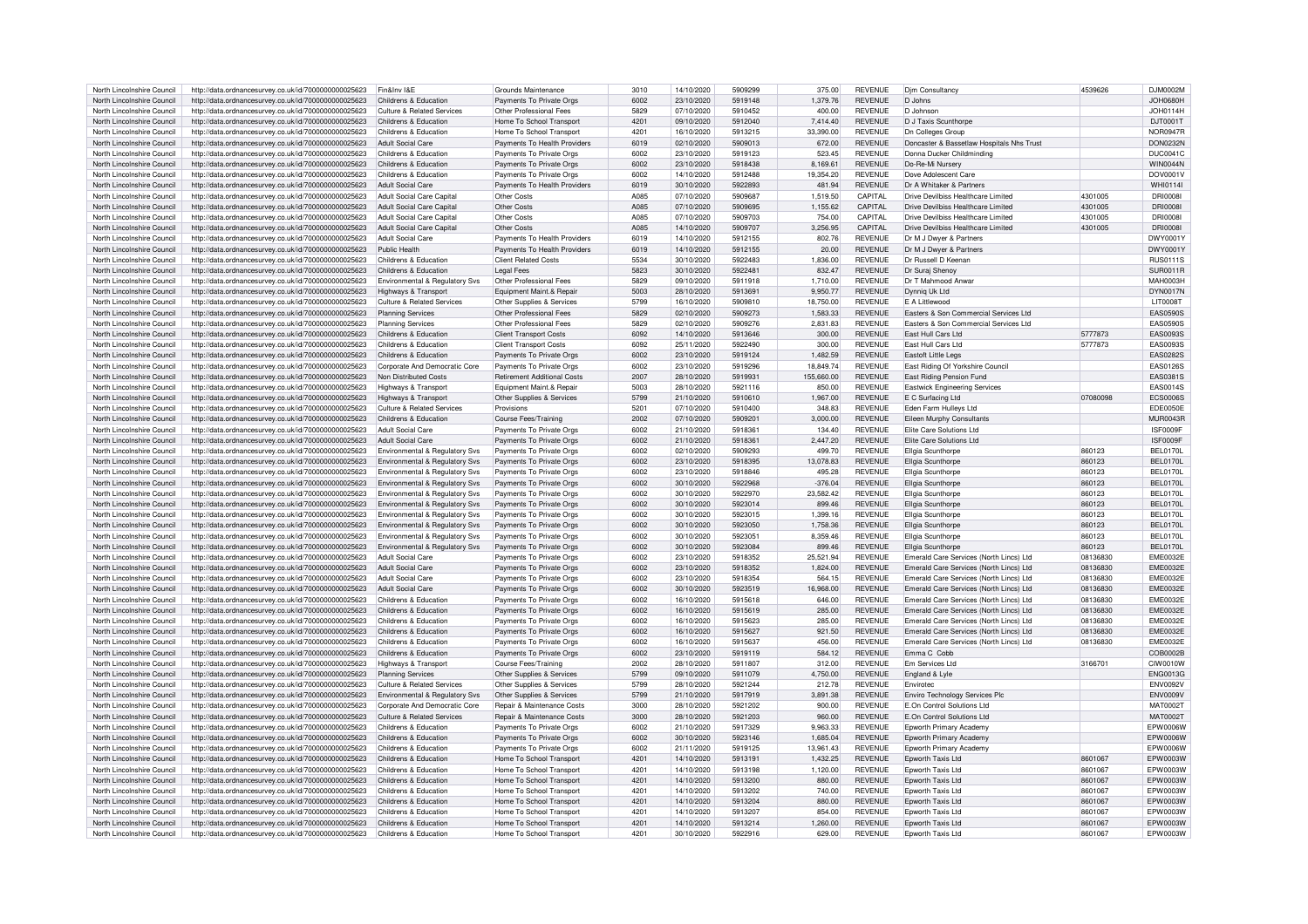| North Lincolnshire Council | http://data.ordnancesurvey.co.uk/id/7000000000025623                                                         | Childrens & Education                        | Home To School Transport            | 4201 | 30/10/2020 | 5922918 | 748.00     | <b>REVENUE</b> | Epworth Taxis Ltd                         | 8601067              | EPW0003W        |
|----------------------------|--------------------------------------------------------------------------------------------------------------|----------------------------------------------|-------------------------------------|------|------------|---------|------------|----------------|-------------------------------------------|----------------------|-----------------|
| North Lincolnshire Council | http://data.ordnancesurvey.co.uk/id/7000000000025623                                                         | Childrens & Education                        | Home To School Transport            | 4201 | 30/10/2020 | 5922919 | 840.00     | <b>REVENUE</b> | Epworth Taxis Ltd                         | 8601067              | EPW0003W        |
| North Lincolnshire Council | http://data.ordnancesurvey.co.uk/id/7000000000025623                                                         | Childrens & Education                        | Home To School Transport            | 4201 | 30/10/2020 | 5922932 | 1,011.00   | <b>REVENUE</b> | Epworth Taxis Ltd                         | 8601067              | EPW0003W        |
| North Lincolnshire Council |                                                                                                              | Childrens & Education                        | Home To School Transport            | 4201 |            | 5922934 |            | <b>REVENUE</b> | Foworth Taxis I td                        | 8601067              | FPW0003W        |
|                            | http://data.ordnancesurvey.co.uk/id/7000000000025623                                                         |                                              |                                     |      | 30/10/2020 |         | 1,071.00   |                |                                           |                      |                 |
| North Lincolnshire Council | http://data.ordnancesurvey.co.uk/id/7000000000025623                                                         | Childrens & Education                        | Home To School Transport            | 4201 | 30/10/2020 | 5922936 | 725.90     | <b>REVENUE</b> | Epworth Taxis Ltd                         | 8601067              | EPW0003W        |
| North Lincolnshire Council | http://data.ordnancesurvey.co.uk/id/7000000000025623                                                         | Childrens & Education                        | Home To School Transport            | 4201 | 30/10/2020 | 5922937 | 528.00     | <b>REVENUE</b> | Foworth Taxis I td                        | 301063               | EPW0003W        |
| North Lincolnshire Council | http://data.ordnancesurvey.co.uk/id/7000000000025623                                                         | Childrens & Education                        | Payments To Voluntary Orgs          | 6001 | 23/10/2020 | 5919126 | 315.59     | <b>REVENUE</b> | Epworth Thurlow Pre-School                |                      | EPW0018W        |
| North Lincolnshire Council | http://data.ordnancesurvey.co.uk/id/7000000000025623                                                         | Childrens & Education                        | Payments To Voluntary Orgs          | 6001 | 30/10/2020 | 5923147 | 3.043.5    | <b>REVENUE</b> | Foworth Thurlow Pre-School                |                      | EPW0018W        |
| North Lincolnshire Council | http://data.ordnancesurvey.co.uk/id/7000000000025623                                                         | Culture, Env, Reg & Planning Cap             | <b>Building/Construction</b>        | A082 | 16/10/2020 | 5915652 | 346,831.65 | CAPITAL        | <b>Esh Construction Ltd</b>               | 2529939              | <b>ESH0002H</b> |
| North Lincolnshire Council | http://data.ordnancesurvey.co.uk/id/7000000000025623                                                         | <b>Planning Services</b>                     | Other Supplies & Services           | 5799 | 23/10/2020 | 5919263 | 1,754.00   | <b>REVENUE</b> | Esl(Ecological Services) Limited          |                      | ESL0001L        |
| North Lincolnshire Council | http://data.ordnancesurvey.co.uk/id/7000000000025623                                                         | Culture & Related Services                   | Other Professional Fees             | 5829 | 14/10/2020 | 5912441 | 525.00     | <b>REVENUE</b> | <b>Esther Crawley</b>                     |                      | CRA0060A        |
| North Lincolnshire Council | http://data.ordnancesurvey.co.uk/id/7000000000025623                                                         | Childrens & Education                        | It Software-Maintenance             | 5053 | 14/10/2020 | 5912085 | 440.92     | <b>REVENUE</b> | Euclid Limited                            |                      | EUC0003C        |
|                            |                                                                                                              |                                              |                                     |      |            | 5901122 |            |                |                                           | 4221160              |                 |
| North Lincolnshire Council | http://data.ordnancesurvey.co.uk/id/7000000000025623                                                         | Highways & Transport                         | Stock Purchases & Adjustments       | 5030 | 23/10/2020 |         | 295.90     | <b>REVENUE</b> | Furochem (Northern) I td                  |                      | <b>EUR0234R</b> |
| North Lincolnshire Council | http://data.ordnancesurvey.co.uk/id/7000000000025623                                                         | Central Services To Public                   | <b>Test And Trace Discretionary</b> | 6093 | 30/10/2020 | 5923542 | 500.00     | <b>REVENUE</b> | <b>REDACTED</b>                           |                      | REDACTED        |
| North Lincolnshire Council | http://data.ordnancesurvey.co.uk/id/7000000000025623                                                         | Environmental & Regulatory Svs               | Course Fees/Training                | 2002 | 14/10/2020 | 5912445 | 450.00     | <b>REVENUE</b> | Exegesis Spatial Data Management Ltd      |                      | <b>EXA0009A</b> |
| North Lincolnshire Council | http://data.ordnancesurvey.co.uk/id/7000000000025623                                                         | <b>Housing Services</b>                      | Other Supplies & Services           | 5799 | 14/10/2020 | 5913749 | 1,100.00   | <b>REVENUE</b> | <b>Expedius Properties</b>                |                      | <b>EXP0028P</b> |
| North Lincolnshire Council | http://data.ordnancesurvey.co.uk/id/7000000000025623                                                         | <b>Housing Services</b>                      | Other Supplies & Services           | 5799 | 28/10/2020 | 5921252 | 300.00     | <b>REVENUE</b> | <b>Expedius Properties</b>                |                      | <b>EXP0028P</b> |
| North Lincolnshire Council | http://data.ordnancesurvey.co.uk/id/7000000000025623                                                         | Fin&Inv I&F                                  | Other Supplies & Services           | 5799 | 09/10/2020 | 5911086 | 557.75     | <b>REVENUE</b> | Fve Watch Security Ltd                    | 04480210             | <b>EYE0006E</b> |
| North Lincolnshire Council | http://data.ordnancesurvey.co.uk/id/7000000000025623                                                         | Fin&Inv I&F                                  | Other Supplies & Services           | 5799 | 28/10/2020 | 5921310 | 509.25     | <b>REVENUE</b> | Eye Watch Security Ltd                    | 04480210             | <b>EYE0006E</b> |
|                            |                                                                                                              |                                              |                                     |      |            |         |            |                |                                           |                      |                 |
| North Lincolnshire Council | http://data.ordnancesurvey.co.uk/id/7000000000025623                                                         | Environmental & Regulatory Svs               | Equipment Maint.& Repair            | 5003 | 21/10/2020 | 5915356 | 274.78     | <b>REVENUE</b> | Facultatieve Technologies Ltd             | 633222               | FAC0013C        |
| North Lincolnshire Council | http://data.ordnancesurvey.co.uk/id/7000000000025623                                                         | <b>Environmental &amp; Regulatory Svs</b>    | Equipment Maint.& Repair            | 5003 | 21/10/2020 | 5915881 | 6,285.00   | <b>REVENUE</b> | Facultatieve Technologies Ltd             | 633222               | FAC0013C        |
| North Lincolnshire Council | http://data.ordnancesurvey.co.uk/id/7000000000025623                                                         | <b>Culture &amp; Related Services</b>        | <b>Vehicle Repairs</b>              | 4004 | 30/10/2020 | 5921242 | 609.02     | <b>REVENUE</b> | F G Adamson & Son                         |                      | ADA0002A        |
| North Lincolnshire Council | http://data.ordnancesurvey.co.uk/id/7000000000025623                                                         | Culture & Related Services                   | Equipment Maint.& Repair            | 5003 | 14/10/2020 | 5909616 | 1,821.00   | <b>REVENUE</b> | Fidelity Crm Ltd                          |                      | FID0005D        |
| North Lincolnshire Council | http://data.ordnancesurvey.co.uk/id/7000000000025623                                                         | Childrens & Education                        | Payments To Private Orgs            | 6002 | 02/10/2020 | 5909292 | 1.438.80   | <b>REVENUE</b> | Fieldview Day Nursery                     |                      | <b>FIE0045E</b> |
| North Lincolnshire Council | http://data.ordnancesurvey.co.uk/id/7000000000025623                                                         | Childrens & Education                        | Payments To Private Orgs            | 6002 | 23/10/2020 | 5919130 | 12,425.25  | <b>REVENUE</b> | <b>Fieldview Day Nurser</b>               |                      | <b>FIE0045E</b> |
| North Lincolnshire Council | http://data.ordnancesurvey.co.uk/id/7000000000025623                                                         | Childrens & Education                        | Payments To Private Orgs            | 6002 | 09/10/2020 | 5911570 | 390.00     | <b>REVENUE</b> | First Class Tailored Solutions Ltd        | 07819183             | FIR0124R        |
|                            |                                                                                                              | Childrens & Education                        |                                     | 6002 |            | 5911634 | 390.00     | <b>REVENUE</b> |                                           |                      |                 |
| North Lincolnshire Council | http://data.ordnancesurvey.co.uk/id/7000000000025623                                                         |                                              | Payments To Private Orgs            |      | 09/10/2020 |         |            |                | First Class Tailored Solutions Ltd        | 07819183             | FIR0124R        |
| North Lincolnshire Council | http://data.ordnancesurvey.co.uk/id/7000000000025623                                                         | Childrens & Education                        | Payments To Private Orgs            | 6002 | 09/10/2020 | 5911637 | 256.00     | <b>REVENUE</b> | First Class Tailored Solutions Ltd        | 07819183             | FIR0124R        |
| North Lincolnshire Council | http://data.ordnancesurvey.co.uk/id/7000000000025623                                                         | Childrens & Education                        | Payments To Private Orgs            | 6002 | 09/10/2020 | 5911638 | 240.00     | <b>REVENUE</b> | First Class Tailored Solutions Ltd        | 07819183             | FIR0124R        |
| North Lincolnshire Council | http://data.ordnancesurvey.co.uk/id/7000000000025623                                                         | Childrens & Education                        | Payments To Private Orgs            | 6002 | 09/10/2020 | 5911639 | 270.00     | <b>REVENUE</b> | First Class Tailored Solutions Ltd        | 07819183             | FIR0124R        |
| North Lincolnshire Council | http://data.ordnancesurvey.co.uk/id/7000000000025623                                                         | Childrens & Education                        | Payments To Private Orgs            | 6002 | 16/10/2020 | 5915314 | 270.00     | <b>REVENUE</b> | First Class Tailored Solutions Ltd        | 07819183             | FIR0124R        |
| North Lincolnshire Council | http://data.ordnancesurvey.co.uk/id/7000000000025623                                                         | Childrens & Education                        | Payments To Private Oras            | 6002 | 16/10/2020 | 5915315 | 256.00     | <b>REVENUE</b> | First Class Tailored Solutions Ltd        | 07819183             | FIR0124R        |
| North Lincolnshire Council | http://data.ordnancesurvey.co.uk/id/7000000000025623                                                         | Childrens & Education                        | Payments To Private Orgs            | 6002 | 16/10/2020 | 5915316 | 472.00     | <b>REVENUE</b> | First Class Tailored Solutions Ltd        | 07819183             | FIR0124R        |
|                            |                                                                                                              |                                              |                                     | 6002 |            |         |            | <b>REVENUE</b> | First Class Tailored Solutions Ltd        |                      |                 |
| North Lincolnshire Council | http://data.ordnancesurvey.co.uk/id/7000000000025623                                                         | Childrens & Education                        | Payments To Private Orgs            |      | 28/10/2020 | 5921573 | 270.00     |                |                                           | 07819183             | FIR0124R        |
| North Lincolnshire Council | http://data.ordnancesurvey.co.uk/id/7000000000025623                                                         | Childrens & Education                        | Payments To Private Orgs            | 6002 | 28/10/2020 | 5921575 | 452.00     | <b>REVENUE</b> | <b>First Class Tailored Solutions Ltd</b> | 07819183             | FIR0124R        |
| North Lincolnshire Council | http://data.ordnancesurvey.co.uk/id/7000000000025623                                                         | Highways & Transport                         | Passenger Transpor                  | 6011 | 07/10/2020 | 5909618 | 1.089.92   | <b>REVENUE</b> | First South Yorkshire I td                | 2332529              | FIR0041F        |
| North Lincolnshire Council | http://data.ordnancesurvey.co.uk/id/7000000000025623                                                         | Childrens & Education                        | Payments To Private Orgs            | 6002 | 07/10/2020 | 5910623 | 3.403.50   | <b>REVENUE</b> | Five Rivers Child Care Ltd                |                      | <b>FIV0006V</b> |
| North Lincolnshire Council | http://data.ordnancesurvey.co.uk/id/7000000000025623                                                         | <b>Highways &amp; Transport</b>              | Equipment Hire/Rent                 | 5002 | 14/10/2020 | 5913816 | 368.25     | <b>REVENUE</b> | Fleetclean I to                           | 01381865             | <b>FLE0007E</b> |
| North Lincolnshire Council | http://data.ordnancesurvey.co.uk/id/7000000000025623                                                         | Childrens & Education                        | Materials                           | 5004 | 16/10/2020 | 5913849 | 335.77     | <b>REVENUE</b> | Fleet Factors Ltd                         | 01231325             | <b>FLE0026E</b> |
| North Lincolnshire Council | http://data.ordnancesurvey.co.uk/id/7000000000025623                                                         | Childrens & Education                        | Materials                           | 5004 | 21/10/2020 | 5917393 | 468.86     | <b>REVENUE</b> | <b>Fleet Factors Ltd</b>                  | 01231325             | <b>FLE0026E</b> |
| North Lincolnshire Council | http://data.ordnancesurvey.co.uk/id/7000000000025623                                                         | Childrens & Education                        | Materials                           | 5004 | 21/10/2020 | 5917424 | 1.525.00   | <b>REVENUE</b> | Fleet Factors Ltd                         | 01231325             | <b>FLE0026E</b> |
|                            |                                                                                                              |                                              | Materials                           |      |            | 5917438 |            |                | Fleet Factors Ltd                         |                      |                 |
| North Lincolnshire Council | http://data.ordnancesurvey.co.uk/id/7000000000025623                                                         | Childrens & Education                        |                                     | 5004 | 21/10/2020 |         | $-468.86$  | <b>REVENUE</b> |                                           | 01231325             | <b>FLE0026E</b> |
| North Lincolnshire Council | http://data.ordnancesurvey.co.uk/id/7000000000025623                                                         | Childrens & Education                        | Materials                           | 5004 | 28/10/2020 | 5921123 | 221.98     | <b>REVENUE</b> | Fleet Factors I td                        | 01231325             | <b>FLE0026E</b> |
| North Lincolnshire Council | http://data.ordnancesurvey.co.uk/id/7000000000025623                                                         | Childrens & Education                        | Materials                           | 5004 | 28/10/2020 | 5921143 | 314.98     | <b>REVENUE</b> | <b>Fleet Factors Ltd</b>                  | 01231325             | <b>FLE0026E</b> |
| North Lincolnshire Council | http://data.ordnancesurvey.co.uk/id/7000000000025623                                                         | Corporate And Democratic Core                | Materials                           | 5004 | 14/10/2020 | 5913839 | 337.50     | <b>REVENUE</b> | Fleet Factors Ltd                         | 01231325             | <b>FLE0026E</b> |
| North Lincolnshire Council | http://data.ordnancesurvey.co.uk/id/7000000000025623                                                         | Culture & Related Services                   | Materials                           | 5004 | 07/10/2020 | 5911001 | 498.18     | <b>REVENUE</b> | Fleet Factors I td                        | 01231325             | <b>FLE0026E</b> |
| North Lincolnshire Council | http://data.ordnancesurvey.co.uk/id/7000000000025623                                                         | <b>Culture &amp; Related Services</b>        | Materials                           | 5004 | 07/10/2020 | 5911004 | 2,760.84   | <b>REVENUE</b> | Fleet Factors Ltd                         | 01231325             | FL E0026E       |
| North Lincolnshire Council |                                                                                                              | Culture & Related Services                   | Materials                           | 5004 | 14/10/2020 | 5913838 | 551.03     | <b>REVENUE</b> | Fleet Factors Ltd                         | 01231325             | FL F0026F       |
|                            | http://data.ordnancesurvey.co.uk/id/7000000000025623                                                         |                                              |                                     |      |            |         |            |                |                                           |                      |                 |
| North Lincolnshire Council | http://data.ordnancesurvey.co.uk/id/7000000000025623                                                         | Culture & Related Services                   | Materials                           | 5004 | 14/10/2020 | 5913846 | 396.00     | <b>REVENUE</b> | <b>Fleet Factors Ltd</b>                  | 01231325             | <b>FLE0026E</b> |
| North Lincolnshire Council | http://data.ordnancesurvey.co.uk/id/7000000000025623                                                         | Culture & Related Services                   | Materials                           | 5004 | 21/10/2020 | 5913871 | 1,102.52   | <b>REVENUE</b> | Fleet Factors Ltd                         | 01231325             | FL E0026E       |
| North Lincolnshire Council | http://data.ordnancesurvey.co.uk/id/7000000000025623                                                         | <b>Culture &amp; Related Services</b>        | Materials                           | 5004 | 21/10/2020 | 5917403 | 430.55     | <b>REVENUE</b> | <b>Fleet Factors Ltd</b>                  | 01231325             | <b>FLE0026E</b> |
| North Lincolnshire Council | http://data.ordnancesurvey.co.uk/id/7000000000025623                                                         | <b>Culture &amp; Related Services</b>        | Other Vehicle Costs                 | 4005 | 14/10/2020 | 5913844 | 240.00     | <b>REVENUE</b> | Fleet Factors Ltd                         | 01231325             | <b>FLE0026E</b> |
| North Lincolnshire Council | http://data.ordnancesurvey.co.uk/id/7000000000025623                                                         | Environmental & Regulatory Svs               | Materials                           | 5004 | 07/10/2020 | 5911010 | 392.87     | <b>REVENUE</b> | Fleet Factors I td                        | 01231325             | FL E0026E       |
| North Lincolnshire Council | http://data.ordnancesurvey.co.uk/id/7000000000025623                                                         | Environmental & Regulatory Svs               | Materials                           | 5004 | 07/10/2020 | 5911012 | 300.00     | <b>REVENUE</b> | Fleet Factors Ltd                         | 01231325             | <b>FLE0026E</b> |
| North Lincolnshire Council | http://data.ordnancesurvey.co.uk/id/7000000000025623                                                         | Environmental & Regulatory Svs               | Materials                           | 5004 | 14/10/2020 | 5913837 | 217.14     | <b>REVENUE</b> | Fleet Factors I td                        | 01231325             | <b>FLE0026E</b> |
| North Lincolnshire Council | http://data.ordnancesurvey.co.uk/id/7000000000025623                                                         | Environmental & Regulatory Svs               | Materials                           | 5004 | 16/10/2020 | 5913865 | 1,226.12   | <b>REVENUE</b> | <b>Fleet Factors Ltd</b>                  | 01231325             | <b>FLE0026E</b> |
|                            | http://data.ordnancesurvey.co.uk/id/7000000000025623                                                         | <b>Environmental &amp; Regulatory Svs</b>    |                                     |      |            | 5913874 |            |                |                                           |                      |                 |
| North Lincolnshire Council |                                                                                                              |                                              | Materials                           | 5004 | 21/10/2020 |         | 251.78     | <b>REVENUE</b> | Fleet Factors Ltd                         | 01231325             | <b>FLE0026E</b> |
| North Lincolnshire Council |                                                                                                              |                                              |                                     |      |            |         |            |                |                                           |                      |                 |
| North Lincolnshire Council | http://data.ordnancesurvey.co.uk/id/7000000000025623                                                         | Environmental & Regulatory Svs               | Materials                           | 5004 | 21/10/2020 | 5913878 | 398.19     | <b>REVENUE</b> | <b>Fleet Factors Ltd</b>                  | 01231325             | <b>FLE0026E</b> |
|                            | http://data.ordnancesurvey.co.uk/id/7000000000025623                                                         | Environmental & Regulatory Svs               | Materials                           | 5004 | 21/10/2020 | 5917422 | 569.30     | <b>REVENUE</b> | <b>Fleet Factors Ltd</b>                  | 01231325             | <b>FLE0026E</b> |
| North Lincolnshire Council | http://data.ordnancesurvey.co.uk/id/7000000000025623                                                         | Environmental & Regulatory Svs               | Materials                           | 5004 | 28/10/2020 | 5921135 | 235.79     | <b>REVENUE</b> | <b>Fleet Factors Ltd</b>                  | 01231325             | <b>FLE0026E</b> |
| North Lincolnshire Council | http://data.ordnancesurvey.co.uk/id/7000000000025623                                                         | <b>Environmental &amp; Regulatory Svs</b>    | Materials                           | 5004 | 28/10/2020 | 5921136 | 208.74     | <b>REVENUE</b> | Fleet Factors Ltd                         | 01231325             | <b>FLE0026E</b> |
|                            |                                                                                                              |                                              | Fuel                                |      |            | 5910996 |            |                | Fleet Factors Ltd                         |                      |                 |
| North Lincolnshire Council | http://data.ordnancesurvey.co.uk/id/7000000000025623                                                         | <b>Highways &amp; Transport</b>              |                                     | 4001 | 07/10/2020 |         | 696.00     | <b>REVENUE</b> |                                           | 01231325             | <b>FLE0026E</b> |
| North Lincolnshire Council | http://data.ordnancesurvey.co.uk/id/7000000000025623                                                         | <b>Highways &amp; Transport</b>              | Fuel                                | 4001 | 28/10/2020 | 5921124 | 580.00     | <b>REVENUE</b> | Fleet Factors Ltd                         | 01231325             | <b>FLE0026E</b> |
| North Lincolnshire Council | http://data.ordnancesurvey.co.uk/id/7000000000025623                                                         | Highways & Transport                         | Materials                           | 5004 | 14/10/2020 | 5913825 | 414.00     | <b>REVENUE</b> | Fleet Factors Ltd                         | 01231325             | <b>FLE0026E</b> |
| North Lincolnshire Council | http://data.ordnancesurvey.co.uk/id/7000000000025623                                                         | <b>Highways &amp; Transport</b>              | Materials                           | 5004 | 16/10/2020 | 5913848 | 418.46     | <b>REVENUE</b> | Fleet Factors Ltd                         | 01231325             | <b>FLE0026E</b> |
| North Lincolnshire Council | http://data.ordnancesurvey.co.uk/id/7000000000025623                                                         | <b>Highways &amp; Transport</b>              | Materials                           | 5004 | 16/10/2020 | 5913850 | 408.14     | <b>REVENUE</b> | Fleet Factors Ltd                         | 01231325             | <b>FLE0026E</b> |
| North Lincolnshire Council | http://data.ordnancesurvey.co.uk/id/7000000000025623                                                         | <b>Highways &amp; Transport</b>              | Materials                           | 5004 | 21/10/2020 | 5913877 | 823.08     | <b>REVENUE</b> | Fleet Factors Ltd                         | 01231325             | <b>FLE0026E</b> |
| North Lincolnshire Council | http://data.ordnancesurvey.co.uk/id/7000000000025623                                                         | Highways & Transport                         | Materials                           | 5004 | 21/10/2020 | 5917419 | 334.63     | <b>REVENUE</b> | Fleet Factors Ltd                         | 01231325             | <b>FLE0026E</b> |
| North Lincolnshire Council |                                                                                                              | Highways & Transport                         | Materials                           | 5004 | 21/10/2020 | 5917425 | 364.62     | <b>REVENUE</b> | Fleet Factors Ltd                         | 01231325             | <b>FLE0026E</b> |
| North Lincolnshire Council | http://data.ordnancesurvey.co.uk/id/7000000000025623                                                         |                                              | Other Vehicle Costs                 | 4005 | 28/10/2020 | 5921117 | 696.00     | <b>REVENUE</b> | Fleet Factors I td                        |                      | <b>FLE0026E</b> |
| North Lincolnshire Council | http://data.ordnancesurvey.co.uk/id/7000000000025623<br>http://data.ordnancesurvey.co.uk/id/7000000000025623 | Highways & Transport<br>Highways & Transport | Stock Purchases & Adjustments       | 5030 | 07/10/2020 | 5910995 | 1,426.56   | REVENUE        | <b>Fleet Factors Ltd</b>                  | 01231325<br>01231325 | <b>FLE0026E</b> |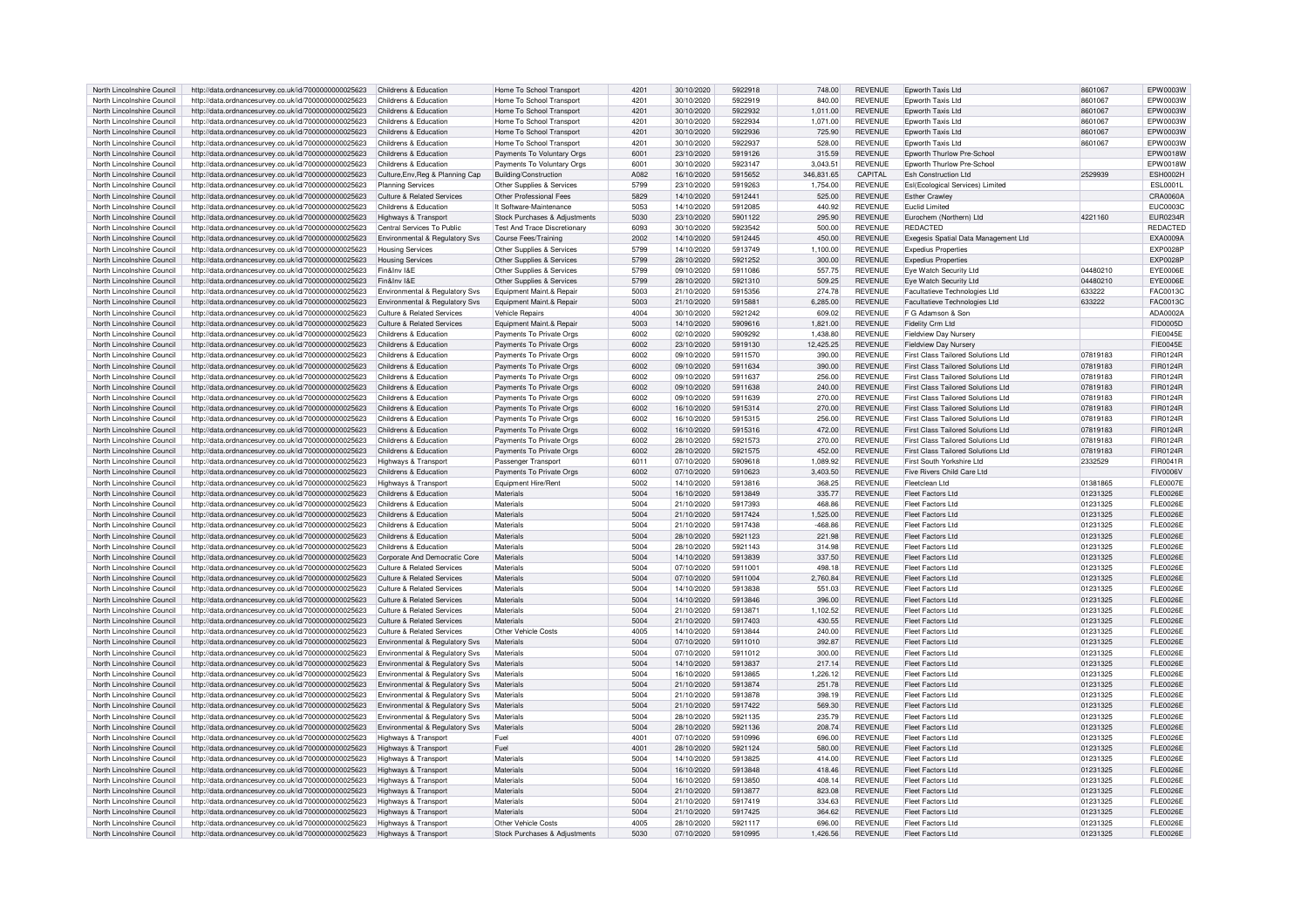| North Lincolnshire Council                               |                                                                                                              |                                       |                                                       | 5030    | 07/10/2020 | 5910999 | 370.70    | <b>REVENUE</b>                   | Fleet Factors Ltd                             | 01231325 | <b>FLE0026E</b>                    |
|----------------------------------------------------------|--------------------------------------------------------------------------------------------------------------|---------------------------------------|-------------------------------------------------------|---------|------------|---------|-----------|----------------------------------|-----------------------------------------------|----------|------------------------------------|
|                                                          | http://data.ordnancesurvey.co.uk/id/7000000000025623                                                         | Highways & Transport                  | Stock Purchases & Adjustments                         |         |            |         |           |                                  |                                               |          |                                    |
| North Lincolnshire Council                               | http://data.ordnancesurvey.co.uk/id/7000000000025623                                                         | Highways & Transport                  | Stock Purchases & Adiustments                         | 5030    | 28/10/2020 | 5921139 | 365.00    | <b>REVENUE</b>                   | <b>Fleet Factors Ltd</b>                      | 01231325 | <b>FLE0026E</b>                    |
| North Lincolnshire Council                               | http://data.ordnancesurvey.co.uk/id/7000000000025623                                                         | N Lincs Gf Balance Sheet              | Insurance-Combined Liability                          | 493     | 07/10/2020 | 5909673 | $\Omega$  | CAPITAI                          | <b>Forbes Solicitors</b>                      |          | <b>FOR0452R</b>                    |
|                                                          |                                                                                                              |                                       |                                                       |         |            |         |           |                                  |                                               |          |                                    |
| North Lincolnshire Council                               | http://data.ordnancesurvey.co.uk/id/7000000000025623                                                         | Environmental & Regulatory Svs        | Vehicle Hire                                          | 4101    | 14/10/2020 | 5911027 | 261.05    | <b>REVENUE</b>                   | <b>Forktruck Solutions Ltd</b>                | 4032332  | <b>FOR0059F</b>                    |
| North Lincolnshire Council                               | http://data.ordnancesurvey.co.uk/id/7000000000025623                                                         | Childrens & Education                 | Course Fees/Training                                  | 2002    | 21/10/2020 | 5917704 | 549.98    | <b>REVENUE</b>                   | Forum Business Media Ltd                      | 04425871 | <b>FOR0036F</b>                    |
| North Lincolnshire Council                               | http://data.ordnancesurvey.co.uk/id/7000000000025623                                                         | Childrens & Education                 | Payments To Private Orgs                              | 6002    | 07/10/2020 | 5910626 | 3,192.60  | <b>REVENUE</b>                   | <b>Enster Care Associates Limited</b>         | 08273494 | FOS0030S                           |
|                                                          |                                                                                                              |                                       |                                                       |         |            |         |           |                                  |                                               |          |                                    |
| North Lincolnshire Council                               | http://data.ordnancesurvey.co.uk/id/7000000000025623                                                         | Childrens & Education                 | Payments To Private Orgs                              | 6002    | 07/10/2020 | 5910628 | 9,893.40  | <b>REVENUE</b>                   | Foster Care Associates Limited                | 08273494 | FOS0030S                           |
| North Lincolnshire Council                               | http://data.ordnancesurvey.co.uk/id/7000000000025623                                                         | Childrens & Education                 | Payments To Private Orgs                              | 6002    | 07/10/2020 | 5910647 | 3,649.20  | <b>REVENUE</b>                   | Fostering People Ltd                          |          | FOS0214S                           |
| North Lincolnshire Council                               | http://data.ordnancesurvey.co.uk/id/7000000000025623                                                         | Childrens & Education                 | Payments To Private Orgs                              | 6002    | 07/10/2020 | 5910649 | 2,710.50  | <b>REVENUE</b>                   | Fostering People Ltd                          |          | FOS0214S                           |
|                                                          |                                                                                                              |                                       |                                                       |         |            |         |           |                                  |                                               |          |                                    |
| North Lincolnshire Council                               | http://data.ordnancesurvey.co.uk/id/7000000000025623                                                         | Childrens & Education                 | Materials                                             | 5004    | 28/10/2020 | 5921145 | 228.50    | <b>REVENUE</b>                   | Fox Auto Electrical Ltd                       | 7903391  | FOX0061X                           |
| North Lincolnshire Council                               | http://data.ordnancesurvey.co.uk/id/7000000000025623                                                         | Highways & Transport                  | Materials                                             | 5004    | 07/10/2020 | 5911028 | 274.50    | <b>REVENUE</b>                   | Fox Auto Flectrical Ltd                       | 7903391  | FOX0061X                           |
| North Lincolnshire Council                               | http://data.ordnancesurvey.co.uk/id/7000000000025623                                                         | Culture, Env, Reg & Planning Cap      | Consultants                                           | A087    | 07/10/2020 | 5909606 | 3,589.35  | CAPITAL                          | Fpc Environment & Design Ltd                  |          | FPC0120C                           |
|                                                          |                                                                                                              |                                       |                                                       |         |            |         |           |                                  |                                               |          |                                    |
| North Lincolnshire Council                               | http://data.ordnancesurvey.co.uk/id/7000000000025623                                                         | Public Health                         | Payments To Private Orgs                              | 6002    | 07/10/2020 | 5909835 | 21,400.00 | <b>REVENUE</b>                   | Framework Housing Association                 |          | FRA0017A                           |
| North Lincolnshire Council                               | http://data.ordnancesurvey.co.uk/id/7000000000025623                                                         | Corporate And Democratic Core         | <b>Legal Fees</b>                                     | 5823    | 02/10/2020 | 5909004 | 672.67    | <b>REVENUE</b>                   | <b>Francesca Steels</b>                       |          | STF0399F                           |
| North Lincolnshire Council                               | http://data.ordnancesurvey.co.uk/id/7000000000025623                                                         | Corporate And Democratic Core         | <b>Legal Fees</b>                                     | 5823    | 14/10/2020 | 5914278 | 612.67    | <b>REVENUE</b>                   | <b>Francesca Steels</b>                       |          | STE0399E                           |
|                                                          |                                                                                                              |                                       |                                                       |         |            |         |           |                                  |                                               |          |                                    |
| North Lincolnshire Council                               | http://data.ordnancesurvey.co.uk/id/7000000000025623                                                         | Highways & Transport                  | Licenses, Subs & Memberships                          | 5510    | 07/10/2020 | 5911029 | 1.100.00  | <b>REVENUE</b>                   | Freight Transport Ass                         |          | FRF0014F                           |
| North Lincolnshire Council                               | http://data.ordnancesurvey.co.uk/id/7000000000025623                                                         | <b>Planning Services</b>              | Payments To Voluntary Oras                            | 6001    | 30/10/2020 | 5917316 | 4,700.00  | <b>REVENUE</b>                   | Frodingham Community Assoc.                   |          | FRO0036C                           |
| North Lincolnshire Council                               | http://data.ordnancesurvey.co.uk/id/7000000000025623                                                         | <b>Culture &amp; Related Services</b> | Repair & Maintenance Costs                            | 3000    | 07/10/2020 | 5910500 | 730.00    | <b>REVENUE</b>                   | Front Row Fencing Ltd                         | 8010551  | <b>FRO0099C</b>                    |
|                                                          |                                                                                                              |                                       |                                                       |         |            |         |           |                                  |                                               |          |                                    |
| North Lincolnshire Council                               | http://data.ordnancesurvey.co.uk/id/7000000000025623                                                         | Highways & Transport                  | Stock Purchases & Adjustments                         | 5030    | 07/10/2020 | 5911030 | 7,616.92  | <b>REVENUE</b>                   | Fuchs Lubricants (Uk) Plc                     |          | <b>FUC0001C</b>                    |
| North Lincolnshire Council                               | http://data.ordnancesurvey.co.uk/id/7000000000025623                                                         | Fin&Inv I&E                           | Grounds Maintenance                                   | 3010    | 09/10/2020 | 5911712 | 1.263.50  | <b>REVENUE</b>                   | F W S Consultants Ltd                         | 3944252  | FWS0001S                           |
| North Lincolnshire Council                               |                                                                                                              | Culture & Related Services            | Stock Purchases & Adjustments                         | 5030    | 28/10/2020 | 5920768 | 224.56    | <b>REVENUE</b>                   |                                               | 7468722  | GAI0008I                           |
|                                                          | http://data.ordnancesurvey.co.uk/id/7000000000025623                                                         |                                       |                                                       |         |            |         |           |                                  | Gainsborough Giftware Ltd                     |          |                                    |
| North Lincolnshire Council                               | http://data.ordnancesurvey.co.uk/id/7000000000025623                                                         | Environmental & Regulatory Svs        | Materials                                             | 5004    | 20/11/2020 | 5921147 | 300.00    | <b>REVENUE</b>                   | Gallows Wood Service Station Ltd              |          | GAL0001L                           |
| North Lincolnshire Council                               | http://data.ordnancesurvey.co.uk/id/7000000000025623                                                         | Corporate And Democratic Core         | Telephone Rent/Calls                                  | 5403    | 14/10/2020 | 591362  | 1.814.65  | <b>REVENUE</b>                   | Gamma Business Communications Ltd             | 04340834 | GAM0150M                           |
| North Lincolnshire Council                               |                                                                                                              |                                       |                                                       | 6001    | 14/10/2020 | 5914223 | 12.232.00 | <b>REVENUE</b>                   |                                               |          | LLO0032C                           |
|                                                          | http://data.ordnancesurvey.co.uk/id/7000000000025623                                                         | <b>Planning Services</b>              | Payments To Voluntary Orgs                            |         |            |         |           |                                  | Garthorpe Sport & Community Centre            |          |                                    |
| North Lincolnshire Council                               | http://data.ordnancesurvey.co.uk/id/7000000000025623                                                         | Childrens & Education                 | Payments To Private Orgs                              | 6002    | 23/10/2020 | 5919174 | 1,266.29  | <b>REVENUE</b>                   | Gayle Parker                                  |          | PAR0491R                           |
| North Lincolnshire Council                               | http://data.ordnancesurvey.co.uk/id/7000000000025623                                                         | Corporate And Democratic Core         | <b>Legal Fees</b>                                     | 5823    | 14/10/2020 | 5914265 | 3.500.00  | <b>REVENUE</b>                   | Gavnor Hall                                   |          | <b>HAL0349L</b>                    |
|                                                          |                                                                                                              |                                       |                                                       |         |            | 5914273 |           | <b>REVENUE</b>                   |                                               |          |                                    |
| North Lincolnshire Council                               | http://data.ordnancesurvey.co.uk/id/7000000000025623                                                         | Corporate And Democratic Core         | Legal Fees                                            | 5823    | 14/10/2020 |         | 770.00    |                                  | Gaynor Hal                                    |          | <b>HAL0349L</b>                    |
| North Lincolnshire Council                               | http://data.ordnancesurvey.co.uk/id/7000000000025623                                                         | Corporate And Democratic Core         | <b>Legal Fees</b>                                     | 5823    | 28/10/2020 | 5921056 | 610.00    | <b>REVENUE</b>                   | Gaynor Hall                                   |          | <b>HAL0349L</b>                    |
| North Lincolnshire Council                               | http://data.ordnancesurvey.co.uk/id/7000000000025623                                                         | <b>Culture &amp; Related Services</b> | Materials                                             | 5004    | 07/10/2020 | 5901171 | 885.90    | <b>REVENUE</b>                   | Gb Sport & Leisure Uk Ltd                     | 7524601  | GBS0004S                           |
|                                                          |                                                                                                              |                                       |                                                       |         |            |         |           |                                  |                                               |          |                                    |
| North Lincolnshire Council                               | http://data.ordnancesurvey.co.uk/id/7000000000025623                                                         | Culture & Related Services            | Materials                                             | 5004    | 28/10/2020 | 5913206 | 290.50    | <b>REVENUE</b>                   | G Empson & Sons Limited                       | 1434924  | <b>EMP0019F</b>                    |
| North Lincolnshire Council                               | http://data.ordnancesurvey.co.uk/id/7000000000025623                                                         | Highways & Transport                  | Materials                                             | 5004    | 07/10/2020 | 5909830 | 220.21    | <b>REVENUE</b>                   | G Empson & Sons Limited                       | 1434924  | <b>EMP0019F</b>                    |
| North Lincolnshire Council                               | http://data.ordnancesurvey.co.uk/id/7000000000025623                                                         | Public Health                         | Materials                                             | 5004    | 14/10/2020 | 5912065 | 283.92    | <b>REVENUE</b>                   | G Empson & Sons Limited                       | 1434924  | <b>EMP0019F</b>                    |
|                                                          |                                                                                                              |                                       |                                                       |         |            |         |           |                                  |                                               |          |                                    |
| North Lincolnshire Council                               | http://data.ordnancesurvey.co.uk/id/7000000000025623                                                         | Corporate And Democratic Core         | Repair & Maintenance Costs                            | 3000    | 28/10/2020 | 5921456 | 660.00    | <b>REVENUE</b>                   | Gibson Architectural T/As Style North         | 04013718 | GIB0199B                           |
| North Lincolnshire Council                               | http://data.ordnancesurvey.co.uk/id/7000000000025623                                                         | Highways & Transport                  | Stock Purchases & Adjustments                         | 5030    | 23/10/2020 | 5914327 | 745.00    | <b>REVENUE</b>                   | Glasdon Uk Ltd                                | 2160576  | GLA0002A                           |
| North Lincolnshire Council                               | http://data.ordnancesurvey.co.uk/id/7000000000025623                                                         | Culture & Related Services            | Foujoment Purchase                                    | $500 -$ | 23/10/2020 | 5913210 | 12,995.00 | <b>REVENUE</b>                   | G L Jones Playgrounds Ltd                     |          | <b>AR000MOL</b>                    |
|                                                          |                                                                                                              |                                       |                                                       |         |            |         |           |                                  |                                               |          |                                    |
| North Lincolnshire Council                               | http://data.ordnancesurvey.co.uk/id/7000000000025623                                                         | Cornorate And Democratic Core         | Fees & Charges Income                                 | 9002    | 09/10/2020 | 5911956 | $-42.38$  | <b>REVENUE</b>                   | <b>GMB</b>                                    |          | <b>GMB0003E</b>                    |
| North Lincolnshire Council                               | http://data.ordnancesurvey.co.uk/id/7000000000025623                                                         | Childrens & Education                 | Payments To Private Orgs                              | 6002    | 09/10/2020 | 5910701 | 1,285.00  | <b>REVENUE</b>                   | Good Apple Independent School                 |          | GOO0110C                           |
| North Lincolnshire Council                               |                                                                                                              | Childrens & Education                 |                                                       | 6001    | 23/10/2020 | 5919135 | 679.38    | <b>REVENUE</b>                   | Goxhill Out Of School Club                    |          | GOX0020>                           |
|                                                          | http://data.ordnancesurvey.co.uk/id/7000000000025623                                                         |                                       | Payments To Voluntary Orgs                            |         |            |         |           |                                  |                                               |          |                                    |
| North Lincolnshire Council                               | http://data.ordnancesurvey.co.uk/id/7000000000025623                                                         | Childrens & Education                 | Payments To Private Orgs                              | 6002    | 23/10/2020 | 5919134 | 2.396.12  | <b>REVENUE</b>                   | Goxhill Pre-School                            |          | GOX0012>                           |
| North Lincolnshire Council                               | http://data.ordnancesurvey.co.uk/id/7000000000025623                                                         | Childrens & Education                 | Payments To Voluntary Orgs                            | 6001    | 30/10/2020 | 5923149 | 385.53    | <b>REVENUE</b>                   | Goxhill Pre-School                            |          | GOX0012>                           |
|                                                          |                                                                                                              |                                       | Materials                                             |         |            |         |           |                                  |                                               |          |                                    |
| North Lincolnshire Council                               | http://data.ordnancesurvey.co.uk/id/7000000000025623                                                         | Culture & Related Services            |                                                       | 5004    | 02/10/2020 | 5898362 | 239.17    | <b>REVENUE</b>                   | <b>Grafton Nurserv Limited</b>                | 11277221 | GRA0176A                           |
| North Lincolnshire Council                               | http://data.ordnancesurvey.co.uk/id/7000000000025623                                                         | Corporate And Democratic Core         | It Software-Maintenance                               | 5053    | 21/10/2020 | 5917824 | 11.831.59 | <b>REVENUE</b>                   | Granicus                                      |          | GOV0003\                           |
| North Lincolnshire Council                               | http://data.ordnancesurvey.co.uk/id/7000000000025623                                                         | Culture, Env, Reg & Planning Cap      | Building/Construction                                 | A082    | 23/10/2020 | 5919058 | 48.450.00 | CAPITAL                          | Grantham Industries Ltd T/A Gbm Demol & Earth |          | GBM0001M                           |
|                                                          |                                                                                                              |                                       |                                                       |         |            |         |           |                                  |                                               |          |                                    |
| North Lincolnshire Council                               | http://data.ordnancesurvey.co.uk/id/7000000000025623                                                         | Culture, Env, Reg & Planning Cap      | Building/Construction                                 | A082    | 23/10/2020 | 5919059 | 5,225.00  | CAPITAL                          | Grantham Industries Ltd T/A Gbm Demol & Earth |          | GBM0001M                           |
| North Lincolnshire Council                               | http://data.ordnancesurvey.co.uk/id/7000000000025623                                                         | <b>Adult Social Care</b>              | Payments To Private Orgs                              | 6002    | 21/10/2020 | 5918366 | 1.864.68  | <b>REVENUE</b>                   | Gray Healthcare I td                          |          | <b>ISF0032F</b>                    |
| North Lincolnshire Council                               | http://data.ordnancesurvey.co.uk/id/7000000000025623                                                         | <b>Culture &amp; Related Services</b> | Materials                                             | 5004    | 07/10/2020 | 5910548 | 370.00    | <b>REVENUE</b>                   | <b>Growing Solutions Ltd</b>                  |          | GRO0150C                           |
|                                                          |                                                                                                              |                                       |                                                       |         |            |         |           |                                  |                                               |          |                                    |
| North Lincolnshire Council                               | http://data.ordnancesurvey.co.uk/id/7000000000025623                                                         | Childrens & Education                 | Payments To Voluntary Orgs                            | 6001    | 23/10/2020 | 5919136 | 2.728.79  | <b>REVENUE</b>                   | Gunness & Burringham Playgroup                |          | <b>GUN0025N</b>                    |
| North Lincolnshire Council                               | http://data.ordnancesurvey.co.uk/id/7000000000025623                                                         | <b>Adult Social Care</b>              | Payments To Private Orgs                              | 6002    | 23/10/2020 | 5918325 | 2,125.07  | <b>REVENUE</b>                   | Hales Group Ltd                               | 04738023 | ABB0054B                           |
| North Lincolnshire Council                               | http://data.ordnancesurvey.co.uk/id/7000000000025623                                                         | Adult Social Care                     | Payments To Private Orgs                              | 6002    | 23/10/2020 | 5918325 | 83,108.68 | <b>REVENUE</b>                   | Hales Group Ltd                               | 04738023 | ABB0054F                           |
|                                                          |                                                                                                              |                                       |                                                       |         |            |         |           |                                  |                                               |          |                                    |
| North Lincolnshire Council                               | http://data.ordnancesurvey.co.uk/id/7000000000025623                                                         | Adult Social Care                     | Payments To Private Orgs                              | 6002    | 23/10/2020 | 5918326 | 3,351.46  | <b>REVENUE</b>                   | Hales Group Ltd                               | 04738023 | ABB0054B                           |
| North Lincolnshire Council                               | http://data.ordnancesurvey.co.uk/id/7000000000025623                                                         | Adult Social Care                     | Payments To Private Orgs                              | 6002    | 23/10/2020 | 5918326 | 183.31    | <b>REVENUE</b>                   | Hales Group Ltd                               | 04738023 | ABB0054F                           |
| North Lincolnshire Council                               | http://data.ordnancesurvey.co.uk/id/7000000000025623                                                         | Adult Social Care                     | Payments To Private Orgs                              | 6002    | 23/10/2020 | 5918327 | $-884.67$ | <b>REVENUE</b>                   | Hales Group Ltd                               | 04738023 | ABB0054B                           |
| North Lincolnshire Council                               |                                                                                                              | <b>Adult Social Care</b>              |                                                       | 6002    | 30/10/2020 | 5923507 | 25.536.00 | <b>REVENUE</b>                   |                                               |          | ABB0054B                           |
|                                                          | http://data.ordnancesurvey.co.uk/id/7000000000025623                                                         |                                       | Payments To Private Orgs                              |         |            |         |           |                                  | Hales Group Ltd                               | 04738023 |                                    |
| North Lincolnshire Council                               | http://data.ordnancesurvey.co.uk/id/7000000000025623                                                         | <b>Adult Social Care</b>              | Payments To Private Orgs (Inv)                        | 6026    | 07/10/2020 | 5909590 | 6,352.12  | <b>REVENUE</b>                   | Hales Group Ltd                               | 04738023 | ABB0054B                           |
| North Lincolnshire Council                               | http://data.ordnancesurvey.co.uk/id/7000000000025623                                                         | Corporate And Democratic Core         | Other Employee Payments                               | 2090    | 20/11/2020 | 5919294 | 2,166.67  | <b>REVENUE</b>                   | Halfords                                      | 103161   | <b>HAL0159L</b>                    |
|                                                          |                                                                                                              |                                       |                                                       |         |            |         |           |                                  |                                               |          |                                    |
| North Lincolnshire Council                               | http://data.ordnancesurvey.co.uk/id/7000000000025623                                                         | Childrens & Education                 | Payments To Private Orgs                              | 6002    | 23/10/2020 | 5919139 | 7.307.61  | <b>REVENUE</b>                   | Happy Days Day Nursery                        |          | <b>HAP0008F</b>                    |
| North Lincolnshire Council                               | http://data.ordnancesurvey.co.uk/id/7000000000025623                                                         | Childrens & Education                 | Payments To Private Orgs                              | 6002    | 23/10/2020 | 5919137 | 22.507.90 | <b>REVENUE</b>                   | Happy Stars Day Nursery                       |          | <b>HAP0006P</b>                    |
| North Lincolnshire Council                               | http://data.ordnancesurvey.co.uk/id/7000000000025623                                                         | Childrens & Education                 | Payments To Private Orgs                              | 6002    | 23/10/2020 | 5919138 | 6,098.40  | <b>REVENUE</b>                   | Happy Stars Day Nursery                       |          | <b>HAP0006P</b>                    |
|                                                          |                                                                                                              |                                       |                                                       | 5799    |            |         | 539.50    | <b>REVENUE</b>                   |                                               | 1272806  | <b>HAT0008T</b>                    |
| North Lincolnshire Council                               | http://data.ordnancesurvey.co.uk/id/7000000000025623                                                         | Highways & Transport                  | Other Supplies & Services                             |         | 16/10/2020 | 5914358 |           |                                  | Hatton Traffic Management Limited             |          |                                    |
| North Lincolnshire Council                               | http://data.ordnancesurvey.co.uk/id/7000000000025623                                                         | Highways & Transport                  | Other Supplies & Services                             | 5799    | 23/10/2020 | 5906187 | 499.50    | <b>REVENUE</b>                   | Hatton Traffic Management Limited             | 1272806  | <b>HAT00087</b>                    |
| North Lincolnshire Council                               | http://data.ordnancesurvey.co.uk/id/7000000000025623                                                         | <b>Highways &amp; Transport</b>       | Other Supplies & Services                             | 5799    | 23/10/2020 | 5906189 | 395.00    | <b>REVENUE</b>                   | Hatton Traffic Management Limited             | 1272806  | HAT00087                           |
|                                                          | http://data.ordnancesurvey.co.uk/id/7000000000025623                                                         |                                       |                                                       |         |            |         |           |                                  |                                               |          |                                    |
| North Lincolnshire Council                               |                                                                                                              | Childrens & Education                 | Payments To Voluntary Orgs                            | 6001    | 23/10/2020 | 5919142 | 3,706.15  | <b>REVENUE</b>                   | Haxey Pre-School Cio                          |          | <b>HAX0008X</b>                    |
|                                                          |                                                                                                              |                                       |                                                       | 5301    | 28/10/2020 | 5919420 | 521.20    | <b>REVENUE</b>                   | Hazchem Safety Lin                            |          | HAZ0120Z                           |
| North Lincolnshire Council                               | http://data.ordnancesurvey.co.uk/id/7000000000025623                                                         | <b>Planning Services</b>              | Clothing, Uniforms & Laundry                          |         |            |         |           |                                  |                                               |          |                                    |
|                                                          |                                                                                                              |                                       |                                                       |         |            | 5921453 |           |                                  |                                               |          |                                    |
| North Lincolnshire Council                               | http://data.ordnancesurvey.co.uk/id/7000000000025623                                                         | Corporate And Democratic Core         | Course Fees/Training                                  | 2002    | 28/10/2020 |         | 295.00    | <b>REVENUE</b>                   | <b>Healthcare Conferences Uk</b>              |          | <b>HAE0190E</b>                    |
| North Lincolnshire Council                               | http://data.ordnancesurvey.co.uk/id/7000000000025623                                                         | Environmental & Regulatory Svs        | Materials                                             | 5004    | 07/10/2020 | 5910994 | 357.50    | <b>REVENUE</b>                   | Heil Farid European Company Limited           | SC053003 | <b>FAR0008F</b>                    |
| North Lincolnshire Council                               | http://data.ordnancesurvey.co.uk/id/7000000000025623                                                         | Environmental & Regulatory Svs        | Materials                                             | 5004    | 14/10/2020 | 5913814 | 390.00    | <b>REVENUE</b>                   | Heil Farid European Company Limited           | SC053003 | <b>FAR0008F</b>                    |
|                                                          |                                                                                                              |                                       |                                                       |         |            |         |           |                                  |                                               |          |                                    |
| North Lincolnshire Council                               | http://data.ordnancesurvey.co.uk/id/7000000000025623                                                         | Environmental & Regulatory Svs        | Materials                                             | 5004    | 14/10/2020 | 5913815 | 522.50    | <b>REVENUE</b>                   | Heil Farid European Company Limited           | SC053003 | <b>FAR0008F</b>                    |
| North Lincolnshire Council                               | http://data.ordnancesurvey.co.uk/id/7000000000025623                                                         | Childrens & Education                 | Payments To Private Orgs                              | 6002    | 23/10/2020 | 5919101 | 260.18    | <b>REVENUE</b>                   | Helen Allen                                   |          | ALL0291L                           |
| North Lincolnshire Council                               | http://data.ordnancesurvey.co.uk/id/7000000000025623                                                         | Culture & Related Services            | Payments To Private Orgs                              | 6002    | 21/10/2020 | 5914337 | 1.034.00  | <b>REVENUE</b>                   | Heritage Lincolnshire                         | 2554738  | <b>HER0165R</b>                    |
|                                                          |                                                                                                              | Childrens & Education                 |                                                       | 5799    | 16/10/2020 | 5915647 | 782.73    |                                  | He Words I td                                 |          |                                    |
| North Lincolnshire Council<br>North Lincolnshire Council | http://data.ordnancesurvey.co.uk/id/7000000000025623<br>http://data.ordnancesurvey.co.uk/id/7000000000025623 | Childrens & Education                 | Other Supplies & Services<br>Payments To Private Orgs | 6002    | 21/10/2020 | 5917336 | 1,750.00  | <b>REVENUE</b><br><b>REVENUE</b> | <b>Hibaldstow Academy</b>                     |          | <b>HEW0030W</b><br><b>HIB0065B</b> |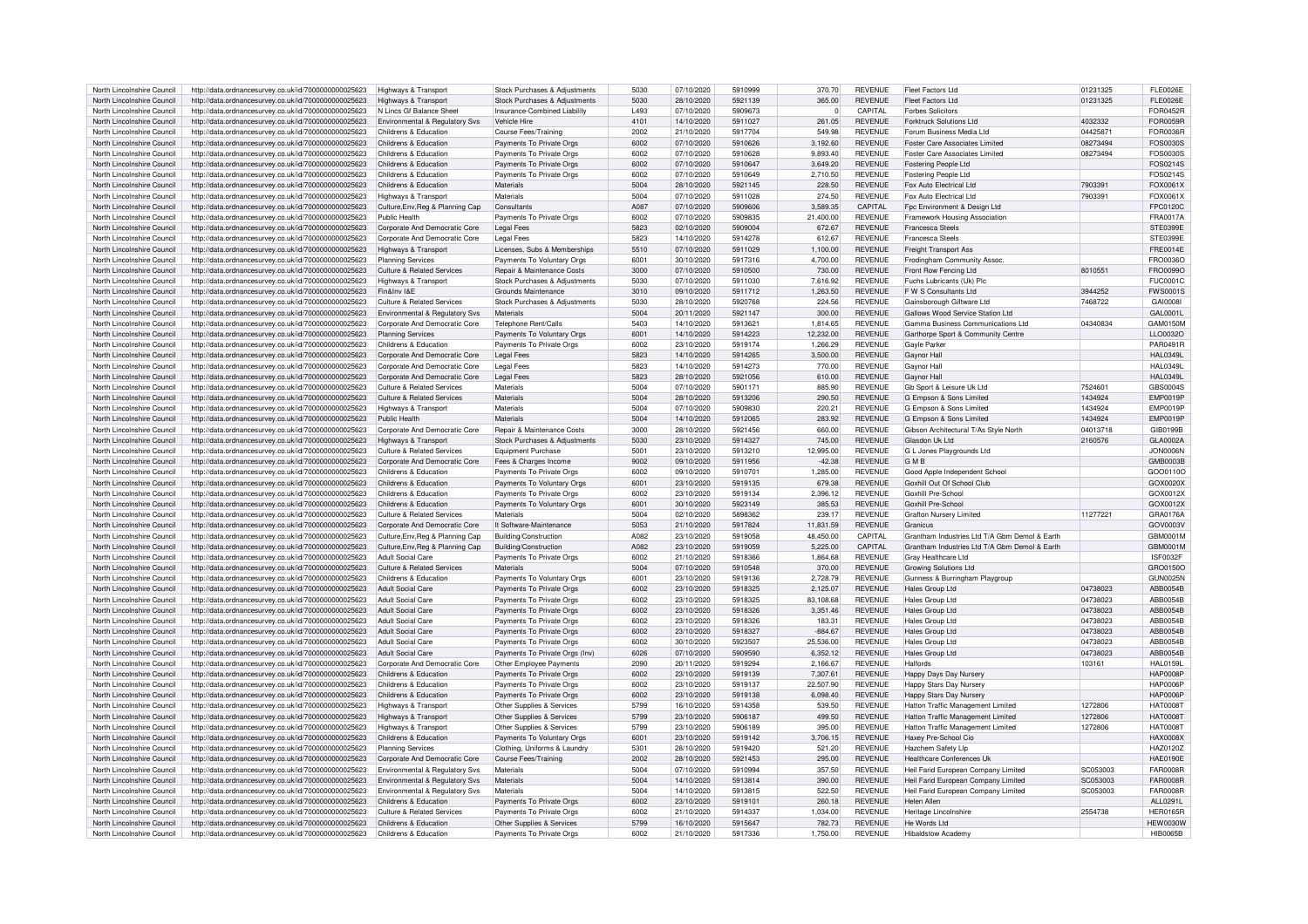| North Lincolnshire Council                               | http://data.ordnancesurvey.co.uk/id/7000000000025623                                                         | Adult Social Care                             | Payments To Private Orgs                   | 6002             | 21/10/2020               | 5918362            | 1,382.56           | <b>REVENUE</b>                   | <b>Hica Ltd</b>                                                 |                    | <b>ISF0010F</b>                    |
|----------------------------------------------------------|--------------------------------------------------------------------------------------------------------------|-----------------------------------------------|--------------------------------------------|------------------|--------------------------|--------------------|--------------------|----------------------------------|-----------------------------------------------------------------|--------------------|------------------------------------|
| North Lincolnshire Council                               | http://data.ordnancesurvey.co.uk/id/7000000000025623                                                         | Childrens & Education                         | <b>Benair &amp; Maintenance Costs</b>      | 3000             | 16/10/2020               | 5915375            | 202.20             | <b>REVENUE</b>                   | Hill Builders (Humberside) I to                                 | 1876857            | HIL0003L                           |
| North Lincolnshire Council                               | http://data.ordnancesurvey.co.uk/id/7000000000025623                                                         | Culture & Related Services                    | Foujoment Purchase                         | 5001             | 16/10/2020               | 5915375            | 927.23             | <b>REVENUE</b>                   | Hill Builders (Humberside) Ltd                                  | 1876857            | HIL0003L                           |
|                                                          |                                                                                                              |                                               |                                            |                  |                          |                    |                    |                                  |                                                                 |                    |                                    |
| North Lincolnshire Council                               | http://data.ordnancesurvey.co.uk/id/7000000000025623                                                         | Culture & Related Services                    | Equipment Purchase                         | 5001             | 21/10/2020               | 5916005            | 845.21             | <b>REVENUE</b>                   | Hill Builders (Humberside) Ltd                                  | 1876857            | HIL0003L                           |
| North Lincolnshire Council                               | http://data.ordnancesurvey.co.uk/id/7000000000025623                                                         | <b>Culture &amp; Related Services</b>         | Repair & Maintenance Costs                 | 3000             | 02/10/2020               | 5909175            | 480.00             | <b>REVENUE</b>                   | Hill Builders (Humberside) Ltd                                  | 1876857            | <b>HIL0003L</b>                    |
| North Lincolnshire Council                               | http://data.ordnancesurvey.co.uk/id/7000000000025623                                                         | <b>Culture &amp; Related Services</b>         | Repair & Maintenance Costs                 | 3000             | 16/10/2020               | 5915375            | 1,480.82           | <b>REVENUE</b>                   | Hill Builders (Humberside) Ltd                                  | 1876857            | <b>HIL0003L</b>                    |
| North Lincolnshire Council                               | http://data.ordnancesurvey.co.uk/id/7000000000025623                                                         | <b>Culture &amp; Related Services</b>         | Repair & Maintenance Costs                 | 3000             | 21/10/2020               | 5916002            | 1,277.10           | <b>REVENUE</b>                   | Hill Builders (Humberside) Ltd                                  | 1876857            | <b>HIL0003L</b>                    |
| North Lincolnshire Council                               | http://data.ordnancesurvey.co.uk/id/7000000000025623                                                         | <b>Culture &amp; Related Services</b>         | Repair & Maintenance Costs                 | 3000             | 21/10/2020               | 5916003            | 4.780.16           | <b>REVENUE</b>                   | Hill Builders (Humberside) Ltd                                  | 1876857            | HIL0003L                           |
| North Lincolnshire Council                               | http://data.ordnancesurvey.co.uk/id/7000000000025623                                                         | Culture & Related Services                    | Repair & Maintenance Costs                 | 3000             | 21/10/2020               | 5916004            | 241.98             | <b>REVENUE</b>                   | Hill Builders (Humberside) Ltd                                  | 1876857            | HII 0003L                          |
| North Lincolnshire Council                               | http://data.ordnancesurvey.co.uk/id/7000000000025623                                                         | Culture & Related Services                    | Repair & Maintenance Costs                 | 3000             | 21/10/2020               | 5916006            | 7,200.74           | <b>REVENUE</b>                   | Hill Builders (Humberside) Ltd                                  | 1876857            | <b>HIL0003L</b>                    |
| North Lincolnshire Council                               | http://data.ordnancesurvey.co.uk/id/7000000000025623                                                         | Environmental & Regulatory Svs                | Equipment Purchase                         | 5001             | 28/10/2020               | 5921258            | 1.861.82           | <b>REVENUE</b>                   | Hill Builders (Humberside) Ltd                                  | 1876857            | HIL0003L                           |
|                                                          |                                                                                                              |                                               | <b>Benair &amp; Maintenance Costs</b>      | 3000             |                          | 5915375            |                    | <b>REVENUE</b>                   |                                                                 |                    |                                    |
| North Lincolnshire Council                               | http://data.ordnancesurvey.co.uk/id/7000000000025623                                                         | Environmental & Regulatory Svs                |                                            |                  | 16/10/2020               |                    | 1,246.19           |                                  | Hill Builders (Humberside) Ltd                                  | 1876857            | <b>HIL0003L</b>                    |
| North Lincolnshire Council                               | http://data.ordnancesurvey.co.uk/id/7000000000025623                                                         | Environmental & Regulatory Sys                | Repair & Maintenance Costs                 | 3000             | 28/10/2020               | 5921281            | 2.611.57           | <b>REVENUE</b>                   | Hill Builders (Humberside) Ltd                                  | 1876857            | HIL0003L                           |
| North Lincolnshire Council                               | http://data.ordnancesurvey.co.uk/id/7000000000025623                                                         | Fin&Inv I&F                                   | Repair & Maintenance Costs                 | 3000             | 16/10/2020               | 5915375            | 367.52             | <b>REVENUE</b>                   | Hill Builders (Humberside) I to                                 | 1876857            | <b>HIL0003L</b>                    |
| North Lincolnshire Council                               | http://data.ordnancesurvey.co.uk/id/7000000000025623                                                         | Non Distributed Costs                         | Repair & Maintenance Costs                 | 3000             | 16/10/2020               | 5915375            | 58.75              | <b>REVENUE</b>                   | Hill Builders (Humberside) Ltd                                  | 1876857            | <b>HIL0003L</b>                    |
| North Lincolnshire Council                               | http://data.ordnancesurvey.co.uk/id/7000000000025623                                                         | <b>Planning Services</b>                      | Other Supplies & Services                  | 5799             | 07/10/2020               | 5909832            | 248.24             | <b>REVENUE</b>                   | Hill Builders (Humberside) Ltd                                  | 1876857            | <b>HIL0003L</b>                    |
| North Lincolnshire Council                               | http://data.ordnancesurvey.co.uk/id/7000000000025623                                                         | Childrens & Education                         | Payments To Private Orgs                   | 6002             | 30/10/2020               | 5922460            | 7,062.00           | <b>REVENUE</b>                   | Hm Prison & Probation Service (Hmpps)                           |                    | HMP0009F                           |
| North Lincolnshire Council                               | http://data.ordnancesurvey.co.uk/id/7000000000025623                                                         | Childrens & Education                         | Payments To Private Orgs                   | 6002             | 30/10/2020               | 5922462            | 2.889.00           | <b>REVENUE</b>                   | Hm Prison & Probation Service (Hmpps)                           |                    | HMP0009P                           |
| North Lincolnshire Council                               | http://data.ordnancesurvey.co.uk/id/7000000000025623                                                         | <b>Housing Services</b>                       | Fees & Charges Income                      | 9002             | 16/10/2020               | 5915588            | $-480.55$          | <b>REVENUE</b>                   | Hobson & Porter Ltd                                             |                    | <b>HOB0001B</b>                    |
| North Lincolnshire Council                               | http://data.ordnancesurvey.co.uk/id/7000000000025623                                                         | <b>Housing Services</b>                       | Fees & Charges Income                      | 9002             | 16/10/2020               | 5915616            | $-2,555.55$        | <b>REVENUE</b>                   | Hobson & Porter Ltd                                             |                    | <b>HOB0001B</b>                    |
|                                                          |                                                                                                              |                                               |                                            |                  |                          |                    |                    |                                  |                                                                 |                    |                                    |
| North Lincolnshire Council                               | http://data.ordnancesurvey.co.uk/id/7000000000025623                                                         | <b>Housing Services</b>                       | Fees & Charges Income                      | 9002             | 16/10/2020               | 5915621            | $-1,451.81$        | <b>REVENUE</b>                   | Hobson & Porter Ltd                                             |                    | <b>HOB0001B</b>                    |
| North Lincolnshire Council                               | http://data.ordnancesurvey.co.uk/id/7000000000025623                                                         | <b>Adult Social Care</b>                      | Equipment Maint.& Repair                   | 5003             | 16/10/2020               | 5915425            | 39.69              | <b>REVENUE</b>                   | Holls Flectrical Ltd                                            | 1421429            | <b>HOL0021L</b>                    |
| North Lincolnshire Council                               | http://data.ordnancesurvey.co.uk/id/7000000000025623                                                         | <b>Adult Social Care</b>                      | Repair & Maintenance Costs                 | 3000             | 16/10/2020               | 5915425            | 398.33             | <b>REVENUE</b>                   | <b>Holls Electrical Ltd</b>                                     | 1421429            | <b>HOL0021L</b>                    |
| North Lincolnshire Council                               | http://data.ordnancesurvey.co.uk/id/7000000000025623                                                         | Childrens & Education                         | Equipment Maint.& Repair                   | 5003             | 16/10/2020               | 5915425            | 42.34              | <b>REVENUE</b>                   | Holls Flectrical Ltd                                            | 1421429            | <b>HOL0021L</b>                    |
| North Lincolnshire Council                               | http://data.ordnancesurvey.co.uk/id/7000000000025623                                                         | Childrens & Education                         | Repair & Maintenance Costs                 | 3000             | 16/10/2020               | 5915425            | 26.00              | <b>REVENUE</b>                   | Holls Flectrical I td                                           | 1421429            | HOI 0021I                          |
| North Lincolnshire Council                               | http://data.ordnancesurvey.co.uk/id/7000000000025623                                                         | Childrens & Education                         | Repair & Maintenance Costs                 | 3000             | 16/10/2020               | 5915425            | 144.16             | <b>REVENUE</b>                   | <b>Holls Electrical Ltd</b>                                     | 1421429            | <b>HOL0021L</b>                    |
| North Lincolnshire Council                               | http://data.ordnancesurvey.co.uk/id/7000000000025623                                                         | Cornorate And Democratic Core                 | <b>Benair &amp; Maintenance Costs</b>      | 3000             | 28/10/2020               | 5921298            | $\Omega$           | <b>REVENUE</b>                   | Holls Flectrical I td                                           | 1421429            | HOI 0021I                          |
| North Lincolnshire Council                               | http://data.ordnancesurvey.co.uk/id/7000000000025623                                                         | Culture & Related Services                    | Repair & Maintenance Costs                 | 3000             | 16/10/2020               | 5915425            | 2,522.59           | <b>REVENUE</b>                   | Holls Flectrical Ltd                                            | 1421429            | <b>HOL0021L</b>                    |
| North Lincolnshire Council                               | http://data.ordnancesurvey.co.uk/id/7000000000025623                                                         | Culture & Related Services                    | Repair & Maintenance Costs                 | 3000             | 28/10/2020               | 5921298            | 33.69              | <b>REVENUE</b>                   | Holls Electrical Ltd                                            | 1421429            | <b>HOL0021L</b>                    |
| North Lincolnshire Council                               |                                                                                                              | Culture & Related Services                    | Repair & Maintenance Costs                 | 3000             | 28/10/2020               | 5921303            | 9,537.02           | <b>REVENUE</b>                   | Holls Flectrical Ltd                                            |                    | <b>HOL0021L</b>                    |
|                                                          | http://data.ordnancesurvey.co.uk/id/7000000000025623                                                         |                                               |                                            |                  |                          |                    |                    |                                  |                                                                 | 1421429            |                                    |
| North Lincolnshire Council                               | http://data.ordnancesurvey.co.uk/id/7000000000025623                                                         | Environmental & Regulatory Svs                | <b>Equipment Purchase</b>                  | 5001             | 16/10/2020               | 5915488            | 407.74             | <b>REVENUE</b>                   | <b>Holls Electrical Ltd</b>                                     | 1421429            | <b>HOL0021L</b>                    |
| North Lincolnshire Council                               | http://data.ordnancesurvey.co.uk/id/7000000000025623                                                         | Environmental & Regulatory Svs                | Repair & Maintenance Costs                 | 3000             | 16/10/2020               | 5915425            | 216.64             | <b>REVENUE</b>                   | Holls Flectrical Ltd                                            | 1421429            | <b>HOL0021L</b>                    |
| North Lincolnshire Council                               | http://data.ordnancesurvey.co.uk/id/7000000000025623                                                         | Fin&Inv I&F                                   | Repair & Maintenance Costs                 | 3000             | 28/10/2020               | 5921298            | 169.78             | <b>REVENUE</b>                   | <b>Holls Electrical Ltd</b>                                     | 1421429            | <b>HOL0021L</b>                    |
| North Lincolnshire Council                               | http://data.ordnancesurvey.co.uk/id/7000000000025623                                                         | Non Distributed Costs                         | Repair & Maintenance Costs                 | 3000             | 28/10/2020               | 5921298            | 19.05              | <b>REVENUE</b>                   | <b>Holls Electrical Ltd</b>                                     | 1421429            | <b>HOL0021L</b>                    |
| North Lincolnshire Council                               | http://data.ordnancesurvey.co.uk/id/7000000000025623                                                         | <b>Planning Services</b>                      | Repair & Maintenance Costs                 | 3000             | 28/10/2020               | 5921298            | 785.30             | <b>REVENUE</b>                   | Holls Flectrical I td                                           | 1421429            | <b>HOL0021L</b>                    |
|                                                          |                                                                                                              |                                               |                                            |                  |                          |                    |                    |                                  |                                                                 |                    |                                    |
| North Lincolnshire Council                               | http://data.ordnancesurvey.co.uk/id/7000000000025623                                                         | Childrens & Education                         | Payments To Private Orgs                   | 6002             | 23/10/2020               | 5919145            | 867.28             | <b>REVENUE</b>                   | Home Comforts Childminding                                      |                    | <b>HOM0132M</b>                    |
| North Lincolnshire Council                               | http://data.ordnancesurvey.co.uk/id/7000000000025623                                                         | Childrens & Education                         | Payments To Private Orgs                   | 6002             | 30/10/2020               | 5923150            | 1,650.43           | <b>REVENUE</b>                   | Home Comforts Childminding                                      |                    | <b>HOM0132M</b>                    |
| North Lincolnshire Council                               | http://data.ordnancesurvey.co.uk/id/7000000000025623                                                         | <b>Housing Services</b>                       | Other Supplies & Services                  | 5799             | 21/10/2020               | 5917884            | 1.243.50           | <b>REVENUE</b>                   | Homegroup Ltd                                                   |                    | <b>HOM0097M</b>                    |
|                                                          |                                                                                                              |                                               |                                            |                  |                          | 5911729            |                    |                                  |                                                                 | 07180348           |                                    |
| North Lincolnshire Council                               | http://data.ordnancesurvey.co.uk/id/7000000000025623                                                         | Environmental & Regulatory Svs                | It Software-Purchase                       | 5051             | 09/10/2020               |                    | 250.00             | <b>REVENUE</b>                   | Hooyu Ltd                                                       |                    | HOO0010O                           |
| North Lincolnshire Council                               | http://data.ordnancesurvey.co.uk/id/7000000000025623                                                         | <b>Culture &amp; Related Services</b>         | Provisions                                 | 5201             | 07/10/2020               | 5910401            | 366.29             | <b>REVENUE</b>                   | <b>Hopwells Limited</b>                                         | 0140448            | HOP0104P                           |
| North Lincolnshire Council                               | http://data.ordnancesurvey.co.uk/id/7000000000025623                                                         | <b>Culture &amp; Related Services</b>         | Provisions                                 | 520 <sup>°</sup> | 21/10/2020               | 5916291            | 303.26             | <b>REVENUE</b>                   | <b>Hopwells Limited</b>                                         | 0140448            | HOP0104P                           |
| North Lincolnshire Council                               | http://data.ordnancesurvey.co.uk/id/7000000000025623                                                         | Culture & Related Services                    | Provisions                                 | 520 <sup>1</sup> | 23/10/2020               | 5917227            | 432.60             | <b>REVENUE</b>                   | Honwells I imited                                               | 01404481           | <b>HOP0104P</b>                    |
| North Lincolnshire Council                               | http://data.ordnancesurvey.co.uk/id/7000000000025623                                                         | Culture & Related Services                    | Provisions                                 | 5201             | 30/10/2020               | 5921358            | 377.54             | <b>REVENUE</b>                   | <b>Hopwells Limited</b>                                         | 01404481           | <b>HOP0104P</b>                    |
| North Lincolnshire Council                               | http://data.ordnancesurvey.co.uk/id/7000000000025623                                                         | Fin&Inv I&F                                   | Provisions                                 | 5201             | 07/10/2020               | 5910811            | 374.47             | <b>REVENUE</b>                   | <b>Hopwells Limited</b>                                         | 01404481           | <b>HOP0104P</b>                    |
| North Lincolnshire Council                               | http://data.ordnancesurvey.co.uk/id/7000000000025623                                                         | Fin&Inv I&F                                   | Provisions                                 | 5201             | 07/10/2020               | 5910820            | 269.41             | <b>REVENUE</b>                   | Honwells I imited                                               | 01404481           | <b>HOP0104P</b>                    |
| North Lincolnshire Council                               | http://data.ordnancesurvey.co.uk/id/7000000000025623                                                         | Fin&Inv I&E                                   | Provisions                                 | 5201             | 14/10/2020               | 5913950            | 258.41             | <b>REVENUE</b>                   | <b>Hoowells Limited</b>                                         | 01404481           | <b>HOP0104P</b>                    |
| North Lincolnshire Council                               | http://data.ordnancesurvey.co.uk/id/7000000000025623                                                         | Fin&Inv I&F                                   | Provisions                                 | 520 <sup>1</sup> | 14/10/2020               | 5913951            | 322.68             | <b>REVENUE</b>                   | Honwells I imited                                               | 01404481           | <b>HOP0104F</b>                    |
| North Lincolnshire Council                               | http://data.ordnancesurvey.co.uk/id/7000000000025623                                                         | Fin&Inv I&E                                   | Provisions                                 | 5201             | 14/10/2020               | 5914028            | 330.41             | <b>REVENUE</b>                   | Honwells I imited                                               | 01404481           | <b>HOP0104P</b>                    |
|                                                          |                                                                                                              | Fin&Inv I&F                                   |                                            | 5201             | 14/10/2020               | 5914034            | 297.57             | <b>REVENUE</b>                   | Honwells I imited                                               |                    | <b>HOP0104P</b>                    |
| North Lincolnshire Council                               | http://data.ordnancesurvey.co.uk/id/7000000000025623                                                         | Fin&Inv I&E                                   | Provisions<br>Provisions                   | 520 <sup>°</sup> |                          | 5917522            |                    | <b>REVENUE</b>                   | <b>Hoowells Limited</b>                                         | 01404481           |                                    |
| North Lincolnshire Council                               | http://data.ordnancesurvey.co.uk/id/7000000000025623                                                         |                                               |                                            |                  | 21/10/2020               |                    | 407.29             |                                  |                                                                 | 01404481           | HOP0104P                           |
| North Lincolnshire Council                               | http://data.ordnancesurvey.co.uk/id/7000000000025623                                                         | Fin&Inv I&E                                   | Provisions                                 | 5201             | 21/10/2020               | 5917529            | 367.16             | <b>REVENUE</b>                   | <b>Hopwells Limited</b>                                         | 01404481           | HOP0104P                           |
| North Lincolnshire Council                               | http://data.ordnancesurvey.co.uk/id/7000000000025623                                                         | Fin&Inv I&F                                   | Provisions                                 | 5201             | 21/10/2020               | 5917542            | 260.55             | <b>REVENUE</b>                   | <b>Hopwells Limited</b>                                         | 01404481           | <b>HOP0104P</b>                    |
| North Lincolnshire Council                               | http://data.ordnancesurvey.co.uk/id/7000000000025623                                                         | Fin&Inv I&F                                   | Provisions                                 | 5201             | 21/10/2020               | 5917548            | 338.64             | <b>REVENUE</b>                   | <b>Hopwells Limited</b>                                         | 01404481           | <b>HOP0104P</b>                    |
| North Lincolnshire Council                               | http://data.ordnancesurvey.co.uk/id/7000000000025623                                                         | Fin&Inv I&F                                   | Provisions                                 | 5201             | 28/10/2020               | 5921602            | 295.44             | <b>REVENUE</b>                   | <b>Hopwells Limited</b>                                         | 01404481           | <b>HOP0104P</b>                    |
| North Lincolnshire Council                               | http://data.ordnancesurvey.co.uk/id/7000000000025623                                                         | Fin&Inv I&F                                   | Provisions                                 | 5201             | 28/10/2020               | 5921653            | 390.92             | <b>REVENUE</b>                   | <b>Hopwells Limited</b>                                         | 01404481           | HOP0104P                           |
| North Lincolnshire Council                               | http://data.ordnancesurvey.co.uk/id/7000000000025623                                                         | Childrens & Education                         | Home To School Transport                   | 4201             | 16/10/2020               | 5915261            | 9,370.00           | <b>REVENUE</b>                   | Hornsby Travel Services Ltd                                     | 01490232           | <b>HOR0122R</b>                    |
| North Lincolnshire Council                               | http://data.ordnancesurvey.co.uk/id/7000000000025623                                                         | <b>Highways &amp; Transport</b>               | Passenger Transport                        | 6011             | 14/10/2020               | 5913753            | 1,395.00           | <b>REVENUE</b>                   | Hornsby Travel Services Ltd                                     | 01490232           | <b>HOR0122R</b>                    |
| North Lincolnshire Council                               | http://data.ordnancesurvey.co.uk/id/7000000000025623                                                         | Highways & Transport                          | Passenger Transport                        | 6011             | 14/10/2020               | 5913754            | 1.395.00           | <b>REVENUE</b>                   | Hornsby Travel Services Ltd                                     | 01490232           | <b>HOR0122R</b>                    |
| North Lincolnshire Council                               | http://data.ordnancesurvey.co.uk/id/7000000000025623                                                         | Highways & Transpor                           | Passenger Transport                        | 6011             | 14/10/2020               | 5913755            | 1,395.00           | <b>REVENUE</b>                   | Hornsby Travel Services Ltd                                     | 01490232           | <b>HOR0122R</b>                    |
| North Lincolnshire Council                               | http://data.ordnancesurvey.co.uk/id/7000000000025623                                                         | Highways & Transport                          | Passenger Transport                        | 6011             | 30/10/2020               | 5922461            | 23,953.85          | <b>REVENUE</b>                   | Hornsby Travel Services Ltd                                     | 01490232           | <b>HOR0122R</b>                    |
| North Lincolnshire Council                               |                                                                                                              | Adult Social Care                             |                                            | 6002             |                          | 5918364            | 1.568.00           | <b>REVENUE</b>                   |                                                                 |                    | <b>ISF0014F</b>                    |
|                                                          | http://data.ordnancesurvey.co.uk/id/7000000000025623                                                         |                                               | Payments To Private Orgs                   |                  | 21/10/2020               |                    |                    |                                  | Housing & Support Solutions Ltd                                 |                    |                                    |
| North Lincolnshire Council                               | http://data.ordnancesurvey.co.uk/id/7000000000025623                                                         | <b>Adult Social Care</b><br>Adult Social Care | Payments To Private Orgs                   | 6002             | 21/10/2020               | 5918364            | 24,427.28          | <b>REVENUE</b>                   | Housing & Support Solutions Ltd                                 |                    | <b>ISF0014F</b>                    |
| North Lincolnshire Council                               | http://data.ordnancesurvey.co.uk/id/7000000000025623                                                         |                                               | Payments To Private Orgs                   | 6002             | 23/10/2020               | 5918358            | 9.670.44           | <b>REVENUE</b>                   | Housing & Support Solutions Ltd                                 |                    | <b>HOU0264U</b>                    |
| North Lincolnshire Council                               | http://data.ordnancesurvey.co.uk/id/7000000000025623                                                         | <b>Planning Services</b>                      | Licenses, Subs & Memberships               | 5510             | 28/10/2020               | 5921302            | 550.00             | <b>REVENUE</b>                   | Hull & Humber Chamber Of Commerce                               |                    | HUL0023L                           |
| North Lincolnshire Council                               | http://data.ordnancesurvey.co.uk/id/7000000000025623                                                         | <b>Environmental &amp; Regulatory Svs</b>     | Equipment Purchase                         | 5001             | 14/10/2020               | 5909808            | 1,643.02           | <b>REVENUE</b>                   | Humber Merchants I td                                           | 1045179            | HUM0003M                           |
| North Lincolnshire Council                               | http://data.ordnancesurvey.co.uk/id/7000000000025623                                                         | Highways & Transport                          | Equipment Purchase                         | 5001             | 02/10/2020               | 5899471            | 732.12             | <b>REVENUE</b>                   | <b>Humber Merchants Ltd</b>                                     | 1045179            | HUM0003M                           |
| North Lincolnshire Council                               | http://data.ordnancesurvey.co.uk/id/7000000000025623                                                         | Public Health                                 | Materials                                  | 5004             | 30/11/2020               | 5915369            | 218.59             | <b>REVENUE</b>                   | Humber Merchants I td                                           | 1045179            | HUM0003M                           |
| North Lincolnshire Council                               | http://data.ordnancesurvey.co.uk/id/7000000000025623                                                         | Highways & Transport                          | Equipment Hire/Rent                        | 5002             | 07/10/2020               | 5909255            | 960.00             | <b>REVENUE</b>                   | Humberside Aid Plant Hire Ltd                                   | 1207398            | <b>HUM0020M</b>                    |
| North Lincolnshire Council                               | http://data.ordnancesurvey.co.uk/id/7000000000025623                                                         | Highways & Transport                          | Equipment Hire/Rent                        | 5002             | 07/10/2020               | 5909257            | 240.00             | <b>REVENUE</b>                   | Humberside Aid Plant Hire I to                                  | 1207398            | <b>HUM0020M</b>                    |
| North Lincolnshire Council<br>North Lincolnshire Council | http://data.ordnancesurvey.co.uk/id/7000000000025623<br>http://data.ordnancesurvey.co.uk/id/7000000000025623 | Highways & Transport<br>Highways & Transport  | Equipment Hire/Rent<br>Equipment Hire/Rent | 5002<br>5002     | 07/10/2020<br>07/10/2020 | 5909284<br>5909286 | 1.090.00<br>240.00 | <b>REVENUE</b><br><b>REVENUE</b> | Humberside Aid Plant Hire I td<br>Humberside Aid Plant Hire Ltd | 1207398<br>1207398 | <b>HUM0020M</b><br><b>HUM0020M</b> |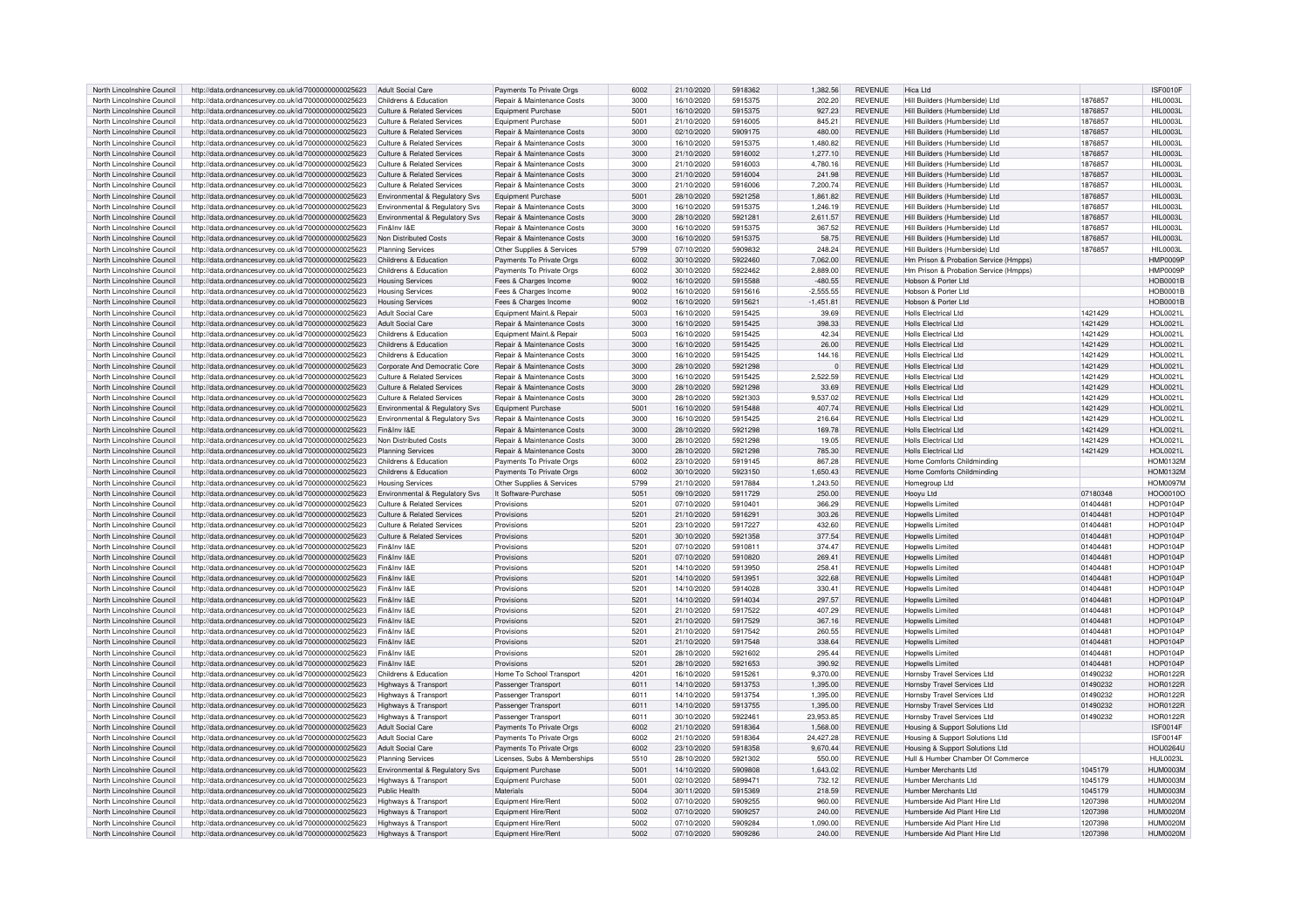| North Lincolnshire Council |                                                      | Culture & Related Services            | Materials                             | 5004 |            | 5918408 |                | <b>REVENUE</b> | Humberside Paints And Products             | 4188098  | <b>HUM0255M</b>  |
|----------------------------|------------------------------------------------------|---------------------------------------|---------------------------------------|------|------------|---------|----------------|----------------|--------------------------------------------|----------|------------------|
|                            | http://data.ordnancesurvey.co.uk/id/7000000000025623 |                                       |                                       |      | 28/10/2020 |         | 351.51         |                |                                            |          |                  |
| North Lincolnshire Council | http://data.ordnancesurvey.co.uk/id/7000000000025623 | Central Services To Public            | Payments To Private Orgs              | 6002 | 09/10/2020 | 5911746 | 11.209.00      | <b>REVENUE</b> | Humber & Wolds Rural Comm Council          | 4606085  | <b>HUM0307M</b>  |
| North Lincolnshire Council | http://data.ordnancesurvey.co.uk/id/7000000000025623 | Highways & Transport                  | Passenger Transport                   | 6011 | 14/10/2020 | 5912451 | 15,000.00      | <b>REVENUE</b> | Humber & Wolds Rural Community Council     | 4606085  | <b>HUM0335M</b>  |
| North Lincolnshire Council | http://data.ordnancesurvey.co.uk/id/7000000000025623 | Childrens & Education                 | Payments To Private Orgs              | 6002 | 21/10/2020 | 5917328 | 4.158.33       | <b>REVENUE</b> | Huntcliff School                           |          | HUN0039N         |
| North Lincolnshire Council | http://data.ordnancesurvey.co.uk/id/7000000000025623 | Fin&Inv I&E                           | Grounds Maintenance                   | 3010 | 14/10/2020 | 5911727 | 468.00         | <b>REVENUE</b> | <b>Hydrainer Pump Hire Ltd</b>             | 1522204  | <b>HYD0065D</b>  |
|                            |                                                      |                                       |                                       |      |            |         |                |                |                                            |          |                  |
| North Lincolnshire Council | http://data.ordnancesurvey.co.uk/id/7000000000025623 | <b>Adult Social Care</b>              | <b>Repair &amp; Maintenance Costs</b> | 3000 | 28/10/2020 | 5921355 | 222.00         | <b>REVENUE</b> | lag Developments Ltd                       | 05073636 | IGA0021A         |
| North Lincolnshire Council | http://data.ordnancesurvey.co.uk/id/7000000000025623 | Central Services To Public            | Repair & Maintenance Costs            | 3000 | 21/10/2020 | 5916277 | $\Omega$       | <b>REVENUE</b> | lag Developments Ltd                       | 05073636 | IGA0021A         |
| North Lincolnshire Council | http://data.ordnancesurvey.co.uk/id/7000000000025623 | Central Services To Public            | Repair & Maintenance Costs            | 3000 | 21/10/2020 | 5916283 | $\Omega$       | <b>REVENUE</b> | lag Developments Ltd                       | 05073636 | <b>IGA0021A</b>  |
|                            |                                                      |                                       |                                       |      |            | 5921308 |                |                |                                            |          | IGA0021A         |
| North Lincolnshire Council | http://data.ordnancesurvey.co.uk/id/7000000000025623 | Central Services To Public            | Repair & Maintenance Costs            | 3000 | 28/10/2020 |         | $\overline{0}$ | <b>REVENUE</b> | lag Developments Ltd                       | 05073636 |                  |
| North Lincolnshire Council | http://data.ordnancesurvey.co.uk/id/7000000000025623 | Central Services To Public            | Repair & Maintenance Costs            | 3000 | 28/10/2020 | 5921348 | $\overline{0}$ | REVENUE        | lag Developments Ltd                       | 05073636 | IGA0021A         |
| North Lincolnshire Council | http://data.ordnancesurvey.co.uk/id/7000000000025623 | Central Services To Public            | Repair & Maintenance Costs            | 3000 | 28/10/2020 | 5921350 | $\overline{0}$ | REVENUE        | lag Developments Ltd                       | 05073636 | IGA0021A         |
| North Lincolnshire Council | http://data.ordnancesurvey.co.uk/id/7000000000025623 | Central Services To Public            | Repair & Maintenance Costs            | 3000 | 28/10/2020 | 5921355 | $\Omega$       | <b>REVENUE</b> | lag Developments Ltd                       | 05073636 | IGA0021A         |
|                            |                                                      | Childrens & Education                 |                                       | 3000 |            | 5915472 | 390.00         | <b>REVENUE</b> |                                            |          | IGA0021A         |
| North Lincolnshire Council | http://data.ordnancesurvey.co.uk/id/7000000000025623 |                                       | Repair & Maintenance Costs            |      | 16/10/2020 |         |                |                | lag Developments Ltd                       | 05073636 |                  |
| North Lincolnshire Council | http://data.ordnancesurvey.co.uk/id/7000000000025623 | Childrens & Education                 | Repair & Maintenance Costs            | 3000 | 28/10/2020 | 5921350 | 351.60         | <b>REVENUE</b> | lag Developments Ltd                       | 05073636 | IGA0021A         |
| North Lincolnshire Council | http://data.ordnancesurvey.co.uk/id/7000000000025623 | Corporate And Democratic Core         | Repair & Maintenance Costs            | 3000 | 16/10/2020 | 5915472 | 130.00         | <b>REVENUE</b> | lag Developments Ltd                       | 05073636 | IGA0021A         |
| North Lincolnshire Council | http://data.ordnancesurvey.co.uk/id/7000000000025623 | Corporate And Democratic Core         | Repair & Maintenance Costs            | 3000 | 28/10/2020 | 5921353 | $\Omega$       | REVENUE        | lag Developments Ltd                       | 05073636 | IGA0021A         |
| North Lincolnshire Council | http://data.ordnancesurvey.co.uk/id/7000000000025623 | <b>Culture &amp; Related Services</b> | Repair & Maintenance Costs            | 3000 | 16/10/2020 | 5915472 | 898.84         | <b>REVENUE</b> | lag Developments Ltd                       | 05073636 | IGA0021A         |
|                            |                                                      |                                       |                                       |      |            |         |                |                |                                            |          |                  |
| North Lincolnshire Council | http://data.ordnancesurvey.co.uk/id/7000000000025623 | Culture & Related Services            | <b>Benair &amp; Maintenance Costs</b> | 3000 | 21/10/2020 | 5916277 | 418.00         | <b>REVENUE</b> | lag Developments Ltd                       | 05073636 | <b>IGA0021A</b>  |
| North Lincolnshire Council | http://data.ordnancesurvey.co.uk/id/7000000000025623 | Culture & Related Services            | Repair & Maintenance Costs            | 3000 | 21/10/2020 | 5916283 | 252.00         | <b>REVENUE</b> | lag Developments Ltd                       | 05073636 | IGA0021A         |
| North Lincolnshire Council | http://data.ordnancesurvey.co.uk/id/7000000000025623 | Environmental & Regulatory Svs        | Repair & Maintenance Costs            | 3000 | 28/10/2020 | 5921308 | 277.31         | <b>REVENUE</b> | lag Developments Ltd                       | 05073636 | IGA0021A         |
|                            |                                                      |                                       |                                       |      |            |         |                |                |                                            |          |                  |
| North Lincolnshire Council | http://data.ordnancesurvey.co.uk/id/7000000000025623 | Non Distributed Costs                 | Repair & Maintenance Costs            | 3000 | 28/10/2020 | 5921348 | 241.00         | <b>REVENUE</b> | lag Developments Ltd                       | 05073636 | IGA0021A         |
| North Lincolnshire Council | http://data.ordnancesurvey.co.uk/id/7000000000025623 | Central Services To Public            | <b>Test And Trace Discretionary</b>   | 6093 | 22/10/2020 | 5919012 | 500.00         | <b>REVENUE</b> | REDACTED                                   |          | REDACTED         |
| North Lincolnshire Council | http://data.ordnancesurvey.co.uk/id/7000000000025623 | Central Services To Public            | Gen Office Exp (Incl Postage)         | 5603 | 07/10/2020 | 5909809 | 1.360.40       | <b>REVENUE</b> | Idox Software I td                         | 02933889 | IDO0120O         |
| North Lincolnshire Council | http://data.ordnancesurvey.co.uk/id/7000000000025623 | Central Services To Public            | Gen Office Exp (Incl Postage)         | 5603 | 14/10/2020 | 5912479 | 5,170.56       | <b>REVENUE</b> | Idox Software I td                         | 02933889 | <b>IDO01200</b>  |
|                            |                                                      |                                       |                                       |      |            |         |                |                |                                            |          |                  |
| North Lincolnshire Council | http://data.ordnancesurvey.co.uk/id/7000000000025623 | Childrens & Education                 | Payments To Private Orgs              | 6002 | 23/10/2020 | 5919147 | 3,993.54       | <b>REVENUE</b> | I Learn Education Crowle                   |          | ILE0012E         |
| North Lincolnshire Council | http://data.ordnancesurvey.co.uk/id/7000000000025623 | Childrens & Education                 | Payments To Private Orgs              | 6002 | 30/10/2020 | 5923151 | 1.053.56       | <b>REVENUE</b> | <b>I Learn Education Crowle</b>            |          | <b>II F0012F</b> |
| North Lincolnshire Council | http://data.ordnancesurvey.co.uk/id/7000000000025623 | Childrens & Education                 | <b>Client Related Costs</b>           | 5534 | 23/10/2020 | 5919041 | 297.32         | REVENUE        | I Learn Education Ltd                      |          | ABC0063C         |
| North Lincolnshire Council | http://data.ordnancesurvey.co.uk/id/7000000000025623 | Childrens & Education                 | Payments To Private Orgs              | 6002 | 23/10/2020 | 5919100 | 11,705.74      | <b>REVENUE</b> | I Learn Education Ltd                      |          | ABC0063C         |
|                            |                                                      |                                       |                                       |      |            |         |                |                |                                            |          |                  |
| North Lincolnshire Council | http://data.ordnancesurvey.co.uk/id/7000000000025623 | Childrens & Education                 | Payments To Private Orgs              | 6002 | 23/10/2020 | 5919146 | 10,353.23      | <b>REVENUE</b> | I Learn Education Ltd                      |          | ILE0004E         |
| North Lincolnshire Council | http://data.ordnancesurvey.co.uk/id/7000000000025623 | <b>Culture &amp; Related Services</b> | Materials                             | 5004 | 20/11/2020 | 5921150 | 280.93         | <b>REVENUE</b> | Imperial Commercials Ltd                   | 653665   | LEX0001X         |
| North Lincolnshire Council | http://data.ordnancesurvey.co.uk/id/7000000000025623 | Childrens & Education                 | Payments To Private Orgs              | 6002 | 07/10/2020 | 5910606 | 13,714.20      | <b>REVENUE</b> | Independent Childcare Group Of Schools Ltd |          | CAM0185M         |
| North Lincolnshire Council | http://data.ordnancesurvey.co.uk/id/7000000000025623 | Childrens & Education                 | Payments To Private Orgs              | 6002 | 21/10/2020 | 5917340 | 14.229.00      | <b>REVENUE</b> | Independent Childcare Group Of Schools Ltd |          | CLI0011I         |
|                            |                                                      |                                       |                                       |      |            |         |                |                |                                            |          |                  |
| North Lincolnshire Council | http://data.ordnancesurvey.co.uk/id/7000000000025623 | Central Services To Public            | <b>Test And Trace Discretionary</b>   | 6093 | 26/10/2020 | 5920987 | 500.00         | <b>REVENUE</b> | <b>REDACTED</b>                            |          | REDACTED         |
| North Lincolnshire Council | http://data.ordnancesurvey.co.uk/id/7000000000025623 | Corporate And Democratic Core         | Equipment Purchase                    | 5001 | 21/10/2020 | 5916346 | 1,383.95       | <b>REVENUE</b> | Infocus Id Ltd                             |          | <b>INF0018F</b>  |
| North Lincolnshire Council | http://data.ordnancesurvey.co.uk/id/7000000000025623 | Central Services To Public            | Other Professional Fees               | 5829 | 14/10/2020 | 5912447 | 900.00         | <b>REVENUE</b> | Inform Cpi Ltd                             |          | <b>INF0017F</b>  |
|                            |                                                      |                                       |                                       |      |            | 5915274 |                | REVENUE        |                                            | 1324925  | <b>INS0024S</b>  |
| North Lincolnshire Council | http://data.ordnancesurvey.co.uk/id/7000000000025623 | Highways & Transport                  | Stock Purchases & Adjustments         | 5030 | 16/10/2020 |         | 1,034.40       |                | Instarmac Group Plc                        |          |                  |
| North Lincolnshire Council | http://data.ordnancesurvey.co.uk/id/7000000000025623 | Highways & Transport                  | Stock Purchases & Adiustments         | 5030 | 21/10/2020 | 5916328 | 954.24         | <b>REVENUE</b> | Instarmac Group Plc                        | 1324925  | <b>INS0024S</b>  |
| North Lincolnshire Council | http://data.ordnancesurvey.co.uk/id/7000000000025623 | Central Services To Public            | <b>Business Support Grants</b>        | 6090 | 29/10/2020 | 5923061 | 10,000.00      | <b>REVENUE</b> | Intake Shotblasting & Painting Ltd         |          | <b>INT0192T</b>  |
| North Lincolnshire Council | http://data.ordnancesurvey.co.uk/id/7000000000025623 | Corporate And Democratic Core         | Telephone Rent/Call:                  | 5403 | 31/01/2020 | 5921488 | 6.404.72       | <b>REVENUE</b> | Interoute Networks Ltd                     | 03773255 | <b>MDN0001N</b>  |
|                            |                                                      |                                       |                                       |      |            |         |                |                |                                            |          |                  |
| North Lincolnshire Council | http://data.ordnancesurvey.co.uk/id/7000000000025623 | Corporate And Democratic Core         | Telephone Rent/Calls                  | 5403 | 01/05/2020 | 5921472 | $-1,041.38$    | <b>REVENUE</b> | Interoute Networks Ltd                     | 03773255 | <b>MDN0001N</b>  |
| North Lincolnshire Council | http://data.ordnancesurvey.co.uk/id/7000000000025623 | Cornorate And Democratic Core         | Telephone Rent/Calls                  | 5403 | 01/05/2020 | 5921487 | 69.297.96      | REVENUE        | Interoute Networks I td                    |          | MDN0001N         |
|                            |                                                      |                                       |                                       |      |            |         |                |                |                                            | 03773255 |                  |
| North Lincolnshire Council | http://data.ordnancesurvey.co.uk/id/7000000000025623 | Corporate And Democratic Core         | Telephone Rent/Calls                  | 5403 | 01/05/2020 | 5921495 | 127,660.68     | REVENUE        | Interoute Networks Ltd                     | 03773255 | <b>MDN0001N</b>  |
|                            |                                                      |                                       |                                       |      |            |         |                |                |                                            |          |                  |
| North Lincolnshire Council | http://data.ordnancesurvey.co.uk/id/7000000000025623 | Corporate And Democratic Core         | Telephone Rent/Calls                  | 5403 | 31/05/2020 | 5921468 | $-38.587.81$   | <b>REVENUE</b> | Interoute Networks I td                    | 03773255 | <b>MDN0001N</b>  |
| North Lincolnshire Council | http://data.ordnancesurvey.co.uk/id/7000000000025623 | Corporate And Democratic Core         | Telephone Rent/Calls                  | 5403 | 01/07/2020 | 5921475 | $-11.847.40$   | <b>REVENUE</b> | Interoute Networks Ltd                     | 03773255 | MDN0001N         |
| North Lincolnshire Council | http://data.ordnancesurvey.co.uk/id/7000000000025623 | Corporate And Democratic Core         | Telephone Rent/Calls                  | 5403 | 31/07/2020 | 5921477 | $-65,684.15$   | <b>REVENUE</b> | Interoute Networks Ltd                     | 03773255 | <b>MDN0001N</b>  |
| North Lincolnshire Council | http://data.ordnancesurvey.co.uk/id/7000000000025623 | Corporate And Democratic Core         | Telephone Rent/Calls                  | 5403 | 31/07/2020 | 5921480 | $-23.969.53$   | <b>REVENUE</b> | Interoute Networks Ltd                     | 03773255 | <b>MDN0001N</b>  |
|                            |                                                      |                                       |                                       | 5403 | 31/07/2020 | 592149  |                | REVENUE        |                                            |          | MDN0001N         |
| North Lincolnshire Council | http://data.ordnancesurvey.co.uk/id/7000000000025623 | Corporate And Democratic Core         | Telephone Rent/Calls                  |      |            |         | 12,409.08      |                | Interoute Networks Ltd                     | 03773255 |                  |
| North Lincolnshire Council | http://data.ordnancesurvey.co.uk/id/7000000000025623 | Corporate And Democratic Core         | Telephone Rent/Calls                  | 5403 | 31/07/2020 | 5921493 | 5.990.13       | <b>REVENUE</b> | Interoute Networks Ltd                     | 03773255 | MDN0001N         |
| North Lincolnshire Council | http://data.ordnancesurvey.co.uk/id/7000000000025623 | Corporate And Democratic Core         | Telephone Rent/Calls                  | 5403 | 31/08/2020 | 5921481 | $-17,219.72$   | <b>REVENUE</b> | Interoute Networks Ltd                     | 03773255 | MDN0001N         |
| North Lincolnshire Council | http://data.ordnancesurvey.co.uk/id/7000000000025623 | Corporate And Democratic Core         | Telephone Rent/Calls                  | 5403 | 31/08/2020 | 5921483 | $-22,654.90$   | <b>REVENUE</b> | Interoute Networks Ltd                     | 03773255 | MDN0001N         |
|                            |                                                      |                                       |                                       |      |            |         |                |                |                                            |          |                  |
| North Lincolnshire Council | http://data.ordnancesurvey.co.uk/id/7000000000025623 | Corporate And Democratic Core         | Telephone Rent/Calls                  | 5403 | 01/10/2020 | 5921486 | $-12,409.08$   | <b>REVENUE</b> | Interoute Networks Ltd                     | 03773255 | <b>MDN0001N</b>  |
| North Lincolnshire Council | http://data.ordnancesurvey.co.uk/id/7000000000025623 | Adult Social Care Capital             | Other Costs                           | A085 | 21/10/2020 | 5909698 | 675.00         | CAPITAL        | Invacare Ltd                               | 5178693  | <b>INV0022V</b>  |
| North Lincolnshire Council | http://data.ordnancesurvey.co.uk/id/7000000000025623 | Adult Social Care Capital             | Other Costs                           | A085 | 28/11/2020 | 5909699 | 1,500.00       | CAPITAL        | Invacare I td                              | 5178693  | <b>INV0022V</b>  |
| North Lincolnshire Council |                                                      | Childrens & Education                 | Home To School Transport              | 4201 | 09/10/2020 | 5912045 | 7,306.02       | <b>REVENUE</b> | <b>Isle Coaches</b>                        |          | COA0039A         |
| North Lincolnshire Council | http://data.ordnancesurvey.co.uk/id/7000000000025623 | Childrens & Education                 |                                       | 4201 |            | 5922471 | 6.900.13       |                | Isle Coaches                               |          | COA0039/         |
|                            | http://data.ordnancesurvey.co.uk/id/7000000000025623 |                                       | Home To School Transport              |      | 30/10/2020 |         |                | <b>REVENUE</b> |                                            |          |                  |
| North Lincolnshire Council | http://data.ordnancesurvey.co.uk/id/7000000000025623 | Highways & Transport                  | Passenger Transport                   | 6011 | 14/10/2020 | 5914292 | 2,677.36       | <b>REVENUE</b> | <b>Isle Coaches</b>                        |          | COA0039A         |
| North Lincolnshire Council | http://data.ordnancesurvey.co.uk/id/7000000000025623 | Childrens & Education                 | Payments To Private Orgs              | 6002 | 14/10/2020 | 5912162 | 3,010.39       | <b>REVENUE</b> | <b>Isle Education Trust</b>                | 07814150 | <b>ISL0029L</b>  |
| North Lincolnshire Council | http://data.ordnancesurvey.co.uk/id/7000000000025623 | Culture & Related Services            | Equipment Maint.& Repair              | 5003 | 14/10/2020 | 5913656 | 993.92         | <b>REVENUE</b> | Isle Education Trust Enterprises Limited   | 07814150 | ISI 01011        |
| North Lincolnshire Council |                                                      |                                       |                                       |      |            | 5913885 |                | <b>REVENUE</b> |                                            | 193856   |                  |
|                            | http://data.ordnancesurvey.co.uk/id/7000000000025623 | <b>Highways &amp; Transport</b>       | Clothing, Uniforms & Laundry          | 5301 | 14/10/2020 |         | 453.00         |                | Jacksons Workwear Rental Ltd               |          | <b>JAC0171C</b>  |
| North Lincolnshire Council | http://data.ordnancesurvey.co.uk/id/7000000000025623 | Central Services To Public            | <b>Test And Trace Discretionary</b>   | 6093 | 26/10/2020 | 5920984 | 500.00         | <b>REVENUE</b> | <b>REDACTED</b>                            |          | REDACTED         |
| North Lincolnshire Council | http://data.ordnancesurvey.co.uk/id/7000000000025623 | Environmental & Regulatory Svs        | Consultancy                           | 5830 | 14/10/2020 | 5912443 | 3.195.00       | <b>REVENUE</b> | Jha Consulting                             |          | <b>JBA0003A</b>  |
| North Lincolnshire Council | http://data.ordnancesurvey.co.uk/id/7000000000025623 | Environmental & Regulatory Svs        | Consultancy                           | 5830 | 14/10/2020 | 5912444 | 5,133.00       | <b>REVENUE</b> | Jba Consulting                             |          | <b>JBA0003A</b>  |
| North Lincolnshire Council | http://data.ordnancesurvey.co.uk/id/7000000000025623 | Corporate And Democratic Core         | It Software-Maintenance               | 5053 | 29/10/2020 | 5923064 | 399.00         | <b>REVENUE</b> | <b>Jethrains</b>                           |          | JET0013T         |
|                            |                                                      |                                       |                                       |      |            |         |                |                |                                            |          |                  |
| North Lincolnshire Council | http://data.ordnancesurvey.co.uk/id/7000000000025623 | Fin&Inv I&F                           | Repair & Maintenance Costs            | 3000 | 16/10/2020 | 5911775 | 1,357.68       | <b>REVENUE</b> | J E Vickers & Sons                         |          | VIC0036C         |
| North Lincolnshire Council | http://data.ordnancesurvey.co.uk/id/7000000000025623 | <b>Adult Social Care</b>              | Repair & Maintenance Costs            | 3000 | 16/10/2020 | 5914393 | 746.65         | <b>REVENUE</b> | Jla Total Care I td                        |          | <b>LAU0014U</b>  |
| North Lincolnshire Council | http://data.ordnancesurvey.co.uk/id/7000000000025623 | Highways & Transport                  | Other Supplies & Services             | 5799 | 23/10/2020 | 5915628 | 455.27         | REVENUE        | J Mccann & Co Ltd                          | 08326109 | <b>JMC0004C</b>  |
|                            |                                                      |                                       |                                       | 4005 |            | 5913886 |                | <b>REVENUE</b> |                                            |          |                  |
| North Lincolnshire Council | http://data.ordnancesurvey.co.uk/id/7000000000025623 | Environmental & Regulatory Svs        | Other Vehicle Costs                   |      | 14/10/2020 |         | 525.00         |                | <b>Jmc Recycling Systems Ltd</b>           | 04455599 | JMC005C          |
| North Lincolnshire Council | http://data.ordnancesurvey.co.uk/id/7000000000025623 | <b>Adult Social Care</b>              | Payments To Private Orgs              | 6002 | 21/10/2020 | 5918367 | 25.455.80      | <b>REVENUE</b> | Jme Care Ltd                               |          | <b>ISF0035F</b>  |
| North Lincolnshire Council | http://data.ordnancesurvey.co.uk/id/7000000000025623 | Childrens & Education                 | Payments To Private Oras              | 6002 | 23/10/2020 | 5919140 | 710.84         | <b>REVENUE</b> | Joanne Hargrave                            |          | HAR0767F         |
| North Lincolnshire Council | http://data.ordnancesurvey.co.uk/id/7000000000025623 | Highways & Transport                  | <b>Equipment Purchase</b>             | 5001 | 02/10/2020 | 5899515 | 274.99         | <b>REVENUE</b> | Job Farnshaw & Bros Ltd                    |          | <b>JOB0004B</b>  |
| North Lincolnshire Council | http://data.ordnancesurvey.co.uk/id/7000000000025623 | Childrens & Education                 | <b>Equipment Purchase</b>             | 5001 | 07/10/2020 | 5910661 | 358.30         | REVENUE        | John Packer Ltd                            |          | PAC0006C         |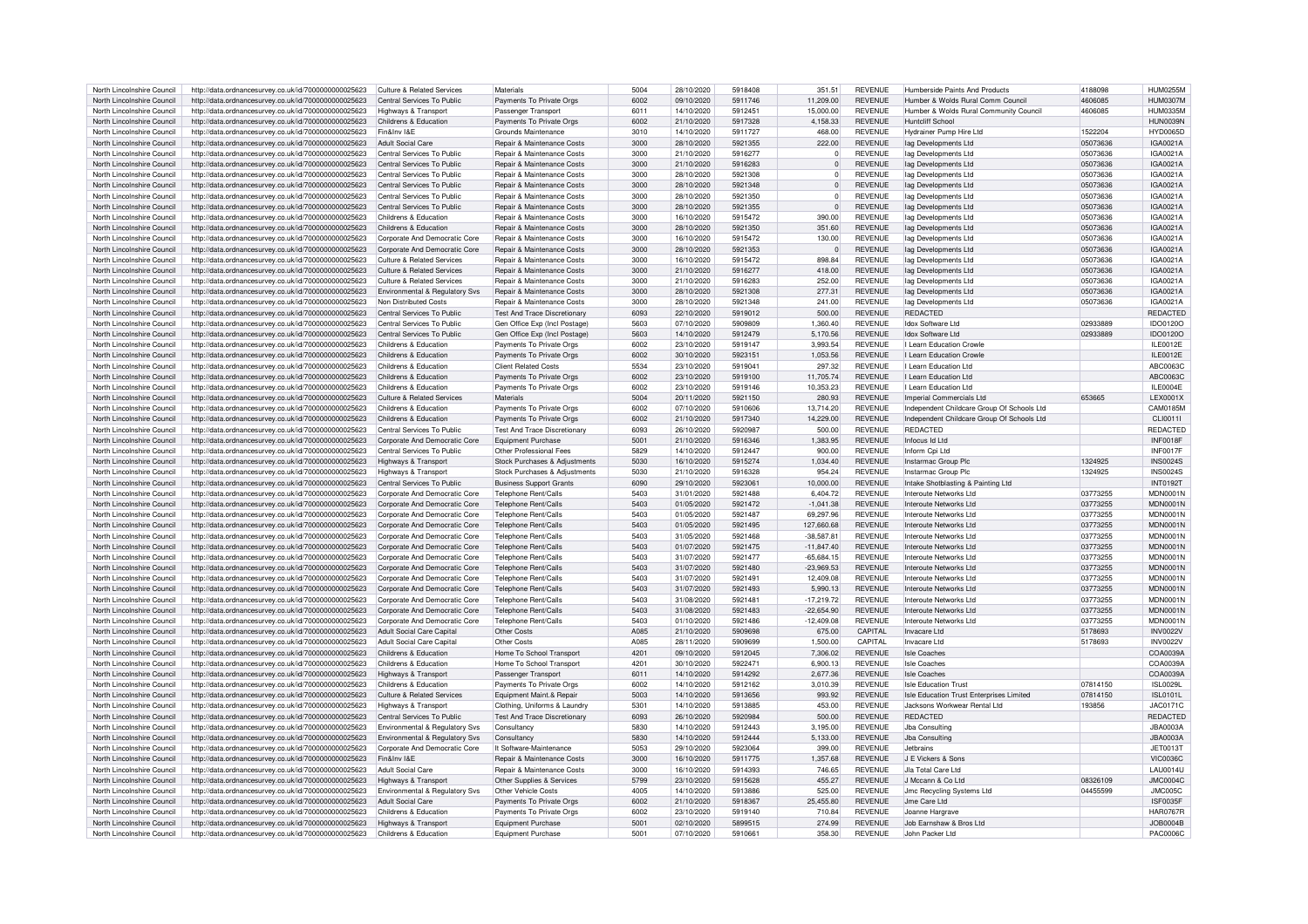| North Lincolnshire Council | http://data.ordnancesurvey.co.uk/id/7000000000025623 | Childrens & Education                     | <b>Client Related Costs</b>                 | 5534 | 16/10/2020 | 5915867 | 541.67      | <b>REVENUE</b> | Johns Electrical Ltd                |          | JOH0126H         |
|----------------------------|------------------------------------------------------|-------------------------------------------|---------------------------------------------|------|------------|---------|-------------|----------------|-------------------------------------|----------|------------------|
| North Lincolnshire Council | http://data.ordnancesurvey.co.uk/id/7000000000025623 | <b>Housing Services</b>                   | <b>Client Related Costs</b>                 | 5534 | 21/10/2020 | 5917723 | 400.00      | <b>REVENUE</b> | Johns Flectrical 1td                |          | <b>JOH0126H</b>  |
| North Lincolnshire Council | http://data.ordnancesurvey.co.uk/id/7000000000025623 | <b>Housing Services</b>                   | Other Supplies & Services                   | 5799 | 14/10/2020 | 5914290 | 933.33      | <b>REVENUE</b> | Johns Flectrical Ltd.               |          | JOH0126H         |
| North Lincolnshire Council | http://data.ordnancesurvey.co.uk/id/7000000000025623 | <b>Housing Services</b>                   | Other Supplies & Services                   | 5799 | 28/10/2020 | 5921248 | 208.33      | <b>REVENUE</b> | Johns Flectrical Ltd.               |          | JOH0126H         |
| North Lincolnshire Council | http://data.ordnancesurvey.co.uk/id/7000000000025623 | Fin&Inv I&E                               | <b>Equipment Purchase</b>                   | 5001 | 28/10/2020 | 5921683 | 354.00      | <b>REVENUE</b> | Johnson Catering Equipment          | 4519013  | JOH0152H         |
| North Lincolnshire Council | http://data.ordnancesurvey.co.uk/id/7000000000025623 | Childrens & Education                     | Home To School Transport                    | 4201 | 14/10/2020 | 5912039 | 4,431.00    | <b>REVENUE</b> | Johnson Coaches                     |          | JOH0153H         |
| North Lincolnshire Council | http://data.ordnancesurvey.co.uk/id/7000000000025623 | Childrens & Education                     | Home To School Transport                    | 4201 | 22/11/2020 | 5921560 | 2,850.00    | <b>REVENUE</b> | Johnson Coaches                     |          | JOH0153H         |
| North Lincolnshire Council | http://data.ordnancesurvey.co.uk/id/7000000000025623 | Childrens & Education                     | Home To School Transport                    | 4201 | 22/11/2020 | 5921561 | 3.587.00    | <b>REVENUE</b> | Johnson Coaches                     |          | <b>JOH0153H</b>  |
| North Lincolnshire Council | http://data.ordnancesurvey.co.uk/id/7000000000025623 | <b>Environmental &amp; Regulatory Svs</b> | Materials                                   | 5004 | 21/10/2020 | 5917439 | 2.288.70    | <b>REVENUE</b> | Johnston Sweepers Ltd               | 199841   | JOH0004H         |
| North Lincolnshire Council |                                                      | Central Services To Public                | <b>Test And Trace Discretionan</b>          | 6093 | 27/10/2020 | 5921387 | 500.00      | <b>REVENUE</b> | <b>REDACTED</b>                     |          | REDACTED         |
|                            | http://data.ordnancesurvey.co.uk/id/7000000000025623 |                                           |                                             |      |            |         |             |                |                                     |          |                  |
| North Lincolnshire Council | http://data.ordnancesurvey.co.uk/id/7000000000025623 | <b>Housing Services</b>                   | Fees & Charges Income                       | 9002 | 07/10/2020 | 5910424 | $-106.67$   | <b>REVENUE</b> | Jp Developers Limited               |          | JPD0001D         |
| North Lincolnshire Council | http://data.ordnancesurvey.co.uk/id/7000000000025623 | <b>Housing Services</b>                   | Fees & Charges Income                       | 9002 | 07/10/2020 | 5910426 | $-2,159.14$ | <b>REVENUE</b> | Jp Developers Limited               |          | JPD0001D         |
| North Lincolnshire Council | http://data.ordnancesurvey.co.uk/id/7000000000025623 | <b>Housing Services</b>                   | Fees & Charges Income                       | 9002 | 07/10/2020 | 5910431 | $-1.131.87$ | <b>REVENUE</b> | Jn Developers Limited               |          | JPD0001D         |
| North Lincolnshire Council | http://data.ordnancesurvey.co.uk/id/7000000000025623 | <b>Housing Services</b>                   | Fees & Charges Income                       | 9002 | 07/10/2020 | 5910433 | $-51.86$    | <b>REVENUE</b> | Jn Developers Limited               |          | JPD0001D         |
| North Lincolnshire Council | http://data.ordnancesurvey.co.uk/id/7000000000025623 | <b>Housing Services</b>                   | Fees & Charges Income                       | 9002 | 16/10/2020 | 5915571 | $-1,164.80$ | <b>REVENUE</b> | Jp Developers Limited               |          | JPD0001D         |
| North Lincolnshire Council | http://data.ordnancesurvey.co.uk/id/7000000000025623 | <b>Housing Services</b>                   | Fees & Charges Income                       | 9002 | 16/10/2020 | 5915578 | $-1.412.10$ | <b>REVENUE</b> | Jn Developers Limited               |          | JPD0001D         |
| North Lincolnshire Council | http://data.ordnancesurvey.co.uk/id/7000000000025623 | <b>Housing Services</b>                   | Fees & Charges Income                       | 9002 | 16/10/2020 | 5915585 | $-48.99$    | <b>REVENUE</b> | Jp Developers Limited               |          | JPD0001D         |
| North Lincolnshire Council | http://data.ordnancesurvey.co.uk/id/7000000000025623 | <b>Housing Services</b>                   | Fees & Charges Income                       | 9002 | 28/10/2020 | 5920798 | $-55.58$    | <b>REVENUE</b> | Jn Developers Limited               |          | JPD0001D         |
| North Lincolnshire Council | http://data.ordnancesurvey.co.uk/id/7000000000025623 | <b>Housing Services</b>                   | Fees & Charges Income                       | 9002 | 28/10/2020 | 5920803 | $-919.44$   | <b>REVENUE</b> | Jp Developers Limited               |          | JPD0001D         |
| North Lincolnshire Council | http://data.ordnancesurvey.co.uk/id/7000000000025623 | <b>Housing Services</b>                   | Fees & Charges Income                       | 9002 | 28/10/2020 | 5920809 | $-812.66$   | <b>REVENUE</b> | Jp Developers Limited               |          | JPD0001D         |
| North Lincolnshire Council | http://data.ordnancesurvey.co.uk/id/7000000000025623 | <b>Housing Services</b>                   | Fees & Charges Income                       | 9002 | 28/10/2020 | 5920810 | $-1,139.60$ | <b>REVENUE</b> | Jp Developers Limited               |          | JPD0001D         |
| North Lincolnshire Council | http://data.ordnancesurvey.co.uk/id/7000000000025623 | <b>Housing Services</b>                   | Fees & Charges Income                       | 9002 | 28/10/2020 | 5920812 | $-84.89$    | <b>REVENUE</b> | Jp Developers Limited               |          | JPD0001D         |
| North Lincolnshire Council | http://data.ordnancesurvey.co.uk/id/7000000000025623 | <b>Housing Services</b>                   | Fees & Charges Income                       | 9002 | 28/10/2020 | 5920818 | $-700.00$   | <b>REVENUE</b> | Jp Developers Limited               |          | JPD0001D         |
| North Lincolnshire Council | http://data.ordnancesurvey.co.uk/id/7000000000025623 | <b>Housing Services</b>                   | Fees & Charges Income                       | 9002 | 28/10/2020 | 5920828 | $-2,311.62$ | <b>REVENUE</b> | Jp Developers Limited               |          | JPD0001D         |
| North Lincolnshire Council | http://data.ordnancesurvey.co.uk/id/7000000000025623 | <b>Housing Services</b>                   | Fees & Charges Income                       | 9002 | 28/10/2020 | 5920961 | $-1,104.85$ | <b>REVENUE</b> | Jp Developers Limited               |          | JPD0001D         |
| North Lincolnshire Council | http://data.ordnancesurvey.co.uk/id/7000000000025623 | <b>Culture &amp; Related Services</b>     | Equipment Purchase                          | 5001 | 28/10/2020 | 5919376 | 343.80      | <b>REVENUE</b> | J P Lennard Ltd                     | 00750393 | <b>LEN0001N</b>  |
| North Lincolnshire Council | http://data.ordnancesurvey.co.uk/id/7000000000025623 | Culture & Related Services                | <b>Equipment Purchase</b>                   | 5001 | 28/10/2020 | 5919379 | 335.55      | <b>REVENUE</b> | J P Lennard Ltd                     | 00750393 | <b>I EN0001N</b> |
| North Lincolnshire Council | http://data.ordnancesurvey.co.uk/id/7000000000025623 | Culture & Related Services                | Fees & Charges Income                       | 9002 | 09/10/2020 | 5911457 | $-68.54$    | <b>REVENUE</b> | <b>Juliet Robertson</b>             |          | ROB0612B         |
| North Lincolnshire Council |                                                      | Culture & Related Services                |                                             | 5030 | 09/10/2020 | 5911457 | 342.70      | <b>REVENUE</b> | <b>Juliet Robertson</b>             |          | ROB0612B         |
|                            | http://data.ordnancesurvey.co.uk/id/7000000000025623 | Fin&Inv I&F                               | Stock Purchases & Adjustments<br>Provisions | 5201 |            | 5917594 |             | <b>REVENUE</b> |                                     | 01348637 |                  |
| North Lincolnshire Council | http://data.ordnancesurvey.co.uk/id/7000000000025623 |                                           |                                             |      | 21/10/2020 |         | 257.04      |                | J W Young (Butcher) Ltd             |          | <b>JWY0001Y</b>  |
| North Lincolnshire Council | http://data.ordnancesurvey.co.uk/id/7000000000025623 | Fin&Inv I&E                               | Provisions                                  | 5201 | 28/10/2020 | 5921726 | 265.80      | <b>REVENUE</b> | J W Young (Butcher) Ltd             | 01348637 | <b>JWY0001Y</b>  |
| North Lincolnshire Council | http://data.ordnancesurvey.co.uk/id/7000000000025623 | Childrens & Education                     | Other Professional Fees                     | 5829 | 30/10/2020 | 5922926 | 633.32      | <b>REVENUE</b> | Karen Beer                          |          | BEE0016E         |
| North Lincolnshire Council | http://data.ordnancesurvey.co.uk/id/7000000000025623 | Culture & Related Services                | Fees & Charges Income                       | 9002 | 02/10/2020 | 5909240 | $-70.00$    | <b>REVENUE</b> | Karen Raithby                       |          | <b>BAI0063</b>   |
| North Lincolnshire Council | http://data.ordnancesurvey.co.uk/id/7000000000025623 | Culture & Related Services                | Fees & Charges Income                       | 9002 | 02/10/2020 | 5909245 | $-76.00$    | <b>REVENUE</b> | Karen Raithby                       |          | RAI0063          |
| North Lincolnshire Council | http://data.ordnancesurvey.co.uk/id/7000000000025623 | Culture & Related Services                | Stock Purchases & Adjustments               | 5030 | 02/10/2020 | 5909240 | 350.00      | <b>REVENUE</b> | Karen Raithby                       |          | RAI0063          |
| North Lincolnshire Council | http://data.ordnancesurvey.co.uk/id/7000000000025623 | Culture & Related Services                | Stock Purchases & Adjustments               | 5030 | 02/10/2020 | 5909245 | 380.00      | <b>REVENUE</b> | Karen Raithby                       |          | RAI0063          |
| North Lincolnshire Council | http://data.ordnancesurvey.co.uk/id/7000000000025623 | Childrens & Education                     | Payments To Private Orgs                    | 6002 | 23/10/2020 | 5919195 | 433.64      | <b>REVENUE</b> | Karen Tidmarsh                      |          | <b>TID0036D</b>  |
| North Lincolnshire Council | http://data.ordnancesurvey.co.uk/id/7000000000025623 | Childrens & Education                     | <b>Client Transport Costs</b>               | 6092 | 28/10/2020 | 5919840 | 1.040.00    | <b>REVENUE</b> | Kaths Kabs                          | 1967063  | <b>KAT0001T</b>  |
| North Lincolnshire Council | http://data.ordnancesurvey.co.uk/id/7000000000025623 | Childrens & Education                     | <b>Client Transport Costs</b>               | 6092 | 28/10/2020 | 5921534 | 2,250.00    | <b>REVENUE</b> | Kaths Kahs                          | 1967063  | <b>KAT0001T</b>  |
| North Lincolnshire Council | http://data.ordnancesurvey.co.uk/id/7000000000025623 | Childrens & Education                     | <b>Client Transport Costs</b>               | 6092 | 28/10/2020 | 5921537 | 250.00      | <b>REVENUE</b> | Kaths Kabs                          | 1967063  | <b>KAT0001T</b>  |
| North Lincolnshire Council | http://data.ordnancesurvey.co.uk/id/7000000000025623 | Childrens & Education                     | <b>Client Transport Costs</b>               | 6092 | 28/10/2020 | 5921538 | 568.50      | <b>REVENUE</b> | Kaths Kabs                          | 1967063  | KAT0001T         |
| North Lincolnshire Council | http://data.ordnancesurvey.co.uk/id/7000000000025623 | Childrens & Education                     | <b>Client Transport Costs</b>               | 6092 | 28/10/2020 | 5921542 | 468.00      | <b>REVENUE</b> | Kaths Kahs                          | 1967063  | KAT0001T         |
| North Lincolnshire Council | http://data.ordnancesurvey.co.uk/id/7000000000025623 | Childrens & Education                     | <b>Client Transport Costs</b>               | 6092 | 28/10/2020 | 5921543 | 1.145.60    | <b>REVENUE</b> | Kaths Kabs                          | 1967063  | <b>KAT0001T</b>  |
| North Lincolnshire Council | http://data.ordnancesurvey.co.uk/id/7000000000025623 | Childrens & Education                     | Payments To Private Orgs                    | 6002 | 23/10/2020 | 5919144 | 927.66      | <b>REVENUE</b> | Katie Holland                       |          | <b>HOL0470L</b>  |
| North Lincolnshire Council | http://data.ordnancesurvey.co.uk/id/7000000000025623 | <b>Planning Services</b>                  | Payments To Voluntary Orgs                  | 6001 | 30/10/2020 | 5922972 | 253.00      | <b>REVENUE</b> | Keadby With Althorpe Parish Council |          | <b>KEA0080A</b>  |
| North Lincolnshire Council | http://data.ordnancesurvey.co.uk/id/7000000000025623 | Childrens & Education                     | Payments To Private Orgs                    | 6002 | 30/10/2020 | 5922946 | 350.00      | <b>REVENUE</b> | Kent County Council                 |          | <b>KFN0052N</b>  |
| North Lincolnshire Council | http://data.ordnancesurvey.co.uk/id/7000000000025623 | <b>Culture &amp; Related Services</b>     | Equipment Purchase                          | 5001 | 14/10/2020 | 5901175 | 405.00      | <b>REVENUE</b> | Kerster                             | 4083414  | KER0099R         |
| North Lincolnshire Council | http://data.ordnancesurvey.co.uk/id/7000000000025623 | Highways & Transport                      | Stock Purchases & Adjustments               | 5030 | 16/10/2020 | 5907517 | 360.28      | <b>REVENUE</b> | <b>Keyline Builders Merchants</b>   | 42425    | <b>KEY0035Y</b>  |
| North Lincolnshire Council | http://data.ordnancesurvey.co.uk/id/7000000000025623 | Childrens & Education                     | Payments To Private Orgs                    | 6002 | 30/10/2020 | 5923018 | 4,287.18    | <b>REVENUE</b> | Keys Build-A Future                 |          | <b>KFY0111Y</b>  |
| North Lincolnshire Council | http://data.ordnancesurvey.co.uk/id/7000000000025623 | Highways & Transport                      | Other Professional Fees                     | 5829 | 21/10/2020 | 5916344 | 600.00      | <b>REVENUE</b> | Key Security (Uk) Ltd               | 6168252  | <b>KEY0017Y</b>  |
| North Lincolnshire Council | http://data.ordnancesurvey.co.uk/id/7000000000025623 | Childrens & Education                     | Payments To Private Orgs                    | 6002 | 23/10/2020 | 5919149 | 1,681.70    | <b>REVENUE</b> | Kidz Club                           |          | KID0044D         |
| North Lincolnshire Council |                                                      | Central Services To Public                | <b>Test And Trace Discretionan</b>          | 6093 | 26/10/2020 | 5920989 | 500.00      | <b>REVENUE</b> | <b>REDACTED</b>                     |          | <b>REDACTED</b>  |
| North Lincolnshire Council | http://data.ordnancesurvey.co.uk/id/7000000000025623 | Non Distributed Costs                     |                                             | 5829 | 30/10/2020 | 5918852 |             | <b>REVENUE</b> | Kings Chambers                      |          | <b>KIN0321N</b>  |
|                            | http://data.ordnancesurvey.co.uk/id/7000000000025623 |                                           | Other Professional Fees                     |      |            |         | 1,000.00    |                |                                     |          |                  |
| North Lincolnshire Council | http://data.ordnancesurvey.co.uk/id/7000000000025623 | <b>Housing Services</b>                   | Other Professional Fees                     | 5829 | 09/10/2020 | 5911728 | 5.100.00    | <b>REVENUE</b> | King'S Chambers                     |          | <b>KIN0246N</b>  |
| North Lincolnshire Council | http://data.ordnancesurvey.co.uk/id/7000000000025623 | Childrens & Education                     | Payments To Private Orgs                    | 6002 | 23/10/2020 | 5919150 | 9,570.37    | <b>REVENUE</b> | Kingsway Consulting Ltd             | 02808435 | <b>KIN0105N</b>  |
| North Lincolnshire Council | http://data.ordnancesurvey.co.uk/id/7000000000025623 | Childrens & Education                     | Payments To Private Orgs                    | 6002 | 30/10/2020 | 5923152 | 863.60      | <b>REVENUE</b> | Kingsway Consulting Ltd             | 02808435 | <b>KIN0105N</b>  |
| North Lincolnshire Council | http://data.ordnancesurvey.co.uk/id/7000000000025623 | Highways & Transport                      | Other Supplies & Services                   | 5799 | 14/10/2020 | 5902995 | 506.50      | <b>REVENUE</b> | K W Wilson & Sons Ltd               | 623779   | <b>WIL0178L</b>  |
| North Lincolnshire Council | http://data.ordnancesurvey.co.uk/id/7000000000025623 | Cornorate And Democratic Core             | Clothing, Uniforms & Laundry                | 5301 | 28/10/2020 | 5907550 | 2.390.99    | <b>REVENUE</b> | Landscape Supply Company            |          | LAN0070N         |
| North Lincolnshire Council | http://data.ordnancesurvey.co.uk/id/7000000000025623 | <b>Culture &amp; Related Services</b>     | <b>Equipment Purchase</b>                   | 5001 | 28/10/2020 | 5907550 | 790.43      | <b>REVENUE</b> | Landscape Supply Company            |          | LAN0070N         |
| North Lincolnshire Council | http://data.ordnancesurvey.co.uk/id/7000000000025623 | Environmental & Regulatory Svs            | Payments To Private Orgs                    | 6002 | 16/10/2020 | 5915491 | 801.00      | <b>REVENUE</b> | <b>Las Metals</b>                   |          | <b>LAS0020S</b>  |
| North Lincolnshire Council | http://data.ordnancesurvey.co.uk/id/7000000000025623 | <b>Culture &amp; Related Services</b>     | Fees & Charges Income                       | 9002 | 14/10/2020 | 5912537 | $-69.60$    | <b>REVENUE</b> | Laura Marshall T/A Graceful Daisy   |          | GRA0499A         |
| North Lincolnshire Council | http://data.ordnancesurvey.co.uk/id/7000000000025623 | <b>Culture &amp; Related Services</b>     | Stock Purchases & Adiustments               | 5030 | 14/10/2020 | 5912537 | 348.00      | <b>REVENUE</b> | Laura Marshall T/A Graceful Daisv   |          | GRA0499A         |
| North Lincolnshire Council | http://data.ordnancesurvey.co.uk/id/7000000000025623 | Childrens & Education                     | Payments To Private Orgs                    | 6002 | 23/10/2020 | 5919153 | 554 40      | <b>REVENUE</b> | Laurens Little Learners             |          | <b>LAU0005U</b>  |
| North Lincolnshire Council | http://data.ordnancesurvey.co.uk/id/7000000000025623 | Corporate And Democratic Core             | Fees & Charges Income                       | 9002 | 16/10/2020 | 5911967 | 215.00      | <b>REVENUE</b> | Lawvers In Local Government         |          | LLG0001G         |
| North Lincolnshire Council | http://data.ordnancesurvey.co.uk/id/7000000000025623 | Culture & Related Services                | Other Supplies & Services                   | 5799 | 07/10/2020 | 5910551 | 1.833.33    | <b>REVENUE</b> | Ld Golf Ltd                         | 10458739 | LDG0120G         |
| North Lincolnshire Council | http://data.ordnancesurvey.co.uk/id/7000000000025623 | Childrens & Education                     | Payments To Private Orgs                    | 6002 | 23/10/2020 | 5919200 | 1.233.78    | <b>REVENUE</b> | I eanne Webste                      |          | <b>WEB0058B</b>  |
| North Lincolnshire Council | http://data.ordnancesurvey.co.uk/id/7000000000025623 | Corporate And Democratic Core             | It Software-Maintenance                     | 5053 | 14/10/2020 | 5912487 | 5.567.00    | <b>REVENUE</b> | Leeds City Council                  |          | LEE0066E         |
| North Lincolnshire Council | http://data.ordnancesurvey.co.uk/id/7000000000025623 | <b>Culture &amp; Related Services</b>     | Other Professional Fees                     | 5820 | 16/10/2020 | 5913659 | 292.50      | <b>REVENUE</b> | Les Mills Fitness Llk Ltd           | 07880229 | MIL0298L         |
| North Lincolnshire Council | http://data.ordnancesurvey.co.uk/id/7000000000025623 | <b>Culture &amp; Related Services</b>     | Other Professional Fees                     | 5829 | 16/10/2020 | 5913660 | 724.45      | <b>REVENUE</b> | Les Mills Fitness Uk Ltd            | 07880229 | <b>MIL0298L</b>  |
| North Lincolnshire Council | http://data.ordnancesurvey.co.uk/id/7000000000025623 | Culture & Related Services                | Other Professional Fees                     | 5829 | 16/10/2020 | 5913662 | 521.15      | <b>REVENUE</b> | Les Mills Fitness Uk Ltd            | 07880229 | MIL0298L         |
| North Lincolnshire Council | http://data.ordnancesurvey.co.uk/id/7000000000025623 | Culture & Related Services                | Other Professional Fees                     | 5829 | 28/10/2020 | 5919415 | 458.23      | <b>REVENUE</b> | Les Mills Fitness Uk Ltd            | 07880229 | MII 0298L        |
|                            |                                                      |                                           |                                             |      |            |         |             |                |                                     |          |                  |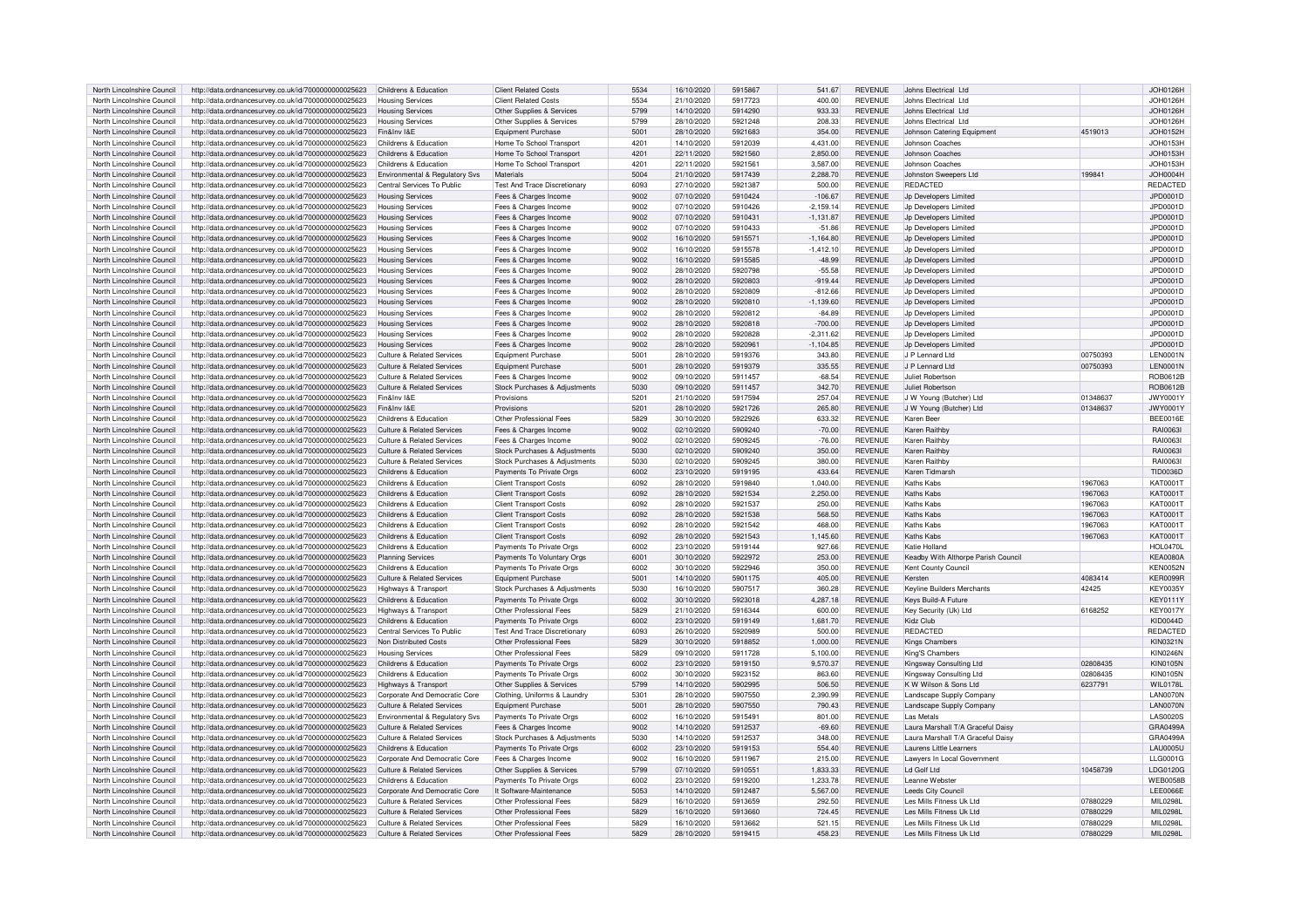| North Lincolnshire Council |                                                                                                              | Adult Social Care                | <b>Benair &amp; Maintenance Costs</b> | 3000 | 16/10/2020 | 5915194 | 84.00     | <b>REVENUE</b> | Lewis Removals Ltd                   | 05115077 | <b>I EW0003W</b> |
|----------------------------|--------------------------------------------------------------------------------------------------------------|----------------------------------|---------------------------------------|------|------------|---------|-----------|----------------|--------------------------------------|----------|------------------|
|                            | http://data.ordnancesurvey.co.uk/id/7000000000025623                                                         |                                  |                                       |      |            |         |           |                |                                      |          |                  |
| North Lincolnshire Council | http://data.ordnancesurvey.co.uk/id/7000000000025623                                                         | <b>Adult Social Care</b>         | Skips/Sanitary Collections, Etc       | 3321 | 30/10/2020 | 5923037 | 3.956.02  | <b>REVENUE</b> | Lewis Removals Ltd                   | 05115077 | <b>LEW0003W</b>  |
| North Lincolnshire Council | http://data.ordnancesurvey.co.uk/id/7000000000025623                                                         | Childrens & Education            | Foujoment Purchase                    | 5001 | 16/10/2020 | 5915194 | 50.40     | <b>REVENUE</b> | Lewis Removals Ltd                   | 05115077 | <b>I EW0003V</b> |
| North Lincolnshire Council | http://data.ordnancesurvey.co.uk/id/7000000000025623                                                         | Corporate And Democratic Core    | <b>Equipment Purchase</b>             | 5001 | 16/10/2020 | 5915194 | 829.50    | <b>REVENUE</b> | Lewis Removals Ltd                   | 05115077 | <b>LEW0003W</b>  |
| North Lincolnshire Council | http://data.ordnancesurvey.co.uk/id/7000000000025623                                                         | Corporate And Democratic Core    | Equipment Purchase                    | 5001 | 28/10/2020 | 5921360 | 2.341.50  | <b>REVENUE</b> | Lewis Removals Ltd                   | 05115077 | <b>LEW0003W</b>  |
| North Lincolnshire Council | http://data.ordnancesurvey.co.uk/id/7000000000025623                                                         | Corporate And Democratic Core    | Other Supplies & Services             | 5799 | 14/10/2020 | 5913632 | 168.00    | <b>REVENUE</b> | Lewis Removals Ltd                   | 05115077 | <b>LEW0003W</b>  |
|                            |                                                                                                              |                                  |                                       |      |            |         |           |                |                                      |          |                  |
| North Lincolnshire Council | http://data.ordnancesurvey.co.uk/id/7000000000025623                                                         | Culture & Related Services       | Equipment Maint.& Repair              | 5003 | 16/10/2020 | 5915194 | 136.50    | <b>REVENUE</b> | Lewis Removals Ltd                   | 05115077 | <b>LEW0003W</b>  |
| North Lincolnshire Council | http://data.ordnancesurvey.co.uk/id/7000000000025623                                                         | Environmental & Regulatory Svs   | Equipment Purchase                    | 5001 | 16/10/2020 | 5915194 | 242.50    | <b>REVENUE</b> | Lewis Removals Ltd                   | 05115077 | <b>LEW0003W</b>  |
| North Lincolnshire Council | http://data.ordnancesurvey.co.uk/id/7000000000025623                                                         | Non Distributed Costs            | Other Supplies & Services             | 5799 | 14/10/2020 | 5913632 | 735.00    | <b>REVENUE</b> | Lewis Removals Ltd                   | 05115077 | <b>LEW0003W</b>  |
| North Lincolnshire Council | http://data.ordnancesurvey.co.uk/id/7000000000025623                                                         | Non Distributed Costs            | Other Supplies & Services             | 5799 | 14/10/2020 | 5913633 | 1.366.80  | <b>REVENUE</b> | Lewis Removals Ltd                   | 05115077 | <b>LEW0003W</b>  |
| North Lincolnshire Council | http://data.ordnancesurvey.co.uk/id/7000000000025623                                                         | Environmental & Regulatory Sys   | Licenses, Subs & Memberships          | 5510 | 02/10/2020 | 5909000 | 4,320.00  | <b>REVENUE</b> | I exisnexis                          |          | <b>TOL0001L</b>  |
| North Lincolnshire Council | http://data.ordnancesurvey.co.uk/id/7000000000025623                                                         | Childrens & Education            | <b>Client Related Costs</b>           | 5534 | 30/10/2020 | 5922482 | 2,060.00  | <b>REVENUE</b> | Lexto>                               |          | LEX0011X         |
|                            |                                                                                                              |                                  |                                       |      |            |         |           |                |                                      |          |                  |
| North Lincolnshire Council | http://data.ordnancesurvey.co.uk/id/7000000000025623                                                         | Childrens & Education            | Other Professional Fee:               | 5829 | 07/10/2020 | 5910653 | 383.00    | <b>REVENUE</b> | Liam Fletche                         |          | <b>FLE0167E</b>  |
| North Lincolnshire Council | http://data.ordnancesurvey.co.uk/id/7000000000025623                                                         | Childrens & Education            | Other Professional Fees               | 5829 | 30/10/2020 | 5922924 | 1.636.00  | <b>REVENUE</b> | I jam Fletche                        |          | <b>FLE0167E</b>  |
| North Lincolnshire Council | http://data.ordnancesurvey.co.uk/id/7000000000025623                                                         | Culture, Env, Reg & Planning Cap | Other Costs                           | A085 | 07/10/2020 | 5910549 | 3,973.80  | CAPITAL        | Life Fitness (Uk) Ltd                | 2747223  | <b>LIF0002F</b>  |
| North Lincolnshire Council | http://data.ordnancesurvey.co.uk/id/7000000000025623                                                         | <b>Housing Services</b>          | Other Supplies & Services             | 5799 | 14/10/2020 | 5912498 | 1.280.45  | <b>REVENUE</b> | Lilian Davis Group Ltd               | 10005770 | LIL0071L         |
| North Lincolnshire Council | http://data.ordnancesurvey.co.uk/id/7000000000025623                                                         | <b>Housing Services</b>          | Other Supplies & Services             | 5799 | 14/10/2020 | 5912501 | 1.280.45  | <b>REVENUE</b> | Lilian Davis Group Ltd               | 10005770 | LIL0071L         |
| North Lincolnshire Council | http://data.ordnancesurvey.co.uk/id/7000000000025623                                                         | Childrens & Education            | Payments To Private Orgs              | 6002 | 23/10/2020 | 5919155 | 3,365.08  | <b>REVENUE</b> | Lincoln Gardens Pre School           |          | <b>LIN0248N</b>  |
|                            |                                                                                                              |                                  |                                       |      |            |         |           |                |                                      |          |                  |
| North Lincolnshire Council | http://data.ordnancesurvey.co.uk/id/7000000000025623                                                         | Childrens & Education            | Payments To Voluntary Orgs            | 600  | 30/10/2020 | 5923154 | 2.310.07  | <b>REVENUE</b> | Lincoln Gardens Pre Schoo            |          | <b>LIN0248N</b>  |
| North Lincolnshire Council | http://data.ordnancesurvey.co.uk/id/7000000000025623                                                         | Highways & Transport             | Passenger Transport                   | 6011 | 28/10/2020 | 5920649 | 8.614.98  | <b>REVENUE</b> | Lincolnshire County Council          |          | <b>LIN0003N</b>  |
| North Lincolnshire Council | http://data.ordnancesurvey.co.uk/id/7000000000025623                                                         | <b>Adult Social Care</b>         | Payments To Health Providers          | 6019 | 02/10/2020 | 5909017 | 256.00    | <b>REVENUE</b> | Lincs Community Health Services Nhst |          | <b>I IN0384N</b> |
| North Lincolnshire Council | http://data.ordnancesurvey.co.uk/id/7000000000025623                                                         | Childrens & Education            | Payments To Private Orgs              | 6002 | 23/10/2020 | 5919207 | 2,130.19  | <b>REVENUE</b> | Linda Wood T/As Tiddly Peeps         |          | WOO0052C         |
| North Lincolnshire Council | http://data.ordnancesurvey.co.uk/id/7000000000025623                                                         | Childrens & Education            | Payments To Voluntary Orgs            | 6001 | 23/10/2020 | 5919157 | 9.734.37  | <b>REVENUE</b> | Little Acorns Pre-Schoo              |          | <b>LIT0009T</b>  |
| North Lincolnshire Council | http://data.ordnancesurvey.co.uk/id/7000000000025623                                                         | Childrens & Education            | Payments To Private Orgs              | 6002 | 23/10/2020 | 5919164 | 3.817.25  | <b>REVENUE</b> | Little Angels Pre-Schoo              |          | LIT00457         |
|                            |                                                                                                              |                                  |                                       |      |            | 5923156 |           |                |                                      |          |                  |
| North Lincolnshire Council | http://data.ordnancesurvey.co.uk/id/7000000000025623                                                         | Childrens & Education            | Payments To Private Orgs              | 6002 | 30/10/2020 |         | 2.911.88  | <b>REVENUE</b> | Little Angels Pre-School             |          | LIT0045T         |
| North Lincolnshire Council | http://data.ordnancesurvey.co.uk/id/7000000000025623                                                         | Childrens & Education            | Payments To Private Orgs              | 6002 | 23/10/2020 | 5919154 | 5.793.54  | <b>REVENUE</b> | Little Cygnets Nursery               |          | LCN0002N         |
| North Lincolnshire Council | http://data.ordnancesurvey.co.uk/id/7000000000025623                                                         | Childrens & Education            | Payments To Private Orgs              | 6002 | 30/10/2020 | 5923153 | 871.71    | <b>REVENUE</b> | Little Cygnets Nursery               |          | LCN0002N         |
| North Lincolnshire Council | http://data.ordnancesurvey.co.uk/id/7000000000025623                                                         | Childrens & Education            | Payments To Private Orgs              | 6002 | 23/10/2020 | 5919160 | 5,587.32  | <b>REVENUE</b> | Little Imps Playgroup                |          | LIT0035T         |
| North Lincolnshire Council | http://data.ordnancesurvey.co.uk/id/7000000000025623                                                         | Childrens & Education            | Payments To Private Orgs              | 6002 | 23/10/2020 | 5919166 | 1.864.65  | <b>REVENUE</b> | Little Learners                      |          | <b>I IT0112T</b> |
| North Lincolnshire Council | http://data.ordnancesurvey.co.uk/id/7000000000025623                                                         | Childrens & Education            | Payments To Private Orgs              | 6002 | 23/10/2020 | 591916  | 9,376.84  | <b>REVENUE</b> | Little Owls Pre-School               |          | LIT0041T         |
|                            |                                                                                                              |                                  |                                       |      |            |         |           |                |                                      |          |                  |
| North Lincolnshire Council | http://data.ordnancesurvey.co.uk/id/7000000000025623                                                         | Childrens & Education            | Payments To Private Orgs              | 6002 | 23/10/2020 | 5919162 | 12.228.54 | <b>REVENUE</b> | Little Owls Pre-School               |          | LIT0041T         |
| North Lincolnshire Council | http://data.ordnancesurvey.co.uk/id/7000000000025623                                                         | Childrens & Education            | Payments To Private Orgs              | 6002 | 23/10/2020 | 5919163 | 9,377.01  | <b>REVENUE</b> | Little Owls Pre-School               |          | LIT0041T         |
| North Lincolnshire Council | http://data.ordnancesurvey.co.uk/id/7000000000025623                                                         | Childrens & Education            | Payments To Voluntary Orgs            | 6001 | 23/10/2020 | 5919159 | 7,695.99  | <b>REVENUE</b> | Little Rascals Pre-School            |          | LIT0011T         |
| North Lincolnshire Council | http://data.ordnancesurvey.co.uk/id/7000000000025623                                                         | Childrens & Education            | Payments To Voluntary Orgs            | 6001 | 30/10/2020 | 5923155 | 3.910.20  | <b>REVENUE</b> | Little Rascals Pre-School            |          | LIT0011T         |
| North Lincolnshire Council | http://data.ordnancesurvey.co.uk/id/7000000000025623                                                         | Childrens & Education            | Payments To Private Orgs              | 6002 | 23/10/2020 | 5919158 | 15,246.63 | <b>REVENUE</b> | Little Tots Nursery                  |          | LIT0010T         |
|                            |                                                                                                              |                                  |                                       |      |            | 5923006 |           | <b>REVENUE</b> |                                      |          |                  |
| North Lincolnshire Council | http://data.ordnancesurvey.co.uk/id/7000000000025623                                                         | <b>Planning Services</b>         | Other Supplies & Services             | 5799 | 30/10/2020 |         | 499.00    |                | London Development Events Ltd        | 05994382 | <b>LDE0001E</b>  |
| North Lincolnshire Council | http://data.ordnancesurvey.co.uk/id/7000000000025623                                                         | <b>Housing Services</b>          | Other Supplies & Services             | 5799 | 09/10/2020 | 5911972 | 3,060.25  | <b>REVENUE</b> | Longhurst & Havelock Homes           | 30779F   | <b>LON0249N</b>  |
| North Lincolnshire Council | http://data.ordnancesurvey.co.uk/id/7000000000025623                                                         | <b>Housing Services</b>          | Other Supplies & Services             | 5799 | 09/10/2020 | 5911973 | 7,554.87  | <b>REVENUE</b> | Longburst & Havelock Homes           | 30779R   | LON0249N         |
| North Lincolnshire Council | http://data.ordnancesurvey.co.uk/id/7000000000025623                                                         | Central Services To Public       | <b>Test And Trace Discretionan</b>    | 6093 | 22/10/2020 | 5919013 | 500.00    | <b>REVENUE</b> | <b>REDACTED</b>                      |          | REDACTED         |
| North Lincolnshire Council | http://data.ordnancesurvey.co.uk/id/7000000000025623                                                         | Childrens & Education            | Payments To Private Oras              | 6002 | 23/10/2020 | 5919127 | 823.92    | <b>REVENUE</b> | Louise Erive                         |          | ERI01001         |
|                            |                                                                                                              |                                  |                                       | 2002 | 21/10/2020 | 5917910 | 400.00    | <b>REVENUE</b> | I rsa                                |          |                  |
|                            |                                                                                                              |                                  |                                       |      |            |         |           |                |                                      |          |                  |
| North Lincolnshire Council | http://data.ordnancesurvey.co.uk/id/7000000000025623                                                         | Central Services To Public       | Course Fees/Training                  |      |            |         |           |                |                                      | 6993726  | <b>IRS0020S</b>  |
| North Lincolnshire Council | http://data.ordnancesurvey.co.uk/id/7000000000025623                                                         | Central Services To Public       | Gen Office Exp (Incl Postage)         | 5603 | 14/10/2020 | 5911929 | 592.60    | <b>REVENUE</b> | Lyreco Uk Ltc                        | 442696   | <b>LYR0001R</b>  |
| North Lincolnshire Council | http://data.ordnancesurvey.co.uk/id/7000000000025623                                                         | Central Services To Public       | Gen Office Exp (Incl Postage)         | 5603 | 14/10/2020 | 5911930 | 248.85    | <b>REVENUE</b> | Lyreco Uk Ltd                        | 442696   | LYR0001R         |
| North Lincolnshire Council | http://data.ordnancesurvey.co.uk/id/7000000000025623                                                         | Childrens & Education            | Gen Office Exp (Incl Postage)         | 5603 | 14/10/2020 | 590981  | 238.56    | <b>REVENUE</b> | I vreco Uk I td                      | 442696   | <b>LYR0001F</b>  |
| North Lincolnshire Council | http://data.ordnancesurvey.co.uk/id/7000000000025623                                                         | Corporate And Democratic Core    | Gen Office Exp (Incl Postage)         | 5603 | 14/10/2020 | 5909805 | 637.44    | <b>REVENUE</b> | Lyreco Uk Ltd                        | 442696   | LYR0001R         |
|                            |                                                                                                              |                                  |                                       |      |            |         |           |                |                                      |          |                  |
| North Lincolnshire Council | http://data.ordnancesurvey.co.uk/id/7000000000025623                                                         | Corporate And Democratic Core    | Gen Office Exp (Incl Postage)         | 5603 | 23/10/2020 | 5919000 | 327.12    | <b>REVENUE</b> | Lyreco Uk Ltd                        | 442696   | <b>LYR0001R</b>  |
| North Lincolnshire Council | http://data.ordnancesurvey.co.uk/id/7000000000025623                                                         | Culture & Related Services       | Gen Office Exp (Incl Postage)         | 5603 | 14/10/2020 | 5911659 | 469.80    | <b>REVENUE</b> | Lyreco Uk Ltd                        | 442696   | <b>LYR0001R</b>  |
| North Lincolnshire Council | http://data.ordnancesurvey.co.uk/id/7000000000025623                                                         | Environmental & Regulatory Svs   | Gen Office Exp (Incl Postage)         | 5603 | 14/10/2020 | 5909209 | 749.50    | <b>REVENUE</b> | Lyreco Uk Ltd                        | 442696   | LYR0001R         |
| North Lincolnshire Council | http://data.ordnancesurvey.co.uk/id/7000000000025623                                                         | Central Services To Public       | <b>Test And Trace Discretionary</b>   | 6093 | 26/10/2020 | 5920990 | 500.00    | <b>REVENUE</b> | REDACTED                             |          | REDACTED         |
| North Lincolnshire Council | http://data.ordnancesurvey.co.uk/id/7000000000025623                                                         | Highways & Transport             | Stock Purchases & Adjustments         | 5030 | 14/10/2020 | 5909159 | 3,025.00  | <b>REVENUE</b> | Mallatite I td                       | 2621328  | <b>MAL0036L</b>  |
| North Lincolnshire Council | http://data.ordnancesurvey.co.uk/id/7000000000025623                                                         | <b>Highways &amp; Transport</b>  | Stock Purchases & Adjustments         | 5030 | 14/10/2020 | 5909160 | 3,025.00  | <b>REVENUE</b> | Mallatite I td                       | 2621328  | <b>MAL0036L</b>  |
|                            |                                                                                                              | Highways & Transport             | Stock Purchases & Adjustments         | 5030 |            | 5909161 |           | <b>REVENUE</b> | Mallatite Ltd                        |          | <b>MAL0036L</b>  |
| North Lincolnshire Council | http://data.ordnancesurvey.co.uk/id/7000000000025623                                                         |                                  |                                       |      | 16/10/2020 |         | 2,325.20  |                | Mallatite I td                       | 2621328  |                  |
| North Lincolnshire Council | http://data.ordnancesurvey.co.uk/id/7000000000025623                                                         | Highways & Transport             | Stock Purchases & Adjustments         | 5030 | 28/10/2020 | 5917311 | 5,240.00  | <b>REVENUE</b> |                                      | 2621328  | <b>MAL0036L</b>  |
| North Lincolnshire Council | http://data.ordnancesurvey.co.uk/id/7000000000025623                                                         | Central Services To Public       | <b>Test And Trace Discretionary</b>   | 6093 | 21/10/2020 | 5918402 | 500.00    | <b>REVENUE</b> | <b>REDACTED</b>                      |          | REDACTED         |
| North Lincolnshire Council | http://data.ordnancesurvey.co.uk/id/7000000000025623                                                         | Central Services To Public       | <b>Test And Trace Discretionan</b>    | 6093 | 26/10/2020 | 5920986 | 500.00    | <b>REVENUE</b> | <b>REDACTED</b>                      |          | <b>REDACTED</b>  |
| North Lincolnshire Council | http://data.ordnancesurvey.co.uk/id/7000000000025623                                                         | Childrens & Education            | Payments To Private Orgs              | 6002 | 23/10/2020 | 5919128 | 795.01    | <b>REVENUE</b> | Marie Fenwick                        |          | <b>FEN0095N</b>  |
| North Lincolnshire Council | http://data.ordnancesurvey.co.uk/id/7000000000025623                                                         | Corporate And Democratic Core    | Other Professional Fees               | 5829 | 23/10/2020 | 5919089 | n         | <b>REVENUE</b> | Marston Group Limited                | 2512508  | MAR0108F         |
| North Lincolnshire Council |                                                                                                              | Childrens & Education            | Other Professional Fees               | 5829 | 30/10/2020 | 5922928 | 3.006.25  | <b>REVENUE</b> | Martin Clarridge                     |          | <b>CLA0690A</b>  |
|                            | http://data.ordnancesurvey.co.uk/id/7000000000025623                                                         |                                  | Materials                             | 5004 |            | 5921164 |           | REVENUE        | Martin Williams (Hull) I to          | 4756870  | WII 07771        |
| North Lincolnshire Council | http://data.ordnancesurvey.co.uk/id/7000000000025623                                                         | Environmental & Regulatory Svs   |                                       |      | 28/10/2020 |         | 1,700.51  |                |                                      |          |                  |
| North Lincolnshire Council | http://data.ordnancesurvey.co.uk/id/7000000000025623                                                         | Environmental & Regulatory Svs   | Other Vehicle Costs                   | 4005 | 07/10/2020 | 5911048 | 9,451.46  | <b>REVENUE</b> | Martin Williams (Hull) Ltd           | 4756870  | WIL0777L         |
| North Lincolnshire Council | http://data.ordnancesurvey.co.uk/id/7000000000025623                                                         | Highways & Transport             | Materials                             | 5004 | 28/10/2020 | 5921163 | 1.580.48  | REVENUE        | Martin Williams (Hull) Ltd           | 4756870  | <b>WIL0777L</b>  |
| North Lincolnshire Council | http://data.ordnancesurvey.co.uk/id/7000000000025623                                                         | Culture, Env, Reg & Planning Cap | Consultants                           | A087 | 09/10/2020 | 5911945 | 16.859.00 | CAPITAI        | Mason Clark Associates               | 02537113 | MAS0158S         |
| North Lincolnshire Council | http://data.ordnancesurvey.co.uk/id/7000000000025623                                                         | Culture.Env.Reg & Planning Cap   | Consultants                           | A087 | 23/10/2020 | 5918697 | 1.317.00  | <b>CAPITAL</b> | Mason Clark Associates               | 02537113 | MAS0158S         |
| North Lincolnshire Council | http://data.ordnancesurvey.co.uk/id/7000000000025623                                                         | Culture, Env, Reg & Planning Cap | Consultants                           | A087 | 23/10/2020 | 5919262 | 1,317.00  | CAPITAL        | <b>Mason Clark Associates</b>        | 02537113 | <b>MAS0158S</b>  |
|                            |                                                                                                              |                                  |                                       |      |            |         |           |                |                                      |          |                  |
| North Lincolnshire Council | http://data.ordnancesurvey.co.uk/id/7000000000025623                                                         | Culture, Env, Reg & Planning Cap | Consultants                           | A087 | 23/10/2020 | 5919264 | 1.684.00  | CAPITAI        | Mason Clark Associates               | 02537113 | MAS01585         |
| North Lincolnshire Council | http://data.ordnancesurvey.co.uk/id/7000000000025623                                                         | Culture, Env, Reg & Planning Cap | Consultants                           | A087 | 23/10/2020 | 5919267 | 337.50    | <b>CAPITAL</b> | <b>Mason Clark Associates</b>        | 02537113 | <b>MAS0158S</b>  |
| North Lincolnshire Council | http://data.ordnancesurvey.co.uk/id/7000000000025623                                                         | Highways & Transport Capital     | Consultants                           | A087 | 21/10/2020 | 5917261 | 1.996.80  | CAPITAL        | <b>Mason Clark Associates</b>        | 02537113 | MAS0158S         |
| North Lincolnshire Council | http://data.ordnancesurvey.co.uk/id/7000000000025623                                                         | Highways & Transport Capital     | Consultants                           | A087 | 21/10/2020 | 5918017 | 2,921.25  | CAPITAL        | <b>Mason Clark Associates</b>        | 02537113 | MAS0158S         |
| North Lincolnshire Council | http://data.ordnancesurvey.co.uk/id/7000000000025623                                                         | Corporate And Democratic Core    | Gen Office Exp (Incl Postage)         | 5603 | 28/10/2020 | 5921568 | 7,129.20  | <b>REVENUE</b> | Md Signs Limited                     | 07734254 | <b>MDS0003S</b>  |
| North Lincolnshire Council |                                                                                                              | Culture & Related Services       | Other Supplies & Services             | 5799 | 30/10/2020 | 5922463 | 771.00    | <b>REVENUE</b> | Md Signs Limited                     | 07734254 | MDS0003S         |
| North Lincolnshire Council | http://data.ordnancesurvey.co.uk/id/7000000000025623<br>http://data.ordnancesurvey.co.uk/id/7000000000025623 | Highways & Transport             | Equipment Maint.& Repair              | 5003 | 30/10/2020 | 5923190 | 654.80    | <b>REVENUE</b> | Md Signs Limited                     | 07734254 | <b>MDS0003S</b>  |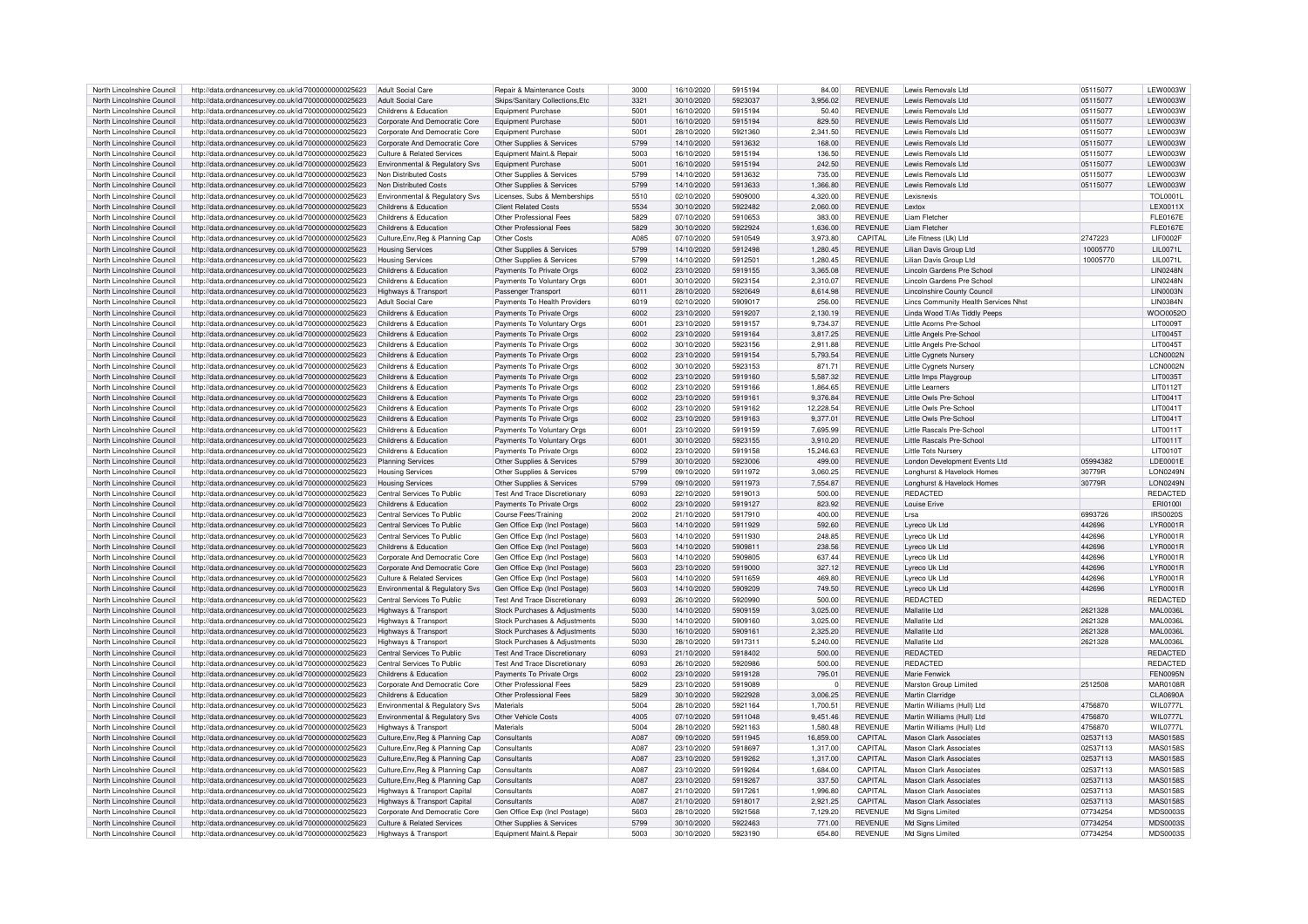| North Lincolnshire Council | http://data.ordnancesurvey.co.uk/id/7000000000025623 | Highways & Transport                  | Equipment Maint.& Repair            | 5003             | 30/10/2020 | 5923191 | 542.00    | <b>REVENUE</b> | Md Signs Limited                              | 07734254 | MDS0003S        |
|----------------------------|------------------------------------------------------|---------------------------------------|-------------------------------------|------------------|------------|---------|-----------|----------------|-----------------------------------------------|----------|-----------------|
|                            |                                                      |                                       |                                     |                  |            |         |           |                |                                               |          |                 |
| North Lincolnshire Council | http://data.ordnancesurvey.co.uk/id/7000000000025623 | <b>Culture &amp; Related Services</b> | Other Supplies & Services           | 5799             | 14/10/2020 | 5912407 | 360.00    | <b>REVENUE</b> | Mecsafe                                       |          | <b>MEC0002C</b> |
| North Lincolnshire Council | http://data.ordnancesurvey.co.uk/id/7000000000025623 | Childrens & Education                 | Payments To Private Orgs            | 6002             | 09/10/2020 | 5911875 | 2.250.00  | <b>REVENUE</b> | <b>Meeting New Horizons</b>                   | 7605054  | MNH0001F        |
| North Lincolnshire Council | http://data.ordnancesurvey.co.uk/id/7000000000025623 | <b>Planning Services</b>              | Payments To Voluntary Orgs          | 6001             | 16/10/2020 | 5915653 | 28,910.00 | <b>REVENUE</b> | Meeting New Horizons Cic                      |          | MEE0006E        |
| North Lincolnshire Council | http://data.ordnancesurvey.co.uk/id/7000000000025623 | Culture & Related Services            | Exhibitions/Events                  | 5709             | 30/10/2020 | 5922498 | 1.250.00  | <b>REVENUE</b> | Melanie Tomlinsor                             |          | <b>TOM0069N</b> |
| North Lincolnshire Council | http://data.ordnancesurvey.co.uk/id/7000000000025623 | Childrens & Education                 | Payments To Private Orgs            | 6002             | 23/10/2020 | 5919167 | 14,371.76 | <b>REVENUE</b> | Mels Totstop Day Nursery                      |          | MEL0044L        |
|                            |                                                      |                                       |                                     |                  |            |         |           |                |                                               |          |                 |
| North Lincolnshire Council | http://data.ordnancesurvey.co.uk/id/7000000000025623 | <b>Adult Social Care</b>              | Payments To Private Orgs            | 6002             | 23/10/2020 | 5918370 | 4,087.00  | <b>REVENUE</b> | Mencap                                        |          | MEN0244N        |
| North Lincolnshire Council | http://data.ordnancesurvey.co.uk/id/7000000000025623 | Central Services To Public            | <b>Test And Trace Discretionary</b> | 6093             | 23/10/2020 | 5919816 | 500.00    | <b>REVENUE</b> | <b>REDACTED</b>                               |          | REDACTED        |
| North Lincolnshire Council | http://data.ordnancesurvey.co.uk/id/7000000000025623 | Central Services To Public            | <b>Test And Trace Discretionary</b> | 6093             | 22/10/2020 | 5919011 | 500.00    | <b>REVENUE</b> | <b>REDACTED</b>                               |          | REDACTED        |
| North Lincolnshire Council | http://data.ordnancesurvey.co.uk/id/7000000000025623 | Highways & Transport                  | Other Supplies & Services           | 5799             | 16/10/2020 | 5912433 | 854.59    | <b>REVENUE</b> | Mini Cam Ltd                                  | 3728693  | <b>MIN0013N</b> |
|                            |                                                      |                                       |                                     |                  |            |         |           |                |                                               |          |                 |
| North Lincolnshire Council | http://data.ordnancesurvey.co.uk/id/7000000000025623 | <b>Culture &amp; Related Services</b> | Other Supplies & Services           | 5799             | 07/10/2020 | 5910512 | 292.50    | <b>REVENUE</b> | Mires Beck Nursery                            | 2928901  | MIR0011R        |
| North Lincolnshire Council | http://data.ordnancesurvey.co.uk/id/7000000000025623 | <b>Planning Services</b>              | Other Supplies & Services           | 5799             | 14/10/2020 | 5912535 | 975.00    | <b>REVENUE</b> | Miss E Scurrah                                |          | SCU0206U        |
| North Lincolnshire Council | http://data.ordnancesurvey.co.uk/id/7000000000025623 | Corporate And Democratic Core         | <b>Legal Fees</b>                   | 5823             | 14/10/2020 | 5914269 | 930.00    | <b>REVENUE</b> | Miss J F Jenkins                              |          | <b>JEN0222N</b> |
| North Lincolnshire Council | http://data.ordnancesurvey.co.uk/id/7000000000025623 | Childrens & Education                 | <b>Legal Fees</b>                   | 5823             | 09/10/2020 | 5911942 | 700.00    | <b>REVENUE</b> | Miss Katherine Anderson                       |          | AND0136E        |
| North Lincolnshire Council | http://data.ordnancesurvey.co.uk/id/7000000000025623 | Childrens & Education                 | <b>Legal Fees</b>                   | 5823             | 09/10/2020 | 5911943 | 9,406.24  | <b>REVENUE</b> | Miss Katherine Anderson                       |          | AND0136D        |
|                            |                                                      |                                       |                                     |                  |            |         |           |                |                                               |          |                 |
| North Lincolnshire Council | http://data.ordnancesurvey.co.uk/id/7000000000025623 | Childrens & Education                 | Payments To Private Orgs            | 6002             | 23/10/2020 | 5918984 | 1.300.00  | <b>REVENUE</b> | Miss Louise Dykstra                           |          | LOU0150U        |
| North Lincolnshire Council | http://data.ordnancesurvey.co.uk/id/7000000000025623 | Adult Social Care                     | Payments To Private Orgs            | 6002             | 02/10/2020 | 5909326 | 3,408.00  | <b>REVENUE</b> | Mjc Law Ltd                                   | 10995817 | MJC0002C        |
| North Lincolnshire Council | http://data.ordnancesurvey.co.uk/id/7000000000025623 | Environmental & Regulatory Svs        | Materials                           | 5004             | 14/10/2020 | 5913897 | 300.00    | <b>REVENUE</b> | M L Protective Coatings Ltd                   | 01773189 | <b>MLP0002P</b> |
| North Lincolnshire Council | http://data.ordnancesurvey.co.uk/id/7000000000025623 | Childrens & Education                 | Payments To Private Orgs            | 6002             | 23/10/2020 | 5919169 | 13,229.19 | <b>REVENUE</b> | Moorwell Miracles Ltd                         |          | MOO0120C        |
| North Lincolnshire Council | http://data.ordnancesurvey.co.uk/id/7000000000025623 | Childrens & Education                 |                                     | 6002             | 30/10/2020 | 5923158 | 4.490.02  | <b>REVENUE</b> | Moorwell Miracles Ltd                         |          | MOO01200        |
|                            |                                                      |                                       | Payments To Private Orgs            |                  |            |         |           |                |                                               |          |                 |
| North Lincolnshire Council | http://data.ordnancesurvey.co.uk/id/7000000000025623 | <b>Planning Services</b>              | Consultancy                         | 5830             | 14/10/2020 | 5912462 | 2,975.00  | <b>REVENUE</b> | Mott Macdonald Limited                        | 1243967  | MOT0034T        |
| North Lincolnshire Council | http://data.ordnancesurvey.co.uk/id/7000000000025623 | Childrens & Education                 | Payments To Private Orgs            | 6002             | 23/10/2020 | 5918989 | 1,300.00  | <b>REVENUE</b> | Mr Andrew Watsor                              |          | AND0330E        |
| North Lincolnshire Council | http://data.ordnancesurvey.co.uk/id/7000000000025623 | Corporate And Democratic Core         | <b>Legal Fees</b>                   | 5823             | 14/10/2020 | 5914266 | 431.66    | <b>REVENUE</b> | Mr Gavin Button                               |          | <b>BUT0174T</b> |
| North Lincolnshire Council | http://data.ordnancesurvey.co.uk/id/7000000000025623 | <b>Culture &amp; Related Services</b> | Other Supplies & Services           | 5799             | 14/10/2020 | 591255  | 1,000.00  | <b>REVENUE</b> | Mr G P Catley                                 |          | CAT0046T        |
|                            |                                                      |                                       |                                     | 5799             |            | 5909806 |           |                | Mr Howard Shaw                                |          |                 |
| North Lincolnshire Council | http://data.ordnancesurvey.co.uk/id/7000000000025623 | Environmental & Regulatory Sys        | Other Supplies & Services           |                  | 07/10/2020 |         | 440.00    | <b>REVENUE</b> |                                               |          | <b>PSB0002B</b> |
| North Lincolnshire Council | http://data.ordnancesurvey.co.uk/id/7000000000025623 | Corporate And Democratic Core         | Other Supplies & Services           | 5799             | 23/10/2020 | 5919025 | 405.40    | <b>REVENUE</b> | Mr Martin Walker                              |          | <b>WAL0113L</b> |
| North Lincolnshire Council | http://data.ordnancesurvey.co.uk/id/7000000000025623 | Corporate And Democratic Core         | Other Supplies & Services           | 5799             | 28/10/2020 | 592126  | 402.70    | <b>REVENUE</b> | Mr Martin Walker                              |          | <b>WAL0113L</b> |
| North Lincolnshire Council | http://data.ordnancesurvey.co.uk/id/7000000000025623 | <b>Adult Social Care</b>              | <b>Legal Fees</b>                   | 5823             | 30/10/2020 | 5920653 | 2,037.50  | <b>REVENUE</b> | Mr Richard Copnall Ltd                        |          | COP0024F        |
| North Lincolnshire Council |                                                      | Childrens & Education                 |                                     | 6002             | 23/10/2020 | 5919143 | 5.043.67  | <b>REVENUE</b> |                                               |          | <b>HFI0036I</b> |
|                            | http://data.ordnancesurvey.co.uk/id/7000000000025623 |                                       | Payments To Private Orgs            |                  |            |         |           |                | Mrs Alexandra Heighington                     |          |                 |
| North Lincolnshire Council | http://data.ordnancesurvey.co.uk/id/7000000000025623 | Central Services To Public            | <b>Test And Trace Discretionary</b> | 6093             | 13/10/2020 | 5913936 | 500.00    | <b>REVENUE</b> | <b>REDACTED</b>                               |          | REDACTED        |
| North Lincolnshire Council | http://data.ordnancesurvey.co.uk/id/7000000000025623 | Childrens & Education                 | Payments To Private Orgs            | 6002             | 23/10/2020 | 5919183 | 425.87    | <b>REVENUE</b> | Mrs G E Robinson                              |          | ROB0063E        |
| North Lincolnshire Council | http://data.ordnancesurvey.co.uk/id/7000000000025623 | Central Services To Public            | <b>Test And Trace Discretionary</b> | 6093             | 16/10/2020 | 5916306 | 500.00    | <b>REVENUE</b> | <b>REDACTED</b>                               |          | REDACTED        |
| North Lincolnshire Council | http://data.ordnancesurvey.co.uk/id/7000000000025623 | Childrens & Education                 | Equipment Purchase                  | 5001             | 27/11/2020 | 5922941 | 1,499.17  | <b>REVENUE</b> | Music House                                   |          | MUS02409        |
|                            |                                                      |                                       |                                     |                  |            |         |           |                |                                               |          |                 |
| North Lincolnshire Council | http://data.ordnancesurvey.co.uk/id/7000000000025623 | Childrens & Education                 | Payments To Private Orgs            | 6002             | 23/10/2020 | 5919199 | 390.28    | <b>REVENUE</b> | Natalie Watsor                                |          | WAT0430         |
| North Lincolnshire Council | http://data.ordnancesurvey.co.uk/id/7000000000025623 | Childrens & Education                 | Payments To Private Orgs            | 6002             | 30/10/2020 | 5923172 | 390.29    | <b>REVENUE</b> | Natalie Watsor                                |          | WAT0430T        |
| North Lincolnshire Council | http://data.ordnancesurvey.co.uk/id/7000000000025623 | Childrens & Education                 | Payments To Private Orgs            | 6002             | 14/10/2020 | 5910640 | 3,160.50  | <b>REVENUE</b> | National Fostering Agency Ltd                 |          | NAT0100T        |
| North Lincolnshire Council | http://data.ordnancesurvey.co.uk/id/7000000000025623 | Childrens & Education                 | Payments To Private Orgs            | 6002             | 14/10/2020 | 5910642 | 5,641.33  | <b>REVENUE</b> | National Fostering Agency Ltd                 |          | NAT0100T        |
|                            |                                                      | Childrens & Education                 |                                     | 5510             |            | 5914281 |           | <b>REVENUE</b> |                                               | 3549029  |                 |
| North Lincolnshire Council | http://data.ordnancesurvey.co.uk/id/7000000000025623 |                                       | Licenses, Subs & Memberships        |                  | 14/10/2020 |         | 2,160.00  |                | National Governance Association               |          | <b>NAT0184T</b> |
| North Lincolnshire Council | http://data.ordnancesurvey.co.uk/id/7000000000025623 | Childrens & Education                 | Payments To Private Orgs            | 6002             | 14/10/2020 | 5909658 | 450.00    | <b>REVENUE</b> | National Youth Advocacy Service               |          | <b>NAT0042T</b> |
| North Lincolnshire Council | http://data.ordnancesurvey.co.uk/id/7000000000025623 | Environmental & Regulatory Sys        | Materials                           | 5004             | 23/10/2020 | 5917441 | 386.88    | <b>REVENUE</b> | Nationwide Windscreen Services                | 5683242  | NAT0165T        |
| North Lincolnshire Council | http://data.ordnancesurvey.co.uk/id/7000000000025623 | Highways & Transport                  | Materials                           | 5004             | 30/10/2020 | 5921151 | 208.87    | <b>REVENUE</b> | Nationwide Windscreen Services                | 5683242  | NAT0165T        |
| North Lincolnshire Council | http://data.ordnancesurvey.co.uk/id/7000000000025623 | Corporate And Democratic Core         | <b>Legal Fees</b>                   | 5823             | 28/10/2020 | 592106  | 420.00    | <b>REVENUE</b> | Neelam Mall                                   |          | <b>MAL0099L</b> |
|                            |                                                      |                                       |                                     |                  |            |         |           |                |                                               |          |                 |
| North Lincolnshire Council | http://data.ordnancesurvey.co.uk/id/7000000000025623 | Central Services To Public            | Gen Office Exp (Incl Postage)       | 5603             | 24/07/2020 | 5914207 | $-309.59$ | <b>REVENUE</b> | Neopost Finance Ltd                           | 1997384  | <b>FIN0012N</b> |
| North Lincolnshire Council | http://data.ordnancesurvey.co.uk/id/7000000000025623 | Cornorate And Democratic Core         | Gen Office Exp (Incl Postage        | 5603             | 14/10/2020 | 5914299 | 4.130.39  | <b>REVENUE</b> | Neonost Ltd                                   | 2658324  | <b>NEO0001C</b> |
| North Lincolnshire Council | http://data.ordnancesurvey.co.uk/id/7000000000025623 | Central Services To Public            | <b>Client Transport Costs</b>       | 6092             | 19/10/2020 | 5917212 | $\Omega$  | <b>REVENUE</b> | <b>REDACTED</b>                               |          | REDACTED        |
| North Lincolnshire Council | http://data.ordnancesurvey.co.uk/id/7000000000025623 | Central Services To Public            | <b>Test And Trace Discretionary</b> | 6093             | 19/10/2020 | 5917212 | 500.00    | <b>REVENUE</b> | <b>REDACTED</b>                               |          | REDACTED        |
| North Lincolnshire Council | http://data.ordnancesurvey.co.uk/id/7000000000025623 | Culture & Related Services            | Repair & Maintenance Costs          | 3000             | 28/10/2020 | 5921500 | 466.07    | <b>REVENUE</b> | New County Glazing Ltd                        | 04402867 | <b>NEW0032V</b> |
|                            |                                                      |                                       |                                     |                  |            |         |           |                |                                               |          |                 |
| North Lincolnshire Council | http://data.ordnancesurvey.co.uk/id/7000000000025623 | Adult Social Care                     | Cleaning Costs/ Materials           | 3301             | 09/10/2020 | 5908360 | 344.82    | <b>REVENUE</b> | Nexon Group                                   | 8560885  | GRE0002E        |
| North Lincolnshire Council | http://data.ordnancesurvey.co.uk/id/7000000000025623 | Adult Social Care                     | Cleaning Costs/ Materials           | 330 <sup>°</sup> | 09/10/2020 | 5908723 | 968.35    | <b>REVENUE</b> | Nexon Group                                   | 8560885  | GRE0002E        |
| North Lincolnshire Council | http://data.ordnancesurvey.co.uk/id/7000000000025623 | Adult Social Care                     | Cleaning Costs/ Materials           | 3301             | 16/10/2020 | 5911502 | 645.86    | <b>REVENUE</b> | Nexon Group                                   | 8560885  | GRE0002E        |
| North Lincolnshire Council | http://data.ordnancesurvey.co.uk/id/7000000000025623 | Adult Social Care                     | Cleaning Costs/ Materials           | 3301             | 16/10/2020 | 5914402 | 1,216.80  | <b>REVENUE</b> | Nexon Group                                   | 8560885  | GRE0002E        |
| North Lincolnshire Council | http://data.ordnancesurvey.co.uk/id/7000000000025623 | Childrens & Education                 | Other Supplies & Services           | 5799             | 07/10/2020 | 5909797 | 228.30    | <b>REVENUE</b> | Nhs Supply Chain                              |          | NHS00065        |
|                            |                                                      |                                       |                                     |                  |            |         |           |                |                                               |          |                 |
| North Lincolnshire Council | http://data.ordnancesurvey.co.uk/id/7000000000025623 | Environmental & Regulatory Svs        | Equipment Purchase                  | 5001             | 21/10/2020 | 5917595 | 845.70    | <b>REVENUE</b> | Nilfisk I td                                  | 212642   | <b>NIL0006L</b> |
| North Lincolnshire Council | http://data.ordnancesurvey.co.uk/id/7000000000025623 | Fin&Inv I&F                           | Equipment Purchase                  | 5001             | 21/10/2020 | 5917596 | 747.60    | <b>REVENUE</b> | Nilfisk I td                                  | 212642   | <b>NIL0006L</b> |
| North Lincolnshire Council | http://data.ordnancesurvey.co.uk/id/7000000000025623 | Childrens & Education                 | Payments To Private Orgs            | 6002             | 09/10/2020 | 5910702 | 29.760.00 | <b>REVENUE</b> | Nisai Virtual Academy                         |          | <b>NIS0036S</b> |
| North Lincolnshire Council | http://data.ordnancesurvey.co.uk/id/7000000000025623 | Fin&Inv I&F                           | Equipment Purchase                  | 5001             | 07/10/2020 | 5910867 | 251.98    | <b>REVENUE</b> | <b>Nishets</b>                                | 01693112 | <b>NIS0001S</b> |
|                            |                                                      | Adult Social Care                     |                                     | 6092             | 28/10/2020 | 5921550 | 9.30      | <b>REVENUE</b> |                                               |          | <b>NOR0235F</b> |
| North Lincolnshire Council | http://data.ordnancesurvey.co.uk/id/7000000000025623 |                                       | <b>Client Transport Costs</b>       |                  |            |         |           |                | NIc-Case Management & Cic Imprest             |          |                 |
| North Lincolnshire Council | http://data.ordnancesurvey.co.uk/id/7000000000025623 | Childrens & Education                 | <b>Client Related Costs</b>         | 5534             | 16/10/2020 | 5915654 | 764.00    | <b>REVENUE</b> | NIc-Case Management & Cic Imprest             |          | NOR0235F        |
| North Lincolnshire Council | http://data.ordnancesurvey.co.uk/id/7000000000025623 | Childrens & Education                 | <b>Client Related Costs</b>         | 5534             | 28/10/2020 | 5921550 | 770.70    | <b>REVENUE</b> | NIc-Case Management & Cic Imprest             |          | <b>NOR0235F</b> |
| North Lincolnshire Council | http://data.ordnancesurvey.co.uk/id/7000000000025623 | Childrens & Education                 | <b>Client Transport Costs</b>       | 6092             | 16/10/2020 | 5915654 | 36.00     | <b>REVENUE</b> | NIc-Case Management & Cic Imprest             |          | <b>NOR0235F</b> |
| North Lincolnshire Council | http://data.ordnancesurvey.co.uk/id/7000000000025623 | Childrens & Education                 | Client Transport Costs              | 6092             | 28/10/2020 | 5921550 | 20.00     | <b>REVENUE</b> | NIc-Case Management & Cic Imprest             |          | <b>NOR0235F</b> |
|                            |                                                      | Adult Social Care                     |                                     | 5534             |            | 5923088 | 40.00     | <b>REVENUE</b> | Nic-Central Admin Team                        |          | NOR0836F        |
| North Lincolnshire Council | http://data.ordnancesurvey.co.uk/id/7000000000025623 |                                       | <b>Client Related Costs</b>         |                  | 30/10/2020 |         |           |                |                                               |          |                 |
| North Lincolnshire Council | http://data.ordnancesurvey.co.uk/id/7000000000025623 | <b>Adult Social Care</b>              | Other Supplies & Services           | 5799             | 30/10/2020 | 5923088 | $-150.00$ | <b>REVENUE</b> | Nic-Central Admin Team                        |          | <b>NOR0836F</b> |
| North Lincolnshire Council | http://data.ordnancesurvey.co.uk/id/7000000000025623 | Childrens & Education                 | B Out Basic Allowance               | 5520             | 30/10/2020 | 5923088 | 100.00    | <b>REVENUE</b> | Nic-Central Admin Team                        |          | NOR0836F        |
| North Lincolnshire Council | http://data.ordnancesurvey.co.uk/id/7000000000025623 | Childrens & Education                 | Provisions                          | 520 <sup>1</sup> | 30/10/2020 | 5923088 | 317.05    | <b>REVENUE</b> | Nic-Central Admin Team                        |          | NOR0836F        |
| North Lincolnshire Council | http://data.ordnancesurvey.co.uk/id/7000000000025623 | <b>Adult Social Care</b>              | <b>Client Transport Costs</b>       | 6092             | 09/10/2020 | 5911493 | 93.00     | <b>REVENUE</b> | NIc-Children And Community Resilience Imprest |          | <b>NOR2007F</b> |
| North Lincolnshire Council |                                                      | Childrens & Education                 | <b>Bank Charges</b>                 | 5821             | 09/10/2020 | 5911493 | 95.42     | <b>REVENUE</b> |                                               |          | <b>NOR2007F</b> |
|                            | http://data.ordnancesurvey.co.uk/id/7000000000025623 |                                       |                                     |                  |            |         |           |                | NIc-Children And Community Resilience Imprest |          |                 |
| North Lincolnshire Council | http://data.ordnancesurvey.co.uk/id/7000000000025623 | Childrens & Education                 | Client Related Costs                | 5534             | 09/10/2020 | 5911493 | 1,751.93  | <b>REVENUE</b> | NIc-Children And Community Resilience Imprest |          | <b>NOR2007F</b> |
| North Lincolnshire Council | http://data.ordnancesurvey.co.uk/id/7000000000025623 | Childrens & Education                 | <b>Client Related Costs</b>         | 5534             | 16/10/2020 | 5915655 | 1,143.15  | <b>REVENUE</b> | NIc-Children And Community Resilience Imprest |          | <b>NOR2007F</b> |
| North Lincolnshire Council | http://data.ordnancesurvey.co.uk/id/7000000000025623 | Childrens & Education                 | <b>Client Related Costs</b>         | 5534             | 23/10/2020 | 5918923 | 2.398.10  | <b>REVENUE</b> | Nic-Children And Community Resilience Imprest |          | <b>NOR2007R</b> |
| North Lincolnshire Council | http://data.ordnancesurvey.co.uk/id/7000000000025623 | Childrens & Education                 | <b>Client Related Costs</b>         | 5534             | 28/10/2020 | 5921553 | 1.090.74  | <b>REVENUE</b> | NIc-Children And Community Resilience Imprest |          | <b>NOR2007R</b> |
|                            |                                                      |                                       |                                     |                  |            |         |           |                |                                               |          |                 |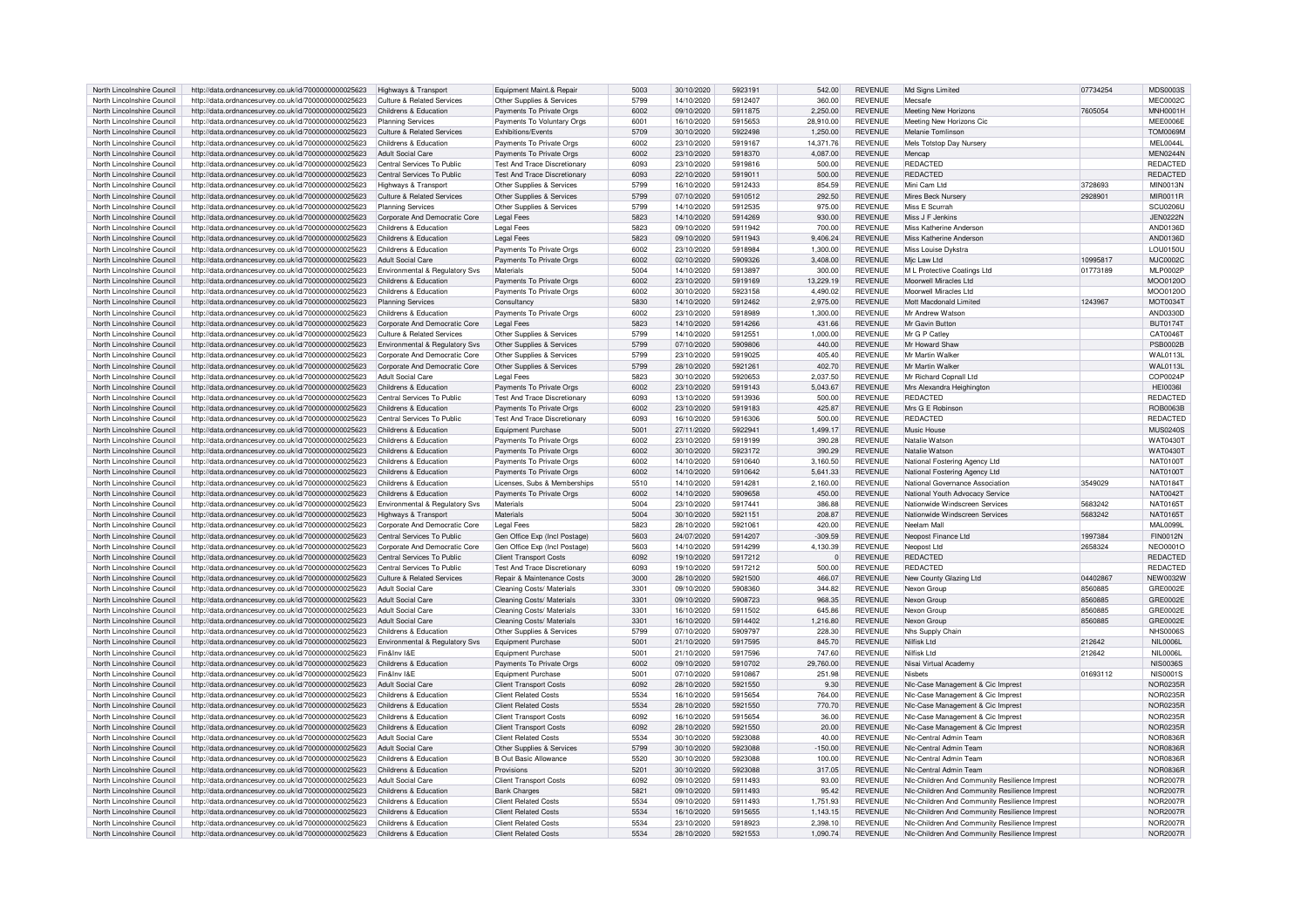| North Lincolnshire Council | http://data.ordnancesurvey.co.uk/id/7000000000025623 | Childrens & Education                     | <b>Client Transport Costs</b> | 6092 | 23/10/2020 | 5918923 | 118.10     | <b>REVENUE</b> | NIc-Children And Community Resilience Imprest |         | <b>NOR2007R</b> |
|----------------------------|------------------------------------------------------|-------------------------------------------|-------------------------------|------|------------|---------|------------|----------------|-----------------------------------------------|---------|-----------------|
|                            |                                                      |                                           |                               |      |            |         |            |                |                                               |         |                 |
| North Lincolnshire Council | http://data.ordnancesurvey.co.uk/id/7000000000025623 | <b>Adult Social Care</b>                  | Equipment Maint.& Repair      | 5003 | 14/10/2020 | 5912460 | 126.35     | <b>REVENUE</b> | Nic-Csh Central Admin Imprest Cash            |         | <b>NOR0933R</b> |
| North Lincolnshire Council | http://data.ordnancesurvey.co.uk/id/7000000000025623 | <b>Adult Social Care</b>                  | <b>Equipment Purchase</b>     | 5001 | 14/10/2020 | 5912460 | $-100.00$  | <b>REVENUE</b> | Nic-Csh Central Admin Imprest Cash            |         | <b>NOR0933R</b> |
| North Lincolnshire Council | http://data.ordnancesurvey.co.uk/id/7000000000025623 | Adult Social Care                         | Gen Office Exp (Incl Postage) | 5603 | 14/10/2020 | 5912460 | 7.80       | <b>REVENUE</b> | Nic-Csh Central Admin Imprest Cash            |         | NOR0933F        |
| North Lincolnshire Council | http://data.ordnancesurvey.co.uk/id/7000000000025623 | <b>Adult Social Care</b>                  | Other Supplies & Services     | 5799 | 14/10/2020 | 5912460 | 32.05      | <b>REVENUE</b> | Nic-Csh Central Admin Imprest Cash            |         | NOR0933R        |
|                            |                                                      |                                           |                               |      |            |         |            |                |                                               |         |                 |
| North Lincolnshire Council | http://data.ordnancesurvey.co.uk/id/7000000000025623 | <b>Adult Social Care</b>                  | Provisions                    | 5201 | 14/10/2020 | 5912460 | 62.51      | <b>REVENUE</b> | NIc-Csh Central Admin Imprest Cash            |         | NOR0933F        |
| North Lincolnshire Council | http://data.ordnancesurvey.co.uk/id/7000000000025623 | Adult Social Care Capital                 | Other Costs                   | A085 | 30/10/2020 | 5923090 | $-9.00$    | CAPITAL        | Nic-Csh Central Admin Imprest Cash            |         | NOR0933B        |
| North Lincolnshire Council | http://data.ordnancesurvey.co.uk/id/7000000000025623 | Childrens & Education                     | <b>Client Related Costs</b>   | 5534 | 14/10/2020 | 5912460 | 218.49     | <b>REVENUE</b> | NIc-Csh Central Admin Imprest Cash            |         | <b>NOR0933R</b> |
|                            |                                                      |                                           |                               |      |            |         |            |                |                                               |         |                 |
| North Lincolnshire Council | http://data.ordnancesurvey.co.uk/id/7000000000025623 | Childrens & Education                     | Equipment Purchase            | 5001 | 14/10/2020 | 5912460 | 54.60      | <b>REVENUE</b> | Nic-Csh Central Admin Imprest Cash            |         | <b>NOR0933R</b> |
| North Lincolnshire Council | http://data.ordnancesurvey.co.uk/id/7000000000025623 | Childrens & Education                     | <b>Equipment Purchase</b>     | 5001 | 30/10/2020 | 5923090 | 222.39     | <b>REVENUE</b> | NIc-Csh Central Admin Imprest Cash            |         | NOR0933R        |
| North Lincolnshire Council | http://data.ordnancesurvey.co.uk/id/7000000000025623 | Childrens & Education                     | Materials                     | 5004 | 30/10/2020 | 5923090 | 91.68      | <b>REVENUE</b> | Nic-Csh Central Admin Imprest Cash            |         | <b>NOR0933R</b> |
| North Lincolnshire Council |                                                      | Childrens & Education                     | Provisions                    | 5201 |            | 5912460 |            | <b>REVENUE</b> | Nic-Csh Central Admin Imprest Cash            |         | <b>NOR0933R</b> |
|                            | http://data.ordnancesurvey.co.uk/id/7000000000025623 |                                           |                               |      | 14/10/2020 |         | 137.20     |                |                                               |         |                 |
| North Lincolnshire Council | http://data.ordnancesurvey.co.uk/id/7000000000025623 | Childrens & Education                     | Provisions                    | 5201 | 30/10/2020 | 5923090 | 152.67     | <b>REVENUE</b> | Nic-Csh Central Admin Imprest Cash            |         | <b>NOR0933R</b> |
| North Lincolnshire Council | http://data.ordnancesurvey.co.uk/id/7000000000025623 | Corporate And Democratic Core             | Gen Office Exp (Incl Postage) | 5603 | 14/10/2020 | 5912460 | 114.49     | <b>REVENUE</b> | Nic-Csh Central Admin Imprest Cash            |         | NOR0933F        |
| North Lincolnshire Council | http://data.ordnancesurvey.co.uk/id/7000000000025623 | Corporate And Democratic Core             | Gen Office Exp (Incl Postage) | 5603 | 30/10/2020 | 5923090 | 7.96       | <b>REVENUE</b> | Nic-Csh Central Admin Imprest Cash            |         | NOR0933R        |
|                            |                                                      |                                           |                               |      |            |         |            |                |                                               |         |                 |
| North Lincolnshire Council | http://data.ordnancesurvey.co.uk/id/7000000000025623 | Corporate And Democratic Core             | Other Supplies & Services     | 5799 | 14/10/2020 | 5912460 | 40.28      | <b>REVENUE</b> | Nic-Csh Central Admin Imprest Cash            |         | <b>NOR0933R</b> |
| North Lincolnshire Council | http://data.ordnancesurvey.co.uk/id/7000000000025623 | Culture & Related Services                | Other Supplies & Services     | 5799 | 30/10/2020 | 5923090 | 27.20      | <b>REVENUE</b> | Nic-Csh Central Admin Imprest Cash            |         | <b>NOR0933R</b> |
| North Lincolnshire Council | http://data.ordnancesurvey.co.uk/id/7000000000025623 | <b>Environmental &amp; Regulatory Svs</b> | Other Supplies & Services     | 5799 | 30/10/2020 | 5923090 | 10.00      | <b>REVENUE</b> | Nic-Csh Central Admin Imprest Cash            |         | <b>NOR0933R</b> |
|                            |                                                      |                                           |                               |      |            |         |            |                |                                               |         |                 |
| North Lincolnshire Council | http://data.ordnancesurvey.co.uk/id/7000000000025623 | Fin&Inv I&E                               | Other Professional Fees       | 5829 | 30/10/2020 | 5923090 | 245.00     | <b>REVENUE</b> | Nic-Csh Central Admin Imprest Cash            |         | NOR0933R        |
| North Lincolnshire Council | http://data.ordnancesurvey.co.uk/id/7000000000025623 | Fin&Inv I&F                               | Provisions                    | 5201 | 30/10/2020 | 5923090 | 53.99      | <b>REVENUE</b> | NIc-Csh Central Admin Imprest Cash            |         | NOR0933F        |
| North Lincolnshire Council | http://data.ordnancesurvey.co.uk/id/7000000000025623 | Childrens & Education                     | <b>Bank Charges</b>           | 5821 | 23/10/2020 | 5918843 | 5.70       | <b>REVENUE</b> | NIc-Kingfisher Lodge Imprest                  |         | NOR0248R        |
| North Lincolnshire Council |                                                      | Childrens & Education                     | <b>Client Related Costs</b>   | 5534 | 07/10/2020 | 5910457 | 10.00      | <b>REVENUE</b> |                                               |         | <b>NOR0248R</b> |
|                            | http://data.ordnancesurvey.co.uk/id/7000000000025623 |                                           |                               |      |            |         |            |                | Nic-Kingfisher Lodge Imprest                  |         |                 |
| North Lincolnshire Council | http://data.ordnancesurvey.co.uk/id/7000000000025623 | Childrens & Education                     | <b>Client Related Costs</b>   | 5534 | 23/10/2020 | 5918843 | 747.80     | <b>REVENUE</b> | Nic-Kingfisher Lodge Imprest                  |         | <b>NOR0248R</b> |
| North Lincolnshire Council | http://data.ordnancesurvey.co.uk/id/7000000000025623 | Childrens & Education                     | <b>Client Related Costs</b>   | 5534 | 23/10/2020 | 5918845 | 246.03     | <b>REVENUE</b> | NIc-Kingfisher Lodge Imprest                  |         | NOR0248R        |
| North Lincolnshire Council | http://data.ordnancesurvey.co.uk/id/7000000000025623 | Childrens & Education                     | Client Related Costs          | 5534 | 28/10/2020 | 5921566 | 269.16     | <b>REVENUE</b> | NIc-Kingfisher Lodge Imprest                  |         | <b>NOR0248F</b> |
|                            |                                                      |                                           |                               |      |            |         |            |                |                                               |         |                 |
| North Lincolnshire Council | http://data.ordnancesurvey.co.uk/id/7000000000025623 | Childrens & Education                     | Provisions                    | 5201 | 07/10/2020 | 5910457 | 659.27     | <b>REVENUE</b> | NIc-Kingfisher Lodge Imprest                  |         | NOR0248R        |
| North Lincolnshire Council | http://data.ordnancesurvey.co.uk/id/7000000000025623 | Childrens & Education                     | Provisions                    | 5201 | 23/10/2020 | 5918843 | 766.58     | <b>REVENUE</b> | NIc-Kingfisher Lodge Imprest                  |         | <b>NOR0248R</b> |
| North Lincolnshire Council | http://data.ordnancesurvey.co.uk/id/7000000000025623 | Childrens & Education                     | Provisions                    | 5201 | 23/10/2020 | 5918845 | 384.77     | <b>REVENUE</b> | NIc-Kingfisher Lodge Imprest                  |         | NOR0248R        |
|                            |                                                      |                                           |                               |      |            |         |            |                |                                               |         |                 |
| North Lincolnshire Council | http://data.ordnancesurvey.co.uk/id/7000000000025623 | Childrens & Education                     | Provisions                    | 5201 | 28/10/2020 | 5921566 | 253.06     | <b>REVENUE</b> | NIc-Kingfisher Lodge Imprest                  |         | <b>NOR0248R</b> |
| North Lincolnshire Council | http://data.ordnancesurvey.co.uk/id/7000000000025623 | Childrens & Education                     | Rail & Other Fares            | 4121 | 23/10/2020 | 5918843 | 20.10      | <b>REVENUE</b> | NIc-Kingfisher Lodge Imprest                  |         | NOR0248R        |
| North Lincolnshire Council | http://data.ordnancesurvey.co.uk/id/7000000000025623 | Childrens & Education                     | Rail & Other Fares            | 4121 | 28/10/2020 | 5921566 | 2.60       | <b>REVENUE</b> | NIc-Kingfisher Lodge Imprest                  |         | <b>NOR0248R</b> |
|                            |                                                      |                                           |                               | 5821 |            |         |            |                |                                               |         |                 |
| North Lincolnshire Council | http://data.ordnancesurvey.co.uk/id/7000000000025623 | Childrens & Education                     | <b>Bank Charges</b>           |      | 02/10/2020 | 5909014 | 4.28       | <b>REVENUE</b> | N Lincs Council-The Cygnets                   |         | <b>NOR0058R</b> |
| North Lincolnshire Council | http://data.ordnancesurvey.co.uk/id/7000000000025623 | Childrens & Education                     | <b>Client Related Costs</b>   | 5534 | 02/10/2020 | 5909014 | 39.92      | <b>REVENUE</b> | N Lincs Council-The Cygnets                   |         | NOR0058R        |
| North Lincolnshire Council | http://data.ordnancesurvey.co.uk/id/7000000000025623 | Childrens & Education                     | <b>Client Related Costs</b>   | 5534 | 28/10/2020 | 5919852 | 56.53      | <b>REVENUE</b> | N Lincs Council-The Cygnets                   |         | NOR0058R        |
| North Lincolnshire Council | http://data.ordnancesurvey.co.uk/id/7000000000025623 | Childrens & Education                     | Foujoment Purchase            | 5001 | 02/10/2020 | 5909014 | 7.12       | <b>REVENUE</b> | N Lincs Council-The Cygnets                   |         | NOR0058F        |
|                            |                                                      |                                           |                               |      |            |         |            |                |                                               |         |                 |
| North Lincolnshire Council | http://data.ordnancesurvey.co.uk/id/7000000000025623 | Childrens & Education                     | <b>Equipment Purchase</b>     | 5001 | 28/10/2020 | 5919852 | 13.81      | <b>REVENUE</b> | N Lincs Council-The Cygnets                   |         | <b>NOR0058R</b> |
| North Lincolnshire Council | http://data.ordnancesurvey.co.uk/id/7000000000025623 | Childrens & Education                     | Gen Office Exp (Incl Postage) | 5603 | 02/10/2020 | 5909014 | 3.04       | <b>REVENUE</b> | N Lincs Council-The Cygnets                   |         | NOR0058B        |
| North Lincolnshire Council | http://data.ordnancesurvey.co.uk/id/7000000000025623 | Childrens & Education                     | Gen Office Exp (Incl Postage) | 5603 | 28/10/2020 | 5919852 | 3.04       | <b>REVENUE</b> | N Lincs Council-The Cygnets                   |         | <b>NOR0058R</b> |
|                            |                                                      |                                           |                               |      |            |         |            |                |                                               |         |                 |
| North Lincolnshire Council | http://data.ordnancesurvey.co.uk/id/7000000000025623 | Childrens & Education                     | Provisions                    | 5201 | 02/10/2020 | 5909014 | 981.55     | <b>REVENUE</b> | N Lincs Council-The Cygnets                   |         | NOR0058R        |
| North Lincolnshire Council | http://data.ordnancesurvey.co.uk/id/7000000000025623 | Childrens & Education                     | Provisions                    | 5201 | 28/10/2020 | 5919852 | 697.35     | <b>REVENUE</b> | N Lincs Council-The Cygnets                   |         | NOR0058R        |
| North Lincolnshire Council | http://data.ordnancesurvey.co.uk/id/7000000000025623 | Childrens & Education                     | Payments To Private Oras      | 6002 | 09/10/2020 | 5911939 | 12.114.00  | <b>REVENUE</b> | N Lincs & Goole Hosps Nhs Ft                  |         | <b>NOR0424R</b> |
| North Lincolnshire Council |                                                      |                                           |                               | 5799 |            |         |            | <b>REVENUE</b> | Noreen Wilkinson                              |         |                 |
|                            | http://data.ordnancesurvey.co.uk/id/7000000000025623 | Corporate And Democratic Core             | Other Supplies & Services     |      | 28/10/2020 | 5917868 | 526.85     |                |                                               |         | <b>WIL0530L</b> |
| North Lincolnshire Council | http://data.ordnancesurvey.co.uk/id/7000000000025623 | Corporate And Democratic Core             | Other Supplies & Services     | 5799 | 22/11/2020 | 5921444 | 279.60     | <b>REVENUE</b> | Noreen Wilkinson                              |         | <b>WIL0530L</b> |
| North Lincolnshire Council | http://data.ordnancesurvey.co.uk/id/7000000000025623 | Culture & Related Services                | Licenses, Subs & Memberships  | 5510 | 07/10/2020 | 5910553 | 298.00     | <b>REVENUE</b> | Normanby Hall Golf Club                       |         | NOR0031R        |
| North Lincolnshire Council | http://data.ordnancesurvey.co.uk/id/7000000000025623 | <b>Housing Services</b>                   | Other Supplies & Services     | 5799 | 07/10/2020 | 5909817 | 538.00     | <b>REVENUE</b> | Normanby Hotel                                |         | NOR0478R        |
|                            |                                                      |                                           |                               |      |            |         |            |                |                                               |         |                 |
| North Lincolnshire Council | http://data.ordnancesurvey.co.uk/id/7000000000025623 | <b>Housing Services</b>                   | Other Supplies & Services     | 5799 | 07/10/2020 | 5909818 | 675.00     | <b>REVENUE</b> | Normanby Hotel                                |         | <b>NOR0478R</b> |
| North Lincolnshire Council | http://data.ordnancesurvey.co.uk/id/7000000000025623 | <b>Housing Services</b>                   | Other Supplies & Services     | 5799 | 07/10/2020 | 5909819 | 2.988.00   | <b>REVENUE</b> | Normanby Hotel                                |         | <b>NOR0478R</b> |
| North Lincolnshire Council | http://data.ordnancesurvey.co.uk/id/7000000000025623 | <b>Housing Services</b>                   | Other Supplies & Services     | 5799 | 09/10/2020 | 5911975 | 2,716.00   | <b>REVENUE</b> | Normanby Hotel                                |         | <b>NOR0478R</b> |
|                            |                                                      |                                           |                               |      |            |         |            |                |                                               |         |                 |
| North Lincolnshire Council | http://data.ordnancesurvey.co.uk/id/7000000000025623 | <b>Housing Services</b>                   | Other Supplies & Services     | 5799 | 21/10/2020 | 5917880 | 2,758.00   | <b>REVENUE</b> | Normanby Hote                                 |         | NOR0478R        |
| North Lincolnshire Council | http://data.ordnancesurvey.co.uk/id/7000000000025623 | <b>Housing Services</b>                   | Other Supplies & Services     | 5799 | 23/10/2020 | 5919261 | 2,839.00   | <b>REVENUE</b> | Normanby Hotel                                |         | NOR0478R        |
| North Lincolnshire Council | http://data.ordnancesurvey.co.uk/id/7000000000025623 | Central Services To Public                | Payments To Joint Units       | 6004 | 14/10/2020 | 5912025 | 106.013.72 | <b>REVENUE</b> | North East Lincolnshire Council               |         | NOR0269R        |
| North Lincolnshire Council | http://data.ordnancesurvey.co.uk/id/7000000000025623 | Central Services To Public                | Payments To Joint Units       | 6004 | 14/10/2020 | 5912026 | 16,742.99  | <b>REVENUE</b> | North East Lincolnshire Council               |         | NOR0269R        |
|                            |                                                      |                                           |                               |      |            |         |            |                |                                               |         |                 |
| North Lincolnshire Council | http://data.ordnancesurvey.co.uk/id/7000000000025623 | Central Services To Public                | Payments To Joint Units       | 6004 | 28/10/2020 | 5920360 | 56,234.37  | <b>REVENUE</b> | North East Lincolnshire Council               |         | NOR0269R        |
| North Lincolnshire Council | http://data.ordnancesurvey.co.uk/id/7000000000025623 | Environmental & Regulatory Svs            | <b>Equipment Purchase</b>     | 5001 | 16/10/2020 | 5914385 | 1.511.23   | <b>REVENUE</b> | Northern Municipal Spares Ltd                 |         | <b>NOR0013R</b> |
| North Lincolnshire Council | http://data.ordnancesurvey.co.uk/id/7000000000025623 | Culture, Env, Reg & Planning Cap          | <b>Electricity Works</b>      | A073 | 07/10/2020 | 5909630 | 430.00     | CAPITAL        | Northern Powergrid (Yorkshire) Plc            |         | YED0004D        |
|                            |                                                      |                                           |                               |      |            |         |            |                |                                               |         |                 |
| North Lincolnshire Council | http://data.ordnancesurvey.co.uk/id/7000000000025623 | <b>Adult Social Care</b>                  | Vehicle Hire                  | 4101 | 07/10/2020 | 5911032 | 488.32     | <b>REVENUE</b> | Northgate Vehicle Hire Ltd                    | 1434157 | M&G0002G        |
| North Lincolnshire Council | http://data.ordnancesurvey.co.uk/id/7000000000025623 | Childrens & Education                     | Payments To Health Providers  | 6019 | 21/10/2020 | 5917317 | 1.747.47   | <b>REVENUE</b> | North Lincolnshire Ccg                        |         | <b>NOR0071R</b> |
| North Lincolnshire Council | http://data.ordnancesurvey.co.uk/id/7000000000025623 | Childrens & Education                     | Payments To Health Providers  | 6019 | 21/10/2020 | 5917320 | 4,650.02   | <b>REVENUE</b> | North Lincolnshire Ccg                        |         | <b>NOR0071R</b> |
| North Lincolnshire Council | http://data.ordnancesurvey.co.uk/id/7000000000025623 | Childrens & Education                     | Payments To Health Providers  | 6019 | 21/10/2020 | 5917322 | 3,651.93   | <b>REVENUE</b> | North Lincolnshire Ccq                        |         | <b>NOR0071R</b> |
|                            |                                                      |                                           |                               |      |            |         |            |                |                                               |         |                 |
| North Lincolnshire Council | http://data.ordnancesurvey.co.uk/id/7000000000025623 | Childrens & Education                     | Payments To Health Providers  | 6019 | 21/10/2020 | 5917330 | 3.089.84   | <b>REVENUE</b> | North Lincolnshire Ccq                        |         | NOR0071F        |
| North Lincolnshire Council | http://data.ordnancesurvey.co.uk/id/7000000000025623 | Public Health                             | Payments To Health Providers  | 6019 | 21/10/2020 | 5915918 | $-902.78$  | <b>REVENUE</b> | North Lincolnshire Ccg                        |         | <b>NOR0071R</b> |
| North Lincolnshire Council | http://data.ordnancesurvey.co.uk/id/7000000000025623 | Public Health                             | Payments To Health Providers  | 6019 | 30/10/2020 | 5922880 | 2.409.08   | <b>REVENUE</b> | North Lincolnshire Cca                        |         | <b>NOR0071R</b> |
|                            |                                                      |                                           |                               |      |            |         |            |                |                                               |         |                 |
| North Lincolnshire Council | http://data.ordnancesurvey.co.uk/id/7000000000025623 | <b>Adult Social Care</b>                  | Other Vehicle Costs           | 4005 | 16/10/2020 | 5915263 | 267.50     | <b>REVENUE</b> | North Lincolnshire Council                    |         | <b>NOR0802R</b> |
| North Lincolnshire Council | http://data.ordnancesurvey.co.uk/id/7000000000025623 | Childrens & Education                     | <b>Client Related Costs</b>   | 5534 | 21/10/2020 | 5917852 | 1,000.00   | <b>REVENUE</b> | North Lincolnshire Council                    |         | NOR0380R        |
| North Lincolnshire Council | http://data.ordnancesurvey.co.uk/id/7000000000025623 | Childrens & Education                     | Equipment Purchase            | 5001 | 28/10/2020 | 5920752 | 59.98      | <b>REVENUE</b> | North Lincolnshire Council                    |         | <b>NOR0860R</b> |
| North Lincolnshire Council |                                                      | Childrens & Education                     | Other Professional Fees       | 5829 | 02/10/2020 | 5909249 | 8.913.51   | <b>REVENUE</b> | North Lincolnshire Council                    |         | <b>NOR0351R</b> |
|                            | http://data.ordnancesurvey.co.uk/id/7000000000025623 |                                           |                               |      |            |         |            |                |                                               |         |                 |
| North Lincolnshire Council | http://data.ordnancesurvey.co.uk/id/7000000000025623 | Childrens & Education                     | Other Vehicle Costs           | 4005 | 16/10/2020 | 5915263 | 687.50     | <b>REVENUE</b> | North Lincolnshire Council                    |         | <b>NOR0802R</b> |
| North Lincolnshire Council | http://data.ordnancesurvey.co.uk/id/7000000000025623 | Corporate And Democratic Core             | <b>Bank Charges</b>           | 5821 | 23/10/2020 | 5919092 | 1.09       | <b>REVENUE</b> | North Lincolnshire Council                    |         | <b>NOR0442R</b> |
| North Lincolnshire Council | http://data.ordnancesurvey.co.uk/id/7000000000025623 | Corporate And Democratic Core             | It Hardware-Maintenance       | 5052 | 23/10/2020 | 5919092 | 485.96     | <b>REVENUE</b> | North Lincolnshire Council                    |         | <b>NOR0442R</b> |
|                            |                                                      |                                           |                               |      |            |         |            |                |                                               |         |                 |
| North Lincolnshire Council | http://data.ordnancesurvey.co.uk/id/7000000000025623 | Corporate And Democratic Core             | It Software-Maintenance       | 5053 | 23/10/2020 | 5919092 | 914.37     | <b>REVENUE</b> | North Lincolnshire Council                    |         | <b>NOR0442R</b> |
| North Lincolnshire Council | http://data.ordnancesurvey.co.uk/id/7000000000025623 | Corporate And Democratic Core             | It Software-Purchase          | 5051 | 23/10/2020 | 5919092 | 169.07     | <b>REVENUE</b> | North Lincolnshire Council                    |         | <b>NOR0442R</b> |
|                            |                                                      |                                           |                               |      |            |         |            |                |                                               |         |                 |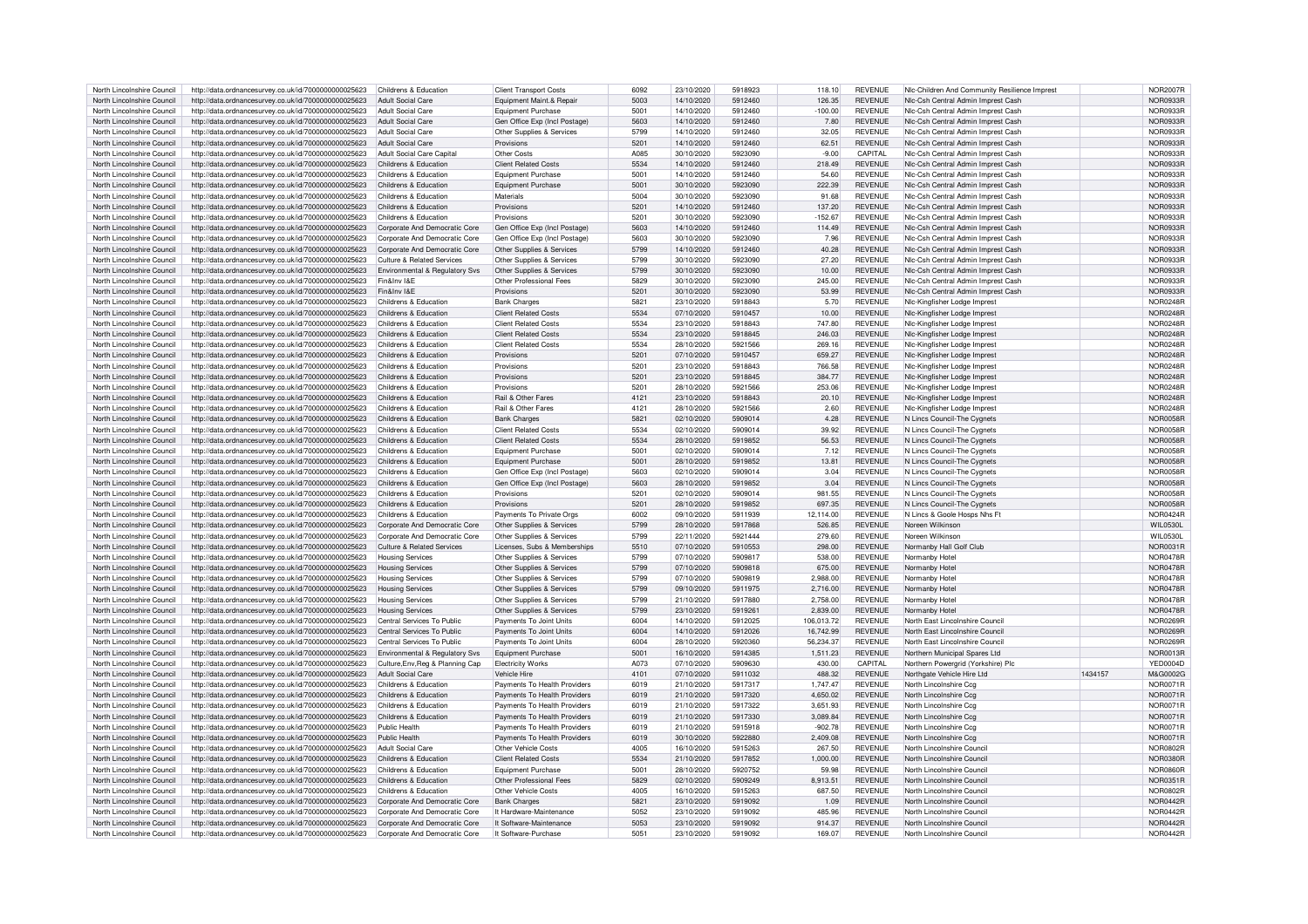| North Lincolnshire Council | http://data.ordnancesurvey.co.uk/id/7000000000025623 | Culture & Related Services                | <b>Bank Charges</b>          | 5821 | 28/10/2020 | 5920752 | 1.09     | <b>REVENUE</b> | North Lincolnshire Council              |          | <b>NOR0860R</b> |
|----------------------------|------------------------------------------------------|-------------------------------------------|------------------------------|------|------------|---------|----------|----------------|-----------------------------------------|----------|-----------------|
| North Lincolnshire Council | http://data.ordnancesurvey.co.uk/id/7000000000025623 | Culture & Related Services                | Equipment Purchase           | 5001 | 28/10/2020 | 5920752 | 667.62   | <b>REVENUE</b> | North Lincolnshire Council              |          | NOR0860R        |
| North Lincolnshire Council | http://data.ordnancesurvey.co.uk/id/7000000000025623 | <b>Culture &amp; Related Services</b>     | Other Supplies & Services    | 5799 | 28/10/2020 | 5920752 | 1.40     | <b>REVENUE</b> | North Lincolnshire Council              |          | NOR0860R        |
| North Lincolnshire Council | http://data.ordnancesurvey.co.uk/id/7000000000025623 | Culture & Related Services                | Other Vehicle Costs          | 4005 | 16/10/2020 | 5915263 | 802.50   | <b>REVENUE</b> | North Lincolnshire Council              |          | NOR0802R        |
| North Lincolnshire Council | http://data.ordnancesurvey.co.uk/id/7000000000025623 | <b>Environmental &amp; Regulatory Svs</b> | Other Vehicle Costs          | 4005 | 16/10/2020 | 5915263 | 267.50   | <b>REVENUE</b> | North Lincolnshire Council              |          | <b>NOR0802F</b> |
| North Lincolnshire Council | http://data.ordnancesurvey.co.uk/id/7000000000025623 |                                           | Other Vehicle Costs          | 4005 | 16/10/2020 | 5915263 | 502.50   | <b>REVENUE</b> | North Lincolnshire Council              |          | <b>NOR0802R</b> |
|                            |                                                      | Environmental & Regulatory Svs            |                              |      |            |         |          |                |                                         |          |                 |
| North Lincolnshire Council | http://data.ordnancesurvey.co.uk/id/7000000000025623 | Highways & Transport                      | <b>Bank Charges</b>          | 5821 | 16/10/2020 | 5915263 | 45.00    | <b>REVENUE</b> | North Lincolnshire Council              |          | <b>NOR0802R</b> |
| North Lincolnshire Council | http://data.ordnancesurvey.co.uk/id/7000000000025623 | Highways & Transport                      | <b>Bank Charges</b>          | 5821 | 30/10/2020 | 5923086 | 1.09     | <b>REVENUE</b> | North Lincolnshire Council              |          | <b>NOR0802R</b> |
| North Lincolnshire Council | http://data.ordnancesurvey.co.uk/id/7000000000025623 | Highways & Transport                      | Equipment Purchase           | 5001 | 16/10/2020 | 5915263 | 124.99   | <b>REVENUE</b> | North Lincolnshire Council              |          | <b>NOR0802R</b> |
| North Lincolnshire Council | http://data.ordnancesurvey.co.uk/id/7000000000025623 | Highways & Transport                      | Licenses, Subs & Memberships | 5510 | 16/10/2020 | 5915263 | 600.00   | <b>REVENUE</b> | North Lincolnshire Council              |          | <b>NOR0802R</b> |
| North Lincolnshire Council | http://data.ordnancesurvey.co.uk/id/7000000000025623 | Highways & Transport                      | Other Vehicle Costs          | 4005 | 16/10/2020 | 5915263 | 1,425.00 | <b>REVENUE</b> | North Lincolnshire Council              |          | <b>NOR0802R</b> |
| North Lincolnshire Council | http://data.ordnancesurvey.co.uk/id/7000000000025623 | Highways & Transport                      | Other Vehicle Costs          | 4005 | 16/10/2020 | 5915263 | 575.55   | <b>REVENUE</b> | North Lincolnshire Council              |          | <b>NOR0802R</b> |
| North Lincolnshire Council | http://data.ordnancesurvey.co.uk/id/7000000000025623 | Highways & Transport                      | Other Vehicle Costs          | 4005 | 30/10/2020 | 5923086 | 470.00   | <b>REVENUE</b> | North Lincolnshire Council              |          | <b>NOR0802R</b> |
| North Lincolnshire Council | http://data.ordnancesurvey.co.uk/id/7000000000025623 | <b>Planning Services</b>                  | Other Vehicle Costs          | 4005 | 16/10/2020 | 5915263 | 112.50   | <b>REVENUE</b> | North Lincolnshire Council              |          | <b>NOR0802R</b> |
|                            |                                                      |                                           | Other Vehicle Costs          | 4005 |            | 5923086 | 202.50   | <b>REVENUE</b> | North Lincolnshire Council              |          | NOR0802R        |
| North Lincolnshire Council | http://data.ordnancesurvey.co.uk/id/7000000000025623 | <b>Planning Services</b>                  |                              |      | 30/10/2020 |         |          |                |                                         |          |                 |
| North Lincolnshire Council | http://data.ordnancesurvey.co.uk/id/7000000000025623 | Central Services To Public                | Materials                    | 5004 | 23/10/2020 | 5918319 | 193.62   | <b>REVENUE</b> | North Lincs Council-N.Hall Country Park |          | <b>NOR0283R</b> |
| North Lincolnshire Council | http://data.ordnancesurvey.co.uk/id/7000000000025623 | Culture & Related Services                | <b>Bank Charges</b>          | 5821 | 23/10/2020 | 5918319 | 46.67    | <b>REVENUE</b> | North Lincs Council-N.Hall Country Park |          | <b>NOR0283R</b> |
| North Lincolnshire Council | http://data.ordnancesurvey.co.uk/id/7000000000025623 | <b>Culture &amp; Related Services</b>     | Clothing, Uniforms & Laundry | 5301 | 23/10/2020 | 5918319 | 15.00    | <b>REVENUE</b> | North Lincs Council-N.Hall Country Parl |          | NOR0283F        |
| North Lincolnshire Council | http://data.ordnancesurvey.co.uk/id/7000000000025623 | <b>Culture &amp; Related Services</b>     | <b>Equipment Purchase</b>    | 5001 | 14/10/2020 | 5913782 | 687.67   | <b>REVENUE</b> | North Lincs Council-N.Hall Country Park |          | NOR0283R        |
| North Lincolnshire Council | http://data.ordnancesurvey.co.uk/id/7000000000025623 | <b>Culture &amp; Related Services</b>     | Materials                    | 5004 | 14/10/2020 | 5913782 | 35.96    | <b>REVENUE</b> | North Lincs Council-N.Hall Country Park |          | NOR0283R        |
| North Lincolnshire Council | http://data.ordnancesurvey.co.uk/id/7000000000025623 | Culture & Related Services                | <b>Materials</b>             | 5004 | 23/10/2020 | 5918319 | 233.34   | <b>REVENUE</b> | North Lincs Council-N.Hall Country Park |          | <b>NOR0283R</b> |
| North Lincolnshire Council | http://data.ordnancesurvey.co.uk/id/7000000000025623 | Culture & Related Services                | Other Professional Fees      | 5829 | 14/10/2020 | 5913782 | 101.25   | <b>REVENUE</b> | North Lincs Council-N.Hall Country Park |          | <b>NOR0283F</b> |
| North Lincolnshire Council | http://data.ordnancesurvey.co.uk/id/7000000000025623 | <b>Culture &amp; Related Services</b>     | Other Professional Fees      | 5829 | 23/10/2020 | 5918319 | 103.60   | <b>REVENUE</b> | North Lincs Council-N.Hall Country Park |          | NOR0283R        |
| North Lincolnshire Council |                                                      | Culture & Related Services                | Provisions                   | 520  | 14/10/2020 | 5913782 | 64.73    | <b>REVENUE</b> | North Lincs Council-N.Hall Country Park |          | <b>NOR0283F</b> |
|                            | http://data.ordnancesurvey.co.uk/id/7000000000025623 |                                           |                              |      |            |         |          |                |                                         |          |                 |
| North Lincolnshire Council | http://data.ordnancesurvey.co.uk/id/7000000000025623 | <b>Culture &amp; Related Services</b>     | Provisions                   | 5201 | 23/10/2020 | 5918319 | 44.85    | <b>REVENUE</b> | North Lincs Council-N.Hall Country Park |          | NOR0283R        |
| North Lincolnshire Council | http://data.ordnancesurvey.co.uk/id/7000000000025623 | Corporate And Democratic Core             | Repair & Maintenance Costs   | 3000 | 28/10/2020 | 5921503 | $\Omega$ | <b>REVENUE</b> | North Point Uk Ltd                      | 4575195  | <b>NOR0683R</b> |
| North Lincolnshire Council | http://data.ordnancesurvey.co.uk/id/7000000000025623 | <b>Planning Services</b>                  | Equipment Maint.& Repair     | 5003 | 28/10/2020 | 5921505 | 439.18   | <b>REVENUE</b> | North Point Uk Ltd                      | 4575195  | NOR0683B        |
| North Lincolnshire Council | http://data.ordnancesurvey.co.uk/id/7000000000025623 | Adult Social Care                         | Electricity                  | 3102 | 23/10/2020 | 5918473 | 565.19   | <b>REVENUE</b> | Npower Limited                          | 03653277 | NPO0007O        |
| North Lincolnshire Council | http://data.ordnancesurvey.co.uk/id/7000000000025623 | Adult Social Care                         | Flectricity                  | 3102 | 23/10/2020 | 5918580 | 234.01   | <b>REVENUE</b> | Nnower I imited                         | 03653277 | NPO0007O        |
| North Lincolnshire Council | http://data.ordnancesurvey.co.uk/id/7000000000025623 | <b>Adult Social Care</b>                  | Electricity                  | 3102 | 23/10/2020 | 5918588 | 1,490.53 | <b>REVENUE</b> | Npower Limited                          | 03653277 | NPO0007O        |
| North Lincolnshire Council | http://data.ordnancesurvey.co.uk/id/7000000000025623 | Childrens & Education                     | Flectricity                  | 3102 | 23/10/2020 | 5918486 | 291.41   | <b>REVENUE</b> | Nnower I imited                         | 03653277 | NPO0007O        |
|                            |                                                      |                                           |                              |      |            |         |          |                |                                         |          |                 |
| North Lincolnshire Council | http://data.ordnancesurvey.co.uk/id/7000000000025623 | Childrens & Education                     | Electricity                  | 3102 | 23/10/2020 | 5918495 | 410.66   | <b>REVENUE</b> | Noower Limited                          | 03653277 | NPO0007O        |
| North Lincolnshire Council | http://data.ordnancesurvey.co.uk/id/7000000000025623 | Childrens & Education                     | Electricity                  | 3102 | 23/10/2020 | 5918537 | 268.92   | <b>REVENUE</b> | Npower Limited                          | 03653277 | NPO0007O        |
| North Lincolnshire Council | http://data.ordnancesurvey.co.uk/id/7000000000025623 | Childrens & Education                     | Electricity                  | 3102 | 23/10/2020 | 5918575 | 633.10   | <b>REVENUE</b> | Noower Limited                          | 03653277 | NPO0007O        |
| North Lincolnshire Council | http://data.ordnancesurvey.co.uk/id/7000000000025623 | Childrens & Education                     | Electricity                  | 3102 | 23/10/2020 | 5918612 | 1,676.80 | <b>REVENUE</b> | Npower Limited                          | 03653277 | NPO0007O        |
| North Lincolnshire Council | http://data.ordnancesurvey.co.uk/id/7000000000025623 | Childrens & Education                     | Electricity                  | 3102 | 23/10/2020 | 5918644 | 278.31   | <b>REVENUE</b> | Nnower Limited                          | 03653277 | NPO0007O        |
| North Lincolnshire Council | http://data.ordnancesurvey.co.uk/id/7000000000025623 | Corporate And Democratic Core             | Electricity                  | 3102 | 23/10/2020 | 5918497 | 717.92   | <b>REVENUE</b> | Nnower I imited                         | 03653277 | NPO0007O        |
| North Lincolnshire Council | http://data.ordnancesurvey.co.uk/id/7000000000025623 | Corporate And Democratic Core             | Electricity                  | 3102 | 23/10/2020 | 5918596 | 8.635.34 | <b>REVENUE</b> | Nnower I imited                         | 03653277 | NPO0007O        |
| North Lincolnshire Council | http://data.ordnancesurvey.co.uk/id/7000000000025623 | Corporate And Democratic Core             | Electricity                  | 3102 | 23/10/2020 | 5918597 | 3,019.51 | <b>REVENUE</b> | Noower Limited                          | 03653277 | <b>NPO0007C</b> |
|                            |                                                      |                                           |                              |      |            |         |          |                |                                         |          |                 |
| North Lincolnshire Council | http://data.ordnancesurvey.co.uk/id/7000000000025623 | <b>Culture &amp; Related Services</b>     | Flectricity                  | 3102 | 23/10/2020 | 5918527 | 489.39   | <b>REVENUE</b> | Nnower I imited                         | 03653277 | NPO0007C        |
| North Lincolnshire Council | http://data.ordnancesurvey.co.uk/id/7000000000025623 | Culture & Related Services                | Electricity                  | 3102 | 23/10/2020 | 5918530 | 3.592.61 | <b>REVENUE</b> | Noower Limited                          | 03653277 | NPO0007O        |
| North Lincolnshire Council | http://data.ordnancesurvey.co.uk/id/7000000000025623 | Culture & Related Services                | Electricity                  | 3102 | 23/10/2020 | 5918585 | 528.41   | <b>REVENUE</b> | Nnower I imited                         | 03653277 | NPO0007O        |
| North Lincolnshire Council | http://data.ordnancesurvey.co.uk/id/7000000000025623 | <b>Culture &amp; Related Services</b>     | Electricity                  | 3102 | 23/10/2020 | 5918590 | 9,739.09 | <b>REVENUE</b> | Noower Limited                          | 03653277 | <b>NPO0007C</b> |
| North Lincolnshire Council | http://data.ordnancesurvey.co.uk/id/7000000000025623 | Culture & Related Services                | Electricity                  | 3102 | 23/10/2020 | 5918592 | 3.149.33 | <b>REVENUE</b> | Nnower Limited                          | 03653277 | NPO0007C        |
| North Lincolnshire Council | http://data.ordnancesurvey.co.uk/id/7000000000025623 | <b>Culture &amp; Related Services</b>     | Electricity                  | 3102 | 23/10/2020 | 5918593 | 3,265.36 | <b>REVENUE</b> | Nnower I imited                         | 03653277 | NPO0007O        |
| North Lincolnshire Council | http://data.ordnancesurvey.co.uk/id/7000000000025623 | <b>Culture &amp; Related Services</b>     | Flectricity                  | 3102 | 23/10/2020 | 5918594 | 4.784.41 | <b>REVENUE</b> | Nnower I imited                         | 03653277 | NPO0007O        |
| North Lincolnshire Council | http://data.ordnancesurvey.co.uk/id/7000000000025623 | <b>Culture &amp; Related Services</b>     | Electricity                  | 3102 | 23/10/2020 | 5918595 | 272.79   | <b>REVENUE</b> | Nnower Limited                          | 03653277 | NPO0007O        |
|                            |                                                      |                                           |                              |      |            |         |          |                |                                         |          |                 |
| North Lincolnshire Council | http://data.ordnancesurvey.co.uk/id/7000000000025623 | Culture & Related Services                | Electricity                  | 3102 | 23/10/2020 | 5918597 | 3,019.52 | <b>REVENUE</b> | Noower Limited                          | 03653277 | NPO0007O        |
| North Lincolnshire Council | http://data.ordnancesurvey.co.uk/id/7000000000025623 | Culture & Related Services                | Flectricity                  | 3102 | 23/10/2020 | 5918598 | 1.009.69 | <b>REVENUE</b> | Nnower I imited                         | 03653277 | NPO0007O        |
| North Lincolnshire Council | http://data.ordnancesurvey.co.uk/id/7000000000025623 | Culture & Related Services                | Electricity                  | 3102 | 23/10/2020 | 5918599 | 2,284.39 | <b>REVENUE</b> | Npower Limited                          | 03653277 | NPO0007O        |
| North Lincolnshire Council | http://data.ordnancesurvey.co.uk/id/7000000000025623 | Culture & Related Services                | Flectricity                  | 3102 | 23/10/2020 | 5918609 | 1.118.35 | <b>REVENUE</b> | Nnower I imited                         | 03653277 | NPO0007O        |
| North Lincolnshire Council | http://data.ordnancesurvey.co.uk/id/7000000000025623 | <b>Culture &amp; Related Services</b>     | Electricity                  | 3102 | 23/10/2020 | 5918620 | 877.78   | <b>REVENUE</b> | Noower Limited                          | 03653277 | NPO0007O        |
| North Lincolnshire Council | http://data.ordnancesurvey.co.uk/id/7000000000025623 | <b>Culture &amp; Related Services</b>     | Electricity                  | 3102 | 23/10/2020 | 5918642 | 506.57   | <b>REVENUE</b> | Npower Limited                          | 03653277 | <b>NPO0007C</b> |
| North Lincolnshire Council | http://data.ordnancesurvey.co.uk/id/7000000000025623 | Culture & Related Services                | Flectricity                  | 3102 | 23/10/2020 | 5918653 | 611.40   | <b>REVENUE</b> | Nnower I imited                         | 03653277 | NPO0007O        |
| North Lincolnshire Council | http://data.ordnancesurvey.co.uk/id/7000000000025623 | <b>Environmental &amp; Regulatory Svs</b> | Electricity                  | 3102 | 23/10/2020 | 5918563 | 809.85   | <b>REVENUE</b> | Npower Limited                          | 03653277 | NPO0007O        |
| North Lincolnshire Council | http://data.ordnancesurvey.co.uk/id/7000000000025623 | Environmental & Regulatory Sys            | Flectricity                  | 3102 | 23/10/2020 | 5918584 | 1.080.33 | <b>REVENUE</b> | Nnower I imited                         | 03653277 | NPO0007O        |
|                            |                                                      |                                           |                              |      |            |         |          |                |                                         |          |                 |
| North Lincolnshire Council | http://data.ordnancesurvey.co.uk/id/7000000000025623 | Environmental & Regulatory Svs            | Electricity                  | 3102 | 23/10/2020 | 5918586 | 1,663.09 | <b>REVENUE</b> | Noower Limited                          | 03653277 | NPO0007O        |
| North Lincolnshire Council | http://data.ordnancesurvey.co.uk/id/7000000000025623 | Environmental & Regulatory Svs            | Electricity                  | 3102 | 23/10/2020 | 5918595 | 1,091.14 | <b>REVENUE</b> | Nnower I imited                         | 03653277 | NPO0007O        |
| North Lincolnshire Council | http://data.ordnancesurvey.co.uk/id/7000000000025623 | Fin&Inv I&E                               | Electricity                  | 3102 | 23/10/2020 | 5918541 | 963.79   | <b>REVENUE</b> | Noower Limited                          | 03653277 | <b>NPO0007C</b> |
| North Lincolnshire Council | http://data.ordnancesurvey.co.uk/id/7000000000025623 | Fin&Inv I&F                               | Electricity                  | 3102 | 23/10/2020 | 5918583 | 392.94   | <b>REVENUE</b> | Npower Limited                          | 03653277 | <b>NPO0007C</b> |
| North Lincolnshire Council | http://data.ordnancesurvey.co.uk/id/7000000000025623 | Fin&Inv I&F                               | Electricity                  | 3102 | 23/10/2020 | 5918591 | 1,215.09 | <b>REVENUE</b> | Noower Limited                          | 03653277 | NPO0007O        |
| North Lincolnshire Council | http://data.ordnancesurvey.co.uk/id/7000000000025623 | Fin&Inv I&F                               | Electricity                  | 3102 | 23/10/2020 | 5918600 | 385.08   | <b>REVENUE</b> | Noower Limited                          | 03653277 | <b>NPO0007C</b> |
| North Lincolnshire Council | http://data.ordnancesurvey.co.uk/id/7000000000025623 | Fin&Inv I&F                               | Electricity                  | 3102 | 23/10/2020 | 5918636 | 512.04   | <b>REVENUE</b> | Nnower Limited                          | 03653277 | NPO0007O        |
| North Lincolnshire Council | http://data.ordnancesurvey.co.uk/id/7000000000025623 | Fin&Inv I&E                               | Electricity                  | 3102 | 23/10/2020 | 5918640 | 298.34   | <b>REVENUE</b> | Noower Limited                          | 03653277 | <b>NPO0007C</b> |
|                            |                                                      |                                           |                              |      |            | 5918552 |          |                |                                         |          |                 |
| North Lincolnshire Council | http://data.ordnancesurvey.co.uk/id/7000000000025623 | Highways & Transport                      | Electricity                  | 3102 | 23/10/2020 |         | 1.376.14 | <b>REVENUE</b> | Noower Limited                          | 03653277 | NPO0007O        |
| North Lincolnshire Council | http://data.ordnancesurvey.co.uk/id/7000000000025623 | Highways & Transport                      | Electricity                  | 3102 | 23/10/2020 | 5918560 | 367.55   | <b>REVENUE</b> | Nnower I imited                         | 03653277 | NPO0007O        |
| North Lincolnshire Council | http://data.ordnancesurvey.co.uk/id/7000000000025623 | Highways & Transport                      | Electricity                  | 3102 | 23/10/2020 | 5918579 | 1.108.26 | <b>REVENUE</b> | Nnower I imited                         | 03653277 | NPO0007O        |
| North Lincolnshire Council | http://data.ordnancesurvey.co.uk/id/7000000000025623 | Highways & Transport                      | Electricity                  | 3102 | 23/10/2020 | 5918589 | 2,198.92 | <b>REVENUE</b> | Noower Limited                          | 03653277 | NPO0007O        |
| North Lincolnshire Council | http://data.ordnancesurvey.co.uk/id/7000000000025623 | Highways & Transport                      | Electricity                  | 3102 | 23/10/2020 | 5918645 | 1.089.34 | <b>REVENUE</b> | Nnower I imited                         | 03653277 | NPO0007O        |
| North Lincolnshire Council | http://data.ordnancesurvey.co.uk/id/7000000000025623 | Highways & Transport                      | Electricity                  | 3102 | 23/10/2020 | 5918646 | 572.93   | <b>REVENUE</b> | Npower Limited                          | 03653277 | NPO0007O        |
| North Lincolnshire Council | http://data.ordnancesurvey.co.uk/id/7000000000025623 | Highways & Transport                      | Flectricity                  | 3102 | 23/10/2020 | 5918647 | 355.54   | <b>REVENUE</b> | Noower Limited                          | 03653277 | NPO0007O        |
|                            |                                                      |                                           |                              |      |            |         |          |                |                                         |          |                 |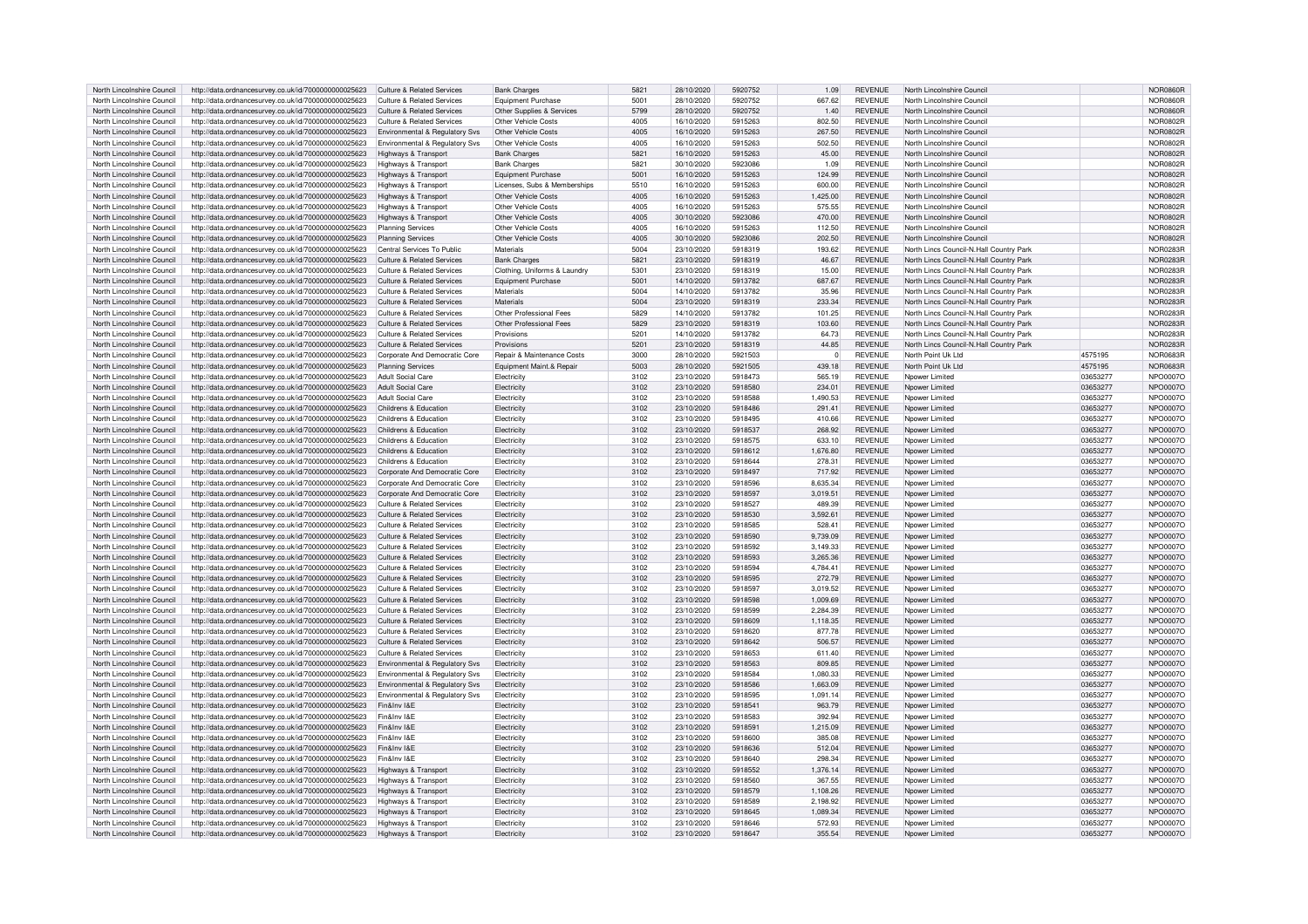| North Lincolnshire Council | http://data.ordnancesurvey.co.uk/id/7000000000025623 | <b>Highways &amp; Transport</b>       | Electricity                         | 3102 | 23/10/2020 | 5918648 | 1,107.62  | <b>REVENUE</b> | Npower Limited                            | 03653277 | NPO0007O        |
|----------------------------|------------------------------------------------------|---------------------------------------|-------------------------------------|------|------------|---------|-----------|----------------|-------------------------------------------|----------|-----------------|
| North Lincolnshire Council | http://data.ordnancesurvey.co.uk/id/7000000000025623 |                                       |                                     | 3102 | 23/10/2020 | 5918649 | 1.473.87  | <b>REVENUE</b> |                                           | 03653277 | NPO0007O        |
|                            |                                                      | Highways & Transport                  | Flectricity                         |      |            |         |           |                | Nnower I imited                           |          |                 |
| North Lincolnshire Council | http://data.ordnancesurvey.co.uk/id/7000000000025623 | Highways & Transport                  | Electricity                         | 3102 | 23/10/2020 | 5918650 | 34,237.20 | <b>REVENUE</b> | Noower Limited                            | 03653277 | NPO0007C        |
| North Lincolnshire Council | http://data.ordnancesurvey.co.uk/id/7000000000025623 | Non Distributed Costs                 | Electricity                         | 3102 | 23/10/2020 | 5918482 | 481.07    | <b>REVENUE</b> | Nnower Limited                            | 03653277 | NPO0007O        |
| North Lincolnshire Council | http://data.ordnancesurvey.co.uk/id/7000000000025623 | Non Distributed Costs                 | Electricity                         | 3102 | 23/10/2020 | 5918524 | 218.53    | <b>REVENUE</b> | Noower Limited                            | 03653277 | <b>NPO0007C</b> |
| North Lincolnshire Council | http://data.ordnancesurvey.co.uk/id/7000000000025623 | Non Distributed Costs                 | Electricity                         | 3102 | 23/10/2020 | 5918599 | 1,125.14  | <b>REVENUE</b> | Nnower I imited                           | 03653277 | NPO0007C        |
|                            |                                                      |                                       |                                     |      |            |         |           |                |                                           |          |                 |
| North Lincolnshire Council | http://data.ordnancesurvey.co.uk/id/7000000000025623 | Planning Services                     | Electricity                         | 3102 | 23/10/2020 | 5918508 | 3,123.90  | <b>REVENUE</b> | Nnower I imited                           | 03653277 | NPO0007O        |
| North Lincolnshire Council | http://data.ordnancesurvey.co.uk/id/7000000000025623 | <b>Planning Services</b>              | Electricity                         | 3102 | 23/10/2020 | 5918519 | 4,979.44  | <b>REVENUE</b> | Nnower I imited                           | 03653277 | NPO0007O        |
| North Lincolnshire Council | http://data.ordnancesurvey.co.uk/id/7000000000025623 | Public Health                         | Electricity                         | 3102 | 23/10/2020 | 5918547 | 244.11    | <b>REVENUE</b> | Nnower I imited                           | 03653277 | NPO0007O        |
| North Lincolnshire Council | http://data.ordnancesurvey.co.uk/id/7000000000025623 | Adult Social Care Capital             | Other Costs                         | A085 | 07/10/2020 | 5909688 | 375.00    | CAPITAL        | Nrs Healthcare                            | 1948041  | <b>NOT0059T</b> |
| North Lincolnshire Council | http://data.ordnancesurvey.co.uk/id/7000000000025623 | Public Health                         | Materials                           | 5004 | 07/10/2020 | 5909001 | 1.364.00  | <b>REVENUE</b> | <b>Nymas</b>                              |          | <b>NYM0001M</b> |
| North Lincolnshire Council |                                                      | Adult Social Care                     | Payments To Private Orgs            | 6002 | 30/10/2020 | 5923520 | 4.200.00  | <b>REVENUE</b> | Oakhills Residential Homes Ltd            |          | <b>OAK0300K</b> |
|                            | http://data.ordnancesurvey.co.uk/id/7000000000025623 |                                       |                                     |      |            |         |           |                |                                           |          |                 |
| North Lincolnshire Council | http://data.ordnancesurvey.co.uk/id/7000000000025623 | Childrens & Education                 | Payments To Private Orgs            | 6002 | 23/10/2020 | 5919171 | 23,389.50 | <b>REVENUE</b> | Oasis Academy Parkwood                    |          | OAS0085S        |
| North Lincolnshire Council | http://data.ordnancesurvey.co.uk/id/7000000000025623 | Childrens & Education                 | Payments To Private Orgs            | 6002 | 30/10/2020 | 5923160 | 7,248.15  | <b>REVENUE</b> | Oasis Academy Parkwood                    |          | <b>OAS0085S</b> |
| North Lincolnshire Council | http://data.ordnancesurvey.co.uk/id/7000000000025623 | Childrens & Education                 | Payments To Private Orgs            | 6002 | 09/10/2020 | 5911940 | 5,604.51  | <b>REVENUE</b> | Oasis Community Learning Henderson Avenue | 05398529 | OAS0032S        |
| North Lincolnshire Council | http://data.ordnancesurvey.co.uk/id/7000000000025623 | Childrens & Education                 | Payments To Private Orgs            | 6002 | 21/10/2020 | 5917327 | 4,550.00  | <b>REVENUE</b> | Oasis Community Learning Henderson Avenue | 05398529 | OAS0032S        |
| North Lincolnshire Council | http://data.ordnancesurvey.co.uk/id/7000000000025623 | Childrens & Education                 | Payments To Private Orgs            | 6002 | 23/10/2020 | 5919170 | 36,999.30 | <b>REVENUE</b> | Oasis Community Learning Henderson Avenue | 05398529 | OAS0032S        |
| North Lincolnshire Council | http://data.ordnancesurvey.co.uk/id/7000000000025623 | Childrens & Education                 | Payments To Private Orgs            | 6002 | 28/10/2020 | 5921301 | 800.00    | <b>REVENUE</b> | Oasis Community Learning Henderson Avenue | 05398529 | OAS0032S        |
|                            |                                                      |                                       |                                     |      |            |         |           |                |                                           |          |                 |
| North Lincolnshire Council | http://data.ordnancesurvey.co.uk/id/7000000000025623 | Childrens & Education                 | Payments To Private Orgs            | 6002 | 30/10/2020 | 5923159 | 15,425.55 | <b>REVENUE</b> | Oasis Community Learning Henderson Avenue | 05398529 | OAS0032S        |
| North Lincolnshire Council | http://data.ordnancesurvey.co.uk/id/7000000000025623 | Childrens & Education                 | <b>Examination Fees</b>             | 5730 | 08/09/2020 | 5922948 | 619.50    | <b>REVENUE</b> | O C R                                     | 3484466  | OCR0001R        |
| North Lincolnshire Council | http://data.ordnancesurvey.co.uk/id/7000000000025623 | Childrens & Education                 | <b>Examination Fees</b>             | 5730 | 27/10/2020 | 5923055 | $-619.50$ | <b>REVENUE</b> | O C R                                     | 3484466  | OCR0001R        |
| North Lincolnshire Council | http://data.ordnancesurvey.co.uk/id/7000000000025623 | <b>Housing Services</b>               | Other Supplies & Services           | 5799 | 14/10/2020 | 5914286 | 980.00    | <b>REVENUE</b> | Office Maid                               |          | OFF0061F        |
| North Lincolnshire Council | http://data.ordnancesurvey.co.uk/id/7000000000025623 | Central Services To Public            | <b>Test And Trace Discretionary</b> | 6093 | 15/10/2020 | 5915534 | 500.00    | <b>REVENUE</b> | <b>REDACTED</b>                           |          | REDACTED        |
| North Lincolnshire Council | http://data.ordnancesurvey.co.uk/id/7000000000025623 | Corporate And Democratic Core         | Legal Fees                          | 5823 | 28/10/2020 | 5921079 | 589.17    | <b>REVENUE</b> | Olivia Bennyworth                         |          | <b>BEN0299N</b> |
|                            |                                                      |                                       |                                     |      |            |         |           |                |                                           |          |                 |
| North Lincolnshire Council | http://data.ordnancesurvey.co.uk/id/7000000000025623 | Childrens & Education                 | It Software-Maintenance             | 5053 | 28/10/2020 | 5921167 | 4.000.00  | <b>REVENUE</b> | Olm Systems Ltd                           |          | <b>OLM0001M</b> |
| North Lincolnshire Council | http://data.ordnancesurvey.co.uk/id/7000000000025623 | Culture & Related Services            | Stock Purchases & Adjustments       | 5030 | 21/10/2020 | 5916281 | 239.46    | <b>REVENUE</b> | Omicways Ltd                              | 00897115 | OMI0001         |
| North Lincolnshire Council | http://data.ordnancesurvey.co.uk/id/7000000000025623 | Childrens & Education                 | <b>Client Transport Costs</b>       | 6092 | 02/10/2020 | 5908997 | 11.128.00 | <b>REVENUE</b> | One 2 One Taxis                           |          | <b>ONE0035E</b> |
| North Lincolnshire Council | http://data.ordnancesurvey.co.uk/id/7000000000025623 | Childrens & Education                 | <b>Client Related Costs</b>         | 5534 | 28/10/2020 | 5919375 | 272.90    | <b>REVENUE</b> | Ongo                                      | 11077107 | <b>ONG0300G</b> |
| North Lincolnshire Council | http://data.ordnancesurvey.co.uk/id/7000000000025623 | Adult Social Care                     | Payments To Private Orgs            | 6002 | 21/10/2020 | 5918368 | 6,428.54  | <b>REVENUE</b> | Ongo Recruitment Ltd                      |          | <b>ISF0039F</b> |
| North Lincolnshire Council | http://data.ordnancesurvey.co.uk/id/7000000000025623 | Childrens & Education                 | Other Supplies & Services           | 5799 | 16/10/2020 | 5915645 | 252.00    | <b>REVENUE</b> | Ongo Recruitment Ltd                      | 4750128  | CRO0323O        |
| North Lincolnshire Council | http://data.ordnancesurvey.co.uk/id/7000000000025623 | Childrens & Education                 | Other Supplies & Services           | 5799 | 30/10/2020 | 5922993 | 280.00    | <b>REVENUE</b> | Ongo Recruitment Ltd                      | 4750128  | CRO03230        |
|                            |                                                      |                                       |                                     |      |            |         |           |                |                                           |          |                 |
| North Lincolnshire Council | http://data.ordnancesurvey.co.uk/id/7000000000025623 | Childrens & Education                 | Pay - Agency                        | 0131 | 23/10/2020 | 5918992 | 1,394.61  | <b>REVENUE</b> | Ongo Recruitment Ltd                      | 4750128  | CRO0323O        |
| North Lincolnshire Council | http://data.ordnancesurvey.co.uk/id/7000000000025623 | Childrens & Education                 | Payments To Private Orgs            | 6002 | 02/10/2020 | 5908996 | 4,749.75  | <b>REVENUE</b> | Ongo Recruitment Ltd                      | 4750128  | CRO0323O        |
| North Lincolnshire Council | http://data.ordnancesurvey.co.uk/id/7000000000025623 | Childrens & Education                 | Payments To Private Orgs            | 6002 | 09/10/2020 | 5912077 | 4,749.75  | <b>REVENUE</b> | Ongo Recruitment Ltd                      | 4750128  | CRO0323O        |
| North Lincolnshire Council | http://data.ordnancesurvey.co.uk/id/7000000000025623 | Corporate And Democratic Core         | Other Supplies & Services           | 5799 | 09/10/2020 | 5911510 | $-336.00$ | <b>REVENUE</b> | Ongo Recruitment Ltd                      | 4750128  | CRO0323C        |
| North Lincolnshire Council | http://data.ordnancesurvey.co.uk/id/7000000000025623 | <b>Culture &amp; Related Services</b> | Repair & Maintenance Costs          | 3000 | 16/10/2020 | 5915223 | 450.00    | <b>REVENUE</b> | Open Control Solutions Ltd                |          | OPE0032E        |
| North Lincolnshire Council |                                                      | Adult Social Care                     | Payments To Private Orgs            | 6002 | 21/10/2020 | 5918365 | 5.831.28  | <b>REVENUE</b> | Options (Autism 2) I td                   |          | <b>ISF0021F</b> |
|                            | http://data.ordnancesurvey.co.uk/id/7000000000025623 |                                       |                                     |      |            |         |           |                |                                           |          |                 |
| North Lincolnshire Council | http://data.ordnancesurvey.co.uk/id/7000000000025623 | Adult Social Care                     | Payments To Private Orgs            | 6002 | 21/10/2020 | 5918365 | 298.00    | <b>REVENUE</b> | Options (Autism 2) I td                   |          | <b>ISF0021F</b> |
| North Lincolnshire Council | http://data.ordnancesurvey.co.uk/id/7000000000025623 | Adult Social Care                     | Payments To Private Orgs            | 6002 | 23/10/2020 | 5918377 | 5,278.20  | <b>REVENUE</b> | Options Autism (2) Ltd                    | 4228353  | <b>YOU0005U</b> |
| North Lincolnshire Council | http://data.ordnancesurvey.co.uk/id/7000000000025623 | <b>Adult Social Care</b>              | Payments To Private Orgs            | 6002 | 23/10/2020 | 5918377 | 1,000.40  | <b>REVENUE</b> | Options Autism (2) Ltd                    | 4228353  | <b>YOU0005U</b> |
| North Lincolnshire Council | http://data.ordnancesurvey.co.uk/id/7000000000025623 | <b>Adult Social Care</b>              | Payments To Private Orgs            | 6002 | 30/10/2020 | 5923522 | 2,352.00  | <b>REVENUE</b> | Options Autism (2) Ltd                    | 4228353  | <b>YOU0005U</b> |
| North Lincolnshire Council | http://data.ordnancesurvey.co.uk/id/7000000000025623 | Childrens & Education                 | Payments To Private Orgs            | 6002 | 07/10/2020 | 5910505 | 22,285.72 | <b>REVENUE</b> | Oracle Care Limited                       | 5618803  | ORA0060A        |
| North Lincolnshire Council |                                                      | Childrens & Education                 |                                     | 6002 |            | 5919172 | 9,831.86  | <b>REVENUE</b> | Orkidz Nursery                            |          | <b>ORK0001K</b> |
|                            | http://data.ordnancesurvey.co.uk/id/7000000000025623 |                                       | Payments To Private Orgs            |      | 23/10/2020 |         |           |                |                                           |          |                 |
| North Lincolnshire Council | http://data.ordnancesurvey.co.uk/id/7000000000025623 | Childrens & Education                 | Payments To Private Orgs            | 6002 | 30/10/2020 | 5923161 | 525.35    | <b>REVENUE</b> | Orkidz Nursery                            |          | <b>ORK0001K</b> |
| North Lincolnshire Council | http://data.ordnancesurvey.co.uk/id/7000000000025623 | Childrens & Education                 | Payments To Private Orgs            | 6002 | 21/10/2020 | 5917325 | 25.316.67 | <b>REVENUE</b> | Outwood Academy Foxhills                  |          | FTC0002C        |
| North Lincolnshire Council | http://data.ordnancesurvey.co.uk/id/7000000000025623 | <b>Planning Services</b>              | Other Supplies & Services           | 5799 | 14/10/2020 | 5913636 | 9,500.00  | <b>REVENUE</b> | Oxford Economics Limited                  | 01557776 | OXF0099F        |
| North Lincolnshire Council | http://data.ordnancesurvey.co.uk/id/7000000000025623 | Childrens & Education                 | Licenses, Subs & Memberships        | 5510 | 23/10/2020 | 5919238 | 857.50    | <b>REVENUE</b> | Pac-Uk                                    | 2040322  | AFT0011T        |
| North Lincolnshire Council | http://data.ordnancesurvey.co.uk/id/7000000000025623 | Childrens & Education                 | Payments To Voluntary Orgs          | 6001 | 23/10/2020 | 5919173 | 5,217.67  | <b>REVENUE</b> | Panda Play Playgroup                      |          | <b>PAN0016N</b> |
| North Lincolnshire Council | http://data.ordnancesurvey.co.uk/id/7000000000025623 | Childrens & Education                 | Payments To Voluntary Orgs          | 6001 | 30/10/2020 | 5923163 | 602.50    | <b>REVENUE</b> | Panda Play Playgroup                      |          | <b>PAN0016N</b> |
|                            |                                                      |                                       |                                     |      |            |         |           |                |                                           |          |                 |
| North Lincolnshire Council | http://data.ordnancesurvey.co.uk/id/7000000000025623 | <b>Culture &amp; Related Services</b> | Materials                           | 5004 | 21/10/2020 | 5916288 | 1,796.50  | <b>REVENUE</b> | Paperstars2020                            | 06495486 | PAP0023P        |
| North Lincolnshire Council | http://data.ordnancesurvey.co.uk/id/7000000000025623 | Adult Social Care                     | Other Professional Fees             | 5829 | 16/10/2020 | 5913717 | 909.00    | <b>REVENUE</b> | Paragon Medical Ltd                       |          | <b>HOP0053P</b> |
| North Lincolnshire Council | http://data.ordnancesurvey.co.uk/id/7000000000025623 | <b>Adult Social Care</b>              | Other Professional Fees             | 5829 | 21/10/2020 | 5913716 | 540.00    | <b>REVENUE</b> | Paragon Medical Ltd                       |          | <b>HOP0053P</b> |
| North Lincolnshire Council | http://data.ordnancesurvey.co.uk/id/7000000000025623 | <b>Adult Social Care</b>              | Other Professional Fees             | 5829 | 23/10/2020 | 5918678 | 460.00    | <b>REVENUE</b> | Paragon Medical Ltd                       |          | <b>HOP0053P</b> |
| North Lincolnshire Council | http://data.ordnancesurvey.co.uk/id/7000000000025623 | <b>Adult Social Care</b>              | Other Professional Fees             | 5829 | 20/11/2020 | 5922952 | 1,284.00  | <b>REVENUE</b> | Paragon Medical Ltd                       |          | <b>HOP0053P</b> |
| North Lincolnshire Council | http://data.ordnancesurvey.co.uk/id/7000000000025623 | <b>Adult Social Care</b>              | Other Professional Fees             | 5829 | 22/11/2020 | 5923127 | 361.20    | <b>REVENUE</b> | Paragon Medical Ltd                       |          | <b>HOP0053F</b> |
| North Lincolnshire Council | http://data.ordnancesurvey.co.uk/id/7000000000025623 | <b>Adult Social Care</b>              | Other Professional Fees             | 5829 | 14/10/2020 | 5909206 | 600.00    | <b>REVENUE</b> | Parklane Plowden Chambers                 | 51726    | PAR0599F        |
|                            |                                                      |                                       |                                     |      |            |         |           |                |                                           |          |                 |
| North Lincolnshire Council | http://data.ordnancesurvey.co.uk/id/7000000000025623 | Highways & Transport                  | Other Professional Fees             | 5829 | 21/10/2020 | 5917897 | 792.58    | <b>REVENUE</b> | Park Now Limited                          | 3151938  | COB0031B        |
| North Lincolnshire Council | http://data.ordnancesurvey.co.uk/id/7000000000025623 | Childrens & Education                 | <b>Client Related Costs</b>         | 5534 | 16/10/2020 | 5915648 | 2,972.75  | <b>REVENUE</b> | Park Retail I to                          | 402152   | PAR0333R        |
| North Lincolnshire Council | http://data.ordnancesurvey.co.uk/id/7000000000025623 | Central Services To Public            | <b>Test And Trace Discretionary</b> | 6093 | 27/10/2020 | 5921385 | 500.00    | <b>REVENUE</b> | <b>REDACTED</b>                           |          | REDACTED        |
| North Lincolnshire Council | http://data.ordnancesurvey.co.uk/id/7000000000025623 | Childrens & Education                 | Payments To Private Orgs            | 6002 | 09/10/2020 | 5911919 | 3,600.00  | <b>REVENUE</b> | Paula Bennett Consultancy                 |          | <b>BEN0320N</b> |
| North Lincolnshire Council | http://data.ordnancesurvey.co.uk/id/7000000000025623 | Childrens & Education                 | Payments To Private Orgs            | 6002 | 28/10/2020 | 5921299 | 2,800.00  | <b>REVENUE</b> | Paula Bennett Consultancy                 |          | <b>BEN0320N</b> |
| North Lincolnshire Council | http://data.ordnancesurvey.co.uk/id/7000000000025623 | Childrens & Education                 | Payments To Private Orgs            | 6002 | 23/10/2020 | 5919151 | 494.02    | <b>REVENUE</b> | Paula Kirk                                |          | <b>KIR0110R</b> |
| North Lincolnshire Council | http://data.ordnancesurvey.co.uk/id/7000000000025623 | Central Services To Public            | <b>Test And Trace Discretionary</b> | 6093 | 26/10/2020 | 5920983 | 500.00    | <b>REVENUE</b> | <b>REDACTED</b>                           |          | REDACTED        |
|                            |                                                      |                                       |                                     |      |            |         |           |                |                                           |          |                 |
| North Lincolnshire Council | http://data.ordnancesurvey.co.uk/id/7000000000025623 | Central Services To Public            | <b>Test And Trace Discretionary</b> | 6093 | 12/10/2020 | 5913661 | 500.00    | <b>REVENUE</b> | <b>REDACTED</b>                           |          | REDACTED        |
| North Lincolnshire Council | http://data.ordnancesurvey.co.uk/id/7000000000025623 | Highways & Transport Capital          | Building/Construction               | A082 | 14/10/2020 | 5913620 | 61,072.84 | CAPITAI        | Phs Construction Ltd                      | 2266573  | PBS0100S        |
| North Lincolnshire Council | http://data.ordnancesurvey.co.uk/id/7000000000025623 | Childrens & Education                 | Payments To Private Orgs            | 6002 | 23/10/2020 | 5919175 | 7,871.49  | <b>REVENUE</b> | Peekaboo Day Nursery                      |          | PEE0011E        |
| North Lincolnshire Council | http://data.ordnancesurvey.co.uk/id/7000000000025623 | <b>Planning Services</b>              | Payments To Voluntary Orgs          | 6001 | 28/10/2020 | 5921020 | 4.230.00  | <b>REVENUE</b> | Peggy'S World Cio                         |          | PEG0032G        |
| North Lincolnshire Council | http://data.ordnancesurvey.co.uk/id/7000000000025623 | Highways & Transport                  | Consultancy                         | 5830 | 02/10/2020 | 5908980 | 14,659.20 | <b>REVENUE</b> | Pell Frischman Consultants Ltd            |          | <b>PEL0004L</b> |
| North Lincolnshire Council | http://data.ordnancesurvey.co.uk/id/7000000000025623 | Highways & Transpor                   | Other Supplies & Services           | 5799 | 02/10/2020 | 5908970 | 1,228.50  | <b>REVENUE</b> | Pell Frischman Consultants Ltd            |          | <b>PEL0004L</b> |
| North Lincolnshire Council |                                                      | Adult Social Care                     |                                     | 9002 | 14/10/2020 | 5913566 | $-122.56$ | <b>REVENUE</b> | Penderels Trust                           |          | DP4284          |
|                            | http://data.ordnancesurvey.co.uk/id/7000000000025623 |                                       | Fees & Charges Income               |      |            |         |           |                |                                           |          |                 |
| North Lincolnshire Council | http://data.ordnancesurvey.co.uk/id/7000000000025623 | Culture & Related Services            | Recruitment Costs And Dbs           | 2004 | 16/10/2020 | 5915546 | 395.00    | <b>REVENUE</b> | Penna Plo                                 | 1918150  | <b>BAR0253R</b> |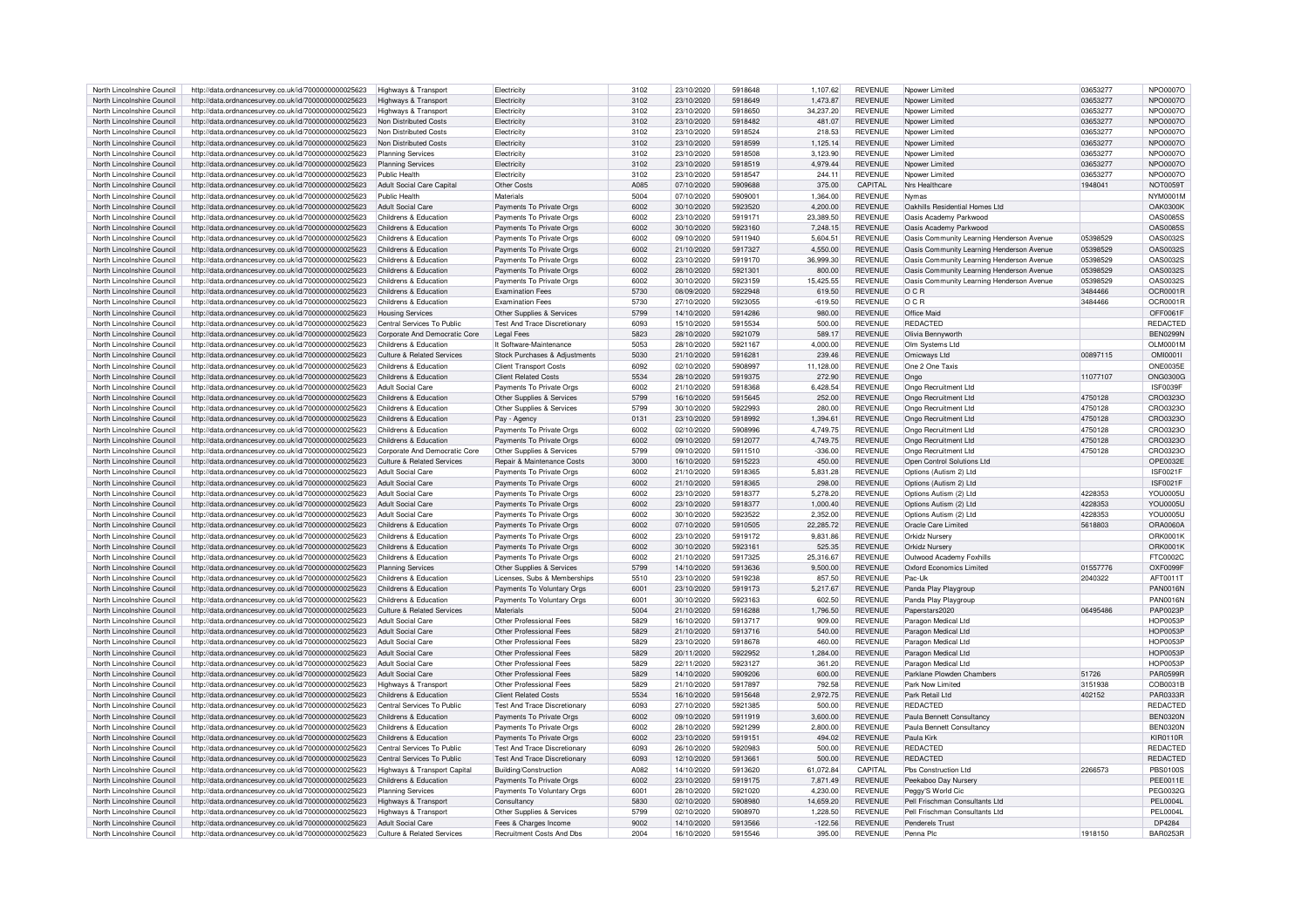| North Lincolnshire Council | http://data.ordnancesurvey.co.uk/id/7000000000025623                                                         | Corporate And Democratic Core              | Recruitment Costs And Dbs                           | 2004                                     | 14/10/2020               | 591188             | 5.436.79           | <b>REVENUE</b>                   | People Asset Management Ltd             | 5199107  | PEO0120O        |
|----------------------------|--------------------------------------------------------------------------------------------------------------|--------------------------------------------|-----------------------------------------------------|------------------------------------------|--------------------------|--------------------|--------------------|----------------------------------|-----------------------------------------|----------|-----------------|
| North Lincolnshire Council | http://data.ordnancesurvey.co.uk/id/7000000000025623                                                         | <b>Adult Social Care Capital</b>           | Other Costs                                         | A085                                     | 07/10/2020               | 590969             | 1,549.50           | CAPITAL                          | Performance Health International Ltd    | 4374752  | <b>ABI0005I</b> |
| North Lincolnshire Council | http://data.ordnancesurvey.co.uk/id/7000000000025623                                                         | <b>Adult Social Care Capital</b>           | Other Costs                                         | A085                                     | 07/10/2020               | 5909697            | 587.56             | CAPITAI                          | Performance Health International I td   | 4374752  | ABI0005         |
| North Lincolnshire Council | http://data.ordnancesurvey.co.uk/id/7000000000025623                                                         | <b>Adult Social Care Capital</b>           | Other Costs                                         | A085                                     | 21/10/2020               | 5909690            | 952.80             | <b>CAPITAL</b>                   | Performance Health International Ltd    | 4374752  | ABI00051        |
| North Lincolnshire Council | http://data.ordnancesurvey.co.uk/id/7000000000025623                                                         | Corporate And Democratic Core              | Equipment Purchase                                  | 5001                                     | 22/11/2020               | 5919380            | 734.40             | <b>REVENUE</b>                   | Personal Life Coaching                  |          | <b>PER0065R</b> |
| North Lincolnshire Council | http://data.ordnancesurvey.co.uk/id/7000000000025623                                                         | Highways & Transport                       | Other Supplies & Services                           | 5799                                     | 21/10/2020               | 5916327            | 1,750.00           | <b>REVENUE</b>                   | Pesty I td                              | 04233814 | <b>PES0003S</b> |
| North Lincolnshire Council | http://data.ordnancesurvey.co.uk/id/7000000000025623                                                         | Childrens & Education                      | Cleaning Costs/ Materials                           | 3301                                     | 07/10/2020               | 5910561            | 241.01             | <b>REVENUE</b>                   | Peter Hogarth & Sons Ltd                | 1143352  | HOG0001G        |
| North Lincolnshire Council | http://data.ordnancesurvey.co.uk/id/7000000000025623                                                         | Culture & Related Services                 | Cleaning Costs/ Materials                           | 330 <sup>4</sup>                         | 07/10/2020               | 5910584            | 544.52             | <b>REVENUE</b>                   | Peter Hogarth & Sons Ltd                | 1143352  | <b>HOG0001G</b> |
| North Lincolnshire Council | http://data.ordnancesurvey.co.uk/id/7000000000025623                                                         | Environmental & Regulatory Svs             | Cleaning Costs/ Materials                           | 3301                                     | 28/10/2020               | 5919800            | 245.04             | <b>REVENUE</b>                   | Peter Hogarth & Sons Ltd                | 1143352  | HOG0001G        |
| North Lincolnshire Council | http://data.ordnancesurvey.co.uk/id/7000000000025623                                                         | Fin&Inv I&E                                | Cleaning Costs/ Materials                           | 3301                                     | 21/10/2020               | 5917459            | 4.657.29           | <b>REVENUE</b>                   | Peter Hogarth & Sons Ltd                | 1143352  | HOG0001G        |
| North Lincolnshire Council | http://data.ordnancesurvey.co.uk/id/7000000000025623                                                         | Fin&Inv I&F                                | Cleaning Costs/ Materials                           | 3301                                     | 21/10/2020               | 5917460            | 3,269.62           | <b>REVENUE</b>                   | Peter Hogarth & Sons Ltd                | 1143352  | HOG0001G        |
| North Lincolnshire Council | http://data.ordnancesurvey.co.uk/id/7000000000025623                                                         | Culture & Related Services                 | Books (Libraries+Schools Only)                      | 5005                                     | 14/10/2020               | 5912492            | 375.39             | <b>REVENUE</b>                   | Peters I td                             | 24252340 | PET0110T        |
| North Lincolnshire Council | http://data.ordnancesurvey.co.uk/id/7000000000025623                                                         | Fin&Inv I&E                                | Repair & Maintenance Costs                          | 3000                                     | 14/10/2020               | 590982             | 1,000.50           | <b>REVENUE</b>                   | Phil Jarratt                            |          | <b>JAR0097R</b> |
| North Lincolnshire Council | http://data.ordnancesurvey.co.uk/id/7000000000025623                                                         | Fin&Inv I&F                                | <b>Benair &amp; Maintenance Costs</b>               | 3000                                     | 21/10/2020               | 5915880            | 870.00             | <b>REVENUE</b>                   | Phil Jarrat                             |          | <b>JAR0097F</b> |
| North Lincolnshire Council | http://data.ordnancesurvey.co.uk/id/7000000000025623                                                         | Corporate And Democratic Core              | It Software-Purchase                                | 5051                                     | 21/10/2020               | 5917822            | 5,000.00           | <b>REVENUE</b>                   | Phoenix Software Ltd                    | 2548628  | SOF0026F        |
| North Lincolnshire Council | http://data.ordnancesurvey.co.uk/id/7000000000025623                                                         | Culture, Env, Reg & Planning Cap           | Other Costs                                         | A <sub>O</sub> <sub>R</sub> <sub>F</sub> | 14/10/2020               | 5913663            | 257.69             | <b>CAPITAL</b>                   | Physical Company                        | 3718828  | PHY0003\        |
| North Lincolnshire Council | http://data.ordnancesurvey.co.uk/id/7000000000025623                                                         | Corporate And Democratic Core              | Repair & Maintenance Costs                          | 3000                                     | 30/10/2020               | 5922514            | 1,092.30           | <b>REVENUE</b>                   | Pickerings Europe Ltd                   | 3217853  | <b>PIC0003C</b> |
| North Lincolnshire Council | http://data.ordnancesurvey.co.uk/id/7000000000025623                                                         | <b>Culture &amp; Related Services</b>      | Repair & Maintenance Costs                          | 3000                                     | 30/10/2020               | 5922522            | 1,249.66           | <b>REVENUE</b>                   | Pickerings Europe Ltd                   | 3217853  | PIC0003C        |
| North Lincolnshire Council | http://data.ordnancesurvey.co.uk/id/7000000000025623                                                         | Highways & Transport                       | Repair & Maintenance Costs                          | 3000                                     | 16/10/2020               | 5915243            | 3,240,00           | <b>REVENUE</b>                   | Pickerings Europe Ltd                   | 3217853  | <b>PIC0003C</b> |
| North Lincolnshire Council | http://data.ordnancesurvey.co.uk/id/7000000000025623                                                         | Childrens & Education                      | Home To School Transport                            | 4201                                     | 09/10/2020               | 5912038            | 1.120.00           | <b>REVENUE</b>                   | Placebook Minicabs Ltd                  | 09508214 | <b>PLA0065A</b> |
| North Lincolnshire Council | http://data.ordnancesurvey.co.uk/id/7000000000025623                                                         | Childrens & Education                      | Home To School Transport                            | 4201                                     | 28/10/2020               | 5921559            | 952.00             | <b>REVENUE</b>                   | Placebook Minicabs Ltd                  | 09508214 | PI A0065A       |
| North Lincolnshire Council | http://data.ordnancesurvey.co.uk/id/7000000000025623                                                         | Culture & Related Services                 | Repair & Maintenance Costs                          | 3000                                     | 07/10/2020               | 5910622            | 9.415.49           | <b>REVENUE</b>                   | Poolside Leisure                        |          | PO00002C        |
| North Lincolnshire Council | http://data.ordnancesurvey.co.uk/id/7000000000025623                                                         | Culture & Related Services                 | Repair & Maintenance Costs                          | 3000                                     | 07/10/2020               | 5910624            | 462.03             | <b>REVENUE</b>                   | Poolside Leisure                        |          | PO00002C        |
| North Lincolnshire Council | http://data.ordnancesurvey.co.uk/id/7000000000025623                                                         | <b>Culture &amp; Related Services</b>      | Repair & Maintenance Costs                          | 3000                                     | 07/10/2020               | 5910629            | 234.32             | <b>REVENUE</b>                   | Poolside Leisure                        |          | PO00002C        |
| North Lincolnshire Council | http://data.ordnancesurvey.co.uk/id/7000000000025623                                                         | <b>Culture &amp; Related Services</b>      | Repair & Maintenance Costs                          | 3000                                     | 14/10/2020               | 5914347            | 2.149.84           | <b>REVENUE</b>                   | Poolside Leisure                        |          | POO0002C        |
| North Lincolnshire Council | http://data.ordnancesurvey.co.uk/id/7000000000025623                                                         | Culture & Related Services                 | Repair & Maintenance Costs                          | 3000                                     | 14/10/2020               | 5914349            | 1.327.50           | <b>REVENUE</b>                   | Poolside Leisure                        |          | PO00002C        |
| North Lincolnshire Council | http://data.ordnancesurvey.co.uk/id/7000000000025623                                                         | Culture & Related Services                 | Repair & Maintenance Costs                          | 3000                                     | 30/10/2020               | 5922524            | 1,376.13           | <b>REVENUE</b>                   | Poolside Leisure                        |          | POO0002C        |
| North Lincolnshire Council | http://data.ordnancesurvey.co.uk/id/7000000000025623                                                         | Culture & Related Services                 | Repair & Maintenance Costs                          | 3000                                     | 30/10/2020               | 5922525            | 1,653.84           | <b>REVENUE</b>                   | Poolside Leisure                        |          | POO0002C        |
| North Lincolnshire Council | http://data.ordnancesurvey.co.uk/id/7000000000025623                                                         | Culture & Related Services                 | Repair & Maintenance Costs                          | 3000                                     | 30/10/2020               | 5922527            | 1,744.48           | <b>REVENUE</b>                   | Poolside Leisure                        |          | POO0002C        |
| North Lincolnshire Council | http://data.ordnancesurvey.co.uk/id/7000000000025623                                                         | Culture & Related Services                 | Repair & Maintenance Costs                          | 3000                                     | 30/10/2020               | 5922528            | 441.63             | <b>REVENUE</b>                   | Poolside Leisure                        |          | POO0002C        |
| North Lincolnshire Council | http://data.ordnancesurvey.co.uk/id/7000000000025623                                                         | Culture & Related Services                 | Repair & Maintenance Costs                          | 3000                                     | 30/10/2020               | 5922531            | 654.45             | <b>REVENUE</b>                   | Poolside Leisure                        |          | POO0002C        |
| North Lincolnshire Council |                                                                                                              | Fin&Inv I&F                                |                                                     | 5829                                     |                          | 5912486            |                    | <b>REVENUE</b>                   |                                         |          | <b>PPH0003H</b> |
| North Lincolnshire Council | http://data.ordnancesurvey.co.uk/id/7000000000025623<br>http://data.ordnancesurvey.co.uk/id/7000000000025623 | Childrens & Education                      | Other Professional Fees<br>Home To School Transport | 4201                                     | 14/10/2020<br>16/10/2020 | 5915220            | 600.00<br>6,625.40 | <b>REVENUE</b>                   | Pph Commercial<br>Premier Cabs          |          | <b>PRE0280E</b> |
|                            |                                                                                                              |                                            |                                                     |                                          |                          |                    |                    |                                  |                                         |          |                 |
| North Lincolnshire Council | http://data.ordnancesurvey.co.uk/id/7000000000025623                                                         | Childrens & Education<br>Adult Social Care | Home To School Transport                            | 420<br>3000                              | 30/10/2020               | 5922915<br>5915483 | 5,590.10           | <b>REVENUE</b>                   | Premier Cabs                            | 4577119  | <b>PRE0280E</b> |
| North Lincolnshire Council | http://data.ordnancesurvey.co.uk/id/7000000000025623                                                         | Culture & Related Services                 | Repair & Maintenance Costs                          | 3000                                     | 16/10/2020               | 5909191            | 208.32             | <b>REVENUE</b><br><b>REVENUE</b> | Premier Roofing And Services Ltd        |          | <b>PRE0164E</b> |
| North Lincolnshire Council | http://data.ordnancesurvey.co.uk/id/7000000000025623                                                         |                                            | Repair & Maintenance Costs                          |                                          | 02/10/2020               |                    | 281.68             |                                  | Premier Roofing And Services Ltd        | 4577119  | <b>PRE0164E</b> |
| North Lincolnshire Council | http://data.ordnancesurvey.co.uk/id/7000000000025623                                                         | Culture & Related Services                 | Repair & Maintenance Costs                          | 3000                                     | 16/10/2020               | 5915483            | 1,590.25           | <b>REVENUE</b>                   | Premier Roofing And Services Ltd        | 4577119  | <b>PRE0164E</b> |
| North Lincolnshire Council | http://data.ordnancesurvey.co.uk/id/7000000000025623                                                         | Environmental & Regulatory Svs             | Repair & Maintenance Costs                          | 3000                                     | 16/10/2020               | 5915483            | 132.08             | <b>REVENUE</b>                   | Premier Roofing And Services Ltd        | 4577119  | <b>PRE0164E</b> |
| North Lincolnshire Council | http://data.ordnancesurvey.co.uk/id/7000000000025623                                                         | Fin&Inv I&E                                | Repair & Maintenance Costs                          | 3000                                     | 16/10/2020               | 5915260            | 4,881.40           | <b>REVENUE</b>                   | Premier Roofing And Services Ltd        | 4577119  | <b>PRE0164E</b> |
| North Lincolnshire Council | http://data.ordnancesurvey.co.uk/id/7000000000025623                                                         | Corporate And Democratic Core              | Repair & Maintenance Costs                          | 3000                                     | 30/10/2020               | 5923047            | 300.00             | <b>REVENUE</b>                   | Premier Technical Services Group        |          | <b>PRE0073E</b> |
| North Lincolnshire Council | http://data.ordnancesurvey.co.uk/id/7000000000025623                                                         | Culture & Related Services                 | Repair & Maintenance Costs                          | 3000                                     | 30/10/2020               | 5923044            | 588.00             | <b>REVENUE</b>                   | Premier Technical Services Group        |          | <b>PRE0073E</b> |
| North Lincolnshire Council | http://data.ordnancesurvey.co.uk/id/7000000000025623                                                         | Childrens & Education                      | Payments To Voluntary Orgs                          | 6001                                     | 23/10/2020               | 5919179            | 13.417.94          | <b>REVENUE</b>                   | Pre-School Learning Alliance            |          | <b>PRE0172E</b> |
| North Lincolnshire Council | http://data.ordnancesurvey.co.uk/id/7000000000025623                                                         | Childrens & Education                      | Pay - Agency                                        | 0131                                     | 09/10/2020               | 5911856            | 431.25             | <b>REVENUE</b>                   | <b>Principal Resourcing Ltd</b>         | 5159515  | PRI01011        |
| North Lincolnshire Council | http://data.ordnancesurvey.co.uk/id/7000000000025623                                                         | Childrens & Education                      | Pay - Agency                                        | 0131                                     | 16/10/2020               | 5915639            | 431.25             | <b>REVENUE</b>                   | Principal Resourcing Ltd                | 5159515  | PRI0101I        |
| North Lincolnshire Council | http://data.ordnancesurvey.co.uk/id/7000000000025623                                                         | Childrens & Education                      | Pav - Agency                                        | 0131                                     | 21/10/2020               | 5917334            | 431.25             | <b>REVENUE</b>                   | Principal Resourcing Ltd                | 5159515  | PRI0101I        |
| North Lincolnshire Council | http://data.ordnancesurvey.co.uk/id/7000000000025623                                                         | Childrens & Education                      | Pay - Agency                                        | 0131                                     | 30/10/2020               | 5922995            | 431.25             | <b>REVENUE</b>                   | <b>Principal Resourcing Ltd</b>         | 5159515  | PRI01011        |
| North Lincolnshire Council | http://data.ordnancesurvey.co.uk/id/7000000000025623                                                         | Childrens & Education                      | Payments To Voluntary Orgs                          | 6001                                     | 23/10/2020               | 5919152            | 7,293.40           | <b>REVENUE</b>                   | Priory Lane Pre-School                  |          | <b>LAN0081N</b> |
| North Lincolnshire Council | http://data.ordnancesurvey.co.uk/id/7000000000025623                                                         | Corporate And Democratic Core              | Gen Office Exp (Incl Postage)                       | 5603                                     | 28/10/2020               | 5921015            | 340.00             | <b>REVENUE</b>                   | <b>Professional Conferences</b>         |          | PRO0232O        |
| North Lincolnshire Council | http://data.ordnancesurvey.co.uk/id/7000000000025623                                                         | Corporate And Democratic Core              | <b>Equipment Purchase</b>                           | 5001                                     | 14/10/2020               | 5913622            | 31.96              | <b>REVENUE</b>                   | Professional Telecom Installations Ltd  | 04629825 | PRO0051C        |
| North Lincolnshire Council | http://data.ordnancesurvey.co.uk/id/7000000000025623                                                         | Culture & Related Services                 | It Hardware - Purchase                              | 5050                                     | 14/10/2020               | 5913622            | 1,300.00           | <b>REVENUE</b>                   | Professional Telecom Installations I to | 04629825 | PRO0051C        |
| North Lincolnshire Council | http://data.ordnancesurvey.co.uk/id/7000000000025623                                                         | Highways & Transport                       | It Hardware - Purchase                              | 5050                                     | 14/10/2020               | 5913622            | 432.54             | <b>REVENUE</b>                   | Professional Telecom Installations Ltd  | 04629825 | PRO0051C        |
| North Lincolnshire Council | http://data.ordnancesurvey.co.uk/id/7000000000025623                                                         | <b>Adult Social Care</b>                   | Payments To Private Orgs                            | 6002                                     | 07/10/2020               | 5909594            | 1,737.12           | <b>REVENUE</b>                   | Progress Housing Group Ltd              | 28685R   | PRO0320C        |
| North Lincolnshire Council | http://data.ordnancesurvey.co.uk/id/7000000000025623                                                         | Culture & Related Services                 | Foujoment Purchase                                  | 5001                                     | 16/10/2020               | 5911863            | 709.43             | <b>REVENUE</b>                   | Proludic Ltd                            | 04455803 | <b>PRO0560C</b> |
| North Lincolnshire Council | http://data.ordnancesurvey.co.uk/id/7000000000025623                                                         | Environmental & Regulatory Svs             | Repair & Maintenance Costs                          | 3000                                     | 30/10/2020               | 5922532            | 679.50             | <b>REVENUE</b>                   | Protec Camerfield Limited               | 2894458  | PRO0154C        |
| North Lincolnshire Council | http://data.ordnancesurvey.co.uk/id/7000000000025623                                                         | Highways & Transport                       | Other Supplies & Services                           | 5799                                     | 28/10/2020               | 5913193            | 7.464.33           | <b>REVENUE</b>                   | Pts                                     | 04374737 | PTS0001S        |
| North Lincolnshire Council | http://data.ordnancesurvey.co.uk/id/7000000000025623                                                         | Environmental & Regulatory Svs             | Other Professional Fees                             | 5829                                     | 20/11/2020               | 5921255            | 499.00             | <b>REVENUE</b>                   | Public Health England                   |          | <b>PUB0015B</b> |
| North Lincolnshire Council | http://data.ordnancesurvey.co.uk/id/7000000000025623                                                         | Fin&Inv I&F                                | Other Supplies & Services                           | 5799                                     | 14/10/2020               | 5911714            | 1,186.25           | <b>REVENUE</b>                   | Pure Water Cleaning Contractors Ltd     | 11361613 | PUR0010R        |
| North Lincolnshire Council | http://data.ordnancesurvey.co.uk/id/7000000000025623                                                         | Fin&Inv I&F                                | Other Supplies & Services                           | 5799                                     | 23/10/2020               | 5915900            | 345.00             | <b>REVENUE</b>                   | Pure Water Cleaning Contractors Ltd     | 11361613 | <b>PUR0010R</b> |
| North Lincolnshire Council | http://data.ordnancesurvey.co.uk/id/7000000000025623                                                         | Environmental & Regulatory Svs             | Materials                                           | 5004                                     | 21/10/2020               | 5917446            | 320.00             | <b>REVENUE</b>                   | Queensway Engineering(Scunthorpe)Ltd    | 00986777 | QUE0018E        |
| North Lincolnshire Council | http://data.ordnancesurvey.co.uk/id/7000000000025623                                                         | Highways & Transport                       | Materials                                           | 5004                                     | 21/10/2020               | 5917444            | 240.00             | <b>REVENUE</b>                   | Queensway Engineering(Scunthorpe)Ltd    | 00986777 | QUE0018E        |
| North Lincolnshire Council | http://data.ordnancesurvey.co.uk/id/7000000000025623                                                         | Childrens & Education                      | Payments To Private Orgs                            | 6002                                     | 23/10/2020               | 5919116            | 303.55             | <b>REVENUE</b>                   | Rachel Carter-Smith                     |          | CAR0224R        |
| North Lincolnshire Council | http://data.ordnancesurvey.co.uk/id/7000000000025623                                                         | Central Services To Public                 | <b>Test And Trace Discretionary</b>                 | 6093                                     | 26/10/2020               | 5920992            | 500.00             | <b>REVENUE</b>                   | <b>REDACTED</b>                         |          | REDACTED        |
| North Lincolnshire Council | http://data.ordnancesurvey.co.uk/id/7000000000025623                                                         | Childrens & Education                      | Payments To Private Orgs                            | 6002                                     | 23/10/2020               | 5919178            | 1,004.60           | <b>REVENUE</b>                   | <b>Rachel Popovski</b>                  |          | POP0165P        |
| North Lincolnshire Council | http://data.ordnancesurvey.co.uk/id/7000000000025623                                                         | Childrens & Education                      | Payments To Private Orgs                            | 6002                                     | 30/10/2020               | 5923165            | 448.11             | <b>REVENUE</b>                   | Rachel Popovski                         |          | POP0165P        |
| North Lincolnshire Council | http://data.ordnancesurvey.co.uk/id/7000000000025623                                                         | Central Services To Public                 | <b>Test And Trace Discretionary</b>                 | 6093                                     | 23/10/2020               | 5919814            | 500.00             | <b>REVENUE</b>                   | <b>REDACTED</b>                         |          | REDACTED        |
| North Lincolnshire Council | http://data.ordnancesurvey.co.uk/id/7000000000025623                                                         | Childrens & Education                      | <b>Client Related Costs</b>                         | 5534                                     | 28/10/2020               | 5921446            | 672.00             | <b>REVENUE</b>                   | Rainbow Kindergarten Barton             |          | STO0060O        |
| North Lincolnshire Council | http://data.ordnancesurvey.co.uk/id/7000000000025623                                                         | Childrens & Education                      | <b>Client Related Costs</b>                         | 5534                                     | 28/10/2020               | 5921447            | 546.00             | <b>REVENUE</b>                   | Rainbow Kindergarten Barton             |          | STO0060O        |
| North Lincolnshire Council | http://data.ordnancesurvey.co.uk/id/7000000000025623                                                         | Childrens & Education                      | Payments To Private Orgs                            | 6002                                     | 23/10/2020               | 5919193            | 11,367.98          | <b>REVENUE</b>                   | Rainbow Kindergarten Barton             |          | STO0060O        |
| North Lincolnshire Council | http://data.ordnancesurvey.co.uk/id/7000000000025623                                                         | <b>Adult Social Care</b>                   | Payments To Health Providers                        | 6019                                     | 02/10/2020               | 5909012            | 18,463.80          | <b>REVENUE</b>                   | Rdash Ft                                |          | RDA0003A        |
| North Lincolnshire Council | http://data.ordnancesurvey.co.uk/id/7000000000025623                                                         | Adult Social Care                          | Payments To Health Providers                        | 6019                                     | 14/10/2020               | 5912109            | 210.832.30         | <b>REVENUE</b>                   | Rdash Ft                                |          | RDA0003A        |
| North Lincolnshire Council | http://data.ordnancesurvey.co.uk/id/7000000000025623                                                         | Corporate And Democratic Core              | Gen Office Exp (Incl Postage)                       | 5603                                     | 14/10/2020               | 5911905            | 1.568.87           | <b>REVENUE</b>                   | Reach Publishing Ltd                    | 82548    | <b>REA0038A</b> |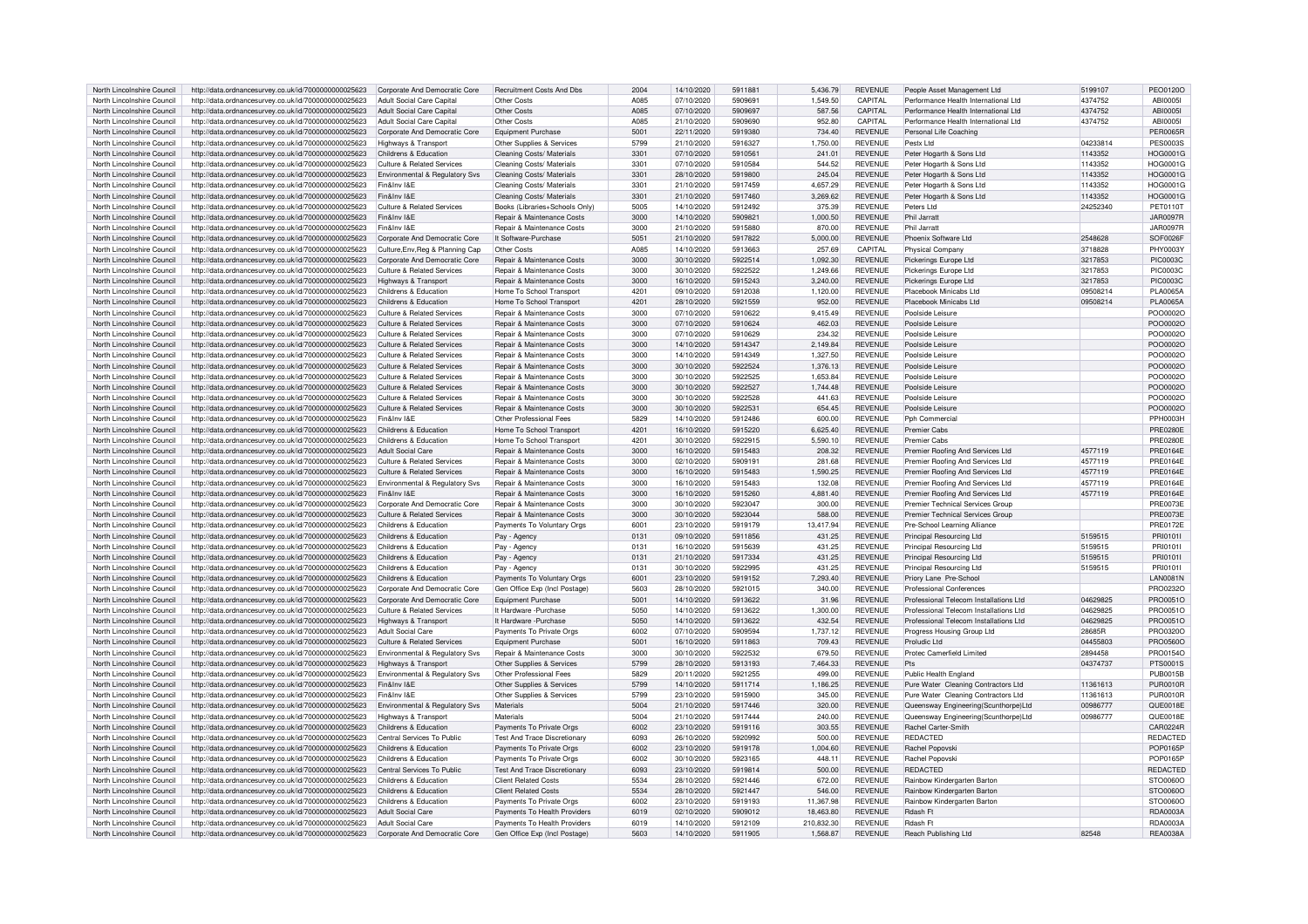| North Lincolnshire Council | http://data.ordnancesurvey.co.uk/id/7000000000025623 | Corporate And Democratic Core         | Gen Office Exp (Incl Postage)       | 5603 | 14/10/2020 | 5911907 | 4,757.60 | <b>REVENUE</b> | Reach Publishing Ltd           | 82548   | <b>REA0038A</b> |
|----------------------------|------------------------------------------------------|---------------------------------------|-------------------------------------|------|------------|---------|----------|----------------|--------------------------------|---------|-----------------|
| North Lincolnshire Council | http://data.ordnancesurvey.co.uk/id/7000000000025623 | Culture & Related Services            | Other Professional Fees             | 5829 | 24/11/2020 | 5922467 | 408.80   | <b>REVENUE</b> | Reach Publishing Ltd           | 82548   | <b>REA0038A</b> |
|                            |                                                      |                                       |                                     |      |            |         |          |                |                                |         |                 |
| North Lincolnshire Council | http://data.ordnancesurvey.co.uk/id/7000000000025623 | <b>Planning Services</b>              | <b>Advertising &amp; Publicity</b>  | 5610 | 24/11/2020 | 5922938 | 292.00   | <b>REVENUE</b> | Reach Publishing Ltd           | 82548   | <b>REA0038A</b> |
| North Lincolnshire Council | http://data.ordnancesurvey.co.uk/id/7000000000025623 | <b>Planning Services</b>              | Other Supplies & Services           | 5799 | 07/10/2020 | 5908989 | 248.20   | <b>REVENUE</b> | Reach Publishing Ltd           | 82548   | <b>REA0038A</b> |
| North Lincolnshire Council | http://data.ordnancesurvey.co.uk/id/7000000000025623 | <b>Planning Services</b>              | Other Supplies & Services           | 5799 | 14/10/2020 | 5912453 | 292.00   | <b>REVENUE</b> | Reach Publishing Ltd           | 82548   | <b>REA0038A</b> |
| North Lincolnshire Council | http://data.ordnancesurvey.co.uk/id/7000000000025623 | <b>Planning Services</b>              | Other Supplies & Services           | 5799 | 21/10/2020 | 5915380 | 262.80   | <b>REVENUE</b> | Reach Publishing Ltd           | 82548   | <b>REA0038A</b> |
|                            |                                                      |                                       |                                     |      |            | 5913899 |          |                |                                |         |                 |
| North Lincolnshire Council | http://data.ordnancesurvey.co.uk/id/7000000000025623 | <b>Culture &amp; Related Services</b> | Other Vehicle Costs                 | 4005 | 14/10/2020 |         | 380.00   | <b>REVENUE</b> | Ready Rent A Car               | 2177268 | <b>REA0004A</b> |
| North Lincolnshire Council | http://data.ordnancesurvey.co.uk/id/7000000000025623 | Environmental & Regulatory Svs        | Vehicle Hire                        | 4101 | 14/10/2020 | 5913900 | 260.00   | <b>REVENUE</b> | Ready Rent A Car               | 2177268 | <b>REA0004A</b> |
| North Lincolnshire Council | http://data.ordnancesurvey.co.uk/id/7000000000025623 | <b>Culture &amp; Related Services</b> | Other Incidental Travel Costs       | 4311 | 07/10/2020 | 5909217 | 270.00   | <b>REVENUE</b> | Ready Rent-A-Car (Grimsby) Ltd | 2177268 | <b>REA0025A</b> |
| North Lincolnshire Council | http://data.ordnancesurvey.co.uk/id/7000000000025623 | Central Services To Public            | <b>Test And Trace Discretionary</b> | 6093 | 26/10/2020 | 5920988 | 500.00   | <b>REVENUE</b> | <b>REDACTED</b>                |         | REDACTED        |
| North Lincolnshire Council | http://data.ordnancesurvey.co.uk/id/7000000000025623 | <b>Adult Social Care</b>              | Direct Payments To Clients          | 6012 | 07/10/2020 | 5909676 | 8,128.89 | <b>REVENUE</b> | <b>REDACTED</b>                |         | REDACTED        |
| North Lincolnshire Council | http://data.ordnancesurvey.co.uk/id/7000000000025623 | <b>Adult Social Care</b>              | <b>Direct Payments To Clients</b>   | 6012 | 07/10/2020 | 5909822 | 4,032.00 | <b>REVENUE</b> | REDACTED                       |         | REDACTED        |
|                            |                                                      |                                       |                                     |      |            |         |          |                |                                |         |                 |
| North Lincolnshire Council | http://data.ordnancesurvey.co.uk/id/7000000000025623 | Adult Social Care                     | Direct Payments To Clients          | 6012 | 07/10/2020 | 5909823 | 500.00   | <b>REVENUE</b> | REDACTED                       |         | REDACTED        |
| North Lincolnshire Council | http://data.ordnancesurvey.co.uk/id/7000000000025623 | <b>Adult Social Care</b>              | Direct Payments To Clients          | 6012 | 07/10/2020 | 5909824 | 250.00   | <b>REVENUE</b> | REDACTED                       |         | REDACTED        |
| North Lincolnshire Council | http://data.ordnancesurvey.co.uk/id/7000000000025623 | <b>Adult Social Care</b>              | Direct Payments To Clients          | 6012 | 07/10/2020 | 5909827 | 750.00   | <b>REVENUE</b> | REDACTED                       |         | REDACTED        |
| North Lincolnshire Council | http://data.ordnancesurvey.co.uk/id/7000000000025623 | <b>Adult Social Care</b>              | Direct Payments To Clients          | 6012 | 07/10/2020 | 5909828 | 750.00   | <b>REVENUE</b> | REDACTED                       |         | REDACTED        |
| North Lincolnshire Council | http://data.ordnancesurvey.co.uk/id/7000000000025623 | <b>Adult Social Care</b>              | <b>Direct Payments To Clients</b>   | 6012 | 07/10/2020 | 5910409 | 2,155.50 | <b>REVENUE</b> | <b>REDACTED</b>                |         | REDACTED        |
| North Lincolnshire Council | http://data.ordnancesurvey.co.uk/id/7000000000025623 | <b>Adult Social Care</b>              | <b>Direct Payments To Clients</b>   | 6012 | 07/10/2020 | 5910418 | 1.108.44 | <b>REVENUE</b> | <b>REDACTED</b>                |         | <b>REDACTED</b> |
| North Lincolnshire Council |                                                      | <b>Adult Social Care</b>              |                                     | 6012 |            | 5910430 |          | <b>REVENUE</b> | REDACTED                       |         | <b>REDACTED</b> |
|                            | http://data.ordnancesurvey.co.uk/id/7000000000025623 |                                       | Direct Payments To Clients          |      | 07/10/2020 |         | 991.03   |                |                                |         |                 |
| North Lincolnshire Council | http://data.ordnancesurvey.co.uk/id/7000000000025623 | <b>Adult Social Care</b>              | <b>Direct Payments To Clients</b>   | 6012 | 07/10/2020 | 5910509 | 661.88   | <b>REVENUE</b> | <b>REDACTED</b>                |         | REDACTED        |
| North Lincolnshire Council | http://data.ordnancesurvey.co.uk/id/7000000000025623 | <b>Adult Social Care</b>              | <b>Direct Payments To Clients</b>   | 6012 | 07/10/2020 | 5910534 | 488.1    | <b>REVENUE</b> | REDACTED                       |         | REDACTED        |
| North Lincolnshire Council | http://data.ordnancesurvey.co.uk/id/7000000000025623 | <b>Adult Social Care</b>              | <b>Direct Payments To Clients</b>   | 6012 | 14/10/2020 | 5913234 | 1,261.48 | <b>REVENUE</b> | <b>REDACTED</b>                |         | REDACTED        |
| North Lincolnshire Council | http://data.ordnancesurvey.co.uk/id/7000000000025623 | <b>Adult Social Care</b>              | Direct Payments To Clients          | 6012 | 14/10/2020 | 5913236 | 1,200.00 | <b>REVENUE</b> | REDACTED                       |         | REDACTED        |
| North Lincolnshire Council | http://data.ordnancesurvey.co.uk/id/7000000000025623 | <b>Adult Social Care</b>              | Direct Payments To Clients          | 6012 | 14/10/2020 | 5913237 | 2,396.00 | <b>REVENUE</b> | <b>REDACTED</b>                |         | REDACTED        |
|                            |                                                      | <b>Adult Social Care</b>              |                                     |      |            |         |          | <b>REVENUE</b> | <b>REDACTED</b>                |         |                 |
| North Lincolnshire Council | http://data.ordnancesurvey.co.uk/id/7000000000025623 |                                       | Direct Payments To Clients          | 6012 | 14/10/2020 | 5913238 | 1,004.80 |                |                                |         | REDACTED        |
| North Lincolnshire Council | http://data.ordnancesurvey.co.uk/id/7000000000025623 | <b>Adult Social Care</b>              | <b>Direct Payments To Clients</b>   | 6012 | 14/10/2020 | 5913239 | 584.00   | <b>REVENUE</b> | REDACTED                       |         | REDACTED        |
| North Lincolnshire Council | http://data.ordnancesurvey.co.uk/id/7000000000025623 | <b>Adult Social Care</b>              | Direct Payments To Clients          | 6012 | 14/10/2020 | 5913240 | 2,610.00 | <b>REVENUE</b> | <b>REDACTED</b>                |         | REDACTED        |
| North Lincolnshire Council | http://data.ordnancesurvey.co.uk/id/7000000000025623 | <b>Adult Social Care</b>              | <b>Direct Payments To Clients</b>   | 6012 | 14/10/2020 | 5913241 | 703.36   | <b>REVENUE</b> | <b>REDACTED</b>                |         | <b>REDACTED</b> |
| North Lincolnshire Council | http://data.ordnancesurvey.co.uk/id/7000000000025623 | <b>Adult Social Care</b>              | Direct Payments To Clients          | 6012 | 14/10/2020 | 5913242 | 1,124.00 | <b>REVENUE</b> | REDACTED                       |         | REDACTED        |
| North Lincolnshire Council | http://data.ordnancesurvey.co.uk/id/7000000000025623 | Adult Social Care                     | Direct Payments To Clients          | 6012 | 14/10/2020 | 5913243 | 540.00   | <b>REVENUE</b> | REDACTED                       |         | REDACTED        |
| North Lincolnshire Council | http://data.ordnancesurvey.co.uk/id/7000000000025623 | <b>Adult Social Care</b>              | <b>Direct Payments To Clients</b>   | 6012 | 14/10/2020 | 5913244 | 1,251.04 | <b>REVENUE</b> | REDACTED                       |         | REDACTED        |
|                            |                                                      |                                       |                                     |      |            |         |          |                |                                |         |                 |
| North Lincolnshire Council | http://data.ordnancesurvey.co.uk/id/7000000000025623 | <b>Adult Social Care</b>              | Direct Payments To Clients          | 6012 | 14/10/2020 | 5913245 | 792.28   | <b>REVENUE</b> | REDACTED                       |         | REDACTED        |
| North Lincolnshire Council | http://data.ordnancesurvey.co.uk/id/7000000000025623 | Adult Social Care                     | Direct Payments To Clients          | 6012 | 14/10/2020 | 5913248 | 1,538.00 | <b>REVENUE</b> | <b>REDACTED</b>                |         | REDACTED        |
| North Lincolnshire Council | http://data.ordnancesurvey.co.uk/id/7000000000025623 | Adult Social Care                     | Direct Payments To Clients          | 6012 | 14/10/2020 | 5913249 | 491.56   | <b>REVENUE</b> | REDACTED                       |         | REDACTED        |
| North Lincolnshire Council | http://data.ordnancesurvey.co.uk/id/7000000000025623 | <b>Adult Social Care</b>              | Direct Payments To Clients          | 6012 | 14/10/2020 | 5913250 | 2,028.88 | <b>REVENUE</b> | REDACTED                       |         | REDACTED        |
| North Lincolnshire Council | http://data.ordnancesurvey.co.uk/id/7000000000025623 | <b>Adult Social Care</b>              | Direct Payments To Clients          | 6012 | 14/10/2020 | 5913251 | 700.00   | <b>REVENUE</b> | <b>REDACTED</b>                |         | <b>REDACTED</b> |
|                            |                                                      |                                       |                                     |      |            | 5913252 |          |                | <b>REDACTED</b>                |         |                 |
| North Lincolnshire Council | http://data.ordnancesurvey.co.uk/id/7000000000025623 | <b>Adult Social Care</b>              | Direct Payments To Clients          | 6012 | 14/10/2020 |         | 907.52   | <b>REVENUE</b> |                                |         | REDACTED        |
| North Lincolnshire Council | http://data.ordnancesurvey.co.uk/id/7000000000025623 | <b>Adult Social Care</b>              | <b>Direct Payments To Clients</b>   | 6012 | 14/10/2020 | 5913253 | 1.332.00 | <b>REVENUE</b> | REDACTED                       |         | <b>REDACTED</b> |
| North Lincolnshire Council | http://data.ordnancesurvey.co.uk/id/7000000000025623 | <b>Adult Social Care</b>              | <b>Direct Payments To Clients</b>   | 6012 | 14/10/2020 | 5913254 | 1,064.00 | <b>REVENUE</b> | <b>REDACTED</b>                |         | REDACTED        |
| North Lincolnshire Council | http://data.ordnancesurvey.co.uk/id/7000000000025623 | <b>Adult Social Care</b>              | <b>Direct Payments To Clients</b>   | 6012 | 14/10/2020 | 5913255 | 1,162.60 | <b>REVENUE</b> | REDACTED                       |         | REDACTED        |
| North Lincolnshire Council | http://data.ordnancesurvey.co.uk/id/7000000000025623 | <b>Adult Social Care</b>              | <b>Direct Payments To Clients</b>   | 6012 | 14/10/2020 | 5913256 | 2.058.72 | <b>REVENUE</b> | REDACTED                       |         | REDACTED        |
| North Lincolnshire Council | http://data.ordnancesurvey.co.uk/id/7000000000025623 | <b>Adult Social Care</b>              | <b>Direct Payments To Clients</b>   | 6012 | 14/10/2020 | 5913257 | 708.00   | <b>REVENUE</b> | REDACTED                       |         | REDACTED        |
| North Lincolnshire Council | http://data.ordnancesurvey.co.uk/id/7000000000025623 | <b>Adult Social Care</b>              | Direct Payments To Clients          | 6012 | 14/10/2020 | 5913258 | 1.536.00 | <b>REVENUE</b> | REDACTED                       |         | REDACTED        |
|                            |                                                      |                                       |                                     |      |            |         |          |                |                                |         |                 |
| North Lincolnshire Council | http://data.ordnancesurvey.co.uk/id/7000000000025623 | <b>Adult Social Care</b>              | Direct Payments To Clients          | 6012 | 14/10/2020 | 5913259 | 756.00   | <b>REVENUE</b> | REDACTED                       |         | REDACTED        |
| North Lincolnshire Council | http://data.ordnancesurvey.co.uk/id/7000000000025623 | <b>Adult Social Care</b>              | Direct Payments To Clients          | 6012 | 14/10/2020 | 5913261 | 956.12   | <b>REVENUE</b> | <b>REDACTED</b>                |         | REDACTED        |
| North Lincolnshire Council | http://data.ordnancesurvey.co.uk/id/7000000000025623 | <b>Adult Social Care</b>              | Direct Payments To Clients          | 6012 | 14/10/2020 | 5913262 | 829.52   | <b>REVENUE</b> | REDACTED                       |         | REDACTED        |
| North Lincolnshire Council | http://data.ordnancesurvey.co.uk/id/7000000000025623 | <b>Adult Social Care</b>              | Direct Payments To Clients          | 6012 | 14/10/2020 | 5913265 | 1,162.20 | <b>REVENUE</b> | <b>REDACTED</b>                |         | REDACTED        |
| North Lincolnshire Council | http://data.ordnancesurvey.co.uk/id/7000000000025623 | <b>Adult Social Care</b>              | <b>Direct Payments To Clients</b>   | 6012 | 14/10/2020 | 5913266 | 841.60   | <b>REVENUE</b> | <b>REDACTED</b>                |         | REDACTED        |
| North Lincolnshire Council | http://data.ordnancesurvey.co.uk/id/7000000000025623 | Adult Social Care                     | Direct Payments To Clients          | 6012 | 14/10/2020 | 5913267 | 1,596.04 | <b>REVENUE</b> | REDACTED                       |         | REDACTED        |
|                            |                                                      |                                       |                                     |      |            |         |          |                |                                |         |                 |
| North Lincolnshire Council | http://data.ordnancesurvey.co.uk/id/7000000000025623 | <b>Adult Social Care</b>              | Direct Payments To Clients          | 6012 | 14/10/2020 | 5913268 | 1,584.08 | <b>REVENUE</b> | REDACTED                       |         | REDACTED        |
| North Lincolnshire Council | http://data.ordnancesurvey.co.uk/id/7000000000025623 | <b>Adult Social Care</b>              | <b>Direct Payments To Clients</b>   | 6012 | 14/10/2020 | 5913269 | 1,594.00 | <b>REVENUE</b> | REDACTED                       |         | REDACTED        |
| North Lincolnshire Council | http://data.ordnancesurvey.co.uk/id/7000000000025623 | <b>Adult Social Care</b>              | Direct Payments To Clients          | 6012 | 14/10/2020 | 5913270 | 729.64   | <b>REVENUE</b> | REDACTED                       |         | REDACTED        |
| North Lincolnshire Council | http://data.ordnancesurvey.co.uk/id/7000000000025623 | Adult Social Care                     | Direct Payments To Clients          | 6012 | 14/10/2020 | 5913271 | 600.00   | <b>REVENUE</b> | <b>REDACTED</b>                |         | REDACTED        |
| North Lincolnshire Council | http://data.ordnancesurvey.co.uk/id/7000000000025623 | <b>Adult Social Care</b>              | Direct Payments To Clients          | 6012 | 14/10/2020 | 5913273 | 1,706.00 | <b>REVENUE</b> | REDACTED                       |         | REDACTED        |
| North Lincolnshire Council | http://data.ordnancesurvey.co.uk/id/7000000000025623 | Adult Social Care                     | Direct Payments To Clients          | 6012 | 14/10/2020 | 5913276 | 1,048.00 | <b>REVENUE</b> | REDACTED                       |         | REDACTED        |
|                            |                                                      |                                       |                                     |      |            |         |          |                |                                |         |                 |
| North Lincolnshire Council | http://data.ordnancesurvey.co.uk/id/7000000000025623 | <b>Adult Social Care</b>              | <b>Direct Payments To Clients</b>   | 6012 | 14/10/2020 | 5913277 | 1,536.56 | <b>REVENUE</b> | <b>REDACTED</b>                |         | REDACTED        |
| North Lincolnshire Council | http://data.ordnancesurvey.co.uk/id/7000000000025623 | <b>Adult Social Care</b>              | <b>Direct Payments To Clients</b>   | 6012 | 14/10/2020 | 5913278 | 800.76   | <b>REVENUE</b> | REDACTED                       |         | REDACTED        |
| North Lincolnshire Council | http://data.ordnancesurvey.co.uk/id/7000000000025623 | <b>Adult Social Care</b>              | <b>Direct Payments To Clients</b>   | 6012 | 14/10/2020 | 5913279 | 600.00   | <b>REVENUE</b> | <b>REDACTED</b>                |         | <b>REDACTED</b> |
| North Lincolnshire Council | http://data.ordnancesurvey.co.uk/id/7000000000025623 | <b>Adult Social Care</b>              | Direct Payments To Clients          | 6012 | 14/10/2020 | 5913280 | 1,603.68 | <b>REVENUE</b> | <b>REDACTED</b>                |         | REDACTED        |
| North Lincolnshire Council | http://data.ordnancesurvey.co.uk/id/7000000000025623 | <b>Adult Social Care</b>              | Direct Payments To Clients          | 6012 | 14/10/2020 | 5913281 | 1,671.84 | <b>REVENUE</b> | REDACTED                       |         | REDACTED        |
| North Lincolnshire Council | http://data.ordnancesurvey.co.uk/id/7000000000025623 | <b>Adult Social Care</b>              | <b>Direct Payments To Clients</b>   | 6012 | 14/10/2020 | 5913282 | 1.063.88 | <b>REVENUE</b> | REDACTED                       |         | REDACTED        |
| North Lincolnshire Council | http://data.ordnancesurvey.co.uk/id/7000000000025623 | <b>Adult Social Care</b>              | <b>Direct Payments To Clients</b>   | 6012 | 14/10/2020 | 5913283 | 540.00   | <b>REVENUE</b> | REDACTED                       |         | REDACTED        |
| North Lincolnshire Council | http://data.ordnancesurvey.co.uk/id/7000000000025623 | <b>Adult Social Care</b>              |                                     | 6012 | 14/10/2020 | 5913284 | 280.00   | <b>REVENUE</b> | REDACTED                       |         | REDACTED        |
|                            |                                                      |                                       | <b>Direct Payments To Clients</b>   |      |            |         |          |                |                                |         |                 |
| North Lincolnshire Council | http://data.ordnancesurvey.co.uk/id/7000000000025623 | <b>Adult Social Care</b>              | Direct Payments To Clients          | 6012 | 14/10/2020 | 5913285 | 1,320.00 | <b>REVENUE</b> | REDACTED                       |         | REDACTED        |
| North Lincolnshire Council | http://data.ordnancesurvey.co.uk/id/7000000000025623 | <b>Adult Social Care</b>              | Direct Payments To Clients          | 6012 | 14/10/2020 | 5913286 | 1,143.68 | <b>REVENUE</b> | REDACTED                       |         | REDACTED        |
| North Lincolnshire Council | http://data.ordnancesurvey.co.uk/id/7000000000025623 | <b>Adult Social Care</b>              | Direct Payments To Clients          | 6012 | 14/10/2020 | 5913287 | 2.370.52 | <b>REVENUE</b> | REDACTED                       |         | REDACTED        |
| North Lincolnshire Council | http://data.ordnancesurvey.co.uk/id/7000000000025623 | <b>Adult Social Care</b>              | <b>Direct Payments To Clients</b>   | 6012 | 14/10/2020 | 5913288 | 508.00   | <b>REVENUE</b> | <b>REDACTED</b>                |         | REDACTED        |
| North Lincolnshire Council | http://data.ordnancesurvey.co.uk/id/7000000000025623 | <b>Adult Social Care</b>              | Direct Payments To Clients          | 6012 | 14/10/2020 | 5913289 | 1,488.32 | <b>REVENUE</b> | REDACTED                       |         | REDACTED        |
|                            |                                                      |                                       |                                     |      | 14/10/2020 | 5913290 |          | <b>REVENUE</b> | REDACTED                       |         | <b>REDACTED</b> |
| North Lincolnshire Council | http://data.ordnancesurvey.co.uk/id/7000000000025623 | <b>Adult Social Care</b>              | Direct Payments To Clients          | 6012 |            |         | 2,080.00 |                |                                |         |                 |
| North Lincolnshire Council | http://data.ordnancesurvey.co.uk/id/7000000000025623 | Adult Social Care                     | Direct Payments To Clients          | 6012 | 14/10/2020 | 5913291 | 877.00   | <b>REVENUE</b> | REDACTED                       |         | <b>REDACTED</b> |
| North Lincolnshire Council | http://data.ordnancesurvey.co.uk/id/7000000000025623 | Adult Social Care                     | Direct Payments To Clients          | 6012 | 14/10/2020 | 5913292 | 594.00   | <b>REVENUE</b> | REDACTED                       |         | REDACTED        |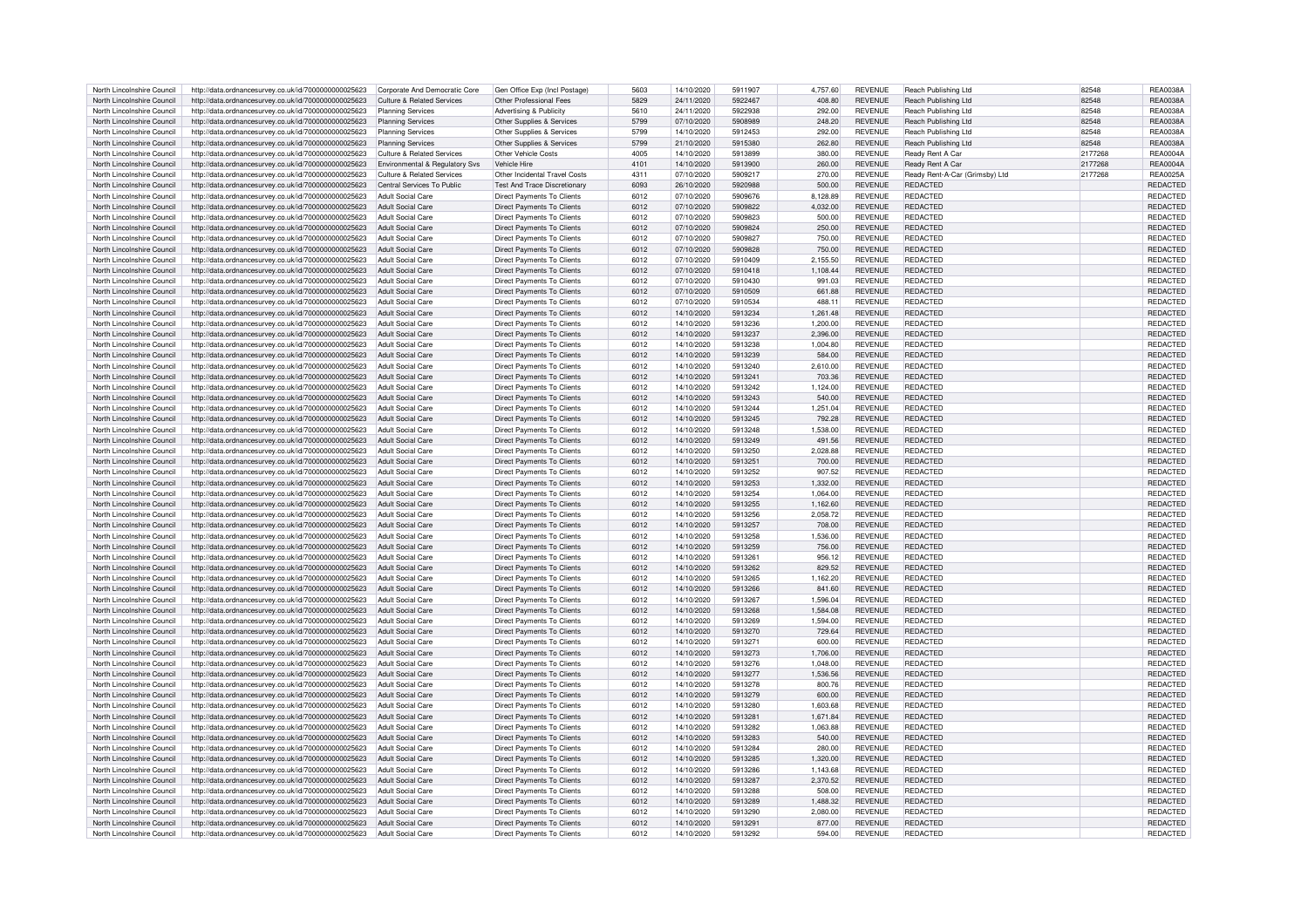| North Lincolnshire Council                               | http://data.ordnancesurvey.co.uk/id/7000000000025623 | <b>Adult Social Care</b>                             | Direct Payments To Clients        | 6012         | 14/10/2020               | 5913293 | 930.00             | <b>REVENUE</b>                   | <b>REDACTED</b> | REDACTED             |
|----------------------------------------------------------|------------------------------------------------------|------------------------------------------------------|-----------------------------------|--------------|--------------------------|---------|--------------------|----------------------------------|-----------------|----------------------|
| North Lincolnshire Council                               | http://data.ordnancesurvey.co.uk/id/7000000000025623 | <b>Adult Social Care</b>                             | <b>Direct Payments To Clients</b> | 6012         | 14/10/2020               | 5913294 | 759.72             | <b>REVENUE</b>                   | REDACTED        | REDACTED             |
| North Lincolnshire Council                               | http://data.ordnancesurvey.co.uk/id/7000000000025623 | <b>Adult Social Care</b>                             | <b>Direct Payments To Clients</b> | 6012         | 14/10/2020               | 5913295 | 1,276.56           | <b>REVENUE</b>                   | REDACTED        | REDACTED             |
| North Lincolnshire Council                               | http://data.ordnancesurvey.co.uk/id/7000000000025623 | <b>Adult Social Care</b>                             | Direct Payments To Clients        | 6012         | 14/10/2020               | 5913296 | 510.88             | <b>REVENUE</b>                   | REDACTED        | REDACTED             |
| North Lincolnshire Council                               | http://data.ordnancesurvey.co.uk/id/7000000000025623 | <b>Adult Social Care</b>                             | Direct Payments To Clients        | 6012         | 14/10/2020               | 5913298 | 2,566.32           | <b>REVENUE</b>                   | <b>REDACTED</b> | REDACTED             |
| North Lincolnshire Council                               | http://data.ordnancesurvey.co.uk/id/7000000000025623 | <b>Adult Social Care</b>                             | <b>Direct Payments To Clients</b> | 6012         | 14/10/2020               | 5913299 | 659.20             | <b>REVENUE</b>                   | REDACTED        | REDACTED             |
|                                                          |                                                      |                                                      |                                   |              |                          | 5913300 |                    |                                  | <b>REDACTED</b> |                      |
| North Lincolnshire Council<br>North Lincolnshire Council | http://data.ordnancesurvey.co.uk/id/7000000000025623 | <b>Adult Social Care</b><br><b>Adult Social Care</b> | Direct Payments To Clients        | 6012<br>6012 | 14/10/2020<br>14/10/2020 | 5913301 | 1,846.28<br>848.96 | <b>REVENUE</b><br><b>REVENUE</b> | REDACTED        | REDACTED<br>REDACTED |
|                                                          | http://data.ordnancesurvey.co.uk/id/7000000000025623 |                                                      | <b>Direct Payments To Clients</b> |              |                          |         |                    |                                  |                 |                      |
| North Lincolnshire Council                               | http://data.ordnancesurvey.co.uk/id/7000000000025623 | <b>Adult Social Care</b>                             | Direct Payments To Clients        | 6012         | 14/10/2020               | 5913302 | 600.00             | <b>REVENUE</b>                   | REDACTED        | REDACTED             |
| North Lincolnshire Council                               | http://data.ordnancesurvey.co.uk/id/7000000000025623 | Adult Social Care                                    | Direct Payments To Clients        | 6012         | 14/10/2020               | 5913304 | 1,564.96           | <b>REVENUE</b>                   | REDACTED        | REDACTED             |
| North Lincolnshire Council                               | http://data.ordnancesurvey.co.uk/id/7000000000025623 | <b>Adult Social Care</b>                             | <b>Direct Payments To Clients</b> | 6012         | 14/10/2020               | 5913306 | 1,000.00           | <b>REVENUE</b>                   | REDACTED        | REDACTED             |
| North Lincolnshire Council                               | http://data.ordnancesurvey.co.uk/id/7000000000025623 | <b>Adult Social Care</b>                             | Direct Payments To Clients        | 6012         | 14/10/2020               | 5913307 | 3,827.04           | <b>REVENUE</b>                   | <b>REDACTED</b> | REDACTED             |
| North Lincolnshire Council                               | http://data.ordnancesurvey.co.uk/id/7000000000025623 | Adult Social Care                                    | <b>Direct Payments To Clients</b> | 6012         | 14/10/2020               | 5913308 | 3,360.00           | <b>REVENUE</b>                   | REDACTED        | REDACTED             |
| North Lincolnshire Council                               | http://data.ordnancesurvey.co.uk/id/7000000000025623 | <b>Adult Social Care</b>                             | Direct Payments To Clients        | 6012         | 14/10/2020               | 5913309 | 637.56             | <b>REVENUE</b>                   | REDACTED        | REDACTED             |
| North Lincolnshire Council                               | http://data.ordnancesurvey.co.uk/id/7000000000025623 | <b>Adult Social Care</b>                             | Direct Payments To Clients        | 6012         | 14/10/2020               | 5913310 | 441.60             | <b>REVENUE</b>                   | REDACTED        | REDACTED             |
| North Lincolnshire Council                               | http://data.ordnancesurvey.co.uk/id/7000000000025623 | <b>Adult Social Care</b>                             | Direct Payments To Clients        | 6012         | 14/10/2020               | 5913311 | 1,809.24           | <b>REVENUE</b>                   | REDACTED        | REDACTED             |
| North Lincolnshire Council                               | http://data.ordnancesurvey.co.uk/id/7000000000025623 | <b>Adult Social Care</b>                             | Direct Payments To Clients        | 6012         | 14/10/2020               | 5913312 | 1,055.68           | <b>REVENUE</b>                   | <b>REDACTED</b> | REDACTED             |
| North Lincolnshire Council                               | http://data.ordnancesurvey.co.uk/id/7000000000025623 | <b>Adult Social Care</b>                             | <b>Direct Payments To Clients</b> | 6012         | 14/10/2020               | 5913313 | 1.235.68           | <b>REVENUE</b>                   | REDACTED        | REDACTED             |
| North Lincolnshire Council                               | http://data.ordnancesurvey.co.uk/id/7000000000025623 | <b>Adult Social Care</b>                             | <b>Direct Payments To Clients</b> | 6012         | 14/10/2020               | 5913314 | 2,900.00           | <b>REVENUE</b>                   | <b>REDACTED</b> | REDACTED             |
| North Lincolnshire Council                               | http://data.ordnancesurvey.co.uk/id/7000000000025623 | <b>Adult Social Care</b>                             | Direct Payments To Clients        | 6012         | 14/10/2020               | 5913315 | 949.20             | <b>REVENUE</b>                   | REDACTED        | REDACTED             |
|                                                          |                                                      |                                                      |                                   |              |                          |         |                    |                                  |                 |                      |
| North Lincolnshire Council                               | http://data.ordnancesurvey.co.uk/id/7000000000025623 | <b>Adult Social Care</b>                             | Direct Payments To Clients        | 6012         | 14/10/2020               | 5913316 | 760.00             | <b>REVENUE</b>                   | REDACTED        | REDACTED             |
| North Lincolnshire Council                               | http://data.ordnancesurvey.co.uk/id/7000000000025623 | <b>Adult Social Care</b>                             | Direct Payments To Clients        | 6012         | 14/10/2020               | 5913317 | 1,519.32           | <b>REVENUE</b>                   | <b>REDACTED</b> | REDACTED             |
| North Lincolnshire Council                               | http://data.ordnancesurvey.co.uk/id/7000000000025623 | <b>Adult Social Care</b>                             | Direct Payments To Clients        | 6012         | 14/10/2020               | 5913318 | 759.36             | <b>REVENUE</b>                   | REDACTED        | REDACTED             |
| North Lincolnshire Council                               | http://data.ordnancesurvey.co.uk/id/7000000000025623 | <b>Adult Social Care</b>                             | Direct Payments To Clients        | 6012         | 14/10/2020               | 5913319 | 1,316.76           | <b>REVENUE</b>                   | REDACTED        | REDACTED             |
| North Lincolnshire Council                               | http://data.ordnancesurvey.co.uk/id/7000000000025623 | <b>Adult Social Care</b>                             | Direct Payments To Clients        | 6012         | 14/10/2020               | 5913320 | 1,178.44           | <b>REVENUE</b>                   | <b>REDACTED</b> | REDACTED             |
| North Lincolnshire Council                               | http://data.ordnancesurvey.co.uk/id/7000000000025623 | <b>Adult Social Care</b>                             | Direct Payments To Clients        | 6012         | 14/10/2020               | 5913321 | 656.80             | <b>REVENUE</b>                   | REDACTED        | REDACTED             |
| North Lincolnshire Council                               | http://data.ordnancesurvey.co.uk/id/7000000000025623 | <b>Adult Social Care</b>                             | <b>Direct Payments To Clients</b> | 6012         | 14/10/2020               | 5913322 | 1,487.12           | <b>REVENUE</b>                   | <b>REDACTED</b> | REDACTED             |
| North Lincolnshire Council                               | http://data.ordnancesurvey.co.uk/id/7000000000025623 | <b>Adult Social Care</b>                             | <b>Direct Payments To Clients</b> | 6012         | 14/10/2020               | 5913323 | 1,255.48           | <b>REVENUE</b>                   | <b>REDACTED</b> | REDACTED             |
| North Lincolnshire Council                               | http://data.ordnancesurvey.co.uk/id/7000000000025623 | <b>Adult Social Care</b>                             | <b>Direct Payments To Clients</b> | 6012         | 14/10/2020               | 5913324 | 4,257.60           | <b>REVENUE</b>                   | REDACTED        | REDACTED             |
| North Lincolnshire Council                               | http://data.ordnancesurvey.co.uk/id/7000000000025623 | Adult Social Care                                    | Direct Payments To Clients        | 6012         | 14/10/2020               | 5913325 | 2,634.04           | <b>REVENUE</b>                   | REDACTED        | REDACTED             |
| North Lincolnshire Council                               | http://data.ordnancesurvey.co.uk/id/7000000000025623 | <b>Adult Social Care</b>                             | <b>Direct Payments To Clients</b> | 6012         | 14/10/2020               | 5913326 | 1,680.00           | <b>REVENUE</b>                   | REDACTED        | REDACTED             |
|                                                          |                                                      |                                                      |                                   |              |                          |         |                    |                                  |                 |                      |
| North Lincolnshire Council                               | http://data.ordnancesurvey.co.uk/id/7000000000025623 | <b>Adult Social Care</b>                             | Direct Payments To Clients        | 6012         | 14/10/2020               | 5913327 | 1,249.60           | <b>REVENUE</b>                   | REDACTED        | REDACTED             |
| North Lincolnshire Council                               | http://data.ordnancesurvey.co.uk/id/7000000000025623 | Adult Social Care                                    | <b>Direct Payments To Clients</b> | 6012         | 14/10/2020               | 5913328 | 987.68             | <b>REVENUE</b>                   | REDACTED        | REDACTED             |
| North Lincolnshire Council                               | http://data.ordnancesurvey.co.uk/id/7000000000025623 | <b>Adult Social Care</b>                             | Direct Payments To Clients        | 6012         | 14/10/2020               | 5913329 | 1,100.00           | <b>REVENUE</b>                   | REDACTED        | REDACTED             |
| North Lincolnshire Council                               | http://data.ordnancesurvey.co.uk/id/7000000000025623 | <b>Adult Social Care</b>                             | Direct Payments To Clients        | 6012         | 14/10/2020               | 5913331 | 1,598.64           | <b>REVENUE</b>                   | REDACTED        | REDACTED             |
| North Lincolnshire Council                               | http://data.ordnancesurvey.co.uk/id/7000000000025623 | <b>Adult Social Care</b>                             | Direct Payments To Clients        | 6012         | 14/10/2020               | 5913332 | 1,082.36           | <b>REVENUE</b>                   | REDACTED        | REDACTED             |
| North Lincolnshire Council                               | http://data.ordnancesurvey.co.uk/id/7000000000025623 | <b>Adult Social Care</b>                             | Direct Payments To Clients        | 6012         | 14/10/2020               | 5913333 | 5,059.36           | <b>REVENUE</b>                   | <b>REDACTED</b> | REDACTED             |
| North Lincolnshire Council                               | http://data.ordnancesurvey.co.uk/id/7000000000025623 | <b>Adult Social Care</b>                             | <b>Direct Payments To Clients</b> | 6012         | 14/10/2020               | 5913334 | 2.716.56           | <b>REVENUE</b>                   | REDACTED        | REDACTED             |
| North Lincolnshire Council                               | http://data.ordnancesurvey.co.uk/id/7000000000025623 | <b>Adult Social Care</b>                             | Direct Payments To Clients        | 6012         | 14/10/2020               | 5913335 | 857.16             | <b>REVENUE</b>                   | <b>REDACTED</b> | REDACTED             |
| North Lincolnshire Council                               | http://data.ordnancesurvey.co.uk/id/7000000000025623 | <b>Adult Social Care</b>                             | Direct Payments To Clients        | 6012         | 14/10/2020               | 5913336 | 560.00             | <b>REVENUE</b>                   | <b>REDACTED</b> | REDACTED             |
| North Lincolnshire Council                               | http://data.ordnancesurvey.co.uk/id/7000000000025623 | <b>Adult Social Care</b>                             | Direct Payments To Clients        | 6012         | 14/10/2020               | 5913337 | 715.76             | <b>REVENUE</b>                   | REDACTED        | REDACTED             |
| North Lincolnshire Council                               | http://data.ordnancesurvey.co.uk/id/7000000000025623 | <b>Adult Social Care</b>                             | Direct Payments To Clients        | 6012         | 14/10/2020               | 5913339 | 1,676.00           | <b>REVENUE</b>                   | <b>REDACTED</b> | REDACTED             |
| North Lincolnshire Council                               | http://data.ordnancesurvey.co.uk/id/7000000000025623 | Adult Social Care                                    | Direct Payments To Clients        | 6012         | 14/10/2020               | 5913340 | 2.270.56           | <b>REVENUE</b>                   | REDACTED        | REDACTED             |
| North Lincolnshire Council                               |                                                      | <b>Adult Social Care</b>                             |                                   | 6012         |                          | 5913341 | 1,945.48           | <b>REVENUE</b>                   | REDACTED        | REDACTED             |
|                                                          | http://data.ordnancesurvey.co.uk/id/7000000000025623 | <b>Adult Social Care</b>                             | Direct Payments To Clients        |              | 14/10/2020               |         |                    |                                  |                 |                      |
| North Lincolnshire Council                               | http://data.ordnancesurvey.co.uk/id/7000000000025623 |                                                      | <b>Direct Payments To Clients</b> | 6012         | 14/10/2020               | 5913342 | 791.72             | <b>REVENUE</b>                   | <b>REDACTED</b> | REDACTED             |
| North Lincolnshire Council                               | http://data.ordnancesurvey.co.uk/id/7000000000025623 | <b>Adult Social Care</b>                             | <b>Direct Payments To Clients</b> | 6012         | 14/10/2020               | 5913344 | 361.44             | <b>REVENUE</b>                   | REDACTED        | REDACTED             |
| North Lincolnshire Council                               | http://data.ordnancesurvey.co.uk/id/7000000000025623 | <b>Adult Social Care</b>                             | <b>Direct Payments To Clients</b> | 6012         | 14/10/2020               | 5913345 | 842.24             | <b>REVENUE</b>                   | <b>REDACTED</b> | REDACTED             |
| North Lincolnshire Council                               | http://data.ordnancesurvey.co.uk/id/7000000000025623 | <b>Adult Social Care</b>                             | <b>Direct Payments To Clients</b> | 6012         | 14/10/2020               | 5913346 | 2,139.80           | <b>REVENUE</b>                   | <b>REDACTED</b> | REDACTED             |
| North Lincolnshire Council                               | http://data.ordnancesurvey.co.uk/id/7000000000025623 | <b>Adult Social Care</b>                             | Direct Payments To Clients        | 6012         | 14/10/2020               | 5913347 | 827.00             | <b>REVENUE</b>                   | <b>REDACTED</b> | REDACTED             |
| North Lincolnshire Council                               | http://data.ordnancesurvey.co.uk/id/7000000000025623 | Adult Social Care                                    | Direct Payments To Clients        | 6012         | 14/10/2020               | 5913349 | 916.60             | <b>REVENUE</b>                   | REDACTED        | REDACTED             |
| North Lincolnshire Council                               | http://data.ordnancesurvey.co.uk/id/7000000000025623 | <b>Adult Social Care</b>                             | <b>Direct Payments To Clients</b> | 6012         | 14/10/2020               | 5913350 | 726.80             | <b>REVENUE</b>                   | REDACTED        | REDACTED             |
| North Lincolnshire Council                               | http://data.ordnancesurvey.co.uk/id/7000000000025623 | <b>Adult Social Care</b>                             | Direct Payments To Clients        | 6012         | 14/10/2020               | 5913351 | 1,124.24           | <b>REVENUE</b>                   | REDACTED        | REDACTED             |
| North Lincolnshire Council                               | http://data.ordnancesurvey.co.uk/id/7000000000025623 | <b>Adult Social Care</b>                             | Direct Payments To Clients        | 6012         | 14/10/2020               | 5913352 | 770.20             | <b>REVENUE</b>                   | REDACTED        | REDACTED             |
| North Lincolnshire Council                               | http://data.ordnancesurvey.co.uk/id/7000000000025623 | <b>Adult Social Care</b>                             | Direct Payments To Clients        | 6012         | 14/10/2020               | 5913354 | 460.00             | <b>REVENUE</b>                   | REDACTED        | REDACTED             |
| North Lincolnshire Council                               | http://data.ordnancesurvey.co.uk/id/7000000000025623 | Adult Social Care                                    | Direct Payments To Clients        | 6012         | 14/10/2020               | 5913355 | 3,053.92           | <b>REVENUE</b>                   | REDACTED        | REDACTED             |
| North Lincolnshire Council                               | http://data.ordnancesurvey.co.uk/id/7000000000025623 | <b>Adult Social Care</b>                             | <b>Direct Payments To Clients</b> | 6012         | 14/10/2020               | 5913356 | 3,080.28           | <b>REVENUE</b>                   | REDACTED        | REDACTED             |
| North Lincolnshire Council                               | http://data.ordnancesurvey.co.uk/id/7000000000025623 | <b>Adult Social Care</b>                             | Direct Payments To Clients        | 6012         | 14/10/2020               | 5913357 | 840.00             | <b>REVENUE</b>                   | <b>REDACTED</b> | REDACTED             |
| North Lincolnshire Council                               | http://data.ordnancesurvey.co.uk/id/7000000000025623 | <b>Adult Social Care</b>                             | <b>Direct Payments To Clients</b> | 6012         | 14/10/2020               | 5913358 | 747.72             | <b>REVENUE</b>                   | REDACTED        | REDACTED             |
|                                                          |                                                      | <b>Adult Social Care</b>                             |                                   |              |                          |         |                    |                                  | REDACTED        |                      |
| North Lincolnshire Council                               | http://data.ordnancesurvey.co.uk/id/7000000000025623 |                                                      | Direct Payments To Clients        | 6012         | 14/10/2020               | 5913359 | 3,988.20           | <b>REVENUE</b>                   |                 | REDACTED             |
| North Lincolnshire Council                               | http://data.ordnancesurvey.co.uk/id/7000000000025623 | <b>Adult Social Care</b>                             | Direct Payments To Clients        | 6012         | 14/10/2020               | 5913360 | 1,172.00           | <b>REVENUE</b>                   | <b>REDACTED</b> | REDACTED             |
| North Lincolnshire Council                               | http://data.ordnancesurvey.co.uk/id/7000000000025623 | <b>Adult Social Care</b>                             | Direct Payments To Clients        | 6012         | 14/10/2020               | 5913361 | 1,498.00           | <b>REVENUE</b>                   | REDACTED        | REDACTED             |
| North Lincolnshire Council                               | http://data.ordnancesurvey.co.uk/id/7000000000025623 | <b>Adult Social Care</b>                             | Direct Payments To Clients        | 6012         | 14/10/2020               | 5913362 | 1,618.40           | <b>REVENUE</b>                   | REDACTED        | REDACTED             |
| North Lincolnshire Council                               | http://data.ordnancesurvey.co.uk/id/7000000000025623 | Adult Social Care                                    | <b>Direct Payments To Clients</b> | 6012         | 14/10/2020               | 5913363 | 2.438.68           | <b>REVENUE</b>                   | REDACTED        | REDACTED             |
| North Lincolnshire Council                               | http://data.ordnancesurvey.co.uk/id/7000000000025623 | <b>Adult Social Care</b>                             | Direct Payments To Clients        | 6012         | 14/10/2020               | 5913364 | 1,765.28           | <b>REVENUE</b>                   | <b>REDACTED</b> | REDACTED             |
| North Lincolnshire Council                               | http://data.ordnancesurvey.co.uk/id/7000000000025623 | <b>Adult Social Care</b>                             | Direct Payments To Clients        | 6012         | 14/10/2020               | 5913365 | 524.00             | <b>REVENUE</b>                   | <b>REDACTED</b> | REDACTED             |
| North Lincolnshire Council                               | http://data.ordnancesurvey.co.uk/id/7000000000025623 | <b>Adult Social Care</b>                             | Direct Payments To Clients        | 6012         | 14/10/2020               | 5913366 | 2.720.00           | <b>REVENUE</b>                   | REDACTED        | REDACTED             |
| North Lincolnshire Council                               | http://data.ordnancesurvey.co.uk/id/7000000000025623 | <b>Adult Social Care</b>                             | <b>Direct Payments To Clients</b> | 6012         | 14/10/2020               | 5913367 | 627.20             | <b>REVENUE</b>                   | <b>REDACTED</b> | REDACTED             |
| North Lincolnshire Council                               | http://data.ordnancesurvey.co.uk/id/7000000000025623 | <b>Adult Social Care</b>                             | Direct Payments To Clients        | 6012         | 14/10/2020               | 5913368 | 1,505.76           | <b>REVENUE</b>                   | REDACTED        | REDACTED             |
| North Lincolnshire Council                               | http://data.ordnancesurvey.co.uk/id/7000000000025623 | <b>Adult Social Care</b>                             | <b>Direct Payments To Clients</b> | 6012         | 14/10/2020               | 5913369 | 1,370.92           | <b>REVENUE</b>                   | REDACTED        | REDACTED             |
| North Lincolnshire Council                               | http://data.ordnancesurvey.co.uk/id/7000000000025623 | Adult Social Care                                    | Direct Payments To Clients        | 6012         | 14/10/2020               | 5913370 | 456.00             | <b>REVENUE</b>                   | <b>REDACTED</b> | REDACTED             |
| North Lincolnshire Council                               | http://data.ordnancesurvey.co.uk/id/7000000000025623 | Adult Social Care                                    | Direct Payments To Clients        | 6012         | 14/10/2020               | 5913371 | 411.44             | <b>REVENUE</b>                   | REDACTED        | REDACTED             |
|                                                          |                                                      |                                                      |                                   |              |                          |         |                    |                                  |                 |                      |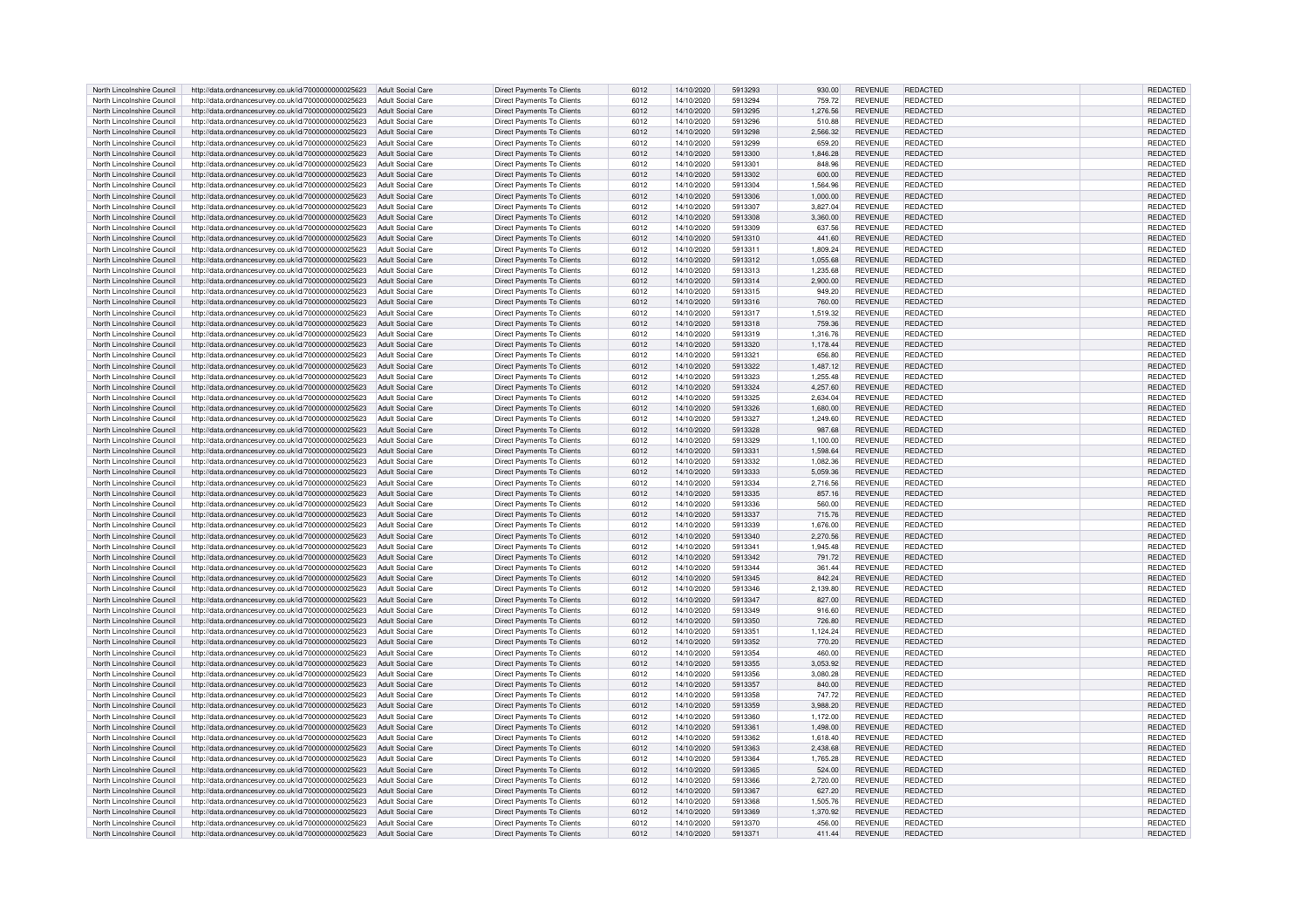| North Lincolnshire Council | http://data.ordnancesurvey.co.uk/id/7000000000025623 | Adult Social Care        | Direct Payments To Clients        | 6012 | 14/10/2020 | 5913372 | 13,860.00 | <b>REVENUE</b> | <b>REDACTED</b> | REDACTED |
|----------------------------|------------------------------------------------------|--------------------------|-----------------------------------|------|------------|---------|-----------|----------------|-----------------|----------|
| North Lincolnshire Council | http://data.ordnancesurvey.co.uk/id/7000000000025623 | <b>Adult Social Care</b> | <b>Direct Payments To Clients</b> | 6012 | 14/10/2020 | 5913373 | 1,180.00  | <b>REVENUE</b> | REDACTED        | REDACTED |
| North Lincolnshire Council | http://data.ordnancesurvey.co.uk/id/7000000000025623 | <b>Adult Social Care</b> | Direct Payments To Clients        | 6012 | 14/10/2020 | 5913374 | 1,678.48  | <b>REVENUE</b> | <b>REDACTED</b> | REDACTED |
| North Lincolnshire Council | http://data.ordnancesurvey.co.uk/id/7000000000025623 | <b>Adult Social Care</b> | <b>Direct Payments To Clients</b> | 6012 | 14/10/2020 | 5913375 | 2.150.56  | <b>REVENUE</b> | REDACTED        | REDACTED |
| North Lincolnshire Council | http://data.ordnancesurvey.co.uk/id/7000000000025623 | <b>Adult Social Care</b> | Direct Payments To Clients        | 6012 | 14/10/2020 | 5913376 | 856.72    | <b>REVENUE</b> | REDACTED        | REDACTED |
|                            |                                                      |                          |                                   |      |            |         |           |                |                 |          |
| North Lincolnshire Council | http://data.ordnancesurvey.co.uk/id/7000000000025623 | <b>Adult Social Care</b> | Direct Payments To Clients        | 6012 | 14/10/2020 | 5913377 | 828.00    | <b>REVENUE</b> | <b>REDACTED</b> | REDACTED |
| North Lincolnshire Council | http://data.ordnancesurvey.co.uk/id/7000000000025623 | <b>Adult Social Care</b> | Direct Payments To Clients        | 6012 | 14/10/2020 | 5913378 | 1.344.00  | <b>REVENUE</b> | REDACTED        | REDACTED |
| North Lincolnshire Council | http://data.ordnancesurvey.co.uk/id/7000000000025623 | <b>Adult Social Care</b> | Direct Payments To Clients        | 6012 | 14/10/2020 | 5913379 | 2,555.96  | <b>REVENUE</b> | <b>REDACTED</b> | REDACTED |
| North Lincolnshire Council | http://data.ordnancesurvey.co.uk/id/7000000000025623 | <b>Adult Social Care</b> | <b>Direct Payments To Clients</b> | 6012 | 14/10/2020 | 5913380 | 2.090.00  | <b>REVENUE</b> | REDACTED        | REDACTED |
| North Lincolnshire Council | http://data.ordnancesurvey.co.uk/id/7000000000025623 | <b>Adult Social Care</b> | Direct Payments To Clients        | 6012 | 14/10/2020 | 5913381 | 2,193.48  | <b>REVENUE</b> | <b>REDACTED</b> | REDACTED |
| North Lincolnshire Council | http://data.ordnancesurvey.co.uk/id/7000000000025623 | <b>Adult Social Care</b> | Direct Payments To Clients        | 6012 | 14/10/2020 | 5913382 | 1,878.36  | <b>REVENUE</b> | <b>REDACTED</b> | REDACTED |
| North Lincolnshire Council | http://data.ordnancesurvey.co.uk/id/7000000000025623 | <b>Adult Social Care</b> | Direct Payments To Clients        | 6012 | 14/10/2020 | 5913383 | 760.00    | <b>REVENUE</b> | REDACTED        | REDACTED |
| North Lincolnshire Council | http://data.ordnancesurvey.co.uk/id/7000000000025623 | <b>Adult Social Care</b> | Direct Payments To Clients        | 6012 | 14/10/2020 | 5913384 | 485.12    | <b>REVENUE</b> | REDACTED        | REDACTED |
| North Lincolnshire Council | http://data.ordnancesurvey.co.uk/id/7000000000025623 | Adult Social Care        | <b>Direct Payments To Clients</b> | 6012 | 14/10/2020 | 5913385 | 560.00    | <b>REVENUE</b> | REDACTED        | REDACTED |
| North Lincolnshire Council |                                                      | <b>Adult Social Care</b> |                                   | 6012 | 14/10/2020 | 5913386 |           | <b>REVENUE</b> | REDACTED        |          |
|                            | http://data.ordnancesurvey.co.uk/id/7000000000025623 |                          | Direct Payments To Clients        |      |            |         | 2,351.20  |                |                 | REDACTED |
| North Lincolnshire Council | http://data.ordnancesurvey.co.uk/id/7000000000025623 | <b>Adult Social Care</b> | <b>Direct Payments To Clients</b> | 6012 | 14/10/2020 | 5913388 | 576.24    | <b>REVENUE</b> | <b>REDACTED</b> | REDACTED |
| North Lincolnshire Council | http://data.ordnancesurvey.co.uk/id/7000000000025623 | <b>Adult Social Care</b> | Direct Payments To Clients        | 6012 | 14/10/2020 | 5913389 | 1.040.00  | <b>REVENUE</b> | REDACTED        | REDACTED |
| North Lincolnshire Council | http://data.ordnancesurvey.co.uk/id/7000000000025623 | <b>Adult Social Care</b> | <b>Direct Payments To Clients</b> | 6012 | 14/10/2020 | 5913390 | 828.00    | <b>REVENUE</b> | <b>REDACTED</b> | REDACTED |
| North Lincolnshire Council | http://data.ordnancesurvey.co.uk/id/7000000000025623 | <b>Adult Social Care</b> | Direct Payments To Clients        | 6012 | 14/10/2020 | 5913391 | 1,557.60  | <b>REVENUE</b> | REDACTED        | REDACTED |
| North Lincolnshire Council | http://data.ordnancesurvey.co.uk/id/7000000000025623 | <b>Adult Social Care</b> | Direct Payments To Clients        | 6012 | 14/10/2020 | 5913392 | 384.00    | <b>REVENUE</b> | REDACTED        | REDACTED |
| North Lincolnshire Council | http://data.ordnancesurvey.co.uk/id/7000000000025623 | <b>Adult Social Care</b> | Direct Payments To Clients        | 6012 | 14/10/2020 | 5913393 | 1,410.20  | <b>REVENUE</b> | <b>REDACTED</b> | REDACTED |
| North Lincolnshire Council | http://data.ordnancesurvey.co.uk/id/7000000000025623 | <b>Adult Social Care</b> | <b>Direct Payments To Clients</b> | 6012 | 14/10/2020 | 5913394 | 1.380.00  | <b>REVENUE</b> | REDACTED        | REDACTED |
| North Lincolnshire Council | http://data.ordnancesurvey.co.uk/id/7000000000025623 | <b>Adult Social Care</b> | Direct Payments To Clients        | 6012 | 14/10/2020 | 5913395 | 1,248.00  | <b>REVENUE</b> | <b>REDACTED</b> | REDACTED |
| North Lincolnshire Council |                                                      | <b>Adult Social Care</b> |                                   | 6012 | 14/10/2020 | 5913396 | 1,069.20  | <b>REVENUE</b> | REDACTED        | REDACTED |
|                            | http://data.ordnancesurvey.co.uk/id/7000000000025623 |                          | Direct Payments To Clients        |      |            |         |           |                |                 |          |
| North Lincolnshire Council | http://data.ordnancesurvey.co.uk/id/7000000000025623 | <b>Adult Social Care</b> | Direct Payments To Clients        | 6012 | 14/10/2020 | 5913397 | 1,000.00  | <b>REVENUE</b> | REDACTED        | REDACTED |
| North Lincolnshire Council | http://data.ordnancesurvey.co.uk/id/7000000000025623 | <b>Adult Social Care</b> | Direct Payments To Clients        | 6012 | 14/10/2020 | 5913398 | 2,618.48  | <b>REVENUE</b> | <b>REDACTED</b> | REDACTED |
| North Lincolnshire Council | http://data.ordnancesurvey.co.uk/id/7000000000025623 | <b>Adult Social Care</b> | <b>Direct Payments To Clients</b> | 6012 | 14/10/2020 | 5913399 | 2,846.00  | <b>REVENUE</b> | REDACTED        | REDACTED |
| North Lincolnshire Council | http://data.ordnancesurvey.co.uk/id/7000000000025623 | <b>Adult Social Care</b> | <b>Direct Payments To Clients</b> | 6012 | 14/10/2020 | 5913400 | 1.394.72  | <b>REVENUE</b> | REDACTED        | REDACTED |
| North Lincolnshire Council | http://data.ordnancesurvey.co.uk/id/7000000000025623 | <b>Adult Social Care</b> | Direct Payments To Clients        | 6012 | 14/10/2020 | 5913401 | 1,291.24  | <b>REVENUE</b> | REDACTED        | REDACTED |
| North Lincolnshire Council | http://data.ordnancesurvey.co.uk/id/7000000000025623 | <b>Adult Social Care</b> | <b>Direct Payments To Clients</b> | 6012 | 14/10/2020 | 5913402 | 1,199.24  | <b>REVENUE</b> | REDACTED        | REDACTED |
| North Lincolnshire Council | http://data.ordnancesurvey.co.uk/id/7000000000025623 | Adult Social Care        | Direct Payments To Clients        | 6012 | 14/10/2020 | 5913403 | 1,080.00  | <b>REVENUE</b> | REDACTED        | REDACTED |
| North Lincolnshire Council | http://data.ordnancesurvey.co.uk/id/7000000000025623 | <b>Adult Social Care</b> | <b>Direct Payments To Clients</b> | 6012 | 14/10/2020 | 5913404 | 1,221.04  | <b>REVENUE</b> | REDACTED        | REDACTED |
| North Lincolnshire Council | http://data.ordnancesurvey.co.uk/id/7000000000025623 | <b>Adult Social Care</b> | Direct Payments To Clients        | 6012 | 14/10/2020 | 5913405 | 280.00    | <b>REVENUE</b> | REDACTED        | REDACTED |
| North Lincolnshire Council | http://data.ordnancesurvey.co.uk/id/7000000000025623 | <b>Adult Social Care</b> |                                   | 6012 | 14/10/2020 | 5913406 |           | <b>REVENUE</b> | REDACTED        | REDACTED |
|                            |                                                      |                          | Direct Payments To Clients        |      |            |         | 2,355.28  |                |                 |          |
| North Lincolnshire Council | http://data.ordnancesurvey.co.uk/id/7000000000025623 | <b>Adult Social Care</b> | Direct Payments To Clients        | 6012 | 14/10/2020 | 5913407 | 2,902.92  | <b>REVENUE</b> | REDACTED        | REDACTED |
| North Lincolnshire Council | http://data.ordnancesurvey.co.uk/id/7000000000025623 | <b>Adult Social Care</b> | Direct Payments To Clients        | 6012 | 14/10/2020 | 5913408 | 1,251.80  | <b>REVENUE</b> | REDACTED        | REDACTED |
| North Lincolnshire Council | http://data.ordnancesurvey.co.uk/id/7000000000025623 | <b>Adult Social Care</b> | Direct Payments To Clients        | 6012 | 14/10/2020 | 5913409 | 1,464.60  | <b>REVENUE</b> | <b>REDACTED</b> | REDACTED |
| North Lincolnshire Council | http://data.ordnancesurvey.co.uk/id/7000000000025623 | <b>Adult Social Care</b> | Direct Payments To Clients        | 6012 | 14/10/2020 | 5913410 | 892.64    | <b>REVENUE</b> | REDACTED        | REDACTED |
| North Lincolnshire Council | http://data.ordnancesurvey.co.uk/id/7000000000025623 | <b>Adult Social Care</b> | <b>Direct Payments To Clients</b> | 6012 | 14/10/2020 | 5913411 | 952.80    | <b>REVENUE</b> | REDACTED        | REDACTED |
| North Lincolnshire Council | http://data.ordnancesurvey.co.uk/id/7000000000025623 | <b>Adult Social Care</b> | Direct Payments To Clients        | 6012 | 14/10/2020 | 5913412 | 1,240.00  | <b>REVENUE</b> | REDACTED        | REDACTED |
| North Lincolnshire Council | http://data.ordnancesurvey.co.uk/id/7000000000025623 | <b>Adult Social Care</b> | <b>Direct Payments To Clients</b> | 6012 | 14/10/2020 | 5913413 | 1,013.20  | <b>REVENUE</b> | REDACTED        | REDACTED |
| North Lincolnshire Council | http://data.ordnancesurvey.co.uk/id/7000000000025623 | <b>Adult Social Care</b> | Direct Payments To Clients        | 6012 | 14/10/2020 | 5913414 | 951.32    | <b>REVENUE</b> | <b>REDACTED</b> | REDACTED |
| North Lincolnshire Council | http://data.ordnancesurvey.co.uk/id/7000000000025623 | <b>Adult Social Care</b> | Direct Payments To Clients        | 6012 | 14/10/2020 | 5913415 | 906.92    | <b>REVENUE</b> | REDACTED        | REDACTED |
|                            |                                                      |                          |                                   |      |            |         |           |                |                 |          |
| North Lincolnshire Council | http://data.ordnancesurvey.co.uk/id/7000000000025623 | <b>Adult Social Care</b> | Direct Payments To Clients        | 6012 | 14/10/2020 | 5913416 | 280.00    | <b>REVENUE</b> | REDACTED        | REDACTED |
| North Lincolnshire Council | http://data.ordnancesurvey.co.uk/id/7000000000025623 | <b>Adult Social Care</b> | Direct Payments To Clients        | 6012 | 14/10/2020 | 5913417 | 604.52    | <b>REVENUE</b> | REDACTED        | REDACTED |
| North Lincolnshire Council | http://data.ordnancesurvey.co.uk/id/7000000000025623 | <b>Adult Social Care</b> | <b>Direct Payments To Clients</b> | 6012 | 14/10/2020 | 5913418 | 689.04    | <b>REVENUE</b> | REDACTED        | REDACTED |
| North Lincolnshire Council | http://data.ordnancesurvey.co.uk/id/7000000000025623 | <b>Adult Social Care</b> | Direct Payments To Clients        | 6012 | 14/10/2020 | 5913419 | 580.00    | <b>REVENUE</b> | <b>REDACTED</b> | REDACTED |
| North Lincolnshire Council | http://data.ordnancesurvey.co.uk/id/7000000000025623 | <b>Adult Social Care</b> | <b>Direct Payments To Clients</b> | 6012 | 14/10/2020 | 5913420 | 2.373.28  | <b>REVENUE</b> | REDACTED        | REDACTED |
| North Lincolnshire Council | http://data.ordnancesurvey.co.uk/id/7000000000025623 | <b>Adult Social Care</b> | Direct Payments To Clients        | 6012 | 14/10/2020 | 5913422 | 1,113.60  | <b>REVENUE</b> | <b>REDACTED</b> | REDACTED |
| North Lincolnshire Council | http://data.ordnancesurvey.co.uk/id/7000000000025623 | <b>Adult Social Care</b> | Direct Payments To Clients        | 6012 | 14/10/2020 | 5913423 | 2,191.88  | <b>REVENUE</b> | REDACTED        | REDACTED |
| North Lincolnshire Council | http://data.ordnancesurvey.co.uk/id/7000000000025623 | Adult Social Care        | <b>Direct Payments To Clients</b> | 6012 | 14/10/2020 | 5913424 | 560.00    | <b>REVENUE</b> | REDACTED        | REDACTED |
| North Lincolnshire Council | http://data.ordnancesurvey.co.uk/id/7000000000025623 | <b>Adult Social Care</b> | Direct Payments To Clients        | 6012 | 14/10/2020 | 5913425 | 2,081.92  | <b>REVENUE</b> | REDACTED        | REDACTED |
| North Lincolnshire Council | http://data.ordnancesurvey.co.uk/id/7000000000025623 | <b>Adult Social Care</b> | <b>Direct Payments To Clients</b> | 6012 | 14/10/2020 | 5913426 | 521.48    | <b>REVENUE</b> | REDACTED        | REDACTED |
| North Lincolnshire Council |                                                      |                          |                                   | 6012 |            | 5913429 |           | <b>REVENUE</b> | REDACTED        |          |
|                            | http://data.ordnancesurvey.co.uk/id/7000000000025623 | Adult Social Care        | Direct Payments To Clients        |      | 14/10/2020 |         | 1,084.64  |                |                 | REDACTED |
| North Lincolnshire Council | http://data.ordnancesurvey.co.uk/id/7000000000025623 | <b>Adult Social Care</b> | Direct Payments To Clients        | 6012 | 14/10/2020 | 5913430 | 464.00    | <b>REVENUE</b> | REDACTED        | REDACTED |
| North Lincolnshire Council | http://data.ordnancesurvey.co.uk/id/7000000000025623 | <b>Adult Social Care</b> | <b>Direct Payments To Clients</b> | 6012 | 14/10/2020 | 5913431 | 570.24    | <b>REVENUE</b> | <b>REDACTED</b> | REDACTED |
| North Lincolnshire Council | http://data.ordnancesurvey.co.uk/id/7000000000025623 | <b>Adult Social Care</b> | <b>Direct Payments To Clients</b> | 6012 | 14/10/2020 | 5913432 | 880.00    | <b>REVENUE</b> | <b>REDACTED</b> | REDACTED |
| North Lincolnshire Council | http://data.ordnancesurvey.co.uk/id/7000000000025623 | <b>Adult Social Care</b> | <b>Direct Payments To Clients</b> | 6012 | 14/10/2020 | 5913433 | 1.386.52  | <b>REVENUE</b> | REDACTED        | REDACTED |
| North Lincolnshire Council | http://data.ordnancesurvey.co.uk/id/7000000000025623 | <b>Adult Social Care</b> | <b>Direct Payments To Clients</b> | 6012 | 14/10/2020 | 5913434 | 1,785.28  | <b>REVENUE</b> | <b>REDACTED</b> | REDACTED |
| North Lincolnshire Council | http://data.ordnancesurvey.co.uk/id/7000000000025623 | <b>Adult Social Care</b> | Direct Payments To Clients        | 6012 | 14/10/2020 | 5913435 | 1,425.60  | <b>REVENUE</b> | <b>REDACTED</b> | REDACTED |
| North Lincolnshire Council | http://data.ordnancesurvey.co.uk/id/7000000000025623 | <b>Adult Social Care</b> | <b>Direct Payments To Clients</b> | 6012 | 14/10/2020 | 5913436 | 1,889.04  | <b>REVENUE</b> | REDACTED        | REDACTED |
| North Lincolnshire Council | http://data.ordnancesurvey.co.uk/id/7000000000025623 | <b>Adult Social Care</b> | Direct Payments To Clients        | 6012 | 14/10/2020 | 5913437 | 4,136.92  | <b>REVENUE</b> | REDACTED        | REDACTED |
| North Lincolnshire Council | http://data.ordnancesurvey.co.uk/id/7000000000025623 | <b>Adult Social Care</b> | <b>Direct Payments To Clients</b> | 6012 | 14/10/2020 | 5913438 | 2.547.16  | <b>REVENUE</b> | REDACTED        | REDACTED |
| North Lincolnshire Council |                                                      | <b>Adult Social Care</b> |                                   | 6012 | 14/10/2020 | 5913439 | 270.00    | <b>REVENUE</b> | REDACTED        | REDACTED |
|                            | http://data.ordnancesurvey.co.uk/id/7000000000025623 |                          | Direct Payments To Clients        |      |            |         |           |                |                 |          |
| North Lincolnshire Council | http://data.ordnancesurvey.co.uk/id/7000000000025623 | <b>Adult Social Care</b> | Direct Payments To Clients        | 6012 | 14/10/2020 | 5913441 | 2,328.00  | <b>REVENUE</b> | REDACTED        | REDACTED |
| North Lincolnshire Council | http://data.ordnancesurvey.co.uk/id/7000000000025623 | <b>Adult Social Care</b> | Direct Payments To Clients        | 6012 | 14/10/2020 | 5913442 | 329.68    | <b>REVENUE</b> | REDACTED        | REDACTED |
| North Lincolnshire Council | http://data.ordnancesurvey.co.uk/id/7000000000025623 | <b>Adult Social Care</b> | <b>Direct Payments To Clients</b> | 6012 | 14/10/2020 | 5913443 | 871.36    | <b>REVENUE</b> | <b>REDACTED</b> | REDACTED |
| North Lincolnshire Council | http://data.ordnancesurvey.co.uk/id/7000000000025623 | <b>Adult Social Care</b> | Direct Payments To Clients        | 6012 | 14/10/2020 | 5913444 | 1,670.52  | <b>REVENUE</b> | REDACTED        | REDACTED |
| North Lincolnshire Council | http://data.ordnancesurvey.co.uk/id/7000000000025623 | <b>Adult Social Care</b> | Direct Payments To Clients        | 6012 | 14/10/2020 | 5913445 | 677.44    | <b>REVENUE</b> | REDACTED        | REDACTED |
| North Lincolnshire Council | http://data.ordnancesurvey.co.uk/id/7000000000025623 | Adult Social Care        | Direct Payments To Clients        | 6012 | 14/10/2020 | 5913446 | 694.68    | <b>REVENUE</b> | <b>REDACTED</b> | REDACTED |
| North Lincolnshire Council | http://data.ordnancesurvey.co.uk/id/7000000000025623 | Adult Social Care        | Direct Payments To Clients        | 6012 | 14/10/2020 | 5913447 | 427.68    | <b>REVENUE</b> | REDACTED        | REDACTED |
|                            |                                                      |                          |                                   |      |            |         |           |                |                 |          |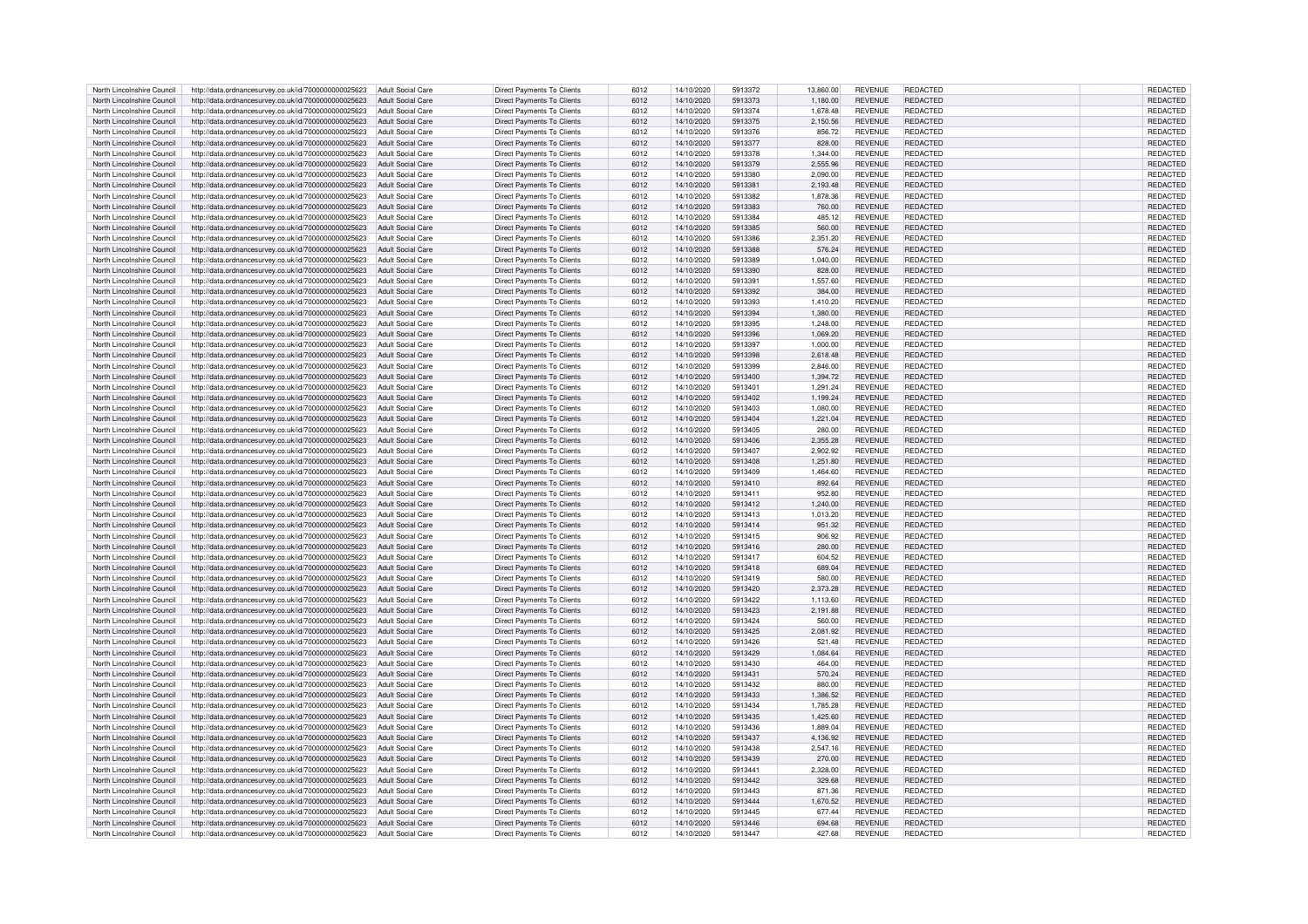| North Lincolnshire Council | http://data.ordnancesurvey.co.uk/id/7000000000025623 | Adult Social Care        | Direct Payments To Clients        | 6012 | 14/10/2020 | 5913448 | 6.890.24 | <b>REVENUE</b> | <b>REDACTED</b> | REDACTED        |  |
|----------------------------|------------------------------------------------------|--------------------------|-----------------------------------|------|------------|---------|----------|----------------|-----------------|-----------------|--|
| North Lincolnshire Council | http://data.ordnancesurvey.co.uk/id/7000000000025623 | <b>Adult Social Care</b> | Direct Payments To Clients        | 6012 | 14/10/2020 | 5913449 | 1,576.96 | <b>REVENUE</b> | REDACTED        | REDACTED        |  |
| North Lincolnshire Council | http://data.ordnancesurvey.co.uk/id/7000000000025623 | <b>Adult Social Care</b> | Direct Payments To Clients        | 6012 | 14/10/2020 | 5913450 | 1,059.84 | <b>REVENUE</b> | REDACTED        | REDACTED        |  |
| North Lincolnshire Council |                                                      | <b>Adult Social Care</b> |                                   | 6012 | 14/10/2020 | 5913451 | 400.00   | <b>REVENUE</b> | REDACTED        |                 |  |
|                            | http://data.ordnancesurvey.co.uk/id/7000000000025623 |                          | Direct Payments To Clients        |      |            |         |          |                |                 | REDACTED        |  |
| North Lincolnshire Council | http://data.ordnancesurvey.co.uk/id/7000000000025623 | <b>Adult Social Care</b> | Direct Payments To Clients        | 6012 | 14/10/2020 | 5913452 | 1.048.00 | <b>REVENUE</b> | REDACTED        | REDACTED        |  |
| North Lincolnshire Council | http://data.ordnancesurvey.co.uk/id/7000000000025623 | <b>Adult Social Care</b> | Direct Payments To Clients        | 6012 | 14/10/2020 | 5913454 | 496.20   | <b>REVENUE</b> | REDACTED        | REDACTED        |  |
| North Lincolnshire Council | http://data.ordnancesurvey.co.uk/id/7000000000025623 | <b>Adult Social Care</b> | Direct Payments To Clients        | 6012 | 14/10/2020 | 5913455 | 3.880.36 | <b>REVENUE</b> | REDACTED        | REDACTED        |  |
| North Lincolnshire Council | http://data.ordnancesurvey.co.uk/id/7000000000025623 | <b>Adult Social Care</b> | Direct Payments To Clients        | 6012 | 14/10/2020 | 5913456 | 2,320.00 | <b>REVENUE</b> | <b>REDACTED</b> | REDACTED        |  |
| North Lincolnshire Council | http://data.ordnancesurvey.co.uk/id/7000000000025623 | <b>Adult Social Care</b> | <b>Direct Payments To Clients</b> | 6012 | 14/10/2020 | 5913457 | 1.897.28 | <b>REVENUE</b> | REDACTED        | REDACTED        |  |
| North Lincolnshire Council | http://data.ordnancesurvey.co.uk/id/7000000000025623 | <b>Adult Social Care</b> | Direct Payments To Clients        | 6012 | 14/10/2020 | 5913458 | 2,592.00 | <b>REVENUE</b> | <b>REDACTED</b> | REDACTED        |  |
| North Lincolnshire Council | http://data.ordnancesurvey.co.uk/id/7000000000025623 | <b>Adult Social Care</b> | <b>Direct Payments To Clients</b> | 6012 | 14/10/2020 | 5913459 | 1,814.40 | <b>REVENUE</b> | REDACTED        | REDACTED        |  |
| North Lincolnshire Council |                                                      | <b>Adult Social Care</b> |                                   | 6012 | 14/10/2020 | 5913460 | 2,547.16 | <b>REVENUE</b> | REDACTED        |                 |  |
|                            | http://data.ordnancesurvey.co.uk/id/7000000000025623 |                          | Direct Payments To Clients        |      |            |         |          |                |                 | REDACTED        |  |
| North Lincolnshire Council | http://data.ordnancesurvey.co.uk/id/7000000000025623 | <b>Adult Social Care</b> | Direct Payments To Clients        | 6012 | 14/10/2020 | 5913461 | 748.80   | <b>REVENUE</b> | REDACTED        | REDACTED        |  |
| North Lincolnshire Council | http://data.ordnancesurvey.co.uk/id/7000000000025623 | <b>Adult Social Care</b> | <b>Direct Payments To Clients</b> | 6012 | 14/10/2020 | 5913462 | 1.058.56 | <b>REVENUE</b> | REDACTED        | REDACTED        |  |
| North Lincolnshire Council | http://data.ordnancesurvey.co.uk/id/7000000000025623 | <b>Adult Social Care</b> | Direct Payments To Clients        | 6012 | 14/10/2020 | 5913463 | 1,467.32 | <b>REVENUE</b> | REDACTED        | REDACTED        |  |
| North Lincolnshire Council | http://data.ordnancesurvey.co.uk/id/7000000000025623 | <b>Adult Social Care</b> | <b>Direct Payments To Clients</b> | 6012 | 14/10/2020 | 5913464 | 870.88   | <b>REVENUE</b> | <b>REDACTED</b> | REDACTED        |  |
| North Lincolnshire Council | http://data.ordnancesurvey.co.uk/id/7000000000025623 | <b>Adult Social Care</b> | Direct Payments To Clients        | 6012 | 14/10/2020 | 5913465 | 261.40   | <b>REVENUE</b> | REDACTED        | REDACTED        |  |
| North Lincolnshire Council | http://data.ordnancesurvey.co.uk/id/7000000000025623 | <b>Adult Social Care</b> | Direct Payments To Clients        | 6012 | 14/10/2020 | 5913466 | 818.88   | <b>REVENUE</b> | <b>REDACTED</b> | REDACTED        |  |
| North Lincolnshire Council | http://data.ordnancesurvey.co.uk/id/7000000000025623 | <b>Adult Social Care</b> | Direct Payments To Clients        | 6012 | 14/10/2020 | 5913467 | 1,273.56 | <b>REVENUE</b> | REDACTED        | REDACTED        |  |
| North Lincolnshire Council | http://data.ordnancesurvey.co.uk/id/7000000000025623 | <b>Adult Social Care</b> | Direct Payments To Clients        | 6012 | 14/10/2020 | 5913468 | 672.00   | <b>REVENUE</b> | REDACTED        | REDACTED        |  |
| North Lincolnshire Council | http://data.ordnancesurvey.co.uk/id/7000000000025623 | Adult Social Care        | Direct Payments To Clients        | 6012 | 14/10/2020 | 5913469 | 1,480.40 | <b>REVENUE</b> | <b>REDACTED</b> | REDACTED        |  |
| North Lincolnshire Council |                                                      | <b>Adult Social Care</b> | Direct Payments To Clients        | 6012 | 14/10/2020 | 5913470 | 629.52   | <b>REVENUE</b> | REDACTED        | REDACTED        |  |
|                            | http://data.ordnancesurvey.co.uk/id/7000000000025623 |                          |                                   |      |            |         |          |                |                 |                 |  |
| North Lincolnshire Council | http://data.ordnancesurvey.co.uk/id/7000000000025623 | <b>Adult Social Care</b> | Direct Payments To Clients        | 6012 | 14/10/2020 | 5913471 | 781.04   | <b>REVENUE</b> | <b>REDACTED</b> | REDACTED        |  |
| North Lincolnshire Council | http://data.ordnancesurvey.co.uk/id/7000000000025623 | <b>Adult Social Care</b> | Direct Payments To Clients        | 6012 | 14/10/2020 | 5913472 | 4,136.92 | <b>REVENUE</b> | <b>REDACTED</b> | REDACTED        |  |
| North Lincolnshire Council | http://data.ordnancesurvey.co.uk/id/7000000000025623 | <b>Adult Social Care</b> | Direct Payments To Clients        | 6012 | 14/10/2020 | 5913473 | 1,307.04 | <b>REVENUE</b> | <b>REDACTED</b> | REDACTED        |  |
| North Lincolnshire Council | http://data.ordnancesurvey.co.uk/id/7000000000025623 | <b>Adult Social Care</b> | Direct Payments To Clients        | 6012 | 14/10/2020 | 5913474 | 1,089.20 | <b>REVENUE</b> | REDACTED        | REDACTED        |  |
| North Lincolnshire Council | http://data.ordnancesurvey.co.uk/id/7000000000025623 | <b>Adult Social Care</b> | <b>Direct Payments To Clients</b> | 6012 | 14/10/2020 | 5913475 | 3,043.36 | <b>REVENUE</b> | <b>REDACTED</b> | REDACTED        |  |
| North Lincolnshire Council | http://data.ordnancesurvey.co.uk/id/7000000000025623 | <b>Adult Social Care</b> | <b>Direct Payments To Clients</b> | 6012 | 14/10/2020 | 5913476 | 711.36   | <b>REVENUE</b> | REDACTED        | REDACTED        |  |
| North Lincolnshire Council | http://data.ordnancesurvey.co.uk/id/7000000000025623 | <b>Adult Social Care</b> | <b>Direct Payments To Clients</b> | 6012 | 14/10/2020 | 5913477 | 1,607.76 | <b>REVENUE</b> | REDACTED        | REDACTED        |  |
| North Lincolnshire Council | http://data.ordnancesurvey.co.uk/id/7000000000025623 | <b>Adult Social Care</b> | Direct Payments To Clients        | 6012 | 14/10/2020 | 5913478 | 2,546.88 | <b>REVENUE</b> | <b>REDACTED</b> | REDACTED        |  |
| North Lincolnshire Council | http://data.ordnancesurvey.co.uk/id/7000000000025623 | Adult Social Care        | Direct Payments To Clients        | 6012 | 14/10/2020 | 5913479 | 1,914.00 | <b>REVENUE</b> | REDACTED        | REDACTED        |  |
| North Lincolnshire Council | http://data.ordnancesurvey.co.uk/id/7000000000025623 | <b>Adult Social Care</b> | Direct Payments To Clients        | 6012 | 14/10/2020 | 5913480 | 2,600.00 | <b>REVENUE</b> | <b>REDACTED</b> | REDACTED        |  |
| North Lincolnshire Council | http://data.ordnancesurvey.co.uk/id/7000000000025623 | <b>Adult Social Care</b> | Direct Payments To Clients        | 6012 | 14/10/2020 | 5913481 | 1,243.32 | <b>REVENUE</b> | REDACTED        | REDACTED        |  |
| North Lincolnshire Council | http://data.ordnancesurvey.co.uk/id/7000000000025623 | <b>Adult Social Care</b> | Direct Payments To Clients        | 6012 | 14/10/2020 | 5913482 | 1,557.04 | <b>REVENUE</b> | REDACTED        | REDACTED        |  |
| North Lincolnshire Council | http://data.ordnancesurvey.co.uk/id/7000000000025623 | <b>Adult Social Care</b> | Direct Payments To Clients        | 6012 | 14/10/2020 | 5913483 | 2,789.44 | <b>REVENUE</b> | REDACTED        | <b>REDACTED</b> |  |
|                            |                                                      |                          |                                   |      |            |         |          |                |                 |                 |  |
| North Lincolnshire Council | http://data.ordnancesurvey.co.uk/id/7000000000025623 | <b>Adult Social Care</b> | <b>Direct Payments To Clients</b> | 6012 | 14/10/2020 | 5913484 | 680.00   | <b>REVENUE</b> | REDACTED        | REDACTED        |  |
| North Lincolnshire Council | http://data.ordnancesurvey.co.uk/id/7000000000025623 | <b>Adult Social Care</b> | <b>Direct Payments To Clients</b> | 6012 | 14/10/2020 | 5913485 | 1,104.76 | <b>REVENUE</b> | <b>REDACTED</b> | REDACTED        |  |
| North Lincolnshire Council | http://data.ordnancesurvey.co.uk/id/7000000000025623 | <b>Adult Social Care</b> | Direct Payments To Clients        | 6012 | 14/10/2020 | 5913486 | 672.00   | <b>REVENUE</b> | <b>REDACTED</b> | REDACTED        |  |
| North Lincolnshire Council | http://data.ordnancesurvey.co.uk/id/7000000000025623 | <b>Adult Social Care</b> | <b>Direct Payments To Clients</b> | 6012 | 14/10/2020 | 5913487 | 1,728.00 | <b>REVENUE</b> | REDACTED        | REDACTED        |  |
| North Lincolnshire Council | http://data.ordnancesurvey.co.uk/id/7000000000025623 | <b>Adult Social Care</b> | Direct Payments To Clients        | 6012 | 14/10/2020 | 5913488 | 1,724.80 | <b>REVENUE</b> | REDACTED        | REDACTED        |  |
| North Lincolnshire Council | http://data.ordnancesurvey.co.uk/id/7000000000025623 | <b>Adult Social Care</b> | <b>Direct Payments To Clients</b> | 6012 | 14/10/2020 | 5913489 | 3,827.28 | <b>REVENUE</b> | REDACTED        | REDACTED        |  |
| North Lincolnshire Council | http://data.ordnancesurvey.co.uk/id/7000000000025623 | <b>Adult Social Care</b> | Direct Payments To Clients        | 6012 | 14/10/2020 | 5913490 | 3,184.72 | <b>REVENUE</b> | REDACTED        | REDACTED        |  |
| North Lincolnshire Council | http://data.ordnancesurvey.co.uk/id/7000000000025623 | <b>Adult Social Care</b> | Direct Payments To Clients        | 6012 | 14/10/2020 | 5913491 | 458.28   | <b>REVENUE</b> | REDACTED        | REDACTED        |  |
| North Lincolnshire Council | http://data.ordnancesurvey.co.uk/id/7000000000025623 | <b>Adult Social Care</b> | Direct Payments To Clients        | 6012 | 14/10/2020 | 5913492 | 2,122.40 | <b>REVENUE</b> | REDACTED        | REDACTED        |  |
| North Lincolnshire Council | http://data.ordnancesurvey.co.uk/id/7000000000025623 | <b>Adult Social Care</b> | Direct Payments To Clients        | 6012 | 14/10/2020 | 5913493 | 3,056.64 | <b>REVENUE</b> | REDACTED        | REDACTED        |  |
| North Lincolnshire Council | http://data.ordnancesurvey.co.uk/id/7000000000025623 | <b>Adult Social Care</b> | <b>Direct Payments To Clients</b> | 6012 | 14/10/2020 | 5913494 | 852.69   | <b>REVENUE</b> | REDACTED        | REDACTED        |  |
| North Lincolnshire Council | http://data.ordnancesurvey.co.uk/id/7000000000025623 | <b>Adult Social Care</b> | Direct Payments To Clients        | 6012 | 14/10/2020 | 5913495 | 2.801.80 | <b>REVENUE</b> | <b>REDACTED</b> | REDACTED        |  |
| North Lincolnshire Council |                                                      | <b>Adult Social Care</b> |                                   | 6012 | 14/10/2020 | 5913496 |          | <b>REVENUE</b> | REDACTED        | REDACTED        |  |
|                            | http://data.ordnancesurvey.co.uk/id/7000000000025623 |                          | <b>Direct Payments To Clients</b> |      |            |         | 2,078.72 |                |                 |                 |  |
| North Lincolnshire Council | http://data.ordnancesurvey.co.uk/id/7000000000025623 | <b>Adult Social Care</b> | Direct Payments To Clients        | 6012 | 14/10/2020 | 5913497 | 325.84   | <b>REVENUE</b> | REDACTED        | REDACTED        |  |
| North Lincolnshire Council | http://data.ordnancesurvey.co.uk/id/7000000000025623 | <b>Adult Social Care</b> | Direct Payments To Clients        | 6012 | 14/10/2020 | 5913498 | 746.88   | <b>REVENUE</b> | REDACTED        | REDACTED        |  |
| North Lincolnshire Council | http://data.ordnancesurvey.co.uk/id/7000000000025623 | <b>Adult Social Care</b> | <b>Direct Payments To Clients</b> | 6012 | 14/10/2020 | 5913499 | 519.20   | <b>REVENUE</b> | REDACTED        | REDACTED        |  |
| North Lincolnshire Council | http://data.ordnancesurvey.co.uk/id/7000000000025623 | <b>Adult Social Care</b> | Direct Payments To Clients        | 6012 | 14/10/2020 | 5913500 | 1,210.56 | <b>REVENUE</b> | <b>REDACTED</b> | REDACTED        |  |
| North Lincolnshire Council | http://data.ordnancesurvey.co.uk/id/7000000000025623 | Adult Social Care        | <b>Direct Payments To Clients</b> | 6012 | 14/10/2020 | 5913501 | 3,960.00 | <b>REVENUE</b> | REDACTED        | REDACTED        |  |
| North Lincolnshire Council | http://data.ordnancesurvey.co.uk/id/7000000000025623 | Adult Social Care        | Direct Payments To Clients        | 6012 | 14/10/2020 | 5913502 | 2,550.64 | <b>REVENUE</b> | REDACTED        | REDACTED        |  |
| North Lincolnshire Council | http://data.ordnancesurvey.co.uk/id/7000000000025623 | <b>Adult Social Care</b> | Direct Payments To Clients        | 6012 | 14/10/2020 | 5913503 | 4,467.32 | <b>REVENUE</b> | REDACTED        | REDACTED        |  |
| North Lincolnshire Council | http://data.ordnancesurvey.co.uk/id/7000000000025623 | <b>Adult Social Care</b> | <b>Direct Payments To Clients</b> | 6012 | 14/10/2020 | 5913504 | 483.24   | <b>REVENUE</b> | REDACTED        | REDACTED        |  |
| North Lincolnshire Council | http://data.ordnancesurvey.co.uk/id/7000000000025623 | <b>Adult Social Care</b> | Direct Payments To Clients        | 6012 | 14/10/2020 | 5913505 | 2,148.64 | <b>REVENUE</b> | <b>REDACTED</b> | REDACTED        |  |
| North Lincolnshire Council | http://data.ordnancesurvey.co.uk/id/7000000000025623 | <b>Adult Social Care</b> | <b>Direct Payments To Clients</b> | 6012 | 14/10/2020 | 5913507 | 330.80   | <b>REVENUE</b> | REDACTED        | REDACTED        |  |
| North Lincolnshire Council | http://data.ordnancesurvey.co.uk/id/7000000000025623 | <b>Adult Social Care</b> | Direct Payments To Clients        | 6012 | 14/10/2020 | 5913508 | 980.28   | <b>REVENUE</b> | <b>REDACTED</b> | REDACTED        |  |
| North Lincolnshire Council | http://data.ordnancesurvey.co.uk/id/7000000000025623 | <b>Adult Social Care</b> | Direct Payments To Clients        | 6012 | 14/10/2020 | 5913509 | 535.92   | <b>REVENUE</b> | <b>REDACTED</b> | REDACTED        |  |
| North Lincolnshire Council | http://data.ordnancesurvey.co.uk/id/7000000000025623 | <b>Adult Social Care</b> | <b>Direct Payments To Clients</b> | 6012 | 14/10/2020 | 5913510 | 1.141.40 | <b>REVENUE</b> | REDACTED        | REDACTED        |  |
| North Lincolnshire Council | http://data.ordnancesurvey.co.uk/id/7000000000025623 | <b>Adult Social Care</b> | Direct Payments To Clients        | 6012 | 14/10/2020 | 5913511 | 1,157.80 | <b>REVENUE</b> | REDACTED        | REDACTED        |  |
| North Lincolnshire Council | http://data.ordnancesurvey.co.uk/id/7000000000025623 | Adult Social Care        | <b>Direct Payments To Clients</b> | 6012 | 14/10/2020 | 5913512 | 1.160.00 | <b>REVENUE</b> | REDACTED        | REDACTED        |  |
|                            |                                                      |                          |                                   |      |            |         |          |                |                 |                 |  |
| North Lincolnshire Council | http://data.ordnancesurvey.co.uk/id/7000000000025623 | <b>Adult Social Care</b> | Direct Payments To Clients        | 6012 | 14/10/2020 | 5913513 | 485.12   | <b>REVENUE</b> | REDACTED        | REDACTED        |  |
| North Lincolnshire Council | http://data.ordnancesurvey.co.uk/id/7000000000025623 | <b>Adult Social Care</b> | Direct Payments To Clients        | 6012 | 14/10/2020 | 5913514 | 720.00   | <b>REVENUE</b> | <b>REDACTED</b> | REDACTED        |  |
| North Lincolnshire Council | http://data.ordnancesurvey.co.uk/id/7000000000025623 | <b>Adult Social Care</b> | Direct Payments To Clients        | 6012 | 14/10/2020 | 5913515 | 520.00   | <b>REVENUE</b> | REDACTED        | REDACTED        |  |
| North Lincolnshire Council | http://data.ordnancesurvey.co.uk/id/7000000000025623 | <b>Adult Social Care</b> | <b>Direct Payments To Clients</b> | 6012 | 14/10/2020 | 5913516 | 2,646.40 | <b>REVENUE</b> | <b>REDACTED</b> | REDACTED        |  |
| North Lincolnshire Council | http://data.ordnancesurvey.co.uk/id/7000000000025623 | <b>Adult Social Care</b> | Direct Payments To Clients        | 6012 | 14/10/2020 | 5913517 | 970.04   | <b>REVENUE</b> | REDACTED        | REDACTED        |  |
| North Lincolnshire Council | http://data.ordnancesurvey.co.uk/id/7000000000025623 | <b>Adult Social Care</b> | <b>Direct Payments To Clients</b> | 6012 | 14/10/2020 | 5913518 | 1,336.80 | <b>REVENUE</b> | REDACTED        | REDACTED        |  |
| North Lincolnshire Council | http://data.ordnancesurvey.co.uk/id/7000000000025623 | Adult Social Care        | Direct Payments To Clients        | 6012 | 14/10/2020 | 5913519 | 1,200.40 | <b>REVENUE</b> | <b>REDACTED</b> | REDACTED        |  |
| North Lincolnshire Council | http://data.ordnancesurvey.co.uk/id/7000000000025623 | Adult Social Care        | Direct Payments To Clients        | 6012 | 14/10/2020 | 5913520 | 730.80   | <b>REVENUE</b> | REDACTED        | REDACTED        |  |
|                            |                                                      |                          |                                   |      |            |         |          |                |                 |                 |  |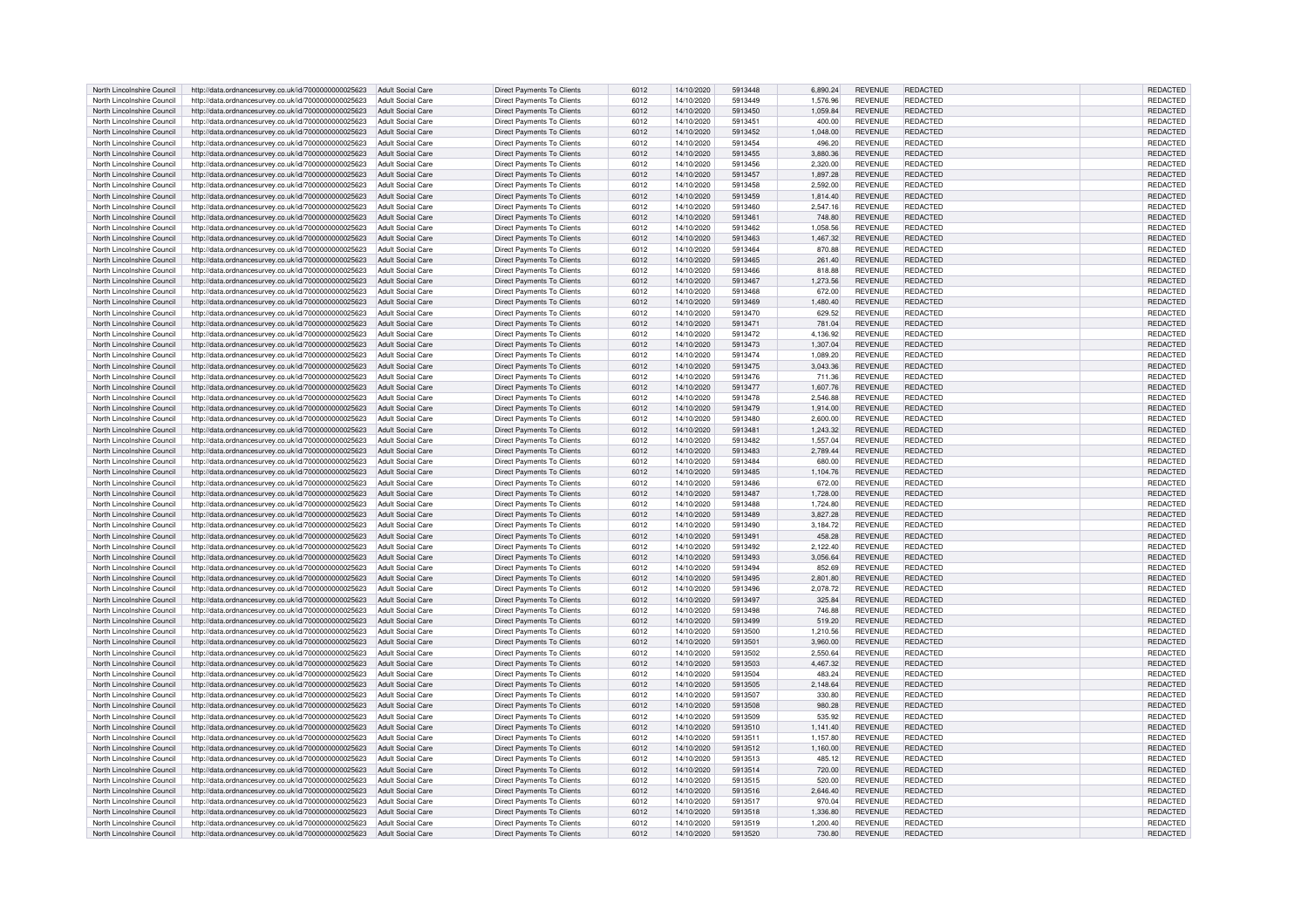| North Lincolnshire Council                               | http://data.ordnancesurvey.co.uk/id/7000000000025623                                                         | Adult Social Care                                    | Direct Payments To Clients                                      | 6012         | 14/10/2020               | 5913521 | 476.00             | <b>REVENUE</b>                   | <b>REDACTED</b> | REDACTED             |
|----------------------------------------------------------|--------------------------------------------------------------------------------------------------------------|------------------------------------------------------|-----------------------------------------------------------------|--------------|--------------------------|---------|--------------------|----------------------------------|-----------------|----------------------|
| North Lincolnshire Council                               | http://data.ordnancesurvey.co.uk/id/7000000000025623                                                         | <b>Adult Social Care</b>                             | <b>Direct Payments To Clients</b>                               | 6012         | 14/10/2020               | 5913522 | 3,315.52           | <b>REVENUE</b>                   | REDACTED        | REDACTED             |
| North Lincolnshire Council                               | http://data.ordnancesurvey.co.uk/id/7000000000025623                                                         | <b>Adult Social Care</b>                             | Direct Payments To Clients                                      | 6012         | 14/10/2020               | 5913523 | 400.00             | <b>REVENUE</b>                   | <b>REDACTED</b> | REDACTED             |
| North Lincolnshire Council                               | http://data.ordnancesurvey.co.uk/id/7000000000025623                                                         | <b>Adult Social Care</b>                             | <b>Direct Payments To Clients</b>                               | 6012         | 14/10/2020               | 5913524 | 2.201.04           | <b>REVENUE</b>                   | REDACTED        | REDACTED             |
| North Lincolnshire Council                               | http://data.ordnancesurvey.co.uk/id/7000000000025623                                                         | <b>Adult Social Care</b>                             | Direct Payments To Clients                                      | 6012         | 14/10/2020               | 5913525 | 1,864.00           | <b>REVENUE</b>                   | <b>REDACTED</b> | REDACTED             |
| North Lincolnshire Council                               | http://data.ordnancesurvey.co.uk/id/7000000000025623                                                         | <b>Adult Social Care</b>                             | Direct Payments To Clients                                      | 6012         | 14/10/2020               | 5913526 | 448.00             | <b>REVENUE</b>                   | <b>REDACTED</b> | REDACTED             |
| North Lincolnshire Council                               | http://data.ordnancesurvey.co.uk/id/7000000000025623                                                         | <b>Adult Social Care</b>                             | Direct Payments To Clients                                      | 6012         | 14/10/2020               | 5913527 | 2.135.96           | <b>REVENUE</b>                   | REDACTED        | REDACTED             |
|                                                          |                                                                                                              |                                                      |                                                                 |              |                          | 5913528 |                    |                                  | <b>REDACTED</b> |                      |
| North Lincolnshire Council<br>North Lincolnshire Council | http://data.ordnancesurvey.co.uk/id/7000000000025623<br>http://data.ordnancesurvey.co.uk/id/7000000000025623 | <b>Adult Social Care</b><br><b>Adult Social Care</b> | Direct Payments To Clients<br><b>Direct Payments To Clients</b> | 6012<br>6012 | 14/10/2020<br>14/10/2020 | 5913529 | 980.00<br>1.466.48 | <b>REVENUE</b><br><b>REVENUE</b> | REDACTED        | REDACTED<br>REDACTED |
|                                                          |                                                                                                              |                                                      |                                                                 |              |                          |         |                    |                                  |                 |                      |
| North Lincolnshire Council                               | http://data.ordnancesurvey.co.uk/id/7000000000025623                                                         | <b>Adult Social Care</b>                             | Direct Payments To Clients                                      | 6012         | 14/10/2020               | 5913530 | 1,058.44           | <b>REVENUE</b>                   | <b>REDACTED</b> | REDACTED             |
| North Lincolnshire Council                               | http://data.ordnancesurvey.co.uk/id/7000000000025623                                                         | <b>Adult Social Care</b>                             | Direct Payments To Clients                                      | 6012         | 14/10/2020               | 5913531 | 800.00             | <b>REVENUE</b>                   | <b>REDACTED</b> | REDACTED             |
| North Lincolnshire Council                               | http://data.ordnancesurvey.co.uk/id/7000000000025623                                                         | <b>Adult Social Care</b>                             | Direct Payments To Clients                                      | 6012         | 14/10/2020               | 5913532 | 1,392.72           | <b>REVENUE</b>                   | REDACTED        | REDACTED             |
| North Lincolnshire Council                               | http://data.ordnancesurvey.co.uk/id/7000000000025623                                                         | <b>Adult Social Care</b>                             | Direct Payments To Clients                                      | 6012         | 14/10/2020               | 5913533 | 654.48             | <b>REVENUE</b>                   | <b>REDACTED</b> | REDACTED             |
| North Lincolnshire Council                               | http://data.ordnancesurvey.co.uk/id/7000000000025623                                                         | Adult Social Care                                    | <b>Direct Payments To Clients</b>                               | 6012         | 14/10/2020               | 5913535 | 694.68             | <b>REVENUE</b>                   | REDACTED        | REDACTED             |
| North Lincolnshire Council                               | http://data.ordnancesurvey.co.uk/id/7000000000025623                                                         | <b>Adult Social Care</b>                             | Direct Payments To Clients                                      | 6012         | 14/10/2020               | 5913536 | 2,001.32           | <b>REVENUE</b>                   | REDACTED        | REDACTED             |
| North Lincolnshire Council                               | http://data.ordnancesurvey.co.uk/id/7000000000025623                                                         | <b>Adult Social Care</b>                             | <b>Direct Payments To Clients</b>                               | 6012         | 14/10/2020               | 5913537 | 3,077.64           | <b>REVENUE</b>                   | <b>REDACTED</b> | REDACTED             |
| North Lincolnshire Council                               | http://data.ordnancesurvey.co.uk/id/7000000000025623                                                         | <b>Adult Social Care</b>                             | Direct Payments To Clients                                      | 6012         | 14/10/2020               | 5913538 | 744.00             | <b>REVENUE</b>                   | REDACTED        | REDACTED             |
| North Lincolnshire Council                               | http://data.ordnancesurvey.co.uk/id/7000000000025623                                                         | <b>Adult Social Care</b>                             | <b>Direct Payments To Clients</b>                               | 6012         | 14/10/2020               | 5913539 | 1,227.40           | <b>REVENUE</b>                   | <b>REDACTED</b> | REDACTED             |
| North Lincolnshire Council                               | http://data.ordnancesurvey.co.uk/id/7000000000025623                                                         | <b>Adult Social Care</b>                             | Direct Payments To Clients                                      | 6012         | 14/10/2020               | 5913540 | 2,547.16           | <b>REVENUE</b>                   | REDACTED        | REDACTED             |
| North Lincolnshire Council                               | http://data.ordnancesurvey.co.uk/id/7000000000025623                                                         | <b>Adult Social Care</b>                             | Direct Payments To Clients                                      | 6012         | 14/10/2020               | 5913541 | 680.00             | <b>REVENUE</b>                   | REDACTED        | REDACTED             |
| North Lincolnshire Council                               | http://data.ordnancesurvey.co.uk/id/7000000000025623                                                         | <b>Adult Social Care</b>                             | Direct Payments To Clients                                      | 6012         | 14/10/2020               | 5913544 | 1,000.00           | <b>REVENUE</b>                   | <b>REDACTED</b> | REDACTED             |
| North Lincolnshire Council                               | http://data.ordnancesurvey.co.uk/id/7000000000025623                                                         | <b>Adult Social Care</b>                             | <b>Direct Payments To Clients</b>                               | 6012         | 14/10/2020               | 5913546 | 828.00             | <b>REVENUE</b>                   | REDACTED        | REDACTED             |
| North Lincolnshire Council                               | http://data.ordnancesurvey.co.uk/id/7000000000025623                                                         | <b>Adult Social Care</b>                             | Direct Payments To Clients                                      | 6012         | 14/10/2020               | 5913547 | 3,080.00           | <b>REVENUE</b>                   | <b>REDACTED</b> | REDACTED             |
| North Lincolnshire Council                               |                                                                                                              |                                                      |                                                                 | 6012         |                          |         |                    |                                  | REDACTED        | REDACTED             |
|                                                          | http://data.ordnancesurvey.co.uk/id/7000000000025623                                                         | <b>Adult Social Care</b>                             | Direct Payments To Clients                                      |              | 14/10/2020               | 5913548 | 2,070.00           | <b>REVENUE</b>                   |                 |                      |
| North Lincolnshire Council                               | http://data.ordnancesurvey.co.uk/id/7000000000025623                                                         | <b>Adult Social Care</b>                             | Direct Payments To Clients                                      | 6012         | 14/10/2020               | 5913549 | 5,734.28           | <b>REVENUE</b>                   | REDACTED        | REDACTED             |
| North Lincolnshire Council                               | http://data.ordnancesurvey.co.uk/id/7000000000025623                                                         | <b>Adult Social Care</b>                             | Direct Payments To Clients                                      | 6012         | 14/10/2020               | 5913550 | 3,400.68           | <b>REVENUE</b>                   | <b>REDACTED</b> | REDACTED             |
| North Lincolnshire Council                               | http://data.ordnancesurvey.co.uk/id/7000000000025623                                                         | <b>Adult Social Care</b>                             | <b>Direct Payments To Clients</b>                               | 6012         | 14/10/2020               | 5913551 | 1,127.20           | <b>REVENUE</b>                   | REDACTED        | REDACTED             |
| North Lincolnshire Council                               | http://data.ordnancesurvey.co.uk/id/7000000000025623                                                         | <b>Adult Social Care</b>                             | <b>Direct Payments To Clients</b>                               | 6012         | 14/10/2020               | 5913552 | 1.226.40           | <b>REVENUE</b>                   | REDACTED        | REDACTED             |
| North Lincolnshire Council                               | http://data.ordnancesurvey.co.uk/id/7000000000025623                                                         | <b>Adult Social Care</b>                             | Direct Payments To Clients                                      | 6012         | 14/10/2020               | 5913553 | 3.168.32           | <b>REVENUE</b>                   | REDACTED        | REDACTED             |
| North Lincolnshire Council                               | http://data.ordnancesurvey.co.uk/id/7000000000025623                                                         | <b>Adult Social Care</b>                             | <b>Direct Payments To Clients</b>                               | 6012         | 14/10/2020               | 5913554 | 8,358.88           | <b>REVENUE</b>                   | REDACTED        | REDACTED             |
| North Lincolnshire Council                               | http://data.ordnancesurvey.co.uk/id/7000000000025623                                                         | Adult Social Care                                    | Direct Payments To Clients                                      | 6012         | 14/10/2020               | 5913555 | 724.00             | <b>REVENUE</b>                   | REDACTED        | REDACTED             |
| North Lincolnshire Council                               | http://data.ordnancesurvey.co.uk/id/7000000000025623                                                         | <b>Adult Social Care</b>                             | <b>Direct Payments To Clients</b>                               | 6012         | 14/10/2020               | 5913556 | 1,004.80           | <b>REVENUE</b>                   | REDACTED        | REDACTED             |
| North Lincolnshire Council                               | http://data.ordnancesurvey.co.uk/id/7000000000025623                                                         | <b>Adult Social Care</b>                             | Direct Payments To Clients                                      | 6012         | 14/10/2020               | 5913557 | 1,192.48           | <b>REVENUE</b>                   | REDACTED        | REDACTED             |
| North Lincolnshire Council                               | http://data.ordnancesurvey.co.uk/id/7000000000025623                                                         | <b>Adult Social Care</b>                             | Direct Payments To Clients                                      | 6012         | 14/10/2020               | 5913558 | 1,306.12           | <b>REVENUE</b>                   | REDACTED        | REDACTED             |
| North Lincolnshire Council                               | http://data.ordnancesurvey.co.uk/id/7000000000025623                                                         | <b>Adult Social Care</b>                             | Direct Payments To Clients                                      | 6012         | 14/10/2020               | 5913559 | 1,893.80           | <b>REVENUE</b>                   | REDACTED        | REDACTED             |
| North Lincolnshire Council                               | http://data.ordnancesurvey.co.uk/id/7000000000025623                                                         | <b>Adult Social Care</b>                             | Direct Payments To Clients                                      | 6012         | 14/10/2020               | 5913560 | 2,612.96           | <b>REVENUE</b>                   | REDACTED        | REDACTED             |
| North Lincolnshire Council                               | http://data.ordnancesurvey.co.uk/id/7000000000025623                                                         | <b>Adult Social Care</b>                             | Direct Payments To Clients                                      | 6012         | 14/10/2020               | 591356  | 611.60             | <b>REVENUE</b>                   | <b>REDACTED</b> | REDACTED             |
| North Lincolnshire Council                               | http://data.ordnancesurvey.co.uk/id/7000000000025623                                                         | <b>Adult Social Care</b>                             | Direct Payments To Clients                                      | 6012         | 14/10/2020               | 5913562 | 799.76             | <b>REVENUE</b>                   | REDACTED        | REDACTED             |
| North Lincolnshire Council                               | http://data.ordnancesurvey.co.uk/id/7000000000025623                                                         | <b>Adult Social Care</b>                             | <b>Direct Payments To Clients</b>                               | 6012         | 14/10/2020               | 5913564 | 1,982.32           | <b>REVENUE</b>                   | REDACTED        | REDACTED             |
|                                                          |                                                                                                              |                                                      |                                                                 |              |                          |         |                    |                                  |                 |                      |
| North Lincolnshire Council                               | http://data.ordnancesurvey.co.uk/id/7000000000025623                                                         | <b>Adult Social Care</b>                             | Direct Payments To Clients                                      | 6012         | 14/10/2020               | 5913566 | 2,634.04           | <b>REVENUE</b>                   | REDACTED        | REDACTED             |
| North Lincolnshire Council                               | http://data.ordnancesurvey.co.uk/id/7000000000025623                                                         | <b>Adult Social Care</b>                             | <b>Direct Payments To Clients</b>                               | 6012         | 14/10/2020               | 5913567 | 2,634.04           | <b>REVENUE</b>                   | REDACTED        | REDACTED             |
| North Lincolnshire Council                               | http://data.ordnancesurvey.co.uk/id/7000000000025623                                                         | <b>Adult Social Care</b>                             | Direct Payments To Clients                                      | 6012         | 14/10/2020               | 5913568 | 2,634.04           | <b>REVENUE</b>                   | <b>REDACTED</b> | REDACTED             |
| North Lincolnshire Council                               | http://data.ordnancesurvey.co.uk/id/7000000000025623                                                         | <b>Adult Social Care</b>                             | Direct Payments To Clients                                      | 6012         | 14/10/2020               | 5913569 | 880.00             | <b>REVENUE</b>                   | REDACTED        | REDACTED             |
| North Lincolnshire Council                               | http://data.ordnancesurvey.co.uk/id/7000000000025623                                                         | <b>Adult Social Care</b>                             | Direct Payments To Clients                                      | 6012         | 14/10/2020               | 5913570 | 3,955.56           | <b>REVENUE</b>                   | REDACTED        | REDACTED             |
| North Lincolnshire Council                               | http://data.ordnancesurvey.co.uk/id/7000000000025623                                                         | <b>Adult Social Care</b>                             | Direct Payments To Clients                                      | 6012         | 14/10/2020               | 591357  | 1,464.44           | <b>REVENUE</b>                   | REDACTED        | REDACTED             |
| North Lincolnshire Council                               | http://data.ordnancesurvey.co.uk/id/7000000000025623                                                         | <b>Adult Social Care</b>                             | <b>Direct Payments To Clients</b>                               | 6012         | 14/10/2020               | 5913572 | 1,194.80           | <b>REVENUE</b>                   | <b>REDACTED</b> | REDACTED             |
| North Lincolnshire Council                               | http://data.ordnancesurvey.co.uk/id/7000000000025623                                                         | <b>Adult Social Care</b>                             | Direct Payments To Clients                                      | 6012         | 14/10/2020               | 5913573 | 945.64             | <b>REVENUE</b>                   | <b>REDACTED</b> | REDACTED             |
| North Lincolnshire Council                               | http://data.ordnancesurvey.co.uk/id/7000000000025623                                                         | <b>Adult Social Care</b>                             | <b>Direct Payments To Clients</b>                               | 6012         | 14/10/2020               | 5913574 | 1,742.72           | <b>REVENUE</b>                   | REDACTED        | REDACTED             |
| North Lincolnshire Council                               | http://data.ordnancesurvey.co.uk/id/7000000000025623                                                         | <b>Adult Social Care</b>                             | Direct Payments To Clients                                      | 6012         | 14/10/2020               | 5913575 | 1.944.88           | <b>REVENUE</b>                   | <b>REDACTED</b> | REDACTED             |
| North Lincolnshire Council                               | http://data.ordnancesurvey.co.uk/id/7000000000025623                                                         | <b>Adult Social Care</b>                             | Direct Payments To Clients                                      | 6012         | 14/10/2020               | 5913576 | 2,049.00           | <b>REVENUE</b>                   | REDACTED        | REDACTED             |
| North Lincolnshire Council                               | http://data.ordnancesurvey.co.uk/id/7000000000025623                                                         | Adult Social Care                                    | <b>Direct Payments To Clients</b>                               | 6012         | 14/10/2020               | 5913577 | 1,358.28           | <b>REVENUE</b>                   | REDACTED        | REDACTED             |
| North Lincolnshire Council                               | http://data.ordnancesurvey.co.uk/id/7000000000025623                                                         | <b>Adult Social Care</b>                             | Direct Payments To Clients                                      | 6012         | 14/10/2020               | 5913578 | 1,961.24           | <b>REVENUE</b>                   | REDACTED        | REDACTED             |
| North Lincolnshire Council                               | http://data.ordnancesurvey.co.uk/id/7000000000025623                                                         | <b>Adult Social Care</b>                             | <b>Direct Payments To Clients</b>                               | 6012         | 14/10/2020               | 5913579 | 1,540.00           | <b>REVENUE</b>                   | REDACTED        | REDACTED             |
| North Lincolnshire Council                               | http://data.ordnancesurvey.co.uk/id/7000000000025623                                                         | Adult Social Care                                    | Direct Payments To Clients                                      | 6012         | 14/10/2020               | 5913580 | 645.36             | <b>REVENUE</b>                   | REDACTED        | REDACTED             |
| North Lincolnshire Council                               | http://data.ordnancesurvey.co.uk/id/7000000000025623                                                         | <b>Adult Social Care</b>                             | Direct Payments To Clients                                      | 6012         | 14/10/2020               | 5913581 | 852.00             | <b>REVENUE</b>                   | REDACTED        | REDACTED             |
| North Lincolnshire Council                               | http://data.ordnancesurvey.co.uk/id/7000000000025623                                                         | <b>Adult Social Care</b>                             | <b>Direct Payments To Clients</b>                               | 6012         | 14/10/2020               | 5913582 | 684.32             | <b>REVENUE</b>                   | <b>REDACTED</b> | REDACTED             |
| North Lincolnshire Council                               | http://data.ordnancesurvey.co.uk/id/7000000000025623                                                         | <b>Adult Social Care</b>                             | <b>Direct Payments To Clients</b>                               | 6012         | 14/10/2020               | 5913583 | 3,339.36           | <b>REVENUE</b>                   | <b>REDACTED</b> | REDACTED             |
| North Lincolnshire Council                               | http://data.ordnancesurvey.co.uk/id/7000000000025623                                                         | <b>Adult Social Care</b>                             | <b>Direct Payments To Clients</b>                               | 6012         | 14/10/2020               | 5913585 | 400.00             | <b>REVENUE</b>                   | REDACTED        | REDACTED             |
| North Lincolnshire Council                               |                                                                                                              | <b>Adult Social Care</b>                             | <b>Direct Payments To Clients</b>                               | 6012         | 14/10/2020               | 5913586 | 975.52             | <b>REVENUE</b>                   | <b>REDACTED</b> | REDACTED             |
|                                                          | http://data.ordnancesurvey.co.uk/id/7000000000025623                                                         |                                                      |                                                                 |              |                          | 5913587 |                    |                                  | <b>REDACTED</b> |                      |
| North Lincolnshire Council                               | http://data.ordnancesurvey.co.uk/id/7000000000025623                                                         | <b>Adult Social Care</b>                             | Direct Payments To Clients                                      | 6012         | 14/10/2020               |         | 730.80             | <b>REVENUE</b>                   |                 | REDACTED             |
| North Lincolnshire Council                               | http://data.ordnancesurvey.co.uk/id/7000000000025623                                                         | <b>Adult Social Care</b>                             | <b>Direct Payments To Clients</b>                               | 6012         | 14/10/2020               | 5913588 | 2,586.56           | <b>REVENUE</b>                   | REDACTED        | REDACTED             |
| North Lincolnshire Council                               | http://data.ordnancesurvey.co.uk/id/7000000000025623                                                         | <b>Adult Social Care</b>                             | Direct Payments To Clients                                      | 6012         | 14/10/2020               | 5913589 | 397.60             | <b>REVENUE</b>                   | REDACTED        | REDACTED             |
| North Lincolnshire Council                               | http://data.ordnancesurvey.co.uk/id/7000000000025623                                                         | <b>Adult Social Care</b>                             | <b>Direct Payments To Clients</b>                               | 6012         | 14/10/2020               | 5913590 | 1.040.00           | <b>REVENUE</b>                   | REDACTED        | REDACTED             |
| North Lincolnshire Council                               | http://data.ordnancesurvey.co.uk/id/7000000000025623                                                         | <b>Adult Social Care</b>                             | Direct Payments To Clients                                      | 6012         | 14/10/2020               | 5913591 | 711.00             | <b>REVENUE</b>                   | REDACTED        | REDACTED             |
| North Lincolnshire Council                               | http://data.ordnancesurvey.co.uk/id/7000000000025623                                                         | <b>Adult Social Care</b>                             | Direct Payments To Clients                                      | 6012         | 14/10/2020               | 5913592 | 744.00             | <b>REVENUE</b>                   | REDACTED        | REDACTED             |
| North Lincolnshire Council                               | http://data.ordnancesurvey.co.uk/id/7000000000025623                                                         | <b>Adult Social Care</b>                             | Direct Payments To Clients                                      | 6012         | 14/10/2020               | 5913594 | 1,411.56           | <b>REVENUE</b>                   | REDACTED        | REDACTED             |
| North Lincolnshire Council                               | http://data.ordnancesurvey.co.uk/id/7000000000025623                                                         | <b>Adult Social Care</b>                             | <b>Direct Payments To Clients</b>                               | 6012         | 14/10/2020               | 5913596 | 913.84             | <b>REVENUE</b>                   | <b>REDACTED</b> | REDACTED             |
| North Lincolnshire Council                               | http://data.ordnancesurvey.co.uk/id/7000000000025623                                                         | <b>Adult Social Care</b>                             | Direct Payments To Clients                                      | 6012         | 14/10/2020               | 5913597 | 5,067.68           | <b>REVENUE</b>                   | REDACTED        | REDACTED             |
| North Lincolnshire Council                               | http://data.ordnancesurvey.co.uk/id/7000000000025623                                                         | <b>Adult Social Care</b>                             | Direct Payments To Clients                                      | 6012         | 14/10/2020               | 5913598 | 2,340.48           | <b>REVENUE</b>                   | REDACTED        | REDACTED             |
| North Lincolnshire Council                               | http://data.ordnancesurvey.co.uk/id/7000000000025623                                                         | Adult Social Care                                    | Direct Payments To Clients                                      | 6012         | 14/10/2020               | 5913599 | 737.68             | <b>REVENUE</b>                   | <b>REDACTED</b> | REDACTED             |
| North Lincolnshire Council                               | http://data.ordnancesurvey.co.uk/id/7000000000025623                                                         | Adult Social Care                                    | Direct Payments To Clients                                      | 6012         | 14/10/2020               | 5913600 | 1,160.48           | <b>REVENUE</b>                   | REDACTED        | REDACTED             |
|                                                          |                                                                                                              |                                                      |                                                                 |              |                          |         |                    |                                  |                 |                      |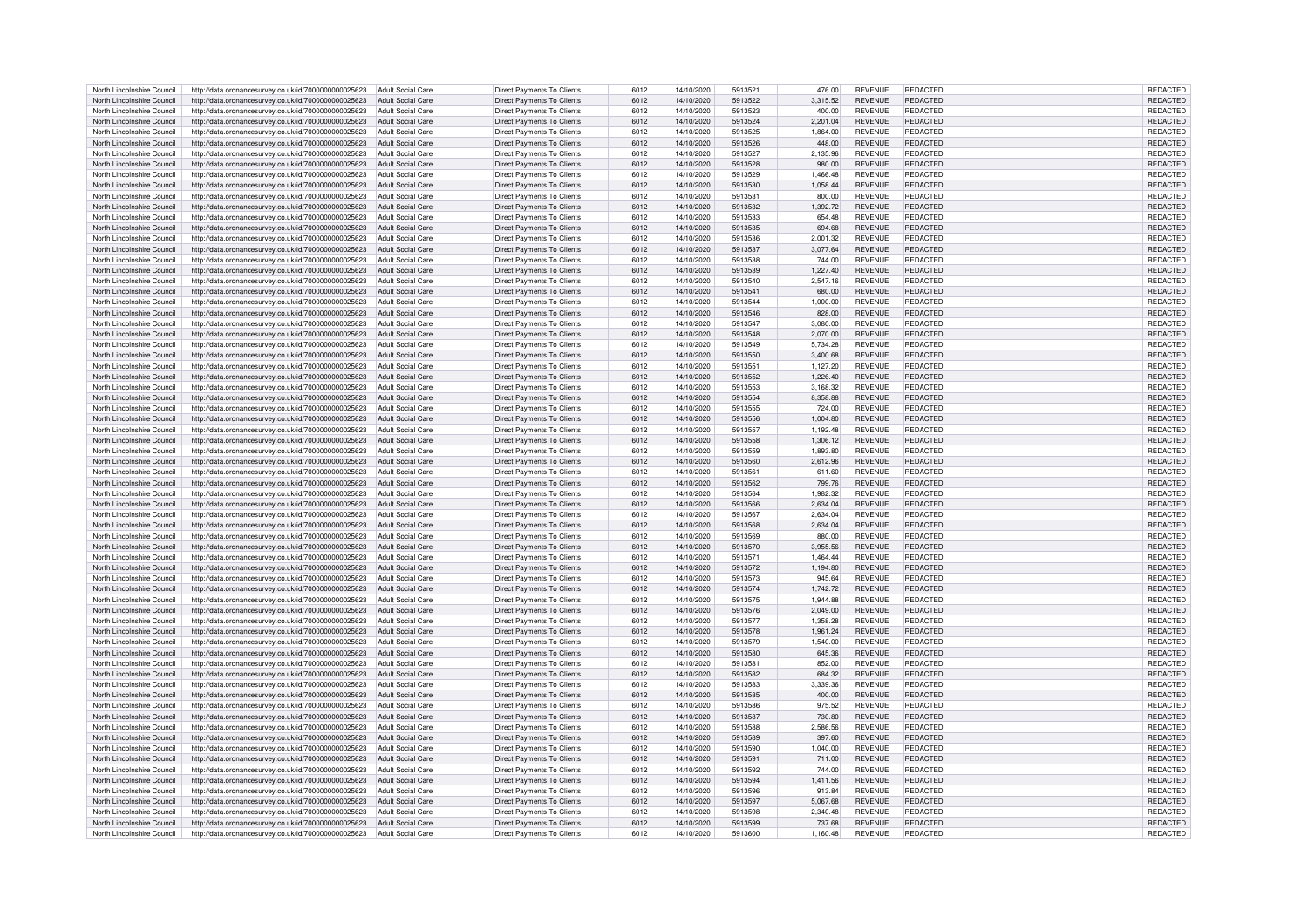| North Lincolnshire Council | http://data.ordnancesurvey.co.uk/id/7000000000025623 | <b>Adult Social Care</b> | Direct Payments To Clients        | 6012 | 14/10/2020 | 5913601 | 1,380.00  | <b>REVENUE</b> | <b>REDACTED</b> | REDACTED |
|----------------------------|------------------------------------------------------|--------------------------|-----------------------------------|------|------------|---------|-----------|----------------|-----------------|----------|
| North Lincolnshire Council | http://data.ordnancesurvey.co.uk/id/7000000000025623 | <b>Adult Social Care</b> | <b>Direct Payments To Clients</b> | 6012 | 14/10/2020 | 5913602 | 2.000.88  | <b>REVENUE</b> | REDACTED        | REDACTED |
| North Lincolnshire Council | http://data.ordnancesurvey.co.uk/id/7000000000025623 | <b>Adult Social Care</b> | <b>Direct Payments To Clients</b> | 6012 | 14/10/2020 | 5913603 | 560.00    | <b>REVENUE</b> | <b>REDACTED</b> | REDACTED |
| North Lincolnshire Council | http://data.ordnancesurvey.co.uk/id/7000000000025623 | <b>Adult Social Care</b> | <b>Direct Payments To Clients</b> | 6012 | 14/10/2020 | 5913604 | 963.28    | <b>REVENUE</b> | REDACTED        | REDACTED |
|                            |                                                      |                          |                                   |      |            |         |           |                |                 |          |
| North Lincolnshire Council | http://data.ordnancesurvey.co.uk/id/7000000000025623 | <b>Adult Social Care</b> | Direct Payments To Clients        | 6012 | 14/10/2020 | 5913605 | 1,440.60  | <b>REVENUE</b> | <b>REDACTED</b> | REDACTED |
| North Lincolnshire Council | http://data.ordnancesurvey.co.uk/id/7000000000025623 | <b>Adult Social Care</b> | <b>Direct Payments To Clients</b> | 6012 | 14/10/2020 | 5913606 | 1,113.60  | <b>REVENUE</b> | REDACTED        | REDACTED |
| North Lincolnshire Council | http://data.ordnancesurvey.co.uk/id/7000000000025623 | <b>Adult Social Care</b> | Direct Payments To Clients        | 6012 | 14/10/2020 | 5913607 | 783.60    | <b>REVENUE</b> | <b>REDACTED</b> | REDACTED |
| North Lincolnshire Council | http://data.ordnancesurvey.co.uk/id/7000000000025623 | <b>Adult Social Care</b> | <b>Direct Payments To Clients</b> | 6012 | 14/10/2020 | 5913608 | 1.376.64  | <b>REVENUE</b> | REDACTED        | REDACTED |
| North Lincolnshire Council | http://data.ordnancesurvey.co.uk/id/7000000000025623 | <b>Adult Social Care</b> | Direct Payments To Clients        | 6012 | 14/10/2020 | 5913631 | 671.14    | <b>REVENUE</b> | <b>REDACTED</b> | REDACTED |
| North Lincolnshire Council | http://data.ordnancesurvey.co.uk/id/7000000000025623 | <b>Adult Social Care</b> | Direct Payments To Clients        | 6012 | 14/10/2020 | 5913710 | 500.00    | <b>REVENUE</b> | REDACTED        | REDACTED |
| North Lincolnshire Council | http://data.ordnancesurvey.co.uk/id/7000000000025623 | <b>Adult Social Care</b> | <b>Direct Payments To Clients</b> | 6012 | 14/10/2020 | 5913768 | 1,256.86  | <b>REVENUE</b> | REDACTED        | REDACTED |
| North Lincolnshire Council | http://data.ordnancesurvey.co.uk/id/7000000000025623 | <b>Adult Social Care</b> | Direct Payments To Clients        | 6012 | 16/10/2020 | 5915349 | 1,736.84  | <b>REVENUE</b> | <b>REDACTED</b> | REDACTED |
| North Lincolnshire Council | http://data.ordnancesurvey.co.uk/id/7000000000025623 | Adult Social Care        | <b>Direct Payments To Clients</b> | 6012 | 16/10/2020 | 5915526 | 3,880.36  | <b>REVENUE</b> | REDACTED        | REDACTED |
|                            |                                                      |                          |                                   |      |            |         |           |                |                 |          |
| North Lincolnshire Council | http://data.ordnancesurvey.co.uk/id/7000000000025623 | <b>Adult Social Care</b> | Direct Payments To Clients        | 6012 | 21/10/2020 | 5916311 | 750.00    | <b>REVENUE</b> | <b>REDACTED</b> | REDACTED |
| North Lincolnshire Council | http://data.ordnancesurvey.co.uk/id/7000000000025623 | <b>Adult Social Care</b> | Direct Payments To Clients        | 6012 | 21/10/2020 | 5916312 | 500.00    | <b>REVENUE</b> | <b>REDACTED</b> | REDACTED |
| North Lincolnshire Council | http://data.ordnancesurvey.co.uk/id/7000000000025623 | <b>Adult Social Care</b> | <b>Direct Payments To Clients</b> | 6012 | 21/10/2020 | 5916313 | 500.00    | <b>REVENUE</b> | REDACTED        | REDACTED |
| North Lincolnshire Council | http://data.ordnancesurvey.co.uk/id/7000000000025623 | <b>Adult Social Care</b> | Direct Payments To Clients        | 6012 | 21/10/2020 | 5916314 | 4,894.12  | <b>REVENUE</b> | <b>REDACTED</b> | REDACTED |
| North Lincolnshire Council | http://data.ordnancesurvey.co.uk/id/7000000000025623 | <b>Adult Social Care</b> | <b>Direct Payments To Clients</b> | 6012 | 21/10/2020 | 5916324 | 280.00    | <b>REVENUE</b> | REDACTED        | REDACTED |
| North Lincolnshire Council | http://data.ordnancesurvey.co.uk/id/7000000000025623 | <b>Adult Social Care</b> | <b>Direct Payments To Clients</b> | 6012 | 21/10/2020 | 5917177 | 793.20    | <b>REVENUE</b> | <b>REDACTED</b> | REDACTED |
| North Lincolnshire Council | http://data.ordnancesurvey.co.uk/id/7000000000025623 | <b>Adult Social Care</b> | <b>Direct Payments To Clients</b> | 6012 | 21/10/2020 | 5917178 | 1,301.52  | <b>REVENUE</b> | REDACTED        | REDACTED |
|                            |                                                      |                          |                                   |      |            |         |           |                |                 |          |
| North Lincolnshire Council | http://data.ordnancesurvey.co.uk/id/7000000000025623 | <b>Adult Social Care</b> | <b>Direct Payments To Clients</b> | 6012 | 23/10/2020 | 5918445 | 914.66    | <b>REVENUE</b> | REDACTED        | REDACTED |
| North Lincolnshire Council | http://data.ordnancesurvey.co.uk/id/7000000000025623 | <b>Adult Social Care</b> | Direct Payments To Clients        | 6012 | 23/10/2020 | 5919029 | 500.00    | <b>REVENUE</b> | <b>REDACTED</b> | REDACTED |
| North Lincolnshire Council | http://data.ordnancesurvey.co.uk/id/7000000000025623 | <b>Adult Social Care</b> | Direct Payments To Clients        | 6012 | 23/10/2020 | 5919031 | 500.00    | <b>REVENUE</b> | REDACTED        | REDACTED |
| North Lincolnshire Council | http://data.ordnancesurvey.co.uk/id/7000000000025623 | <b>Adult Social Care</b> | Direct Payments To Clients        | 6012 | 23/10/2020 | 5919032 | 500.00    | <b>REVENUE</b> | REDACTED        | REDACTED |
| North Lincolnshire Council | http://data.ordnancesurvey.co.uk/id/7000000000025623 | <b>Adult Social Care</b> | Direct Payments To Clients        | 6012 | 23/10/2020 | 5919033 | 500.00    | <b>REVENUE</b> | <b>REDACTED</b> | REDACTED |
| North Lincolnshire Council | http://data.ordnancesurvey.co.uk/id/7000000000025623 | <b>Adult Social Care</b> | Direct Payments To Clients        | 6012 | 23/10/2020 | 5919034 | 750.00    | <b>REVENUE</b> | REDACTED        | REDACTED |
| North Lincolnshire Council | http://data.ordnancesurvey.co.uk/id/7000000000025623 | <b>Adult Social Care</b> | <b>Direct Payments To Clients</b> | 6012 | 23/10/2020 | 5919035 | 500.00    | <b>REVENUE</b> | <b>REDACTED</b> | REDACTED |
| North Lincolnshire Council |                                                      | <b>Adult Social Care</b> | <b>Direct Payments To Clients</b> | 6012 | 28/10/2020 | 5919827 | 6.699.00  | <b>REVENUE</b> | <b>REDACTED</b> |          |
|                            | http://data.ordnancesurvey.co.uk/id/7000000000025623 |                          |                                   |      |            |         |           |                |                 | REDACTED |
| North Lincolnshire Council | http://data.ordnancesurvey.co.uk/id/7000000000025623 | <b>Adult Social Care</b> | <b>Direct Payments To Clients</b> | 6012 | 28/10/2020 | 5921165 | 1,000.00  | <b>REVENUE</b> | REDACTED        | REDACTED |
| North Lincolnshire Council | http://data.ordnancesurvey.co.uk/id/7000000000025623 | Adult Social Care        | Direct Payments To Clients        | 6012 | 28/10/2020 | 5921172 | 1,761.52  | <b>REVENUE</b> | REDACTED        | REDACTED |
| North Lincolnshire Council | http://data.ordnancesurvey.co.uk/id/7000000000025623 | <b>Adult Social Care</b> | <b>Direct Payments To Clients</b> | 6012 | 28/10/2020 | 5921238 | 6,680.86  | <b>REVENUE</b> | REDACTED        | REDACTED |
| North Lincolnshire Council | http://data.ordnancesurvey.co.uk/id/7000000000025623 | <b>Adult Social Care</b> | Direct Payments To Clients        | 6012 | 28/10/2020 | 5921307 | 1,079.17  | <b>REVENUE</b> | REDACTED        | REDACTED |
| North Lincolnshire Council | http://data.ordnancesurvey.co.uk/id/7000000000025623 | Adult Social Care        | <b>Direct Payments To Clients</b> | 6012 | 28/10/2020 | 5921414 | 1,256.86  | <b>REVENUE</b> | REDACTED        | REDACTED |
| North Lincolnshire Council | http://data.ordnancesurvey.co.uk/id/7000000000025623 | <b>Adult Social Care</b> | Direct Payments To Clients        | 6012 | 28/10/2020 | 5921515 | 3,115.43  | <b>REVENUE</b> | <b>REDACTED</b> | REDACTED |
| North Lincolnshire Council | http://data.ordnancesurvey.co.uk/id/7000000000025623 | <b>Adult Social Care</b> | Direct Payments To Clients        | 6012 | 30/10/2020 | 5922546 | 314.94    | <b>REVENUE</b> | REDACTED        | REDACTED |
|                            |                                                      |                          |                                   |      |            |         |           |                |                 |          |
| North Lincolnshire Council | http://data.ordnancesurvey.co.uk/id/7000000000025623 | <b>Adult Social Care</b> | Direct Payments To Clients        | 6012 | 30/10/2020 | 5922855 | 750.00    | <b>REVENUE</b> | REDACTED        | REDACTED |
| North Lincolnshire Council | http://data.ordnancesurvey.co.uk/id/7000000000025623 | <b>Adult Social Care</b> | Fees & Charges Income             | 9002 | 14/10/2020 | 5909158 | 427.59    | <b>REVENUE</b> | <b>REDACTED</b> | REDACTED |
| North Lincolnshire Council | http://data.ordnancesurvey.co.uk/id/7000000000025623 | <b>Adult Social Care</b> | Fees & Charges Income             | 9002 | 14/10/2020 | 5913234 | $-99.72$  | <b>REVENUE</b> | REDACTED        | REDACTED |
| North Lincolnshire Council | http://data.ordnancesurvey.co.uk/id/7000000000025623 | <b>Adult Social Care</b> | Fees & Charges Income             | 9002 | 14/10/2020 | 5913236 | $-198.56$ | <b>REVENUE</b> | <b>REDACTED</b> | REDACTED |
| North Lincolnshire Council | http://data.ordnancesurvey.co.uk/id/7000000000025623 | <b>Adult Social Care</b> | Fees & Charges Income             | 9002 | 14/10/2020 | 5913237 | $-122.56$ | <b>REVENUE</b> | <b>REDACTED</b> | REDACTED |
| North Lincolnshire Council | http://data.ordnancesurvey.co.uk/id/7000000000025623 | <b>Adult Social Care</b> | Fees & Charges Income             | 9002 | 14/10/2020 | 5913238 | $-379.76$ | <b>REVENUE</b> | REDACTED        | REDACTED |
| North Lincolnshire Council | http://data.ordnancesurvey.co.uk/id/7000000000025623 | <b>Adult Social Care</b> | Fees & Charges Income             | 9002 | 14/10/2020 | 5913239 | $-119.28$ | <b>REVENUE</b> | <b>REDACTED</b> | REDACTED |
| North Lincolnshire Council | http://data.ordnancesurvey.co.uk/id/7000000000025623 | Adult Social Care        |                                   | 9002 | 14/10/2020 | 5913240 | $-198.56$ | <b>REVENUE</b> | REDACTED        | REDACTED |
|                            |                                                      |                          | Fees & Charges Income             |      |            |         |           |                |                 |          |
| North Lincolnshire Council | http://data.ordnancesurvey.co.uk/id/7000000000025623 | <b>Adult Social Care</b> | Fees & Charges Income             | 9002 | 14/10/2020 | 5913241 | $-138.96$ | <b>REVENUE</b> | REDACTED        | REDACTED |
| North Lincolnshire Council | http://data.ordnancesurvey.co.uk/id/7000000000025623 | <b>Adult Social Care</b> | Fees & Charges Income             | 9002 | 14/10/2020 | 5913242 | $-122.56$ | <b>REVENUE</b> | <b>REDACTED</b> | REDACTED |
| North Lincolnshire Council | http://data.ordnancesurvey.co.uk/id/7000000000025623 | <b>Adult Social Care</b> | Fees & Charges Income             | 9002 | 14/10/2020 | 5913243 | $-122.56$ | <b>REVENUE</b> | REDACTED        | REDACTED |
| North Lincolnshire Council | http://data.ordnancesurvey.co.uk/id/7000000000025623 | <b>Adult Social Care</b> | Fees & Charges Income             | 9002 | 14/10/2020 | 5913244 | $-274.36$ | <b>REVENUE</b> | <b>REDACTED</b> | REDACTED |
| North Lincolnshire Council | http://data.ordnancesurvey.co.uk/id/7000000000025623 | <b>Adult Social Care</b> | Fees & Charges Income             | 9002 | 14/10/2020 | 5913245 | $-122.56$ | <b>REVENUE</b> | REDACTED        | REDACTED |
| North Lincolnshire Council | http://data.ordnancesurvey.co.uk/id/7000000000025623 | <b>Adult Social Care</b> | Fees & Charges Income             | 9002 | 14/10/2020 | 5913248 | $-122.56$ | <b>REVENUE</b> | <b>REDACTED</b> | REDACTED |
| North Lincolnshire Council | http://data.ordnancesurvey.co.uk/id/7000000000025623 | Adult Social Care        | Fees & Charges Income             | 9002 | 14/10/2020 | 5913249 | $-122.56$ | <b>REVENUE</b> | <b>REDACTED</b> | REDACTED |
| North Lincolnshire Council | http://data.ordnancesurvey.co.uk/id/7000000000025623 | Adult Social Care        | Fees & Charges Income             | 9002 | 14/10/2020 | 5913251 | $-122.56$ | <b>REVENUE</b> | REDACTED        | REDACTED |
|                            |                                                      |                          |                                   |      |            |         |           |                |                 |          |
| North Lincolnshire Council | http://data.ordnancesurvey.co.uk/id/7000000000025623 | <b>Adult Social Care</b> | Fees & Charges Income             | 9002 | 14/10/2020 | 5913252 | $-187.68$ | <b>REVENUE</b> | <b>REDACTED</b> | REDACTED |
| North Lincolnshire Council | http://data.ordnancesurvey.co.uk/id/7000000000025623 | Adult Social Care        | Fees & Charges Income             | 9002 | 14/10/2020 | 5913254 | $-122.56$ | <b>REVENUE</b> | <b>REDACTED</b> | REDACTED |
| North Lincolnshire Council | http://data.ordnancesurvey.co.uk/id/7000000000025623 | <b>Adult Social Care</b> | Fees & Charges Income             | 9002 | 14/10/2020 | 5913255 | $-122.56$ | <b>REVENUE</b> | REDACTED        | REDACTED |
| North Lincolnshire Council | http://data.ordnancesurvey.co.uk/id/7000000000025623 | Adult Social Care        | Fees & Charges Income             | 9002 | 14/10/2020 | 5913256 | $-122.56$ | <b>REVENUE</b> | REDACTED        | REDACTED |
| North Lincolnshire Council | http://data.ordnancesurvey.co.uk/id/7000000000025623 | <b>Adult Social Care</b> | Fees & Charges Income             | 9002 | 14/10/2020 | 5913257 | $-123.00$ | <b>REVENUE</b> | REDACTED        | REDACTED |
| North Lincolnshire Council | http://data.ordnancesurvey.co.uk/id/7000000000025623 | <b>Adult Social Care</b> | Fees & Charges Income             | 9002 | 14/10/2020 | 5913258 | $-122.56$ | <b>REVENUE</b> | <b>REDACTED</b> | REDACTED |
| North Lincolnshire Council | http://data.ordnancesurvey.co.uk/id/7000000000025623 | <b>Adult Social Care</b> | Fees & Charges Income             | 9002 | 14/10/2020 | 5913259 | $-56.96$  | <b>REVENUE</b> | REDACTED        | REDACTED |
| North Lincolnshire Council | http://data.ordnancesurvey.co.uk/id/7000000000025623 | <b>Adult Social Care</b> | Fees & Charges Income             | 9002 | 14/10/2020 | 5913261 | $-98.56$  | <b>REVENUE</b> | <b>REDACTED</b> | REDACTED |
|                            |                                                      |                          |                                   | 9002 |            | 5913262 |           |                | <b>REDACTED</b> |          |
| North Lincolnshire Council | http://data.ordnancesurvey.co.uk/id/7000000000025623 | <b>Adult Social Care</b> | Fees & Charges Income             |      | 14/10/2020 |         | $-122.56$ | <b>REVENUE</b> |                 | REDACTED |
| North Lincolnshire Council | http://data.ordnancesurvey.co.uk/id/7000000000025623 | <b>Adult Social Care</b> | Fees & Charges Income             | 9002 | 14/10/2020 | 5913265 | $-21.80$  | <b>REVENUE</b> | <b>REDACTED</b> | REDACTED |
| North Lincolnshire Council | http://data.ordnancesurvey.co.uk/id/7000000000025623 | <b>Adult Social Care</b> | Fees & Charges Income             | 9002 | 14/10/2020 | 5913269 | $-120.32$ | <b>REVENUE</b> | <b>REDACTED</b> | REDACTED |
| North Lincolnshire Council | http://data.ordnancesurvey.co.uk/id/7000000000025623 | Adult Social Care        | Fees & Charges Income             | 9002 | 14/10/2020 | 5913273 | $-122.56$ | <b>REVENUE</b> | <b>REDACTED</b> | REDACTED |
| North Lincolnshire Council | http://data.ordnancesurvey.co.uk/id/7000000000025623 | <b>Adult Social Care</b> | Fees & Charges Income             | 9002 | 14/10/2020 | 5913276 | $-57.36$  | <b>REVENUE</b> | <b>REDACTED</b> | REDACTED |
| North Lincolnshire Council | http://data.ordnancesurvey.co.uk/id/7000000000025623 | <b>Adult Social Care</b> | Fees & Charges Income             | 9002 | 14/10/2020 | 5913277 | $-122.56$ | <b>REVENUE</b> | <b>REDACTED</b> | REDACTED |
| North Lincolnshire Council | http://data.ordnancesurvey.co.uk/id/7000000000025623 | <b>Adult Social Care</b> | Fees & Charges Income             | 9002 | 14/10/2020 | 5913278 | $-198.56$ | <b>REVENUE</b> | REDACTED        | REDACTED |
| North Lincolnshire Council | http://data.ordnancesurvey.co.uk/id/7000000000025623 | <b>Adult Social Care</b> | Fees & Charges Income             | 9002 | 14/10/2020 | 5913279 | $-122.56$ | <b>REVENUE</b> | <b>REDACTED</b> | REDACTED |
| North Lincolnshire Council | http://data.ordnancesurvey.co.uk/id/7000000000025623 | <b>Adult Social Care</b> | Fees & Charges Income             | 9002 | 14/10/2020 | 5913280 | $-198.56$ | <b>REVENUE</b> | REDACTED        | REDACTED |
|                            |                                                      |                          |                                   |      |            |         |           |                |                 |          |
| North Lincolnshire Council | http://data.ordnancesurvey.co.uk/id/7000000000025623 | <b>Adult Social Care</b> | Fees & Charges Income             | 9002 | 14/10/2020 | 5913281 | $-109.36$ | <b>REVENUE</b> | REDACTED        | REDACTED |
| North Lincolnshire Council | http://data.ordnancesurvey.co.uk/id/7000000000025623 | Adult Social Care        | Fees & Charges Income             | 9002 | 14/10/2020 | 5913282 | $-56.96$  | <b>REVENUE</b> | <b>REDACTED</b> | REDACTED |
| North Lincolnshire Council | http://data.ordnancesurvey.co.uk/id/7000000000025623 | Adult Social Care        | Fees & Charges Income             | 9002 | 14/10/2020 | 5913283 | $-122.56$ | <b>REVENUE</b> | REDACTED        | REDACTED |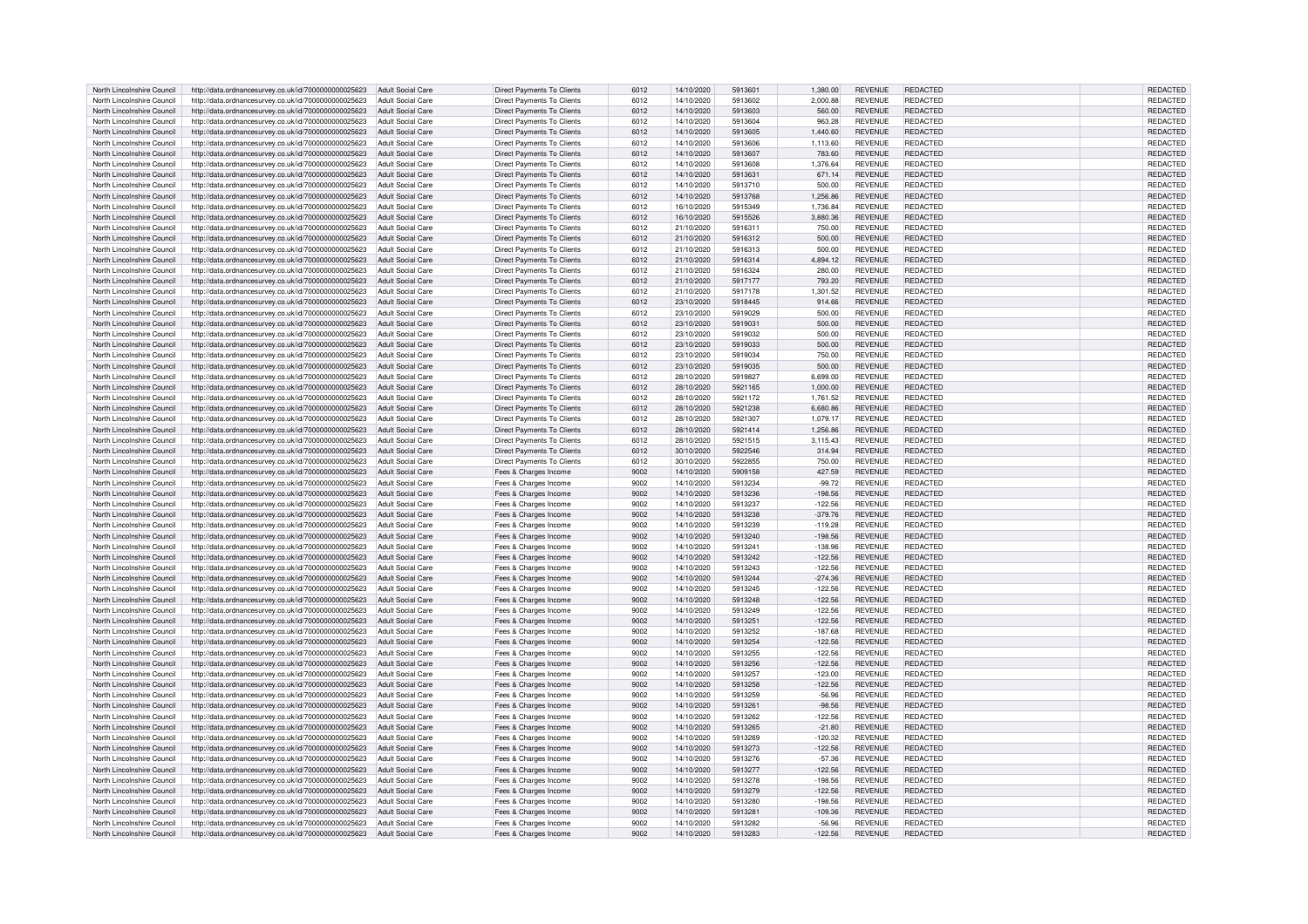| North Lincolnshire Council | http://data.ordnancesurvey.co.uk/id/7000000000025623                   | Adult Social Care        | Fees & Charges Income | 9002 | 14/10/2020 | 5913285 | $-122.56$ | <b>REVENUE</b> | <b>REDACTED</b> | REDACTED        |
|----------------------------|------------------------------------------------------------------------|--------------------------|-----------------------|------|------------|---------|-----------|----------------|-----------------|-----------------|
| North Lincolnshire Council | http://data.ordnancesurvey.co.uk/id/7000000000025623                   | Adult Social Care        | Fees & Charges Income | 9002 | 14/10/2020 | 5913286 | $-122.56$ | <b>REVENUE</b> | REDACTED        | REDACTED        |
| North Lincolnshire Council | http://data.ordnancesurvey.co.uk/id/7000000000025623                   | Adult Social Care        | Fees & Charges Income | 9002 | 14/10/2020 | 5913287 | $-198.56$ | <b>REVENUE</b> | <b>REDACTED</b> | REDACTED        |
|                            |                                                                        |                          |                       |      |            |         |           |                |                 |                 |
| North Lincolnshire Council | http://data.ordnancesurvey.co.uk/id/7000000000025623                   | Adult Social Care        | Fees & Charges Income | 9002 | 14/10/2020 | 5913288 | $-122.56$ | <b>REVENUE</b> | REDACTED        | REDACTED        |
| North Lincolnshire Council | http://data.ordnancesurvey.co.uk/id/7000000000025623                   | <b>Adult Social Care</b> | Fees & Charges Income | 9002 | 14/10/2020 | 5913289 | $-34644$  | <b>REVENUE</b> | <b>REDACTED</b> | REDACTED        |
| North Lincolnshire Council | http://data.ordnancesurvey.co.uk/id/7000000000025623                   | <b>Adult Social Care</b> | Fees & Charges Income | 9002 | 14/10/2020 | 5913290 | $-379.76$ | <b>REVENUE</b> | <b>REDACTED</b> | REDACTED        |
| North Lincolnshire Council | http://data.ordnancesurvey.co.uk/id/7000000000025623                   | <b>Adult Social Care</b> | Fees & Charges Income | 9002 | 14/10/2020 | 5913291 | $-127.36$ | <b>REVENUE</b> | REDACTED        | REDACTED        |
| North Lincolnshire Council | http://data.ordnancesurvey.co.uk/id/7000000000025623                   | <b>Adult Social Care</b> | Fees & Charges Income | 9002 | 14/10/2020 | 5913292 | $-113.72$ | <b>REVENUE</b> | <b>REDACTED</b> | REDACTED        |
| North Lincolnshire Council | http://data.ordnancesurvey.co.uk/id/7000000000025623                   | Adult Social Care        | Fees & Charges Income | 9002 | 14/10/2020 | 5913293 | $-122.56$ | <b>REVENUE</b> | REDACTED        | REDACTED        |
| North Lincolnshire Council | http://data.ordnancesurvey.co.uk/id/7000000000025623                   | <b>Adult Social Care</b> | Fees & Charges Income | 9002 | 14/10/2020 | 5913294 | $-318.76$ | <b>REVENUE</b> | REDACTED        | REDACTED        |
| North Lincolnshire Council | http://data.ordnancesurvey.co.uk/id/7000000000025623                   | Adult Social Care        | Fees & Charges Income | 9002 | 14/10/2020 | 5913295 | $-364.72$ | <b>REVENUE</b> | <b>REDACTED</b> | REDACTED        |
| North Lincolnshire Council |                                                                        | <b>Adult Social Care</b> |                       | 9002 | 14/10/2020 | 5913296 | $-85.04$  | <b>REVENUE</b> | REDACTED        | REDACTED        |
|                            | http://data.ordnancesurvey.co.uk/id/7000000000025623                   |                          | Fees & Charges Income |      |            |         |           |                |                 |                 |
| North Lincolnshire Council | http://data.ordnancesurvey.co.uk/id/7000000000025623                   | <b>Adult Social Care</b> | Fees & Charges Income | 9002 | 14/10/2020 | 5913298 | $-324.04$ | <b>REVENUE</b> | REDACTED        | REDACTED        |
| North Lincolnshire Council | http://data.ordnancesurvey.co.uk/id/7000000000025623                   | Adult Social Care        | Fees & Charges Income | 9002 | 14/10/2020 | 5913299 | $-104.56$ | <b>REVENUE</b> | <b>REDACTED</b> | REDACTED        |
| North Lincolnshire Council | http://data.ordnancesurvey.co.uk/id/7000000000025623                   | <b>Adult Social Care</b> | Fees & Charges Income | 9002 | 14/10/2020 | 5913301 | $-41.12$  | <b>REVENUE</b> | <b>REDACTED</b> | REDACTED        |
| North Lincolnshire Council | http://data.ordnancesurvey.co.uk/id/7000000000025623                   | <b>Adult Social Care</b> | Fees & Charges Income | 9002 | 14/10/2020 | 5913302 | $-122.56$ | <b>REVENUE</b> | <b>REDACTED</b> | REDACTED        |
| North Lincolnshire Council | http://data.ordnancesurvey.co.uk/id/7000000000025623                   | <b>Adult Social Care</b> | Fees & Charges Income | 9002 | 14/10/2020 | 5913304 | $-341.76$ | <b>REVENUE</b> | REDACTED        | REDACTED        |
| North Lincolnshire Council | http://data.ordnancesurvey.co.uk/id/7000000000025623                   | <b>Adult Social Care</b> | Fees & Charges Income | 9002 | 14/10/2020 | 5913309 | $-122.56$ | <b>REVENUE</b> | <b>REDACTED</b> | REDACTED        |
| North Lincolnshire Council | http://data.ordnancesurvey.co.uk/id/7000000000025623                   | <b>Adult Social Care</b> | Fees & Charges Income | 9002 | 14/10/2020 | 5913313 | $-122.56$ | <b>REVENUE</b> | <b>REDACTED</b> | REDACTED        |
| North Lincolnshire Council | http://data.ordnancesurvey.co.uk/id/7000000000025623                   | <b>Adult Social Care</b> | Fees & Charges Income | 9002 | 14/10/2020 | 5913314 | $-379.76$ | <b>REVENUE</b> | <b>REDACTED</b> | REDACTED        |
| North Lincolnshire Council | http://data.ordnancesurvey.co.uk/id/7000000000025623                   | Adult Social Care        | Fees & Charges Income | 9002 | 14/10/2020 | 5913315 | $-49.52$  | <b>REVENUE</b> | REDACTED        | REDACTED        |
| North Lincolnshire Council | http://data.ordnancesurvey.co.uk/id/7000000000025623                   | Adult Social Care        |                       | 9002 | 14/10/2020 | 5913316 | $-77.92$  | <b>REVENUE</b> | REDACTED        | REDACTED        |
|                            |                                                                        |                          | Fees & Charges Income |      |            |         |           |                |                 |                 |
| North Lincolnshire Council | http://data.ordnancesurvey.co.uk/id/7000000000025623                   | Adult Social Care        | Fees & Charges Income | 9002 | 14/10/2020 | 5913317 | $-318.04$ | <b>REVENUE</b> | REDACTED        | REDACTED        |
| North Lincolnshire Council | http://data.ordnancesurvey.co.uk/id/7000000000025623                   | <b>Adult Social Care</b> | Fees & Charges Income | 9002 | 14/10/2020 | 5913318 | $-198.56$ | <b>REVENUE</b> | <b>REDACTED</b> | REDACTED        |
| North Lincolnshire Council | http://data.ordnancesurvey.co.uk/id/7000000000025623                   | <b>Adult Social Care</b> | Fees & Charges Income | 9002 | 14/10/2020 | 5913321 | $-103.88$ | <b>REVENUE</b> | REDACTED        | REDACTED        |
| North Lincolnshire Council | http://data.ordnancesurvey.co.uk/id/7000000000025623                   | Adult Social Care        | Fees & Charges Income | 9002 | 14/10/2020 | 5913322 | $-322.92$ | <b>REVENUE</b> | REDACTED        | REDACTED        |
| North Lincolnshire Council | http://data.ordnancesurvey.co.uk/id/7000000000025623                   | <b>Adult Social Care</b> | Fees & Charges Income | 9002 | 14/10/2020 | 5913323 | $-57.36$  | <b>REVENUE</b> | REDACTED        | REDACTED        |
| North Lincolnshire Council | http://data.ordnancesurvey.co.uk/id/7000000000025623                   | <b>Adult Social Care</b> | Fees & Charges Income | 9002 | 14/10/2020 | 5913324 | $-198.56$ | <b>REVENUE</b> | <b>REDACTED</b> | REDACTED        |
| North Lincolnshire Council | http://data.ordnancesurvey.co.uk/id/7000000000025623                   | Adult Social Care        | Fees & Charges Income | 9002 | 14/10/2020 | 5913325 | $-122.56$ | <b>REVENUE</b> | REDACTED        | REDACTED        |
| North Lincolnshire Council | http://data.ordnancesurvey.co.uk/id/7000000000025623                   | Adult Social Care        | Fees & Charges Income | 9002 | 14/10/2020 | 5913326 | $-122.56$ | <b>REVENUE</b> | <b>REDACTED</b> | REDACTED        |
| North Lincolnshire Council | http://data.ordnancesurvey.co.uk/id/7000000000025623                   | Adult Social Care        | Fees & Charges Income | 9002 | 14/10/2020 | 5913327 | $-57.36$  | <b>REVENUE</b> | REDACTED        | REDACTED        |
| North Lincolnshire Council | http://data.ordnancesurvey.co.uk/id/7000000000025623                   | <b>Adult Social Care</b> | Fees & Charges Income | 9002 | 14/10/2020 | 5913328 | $-122.56$ | <b>REVENUE</b> | <b>REDACTED</b> | REDACTED        |
| North Lincolnshire Council | http://data.ordnancesurvey.co.uk/id/7000000000025623                   | <b>Adult Social Care</b> | Fees & Charges Income | 9002 | 14/10/2020 | 5913329 | $-198.56$ | <b>REVENUE</b> | REDACTED        | REDACTED        |
| North Lincolnshire Council | http://data.ordnancesurvey.co.uk/id/7000000000025623                   | <b>Adult Social Care</b> | Fees & Charges Income | 9002 | 14/10/2020 | 5913331 | 213.90    | <b>REVENUE</b> | <b>REDACTED</b> | REDACTED        |
| North Lincolnshire Council | http://data.ordnancesurvey.co.uk/id/7000000000025623                   | <b>Adult Social Care</b> | Fees & Charges Income | 9002 | 14/10/2020 | 5913332 | $-85.64$  | <b>REVENUE</b> | REDACTED        | REDACTED        |
|                            |                                                                        |                          |                       |      |            |         |           |                |                 |                 |
| North Lincolnshire Council | http://data.ordnancesurvey.co.uk/id/7000000000025623                   | <b>Adult Social Care</b> | Fees & Charges Income | 9002 | 14/10/2020 | 5913333 | $-183.96$ | <b>REVENUE</b> | REDACTED        | REDACTED        |
| North Lincolnshire Council | http://data.ordnancesurvey.co.uk/id/7000000000025623                   | <b>Adult Social Care</b> | Fees & Charges Income | 9002 | 14/10/2020 | 5913334 | $-130.44$ | <b>REVENUE</b> | <b>REDACTED</b> | REDACTED        |
| North Lincolnshire Council | http://data.ordnancesurvey.co.uk/id/7000000000025623                   | <b>Adult Social Care</b> | Fees & Charges Income | 9002 | 14/10/2020 | 5913335 | $-286.40$ | <b>REVENUE</b> | <b>REDACTED</b> | REDACTED        |
| North Lincolnshire Council | http://data.ordnancesurvey.co.uk/id/7000000000025623                   | Adult Social Care        | Fees & Charges Income | 9002 | 14/10/2020 | 5913336 | $-47.56$  | <b>REVENUE</b> | REDACTED        | REDACTED        |
| North Lincolnshire Council | http://data.ordnancesurvey.co.uk/id/7000000000025623                   | <b>Adult Social Care</b> | Fees & Charges Income | 9002 | 14/10/2020 | 5913337 | $-244.80$ | <b>REVENUE</b> | REDACTED        | REDACTED        |
| North Lincolnshire Council | http://data.ordnancesurvey.co.uk/id/7000000000025623                   | <b>Adult Social Care</b> | Fees & Charges Income | 9002 | 14/10/2020 | 5913339 | $-105.48$ | <b>REVENUE</b> | <b>REDACTED</b> | REDACTED        |
| North Lincolnshire Council | http://data.ordnancesurvey.co.uk/id/7000000000025623                   | Adult Social Care        | Fees & Charges Income | 9002 | 14/10/2020 | 5913340 | $-107.96$ | <b>REVENUE</b> | REDACTED        | REDACTED        |
| North Lincolnshire Council | http://data.ordnancesurvey.co.uk/id/7000000000025623                   | <b>Adult Social Care</b> | Fees & Charges Income | 9002 | 14/10/2020 | 5913341 | $-323.40$ | <b>REVENUE</b> | REDACTED        | REDACTED        |
| North Lincolnshire Council | http://data.ordnancesurvey.co.uk/id/7000000000025623                   | <b>Adult Social Care</b> | Fees & Charges Income | 9002 | 14/10/2020 | 5913342 | $-136.60$ | <b>REVENUE</b> | REDACTED        | REDACTED        |
| North Lincolnshire Council | http://data.ordnancesurvey.co.uk/id/7000000000025623                   | <b>Adult Social Care</b> | Fees & Charges Income | 9002 | 14/10/2020 | 5913345 | $-25.92$  | <b>REVENUE</b> | REDACTED        | REDACTED        |
| North Lincolnshire Council | http://data.ordnancesurvey.co.uk/id/7000000000025623                   | <b>Adult Social Care</b> | Fees & Charges Income | 9002 | 14/10/2020 | 5913346 | $-74.20$  | <b>REVENUE</b> | <b>REDACTED</b> | REDACTED        |
| North Lincolnshire Council | http://data.ordnancesurvey.co.uk/id/7000000000025623                   | <b>Adult Social Care</b> | Fees & Charges Income | 9002 | 14/10/2020 | 5913347 | $-332.84$ | <b>REVENUE</b> | REDACTED        | REDACTED        |
| North Lincolnshire Council |                                                                        | Adult Social Care        |                       | 9002 | 14/10/2020 | 5913351 | $-312.80$ | <b>REVENUE</b> | REDACTED        | <b>REDACTED</b> |
|                            | http://data.ordnancesurvey.co.uk/id/7000000000025623                   |                          | Fees & Charges Income |      |            |         |           |                |                 |                 |
| North Lincolnshire Council | http://data.ordnancesurvey.co.uk/id/7000000000025623                   | Adult Social Care        | Fees & Charges Income | 9002 | 14/10/2020 | 5913357 | $-280.56$ | <b>REVENUE</b> | <b>REDACTED</b> | REDACTED        |
| North Lincolnshire Council | http://data.ordnancesurvey.co.uk/id/7000000000025623                   | <b>Adult Social Care</b> | Fees & Charges Income | 9002 | 14/10/2020 | 5913358 | $-122.56$ | <b>REVENUE</b> | <b>REDACTED</b> | REDACTED        |
| North Lincolnshire Council | http://data.ordnancesurvey.co.uk/id/7000000000025623                   | Adult Social Care        | Fees & Charges Income | 9002 | 14/10/2020 | 5913359 | $-52.20$  | <b>REVENUE</b> | <b>REDACTED</b> | REDACTED        |
| North Lincolnshire Council | http://data.ordnancesurvey.co.uk/id/7000000000025623                   | Adult Social Care        | Fees & Charges Income | 9002 | 14/10/2020 | 5913360 | $-122.56$ | <b>REVENUE</b> | <b>REDACTED</b> | REDACTED        |
| North Lincolnshire Council | http://data.ordnancesurvey.co.uk/id/7000000000025623                   | Adult Social Care        | Fees & Charges Income | 9002 | 14/10/2020 | 5913361 | $-269.20$ | <b>REVENUE</b> | REDACTED        | <b>REDACTED</b> |
| North Lincolnshire Council | http://data.ordnancesurvey.co.uk/id/7000000000025623                   | <b>Adult Social Care</b> | Fees & Charges Income | 9002 | 14/10/2020 | 5913363 | $-299.20$ | <b>REVENUE</b> | <b>REDACTED</b> | REDACTED        |
| North Lincolnshire Council | http://data.ordnancesurvey.co.uk/id/7000000000025623                   | <b>Adult Social Care</b> | Fees & Charges Income | 9002 | 14/10/2020 | 5913365 | $-15.20$  | <b>REVENUE</b> | <b>REDACTED</b> | REDACTED        |
| North Lincolnshire Council | http://data.ordnancesurvey.co.uk/id/7000000000025623                   | <b>Adult Social Care</b> | Fees & Charges Income | 9002 | 14/10/2020 | 5913366 | $-198.56$ | <b>REVENUE</b> | <b>REDACTED</b> | <b>REDACTED</b> |
| North Lincolnshire Council | http://data.ordnancesurvey.co.uk/id/7000000000025623                   | <b>Adult Social Care</b> | Fees & Charges Income | 9002 | 14/10/2020 | 5913367 | $-122.56$ | <b>REVENUE</b> | <b>REDACTED</b> | REDACTED        |
| North Lincolnshire Council | http://data.ordnancesurvey.co.uk/id/7000000000025623                   | <b>Adult Social Care</b> | Fees & Charges Income | 9002 | 14/10/2020 | 5913368 | $-323.40$ | <b>REVENUE</b> | REDACTED        | <b>REDACTED</b> |
| North Lincolnshire Council | http://data.ordnancesurvey.co.uk/id/7000000000025623                   | Adult Social Care        | Fees & Charges Income | 9002 | 14/10/2020 | 5913370 | $-198.56$ | <b>REVENUE</b> | REDACTED        | REDACTED        |
| North Lincolnshire Council | http://data.ordnancesurvey.co.uk/id/7000000000025623                   | <b>Adult Social Care</b> | Fees & Charges Income | 9002 | 14/10/2020 | 5913374 | $-321.00$ | <b>REVENUE</b> | <b>REDACTED</b> | REDACTED        |
| North Lincolnshire Council | http://data.ordnancesurvey.co.uk/id/7000000000025623                   | <b>Adult Social Care</b> | Fees & Charges Income | 9002 | 14/10/2020 | 5913375 | $-177.48$ | <b>REVENUE</b> | REDACTED        | REDACTED        |
| North Lincolnshire Council | http://data.ordnancesurvey.co.uk/id/7000000000025623                   | Adult Social Care        | Fees & Charges Income | 9002 | 14/10/2020 | 5913376 | $-119.32$ | <b>REVENUE</b> | <b>REDACTED</b> | REDACTED        |
| North Lincolnshire Council | http://data.ordnancesurvev.co.uk/id/7000000000025623                   | Adult Social Care        |                       | 9002 | 14/10/2020 | 5913377 | $-198.56$ | <b>REVENUE</b> | REDACTED        | <b>REDACTED</b> |
|                            |                                                                        |                          | Fees & Charges Income |      |            |         |           |                |                 |                 |
| North Lincolnshire Council | http://data.ordnancesurvey.co.uk/id/7000000000025623                   | <b>Adult Social Care</b> | Fees & Charges Income | 9002 | 14/10/2020 | 5913379 | $-69.16$  | <b>REVENUE</b> | REDACTED        | REDACTED        |
| North Lincolnshire Council | http://data.ordnancesurvey.co.uk/id/7000000000025623                   | <b>Adult Social Care</b> | Fees & Charges Income | 9002 | 14/10/2020 | 5913380 | $-198.56$ | <b>REVENUE</b> | REDACTED        | REDACTED        |
| North Lincolnshire Council | http://data.ordnancesurvey.co.uk/id/7000000000025623                   | <b>Adult Social Care</b> | Fees & Charges Income | 9002 | 14/10/2020 | 5913381 | $-30.24$  | <b>REVENUE</b> | <b>REDACTED</b> | REDACTED        |
| North Lincolnshire Council | http://data.ordnancesurvey.co.uk/id/7000000000025623                   | <b>Adult Social Care</b> | Fees & Charges Income | 9002 | 14/10/2020 | 5913383 | $-37.84$  | <b>REVENUE</b> | <b>REDACTED</b> | REDACTED        |
| North Lincolnshire Council | http://data.ordnancesurvey.co.uk/id/7000000000025623                   | <b>Adult Social Care</b> | Fees & Charges Income | 9002 | 14/10/2020 | 5913384 | $-87.16$  | <b>REVENUE</b> | REDACTED        | REDACTED        |
| North Lincolnshire Council | http://data.ordnancesurvey.co.uk/id/7000000000025623                   | Adult Social Care        | Fees & Charges Income | 9002 | 14/10/2020 | 5913385 | $-271.12$ | <b>REVENUE</b> | <b>REDACTED</b> | <b>REDACTED</b> |
| North Lincolnshire Council | http://data.ordnancesurvey.co.uk/id/7000000000025623                   | Adult Social Care        | Fees & Charges Income | 9002 | 14/10/2020 | 5913391 | $-198.56$ | <b>REVENUE</b> | REDACTED        | <b>REDACTED</b> |
| North Lincolnshire Council | http://data.ordnancesurvey.co.uk/id/7000000000025623 Adult Social Care |                          | Fees & Charges Income | 9002 | 14/10/2020 | 5913393 | $-33.44$  | <b>REVENUE</b> | REDACTED        | REDACTED        |
|                            |                                                                        |                          |                       |      |            |         |           |                |                 |                 |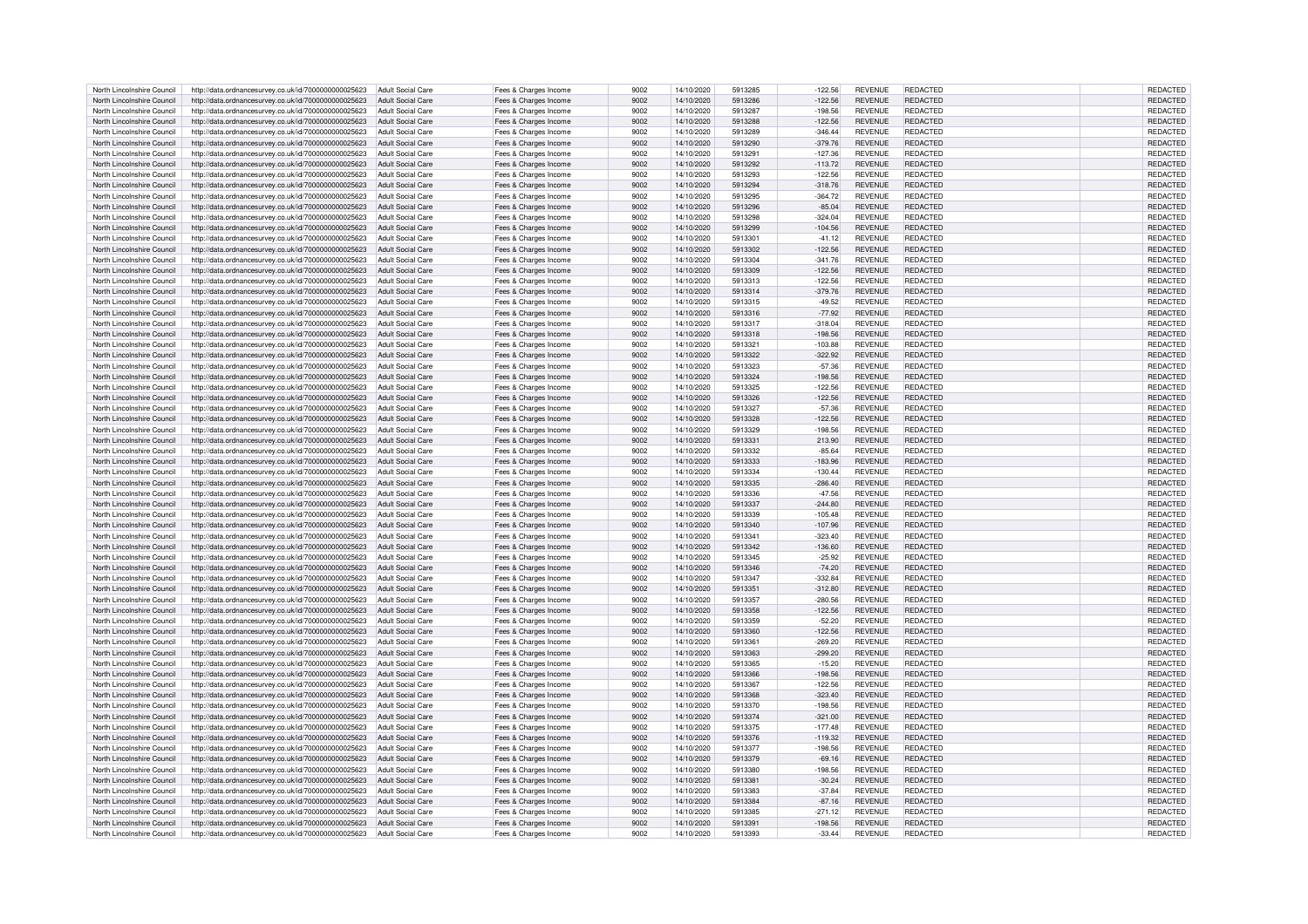| North Lincolnshire Council | http://data.ordnancesurvey.co.uk/id/7000000000025623 | Adult Social Care        | Fees & Charges Income | 9002 | 14/10/2020 | 5913395 | $-295.92$ | <b>REVENUE</b> | <b>REDACTED</b> | REDACTED        |
|----------------------------|------------------------------------------------------|--------------------------|-----------------------|------|------------|---------|-----------|----------------|-----------------|-----------------|
| North Lincolnshire Council | http://data.ordnancesurvey.co.uk/id/7000000000025623 | <b>Adult Social Care</b> | Fees & Charges Income | 9002 | 14/10/2020 | 5913398 | $-58.48$  | <b>REVENUE</b> | <b>REDACTED</b> | REDACTED        |
| North Lincolnshire Council | http://data.ordnancesurvey.co.uk/id/7000000000025623 | <b>Adult Social Care</b> | Fees & Charges Income | 9002 | 14/10/2020 | 5913403 | $-397.20$ | <b>REVENUE</b> | REDACTED        | REDACTED        |
| North Lincolnshire Council |                                                      | <b>Adult Social Care</b> |                       | 9002 | 14/10/2020 | 5913404 | $-442.92$ | <b>REVENUE</b> | REDACTED        |                 |
|                            | http://data.ordnancesurvey.co.uk/id/7000000000025623 |                          | Fees & Charges Income |      |            |         |           |                |                 | REDACTED        |
| North Lincolnshire Council | http://data.ordnancesurvey.co.uk/id/7000000000025623 | <b>Adult Social Care</b> | Fees & Charges Income | 9002 | 14/10/2020 | 5913406 | $-123.88$ | <b>REVENUE</b> | REDACTED        | REDACTED        |
| North Lincolnshire Council | http://data.ordnancesurvey.co.uk/id/7000000000025623 | <b>Adult Social Care</b> | Fees & Charges Income | 9002 | 14/10/2020 | 5913408 | $-161.32$ | <b>REVENUE</b> | REDACTED        | REDACTED        |
| North Lincolnshire Council | http://data.ordnancesurvey.co.uk/id/7000000000025623 | <b>Adult Social Care</b> | Fees & Charges Income | 9002 | 14/10/2020 | 5913409 | $-104.80$ | <b>REVENUE</b> | REDACTED        | REDACTED        |
| North Lincolnshire Council | http://data.ordnancesurvey.co.uk/id/7000000000025623 | <b>Adult Social Care</b> | Fees & Charges Income | 9002 | 14/10/2020 | 5913410 | $-229.44$ | <b>REVENUE</b> | <b>REDACTED</b> | REDACTED        |
| North Lincolnshire Council | http://data.ordnancesurvey.co.uk/id/7000000000025623 | <b>Adult Social Care</b> | Fees & Charges Income | 9002 | 14/10/2020 | 5913411 | $-122.56$ | <b>REVENUE</b> | REDACTED        | REDACTED        |
| North Lincolnshire Council | http://data.ordnancesurvey.co.uk/id/7000000000025623 | <b>Adult Social Care</b> | Fees & Charges Income | 9002 | 14/10/2020 | 5913412 | $-232.28$ | <b>REVENUE</b> | <b>REDACTED</b> | REDACTED        |
| North Lincolnshire Council | http://data.ordnancesurvey.co.uk/id/7000000000025623 | <b>Adult Social Care</b> | Fees & Charges Income | 9002 | 14/10/2020 | 5913413 | $-166.36$ | <b>REVENUE</b> | <b>REDACTED</b> | REDACTED        |
|                            |                                                      |                          |                       |      |            |         |           |                |                 |                 |
| North Lincolnshire Council | http://data.ordnancesurvey.co.uk/id/7000000000025623 | <b>Adult Social Care</b> | Fees & Charges Income | 9002 | 14/10/2020 | 5913414 | $-192.48$ | <b>REVENUE</b> | REDACTED        | REDACTED        |
| North Lincolnshire Council | http://data.ordnancesurvey.co.uk/id/7000000000025623 | Adult Social Care        | Fees & Charges Income | 9002 | 14/10/2020 | 5913415 | $-22.76$  | <b>REVENUE</b> | <b>REDACTED</b> | REDACTED        |
| North Lincolnshire Council | http://data.ordnancesurvey.co.uk/id/7000000000025623 | <b>Adult Social Care</b> | Fees & Charges Income | 9002 | 14/10/2020 | 5913417 | $-171.76$ | <b>REVENUE</b> | REDACTED        | REDACTED        |
| North Lincolnshire Council | http://data.ordnancesurvey.co.uk/id/7000000000025623 | Adult Social Care        | Fees & Charges Income | 9002 | 14/10/2020 | 5913418 | $-122.56$ | <b>REVENUE</b> | <b>REDACTED</b> | REDACTED        |
| North Lincolnshire Council | http://data.ordnancesurvey.co.uk/id/7000000000025623 | <b>Adult Social Care</b> | Fees & Charges Income | 9002 | 14/10/2020 | 5913420 | $-292.16$ | <b>REVENUE</b> | <b>REDACTED</b> | REDACTED        |
| North Lincolnshire Council | http://data.ordnancesurvey.co.uk/id/7000000000025623 | <b>Adult Social Care</b> | Fees & Charges Income | 9002 | 14/10/2020 | 5913425 | $-301.28$ | <b>REVENUE</b> | REDACTED        | <b>REDACTED</b> |
| North Lincolnshire Council | http://data.ordnancesurvey.co.uk/id/7000000000025623 | <b>Adult Social Care</b> | Fees & Charges Income | 9002 | 14/10/2020 | 5913426 | $-96.16$  | <b>REVENUE</b> | <b>REDACTED</b> | REDACTED        |
| North Lincolnshire Council | http://data.ordnancesurvey.co.uk/id/7000000000025623 | <b>Adult Social Care</b> | Fees & Charges Income | 9002 | 14/10/2020 | 5913432 | $-430.96$ | <b>REVENUE</b> | REDACTED        | REDACTED        |
| North Lincolnshire Council | http://data.ordnancesurvey.co.uk/id/7000000000025623 | <b>Adult Social Care</b> | Fees & Charges Income | 9002 | 14/10/2020 | 5913434 | $-135.00$ | <b>REVENUE</b> | <b>REDACTED</b> | REDACTED        |
|                            |                                                      |                          |                       |      |            | 5913437 |           |                | <b>REDACTED</b> |                 |
| North Lincolnshire Council | http://data.ordnancesurvey.co.uk/id/7000000000025623 | Adult Social Care        | Fees & Charges Income | 9002 | 14/10/2020 |         | $-122.56$ | <b>REVENUE</b> |                 | REDACTED        |
| North Lincolnshire Council | http://data.ordnancesurvey.co.uk/id/7000000000025623 | <b>Adult Social Care</b> | Fees & Charges Income | 9002 | 14/10/2020 | 5913441 | $-229.12$ | <b>REVENUE</b> | REDACTED        | REDACTED        |
| North Lincolnshire Council | http://data.ordnancesurvey.co.uk/id/7000000000025623 | <b>Adult Social Care</b> | Fees & Charges Income | 9002 | 14/10/2020 | 5913444 | $-94.20$  | <b>REVENUE</b> | <b>REDACTED</b> | REDACTED        |
| North Lincolnshire Council | http://data.ordnancesurvey.co.uk/id/7000000000025623 | <b>Adult Social Care</b> | Fees & Charges Income | 9002 | 14/10/2020 | 5913449 | $-228.24$ | <b>REVENUE</b> | <b>REDACTED</b> | REDACTED        |
| North Lincolnshire Council | http://data.ordnancesurvey.co.uk/id/7000000000025623 | <b>Adult Social Care</b> | Fees & Charges Income | 9002 | 14/10/2020 | 5913450 | $-191.60$ | <b>REVENUE</b> | REDACTED        | REDACTED        |
| North Lincolnshire Council | http://data.ordnancesurvey.co.uk/id/7000000000025623 | <b>Adult Social Care</b> | Fees & Charges Income | 9002 | 14/10/2020 | 5913451 | $-122.56$ | <b>REVENUE</b> | <b>REDACTED</b> | REDACTED        |
| North Lincolnshire Council | http://data.ordnancesurvey.co.uk/id/7000000000025623 | <b>Adult Social Care</b> | Fees & Charges Income | 9002 | 14/10/2020 | 5913452 | $-122.56$ | <b>REVENUE</b> | REDACTED        | REDACTED        |
| North Lincolnshire Council | http://data.ordnancesurvey.co.uk/id/7000000000025623 | <b>Adult Social Care</b> | Fees & Charges Income | 9002 | 14/10/2020 | 5913454 | $-100.20$ | <b>REVENUE</b> | <b>REDACTED</b> | REDACTED        |
| North Lincolnshire Council | http://data.ordnancesurvey.co.uk/id/7000000000025623 | <b>Adult Social Care</b> | Fees & Charges Income | 9002 | 14/10/2020 | 5913457 | $-244.20$ | <b>REVENUE</b> | <b>REDACTED</b> | REDACTED        |
| North Lincolnshire Council | http://data.ordnancesurvey.co.uk/id/7000000000025623 | <b>Adult Social Care</b> | Fees & Charges Income | 9002 | 14/10/2020 | 5913459 | $-676.20$ | <b>REVENUE</b> | <b>REDACTED</b> | REDACTED        |
|                            |                                                      |                          |                       | 9002 | 14/10/2020 | 5913460 | $-232.52$ | <b>REVENUE</b> | REDACTED        |                 |
| North Lincolnshire Council | http://data.ordnancesurvey.co.uk/id/7000000000025623 | <b>Adult Social Care</b> | Fees & Charges Income |      |            |         |           |                |                 | REDACTED        |
| North Lincolnshire Council | http://data.ordnancesurvey.co.uk/id/7000000000025623 | <b>Adult Social Care</b> | Fees & Charges Income | 9002 | 14/10/2020 | 5913463 | $-232.28$ | <b>REVENUE</b> | <b>REDACTED</b> | REDACTED        |
| North Lincolnshire Council | http://data.ordnancesurvey.co.uk/id/7000000000025623 | Adult Social Care        | Fees & Charges Income | 9002 | 14/10/2020 | 5913466 | $-180.20$ | <b>REVENUE</b> | REDACTED        | REDACTED        |
| North Lincolnshire Council | http://data.ordnancesurvey.co.uk/id/7000000000025623 | <b>Adult Social Care</b> | Fees & Charges Income | 9002 | 14/10/2020 | 5913467 | $-12.44$  | <b>REVENUE</b> | REDACTED        | REDACTED        |
| North Lincolnshire Council | http://data.ordnancesurvey.co.uk/id/7000000000025623 | <b>Adult Social Care</b> | Fees & Charges Income | 9002 | 14/10/2020 | 5913468 | $-122.56$ | <b>REVENUE</b> | REDACTED        | <b>REDACTED</b> |
| North Lincolnshire Council | http://data.ordnancesurvey.co.uk/id/7000000000025623 | <b>Adult Social Care</b> | Fees & Charges Income | 9002 | 14/10/2020 | 5913471 | $-65.92$  | <b>REVENUE</b> | REDACTED        | REDACTED        |
| North Lincolnshire Council | http://data.ordnancesurvey.co.uk/id/7000000000025623 | <b>Adult Social Care</b> | Fees & Charges Income | 9002 | 14/10/2020 | 5913472 | $-217.24$ | <b>REVENUE</b> | <b>REDACTED</b> | REDACTED        |
| North Lincolnshire Council | http://data.ordnancesurvey.co.uk/id/7000000000025623 | <b>Adult Social Care</b> | Fees & Charges Income | 9002 | 14/10/2020 | 5913474 | $-583.44$ | <b>REVENUE</b> | <b>REDACTED</b> | REDACTED        |
| North Lincolnshire Council | http://data.ordnancesurvey.co.uk/id/7000000000025623 | <b>Adult Social Care</b> | Fees & Charges Income | 9002 | 14/10/2020 | 5913475 | $-216.52$ | <b>REVENUE</b> | REDACTED        | REDACTED        |
| North Lincolnshire Council | http://data.ordnancesurvey.co.uk/id/7000000000025623 | <b>Adult Social Care</b> | Fees & Charges Income | 9002 | 14/10/2020 | 5913476 | $-53.64$  | <b>REVENUE</b> | <b>REDACTED</b> | REDACTED        |
| North Lincolnshire Council | http://data.ordnancesurvey.co.uk/id/7000000000025623 | <b>Adult Social Care</b> | Fees & Charges Income | 9002 | 14/10/2020 | 5913480 | $-203.36$ | <b>REVENUE</b> | REDACTED        | REDACTED        |
| North Lincolnshire Council | http://data.ordnancesurvey.co.uk/id/7000000000025623 | <b>Adult Social Care</b> | Fees & Charges Income | 9002 | 14/10/2020 | 5913481 | $-107.96$ | <b>REVENUE</b> | REDACTED        | REDACTED        |
| North Lincolnshire Council | http://data.ordnancesurvey.co.uk/id/7000000000025623 | <b>Adult Social Care</b> | Fees & Charges Income | 9002 | 14/10/2020 | 5913484 | $-314.96$ | <b>REVENUE</b> | REDACTED        | REDACTED        |
|                            |                                                      |                          |                       |      |            |         |           |                |                 |                 |
| North Lincolnshire Council | http://data.ordnancesurvey.co.uk/id/7000000000025623 | <b>Adult Social Care</b> | Fees & Charges Income | 9002 | 14/10/2020 | 5913485 | $-66.20$  | <b>REVENUE</b> | REDACTED        | REDACTED        |
| North Lincolnshire Council | http://data.ordnancesurvey.co.uk/id/7000000000025623 | <b>Adult Social Care</b> | Fees & Charges Income | 9002 | 14/10/2020 | 5913486 | $-330.96$ | <b>REVENUE</b> | REDACTED        | REDACTED        |
| North Lincolnshire Council | http://data.ordnancesurvey.co.uk/id/7000000000025623 | <b>Adult Social Care</b> | Fees & Charges Income | 9002 | 14/10/2020 | 5913488 | $-442.96$ | <b>REVENUE</b> | <b>REDACTED</b> | REDACTED        |
| North Lincolnshire Council | http://data.ordnancesurvey.co.uk/id/7000000000025623 | <b>Adult Social Care</b> | Fees & Charges Income | 9002 | 14/10/2020 | 5913489 | $-124.88$ | <b>REVENUE</b> | <b>REDACTED</b> | REDACTED        |
| North Lincolnshire Council | http://data.ordnancesurvey.co.uk/id/7000000000025623 | <b>Adult Social Care</b> | Fees & Charges Income | 9002 | 14/10/2020 | 5913490 | $-318.32$ | <b>REVENUE</b> | REDACTED        | REDACTED        |
| North Lincolnshire Council | http://data.ordnancesurvey.co.uk/id/7000000000025623 | <b>Adult Social Care</b> | Fees & Charges Income | 9002 | 14/10/2020 | 5913491 | $-58.00$  | <b>REVENUE</b> | <b>REDACTED</b> | REDACTED        |
| North Lincolnshire Council | http://data.ordnancesurvey.co.uk/id/7000000000025623 | <b>Adult Social Care</b> | Fees & Charges Income | 9002 | 14/10/2020 | 5913493 | $-73.96$  | <b>REVENUE</b> | <b>REDACTED</b> | REDACTED        |
| North Lincolnshire Council | http://data.ordnancesurvey.co.uk/id/7000000000025623 | Adult Social Care        | Fees & Charges Income | 9002 | 14/10/2020 | 5913494 | $-203.36$ | <b>REVENUE</b> | <b>REDACTED</b> | REDACTED        |
| North Lincolnshire Council | http://data.ordnancesurvey.co.uk/id/7000000000025623 | <b>Adult Social Care</b> | Fees & Charges Income | 9002 | 14/10/2020 | 5913496 | $-67.56$  | <b>REVENUE</b> | <b>REDACTED</b> | REDACTED        |
| North Lincolnshire Council |                                                      | Adult Social Care        |                       | 9002 | 14/10/2020 | 5913498 |           | <b>REVENUE</b> | REDACTED        | REDACTED        |
|                            | http://data.ordnancesurvey.co.uk/id/7000000000025623 |                          | Fees & Charges Income |      |            |         | $-56.12$  |                |                 |                 |
| North Lincolnshire Council | http://data.ordnancesurvey.co.uk/id/7000000000025623 | Adult Social Care        | Fees & Charges Income | 9002 | 14/10/2020 | 5913499 | $-122.56$ | <b>REVENUE</b> | REDACTED        | REDACTED        |
| North Lincolnshire Council | http://data.ordnancesurvey.co.uk/id/7000000000025623 | Adult Social Care        | Fees & Charges Income | 9002 | 14/10/2020 | 5913500 | $-104.80$ | <b>REVENUE</b> | <b>REDACTED</b> | REDACTED        |
| North Lincolnshire Council | http://data.ordnancesurvey.co.uk/id/7000000000025623 | <b>Adult Social Care</b> | Fees & Charges Income | 9002 | 14/10/2020 | 5913501 | $-262.04$ | <b>REVENUE</b> | <b>REDACTED</b> | <b>REDACTED</b> |
| North Lincolnshire Council | http://data.ordnancesurvey.co.uk/id/7000000000025623 | <b>Adult Social Care</b> | Fees & Charges Income | 9002 | 14/10/2020 | 5913503 | $-80.92$  | <b>REVENUE</b> | <b>REDACTED</b> | REDACTED        |
| North Lincolnshire Council | http://data.ordnancesurvey.co.uk/id/7000000000025623 | <b>Adult Social Care</b> | Fees & Charges Income | 9002 | 14/10/2020 | 5913508 | $-67.56$  | <b>REVENUE</b> | REDACTED        | <b>REDACTED</b> |
| North Lincolnshire Council | http://data.ordnancesurvey.co.uk/id/7000000000025623 | <b>Adult Social Care</b> | Fees & Charges Income | 9002 | 14/10/2020 | 5913510 | $-312.48$ | <b>REVENUE</b> | <b>REDACTED</b> | REDACTED        |
| North Lincolnshire Council | http://data.ordnancesurvey.co.uk/id/7000000000025623 | <b>Adult Social Care</b> | Fees & Charges Income | 9002 | 14/10/2020 | 5913511 | $-262.76$ | <b>REVENUE</b> | <b>REDACTED</b> | REDACTED        |
| North Lincolnshire Council | http://data.ordnancesurvey.co.uk/id/7000000000025623 | <b>Adult Social Care</b> | Fees & Charges Income | 9002 | 14/10/2020 | 5913512 | $-129.40$ | <b>REVENUE</b> | REDACTED        | <b>REDACTED</b> |
| North Lincolnshire Council | http://data.ordnancesurvey.co.uk/id/7000000000025623 | <b>Adult Social Care</b> | Fees & Charges Income | 9002 | 14/10/2020 | 5913513 | $-218.84$ | <b>REVENUE</b> | <b>REDACTED</b> | REDACTED        |
| North Lincolnshire Council | http://data.ordnancesurvey.co.uk/id/7000000000025623 | Adult Social Care        | Fees & Charges Income | 9002 | 14/10/2020 | 5913515 | $-87.16$  | <b>REVENUE</b> | REDACTED        | <b>REDACTED</b> |
| North Lincolnshire Council | http://data.ordnancesurvey.co.uk/id/7000000000025623 | <b>Adult Social Care</b> | Fees & Charges Income | 9002 | 14/10/2020 | 5913517 | $-457.56$ | <b>REVENUE</b> | REDACTED        | REDACTED        |
| North Lincolnshire Council | http://data.ordnancesurvey.co.uk/id/7000000000025623 | <b>Adult Social Care</b> | Fees & Charges Income | 9002 | 14/10/2020 | 5913519 | $-304.24$ | <b>REVENUE</b> | <b>REDACTED</b> | REDACTED        |
| North Lincolnshire Council | http://data.ordnancesurvey.co.uk/id/7000000000025623 | <b>Adult Social Care</b> | Fees & Charges Income | 9002 | 14/10/2020 | 5913520 | $-332.84$ | <b>REVENUE</b> | REDACTED        | REDACTED        |
| North Lincolnshire Council | http://data.ordnancesurvey.co.uk/id/7000000000025623 | <b>Adult Social Care</b> | Fees & Charges Income | 9002 | 14/10/2020 | 5913522 | $-141.80$ | <b>REVENUE</b> | <b>REDACTED</b> | REDACTED        |
|                            |                                                      |                          |                       | 9002 |            | 5913524 |           |                |                 |                 |
| North Lincolnshire Council | http://data.ordnancesurvey.co.uk/id/7000000000025623 | <b>Adult Social Care</b> | Fees & Charges Income |      | 14/10/2020 |         | $-70.84$  | <b>REVENUE</b> | REDACTED        | REDACTED        |
| North Lincolnshire Council | http://data.ordnancesurvey.co.uk/id/7000000000025623 | <b>Adult Social Care</b> | Fees & Charges Income | 9002 | 14/10/2020 | 5913525 | $-676.48$ | <b>REVENUE</b> | REDACTED        | REDACTED        |
| North Lincolnshire Council | http://data.ordnancesurvey.co.uk/id/7000000000025623 | Adult Social Care        | Fees & Charges Income | 9002 | 14/10/2020 | 5913527 | $-392.28$ | <b>REVENUE</b> | <b>REDACTED</b> | <b>REDACTED</b> |
| North Lincolnshire Council | http://data.ordnancesurvey.co.uk/id/7000000000025623 | Adult Social Care        | Fees & Charges Income | 9002 | 14/10/2020 | 5913528 | $-103.20$ | <b>REVENUE</b> | REDACTED        | REDACTED        |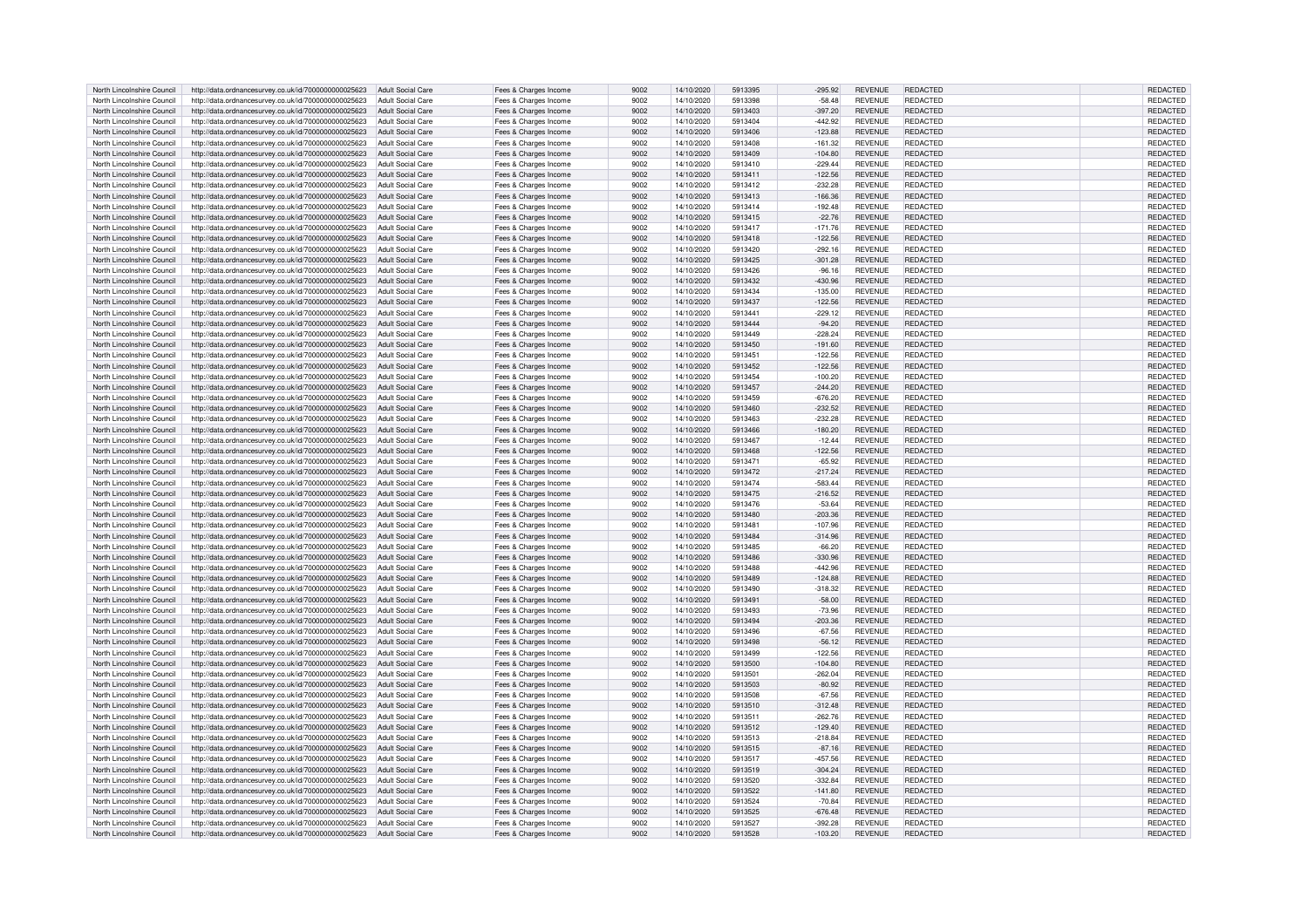| North Lincolnshire Council | http://data.ordnancesurvey.co.uk/id/7000000000025623                   | Adult Social Care        | Fees & Charges Income    | 9002 | 14/10/2020 | 5913529 | $-328.52$   | <b>REVENUE</b> | REDACTED        |          | REDACTED        |
|----------------------------|------------------------------------------------------------------------|--------------------------|--------------------------|------|------------|---------|-------------|----------------|-----------------|----------|-----------------|
| North Lincolnshire Council | http://data.ordnancesurvey.co.uk/id/7000000000025623                   | Adult Social Care        | Fees & Charges Income    | 9002 | 14/10/2020 | 5913535 | $-318.56$   | <b>REVENUE</b> | REDACTED        |          | REDACTED        |
| North Lincolnshire Council | http://data.ordnancesurvey.co.uk/id/7000000000025623                   | Adult Social Care        | Fees & Charges Income    | 9002 | 14/10/2020 | 5913536 | $-418.32$   | <b>REVENUE</b> | REDACTED        |          | REDACTED        |
| North Lincolnshire Council | http://data.ordnancesurvey.co.uk/id/7000000000025623                   | Adult Social Care        | Fees & Charges Income    | 9002 | 14/10/2020 | 5913537 | $-945.84$   | <b>REVENUE</b> | <b>REDACTED</b> |          | REDACTED        |
|                            |                                                                        |                          |                          |      |            |         |             |                |                 |          |                 |
| North Lincolnshire Council | http://data.ordnancesurvey.co.uk/id/7000000000025623                   | <b>Adult Social Care</b> | Fees & Charges Income    | 9002 | 14/10/2020 | 5913538 | $-334.96$   | <b>REVENUE</b> | REDACTED        |          | REDACTED        |
| North Lincolnshire Council | http://data.ordnancesurvey.co.uk/id/7000000000025623                   | <b>Adult Social Care</b> | Fees & Charges Income    | 9002 | 14/10/2020 | 5913540 | $-841.52$   | <b>REVENUE</b> | <b>REDACTED</b> |          | REDACTED        |
| North Lincolnshire Council | http://data.ordnancesurvey.co.uk/id/7000000000025623                   | <b>Adult Social Care</b> | Fees & Charges Income    | 9002 | 14/10/2020 | 5913541 | $-114.16$   | <b>REVENUE</b> | <b>REDACTED</b> |          | REDACTED        |
| North Lincolnshire Council | http://data.ordnancesurvey.co.uk/id/7000000000025623                   | Adult Social Care        | Fees & Charges Income    | 9002 | 14/10/2020 | 5913547 | $-104.76$   | <b>REVENUE</b> | REDACTED        |          | REDACTED        |
| North Lincolnshire Council | http://data.ordnancesurvey.co.uk/id/7000000000025623                   | Adult Social Care        | Fees & Charges Income    | 9002 | 14/10/2020 | 5913549 | $-122.56$   | <b>REVENUE</b> | <b>REDACTED</b> |          | REDACTED        |
| North Lincolnshire Council | http://data.ordnancesurvey.co.uk/id/7000000000025623                   | <b>Adult Social Care</b> | Fees & Charges Income    | 9002 | 14/10/2020 | 5913550 | $-57.36$    | <b>REVENUE</b> | REDACTED        |          | REDACTED        |
| North Lincolnshire Council | http://data.ordnancesurvey.co.uk/id/7000000000025623                   | Adult Social Care        | Fees & Charges Income    | 9002 | 14/10/2020 | 5913551 | $-319.16$   | <b>REVENUE</b> | REDACTED        |          | REDACTED        |
|                            |                                                                        |                          |                          | 9002 |            | 5913552 |             |                | <b>REDACTED</b> |          |                 |
| North Lincolnshire Council | http://data.ordnancesurvey.co.uk/id/7000000000025623                   | <b>Adult Social Care</b> | Fees & Charges Income    |      | 14/10/2020 |         | $-167.40$   | <b>REVENUE</b> |                 |          | REDACTED        |
| North Lincolnshire Council | http://data.ordnancesurvey.co.uk/id/7000000000025623                   | Adult Social Care        | Fees & Charges Income    | 9002 | 14/10/2020 | 5913554 | $-352.00$   | <b>REVENUE</b> | REDACTED        |          | REDACTED        |
| North Lincolnshire Council | http://data.ordnancesurvey.co.uk/id/7000000000025623                   | <b>Adult Social Care</b> | Fees & Charges Income    | 9002 | 14/10/2020 | 5913555 | $-127.36$   | <b>REVENUE</b> | <b>REDACTED</b> |          | REDACTED        |
| North Lincolnshire Council | http://data.ordnancesurvey.co.uk/id/7000000000025623                   | <b>Adult Social Care</b> | Fees & Charges Income    | 9002 | 14/10/2020 | 5913556 | $-122.56$   | <b>REVENUE</b> | <b>REDACTED</b> |          | REDACTED        |
| North Lincolnshire Council | http://data.ordnancesurvey.co.uk/id/7000000000025623                   | <b>Adult Social Care</b> | Fees & Charges Income    | 9002 | 14/10/2020 | 5913557 | $-57.04$    | <b>REVENUE</b> | REDACTED        |          | REDACTED        |
| North Lincolnshire Council | http://data.ordnancesurvey.co.uk/id/7000000000025623                   | <b>Adult Social Care</b> | Fees & Charges Income    | 9002 | 14/10/2020 | 5913558 | $-74.60$    | <b>REVENUE</b> | <b>REDACTED</b> |          | REDACTED        |
| North Lincolnshire Council | http://data.ordnancesurvey.co.uk/id/7000000000025623                   | Adult Social Care        | Fees & Charges Income    | 9002 | 14/10/2020 | 5913559 | $-56.96$    | <b>REVENUE</b> | <b>REDACTED</b> |          | REDACTED        |
| North Lincolnshire Council | http://data.ordnancesurvey.co.uk/id/7000000000025623                   | Adult Social Care        | Fees & Charges Income    | 9002 | 14/10/2020 | 5913561 | $-122.56$   | <b>REVENUE</b> | <b>REDACTED</b> |          | REDACTED        |
|                            |                                                                        |                          |                          |      |            |         |             |                |                 |          |                 |
| North Lincolnshire Council | http://data.ordnancesurvey.co.uk/id/7000000000025623                   | <b>Adult Social Care</b> | Fees & Charges Income    | 9002 | 14/10/2020 | 5913562 | $-122.56$   | <b>REVENUE</b> | REDACTED        |          | REDACTED        |
| North Lincolnshire Council | http://data.ordnancesurvey.co.uk/id/7000000000025623                   | <b>Adult Social Care</b> | Fees & Charges Income    | 9002 | 14/10/2020 | 5913564 | $-55.24$    | <b>REVENUE</b> | REDACTED        |          | REDACTED        |
| North Lincolnshire Council | http://data.ordnancesurvey.co.uk/id/7000000000025623                   | Adult Social Care        | Fees & Charges Income    | 9002 | 14/10/2020 | 5913567 | $-122.56$   | <b>REVENUE</b> | <b>REDACTED</b> |          | REDACTED        |
| North Lincolnshire Council | http://data.ordnancesurvey.co.uk/id/7000000000025623                   | <b>Adult Social Care</b> | Fees & Charges Income    | 9002 | 14/10/2020 | 5913568 | $-122.56$   | <b>REVENUE</b> | REDACTED        |          | REDACTED        |
| North Lincolnshire Council | http://data.ordnancesurvey.co.uk/id/7000000000025623                   | <b>Adult Social Care</b> | Fees & Charges Income    | 9002 | 14/10/2020 | 5913569 | $-122.56$   | <b>REVENUE</b> | REDACTED        |          | REDACTED        |
| North Lincolnshire Council | http://data.ordnancesurvey.co.uk/id/7000000000025623                   | <b>Adult Social Care</b> | Fees & Charges Income    | 9002 | 14/10/2020 | 5913570 | $-284.24$   | <b>REVENUE</b> | REDACTED        |          | REDACTED        |
| North Lincolnshire Council | http://data.ordnancesurvey.co.uk/id/7000000000025623                   | <b>Adult Social Care</b> | Fees & Charges Income    | 9002 | 14/10/2020 | 5913571 | $-56.96$    | <b>REVENUE</b> | <b>REDACTED</b> |          | REDACTED        |
| North Lincolnshire Council |                                                                        |                          |                          |      |            | 5913572 |             |                |                 |          |                 |
|                            | http://data.ordnancesurvey.co.uk/id/7000000000025623                   | <b>Adult Social Care</b> | Fees & Charges Income    | 9002 | 14/10/2020 |         | $-119.28$   | <b>REVENUE</b> | <b>REDACTED</b> |          | REDACTED        |
| North Lincolnshire Council | http://data.ordnancesurvey.co.uk/id/7000000000025623                   | Adult Social Care        | Fees & Charges Income    | 9002 | 14/10/2020 | 5913573 | $-122.56$   | <b>REVENUE</b> | REDACTED        |          | REDACTED        |
| North Lincolnshire Council | http://data.ordnancesurvey.co.uk/id/7000000000025623                   | Adult Social Care        | Fees & Charges Income    | 9002 | 14/10/2020 | 5913574 | $-258.96$   | <b>REVENUE</b> | <b>REDACTED</b> |          | REDACTED        |
| North Lincolnshire Council | http://data.ordnancesurvey.co.uk/id/7000000000025623                   | <b>Adult Social Care</b> | Fees & Charges Income    | 9002 | 14/10/2020 | 5913575 | $-372.64$   | <b>REVENUE</b> | REDACTED        |          | REDACTED        |
| North Lincolnshire Council | http://data.ordnancesurvey.co.uk/id/7000000000025623                   | Adult Social Care        | Fees & Charges Income    | 9002 | 14/10/2020 | 5913576 | $-103.88$   | <b>REVENUE</b> | REDACTED        |          | REDACTED        |
| North Lincolnshire Council | http://data.ordnancesurvey.co.uk/id/7000000000025623                   | <b>Adult Social Care</b> | Fees & Charges Income    | 9002 | 14/10/2020 | 5913577 | $-122.56$   | <b>REVENUE</b> | REDACTED        |          | REDACTED        |
| North Lincolnshire Council | http://data.ordnancesurvey.co.uk/id/7000000000025623                   | Adult Social Care        | Fees & Charges Income    | 9002 | 14/10/2020 | 5913578 | $-122.56$   | <b>REVENUE</b> | REDACTED        |          | REDACTED        |
|                            |                                                                        |                          |                          | 9002 |            |         |             |                |                 |          |                 |
| North Lincolnshire Council | http://data.ordnancesurvey.co.uk/id/7000000000025623                   | Adult Social Care        | Fees & Charges Income    |      | 14/10/2020 | 5913579 | $-12.44$    | <b>REVENUE</b> | REDACTED        |          | REDACTED        |
| North Lincolnshire Council | http://data.ordnancesurvey.co.uk/id/7000000000025623                   | Adult Social Care        | Fees & Charges Income    | 9002 | 14/10/2020 | 5913580 | $-122.56$   | <b>REVENUE</b> | REDACTED        |          | REDACTED        |
| North Lincolnshire Council | http://data.ordnancesurvey.co.uk/id/7000000000025623                   | Adult Social Care        | Fees & Charges Income    | 9002 | 14/10/2020 | 5913581 | $-122.56$   | <b>REVENUE</b> | REDACTED        |          | REDACTED        |
| North Lincolnshire Council | http://data.ordnancesurvey.co.uk/id/7000000000025623                   | <b>Adult Social Care</b> | Fees & Charges Income    | 9002 | 14/10/2020 | 5913583 | $-51.60$    | <b>REVENUE</b> | <b>REDACTED</b> |          | REDACTED        |
| North Lincolnshire Council | http://data.ordnancesurvey.co.uk/id/7000000000025623                   | Adult Social Care        | Fees & Charges Income    | 9002 | 14/10/2020 | 5913586 | $-122.56$   | <b>REVENUE</b> | <b>REDACTED</b> |          | REDACTED        |
| North Lincolnshire Council | http://data.ordnancesurvey.co.uk/id/7000000000025623                   | <b>Adult Social Care</b> | Fees & Charges Income    | 9002 | 14/10/2020 | 5913587 | $-119.28$   | <b>REVENUE</b> | REDACTED        |          | REDACTED        |
| North Lincolnshire Council | http://data.ordnancesurvey.co.uk/id/7000000000025623                   | <b>Adult Social Care</b> | Fees & Charges Income    | 9002 | 14/10/2020 | 5913588 | $-62.16$    | <b>REVENUE</b> | <b>REDACTED</b> |          | REDACTED        |
|                            |                                                                        |                          |                          |      |            |         |             |                |                 |          |                 |
| North Lincolnshire Council | http://data.ordnancesurvey.co.uk/id/7000000000025623                   | Adult Social Care        | Fees & Charges Income    | 9002 | 14/10/2020 | 5913589 | $-84.12$    | <b>REVENUE</b> | REDACTED        |          | REDACTED        |
| North Lincolnshire Council | http://data.ordnancesurvey.co.uk/id/7000000000025623                   | Adult Social Care        | Fees & Charges Income    | 9002 | 14/10/2020 | 5913590 | $-122.56$   | <b>REVENUE</b> | <b>REDACTED</b> |          | REDACTED        |
| North Lincolnshire Council | http://data.ordnancesurvey.co.uk/id/7000000000025623                   | Adult Social Care        | Fees & Charges Income    | 9002 | 14/10/2020 | 5913591 | $-322.76$   | <b>REVENUE</b> | REDACTED        |          | REDACTED        |
| North Lincolnshire Council | http://data.ordnancesurvey.co.uk/id/7000000000025623                   | <b>Adult Social Care</b> | Fees & Charges Income    | 9002 | 14/10/2020 | 5913592 | $-87.36$    | <b>REVENUE</b> | <b>REDACTED</b> |          | REDACTED        |
| North Lincolnshire Council | http://data.ordnancesurvey.co.uk/id/7000000000025623                   | <b>Adult Social Care</b> | Fees & Charges Income    | 9002 | 14/10/2020 | 5913594 | $-119.28$   | <b>REVENUE</b> | <b>REDACTED</b> |          | REDACTED        |
| North Lincolnshire Council | http://data.ordnancesurvey.co.uk/id/7000000000025623                   | <b>Adult Social Care</b> | Fees & Charges Income    | 9002 | 14/10/2020 | 5913596 | $-54.76$    | <b>REVENUE</b> | <b>REDACTED</b> |          | REDACTED        |
| North Lincolnshire Council | http://data.ordnancesurvey.co.uk/id/7000000000025623                   | <b>Adult Social Care</b> | Fees & Charges Income    | 9002 | 14/10/2020 | 5913597 | $-82.00$    | <b>REVENUE</b> | <b>REDACTED</b> |          | <b>REDACTED</b> |
| North Lincolnshire Council |                                                                        | Adult Social Care        |                          | 9002 | 14/10/2020 | 5913598 | $-323.40$   | <b>REVENUE</b> | <b>REDACTED</b> |          | <b>REDACTED</b> |
|                            | http://data.ordnancesurvey.co.uk/id/7000000000025623                   |                          | Fees & Charges Income    |      |            |         |             |                |                 |          |                 |
| North Lincolnshire Council | http://data.ordnancesurvey.co.uk/id/7000000000025623                   | Adult Social Care        | Fees & Charges Income    | 9002 | 14/10/2020 | 5913600 | $-122.56$   | <b>REVENUE</b> | <b>REDACTED</b> |          | REDACTED        |
| North Lincolnshire Council | http://data.ordnancesurvey.co.uk/id/7000000000025623                   | <b>Adult Social Care</b> | Fees & Charges Income    | 9002 | 14/10/2020 | 5913602 | $-210.48$   | <b>REVENUE</b> | REDACTED        |          | REDACTED        |
| North Lincolnshire Council | http://data.ordnancesurvey.co.uk/id/7000000000025623                   | Adult Social Care        | Fees & Charges Income    | 9002 | 14/10/2020 | 5913603 | $-122.56$   | <b>REVENUE</b> | <b>REDACTED</b> |          | REDACTED        |
| North Lincolnshire Council | http://data.ordnancesurvey.co.uk/id/7000000000025623                   | Adult Social Care        | Fees & Charges Income    | 9002 | 14/10/2020 | 5913604 | $-122.56$   | <b>REVENUE</b> | REDACTED        |          | REDACTED        |
| North Lincolnshire Council | http://data.ordnancesurvey.co.uk/id/7000000000025623                   | Adult Social Care        | Fees & Charges Income    | 9002 | 14/10/2020 | 5913605 | $-198.56$   | <b>REVENUE</b> | REDACTED        |          | REDACTED        |
| North Lincolnshire Council | http://data.ordnancesurvey.co.uk/id/7000000000025623                   | <b>Adult Social Care</b> | Fees & Charges Income    | 9002 | 14/10/2020 | 5913606 | $-21.12$    | <b>REVENUE</b> | REDACTED        |          | REDACTED        |
| North Lincolnshire Council | http://data.ordnancesurvey.co.uk/id/7000000000025623                   | Adult Social Care        | Fees & Charges Income    | 9002 | 14/10/2020 | 5913607 | $-237.04$   | <b>REVENUE</b> | REDACTED        |          | REDACTED        |
|                            |                                                                        |                          |                          |      |            |         |             |                |                 |          |                 |
| North Lincolnshire Council | http://data.ordnancesurvey.co.uk/id/7000000000025623                   | <b>Adult Social Care</b> | Fees & Charges Income    | 9002 | 14/10/2020 | 5913608 | $-198.56$   | <b>REVENUE</b> | REDACTED        |          | REDACTED        |
| North Lincolnshire Council | http://data.ordnancesurvey.co.uk/id/7000000000025623                   | <b>Adult Social Care</b> | Payments To Private Orgs | 6002 | 09/10/2020 | 5911971 | 1,639.47    | <b>REVENUE</b> | <b>REDACTED</b> |          | REDACTED        |
| North Lincolnshire Council | http://data.ordnancesurvey.co.uk/id/7000000000025623                   | <b>Adult Social Care</b> | Payments To Private Orgs | 6002 | 14/10/2020 | 5913783 | 13.661.97   | <b>REVENUE</b> | <b>REDACTED</b> |          | <b>REDACTED</b> |
| North Lincolnshire Council | http://data.ordnancesurvey.co.uk/id/7000000000025623                   | <b>Adult Social Care</b> | Payments To Private Orgs | 6002 | 21/10/2020 | 5917158 | 4,856.00    | <b>REVENUE</b> | <b>REDACTED</b> |          | REDACTED        |
| North Lincolnshire Council | http://data.ordnancesurvey.co.uk/id/7000000000025623                   | <b>Adult Social Care</b> | Payments To Private Orgs | 6002 | 23/10/2020 | 5918329 | 21,486.21   | <b>REVENUE</b> | <b>REDACTED</b> | 08596756 | REDACTED        |
| North Lincolnshire Council | http://data.ordnancesurvey.co.uk/id/7000000000025623                   | Adult Social Care        | Payments To Private Oras | 6002 | 23/10/2020 | 5918329 | 24.307.41   | <b>REVENUE</b> | <b>REDACTED</b> | 08596756 | REDACTED        |
| North Lincolnshire Council | http://data.ordnancesurvey.co.uk/id/7000000000025623                   | <b>Adult Social Care</b> | Payments To Private Orgs | 6002 | 23/10/2020 | 5918332 | 557.92      | <b>REVENUE</b> | <b>REDACTED</b> |          | REDACTED        |
| North Lincolnshire Council | http://data.ordnancesurvey.co.uk/id/7000000000025623                   | Adult Social Care        | Payments To Private Oras | 6002 | 23/10/2020 | 5918341 | 38.168.91   | <b>REVENUE</b> | REDACTED        |          | <b>REDACTED</b> |
|                            |                                                                        |                          |                          |      |            |         |             |                |                 |          |                 |
| North Lincolnshire Council | http://data.ordnancesurvey.co.uk/id/7000000000025623                   | <b>Adult Social Care</b> | Payments To Private Orgs | 6002 | 23/10/2020 | 5918341 | 63,351.62   | <b>REVENUE</b> | <b>REDACTED</b> |          | REDACTED        |
| North Lincolnshire Council | http://data.ordnancesurvey.co.uk/id/7000000000025623                   | <b>Adult Social Care</b> | Payments To Private Orgs | 6002 | 23/10/2020 | 5918342 | $-1,517.75$ | <b>REVENUE</b> | REDACTED        |          | REDACTED        |
| North Lincolnshire Council | http://data.ordnancesurvey.co.uk/id/7000000000025623                   | <b>Adult Social Care</b> | Payments To Private Orgs | 6002 | 23/10/2020 | 5918343 | 2,794.46    | <b>REVENUE</b> | <b>REDACTED</b> |          | REDACTED        |
| North Lincolnshire Council | http://data.ordnancesurvey.co.uk/id/7000000000025623                   | <b>Adult Social Care</b> | Payments To Private Orgs | 6002 | 23/10/2020 | 5918349 | 2,907.28    | <b>REVENUE</b> | <b>REDACTED</b> |          | REDACTED        |
| North Lincolnshire Council | http://data.ordnancesurvey.co.uk/id/7000000000025623                   | <b>Adult Social Care</b> | Payments To Private Orgs | 6002 | 23/10/2020 | 5918350 | $-1,215.00$ | <b>REVENUE</b> | REDACTED        | 07128156 | REDACTED        |
| North Lincolnshire Council | http://data.ordnancesurvey.co.uk/id/7000000000025623                   | Adult Social Care        | Payments To Private Orgs | cooa | 23/10/2020 | 5918351 | 920.96      | <b>REVENUE</b> | <b>REDACTED</b> | 07128156 | REDACTED        |
| North Lincolnshire Council | http://data.ordnancesurvey.co.uk/id/7000000000025623                   | Adult Social Care        | Payments To Private Orgs | 5002 | 23/10/2020 | 5918351 | 3.045.28    | <b>REVENUE</b> | REDACTED        | 07128156 | <b>REDACTED</b> |
|                            |                                                                        |                          |                          |      |            |         |             |                |                 |          |                 |
| North Lincolnshire Council | http://data.ordnancesurvey.co.uk/id/7000000000025623 Adult Social Care |                          | Payments To Private Orgs | 6002 | 23/10/2020 | 5918356 | 18,549.10   | <b>REVENUE</b> | REDACTED        | 27662    | REDACTED        |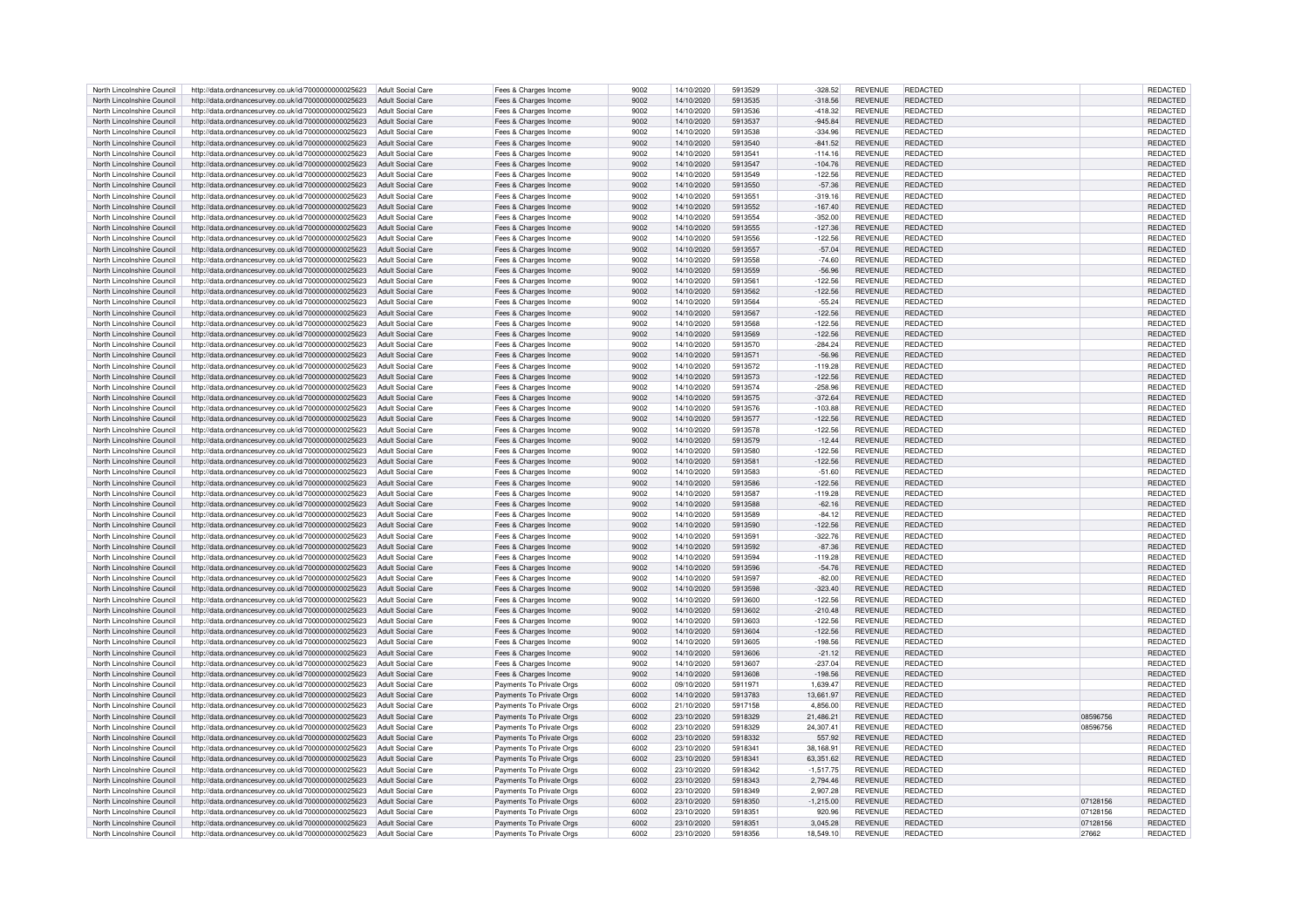| North Lincolnshire Council | http://data.ordnancesurvey.co.uk/id/7000000000025623                   | Adult Social Care        | Payments To Private Orgs | 6002 | 23/10/2020 | 5918357 | $-694.68$ | <b>REVENUE</b> | <b>REDACTED</b> | 27662    | REDACTED        |
|----------------------------|------------------------------------------------------------------------|--------------------------|--------------------------|------|------------|---------|-----------|----------------|-----------------|----------|-----------------|
| North Lincolnshire Council | http://data.ordnancesurvey.co.uk/id/7000000000025623                   | Adult Social Care        | Payments To Private Orgs | 6002 | 23/10/2020 | 5918369 | 11,511.12 | <b>REVENUE</b> | <b>REDACTED</b> |          | REDACTED        |
| North Lincolnshire Council | http://data.ordnancesurvey.co.uk/id/7000000000025623                   | Adult Social Care        | Payments To Private Orgs | 6002 | 23/10/2020 | 5918372 | 585.20    | <b>REVENUE</b> | REDACTED        | 04228353 | REDACTED        |
|                            |                                                                        |                          |                          |      |            |         |           |                |                 |          |                 |
| North Lincolnshire Council | http://data.ordnancesurvey.co.uk/id/7000000000025623                   | Adult Social Care        | Payments To Private Oras | 6002 | 23/10/2020 | 5918373 | 7.400.00  | <b>REVENUE</b> | REDACTED        |          | REDACTED        |
| North Lincolnshire Council | http://data.ordnancesurvey.co.uk/id/7000000000025623                   | Adult Social Care        | Payments To Private Orgs | 6002 | 26/10/2020 | 5920837 | 6,629.67  | <b>REVENUE</b> | <b>REDACTED</b> |          | REDACTED        |
| North Lincolnshire Council | http://data.ordnancesurvey.co.uk/id/7000000000025623                   | <b>Adult Social Care</b> | Payments To Private Orgs | 6002 | 26/10/2020 | 5920838 | 4,309.29  | <b>REVENUE</b> | <b>REDACTED</b> |          | REDACTED        |
| North Lincolnshire Council | http://data.ordnancesurvey.co.uk/id/7000000000025623                   | <b>Adult Social Care</b> | Payments To Private Orgs | 6002 | 26/10/2020 | 5920839 | 19.889.0  | <b>REVENUE</b> | REDACTED        |          | REDACTED        |
| North Lincolnshire Council | http://data.ordnancesurvey.co.uk/id/7000000000025623                   | <b>Adult Social Care</b> | Payments To Private Orgs | 6002 | 26/10/2020 | 5920840 | 13,259.34 | <b>REVENUE</b> | <b>REDACTED</b> |          | REDACTED        |
| North Lincolnshire Council | http://data.ordnancesurvey.co.uk/id/7000000000025623                   | <b>Adult Social Care</b> | Payments To Private Orgs | 6002 | 26/10/2020 | 5920841 | 9.944.51  | <b>REVENUE</b> | REDACTED        |          | REDACTED        |
| North Lincolnshire Council | http://data.ordnancesurvey.co.uk/id/7000000000025623                   | Adult Social Care        | Payments To Private Orgs | 6002 | 26/10/2020 | 5920842 | 994.45    | <b>REVENUE</b> | REDACTED        |          | REDACTED        |
|                            |                                                                        |                          |                          |      |            |         |           |                |                 |          |                 |
| North Lincolnshire Council | http://data.ordnancesurvey.co.uk/id/7000000000025623                   | <b>Adult Social Care</b> | Payments To Private Orgs | 6002 | 26/10/2020 | 5920843 | 20,883.46 | <b>REVENUE</b> | REDACTED        | 01952719 | REDACTED        |
| North Lincolnshire Council | http://data.ordnancesurvey.co.uk/id/7000000000025623                   | Adult Social Care        | Payments To Private Orgs | 6002 | 26/10/2020 | 5920844 | 23,203.85 | <b>REVENUE</b> | REDACTED        |          | REDACTED        |
| North Lincolnshire Council | http://data.ordnancesurvey.co.uk/id/7000000000025623                   | <b>Adult Social Care</b> | Payments To Private Orgs | 6002 | 26/10/2020 | 5920845 | 7,292.64  | <b>REVENUE</b> | <b>REDACTED</b> |          | REDACTED        |
| North Lincolnshire Council | http://data.ordnancesurvey.co.uk/id/7000000000025623                   | Adult Social Care        | Payments To Private Oras | 6002 | 26/10/2020 | 5920846 | 19.557.53 | <b>REVENUE</b> | REDACTED        |          | REDACTED        |
| North Lincolnshire Council | http://data.ordnancesurvey.co.uk/id/7000000000025623                   | <b>Adult Social Care</b> | Payments To Private Orgs | 6002 | 26/10/2020 | 5920847 | 11,270.44 | <b>REVENUE</b> | REDACTED        |          | REDACTED        |
| North Lincolnshire Council | http://data.ordnancesurvey.co.uk/id/7000000000025623                   | <b>Adult Social Care</b> | Payments To Private Orgs | 6002 | 26/10/2020 | 5920848 | 10,938.96 | <b>REVENUE</b> | <b>REDACTED</b> |          | REDACTED        |
| North Lincolnshire Council | http://data.ordnancesurvey.co.uk/id/7000000000025623                   | <b>Adult Social Care</b> | Payments To Private Orgs | 6002 | 26/10/2020 | 5920849 | 9,944.51  | <b>REVENUE</b> | <b>REDACTED</b> |          | REDACTED        |
|                            |                                                                        |                          |                          |      |            |         |           |                |                 |          |                 |
| North Lincolnshire Council | http://data.ordnancesurvey.co.uk/id/7000000000025623                   | Adult Social Care        | Payments To Private Orgs | 6002 | 26/10/2020 | 5920850 | 18,563.08 | <b>REVENUE</b> | <b>REDACTED</b> |          | REDACTED        |
| North Lincolnshire Council | http://data.ordnancesurvey.co.uk/id/7000000000025623                   | <b>Adult Social Care</b> | Payments To Private Orgs | 6002 | 26/10/2020 | 5920851 | 1,988.90  | <b>REVENUE</b> | REDACTED        |          | REDACTED        |
| North Lincolnshire Council | http://data.ordnancesurvey.co.uk/id/7000000000025623                   | Adult Social Care        | Payments To Private Orgs | 6002 | 26/10/2020 | 5920852 | 4,640.77  | <b>REVENUE</b> | <b>REDACTED</b> |          | REDACTED        |
| North Lincolnshire Council | http://data.ordnancesurvey.co.uk/id/7000000000025623                   | <b>Adult Social Care</b> | Payments To Private Orgs | 6002 | 26/10/2020 | 5920853 | 3,977.80  | <b>REVENUE</b> | <b>REDACTED</b> |          | REDACTED        |
| North Lincolnshire Council | http://data.ordnancesurvey.co.uk/id/7000000000025623                   | <b>Adult Social Care</b> | Payments To Private Orgs | 6002 | 26/10/2020 | 5920854 | 12,927.86 | <b>REVENUE</b> | REDACTED        |          | REDACTED        |
| North Lincolnshire Council | http://data.ordnancesurvey.co.uk/id/7000000000025623                   | Adult Social Care        | Payments To Private Orgs | 6002 | 26/10/2020 | 5920855 | 6,961.15  | <b>REVENUE</b> | <b>REDACTED</b> |          | REDACTED        |
| North Lincolnshire Council |                                                                        | Adult Social Care        |                          | 6002 |            | 5920856 | 6.629.67  | <b>REVENUE</b> | <b>REDACTED</b> | 27662    | REDACTED        |
|                            | http://data.ordnancesurvey.co.uk/id/7000000000025623                   |                          | Payments To Private Orgs |      | 26/10/2020 |         |           |                |                 |          |                 |
| North Lincolnshire Council | http://data.ordnancesurvey.co.uk/id/7000000000025623                   | <b>Adult Social Care</b> | Payments To Private Orgs | 6002 | 26/10/2020 | 5920857 | 10,275.99 | <b>REVENUE</b> | <b>REDACTED</b> | 27662    | REDACTED        |
| North Lincolnshire Council | http://data.ordnancesurvey.co.uk/id/7000000000025623                   | Adult Social Care        | Payments To Private Orgs | 6002 | 26/10/2020 | 5920858 | 12,264.89 | <b>REVENUE</b> | <b>REDACTED</b> |          | REDACTED        |
| North Lincolnshire Council | http://data.ordnancesurvey.co.uk/id/7000000000025623                   | <b>Adult Social Care</b> | Payments To Private Orgs | 6002 | 26/10/2020 | 5920859 | 8,287.09  | <b>REVENUE</b> | REDACTED        |          | REDACTED        |
| North Lincolnshire Council | http://data.ordnancesurvey.co.uk/id/7000000000025623                   | Adult Social Care        | Payments To Private Oras | 6002 | 26/10/2020 | 5920860 | 9.944.51  | <b>REVENUE</b> | <b>REDACTED</b> |          | REDACTED        |
| North Lincolnshire Council | http://data.ordnancesurvey.co.uk/id/7000000000025623                   | <b>Adult Social Care</b> | Payments To Private Orgs | 6002 | 26/10/2020 | 5920861 | 5.966.70  | <b>REVENUE</b> | <b>REDACTED</b> |          | REDACTED        |
| North Lincolnshire Council | http://data.ordnancesurvey.co.uk/id/7000000000025623                   | Adult Social Care        | Payments To Private Orgs | 6002 | 26/10/2020 | 5920862 | 8,287.09  | <b>REVENUE</b> | <b>REDACTED</b> |          | REDACTED        |
|                            |                                                                        |                          |                          | 6002 |            |         |           |                |                 |          |                 |
| North Lincolnshire Council | http://data.ordnancesurvey.co.uk/id/7000000000025623                   | <b>Adult Social Care</b> | Payments To Private Orgs |      | 26/10/2020 | 5920863 | 7,955.61  | <b>REVENUE</b> | REDACTED        |          | REDACTED        |
| North Lincolnshire Council | http://data.ordnancesurvey.co.uk/id/7000000000025623                   | Adult Social Care        | Payments To Private Orgs | 6002 | 26/10/2020 | 5920864 | 8,618.57  | <b>REVENUE</b> | REDACTED        |          | REDACTED        |
| North Lincolnshire Council | http://data.ordnancesurvey.co.uk/id/7000000000025623                   | <b>Adult Social Care</b> | Payments To Private Orgs | 6002 | 26/10/2020 | 5920865 | 10,607.47 | <b>REVENUE</b> | REDACTED        |          | REDACTED        |
| North Lincolnshire Council | http://data.ordnancesurvey.co.uk/id/7000000000025623                   | Adult Social Care        | Payments To Private Orgs | 6002 | 26/10/2020 | 5920866 | 12.264.89 | <b>REVENUE</b> | REDACTED        |          | REDACTED        |
| North Lincolnshire Council | http://data.ordnancesurvey.co.uk/id/7000000000025623                   | <b>Adult Social Care</b> | Payments To Private Orgs | 6002 | 26/10/2020 | 5920867 | 7,955.61  | <b>REVENUE</b> | REDACTED        |          | REDACTED        |
| North Lincolnshire Council | http://data.ordnancesurvey.co.uk/id/7000000000025623                   | <b>Adult Social Care</b> | Payments To Private Orgs | 6002 | 26/10/2020 | 5920868 | 14,253.79 | <b>REVENUE</b> | REDACTED        |          | REDACTED        |
| North Lincolnshire Council | http://data.ordnancesurvey.co.uk/id/7000000000025623                   | Adult Social Care        | Payments To Private Orgs | 6002 | 26/10/2020 | 5920869 | 13.259.34 | <b>REVENUE</b> | <b>REDACTED</b> |          | REDACTED        |
|                            |                                                                        |                          |                          |      |            |         |           |                |                 |          |                 |
| North Lincolnshire Council | http://data.ordnancesurvey.co.uk/id/7000000000025623                   | <b>Adult Social Care</b> | Payments To Private Orgs | 6002 | 26/10/2020 | 5920870 | 8,950.06  | <b>REVENUE</b> | <b>REDACTED</b> |          | REDACTED        |
| North Lincolnshire Council | http://data.ordnancesurvey.co.uk/id/7000000000025623                   | Adult Social Care        | Payments To Private Orgs | 6002 | 26/10/2020 | 5920871 | 1.988.90  | <b>REVENUE</b> | <b>REDACTED</b> |          | REDACTED        |
| North Lincolnshire Council | http://data.ordnancesurvey.co.uk/id/7000000000025623                   | <b>Adult Social Care</b> | Payments To Private Orgs | 6002 | 26/10/2020 | 5920872 | 12.927.86 | <b>REVENUE</b> | <b>REDACTED</b> |          | REDACTED        |
| North Lincolnshire Council | http://data.ordnancesurvey.co.uk/id/7000000000025623                   | Adult Social Care        | Payments To Private Orgs | 6002 | 26/10/2020 | 5920873 | 17,237.14 | <b>REVENUE</b> | REDACTED        |          | REDACTED        |
| North Lincolnshire Council | http://data.ordnancesurvey.co.uk/id/7000000000025623                   | Adult Social Care        | Payments To Private Orgs | 6002 | 26/10/2020 | 5920874 | 1.657.42  | <b>REVENUE</b> | REDACTED        |          | REDACTED        |
| North Lincolnshire Council | http://data.ordnancesurvey.co.uk/id/7000000000025623                   | <b>Adult Social Care</b> | Payments To Private Orgs | 6002 | 26/10/2020 | 5920875 | 48,396.60 | <b>REVENUE</b> | REDACTED        | 02779611 | REDACTED        |
| North Lincolnshire Council | http://data.ordnancesurvey.co.uk/id/7000000000025623                   | Adult Social Care        | Payments To Private Orgs | 6002 | 26/10/2020 | 5920876 | 4.640.77  | <b>REVENUE</b> | REDACTED        | 02779611 | REDACTED        |
|                            |                                                                        |                          |                          |      |            |         |           |                |                 |          |                 |
| North Lincolnshire Council | http://data.ordnancesurvey.co.uk/id/7000000000025623                   | <b>Adult Social Care</b> | Payments To Private Orgs | 6002 | 26/10/2020 | 5920877 | 6.298.19  | <b>REVENUE</b> | REDACTED        | 02779611 | REDACTED        |
| North Lincolnshire Council | http://data.ordnancesurvey.co.uk/id/7000000000025623                   | <b>Adult Social Care</b> | Payments To Private Orgs | 6002 | 26/10/2020 | 5920878 | 6,961.15  | <b>REVENUE</b> | <b>REDACTED</b> | 02779611 | REDACTED        |
| North Lincolnshire Council | http://data.ordnancesurvey.co.uk/id/7000000000025623                   | Adult Social Care        | Payments To Private Orgs | 6002 | 26/10/2020 | 5920879 | 7,292.64  | <b>REVENUE</b> | <b>REDACTED</b> | 02779611 | REDACTED        |
| North Lincolnshire Council | http://data.ordnancesurvey.co.uk/id/7000000000025623                   | Adult Social Care        | Payments To Private Oras | 6002 | 26/10/2020 | 5920880 | 5.966.70  | <b>REVENUE</b> | REDACTED        | 0277961  | REDACTED        |
| North Lincolnshire Council | http://data.ordnancesurvey.co.uk/id/7000000000025623                   | Adult Social Care        | Payments To Private Orgs | 6002 | 26/10/2020 | 5920881 | 15,579.73 | <b>REVENUE</b> | <b>REDACTED</b> | 06048328 | REDACTED        |
| North Lincolnshire Council | http://data.ordnancesurvey.co.uk/id/7000000000025623                   | Adult Social Care        | Payments To Private Orgs | 6002 | 26/10/2020 | 5920882 | 11.270.44 | <b>REVENUE</b> | <b>REDACTED</b> | 4738023  | REDACTED        |
| North Lincolnshire Council | http://data.ordnancesurvey.co.uk/id/7000000000025623                   | Adult Social Care        | Payments To Private Orgs | 6002 | 26/10/2020 | 5920883 | 3,314.84  | <b>REVENUE</b> | <b>REDACTED</b> | 04228353 | REDACTED        |
|                            |                                                                        |                          |                          |      |            |         |           |                |                 |          |                 |
| North Lincolnshire Council | http://data.ordnancesurvey.co.uk/id/7000000000025623                   | <b>Adult Social Care</b> | Payments To Private Orgs | 6002 | 26/10/2020 | 5920884 | 9,613.02  | <b>REVENUE</b> | <b>REDACTED</b> | 04228353 | REDACTED        |
| North Lincolnshire Council | http://data.ordnancesurvey.co.uk/id/7000000000025623                   | Adult Social Care        | Payments To Private Orgs | 6002 | 26/10/2020 | 5920885 | 1.325.93  | <b>REVENUE</b> | REDACTED        | 04228353 | REDACTED        |
| North Lincolnshire Council | http://data.ordnancesurvey.co.uk/id/7000000000025623                   | <b>Adult Social Care</b> | Payments To Private Orgs | 6002 | 26/10/2020 | 5920886 | 3,646.32  | <b>REVENUE</b> | <b>REDACTED</b> | 04228353 | REDACTED        |
| North Lincolnshire Council | http://data.ordnancesurvey.co.uk/id/7000000000025623                   | <b>Adult Social Care</b> | Payments To Private Orgs | 6002 | 26/10/2020 | 5920887 | 25,524.23 | <b>REVENUE</b> | <b>REDACTED</b> |          | REDACTED        |
| North Lincolnshire Council | http://data.ordnancesurvey.co.uk/id/7000000000025623                   | <b>Adult Social Care</b> | Payments To Private Orgs | 6002 | 26/10/2020 | 5920888 | 9,944.51  | <b>REVENUE</b> | <b>REDACTED</b> |          | REDACTED        |
| North Lincolnshire Council | http://data.ordnancesurvey.co.uk/id/7000000000025623                   | <b>Adult Social Care</b> | Payments To Private Orgs | 6002 | 26/10/2020 | 5920889 | 7,624.12  | <b>REVENUE</b> | <b>REDACTED</b> |          | REDACTED        |
| North Lincolnshire Council | http://data.ordnancesurvey.co.uk/id/7000000000025623                   | Adult Social Care        | Payments To Private Oras | 6002 | 26/10/2020 | 5920890 | 14.916.76 | <b>REVENUE</b> | REDACTED        |          | REDACTED        |
| North Lincolnshire Council |                                                                        | Adult Social Care        |                          | 6002 | 26/10/2020 | 5920891 |           | <b>REVENUE</b> | <b>REDACTED</b> |          | REDACTED        |
|                            | http://data.ordnancesurvey.co.uk/id/7000000000025623                   |                          | Payments To Private Orgs |      |            |         | 11,270.44 |                |                 |          |                 |
| North Lincolnshire Council | http://data.ordnancesurvey.co.uk/id/7000000000025623                   | Adult Social Care        | Payments To Private Orgs | 6002 | 26/10/2020 | 5920892 | 27,844.62 | <b>REVENUE</b> | REDACTED        |          | REDACTED        |
| North Lincolnshire Council | http://data.ordnancesurvey.co.uk/id/7000000000025623                   | <b>Adult Social Care</b> | Payments To Private Orgs | 6002 | 26/10/2020 | 5920893 | 12,927.86 | <b>REVENUE</b> | REDACTED        |          | REDACTED        |
| North Lincolnshire Council | http://data.ordnancesurvey.co.uk/id/7000000000025623                   | Adult Social Care        | Payments To Private Orgs | 6002 | 26/10/2020 | 5920894 | 12,927.86 | <b>REVENUE</b> | <b>REDACTED</b> |          | REDACTED        |
| North Lincolnshire Council | http://data.ordnancesurvey.co.uk/id/7000000000025623                   | Adult Social Care        | Payments To Private Oras | 6002 | 26/10/2020 | 5920895 | 11.270.44 | <b>REVENUE</b> | REDACTED        |          | <b>REDACTED</b> |
| North Lincolnshire Council | http://data.ordnancesurvey.co.uk/id/7000000000025623                   | Adult Social Care        | Payments To Private Orgs | 6002 | 28/10/2020 | 5922210 | 6.260.00  | <b>REVENUE</b> | REDACTED        |          | REDACTED        |
| North Lincolnshire Council | http://data.ordnancesurvey.co.uk/id/7000000000025623                   | <b>Adult Social Care</b> | Payments To Private Orgs | 6002 | 28/10/2020 | 5922211 | 14,326.99 | <b>REVENUE</b> | <b>REDACTED</b> |          | REDACTED        |
|                            |                                                                        |                          |                          |      |            |         |           |                |                 |          |                 |
| North Lincolnshire Council | http://data.ordnancesurvey.co.uk/id/7000000000025623                   | Adult Social Care        | Payments To Private Orgs | 6002 | 28/10/2020 | 5922212 | 5,747.60  | <b>REVENUE</b> | REDACTED        |          | REDACTED        |
| North Lincolnshire Council | http://data.ordnancesurvey.co.uk/id/7000000000025623                   | Adult Social Care        | Payments To Private Orgs | 6002 | 28/10/2020 | 5922212 | 20.683.19 | <b>REVENUE</b> | <b>REDACTED</b> |          | REDACTED        |
| North Lincolnshire Council | http://data.ordnancesurvey.co.uk/id/7000000000025623                   | <b>Adult Social Care</b> | Payments To Private Orgs | 6002 | 28/10/2020 | 5922213 | 2,110.48  | <b>REVENUE</b> | <b>REDACTED</b> | 11881882 | REDACTED        |
| North Lincolnshire Council | http://data.ordnancesurvey.co.uk/id/7000000000025623                   | Adult Social Care        | Payments To Private Orgs | 6002 | 28/10/2020 | 5922214 | 3.800.00  | <b>REVENUE</b> | REDACTED        |          | <b>REDACTED</b> |
| North Lincolnshire Council | http://data.ordnancesurvey.co.uk/id/7000000000025623                   | Adult Social Care        | Payments To Private Orgs | 6002 | 28/10/2020 | 5922215 | 82.518.38 | <b>REVENUE</b> | <b>REDACTED</b> |          | REDACTED        |
| North Lincolnshire Council | http://data.ordnancesurvey.co.uk/id/7000000000025623 Adult Social Care |                          | Payments To Private Orgs | 6002 | 28/10/2020 | 5922215 | 2,113.92  | <b>REVENUE</b> | REDACTED        |          | <b>REDACTED</b> |
|                            |                                                                        |                          |                          |      |            |         |           |                |                 |          |                 |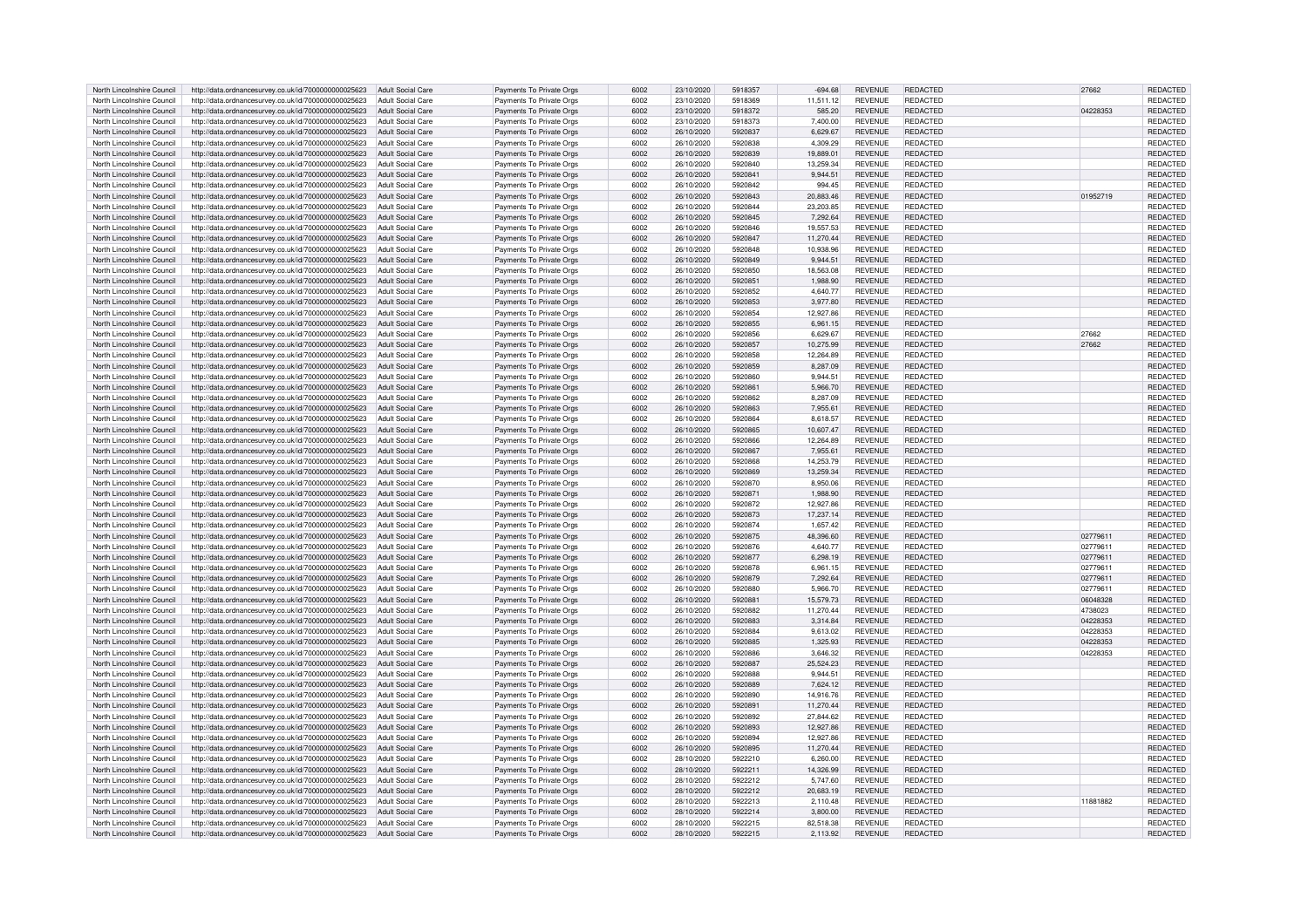| North Lincolnshire Council | http://data.ordnancesurvey.co.uk/id/7000000000025623                   | Adult Social Care        | Payments To Private Orgs | 6002 | 28/10/2020 | 5922218 | 45,783.15   | <b>REVENUE</b> | REDACTED        |          | REDACTED        |
|----------------------------|------------------------------------------------------------------------|--------------------------|--------------------------|------|------------|---------|-------------|----------------|-----------------|----------|-----------------|
| North Lincolnshire Council | http://data.ordnancesurvey.co.uk/id/7000000000025623                   | <b>Adult Social Care</b> | Payments To Private Orgs | 6002 | 28/10/2020 | 5922219 | 19.749.68   | <b>REVENUE</b> | REDACTED        |          | <b>REDACTED</b> |
| North Lincolnshire Council | http://data.ordnancesurvey.co.uk/id/7000000000025623                   | <b>Adult Social Care</b> |                          | 6002 | 28/10/2020 | 5922220 | 7.974.04    | <b>REVENUE</b> | REDACTED        |          | REDACTED        |
|                            |                                                                        |                          | Payments To Private Orgs |      |            |         |             |                |                 |          |                 |
| North Lincolnshire Council | http://data.ordnancesurvey.co.uk/id/7000000000025623                   | <b>Adult Social Care</b> | Payments To Private Orgs | 6002 | 28/10/2020 | 5922221 | 1,099.00    | <b>REVENUE</b> | REDACTED        |          | REDACTED        |
| North Lincolnshire Council | http://data.ordnancesurvey.co.uk/id/7000000000025623                   | <b>Adult Social Care</b> | Payments To Private Orgs | 6002 | 28/10/2020 | 5922222 | 2,272.00    | <b>REVENUE</b> | REDACTED        |          | REDACTED        |
| North Lincolnshire Council | http://data.ordnancesurvey.co.uk/id/7000000000025623                   | <b>Adult Social Care</b> | Payments To Private Orgs | 6002 | 28/10/2020 | 5922223 | 3,368.80    | <b>REVENUE</b> | REDACTED        |          | REDACTED        |
| North Lincolnshire Council | http://data.ordnancesurvey.co.uk/id/7000000000025623                   | <b>Adult Social Care</b> | Payments To Private Orgs | 6002 | 28/10/2020 | 5922224 | 51,492.00   | <b>REVENUE</b> | <b>REDACTED</b> | 01952719 | REDACTED        |
| North Lincolnshire Council |                                                                        | <b>Adult Social Care</b> |                          | 6002 | 28/10/2020 | 5922225 | 2,600.00    | <b>REVENUE</b> | REDACTED        |          | <b>REDACTED</b> |
|                            | http://data.ordnancesurvey.co.uk/id/7000000000025623                   |                          | Payments To Private Orgs |      |            |         |             |                |                 |          |                 |
| North Lincolnshire Council | http://data.ordnancesurvey.co.uk/id/7000000000025623                   | <b>Adult Social Care</b> | Payments To Private Orgs | 6002 | 28/10/2020 | 5922226 | 51.028.55   | <b>REVENUE</b> | <b>REDACTED</b> |          | <b>REDACTED</b> |
| North Lincolnshire Council | http://data.ordnancesurvey.co.uk/id/7000000000025623                   | <b>Adult Social Care</b> | Payments To Private Orgs | 6002 | 28/10/2020 | 5922228 | 2,008.00    | <b>REVENUE</b> | REDACTED        |          | REDACTED        |
| North Lincolnshire Council | http://data.ordnancesurvey.co.uk/id/7000000000025623                   | Adult Social Care        | Payments To Private Orgs | 6002 | 28/10/2020 | 5922229 | 2,254.80    | <b>REVENUE</b> | REDACTED        |          | REDACTED        |
|                            |                                                                        |                          |                          | 6002 |            | 5922230 |             |                | <b>REDACTED</b> |          |                 |
| North Lincolnshire Council | http://data.ordnancesurvey.co.uk/id/7000000000025623                   | <b>Adult Social Care</b> | Payments To Private Orgs |      | 28/10/2020 |         | 14,997.44   | <b>REVENUE</b> |                 |          | REDACTED        |
| North Lincolnshire Council | http://data.ordnancesurvey.co.uk/id/7000000000025623                   | Adult Social Care        | Payments To Private Oras | 6002 | 28/10/2020 | 5922231 | 29,835.34   | <b>REVENUE</b> | REDACTED        |          | REDACTED        |
| North Lincolnshire Council | http://data.ordnancesurvey.co.uk/id/7000000000025623                   | Adult Social Care        | Payments To Private Orgs | 6002 | 28/10/2020 | 5922233 | 16,525.69   | <b>REVENUE</b> | <b>REDACTED</b> |          | REDACTED        |
| North Lincolnshire Council | http://data.ordnancesurvey.co.uk/id/7000000000025623                   | <b>Adult Social Care</b> | Payments To Private Orgs | 6002 | 28/10/2020 | 5922234 | $-567.41$   | <b>REVENUE</b> | REDACTED        |          | REDACTED        |
| North Lincolnshire Council |                                                                        | <b>Adult Social Care</b> | Payments To Private Orgs | 6002 | 28/10/2020 | 5922235 | $-2,411.47$ | <b>REVENUE</b> | <b>REDACTED</b> |          | REDACTED        |
|                            | http://data.ordnancesurvey.co.uk/id/7000000000025623                   |                          |                          |      |            |         |             |                |                 |          |                 |
| North Lincolnshire Council | http://data.ordnancesurvey.co.uk/id/7000000000025623                   | <b>Adult Social Care</b> | Payments To Private Orgs | 6002 | 28/10/2020 | 5922236 | 50,498.47   | <b>REVENUE</b> | <b>REDACTED</b> |          | REDACTED        |
| North Lincolnshire Council | http://data.ordnancesurvey.co.uk/id/7000000000025623                   | <b>Adult Social Care</b> | Payments To Private Orgs | 6002 | 28/10/2020 | 5922237 | 2.069.48    | <b>REVENUE</b> | REDACTED        |          | <b>REDACTED</b> |
| North Lincolnshire Council | http://data.ordnancesurvey.co.uk/id/7000000000025623                   | <b>Adult Social Care</b> | Payments To Private Orgs | 6002 | 28/10/2020 | 5922238 | 7,898.08    | <b>REVENUE</b> | <b>REDACTED</b> |          | REDACTED        |
| North Lincolnshire Council | http://data.ordnancesurvey.co.uk/id/7000000000025623                   | Adult Social Care        | Payments To Private Orgs | 6002 | 28/10/2020 | 5922239 | 2,069.48    | <b>REVENUE</b> | <b>REDACTED</b> | 27662R   | REDACTED        |
|                            |                                                                        |                          |                          |      |            |         |             |                |                 |          |                 |
| North Lincolnshire Council | http://data.ordnancesurvey.co.uk/id/7000000000025623                   | <b>Adult Social Care</b> | Payments To Private Orgs | 6002 | 28/10/2020 | 5922240 | 8,386.00    | <b>REVENUE</b> | REDACTED        |          | REDACTED        |
| North Lincolnshire Council | http://data.ordnancesurvey.co.uk/id/7000000000025623                   | <b>Adult Social Care</b> | Payments To Private Orgs | 6002 | 28/10/2020 | 5922242 | 32,749.28   | <b>REVENUE</b> | <b>REDACTED</b> |          | REDACTED        |
| North Lincolnshire Council | http://data.ordnancesurvey.co.uk/id/7000000000025623                   | <b>Adult Social Care</b> | Payments To Private Orgs | 6002 | 28/10/2020 | 5922243 | 1,835.20    | <b>REVENUE</b> | REDACTED        |          | REDACTED        |
| North Lincolnshire Council | http://data.ordnancesurvey.co.uk/id/7000000000025623                   | <b>Adult Social Care</b> | Payments To Private Orgs | 6002 | 28/10/2020 | 5922245 | 60,771.23   | <b>REVENUE</b> | <b>REDACTED</b> |          | REDACTED        |
|                            |                                                                        |                          |                          |      |            |         |             |                |                 |          |                 |
| North Lincolnshire Council | http://data.ordnancesurvey.co.uk/id/7000000000025623                   | <b>Adult Social Care</b> | Payments To Private Orgs | 6002 | 28/10/2020 | 5922246 | 1,985.92    | <b>REVENUE</b> | <b>REDACTED</b> |          | REDACTED        |
| North Lincolnshire Council | http://data.ordnancesurvey.co.uk/id/7000000000025623                   | <b>Adult Social Care</b> | Payments To Private Orgs | 6002 | 28/10/2020 | 5922246 | 6,683.28    | <b>REVENUE</b> | <b>REDACTED</b> |          | REDACTED        |
| North Lincolnshire Council | http://data.ordnancesurvey.co.uk/id/7000000000025623                   | <b>Adult Social Care</b> | Payments To Private Orgs | 6002 | 28/10/2020 | 5922247 | 2.084.00    | <b>REVENUE</b> | <b>REDACTED</b> |          | <b>REDACTED</b> |
| North Lincolnshire Council | http://data.ordnancesurvey.co.uk/id/7000000000025623                   | <b>Adult Social Care</b> | Payments To Private Orgs | 6002 | 28/10/2020 | 5922248 | 2,010.64    | <b>REVENUE</b> | REDACTED        |          | REDACTED        |
| North Lincolnshire Council |                                                                        | <b>Adult Social Care</b> |                          | 6002 | 28/10/2020 | 5922249 |             | <b>REVENUE</b> | <b>REDACTED</b> |          |                 |
|                            | http://data.ordnancesurvey.co.uk/id/7000000000025623                   |                          | Payments To Private Orgs |      |            |         | 5,027.60    |                |                 |          | REDACTED        |
| North Lincolnshire Council | http://data.ordnancesurvey.co.uk/id/7000000000025623                   | Adult Social Care        | Payments To Private Orgs | 6002 | 28/10/2020 | 5922250 | 8,018.64    | <b>REVENUE</b> | <b>REDACTED</b> |          | REDACTED        |
| North Lincolnshire Council | http://data.ordnancesurvey.co.uk/id/7000000000025623                   | Adult Social Care        | Payments To Private Orgs | 6002 | 28/10/2020 | 5922251 | 5,314.96    | <b>REVENUE</b> | REDACTED        |          | REDACTED        |
| North Lincolnshire Council | http://data.ordnancesurvey.co.uk/id/7000000000025623                   | Adult Social Care        | Payments To Private Orgs | 6002 | 28/10/2020 | 5922252 | 18,017.33   | <b>REVENUE</b> | <b>REDACTED</b> |          | REDACTED        |
| North Lincolnshire Council |                                                                        | Adult Social Care        |                          | 6002 | 28/10/2020 | 5922253 |             | <b>REVENUE</b> | REDACTED        |          |                 |
|                            | http://data.ordnancesurvey.co.uk/id/7000000000025623                   |                          | Payments To Private Orgs |      |            |         | 25,489.55   |                |                 |          | REDACTED        |
| North Lincolnshire Council | http://data.ordnancesurvey.co.uk/id/7000000000025623                   | Adult Social Care        | Payments To Private Orgs | 6002 | 28/10/2020 | 5922254 | 2,069.48    | <b>REVENUE</b> | <b>REDACTED</b> |          | REDACTED        |
| North Lincolnshire Council | http://data.ordnancesurvey.co.uk/id/7000000000025623                   | <b>Adult Social Care</b> | Payments To Private Orgs | 6002 | 28/10/2020 | 5922255 | 14,005.73   | <b>REVENUE</b> | REDACTED        |          | REDACTED        |
| North Lincolnshire Council | http://data.ordnancesurvey.co.uk/id/7000000000025623                   | <b>Adult Social Care</b> | Payments To Private Orgs | 6002 | 28/10/2020 | 5922256 | 4,500.00    | <b>REVENUE</b> | REDACTED        |          | <b>REDACTED</b> |
|                            |                                                                        |                          |                          | 6002 | 28/10/2020 | 5922257 |             |                | <b>REDACTED</b> |          |                 |
| North Lincolnshire Council | http://data.ordnancesurvey.co.uk/id/7000000000025623                   | <b>Adult Social Care</b> | Payments To Private Orgs |      |            |         | 487.02      | <b>REVENUE</b> |                 |          | REDACTED        |
| North Lincolnshire Council | http://data.ordnancesurvey.co.uk/id/7000000000025623                   | <b>Adult Social Care</b> | Payments To Private Orgs | 6002 | 28/10/2020 | 5922258 | 43.677.83   | <b>REVENUE</b> | REDACTED        | 27662    | <b>REDACTED</b> |
| North Lincolnshire Council | http://data.ordnancesurvey.co.uk/id/7000000000025623                   | <b>Adult Social Care</b> | Payments To Private Orgs | 6002 | 28/10/2020 | 5922259 | 2,290.20    | <b>REVENUE</b> | <b>REDACTED</b> | 27662    | REDACTED        |
| North Lincolnshire Council | http://data.ordnancesurvey.co.uk/id/7000000000025623                   | <b>Adult Social Care</b> | Payments To Private Orgs | 6002 | 28/10/2020 | 5922259 | 53,224.52   | <b>REVENUE</b> | <b>REDACTED</b> | 27662    | REDACTED        |
| North Lincolnshire Council | http://data.ordnancesurvey.co.uk/id/7000000000025623                   | <b>Adult Social Care</b> | Payments To Private Orgs | 6002 | 28/10/2020 | 5922261 | 2,277.52    | <b>REVENUE</b> | REDACTED        | 27662    | REDACTED        |
|                            |                                                                        |                          |                          |      |            |         |             |                |                 |          |                 |
| North Lincolnshire Council | http://data.ordnancesurvey.co.uk/id/7000000000025623                   | <b>Adult Social Care</b> | Payments To Private Orgs | 6002 | 28/10/2020 | 5922263 | 32,474.48   | <b>REVENUE</b> | <b>REDACTED</b> |          | REDACTED        |
| North Lincolnshire Council | http://data.ordnancesurvey.co.uk/id/7000000000025623                   | <b>Adult Social Care</b> | Payments To Private Orgs | 6002 | 28/10/2020 | 5922263 | 6.823.68    | <b>REVENUE</b> | REDACTED        |          | REDACTED        |
| North Lincolnshire Council | http://data.ordnancesurvey.co.uk/id/7000000000025623                   | <b>Adult Social Care</b> | Payments To Private Orgs | 6002 | 28/10/2020 | 5922264 | 24,540.30   | <b>REVENUE</b> | <b>REDACTED</b> |          | REDACTED        |
| North Lincolnshire Council | http://data.ordnancesurvey.co.uk/id/7000000000025623                   | <b>Adult Social Care</b> | Payments To Private Orgs | 6002 | 28/10/2020 | 5922265 | 16,399.36   | <b>REVENUE</b> | <b>REDACTED</b> |          | <b>REDACTED</b> |
|                            |                                                                        |                          |                          |      |            |         |             |                |                 |          |                 |
| North Lincolnshire Council | http://data.ordnancesurvey.co.uk/id/7000000000025623                   | <b>Adult Social Care</b> | Payments To Private Orgs | 6002 | 28/10/2020 | 5922266 | 10,089.68   | <b>REVENUE</b> | <b>REDACTED</b> |          | REDACTED        |
| North Lincolnshire Council | http://data.ordnancesurvey.co.uk/id/7000000000025623                   | <b>Adult Social Care</b> | Payments To Private Orgs | 6002 | 28/10/2020 | 5922268 | 43,900.00   | <b>REVENUE</b> | <b>REDACTED</b> |          | REDACTED        |
| North Lincolnshire Council | http://data.ordnancesurvey.co.uk/id/7000000000025623                   | <b>Adult Social Care</b> | Payments To Private Orgs | 6002 | 28/10/2020 | 5922269 | 17,717.17   | <b>REVENUE</b> | REDACTED        |          | REDACTED        |
| North Lincolnshire Council | http://data.ordnancesurvey.co.uk/id/7000000000025623                   | <b>Adult Social Care</b> | Payments To Private Orgs | 6002 | 28/10/2020 | 5922270 | 12,160.38   | <b>REVENUE</b> | REDACTED        |          | REDACTED        |
|                            |                                                                        |                          |                          |      |            |         |             |                |                 |          |                 |
| North Lincolnshire Council | http://data.ordnancesurvey.co.uk/id/7000000000025623                   | <b>Adult Social Care</b> | Payments To Private Orgs | 6002 | 28/10/2020 | 5922271 | 1,984.36    | <b>REVENUE</b> | <b>REDACTED</b> |          | REDACTED        |
| North Lincolnshire Council | http://data.ordnancesurvey.co.uk/id/7000000000025623                   | Adult Social Care        | Payments To Private Orgs | 6002 | 28/10/2020 | 5922272 | 39,922.52   | <b>REVENUE</b> | REDACTED        |          | REDACTED        |
| North Lincolnshire Council | http://data.ordnancesurvey.co.uk/id/7000000000025623                   | Adult Social Care        | Payments To Private Orgs | 6002 | 28/10/2020 | 5922276 | 4,800.00    | <b>REVENUE</b> | REDACTED        | 5049402  | REDACTED        |
| North Lincolnshire Council | http://data.ordnancesurvey.co.uk/id/7000000000025623                   | <b>Adult Social Care</b> | Payments To Private Orgs | 6002 | 28/10/2020 | 5922277 | 2,069.48    | <b>REVENUE</b> | REDACTED        |          | <b>REDACTED</b> |
| North Lincolnshire Council | http://data.ordnancesurvey.co.uk/id/7000000000025623                   | <b>Adult Social Care</b> | Payments To Private Orgs | 6002 | 28/10/2020 | 5922278 | 3,850.00    | <b>REVENUE</b> | REDACTED        |          | <b>REDACTED</b> |
|                            |                                                                        |                          |                          |      |            |         |             |                |                 |          |                 |
| North Lincolnshire Council | http://data.ordnancesurvey.co.uk/id/7000000000025623                   | <b>Adult Social Care</b> | Payments To Private Orgs | 6002 | 28/10/2020 | 5922279 | 7,229.44    | <b>REVENUE</b> | REDACTED        |          | <b>REDACTED</b> |
| North Lincolnshire Council | http://data.ordnancesurvey.co.uk/id/7000000000025623                   | <b>Adult Social Care</b> | Payments To Private Orgs | 6002 | 28/10/2020 | 5922280 | 3,188.00    | <b>REVENUE</b> | <b>REDACTED</b> |          | <b>REDACTED</b> |
| North Lincolnshire Council | http://data.ordnancesurvey.co.uk/id/7000000000025623                   | <b>Adult Social Care</b> | Payments To Private Orgs | 6002 | 28/10/2020 | 592228  | 9,851.75    | <b>REVENUE</b> | <b>REDACTED</b> |          | REDACTED        |
| North Lincolnshire Council | http://data.ordnancesurvey.co.uk/id/7000000000025623                   | <b>Adult Social Care</b> | Payments To Private Orgs | 6002 | 28/10/2020 | 5922281 | 21,227.52   | <b>REVENUE</b> | REDACTED        |          | <b>REDACTED</b> |
| North Lincolnshire Council |                                                                        |                          |                          | 6002 | 28/10/2020 | 5922283 |             | <b>REVENUE</b> | <b>REDACTED</b> |          |                 |
|                            | http://data.ordnancesurvey.co.uk/id/7000000000025623                   | <b>Adult Social Care</b> | Payments To Private Orgs |      |            |         | 14,549.44   |                |                 |          | REDACTED        |
| North Lincolnshire Council | http://data.ordnancesurvey.co.uk/id/7000000000025623                   | Adult Social Care        | Payments To Private Orgs | 6002 | 28/10/2020 | 5922283 | 2,049.92    | <b>REVENUE</b> | <b>REDACTED</b> |          | <b>REDACTED</b> |
| North Lincolnshire Council | http://data.ordnancesurvey.co.uk/id/7000000000025623                   | <b>Adult Social Care</b> | Payments To Private Orgs | 6002 | 28/10/2020 | 5922285 | 48.695.66   | <b>REVENUE</b> | REDACTED        |          | REDACTED        |
| North Lincolnshire Council | http://data.ordnancesurvey.co.uk/id/7000000000025623                   | <b>Adult Social Care</b> | Payments To Private Orgs | 6002 | 28/10/2020 | 5922286 | $-754.97$   | <b>REVENUE</b> | REDACTED        |          | REDACTED        |
| North Lincolnshire Council | http://data.ordnancesurvev.co.uk/id/7000000000025623                   | <b>Adult Social Care</b> | Payments To Private Oras | 6002 | 28/10/2020 | 5922287 | 4.551.84    | <b>REVENUE</b> | REDACTED        |          |                 |
|                            |                                                                        |                          |                          |      |            |         |             |                |                 |          | REDACTED        |
| North Lincolnshire Council | http://data.ordnancesurvey.co.uk/id/7000000000025623                   | <b>Adult Social Care</b> | Payments To Private Orgs | 6002 | 28/10/2020 | 5922288 | 2,316.16    | <b>REVENUE</b> | <b>REDACTED</b> |          | REDACTED        |
| North Lincolnshire Council | http://data.ordnancesurvey.co.uk/id/7000000000025623                   | <b>Adult Social Care</b> | Payments To Private Orgs | 6002 | 28/10/2020 | 5922289 | 2,523.00    | <b>REVENUE</b> | <b>REDACTED</b> |          | REDACTED        |
| North Lincolnshire Council | http://data.ordnancesurvey.co.uk/id/7000000000025623                   | <b>Adult Social Care</b> | Payments To Private Orgs | 6002 | 28/10/2020 | 5922290 | 25.816.96   | <b>REVENUE</b> | <b>REDACTED</b> |          | REDACTED        |
| North Lincolnshire Council | http://data.ordnancesurvey.co.uk/id/7000000000025623                   | <b>Adult Social Care</b> | Payments To Private Orgs | 6002 | 28/10/2020 | 592229  | $-496.48$   | <b>REVENUE</b> | <b>REDACTED</b> |          | REDACTED        |
|                            |                                                                        |                          |                          |      |            |         |             |                |                 |          |                 |
| North Lincolnshire Council | http://data.ordnancesurvey.co.uk/id/7000000000025623                   | <b>Adult Social Care</b> | Payments To Private Orgs | 6002 | 28/10/2020 | 5922292 | 33,014.28   | <b>REVENUE</b> | <b>REDACTED</b> |          | REDACTED        |
| North Lincolnshire Council | http://data.ordnancesurvey.co.uk/id/7000000000025623                   | Adult Social Care        | Payments To Private Orgs | 6002 | 28/10/2020 | 5922293 | 10,779.72   | <b>REVENUE</b> | <b>REDACTED</b> |          | <b>REDACTED</b> |
| North Lincolnshire Council | http://data.ordnancesurvey.co.uk/id/7000000000025623                   | Adult Social Care        | Payments To Private Orgs | 6002 | 28/10/2020 | 5922294 | 25.477.87   | <b>REVENUE</b> | REDACTED        |          | REDACTED        |
| North Lincolnshire Council | http://data.ordnancesurvey.co.uk/id/7000000000025623 Adult Social Care |                          | Payments To Private Orgs | 6002 | 28/10/2020 | 5922295 | 20.059.21   | <b>REVENUE</b> | REDACTED        |          | REDACTED        |
|                            |                                                                        |                          |                          |      |            |         |             |                |                 |          |                 |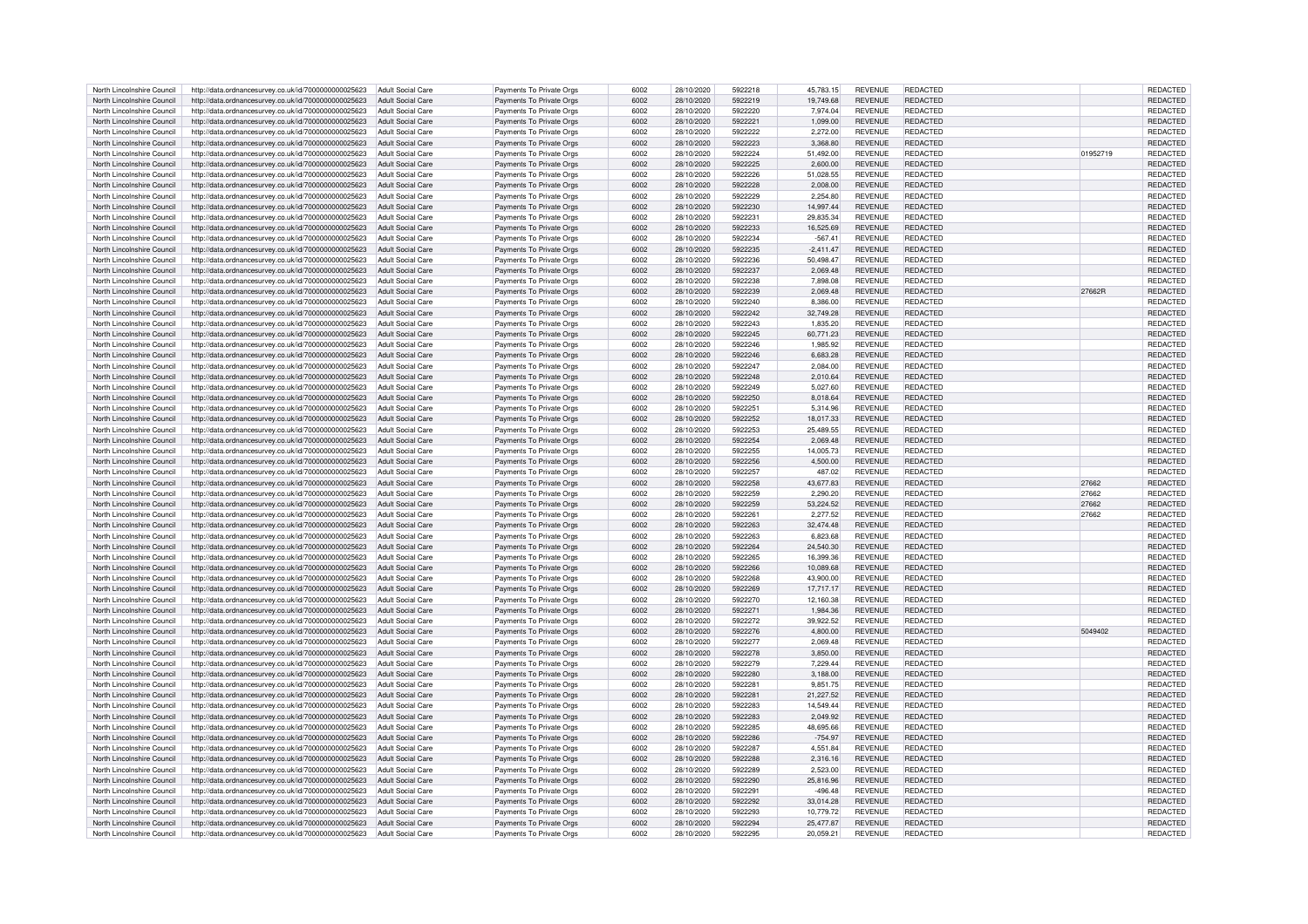| North Lincolnshire Council | http://data.ordnancesurvey.co.uk/id/7000000000025623                   | Adult Social Care        | Payments To Private Orgs       | 6002 | 28/10/2020 | 5922296 | 21.960.00     | <b>REVENUE</b> | <b>REDACTED</b> |          | REDACTED        |
|----------------------------|------------------------------------------------------------------------|--------------------------|--------------------------------|------|------------|---------|---------------|----------------|-----------------|----------|-----------------|
| North Lincolnshire Council | http://data.ordnancesurvey.co.uk/id/7000000000025623                   | Adult Social Care        | Payments To Private Orgs       | 6002 | 28/10/2020 | 5922298 | 907.58        | <b>REVENUE</b> | <b>REDACTED</b> |          | REDACTED        |
| North Lincolnshire Council | http://data.ordnancesurvey.co.uk/id/7000000000025623                   | <b>Adult Social Care</b> | Payments To Private Orgs       | 6002 | 28/10/2020 | 5922298 | 18,671.90     | <b>REVENUE</b> | REDACTED        |          | REDACTED        |
|                            |                                                                        |                          |                                |      |            |         |               |                |                 |          |                 |
| North Lincolnshire Council | http://data.ordnancesurvey.co.uk/id/7000000000025623                   | <b>Adult Social Care</b> | Payments To Private Oras       | 6002 | 28/10/2020 | 5922299 | 8.511.04      | <b>REVENUE</b> | REDACTED        |          | REDACTED        |
| North Lincolnshire Council | http://data.ordnancesurvey.co.uk/id/7000000000025623                   | <b>Adult Social Care</b> | Payments To Private Orgs       | 6002 | 28/10/2020 | 5922300 | 6.848.00      | <b>REVENUE</b> | REDACTED        |          | REDACTED        |
| North Lincolnshire Council | http://data.ordnancesurvey.co.uk/id/7000000000025623                   | <b>Adult Social Care</b> | Payments To Private Orgs       | 6002 | 28/10/2020 | 5922301 | 10,883.00     | <b>REVENUE</b> | REDACTED        | 02779611 | REDACTED        |
| North Lincolnshire Council | http://data.ordnancesurvey.co.uk/id/7000000000025623                   | <b>Adult Social Care</b> | Payments To Private Orgs       | 6002 | 28/10/2020 | 5922301 | 2,090.20      | <b>REVENUE</b> | REDACTED        | 02779611 | <b>REDACTED</b> |
| North Lincolnshire Council | http://data.ordnancesurvey.co.uk/id/7000000000025623                   | <b>Adult Social Care</b> | Payments To Private Orgs       | 6002 | 28/10/2020 | 5922302 | 42,709.92     | <b>REVENUE</b> | <b>REDACTED</b> | 02779611 | REDACTED        |
| North Lincolnshire Council | http://data.ordnancesurvey.co.uk/id/7000000000025623                   | <b>Adult Social Care</b> | Payments To Private Orgs       | 6002 | 28/10/2020 | 5922303 | 5.496.42      | <b>REVENUE</b> | REDACTED        | 02779611 | <b>REDACTED</b> |
| North Lincolnshire Council | http://data.ordnancesurvey.co.uk/id/7000000000025623                   | <b>Adult Social Care</b> | Payments To Private Orgs       | 6002 | 28/10/2020 | 5922304 | 40.711.17     | <b>REVENUE</b> | <b>REDACTED</b> | 02779611 | REDACTED        |
|                            |                                                                        |                          |                                |      |            |         |               |                |                 |          |                 |
| North Lincolnshire Council | http://data.ordnancesurvey.co.uk/id/7000000000025623                   | <b>Adult Social Care</b> | Payments To Private Orgs       | 6002 | 28/10/2020 | 5922304 | 2,090.20      | <b>REVENUE</b> | REDACTED        | 02779611 | REDACTED        |
| North Lincolnshire Council | http://data.ordnancesurvey.co.uk/id/7000000000025623                   | Adult Social Care        | Payments To Private Orgs       | 6002 | 28/10/2020 | 5922306 | 60,589.76     | <b>REVENUE</b> | REDACTED        | 02779611 | REDACTED        |
| North Lincolnshire Council | http://data.ordnancesurvey.co.uk/id/7000000000025623                   | <b>Adult Social Care</b> | Payments To Private Orgs       | 6002 | 28/10/2020 | 5922307 | 21,938.97     | <b>REVENUE</b> | <b>REDACTED</b> | 02779611 | REDACTED        |
| North Lincolnshire Council | http://data.ordnancesurvey.co.uk/id/7000000000025623                   | <b>Adult Social Care</b> | Payments To Private Orgs       | 6002 | 28/10/2020 | 5922307 | 3.907.08      | <b>REVENUE</b> | REDACTED        | 02779611 | REDACTED        |
| North Lincolnshire Council | http://data.ordnancesurvey.co.uk/id/7000000000025623                   | <b>Adult Social Care</b> | Payments To Private Orgs       | 6002 | 28/10/2020 | 5922309 | 17,053.40     | <b>REVENUE</b> | REDACTED        | 02779611 | REDACTED        |
| North Lincolnshire Council | http://data.ordnancesurvey.co.uk/id/7000000000025623                   | <b>Adult Social Care</b> | Payments To Private Orgs       | 6002 | 28/10/2020 | 5922309 | 2,069.48      | <b>REVENUE</b> | <b>REDACTED</b> | 02779611 | REDACTED        |
| North Lincolnshire Council | http://data.ordnancesurvey.co.uk/id/7000000000025623                   | <b>Adult Social Care</b> | Payments To Private Orgs       | 6002 | 28/10/2020 | 5922310 | 6,270.60      | <b>REVENUE</b> | REDACTED        | 02779611 | REDACTED        |
| North Lincolnshire Council | http://data.ordnancesurvey.co.uk/id/7000000000025623                   | <b>Adult Social Care</b> | Payments To Private Orgs       | 6002 | 28/10/2020 | 592231  | 10,451.00     | <b>REVENUE</b> | <b>REDACTED</b> | 02779611 | REDACTED        |
|                            |                                                                        |                          |                                |      |            |         |               |                |                 |          |                 |
| North Lincolnshire Council | http://data.ordnancesurvey.co.uk/id/7000000000025623                   | <b>Adult Social Care</b> | Payments To Private Orgs       | 6002 | 28/10/2020 | 5922314 | 2,084.00      | <b>REVENUE</b> | REDACTED        | 02779611 | REDACTED        |
| North Lincolnshire Council | http://data.ordnancesurvey.co.uk/id/7000000000025623                   | <b>Adult Social Care</b> | Payments To Private Orgs       | 6002 | 28/10/2020 | 5922317 | 1,611.92      | <b>REVENUE</b> | <b>REDACTED</b> |          | REDACTED        |
| North Lincolnshire Council | http://data.ordnancesurvey.co.uk/id/7000000000025623                   | <b>Adult Social Care</b> | Payments To Private Orgs       | 6002 | 28/10/2020 | 5922318 | 42,046.17     | <b>REVENUE</b> | <b>REDACTED</b> | 06048328 | REDACTED        |
| North Lincolnshire Council | http://data.ordnancesurvey.co.uk/id/7000000000025623                   | <b>Adult Social Care</b> | Payments To Private Orgs       | 6002 | 28/10/2020 | 5922319 | 25,084.41     | <b>REVENUE</b> | REDACTED        | 4738023  | REDACTED        |
| North Lincolnshire Council | http://data.ordnancesurvey.co.uk/id/7000000000025623                   | <b>Adult Social Care</b> | Payments To Private Orgs       | 6002 | 28/10/2020 | 5922320 | 1,171.38      | <b>REVENUE</b> | <b>REDACTED</b> | 4738023  | REDACTED        |
| North Lincolnshire Council | http://data.ordnancesurvey.co.uk/id/7000000000025623                   | <b>Adult Social Care</b> | Payments To Private Orgs       | 6002 | 28/10/2020 | 5922321 | 3,400.00      | <b>REVENUE</b> | <b>REDACTED</b> |          | REDACTED        |
| North Lincolnshire Council | http://data.ordnancesurvey.co.uk/id/7000000000025623                   | <b>Adult Social Care</b> | Payments To Private Orgs       | 6002 | 28/10/2020 | 5922322 | 15,499.00     | <b>REVENUE</b> | <b>REDACTED</b> | 04228353 | REDACTED        |
|                            |                                                                        |                          |                                |      |            |         |               |                |                 |          |                 |
| North Lincolnshire Council | http://data.ordnancesurvey.co.uk/id/7000000000025623                   | <b>Adult Social Care</b> | Payments To Private Orgs       | 6002 | 28/10/2020 | 5922323 | 1,824.00      | <b>REVENUE</b> | <b>REDACTED</b> |          | REDACTED        |
| North Lincolnshire Council | http://data.ordnancesurvey.co.uk/id/7000000000025623                   | <b>Adult Social Care</b> | Payments To Private Orgs       | 6002 | 28/10/2020 | 5922324 | 39,989.32     | <b>REVENUE</b> | REDACTED        |          | REDACTED        |
| North Lincolnshire Council | http://data.ordnancesurvey.co.uk/id/7000000000025623                   | <b>Adult Social Care</b> | Payments To Private Orgs       | 6002 | 28/10/2020 | 5922326 | 15,008.18     | <b>REVENUE</b> | <b>REDACTED</b> |          | <b>REDACTED</b> |
| North Lincolnshire Council | http://data.ordnancesurvey.co.uk/id/7000000000025623                   | <b>Adult Social Care</b> | Payments To Private Orgs       | 6002 | 28/10/2020 | 5922327 | 2.770.56      | <b>REVENUE</b> | REDACTED        |          | <b>REDACTED</b> |
| North Lincolnshire Council | http://data.ordnancesurvey.co.uk/id/7000000000025623                   | <b>Adult Social Care</b> | Payments To Private Orgs       | 6002 | 28/10/2020 | 5922328 | 15,887.36     | <b>REVENUE</b> | <b>REDACTED</b> |          | REDACTED        |
| North Lincolnshire Council | http://data.ordnancesurvey.co.uk/id/7000000000025623                   | Adult Social Care        | Payments To Private Orgs       | 6002 | 28/10/2020 | 5922329 | 2,168.00      | <b>REVENUE</b> | <b>REDACTED</b> |          | REDACTED        |
| North Lincolnshire Council | http://data.ordnancesurvey.co.uk/id/7000000000025623                   | Adult Social Care        | Payments To Private Orgs       | 6002 | 28/10/2020 | 5922330 | 2,452.00      | <b>REVENUE</b> | <b>REDACTED</b> |          | REDACTED        |
|                            |                                                                        |                          |                                |      |            |         |               |                |                 |          |                 |
| North Lincolnshire Council | http://data.ordnancesurvey.co.uk/id/7000000000025623                   | Adult Social Care        | Payments To Private Orgs       | 6002 | 28/10/2020 | 5922331 | 3,172.66      | <b>REVENUE</b> | REDACTED        |          | REDACTED        |
| North Lincolnshire Council | http://data.ordnancesurvey.co.uk/id/7000000000025623                   | <b>Adult Social Care</b> | Payments To Private Orgs       | 6002 | 28/10/2020 | 5922331 | 44,214.83     | <b>REVENUE</b> | REDACTED        |          | <b>REDACTED</b> |
| North Lincolnshire Council | http://data.ordnancesurvey.co.uk/id/7000000000025623                   | <b>Adult Social Care</b> | Payments To Private Orgs       | 6002 | 28/10/2020 | 5922333 | 2,760.84      | <b>REVENUE</b> | REDACTED        |          | <b>REDACTED</b> |
| North Lincolnshire Council | http://data.ordnancesurvey.co.uk/id/7000000000025623                   | <b>Adult Social Care</b> | Payments To Private Orgs       | 6002 | 28/10/2020 | 5922334 | 12,153.16     | <b>REVENUE</b> | REDACTED        |          | REDACTED        |
| North Lincolnshire Council | http://data.ordnancesurvey.co.uk/id/7000000000025623                   | <b>Adult Social Care</b> | Payments To Private Orgs       | 6002 | 28/10/2020 | 5922335 | 24.385.58     | <b>REVENUE</b> | <b>REDACTED</b> |          | <b>REDACTED</b> |
| North Lincolnshire Council | http://data.ordnancesurvey.co.uk/id/7000000000025623                   | <b>Adult Social Care</b> | Payments To Private Orgs       | 6002 | 28/10/2020 | 5922336 | 4,380.00      | <b>REVENUE</b> | <b>REDACTED</b> |          | REDACTED        |
| North Lincolnshire Council | http://data.ordnancesurvey.co.uk/id/7000000000025623                   | <b>Adult Social Care</b> | Payments To Private Orgs       | 6002 | 28/10/2020 | 5922337 | 2,322.16      | <b>REVENUE</b> | REDACTED        |          | REDACTED        |
| North Lincolnshire Council |                                                                        | <b>Adult Social Care</b> |                                | 6002 | 28/10/2020 | 5922340 |               | <b>REVENUE</b> | <b>REDACTED</b> |          |                 |
|                            | http://data.ordnancesurvey.co.uk/id/7000000000025623                   |                          | Payments To Private Orgs       |      |            |         | 76,715.89     |                |                 |          | REDACTED        |
| North Lincolnshire Council | http://data.ordnancesurvey.co.uk/id/7000000000025623                   | <b>Adult Social Care</b> | Payments To Private Orgs       | 6002 | 28/10/2020 | 5922341 | 1,985.92      | <b>REVENUE</b> | REDACTED        |          | REDACTED        |
| North Lincolnshire Council | http://data.ordnancesurvey.co.uk/id/7000000000025623                   | <b>Adult Social Care</b> | Payments To Private Orgs       | 6002 | 28/10/2020 | 5922341 | 25.565.85     | <b>REVENUE</b> | REDACTED        |          | REDACTED        |
| North Lincolnshire Council | http://data.ordnancesurvey.co.uk/id/7000000000025623                   | <b>Adult Social Care</b> | Payments To Private Orgs       | 6002 | 28/10/2020 | 5922342 | 7,195.04      | <b>REVENUE</b> | REDACTED        |          | REDACTED        |
| North Lincolnshire Council | http://data.ordnancesurvey.co.uk/id/7000000000025623                   | <b>Adult Social Care</b> | Payments To Private Orgs       | 6002 | 28/10/2020 | 5922344 | 4,138.96      | <b>REVENUE</b> | REDACTED        | 02779611 | REDACTED        |
| North Lincolnshire Council | http://data.ordnancesurvey.co.uk/id/7000000000025623                   | <b>Adult Social Care</b> | Payments To Private Orgs       | 6002 | 28/10/2020 | 5922345 | 25.391.41     | <b>REVENUE</b> | REDACTED        |          | REDACTED        |
| North Lincolnshire Council | http://data.ordnancesurvey.co.uk/id/7000000000025623                   | <b>Adult Social Care</b> | Payments To Private Orgs       | 6002 | 28/10/2020 | 5922346 | 2,110.48      | <b>REVENUE</b> | REDACTED        |          | REDACTED        |
| North Lincolnshire Council | http://data.ordnancesurvey.co.uk/id/7000000000025623                   | <b>Adult Social Care</b> | Payments To Private Orgs       | 6002 | 28/10/2020 | 5922348 | 39.660.97     | <b>REVENUE</b> | <b>REDACTED</b> |          | REDACTED        |
| North Lincolnshire Council | http://data.ordnancesurvey.co.uk/id/7000000000025623                   | <b>Adult Social Care</b> | Payments To Private Orgs       | 6002 | 28/10/2020 | 5922349 | 658.90        | <b>REVENUE</b> | REDACTED        |          | REDACTED        |
|                            |                                                                        |                          |                                | 6002 |            | 5923509 |               |                | <b>REDACTED</b> |          |                 |
| North Lincolnshire Council | http://data.ordnancesurvey.co.uk/id/7000000000025623                   | Adult Social Care        | Payments To Private Orgs       |      | 30/10/2020 |         | 1.512.00      | <b>REVENUE</b> |                 |          | <b>REDACTED</b> |
| North Lincolnshire Council | http://data.ordnancesurvey.co.uk/id/7000000000025623                   | Adult Social Care        | Payments To Private Orgs       | 6002 | 30/10/2020 | 5923511 | 4.200.00      | <b>REVENUE</b> | <b>REDACTED</b> |          | REDACTED        |
| North Lincolnshire Council | http://data.ordnancesurvey.co.uk/id/7000000000025623                   | Adult Social Care        | Payments To Private Orgs       | 6002 | 30/10/2020 | 5923518 | 8,064.00      | <b>REVENUE</b> | REDACTED        | 07128156 | REDACTED        |
| North Lincolnshire Council | http://data.ordnancesurvey.co.uk/id/7000000000025623                   | Adult Social Care        | Payments To Private Orgs       | 6002 | 30/10/2020 | 5923521 | 4,704.00      | <b>REVENUE</b> | <b>REDACTED</b> |          | REDACTED        |
| North Lincolnshire Council | http://data.ordnancesurvey.co.uk/id/7000000000025623                   | Adult Social Care        | Residential Care Income        | 9078 | 28/10/2020 | 5922211 | $-2,826.06$   | <b>REVENUE</b> | REDACTED        |          | <b>REDACTED</b> |
| North Lincolnshire Council | http://data.ordnancesurvey.co.uk/id/7000000000025623                   | <b>Adult Social Care</b> | Residential Care Income        | 9078 | 28/10/2020 | 5922212 | $-320.66$     | <b>REVENUE</b> | <b>REDACTED</b> |          | REDACTED        |
| North Lincolnshire Council | http://data.ordnancesurvey.co.uk/id/7000000000025623                   | Adult Social Care        | Residential Care Income        | 9078 | 28/10/2020 | 5922215 | $-423.00$     | <b>REVENUE</b> | <b>REDACTED</b> |          | REDACTED        |
| North Lincolnshire Council | http://data.ordnancesurvey.co.uk/id/7000000000025623                   | <b>Adult Social Care</b> | Residential Care Income        | 9078 | 28/10/2020 | 5922215 | $-25,012.41$  | <b>REVENUE</b> | <b>REDACTED</b> |          | REDACTED        |
|                            |                                                                        |                          |                                | 9078 | 28/10/2020 | 5922218 |               |                | <b>REDACTED</b> |          |                 |
| North Lincolnshire Council | http://data.ordnancesurvey.co.uk/id/7000000000025623                   | <b>Adult Social Care</b> | Residential Care Income        |      |            |         | 16,675.56     | <b>REVENUE</b> |                 |          | REDACTED        |
| North Lincolnshire Council | http://data.ordnancesurvey.co.uk/id/7000000000025623                   | <b>Adult Social Care</b> | Residential Care Income        | 9078 | 28/10/2020 | 5922219 | $-9.428.11$   | <b>REVENUE</b> | REDACTED        |          | REDACTED        |
| North Lincolnshire Council | http://data.ordnancesurvey.co.uk/id/7000000000025623                   | <b>Adult Social Care</b> | <b>Residential Care Income</b> | 9078 | 28/10/2020 | 5922224 | $-8,054.70$   | <b>REVENUE</b> | <b>REDACTED</b> | 01952719 | REDACTED        |
| North Lincolnshire Council | http://data.ordnancesurvey.co.uk/id/7000000000025623                   | <b>Adult Social Care</b> | Residential Care Income        | 9078 | 28/10/2020 | 5922226 | 16,574.92     | <b>REVENUE</b> | <b>REDACTED</b> |          | REDACTED        |
| North Lincolnshire Council | http://data.ordnancesurvey.co.uk/id/7000000000025623                   | <b>Adult Social Care</b> | Residential Care Income        | 9078 | 28/10/2020 | 5922230 | $-6,563.44$   | <b>REVENUE</b> | REDACTED        |          | REDACTED        |
| North Lincolnshire Council | http://data.ordnancesurvey.co.uk/id/7000000000025623                   | <b>Adult Social Care</b> | Residential Care Income        | 9078 | 28/10/2020 | 592223  | $-7,156.69$   | <b>REVENUE</b> | <b>REDACTED</b> |          | REDACTED        |
| North Lincolnshire Council | http://data.ordnancesurvey.co.uk/id/7000000000025623                   | <b>Adult Social Care</b> | Residential Care Income        | 9078 | 28/10/2020 | 5922233 | $-3.080.60$   | <b>REVENUE</b> | REDACTED        |          | REDACTED        |
| North Lincolnshire Council | http://data.ordnancesurvey.co.uk/id/7000000000025623                   | <b>Adult Social Care</b> | <b>Residential Care Income</b> | 9078 | 28/10/2020 | 5922235 | 722.99        | <b>REVENUE</b> | REDACTED        |          | REDACTED        |
|                            |                                                                        |                          |                                |      |            |         |               |                |                 |          |                 |
| North Lincolnshire Council | http://data.ordnancesurvey.co.uk/id/7000000000025623                   | <b>Adult Social Care</b> | <b>Residential Care Income</b> | 9078 | 28/10/2020 | 5922236 | $-7,510.44$   | <b>REVENUE</b> | <b>REDACTED</b> |          | REDACTED        |
| North Lincolnshire Council | http://data.ordnancesurvey.co.uk/id/7000000000025623                   | <b>Adult Social Care</b> | Residential Care Income        | 9078 | 28/10/2020 | 5922242 | $-11, 133.64$ | <b>REVENUE</b> | REDACTED        |          | REDACTED        |
| North Lincolnshire Council | http://data.ordnancesurvey.co.uk/id/7000000000025623                   | <b>Adult Social Care</b> | <b>Residential Care Income</b> | 9078 | 28/10/2020 | 5922244 | $-416.01$     | <b>REVENUE</b> | <b>REDACTED</b> |          | REDACTED        |
| North Lincolnshire Council | http://data.ordnancesurvey.co.uk/id/7000000000025623                   | <b>Adult Social Care</b> | Residential Care Income        | 9078 | 28/10/2020 | 5922245 | 19,233.09     | <b>REVENUE</b> | REDACTED        |          | REDACTED        |
| North Lincolnshire Council | http://data.ordnancesurvey.co.uk/id/7000000000025623                   | Adult Social Care        | <b>Residential Care Income</b> | 9078 | 28/10/2020 | 5922247 | $-414.20$     | <b>REVENUE</b> | <b>REDACTED</b> |          | <b>REDACTED</b> |
| North Lincolnshire Council | http://data.ordnancesurvey.co.uk/id/7000000000025623                   | Adult Social Care        | Residential Care Income        | 9078 | 28/10/2020 | 5922252 | $-4.167.59$   | <b>REVENUE</b> | <b>REDACTED</b> |          | <b>REDACTED</b> |
| North Lincolnshire Council | http://data.ordnancesurvey.co.uk/id/7000000000025623 Adult Social Care |                          | Residential Care Income        | 9078 | 28/10/2020 | 5922253 | $-6,463.66$   | <b>REVENUE</b> | REDACTED        |          | REDACTED        |
|                            |                                                                        |                          |                                |      |            |         |               |                |                 |          |                 |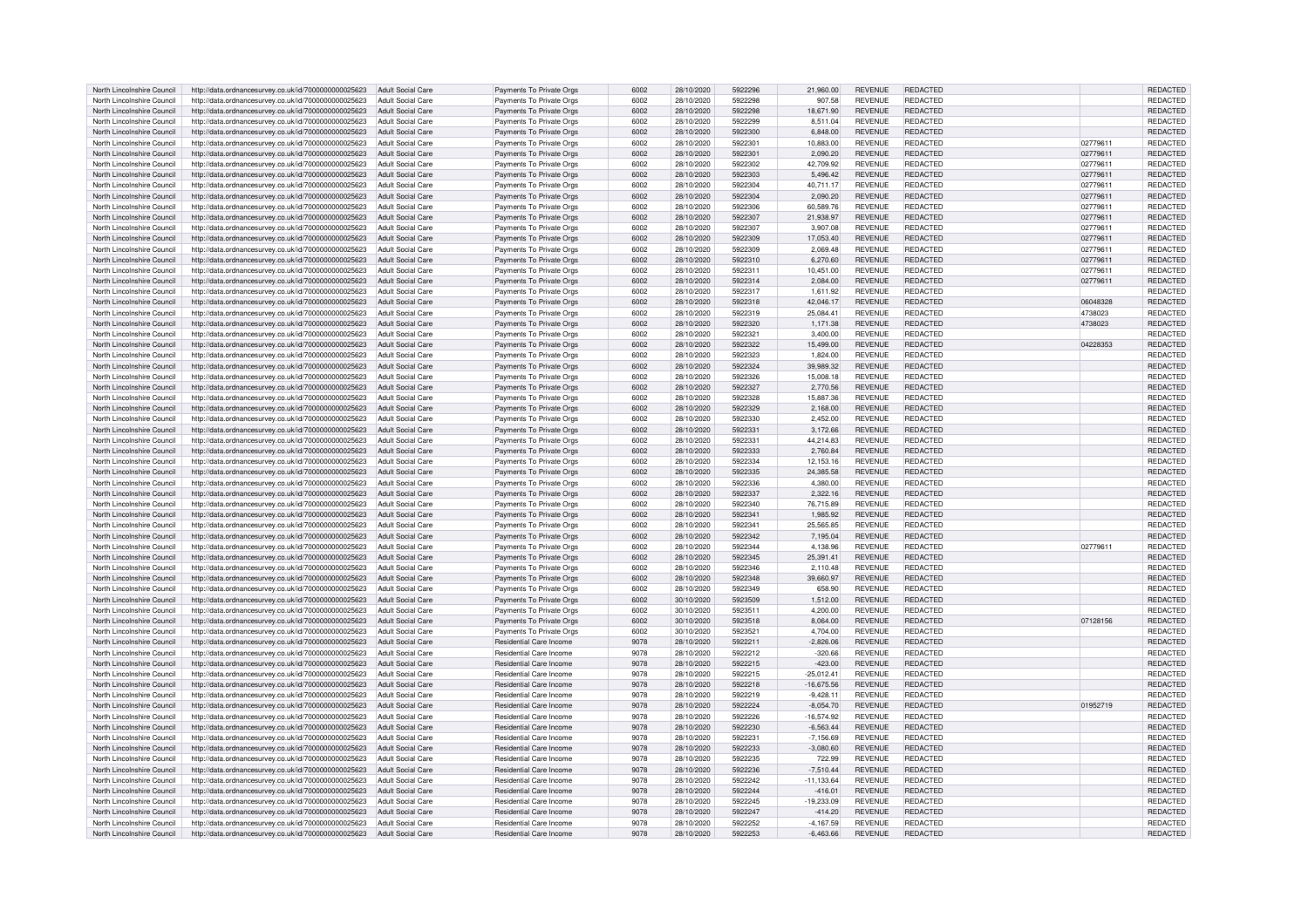| North Lincolnshire Council | http://data.ordnancesurvey.co.uk/id/7000000000025623 | <b>Adult Social Care</b>   | Residential Care Income         | 9078 | 28/10/2020 | 5922258 | $-7,771.04$   | REVENUE        | REDACTED        | 27662    | REDACTED        |
|----------------------------|------------------------------------------------------|----------------------------|---------------------------------|------|------------|---------|---------------|----------------|-----------------|----------|-----------------|
| North Lincolnshire Council | http://data.ordnancesurvey.co.uk/id/7000000000025623 | <b>Adult Social Care</b>   | <b>Residential Care Income</b>  | 9078 | 28/10/2020 | 5922259 | $-7.555.08$   | REVENUE        | <b>REDACTED</b> | 27662    | <b>REDACTED</b> |
| North Lincolnshire Council | http://data.ordnancesurvey.co.uk/id/7000000000025623 | <b>Adult Social Care</b>   | <b>Residential Care Income</b>  | 9078 | 28/10/2020 | 5922259 | $-569.40$     | <b>REVENUE</b> | REDACTED        | 27662    | REDACTED        |
|                            |                                                      |                            |                                 |      |            |         |               |                |                 |          |                 |
| North Lincolnshire Council | http://data.ordnancesurvey.co.uk/id/7000000000025623 | <b>Adult Social Care</b>   | <b>Residential Care Income</b>  | 9078 | 28/10/2020 | 5922263 | 521.63        | <b>REVENUE</b> | REDACTED        |          | REDACTED        |
| North Lincolnshire Council | http://data.ordnancesurvey.co.uk/id/7000000000025623 | <b>Adult Social Care</b>   | Residential Care Income         | 9078 | 28/10/2020 | 5922263 | $-1,395.16$   | <b>REVENUE</b> | REDACTED        |          | REDACTED        |
| North Lincolnshire Council | http://data.ordnancesurvey.co.uk/id/7000000000025623 | <b>Adult Social Care</b>   | Residential Care Income         | 9078 | 28/10/2020 | 5922264 | $-7,559.00$   | <b>REVENUE</b> | REDACTED        |          | REDACTED        |
| North Lincolnshire Council | http://data.ordnancesurvey.co.uk/id/7000000000025623 | <b>Adult Social Care</b>   | Residential Care Income         | 9078 | 28/10/2020 | 5922265 | $-6,146.72$   | <b>REVENUE</b> | <b>REDACTED</b> |          | REDACTED        |
| North Lincolnshire Council | http://data.ordnancesurvey.co.uk/id/7000000000025623 | <b>Adult Social Care</b>   | <b>Residential Care Income</b>  | 9078 | 28/10/2020 | 5922266 | $-2.597.20$   | <b>REVENUE</b> | REDACTED        |          | <b>REDACTED</b> |
| North Lincolnshire Council | http://data.ordnancesurvey.co.uk/id/7000000000025623 | <b>Adult Social Care</b>   | Residential Care Income         | 9078 | 28/10/2020 | 5922268 | $-6,544.02$   | <b>REVENUE</b> | <b>REDACTED</b> |          | <b>REDACTED</b> |
| North Lincolnshire Council | http://data.ordnancesurvey.co.uk/id/7000000000025623 | <b>Adult Social Care</b>   | Residential Care Income         | 9078 | 28/10/2020 | 5922269 | $-4,039.08$   | <b>REVENUE</b> | REDACTED        |          | REDACTED        |
|                            |                                                      | <b>Adult Social Care</b>   | Residential Care Income         | 9078 | 28/10/2020 | 5922270 |               | <b>REVENUE</b> | <b>REDACTED</b> |          | <b>REDACTED</b> |
| North Lincolnshire Council | http://data.ordnancesurvey.co.uk/id/7000000000025623 |                            |                                 |      |            |         | $-2,420.84$   |                |                 |          |                 |
| North Lincolnshire Council | http://data.ordnancesurvey.co.uk/id/7000000000025623 | <b>Adult Social Care</b>   | Residential Care Income         | 9078 | 28/10/2020 | 5922272 | $-6, 154.56$  | <b>REVENUE</b> | <b>REDACTED</b> |          | REDACTED        |
| North Lincolnshire Council | http://data.ordnancesurvey.co.uk/id/7000000000025623 | Adult Social Care          | Residential Care Income         | 9078 | 28/10/2020 | 5922273 | $-815.55$     | <b>REVENUE</b> | REDACTED        |          | REDACTED        |
| North Lincolnshire Council | http://data.ordnancesurvey.co.uk/id/7000000000025623 | <b>Adult Social Care</b>   | <b>Residential Care Income</b>  | 9078 | 28/10/2020 | 5922274 | $-1,382.63$   | <b>REVENUE</b> | <b>REDACTED</b> |          | REDACTED        |
| North Lincolnshire Council | http://data.ordnancesurvey.co.uk/id/7000000000025623 | <b>Adult Social Care</b>   | <b>Residential Care Income</b>  | 9078 | 28/10/2020 | 5922279 | $-257.40$     | <b>REVENUE</b> | REDACTED        |          | REDACTED        |
| North Lincolnshire Council | http://data.ordnancesurvey.co.uk/id/7000000000025623 | <b>Adult Social Care</b>   | Residential Care Income         | 9078 | 28/10/2020 | 5922281 | $-3.180.60$   | REVENUE        | <b>REDACTED</b> |          | REDACTED        |
| North Lincolnshire Council | http://data.ordnancesurvey.co.uk/id/7000000000025623 | <b>Adult Social Care</b>   | Residential Care Income         | 9078 | 28/10/2020 | 592228  | $-993.35$     | <b>REVENUE</b> | <b>REDACTED</b> |          | REDACTED        |
| North Lincolnshire Council | http://data.ordnancesurvey.co.uk/id/7000000000025623 | <b>Adult Social Care</b>   | Residential Care Income         | 9078 | 28/10/2020 | 5922283 | $-7.804.41$   | <b>REVENUE</b> | REDACTED        |          | REDACTED        |
| North Lincolnshire Council | http://data.ordnancesurvey.co.uk/id/7000000000025623 | <b>Adult Social Care</b>   | <b>Residential Care Income</b>  | 9078 | 28/10/2020 | 5922283 | $-1.112.84$   | <b>REVENUE</b> | <b>REDACTED</b> |          | REDACTED        |
| North Lincolnshire Council | http://data.ordnancesurvey.co.uk/id/7000000000025623 | <b>Adult Social Care</b>   | Residential Care Income         | 9078 | 28/10/2020 | 5922285 | $-13, 132.64$ | REVENUE        | <b>REDACTED</b> |          | REDACTED        |
|                            |                                                      |                            |                                 |      |            |         |               |                |                 |          |                 |
| North Lincolnshire Council | http://data.ordnancesurvey.co.uk/id/7000000000025623 | <b>Adult Social Care</b>   | Residential Care Income         | 9078 | 28/10/2020 | 5922286 | 352.16        | REVENUE        | REDACTED        |          | REDACTED        |
| North Lincolnshire Council | http://data.ordnancesurvey.co.uk/id/7000000000025623 | <b>Adult Social Care</b>   | <b>Residential Care Income</b>  | 9078 | 28/10/2020 | 5922290 | $-9,884.64$   | REVENUE        | <b>REDACTED</b> |          | REDACTED        |
| North Lincolnshire Council | http://data.ordnancesurvey.co.uk/id/7000000000025623 | <b>Adult Social Care</b>   | Residential Care Income         | 9078 | 28/10/2020 | 5922292 | $-7,023.05$   | <b>REVENUE</b> | REDACTED        |          | REDACTED        |
| North Lincolnshire Council | http://data.ordnancesurvey.co.uk/id/7000000000025623 | <b>Adult Social Care</b>   | <b>Residential Care Income</b>  | 9078 | 28/10/2020 | 5922294 | $-7,819.42$   | <b>REVENUE</b> | <b>REDACTED</b> |          | REDACTED        |
| North Lincolnshire Council | http://data.ordnancesurvey.co.uk/id/7000000000025623 | <b>Adult Social Care</b>   | Residential Care Income         | 9078 | 28/10/2020 | 5922295 | $-8,227.29$   | <b>REVENUE</b> | <b>REDACTED</b> |          | REDACTED        |
| North Lincolnshire Council | http://data.ordnancesurvey.co.uk/id/7000000000025623 | <b>Adult Social Care</b>   | Residential Care Income         | 9078 | 28/10/2020 | 5922298 | $-137.17$     | <b>REVENUE</b> | <b>REDACTED</b> |          | REDACTED        |
| North Lincolnshire Council | http://data.ordnancesurvey.co.uk/id/7000000000025623 | <b>Adult Social Care</b>   | Residential Care Income         | 9078 | 28/10/2020 | 5922300 | $-443.12$     | <b>REVENUE</b> | <b>REDACTED</b> |          | <b>REDACTED</b> |
| North Lincolnshire Council | http://data.ordnancesurvey.co.uk/id/7000000000025623 | <b>Adult Social Care</b>   | <b>Residential Care Income</b>  | 9078 | 28/10/2020 | 5922301 | $-808.40$     | REVENUE        | <b>REDACTED</b> | 02779611 | REDACTED        |
| North Lincolnshire Council | http://data.ordnancesurvey.co.uk/id/7000000000025623 | <b>Adult Social Care</b>   | <b>Residential Care Income</b>  | 9078 | 28/10/2020 | 5922301 | $-541.40$     | <b>REVENUE</b> | <b>REDACTED</b> | 02779611 | REDACTED        |
|                            |                                                      |                            | Residential Care Income         | 9078 |            | 5922302 |               | <b>REVENUE</b> | <b>REDACTED</b> |          | REDACTED        |
| North Lincolnshire Council | http://data.ordnancesurvey.co.uk/id/7000000000025623 | <b>Adult Social Care</b>   |                                 |      | 28/10/2020 |         | $-3,714.00$   |                |                 | 02779611 |                 |
| North Lincolnshire Council | http://data.ordnancesurvey.co.uk/id/7000000000025623 | <b>Adult Social Care</b>   | Residential Care Income         | 9078 | 28/10/2020 | 5922304 | $-569.40$     | REVENUE        | REDACTED        | 02779611 | REDACTED        |
| North Lincolnshire Council | http://data.ordnancesurvey.co.uk/id/7000000000025623 | <b>Adult Social Care</b>   | Residential Care Income         | 9078 | 28/10/2020 | 5922304 | $-6,073.40$   | REVENUE        | REDACTED        | 02779611 | REDACTED        |
| North Lincolnshire Council | http://data.ordnancesurvey.co.uk/id/7000000000025623 | Adult Social Care          | <b>Residential Care Income</b>  | 9078 | 28/10/2020 | 5922306 | 16,039.72     | <b>REVENUE</b> | REDACTED        | 02779611 | REDACTED        |
| North Lincolnshire Council | http://data.ordnancesurvey.co.uk/id/7000000000025623 | Adult Social Care          | Residential Care Income         | 9078 | 28/10/2020 | 5922307 | $-4,700.32$   | REVENUE        | REDACTED        | 02779611 | REDACTED        |
| North Lincolnshire Council | http://data.ordnancesurvey.co.uk/id/7000000000025623 | Adult Social Care          | Residential Care Income         | 9078 | 28/10/2020 | 5922307 | $-692.96$     | REVENUE        | REDACTED        | 02779611 | REDACTED        |
| North Lincolnshire Council | http://data.ordnancesurvey.co.uk/id/7000000000025623 | Adult Social Care          | Residential Care Income         | 9078 | 28/10/2020 | 5922309 | $-378.20$     | REVENUE        | <b>REDACTED</b> | 02779611 | REDACTED        |
| North Lincolnshire Council | http://data.ordnancesurvey.co.uk/id/7000000000025623 | <b>Adult Social Care</b>   | Residential Care Income         | 9078 | 28/10/2020 | 5922309 | $-828.40$     | <b>REVENUE</b> | <b>REDACTED</b> | 02779611 | REDACTED        |
| North Lincolnshire Council | http://data.ordnancesurvey.co.uk/id/7000000000025623 | <b>Adult Social Care</b>   | Residential Care Income         | 9078 | 28/10/2020 | 5922310 | $-1.413.56$   | <b>REVENUE</b> | REDACTED        | 02779611 | <b>REDACTED</b> |
| North Lincolnshire Council | http://data.ordnancesurvey.co.uk/id/7000000000025623 | <b>Adult Social Care</b>   | <b>Residential Care Income</b>  | 9078 | 28/10/2020 | 5922311 | $-1,963.80$   | REVENUE        | <b>REDACTED</b> | 02779611 | REDACTED        |
| North Lincolnshire Council | http://data.ordnancesurvey.co.uk/id/7000000000025623 | <b>Adult Social Care</b>   | Residential Care Income         | 9078 | 28/10/2020 | 5922318 | $-11,866.64$  | REVENUE        | REDACTED        | 06048328 | REDACTED        |
| North Lincolnshire Council | http://data.ordnancesurvey.co.uk/id/7000000000025623 | <b>Adult Social Care</b>   | Residential Care Income         | 9078 | 28/10/2020 | 5922319 | $-10.477.66$  | REVENUE        | REDACTED        | 4738023  | <b>REDACTED</b> |
| North Lincolnshire Council | http://data.ordnancesurvey.co.uk/id/7000000000025623 | <b>Adult Social Care</b>   | <b>Residential Care Income</b>  | 9078 | 28/10/2020 | 5922320 | 33.08         | REVENUE        | <b>REDACTED</b> | 4738023  | REDACTED        |
|                            |                                                      |                            |                                 |      |            |         |               |                |                 |          |                 |
| North Lincolnshire Council | http://data.ordnancesurvey.co.uk/id/7000000000025623 | <b>Adult Social Care</b>   | Residential Care Income         | 9078 | 28/10/2020 | 5922322 | $-758.00$     | <b>REVENUE</b> | REDACTED        | 04228353 | <b>REDACTED</b> |
| North Lincolnshire Council | http://data.ordnancesurvey.co.uk/id/7000000000025623 | <b>Adult Social Care</b>   | Residential Care Income         | 9078 | 28/10/2020 | 5922324 | $-10,583.53$  | <b>REVENUE</b> | <b>REDACTED</b> |          | REDACTED        |
| North Lincolnshire Council | http://data.ordnancesurvey.co.uk/id/7000000000025623 | <b>Adult Social Care</b>   | Residential Care Income         | 9078 | 28/10/2020 | 5922326 | $-691.12$     | <b>REVENUE</b> | <b>REDACTED</b> |          | REDACTED        |
| North Lincolnshire Council | http://data.ordnancesurvey.co.uk/id/7000000000025623 | <b>Adult Social Care</b>   | Residential Care Income         | 9078 | 28/10/2020 | 5922327 | $-414.20$     | <b>REVENUE</b> | REDACTED        |          | REDACTED        |
| North Lincolnshire Council | http://data.ordnancesurvey.co.uk/id/7000000000025623 | Adult Social Care          | Residential Care Income         | 9078 | 28/10/2020 | 5922328 | $-8.158.44$   | REVENUE        | <b>REDACTED</b> |          | REDACTED        |
| North Lincolnshire Council | http://data.ordnancesurvey.co.uk/id/7000000000025623 | <b>Adult Social Care</b>   | <b>Residential Care Income</b>  | 9078 | 28/10/2020 | 592233  | $-472.57$     | <b>REVENUE</b> | <b>REDACTED</b> |          | REDACTED        |
| North Lincolnshire Council | http://data.ordnancesurvey.co.uk/id/7000000000025623 | <b>Adult Social Care</b>   | <b>Residential Care Income</b>  | 9078 | 28/10/2020 | 592233  | 10,854.87     | <b>REVENUE</b> | REDACTED        |          | REDACTED        |
| North Lincolnshire Council | http://data.ordnancesurvey.co.uk/id/7000000000025623 | <b>Adult Social Care</b>   | Residential Care Income         | 9078 | 28/10/2020 | 5922332 | $-1,173.76$   | <b>REVENUE</b> | REDACTED        |          | REDACTED        |
| North Lincolnshire Council | http://data.ordnancesurvey.co.uk/id/7000000000025623 | <b>Adult Social Care</b>   | Residential Care Income         | 9078 | 28/10/2020 | 5922335 | $-7,783.28$   | REVENUE        | REDACTED        |          | REDACTED        |
|                            |                                                      |                            |                                 |      |            |         |               |                |                 |          |                 |
| North Lincolnshire Council | http://data.ordnancesurvey.co.uk/id/7000000000025623 | <b>Adult Social Care</b>   | Residential Care Income         | 9078 | 28/10/2020 | 5922340 | $-26,365.83$  | <b>REVENUE</b> | REDACTED        |          | REDACTED        |
| North Lincolnshire Council | http://data.ordnancesurvey.co.uk/id/7000000000025623 | <b>Adult Social Care</b>   | <b>Residential Care Income</b>  | 9078 | 28/10/2020 | 5922341 | $-8.610.48$   | <b>REVENUE</b> | REDACTED        |          | REDACTED        |
| North Lincolnshire Council | http://data.ordnancesurvey.co.uk/id/7000000000025623 | <b>Adult Social Care</b>   | <b>Residential Care Income</b>  | 9078 | 28/10/2020 | 5922341 | $-414.20$     | <b>REVENUE</b> | <b>REDACTED</b> |          | REDACTED        |
| North Lincolnshire Council | http://data.ordnancesurvey.co.uk/id/7000000000025623 | <b>Adult Social Care</b>   | Residential Care Income         | 9078 | 28/10/2020 | 5922345 | $-10,042.38$  | <b>REVENUE</b> | REDACTED        |          | REDACTED        |
| North Lincolnshire Council | http://data.ordnancesurvey.co.uk/id/7000000000025623 | <b>Adult Social Care</b>   | Residential Care Income         | 9078 | 28/10/2020 | 5922348 | $-6,852.99$   | REVENUE        | REDACTED        |          | REDACTED        |
| North Lincolnshire Council | http://data.ordnancesurvey.co.uk/id/7000000000025623 | <b>Adult Social Care</b>   | Residential Care Income         | 9078 | 28/10/2020 | 5922349 | $-86.59$      | <b>REVENUE</b> | <b>REDACTED</b> |          | REDACTED        |
| North Lincolnshire Council | http://data.ordnancesurvey.co.uk/id/7000000000025623 | Central Services To Public | <b>Test And Trace Mandatory</b> | 6091 | 12/10/2020 | 5913661 | $\Omega$      | <b>REVENUE</b> | <b>REDACTED</b> |          | REDACTED        |
| North Lincolnshire Council | http://data.ordnancesurvey.co.uk/id/7000000000025623 | Central Services To Public | <b>Test And Trace Mandatory</b> | GOQ- | 13/10/2020 | 5913936 |               | REVENUE        | <b>REDACTED</b> |          | REDACTED        |
| North Lincolnshire Council | http://data.ordnancesurvey.co.uk/id/7000000000025623 | Central Services To Public | <b>Test And Trace Mandatory</b> | 6091 | 13/10/2020 | 5913937 | 500.00        | <b>REVENUE</b> | <b>REDACTED</b> |          | REDACTED        |
| North Lincolnshire Council |                                                      | Central Services To Public | <b>Test And Trace Mandatory</b> | 609  | 13/10/2020 | 5913938 | 500.00        | <b>REVENUE</b> | REDACTED        |          | <b>REDACTED</b> |
|                            | http://data.ordnancesurvey.co.uk/id/7000000000025623 |                            |                                 |      |            |         |               |                |                 |          |                 |
| North Lincolnshire Council | http://data.ordnancesurvey.co.uk/id/7000000000025623 | Central Services To Public | <b>Test And Trace Mandatory</b> | 6091 | 14/10/2020 | 5915275 | 500.00        | REVENUE        | REDACTED        |          | REDACTED        |
| North Lincolnshire Council | http://data.ordnancesurvey.co.uk/id/7000000000025623 | Central Services To Public | <b>Test And Trace Mandatory</b> | 6091 | 15/10/2020 | 5915536 | 500.00        | <b>REVENUE</b> | REDACTED        |          | REDACTED        |
| North Lincolnshire Council | http://data.ordnancesurvey.co.uk/id/7000000000025623 | Central Services To Public | <b>Test And Trace Mandatory</b> | 6091 | 16/10/2020 | 5916307 | 500.00        | <b>REVENUE</b> | <b>REDACTED</b> |          | REDACTED        |
| North Lincolnshire Council | http://data.ordnancesurvey.co.uk/id/7000000000025623 | Central Services To Public | <b>Test And Trace Mandatory</b> | 6091 | 20/10/2020 | 5917799 | 500.00        | <b>REVENUE</b> | <b>REDACTED</b> |          | REDACTED        |
| North Lincolnshire Council | http://data.ordnancesurvey.co.uk/id/7000000000025623 | Central Services To Public | <b>Test And Trace Mandator</b>  | 6091 | 21/10/2020 | 5918404 | 500.00        | <b>REVENUE</b> | REDACTED        |          | <b>REDACTED</b> |
| North Lincolnshire Council | http://data.ordnancesurvey.co.uk/id/7000000000025623 | Central Services To Public | Test And Trace Mandatory        | 6091 | 22/10/2020 | 5919014 | 500.00        | <b>REVENUE</b> | <b>REDACTED</b> |          | REDACTED        |
| North Lincolnshire Council | http://data.ordnancesurvey.co.uk/id/7000000000025623 | Central Services To Public | <b>Test And Trace Mandatory</b> | 6091 | 23/10/2020 | 5919812 | 500.00        | <b>REVENUE</b> | REDACTED        |          | REDACTED        |
| North Lincolnshire Council | http://data.ordnancesurvey.co.uk/id/7000000000025623 | Central Services To Public | Test And Trace Mandatory        | 6091 | 23/10/2020 | 5919813 | 500.00        | <b>REVENUE</b> | <b>REDACTED</b> |          | <b>REDACTED</b> |
| North Lincolnshire Council | http://data.ordnancesurvey.co.uk/id/7000000000025623 | Central Services To Public | <b>Test And Trace Mandatory</b> | 6091 | 23/10/2020 | 5919815 | 500.00        | <b>REVENUE</b> | <b>REDACTED</b> |          | REDACTED        |
| North Lincolnshire Council | http://data.ordnancesurvey.co.uk/id/7000000000025623 | Central Services To Public | <b>Test And Trace Mandatory</b> | 609  | 26/10/2020 | 5920985 | 500.00        | <b>REVENUE</b> | REDACTED        |          | REDACTED        |
|                            |                                                      |                            |                                 |      |            |         |               |                |                 |          |                 |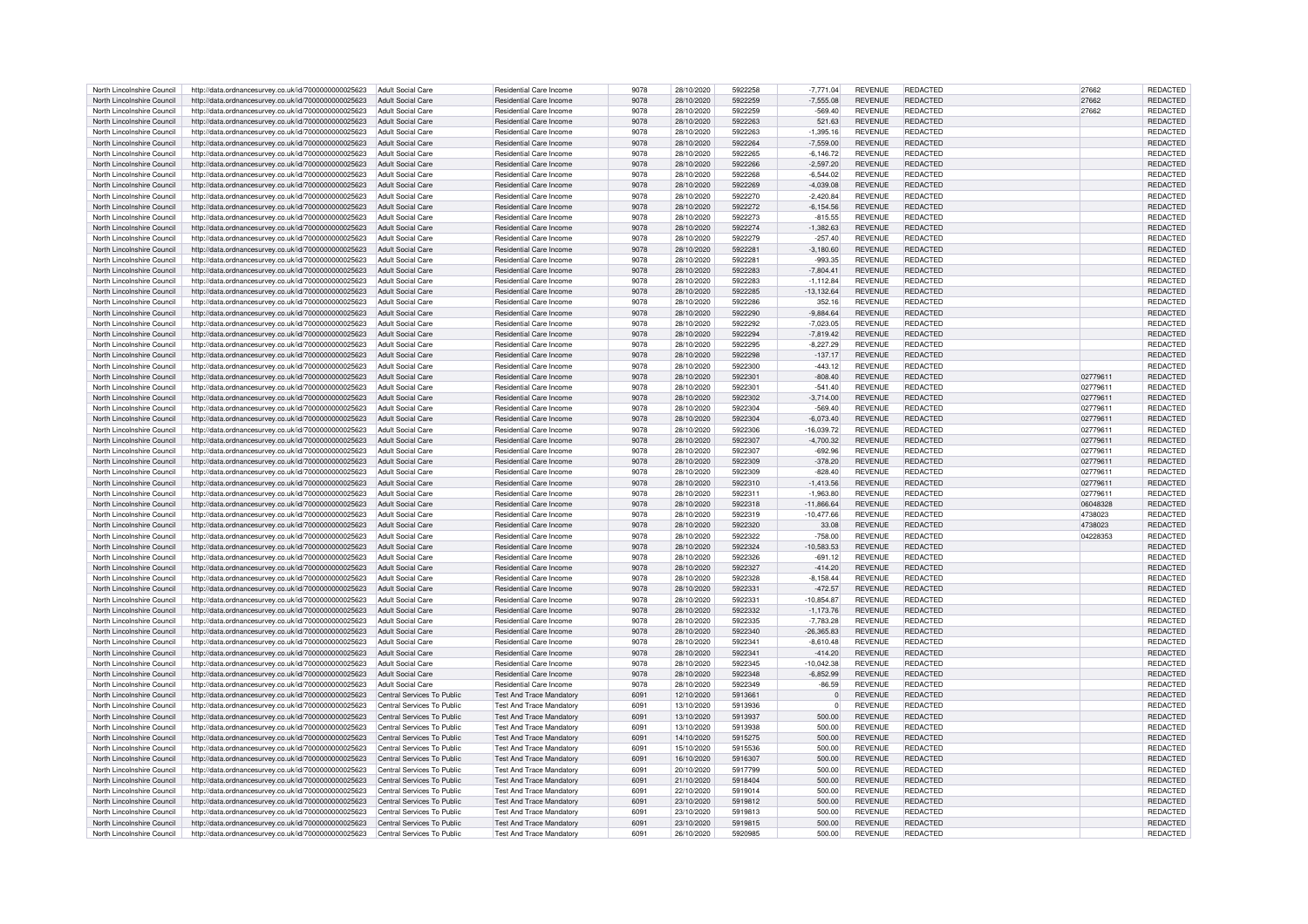| North Lincolnshire Council | http://data.ordnancesurvey.co.uk/id/7000000000025623                       | Central Services To Public        | <b>Test And Trace Mandatory</b> | 6091 | 27/10/2020 | 5921386 | 500.00   | <b>REVENUE</b> | REDACTED        | REDACTED        |
|----------------------------|----------------------------------------------------------------------------|-----------------------------------|---------------------------------|------|------------|---------|----------|----------------|-----------------|-----------------|
| North Lincolnshire Council | http://data.ordnancesurvey.co.uk/id/7000000000025623                       | Central Services To Public        | <b>Test And Trace Mandaton</b>  | 6091 | 28/10/2020 | 5922473 | 500.00   | <b>REVENUE</b> | REDACTED        | REDACTED        |
| North Lincolnshire Council | http://data.ordnancesurvey.co.uk/id/7000000000025623                       | Central Services To Public        | <b>Test And Trace Mandatory</b> | 6091 | 28/10/2020 | 5922474 |          | <b>REVENUE</b> | REDACTED        | REDACTED        |
|                            |                                                                            |                                   |                                 |      |            |         | 500.00   |                |                 |                 |
| North Lincolnshire Council | http://data.ordnancesurvey.co.uk/id/7000000000025623                       | Central Services To Public        | Test And Trace Mandatory        | 6091 | 28/10/2020 | 5922475 | 500.00   | <b>REVENUE</b> | REDACTED        | REDACTED        |
| North Lincolnshire Council | http://data.ordnancesurvey.co.uk/id/7000000000025623                       | <b>Central Services To Public</b> | <b>Test And Trace Mandatory</b> | 6091 | 29/10/2020 | 5923022 | 500.00   | <b>REVENUE</b> | REDACTED        | REDACTED        |
| North Lincolnshire Council | http://data.ordnancesurvey.co.uk/id/7000000000025623                       | Central Services To Public        | <b>Test And Trace Mandatory</b> | 6091 | 29/10/2020 | 5923023 | 500.00   | <b>REVENUE</b> | REDACTED        | REDACTED        |
| North Lincolnshire Council | http://data.ordnancesurvey.co.uk/id/7000000000025623                       | Central Services To Public        | <b>Test And Trace Mandatory</b> | 6091 | 29/10/2020 | 5923024 | 500.00   | <b>REVENUE</b> | <b>REDACTED</b> | REDACTED        |
| North Lincolnshire Council | http://data.ordnancesurvey.co.uk/id/7000000000025623                       | Central Services To Public        | <b>Test And Trace Mandatory</b> | 6091 | 29/10/2020 | 5923025 | 500.00   | <b>REVENUE</b> | REDACTED        | REDACTED        |
|                            |                                                                            |                                   |                                 | 6091 |            | 5923026 |          |                | <b>REDACTED</b> |                 |
| North Lincolnshire Council | http://data.ordnancesurvey.co.uk/id/7000000000025623                       | Central Services To Public        | <b>Test And Trace Mandatory</b> |      | 29/10/2020 |         | 500.00   | <b>REVENUE</b> |                 | REDACTED        |
| North Lincolnshire Council | http://data.ordnancesurvey.co.uk/id/7000000000025623                       | Central Services To Public        | <b>Test And Trace Mandatory</b> | 6091 | 30/10/2020 | 5923541 | 500.00   | <b>REVENUE</b> | REDACTED        | REDACTED        |
| North Lincolnshire Council | http://data.ordnancesurvey.co.uk/id/7000000000025623                       | Central Services To Public        | <b>Test And Trace Mandatory</b> | 609  | 30/10/2020 | 5923543 | 500.00   | <b>REVENUE</b> | REDACTED        | REDACTED        |
| North Lincolnshire Council | http://data.ordnancesurvey.co.uk/id/7000000000025623                       | Central Services To Public        | <b>Test And Trace Mandatory</b> | 6091 | 30/10/2020 | 5923544 | 500.00   | <b>REVENUE</b> | <b>REDACTED</b> | REDACTED        |
| North Lincolnshire Council | http://data.ordnancesurvey.co.uk/id/7000000000025623                       | Central Services To Public        | <b>Test And Trace Mandatory</b> | 6091 | 30/10/2020 | 5923545 | 500.00   | <b>REVENUE</b> | REDACTED        | REDACTED        |
| North Lincolnshire Council |                                                                            | Childrens & Education             |                                 | 5520 |            | 5909838 |          |                | <b>REDACTED</b> |                 |
|                            | http://data.ordnancesurvey.co.uk/id/7000000000025623                       |                                   | <b>B</b> Out Basic Allowance    |      | 05/10/2020 |         | 675.70   | <b>REVENUE</b> |                 | REDACTED        |
| North Lincolnshire Council | http://data.ordnancesurvey.co.uk/id/7000000000025623                       | Childrens & Education             | <b>B</b> Out Basic Allowance    | 5520 | 05/10/2020 | 5909841 | 175.10   | <b>REVENUE</b> | REDACTED        | REDACTED        |
| North Lincolnshire Council | http://data.ordnancesurvey.co.uk/id/7000000000025623                       | Childrens & Education             | <b>B</b> Out Basic Allowance    | 5520 | 05/10/2020 | 5909842 | 844.96   | <b>REVENUE</b> | REDACTED        | REDACTED        |
| North Lincolnshire Council | http://data.ordnancesurvey.co.uk/id/7000000000025623                       | Childrens & Education             | <b>B Out Basic Allowance</b>    | 5520 | 05/10/2020 | 5909844 | 342.82   | <b>REVENUE</b> | <b>REDACTED</b> | REDACTED        |
| North Lincolnshire Council | http://data.ordnancesurvey.co.uk/id/7000000000025623                       | Childrens & Education             | <b>B Out Basic Allowance</b>    | 5520 | 05/10/2020 | 5909845 | 678.77   | <b>REVENUE</b> | REDACTED        | REDACTED        |
| North Lincolnshire Council | http://data.ordnancesurvey.co.uk/id/7000000000025623                       | Childrens & Education             | <b>B Out Basic Allowance</b>    | 5520 | 05/10/2020 | 5909849 | 386.08   | <b>REVENUE</b> | <b>REDACTED</b> | REDACTED        |
|                            |                                                                            |                                   |                                 |      |            |         |          |                |                 |                 |
| North Lincolnshire Council | http://data.ordnancesurvey.co.uk/id/7000000000025623                       | Childrens & Education             | <b>B</b> Out Basic Allowance    | 5520 | 05/10/2020 | 5909851 | 620.06   | <b>REVENUE</b> | <b>REDACTED</b> | REDACTED        |
| North Lincolnshire Council | http://data.ordnancesurvey.co.uk/id/7000000000025623                       | Childrens & Education             | <b>B Out Basic Allowance</b>    | 5520 | 05/10/2020 | 5909854 | 378.34   | <b>REVENUE</b> | REDACTED        | REDACTED        |
| North Lincolnshire Council | http://data.ordnancesurvey.co.uk/id/7000000000025623                       | Childrens & Education             | <b>B Out Basic Allowance</b>    | 5520 | 05/10/2020 | 5909856 | 842.54   | <b>REVENUE</b> | <b>REDACTED</b> | REDACTED        |
| North Lincolnshire Council | http://data.ordnancesurvey.co.uk/id/7000000000025623                       | Childrens & Education             | <b>B Out Basic Allowance</b>    | 5520 | 05/10/2020 | 5909859 | 473.11   | <b>REVENUE</b> | REDACTED        | REDACTED        |
| North Lincolnshire Council |                                                                            | Childrens & Education             | <b>B Out Basic Allowance</b>    | 5520 | 05/10/2020 | 5909861 | 532.05   | <b>REVENUE</b> | <b>REDACTED</b> | REDACTED        |
|                            | http://data.ordnancesurvey.co.uk/id/7000000000025623                       |                                   |                                 |      |            |         |          |                |                 |                 |
| North Lincolnshire Council | http://data.ordnancesurvey.co.uk/id/7000000000025623                       | Childrens & Education             | <b>B Out Basic Allowance</b>    | 5520 | 05/10/2020 | 5909868 | 384.05   | <b>REVENUE</b> | <b>REDACTED</b> | REDACTED        |
| North Lincolnshire Council | http://data.ordnancesurvey.co.uk/id/7000000000025623                       | Childrens & Education             | <b>B Out Basic Allowance</b>    | 5520 | 05/10/2020 | 5909869 | 559.53   | <b>REVENUE</b> | REDACTED        | REDACTED        |
| North Lincolnshire Council | http://data.ordnancesurvey.co.uk/id/7000000000025623                       | Childrens & Education             | <b>B Out Basic Allowance</b>    | 5520 | 05/10/2020 | 5909871 | 312.07   | <b>REVENUE</b> | <b>REDACTED</b> | <b>REDACTED</b> |
| North Lincolnshire Council | http://data.ordnancesurvey.co.uk/id/7000000000025623                       | Childrens & Education             | <b>B Out Basic Allowance</b>    | 5520 | 05/10/2020 | 5909872 | 889.92   | <b>REVENUE</b> | REDACTED        | REDACTED        |
| North Lincolnshire Council | http://data.ordnancesurvey.co.uk/id/7000000000025623                       | Childrens & Education             | <b>B Out Basic Allowance</b>    | 5520 | 05/10/2020 | 5909875 | 222.48   | <b>REVENUE</b> | <b>REDACTED</b> | REDACTED        |
|                            |                                                                            |                                   |                                 |      |            |         |          |                |                 |                 |
| North Lincolnshire Council | http://data.ordnancesurvey.co.uk/id/7000000000025623                       | Childrens & Education             | B Out Basic Allowance           | 5520 | 05/10/2020 | 590988  | 421.14   | <b>REVENUE</b> | <b>REDACTED</b> | REDACTED        |
| North Lincolnshire Council | http://data.ordnancesurvey.co.uk/id/7000000000025623                       | Childrens & Education             | <b>B Out Basic Allowance</b>    | 5520 | 05/10/2020 | 5909882 | 682.27   | <b>REVENUE</b> | <b>REDACTED</b> | REDACTED        |
| North Lincolnshire Council | http://data.ordnancesurvey.co.uk/id/7000000000025623                       | Childrens & Education             | <b>B Out Basic Allowance</b>    | 5520 | 05/10/2020 | 5909884 | 318.00   | <b>REVENUE</b> | <b>REDACTED</b> | REDACTED        |
| North Lincolnshire Council | http://data.ordnancesurvey.co.uk/id/7000000000025623                       | Childrens & Education             | B Out Basic Allowance           | 5520 | 05/10/2020 | 5909888 | 287.00   | <b>REVENUE</b> | REDACTED        | REDACTED        |
| North Lincolnshire Council | http://data.ordnancesurvey.co.uk/id/7000000000025623                       | Childrens & Education             | B Out Basic Allowance           | 5520 | 05/10/2020 | 5909891 | 283.00   | <b>REVENUE</b> | REDACTED        | REDACTED        |
|                            |                                                                            |                                   |                                 | 5520 |            | 5909893 |          |                |                 |                 |
| North Lincolnshire Council | http://data.ordnancesurvey.co.uk/id/7000000000025623                       | Childrens & Education             | <b>B Out Basic Allowance</b>    |      | 05/10/2020 |         | 240.68   | <b>REVENUE</b> | <b>REDACTED</b> | REDACTED        |
| North Lincolnshire Council | http://data.ordnancesurvey.co.uk/id/7000000000025623                       | Childrens & Education             | <b>B Out Basic Allowance</b>    | 5520 | 05/10/2020 | 5909894 | 483.00   | <b>REVENUE</b> | REDACTED        | <b>REDACTED</b> |
| North Lincolnshire Council | http://data.ordnancesurvey.co.uk/id/7000000000025623                       | Childrens & Education             | <b>B Out Basic Allowance</b>    | 5520 | 05/10/2020 | 5909897 | 287.00   | <b>REVENUE</b> | <b>REDACTED</b> | REDACTED        |
| North Lincolnshire Council | http://data.ordnancesurvey.co.uk/id/7000000000025623                       | Childrens & Education             | <b>B Out Basic Allowance</b>    | 5520 | 05/10/2020 | 5909899 | 341.69   | <b>REVENUE</b> | REDACTED        | REDACTED        |
| North Lincolnshire Council | http://data.ordnancesurvey.co.uk/id/7000000000025623                       | Childrens & Education             | B Out Basic Allowance           | 5520 | 05/10/2020 | 5909901 | 409.26   | <b>REVENUE</b> | <b>REDACTED</b> | REDACTED        |
|                            |                                                                            |                                   |                                 |      |            |         |          |                |                 |                 |
| North Lincolnshire Council | http://data.ordnancesurvey.co.uk/id/7000000000025623                       | Childrens & Education             | <b>B Out Basic Allowance</b>    | 5520 | 05/10/2020 | 5909902 | 376.07   | <b>REVENUE</b> | <b>REDACTED</b> | REDACTED        |
| North Lincolnshire Council | http://data.ordnancesurvey.co.uk/id/7000000000025623                       | Childrens & Education             | <b>B Out Basic Allowance</b>    | 5520 | 05/10/2020 | 5909903 | 297.52   | <b>REVENUE</b> | <b>REDACTED</b> | REDACTED        |
| North Lincolnshire Council | http://data.ordnancesurvey.co.uk/id/7000000000025623                       | Childrens & Education             | <b>B Out Basic Allowance</b>    | 5520 | 05/10/2020 | 5909905 | 274.10   | <b>REVENUE</b> | <b>REDACTED</b> | REDACTED        |
| North Lincolnshire Council | http://data.ordnancesurvey.co.uk/id/7000000000025623                       | Childrens & Education             | <b>B Out Basic Allowance</b>    | 5520 | 05/10/2020 | 5909906 | 1.217.89 | <b>REVENUE</b> | <b>REDACTED</b> | REDACTED        |
| North Lincolnshire Council | http://data.ordnancesurvey.co.uk/id/7000000000025623                       | Childrens & Education             | <b>B Out Basic Allowance</b>    | 5520 | 05/10/2020 | 5909909 | 265.74   | <b>REVENUE</b> | <b>REDACTED</b> | REDACTED        |
|                            |                                                                            |                                   |                                 |      |            |         |          |                |                 |                 |
| North Lincolnshire Council | http://data.ordnancesurvey.co.uk/id/7000000000025623                       | Childrens & Education             | <b>B Out Basic Allowance</b>    | 5520 | 05/10/2020 | 5909911 | 634.53   | <b>REVENUE</b> | <b>REDACTED</b> | <b>REDACTED</b> |
| North Lincolnshire Council | http://data.ordnancesurvey.co.uk/id/7000000000025623                       | Childrens & Education             | <b>B Out Basic Allowance</b>    | 5520 | 05/10/2020 | 5909914 | 667.44   | <b>REVENUE</b> | REDACTED        | REDACTED        |
| North Lincolnshire Council | http://data.ordnancesurvey.co.uk/id/7000000000025623                       | Childrens & Education             | <b>B Out Basic Allowance</b>    | 5520 | 05/10/2020 | 5909920 | 397.58   | <b>REVENUE</b> | <b>REDACTED</b> | REDACTED        |
| North Lincolnshire Council | http://data.ordnancesurvey.co.uk/id/7000000000025623                       | Childrens & Education             | <b>B Out Basic Allowance</b>    | 5520 | 05/10/2020 | 5909922 | 885.80   | <b>REVENUE</b> | REDACTED        | REDACTED        |
| North Lincolnshire Council | http://data.ordnancesurvey.co.uk/id/7000000000025623                       | Childrens & Education             | <b>B Out Basic Allowance</b>    | 5520 | 05/10/2020 | 5909924 | 265.74   | <b>REVENUE</b> | REDACTED        | REDACTED        |
| North Lincolnshire Council |                                                                            | Childrens & Education             | B Out Basic Allowance           | 5520 | 05/10/2020 | 5909932 |          | <b>REVENUE</b> | REDACTED        |                 |
|                            | http://data.ordnancesurvey.co.uk/id/7000000000025623                       |                                   |                                 |      |            |         | 708.63   |                |                 | REDACTED        |
| North Lincolnshire Council | http://data.ordnancesurvey.co.uk/id/7000000000025623                       | Childrens & Education             | <b>B Out Basic Allowance</b>    | 5520 | 05/10/2020 | 5909935 | 710.70   | <b>REVENUE</b> | <b>REDACTED</b> | REDACTED        |
| North Lincolnshire Council | http://data.ordnancesurvey.co.uk/id/7000000000025623                       | Childrens & Education             | <b>B Out Basic Allowance</b>    | 5520 | 05/10/2020 | 5909940 | 252.10   | <b>REVENUE</b> | <b>REDACTED</b> | REDACTED        |
| North Lincolnshire Council | http://data.ordnancesurvey.co.uk/id/7000000000025623                       | Childrens & Education             | B Out Basic Allowance           | 5520 | 05/10/2020 | 5909944 | 480.48   | <b>REVENUE</b> | REDACTED        | REDACTED        |
| North Lincolnshire Council | http://data.ordnancesurvey.co.uk/id/7000000000025623                       | Childrens & Education             | B Out Basic Allowance           | 5520 | 05/10/2020 | 5909946 | 314.00   | <b>REVENUE</b> | REDACTED        | <b>REDACTED</b> |
| North Lincolnshire Council | http://data.ordnancesurvey.co.uk/id/7000000000025623                       | Childrens & Education             | <b>B Out Basic Allowance</b>    | 5520 | 05/10/2020 | 5909947 | 394.05   | <b>REVENUE</b> | <b>REDACTED</b> | REDACTED        |
|                            |                                                                            |                                   |                                 |      |            |         |          |                |                 |                 |
| North Lincolnshire Council | http://data.ordnancesurvey.co.uk/id/7000000000025623                       | Childrens & Education             | <b>B Out Basic Allowance</b>    | 5520 | 05/10/2020 | 5909952 | 296.66   | <b>REVENUE</b> | REDACTED        | REDACTED        |
| North Lincolnshire Council | http://data.ordnancesurvey.co.uk/id/7000000000025623                       | Childrens & Education             | <b>B Out Basic Allowance</b>    | 5520 | 05/10/2020 | 5909955 | 399.00   | <b>REVENUE</b> | <b>REDACTED</b> | REDACTED        |
| North Lincolnshire Council | http://data.ordnancesurvey.co.uk/id/7000000000025623                       | Childrens & Education             | <b>B Out Basic Allowance</b>    | 5520 | 05/10/2020 | 5909957 | 933.18   | <b>REVENUE</b> | REDACTED        | <b>REDACTED</b> |
| North Lincolnshire Council | http://data.ordnancesurvey.co.uk/id/7000000000025623                       | Childrens & Education             | <b>B.Out Basic Allowance</b>    | 5520 | 05/10/2020 | 5909958 | 322.39   | <b>REVENUE</b> | <b>REDACTED</b> | <b>REDACTED</b> |
| North Lincolnshire Council | http://data.ordnancesurvey.co.uk/id/7000000000025623                       | Childrens & Education             | <b>B Out Basic Allowance</b>    | 5520 | 05/10/2020 | 5909960 | 391.43   | <b>REVENUE</b> | <b>REDACTED</b> | REDACTED        |
|                            |                                                                            |                                   |                                 |      |            |         |          |                |                 |                 |
| North Lincolnshire Council | http://data.ordnancesurvey.co.uk/id/7000000000025623                       | Childrens & Education             | <b>B Out Basic Allowance</b>    | 5520 | 05/10/2020 | 5909963 | 222.48   | <b>REVENUE</b> | <b>REDACTED</b> | <b>REDACTED</b> |
| North Lincolnshire Council | http://data.ordnancesurvey.co.uk/id/7000000000025623                       | Childrens & Education             | <b>B Out Basic Allowance</b>    | 5520 | 05/10/2020 | 5909968 | 265.74   | <b>REVENUE</b> | <b>REDACTED</b> | REDACTED        |
| North Lincolnshire Council | http://data.ordnancesurvey.co.uk/id/7000000000025623                       | Childrens & Education             | <b>B Out Basic Allowance</b>    | 5520 | 05/10/2020 | 5909971 | 349.00   | <b>REVENUE</b> | REDACTED        | <b>REDACTED</b> |
| North Lincolnshire Council | http://data.ordnancesurvey.co.uk/id/7000000000025623                       | Childrens & Education             | <b>B Out Basic Allowance</b>    | 5520 | 05/10/2020 | 5909974 | 1,215.74 | <b>REVENUE</b> | <b>REDACTED</b> | REDACTED        |
| North Lincolnshire Council | http://data.ordnancesurvey.co.uk/id/7000000000025623                       | Childrens & Education             | <b>B Out Basic Allowance</b>    | 5520 | 05/10/2020 | 5909977 | 222.48   | <b>REVENUE</b> | <b>REDACTED</b> | <b>REDACTED</b> |
|                            |                                                                            |                                   |                                 |      |            |         |          |                |                 |                 |
| North Lincolnshire Council | http://data.ordnancesurvey.co.uk/id/7000000000025623                       | Childrens & Education             | <b>B Out Basic Allowance</b>    | 5520 | 05/10/2020 | 5909986 | 366.80   | <b>REVENUE</b> | REDACTED        | REDACTED        |
| North Lincolnshire Council | http://data.ordnancesurvey.co.uk/id/7000000000025623                       | Childrens & Education             | <b>B Out Basic Allowance</b>    | 5520 | 05/10/2020 | 5909988 | 343.65   | <b>REVENUE</b> | <b>REDACTED</b> | REDACTED        |
| North Lincolnshire Council | http://data.ordnancesurvey.co.uk/id/7000000000025623                       | Childrens & Education             | <b>B Out Basic Allowance</b>    | 5520 | 05/10/2020 | 5909990 | 287.00   | <b>REVENUE</b> | REDACTED        | REDACTED        |
| North Lincolnshire Council | http://data.ordnancesurvey.co.uk/id/7000000000025623                       | Childrens & Education             | B Out Basic Allowance           | 5520 | 05/10/2020 | 590999  | 366.88   | <b>REVENUE</b> | REDACTED        | <b>REDACTED</b> |
| North Lincolnshire Council | http://data.ordnancesurvey.co.uk/id/7000000000025623                       | Childrens & Education             | B Out Basic Allowance           | 5520 | 05/10/2020 | 5909996 | 494.40   | <b>REVENUE</b> | REDACTED        | <b>REDACTED</b> |
| North Lincolnshire Council | http://data.ordnancesurvey.co.uk/id/7000000000025623 Childrens & Education |                                   |                                 |      |            |         |          |                |                 |                 |
|                            |                                                                            |                                   | <b>B Out Basic Allowance</b>    | 5520 | 05/10/2020 | 5910001 | 386.08   | <b>REVENUE</b> | <b>REDACTED</b> | REDACTED        |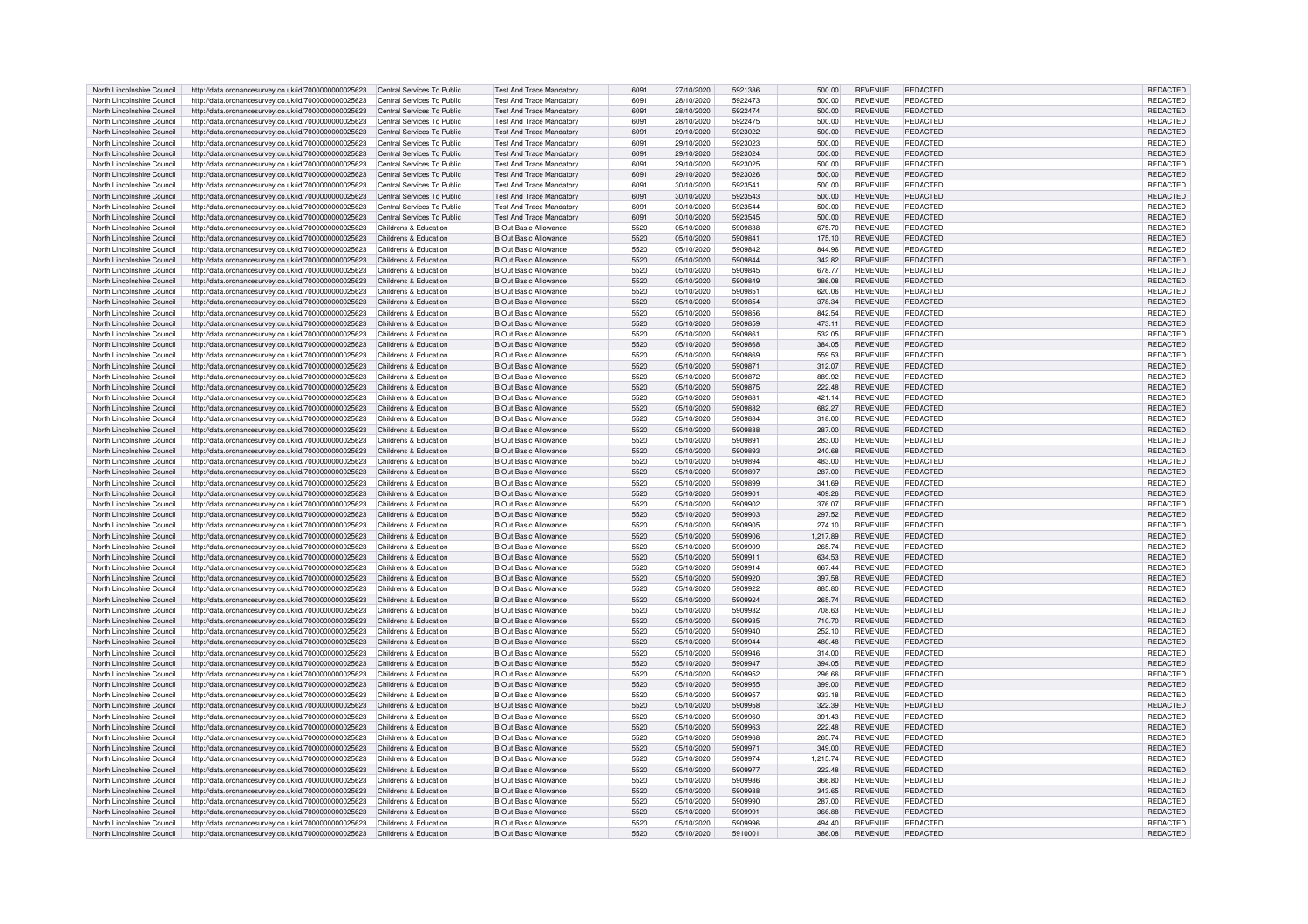| North Lincolnshire Council | http://data.ordnancesurvey.co.uk/id/7000000000025623                       | Childrens & Education | <b>B Out Basic Allowance</b> | 5520 | 05/10/2020 | 5910002 | 342.82 | <b>REVENUE</b> | REDACTED        | REDACTED        |
|----------------------------|----------------------------------------------------------------------------|-----------------------|------------------------------|------|------------|---------|--------|----------------|-----------------|-----------------|
| North Lincolnshire Council | http://data.ordnancesurvey.co.uk/id/7000000000025623                       | Childrens & Education | <b>B Out Basic Allowance</b> | 5520 | 05/10/2020 | 5910004 | 222.48 | <b>REVENUE</b> | <b>REDACTED</b> | REDACTED        |
| North Lincolnshire Council |                                                                            | Childrens & Education | <b>B Out Basic Allowance</b> | 5520 |            | 5910005 |        | <b>REVENUE</b> | REDACTED        | REDACTED        |
|                            | http://data.ordnancesurvey.co.uk/id/7000000000025623                       |                       |                              |      | 05/10/2020 |         | 773.53 |                |                 |                 |
| North Lincolnshire Council | http://data.ordnancesurvey.co.uk/id/7000000000025623                       | Childrens & Education | <b>B Out Basic Allowance</b> | 5520 | 05/10/2020 | 5910006 | 434.66 | <b>REVENUE</b> | <b>REDACTED</b> | REDACTED        |
| North Lincolnshire Council | http://data.ordnancesurvey.co.uk/id/7000000000025623                       | Childrens & Education | <b>B Out Basic Allowance</b> | 5520 | 05/10/2020 | 5910009 | 282.00 | <b>REVENUE</b> | REDACTED        | REDACTED        |
| North Lincolnshire Council | http://data.ordnancesurvey.co.uk/id/7000000000025623                       | Childrens & Education | <b>B Out Basic Allowance</b> | 5520 | 05/10/2020 | 5910012 | 382.00 | <b>REVENUE</b> | <b>REDACTED</b> | REDACTED        |
| North Lincolnshire Council | http://data.ordnancesurvey.co.uk/id/7000000000025623                       | Childrens & Education | <b>B Out Basic Allowance</b> | 5520 | 05/10/2020 | 5910016 | 271.92 | <b>REVENUE</b> | <b>REDACTED</b> | REDACTED        |
| North Lincolnshire Council |                                                                            | Childrens & Education | <b>B Out Basic Allowance</b> | 5520 | 05/10/2020 | 5910019 | 286.34 | <b>REVENUE</b> | REDACTED        | REDACTED        |
|                            | http://data.ordnancesurvey.co.uk/id/7000000000025623                       |                       |                              |      |            |         |        |                |                 |                 |
| North Lincolnshire Council | http://data.ordnancesurvey.co.uk/id/7000000000025623                       | Childrens & Education | <b>B Out Basic Allowance</b> | 5520 | 05/10/2020 | 5910021 | 572.68 | <b>REVENUE</b> | <b>REDACTED</b> | REDACTED        |
| North Lincolnshire Council | http://data.ordnancesurvey.co.uk/id/7000000000025623                       | Childrens & Education | <b>B Out Basic Allowance</b> | 5520 | 05/10/2020 | 5910022 | 597.58 | REVENUE        | REDACTED        | REDACTED        |
| North Lincolnshire Council | http://data.ordnancesurvey.co.uk/id/7000000000025623                       | Childrens & Education | <b>B Out Basic Allowance</b> | 5520 | 05/10/2020 | 5910024 | 251.00 | <b>REVENUE</b> | <b>REDACTED</b> | <b>REDACTED</b> |
|                            |                                                                            |                       |                              | 5520 |            |         |        |                |                 |                 |
| North Lincolnshire Council | http://data.ordnancesurvey.co.uk/id/7000000000025623                       | Childrens & Education | <b>B Out Basic Allowance</b> |      | 05/10/2020 | 5910028 | 258.00 | <b>REVENUE</b> | REDACTED        | REDACTED        |
| North Lincolnshire Council | http://data.ordnancesurvey.co.uk/id/7000000000025623                       | Childrens & Education | <b>B Out Basic Allowance</b> | 5520 | 05/10/2020 | 5910029 | 572.68 | <b>REVENUE</b> | REDACTED        | REDACTED        |
| North Lincolnshire Council | http://data.ordnancesurvey.co.uk/id/7000000000025623                       | Childrens & Education | <b>B Out Basic Allowance</b> | 5520 | 05/10/2020 | 5910030 | 531.48 | <b>REVENUE</b> | REDACTED        | REDACTED        |
| North Lincolnshire Council | http://data.ordnancesurvey.co.uk/id/7000000000025623                       | Childrens & Education | B Out Basic Allowance        | 5520 | 05/10/2020 | 5910033 | 844.96 | <b>REVENUE</b> | REDACTED        | REDACTED        |
| North Lincolnshire Council |                                                                            | Childrens & Education | <b>B Out Basic Allowance</b> | 5520 | 05/10/2020 | 5910034 | 710.70 | <b>REVENUE</b> | REDACTED        | <b>REDACTED</b> |
|                            | http://data.ordnancesurvey.co.uk/id/7000000000025623                       |                       |                              |      |            |         |        |                |                 |                 |
| North Lincolnshire Council | http://data.ordnancesurvey.co.uk/id/7000000000025623                       | Childrens & Education | <b>B Out Basic Allowance</b> | 5520 | 05/10/2020 | 5910035 | 286.34 | <b>REVENUE</b> | REDACTED        | REDACTED        |
| North Lincolnshire Council | http://data.ordnancesurvey.co.uk/id/7000000000025623                       | Childrens & Education | <b>B Out Basic Allowance</b> | 5520 | 05/10/2020 | 5910036 | 440.84 | <b>REVENUE</b> | <b>REDACTED</b> | <b>REDACTED</b> |
| North Lincolnshire Council | http://data.ordnancesurvey.co.uk/id/7000000000025623                       | Childrens & Education | <b>B Out Basic Allowance</b> | 5520 | 05/10/2020 | 5910040 | 397.58 | <b>REVENUE</b> | <b>REDACTED</b> | REDACTED        |
| North Lincolnshire Council | http://data.ordnancesurvey.co.uk/id/7000000000025623                       | Childrens & Education | <b>B Out Basic Allowance</b> | 5520 | 05/10/2020 | 5910042 | 525.30 | <b>REVENUE</b> | <b>REDACTED</b> | REDACTED        |
|                            |                                                                            |                       |                              |      |            |         |        |                |                 |                 |
| North Lincolnshire Council | http://data.ordnancesurvey.co.uk/id/7000000000025623                       | Childrens & Education | <b>B Out Basic Allowance</b> | 5520 | 05/10/2020 | 5910044 | 240.42 | <b>REVENUE</b> | REDACTED        | REDACTED        |
| North Lincolnshire Council | http://data.ordnancesurvey.co.uk/id/7000000000025623                       | Childrens & Education | <b>B Out Basic Allowance</b> | 5520 | 05/10/2020 | 5910046 | 287.00 | <b>REVENUE</b> | <b>REDACTED</b> | REDACTED        |
| North Lincolnshire Council | http://data.ordnancesurvey.co.uk/id/7000000000025623                       | Childrens & Education | <b>B Out Basic Allowance</b> | 5520 | 05/10/2020 | 5910048 | 222.48 | <b>REVENUE</b> | REDACTED        | REDACTED        |
| North Lincolnshire Council | http://data.ordnancesurvey.co.uk/id/7000000000025623                       | Childrens & Education | <b>B Out Basic Allowance</b> | 5520 | 05/10/2020 | 5910049 | 394.05 | <b>REVENUE</b> | <b>REDACTED</b> | REDACTED        |
| North Lincolnshire Council |                                                                            |                       |                              | 5520 |            | 5910050 |        |                | <b>REDACTED</b> |                 |
|                            | http://data.ordnancesurvey.co.uk/id/7000000000025623                       | Childrens & Education | <b>B Out Basic Allowance</b> |      | 05/10/2020 |         | 328.57 | <b>REVENUE</b> |                 | REDACTED        |
| North Lincolnshire Council | http://data.ordnancesurvey.co.uk/id/7000000000025623                       | Childrens & Education | <b>B Out Basic Allowance</b> | 5520 | 05/10/2020 | 5910051 | 508.10 | <b>REVENUE</b> | <b>REDACTED</b> | REDACTED        |
| North Lincolnshire Council | http://data.ordnancesurvey.co.uk/id/7000000000025623                       | Childrens & Education | <b>B Out Basic Allowance</b> | 5520 | 05/10/2020 | 5910054 | 299.10 | <b>REVENUE</b> | <b>REDACTED</b> | <b>REDACTED</b> |
| North Lincolnshire Council | http://data.ordnancesurvey.co.uk/id/7000000000025623                       | Childrens & Education | <b>B Out Basic Allowance</b> | 5520 | 05/10/2020 | 5910059 | 402.29 | <b>REVENUE</b> | <b>REDACTED</b> | REDACTED        |
| North Lincolnshire Council |                                                                            | Childrens & Education | <b>B Out Basic Allowance</b> | 5520 | 05/10/2020 | 5910061 | 250.30 | <b>REVENUE</b> | REDACTED        | REDACTED        |
|                            | http://data.ordnancesurvey.co.uk/id/7000000000025623                       |                       |                              |      |            |         |        |                |                 |                 |
| North Lincolnshire Council | http://data.ordnancesurvey.co.uk/id/7000000000025623                       | Childrens & Education | <b>B Out Basic Allowance</b> | 5520 | 05/10/2020 | 5910067 | 397.58 | <b>REVENUE</b> | REDACTED        | REDACTED        |
| North Lincolnshire Council | http://data.ordnancesurvey.co.uk/id/7000000000025623                       | Childrens & Education | <b>B Out Basic Allowance</b> | 5520 | 05/10/2020 | 5910068 | 199.82 | <b>REVENUE</b> | REDACTED        | REDACTED        |
| North Lincolnshire Council | http://data.ordnancesurvey.co.uk/id/7000000000025623                       | Childrens & Education | <b>B Out Basic Allowance</b> | 5520 | 05/10/2020 | 5910069 | 620.06 | <b>REVENUE</b> | REDACTED        | REDACTED        |
| North Lincolnshire Council | http://data.ordnancesurvey.co.uk/id/7000000000025623                       | Childrens & Education | B Out Basic Allowance        | 5520 | 05/10/2020 | 5910072 | 286.34 | <b>REVENUE</b> | REDACTED        | REDACTED        |
|                            |                                                                            |                       |                              |      |            |         |        |                |                 |                 |
| North Lincolnshire Council | http://data.ordnancesurvey.co.uk/id/7000000000025623                       | Childrens & Education | B Out Basic Allowance        | 5520 | 05/10/2020 | 5910073 | 397.58 | <b>REVENUE</b> | REDACTED        | REDACTED        |
| North Lincolnshire Council | http://data.ordnancesurvey.co.uk/id/7000000000025623                       | Childrens & Education | B Out Basic Allowance        | 5520 | 05/10/2020 | 5910076 | 488.22 | <b>REVENUE</b> | <b>REDACTED</b> | REDACTED        |
| North Lincolnshire Council | http://data.ordnancesurvey.co.uk/id/7000000000025623                       | Childrens & Education | B Out Basic Allowance        | 5520 | 05/10/2020 | 5910077 | 265.74 | <b>REVENUE</b> | <b>REDACTED</b> | <b>REDACTED</b> |
| North Lincolnshire Council | http://data.ordnancesurvey.co.uk/id/7000000000025623                       | Childrens & Education | <b>B Out Basic Allowance</b> | 5520 | 05/10/2020 | 5910079 | 286.34 | <b>REVENUE</b> | <b>REDACTED</b> | REDACTED        |
|                            |                                                                            |                       |                              |      |            |         |        |                |                 |                 |
| North Lincolnshire Council | http://data.ordnancesurvey.co.uk/id/7000000000025623                       | Childrens & Education | <b>B Out Basic Allowance</b> | 5520 | 05/10/2020 | 5910080 | 271.92 | <b>REVENUE</b> | REDACTED        | REDACTED        |
| North Lincolnshire Council | http://data.ordnancesurvey.co.uk/id/7000000000025623                       | Childrens & Education | <b>B Out Basic Allowance</b> | 5520 | 05/10/2020 | 5910081 | 620.06 | <b>REVENUE</b> | <b>REDACTED</b> | REDACTED        |
| North Lincolnshire Council | http://data.ordnancesurvey.co.uk/id/7000000000025623                       | Childrens & Education | <b>B Out Basic Allowance</b> | 5520 | 05/10/2020 | 5910082 | 265.74 | <b>REVENUE</b> | REDACTED        | REDACTED        |
| North Lincolnshire Council | http://data.ordnancesurvey.co.uk/id/7000000000025623                       | Childrens & Education | <b>B Out Basic Allowance</b> | 5520 | 05/10/2020 | 5910084 | 328.57 | <b>REVENUE</b> | REDACTED        | REDACTED        |
|                            |                                                                            |                       |                              |      |            |         |        |                |                 |                 |
| North Lincolnshire Council | http://data.ordnancesurvey.co.uk/id/7000000000025623                       | Childrens & Education | <b>B Out Basic Allowance</b> | 5520 | 05/10/2020 | 5910090 | 350.20 | <b>REVENUE</b> | REDACTED        | REDACTED        |
| North Lincolnshire Council | http://data.ordnancesurvey.co.uk/id/7000000000025623                       | Childrens & Education | <b>B Out Basic Allowance</b> | 5520 | 05/10/2020 | 5910091 | 271.92 | <b>REVENUE</b> | REDACTED        | REDACTED        |
| North Lincolnshire Council | http://data.ordnancesurvey.co.uk/id/7000000000025623                       | Childrens & Education | <b>B Out Basic Allowance</b> | 5520 | 05/10/2020 | 5910094 | 286.34 | <b>REVENUE</b> | <b>REDACTED</b> | REDACTED        |
| North Lincolnshire Council | http://data.ordnancesurvey.co.uk/id/7000000000025623                       | Childrens & Education | <b>B Out Basic Allowance</b> | 5520 | 05/10/2020 | 5910101 | 265.74 | <b>REVENUE</b> | <b>REDACTED</b> | <b>REDACTED</b> |
|                            |                                                                            |                       |                              |      |            |         |        |                |                 |                 |
| North Lincolnshire Council | http://data.ordnancesurvey.co.uk/id/7000000000025623                       | Childrens & Education | <b>B Out Basic Allowance</b> | 5520 | 05/10/2020 | 5910102 | 265.74 | <b>REVENUE</b> | <b>REDACTED</b> | REDACTED        |
| North Lincolnshire Council | http://data.ordnancesurvey.co.uk/id/7000000000025623                       | Childrens & Education | <b>B Out Basic Allowance</b> | 5520 | 05/10/2020 | 5910105 | 572.68 | <b>REVENUE</b> | <b>REDACTED</b> | REDACTED        |
| North Lincolnshire Council | http://data.ordnancesurvey.co.uk/id/7000000000025623                       | Childrens & Education | <b>B Out Basic Allowance</b> | 5520 | 05/10/2020 | 5910108 | 267.76 | <b>REVENUE</b> | <b>REDACTED</b> | REDACTED        |
| North Lincolnshire Council | http://data.ordnancesurvey.co.uk/id/7000000000025623                       | Childrens & Education | <b>B Out Basic Allowance</b> | 5520 | 05/10/2020 | 5910114 | 300.76 | <b>REVENUE</b> | <b>REDACTED</b> | REDACTED        |
|                            |                                                                            | Childrens & Education |                              | 5520 |            | 5910115 |        |                | <b>REDACTED</b> |                 |
| North Lincolnshire Council | http://data.ordnancesurvey.co.uk/id/7000000000025623                       |                       | <b>B Out Basic Allowance</b> |      | 05/10/2020 |         | 271.92 | <b>REVENUE</b> |                 | <b>REDACTED</b> |
| North Lincolnshire Council | http://data.ordnancesurvey.co.uk/id/7000000000025623                       | Childrens & Education | <b>B Out Basic Allowance</b> | 5520 | 05/10/2020 | 5910117 | 565.18 | <b>REVENUE</b> | REDACTED        | REDACTED        |
| North Lincolnshire Council | http://data.ordnancesurvey.co.uk/id/7000000000025623                       | Childrens & Education | <b>B Out Basic Allowance</b> | 5520 | 12/10/2020 | 5912552 | 675.70 | <b>REVENUE</b> | REDACTED        | REDACTED        |
| North Lincolnshire Council | http://data.ordnancesurvey.co.uk/id/7000000000025623                       | Childrens & Education | B Out Basic Allowance        | 5520 | 12/10/2020 | 5912555 | 175.10 | <b>REVENUE</b> | <b>REDACTED</b> | REDACTED        |
| North Lincolnshire Council | http://data.ordnancesurvey.co.uk/id/7000000000025623                       | Childrens & Education | <b>B Out Basic Allowance</b> | 5520 | 12/10/2020 | 5912556 | 844.96 | <b>REVENUE</b> | <b>REDACTED</b> | REDACTED        |
|                            |                                                                            |                       |                              |      |            |         |        |                |                 |                 |
| North Lincolnshire Council | http://data.ordnancesurvey.co.uk/id/7000000000025623                       | Childrens & Education | B Out Basic Allowance        | 5520 | 12/10/2020 | 5912558 | 342.82 | <b>REVENUE</b> | <b>REDACTED</b> | REDACTED        |
| North Lincolnshire Council | http://data.ordnancesurvey.co.uk/id/7000000000025623                       | Childrens & Education | <b>B Out Basic Allowance</b> | 5520 | 12/10/2020 | 5912559 | 678.77 | <b>REVENUE</b> | <b>REDACTED</b> | REDACTED        |
| North Lincolnshire Council | http://data.ordnancesurvey.co.uk/id/7000000000025623                       | Childrens & Education | <b>B Out Basic Allowance</b> | 5520 | 12/10/2020 | 5912563 | 386.08 | <b>REVENUE</b> | <b>REDACTED</b> | REDACTED        |
| North Lincolnshire Council | http://data.ordnancesurvey.co.uk/id/7000000000025623                       | Childrens & Education | <b>B Out Basic Allowance</b> | 5520 | 12/10/2020 | 5912565 | 620.06 | <b>REVENUE</b> | <b>REDACTED</b> | REDACTED        |
| North Lincolnshire Council | http://data.ordnancesurvey.co.uk/id/7000000000025623                       | Childrens & Education | <b>B Out Basic Allowance</b> | 5520 | 12/10/2020 | 5912568 | 157.18 | <b>REVENUE</b> | <b>REDACTED</b> | REDACTED        |
|                            |                                                                            |                       |                              |      |            |         |        |                |                 |                 |
| North Lincolnshire Council | http://data.ordnancesurvey.co.uk/id/7000000000025623                       | Childrens & Education | <b>B Out Basic Allowance</b> | 5520 | 12/10/2020 | 5912570 | 842.54 | <b>REVENUE</b> | <b>REDACTED</b> | REDACTED        |
| North Lincolnshire Council | http://data.ordnancesurvey.co.uk/id/7000000000025623                       | Childrens & Education | <b>B Out Basic Allowance</b> | 5520 | 12/10/2020 | 5912573 | 473.1  | <b>REVENUE</b> | REDACTED        | REDACTED        |
| North Lincolnshire Council | http://data.ordnancesurvey.co.uk/id/7000000000025623                       | Childrens & Education | <b>B Out Basic Allowance</b> | 5520 | 12/10/2020 | 5912575 | 532.05 | <b>REVENUE</b> | REDACTED        | REDACTED        |
| North Lincolnshire Council | http://data.ordnancesurvey.co.uk/id/7000000000025623                       | Childrens & Education | B Out Basic Allowance        | 5520 | 12/10/2020 | 5912582 | 384.05 | <b>REVENUE</b> | REDACTED        | REDACTED        |
|                            |                                                                            |                       |                              | 5520 |            |         |        |                | <b>REDACTED</b> |                 |
| North Lincolnshire Council | http://data.ordnancesurvey.co.uk/id/7000000000025623                       | Childrens & Education | <b>B Out Basic Allowance</b> |      | 12/10/2020 | 5912583 | 559.53 | <b>REVENUE</b> |                 | REDACTED        |
| North Lincolnshire Council | http://data.ordnancesurvey.co.uk/id/7000000000025623                       | Childrens & Education | <b>B Out Basic Allowance</b> | 5520 | 12/10/2020 | 5912585 | 312.07 | <b>REVENUE</b> | <b>REDACTED</b> | REDACTED        |
| North Lincolnshire Council | http://data.ordnancesurvey.co.uk/id/7000000000025623                       | Childrens & Education | <b>B Out Basic Allowance</b> | 5520 | 12/10/2020 | 5912586 | 889.92 | <b>REVENUE</b> | <b>REDACTED</b> | <b>REDACTED</b> |
| North Lincolnshire Council | http://data.ordnancesurvey.co.uk/id/7000000000025623                       | Childrens & Education | <b>B Out Basic Allowance</b> | 5520 | 12/10/2020 | 5912589 | 667.44 | <b>REVENUE</b> | <b>REDACTED</b> | REDACTED        |
| North Lincolnshire Council | http://data.ordnancesurvey.co.uk/id/7000000000025623                       | Childrens & Education | <b>B Out Basic Allowance</b> | 5520 | 12/10/2020 | 5912595 | 421.14 | <b>REVENUE</b> | <b>REDACTED</b> | REDACTED        |
|                            |                                                                            |                       |                              |      |            |         |        |                |                 |                 |
| North Lincolnshire Council | http://data.ordnancesurvey.co.uk/id/7000000000025623                       | Childrens & Education | B Out Basic Allowance        | 5520 | 12/10/2020 | 5912596 | 682.27 | <b>REVENUE</b> | <b>REDACTED</b> | <b>REDACTED</b> |
| North Lincolnshire Council | http://data.ordnancesurvey.co.uk/id/7000000000025623                       | Childrens & Education | <b>B Out Basic Allowance</b> | 5520 | 12/10/2020 | 5912598 | 318.00 | <b>REVENUE</b> | <b>REDACTED</b> | <b>REDACTED</b> |
| North Lincolnshire Council | http://data.ordnancesurvey.co.uk/id/7000000000025623 Childrens & Education |                       | <b>B</b> Out Basic Allowance | 5520 | 12/10/2020 | 5912602 | 287.00 | <b>REVENUE</b> | REDACTED        | REDACTED        |
|                            |                                                                            |                       |                              |      |            |         |        |                |                 |                 |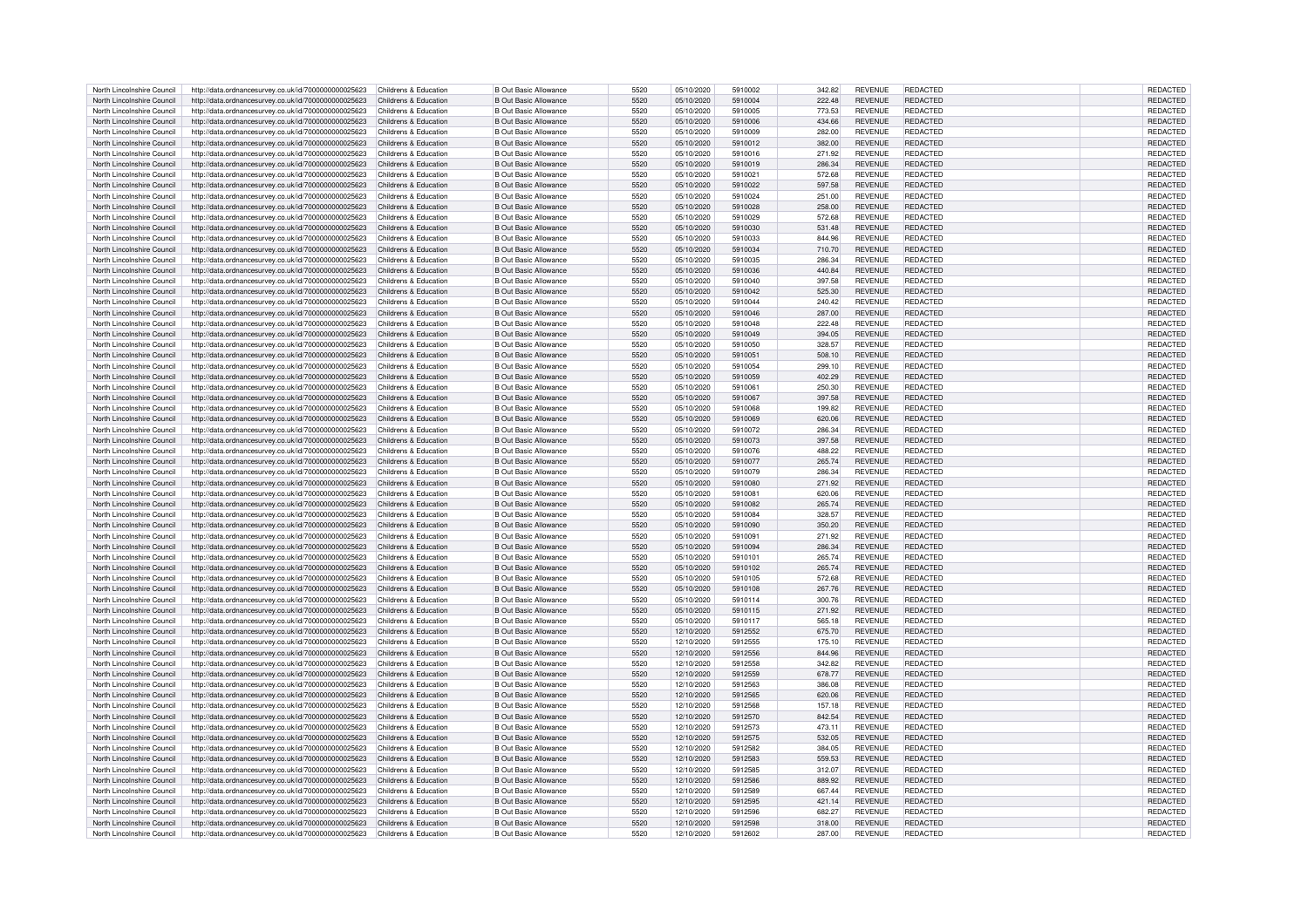| North Lincolnshire Council | http://data.ordnancesurvey.co.uk/id/7000000000025623                       | Childrens & Education | <b>B Out Basic Allowance</b> | 5520 | 12/10/2020 | 5912605 | 283.00   | <b>REVENUE</b> | REDACTED        | REDACTED        |
|----------------------------|----------------------------------------------------------------------------|-----------------------|------------------------------|------|------------|---------|----------|----------------|-----------------|-----------------|
| North Lincolnshire Council | http://data.ordnancesurvey.co.uk/id/7000000000025623                       | Childrens & Education | <b>B Out Basic Allowance</b> | 5520 | 12/10/2020 | 5912607 | 240.68   | <b>REVENUE</b> | REDACTED        | REDACTED        |
| North Lincolnshire Council | http://data.ordnancesurvey.co.uk/id/7000000000025623                       | Childrens & Education | <b>B Out Basic Allowance</b> | 5520 | 12/10/2020 | 5912608 | 483.00   | <b>REVENUE</b> | REDACTED        | REDACTED        |
| North Lincolnshire Council | http://data.ordnancesurvey.co.uk/id/7000000000025623                       | Childrens & Education | <b>B Out Basic Allowance</b> | 5520 | 12/10/2020 | 5912611 | 287.00   | <b>REVENUE</b> | REDACTED        | REDACTED        |
|                            |                                                                            |                       |                              |      |            |         |          |                |                 |                 |
| North Lincolnshire Council | http://data.ordnancesurvey.co.uk/id/7000000000025623                       | Childrens & Education | <b>B Out Basic Allowance</b> | 5520 | 12/10/2020 | 5912613 | 341.69   | <b>REVENUE</b> | <b>REDACTED</b> | REDACTED        |
| North Lincolnshire Council | http://data.ordnancesurvey.co.uk/id/7000000000025623                       | Childrens & Education | <b>B Out Basic Allowance</b> | 5520 | 12/10/2020 | 5912615 | 409.26   | <b>REVENUE</b> | REDACTED        | REDACTED        |
| North Lincolnshire Council | http://data.ordnancesurvey.co.uk/id/7000000000025623                       | Childrens & Education | <b>B Out Basic Allowance</b> | 5520 | 12/10/2020 | 5912617 | 297.52   | <b>REVENUE</b> | REDACTED        | REDACTED        |
| North Lincolnshire Council | http://data.ordnancesurvey.co.uk/id/7000000000025623                       | Childrens & Education | <b>B Out Basic Allowance</b> | 5520 | 12/10/2020 | 5912619 | 274.10   | <b>REVENUE</b> | <b>REDACTED</b> | REDACTED        |
| North Lincolnshire Council | http://data.ordnancesurvey.co.uk/id/7000000000025623                       | Childrens & Education | <b>B Out Basic Allowance</b> | 5520 | 12/10/2020 | 5912620 | 1.141.96 | <b>REVENUE</b> | REDACTED        | REDACTED        |
| North Lincolnshire Council | http://data.ordnancesurvey.co.uk/id/7000000000025623                       | Childrens & Education | <b>B Out Basic Allowance</b> | 5520 | 12/10/2020 | 5912623 | 265.74   | <b>REVENUE</b> | <b>REDACTED</b> | REDACTED        |
| North Lincolnshire Council | http://data.ordnancesurvey.co.uk/id/7000000000025623                       | Childrens & Education | <b>B Out Basic Allowance</b> | 5520 | 12/10/2020 | 5912625 | 634.53   | <b>REVENUE</b> | <b>REDACTED</b> | REDACTED        |
|                            |                                                                            |                       |                              |      |            |         |          |                |                 |                 |
| North Lincolnshire Council | http://data.ordnancesurvey.co.uk/id/7000000000025623                       | Childrens & Education | <b>B Out Basic Allowance</b> | 5520 | 12/10/2020 | 5912628 | 667.44   | <b>REVENUE</b> | REDACTED        | REDACTED        |
| North Lincolnshire Council | http://data.ordnancesurvey.co.uk/id/7000000000025623                       | Childrens & Education | <b>B Out Basic Allowance</b> | 5520 | 12/10/2020 | 5912630 | 153.47   | <b>REVENUE</b> | <b>REDACTED</b> | REDACTED        |
| North Lincolnshire Council | http://data.ordnancesurvey.co.uk/id/7000000000025623                       | Childrens & Education | <b>B Out Basic Allowance</b> | 5520 | 12/10/2020 | 5912634 | 397.58   | <b>REVENUE</b> | <b>REDACTED</b> | REDACTED        |
| North Lincolnshire Council | http://data.ordnancesurvey.co.uk/id/7000000000025623                       | Childrens & Education | <b>B Out Basic Allowance</b> | 5520 | 12/10/2020 | 5912636 | 620.06   | <b>REVENUE</b> | <b>REDACTED</b> | REDACTED        |
| North Lincolnshire Council | http://data.ordnancesurvey.co.uk/id/7000000000025623                       | Childrens & Education | <b>B Out Basic Allowance</b> | 5520 | 12/10/2020 | 5912638 | 361.09   | <b>REVENUE</b> | <b>REDACTED</b> | REDACTED        |
| North Lincolnshire Council | http://data.ordnancesurvey.co.uk/id/7000000000025623                       | Childrens & Education | <b>B Out Basic Allowance</b> | 5520 | 12/10/2020 | 5912640 | $-46.07$ | <b>REVENUE</b> | REDACTED        | REDACTED        |
| North Lincolnshire Council | http://data.ordnancesurvey.co.uk/id/7000000000025623                       | Childrens & Education | <b>B Out Basic Allowance</b> | 5520 | 12/10/2020 | 5912647 | 1,108.28 | <b>REVENUE</b> | <b>REDACTED</b> | REDACTED        |
| North Lincolnshire Council | http://data.ordnancesurvey.co.uk/id/7000000000025623                       | Childrens & Education | <b>B Out Basic Allowance</b> | 5520 | 12/10/2020 | 5912650 | 710.70   | <b>REVENUE</b> | REDACTED        | REDACTED        |
| North Lincolnshire Council |                                                                            | Childrens & Education | <b>B Out Basic Allowance</b> | 5520 |            | 5912655 |          | <b>REVENUE</b> | <b>REDACTED</b> |                 |
|                            | http://data.ordnancesurvey.co.uk/id/7000000000025623                       |                       |                              |      | 12/10/2020 |         | 252.10   |                |                 | REDACTED        |
| North Lincolnshire Council | http://data.ordnancesurvey.co.uk/id/7000000000025623                       | Childrens & Education | <b>B Out Basic Allowance</b> | 5520 | 12/10/2020 | 5912659 | 480.48   | <b>REVENUE</b> | <b>REDACTED</b> | REDACTED        |
| North Lincolnshire Council | http://data.ordnancesurvey.co.uk/id/7000000000025623                       | Childrens & Education | <b>B Out Basic Allowance</b> | 5520 | 12/10/2020 | 5912661 | 314.00   | <b>REVENUE</b> | REDACTED        | REDACTED        |
| North Lincolnshire Council | http://data.ordnancesurvey.co.uk/id/7000000000025623                       | Childrens & Education | <b>B Out Basic Allowance</b> | 5520 | 12/10/2020 | 5912662 | 394.05   | <b>REVENUE</b> | <b>REDACTED</b> | REDACTED        |
| North Lincolnshire Council | http://data.ordnancesurvey.co.uk/id/7000000000025623                       | Childrens & Education | <b>B Out Basic Allowance</b> | 5520 | 12/10/2020 | 5912667 | 296.66   | <b>REVENUE</b> | <b>REDACTED</b> | REDACTED        |
| North Lincolnshire Council | http://data.ordnancesurvey.co.uk/id/7000000000025623                       | Childrens & Education | <b>B Out Basic Allowance</b> | 5520 | 12/10/2020 | 5912670 | 399.00   | <b>REVENUE</b> | <b>REDACTED</b> | REDACTED        |
| North Lincolnshire Council | http://data.ordnancesurvey.co.uk/id/7000000000025623                       | Childrens & Education | <b>B Out Basic Allowance</b> | 5520 | 12/10/2020 | 5912672 | 1,198.92 | <b>REVENUE</b> | <b>REDACTED</b> | REDACTED        |
| North Lincolnshire Council | http://data.ordnancesurvey.co.uk/id/7000000000025623                       | Childrens & Education | <b>B Out Basic Allowance</b> | 5520 | 12/10/2020 | 5912673 | 322.39   | <b>REVENUE</b> | REDACTED        | REDACTED        |
|                            |                                                                            |                       |                              | 5520 |            |         |          |                | <b>REDACTED</b> |                 |
| North Lincolnshire Council | http://data.ordnancesurvey.co.uk/id/7000000000025623                       | Childrens & Education | <b>B Out Basic Allowance</b> |      | 12/10/2020 | 5912675 | 391.43   | <b>REVENUE</b> |                 | REDACTED        |
| North Lincolnshire Council | http://data.ordnancesurvey.co.uk/id/7000000000025623                       | Childrens & Education | <b>B Out Basic Allowance</b> | 5520 | 12/10/2020 | 5912678 | 222.48   | <b>REVENUE</b> | REDACTED        | REDACTED        |
| North Lincolnshire Council | http://data.ordnancesurvey.co.uk/id/7000000000025623                       | Childrens & Education | <b>B Out Basic Allowance</b> | 5520 | 12/10/2020 | 5912683 | 265.74   | <b>REVENUE</b> | <b>REDACTED</b> | REDACTED        |
| North Lincolnshire Council | http://data.ordnancesurvey.co.uk/id/7000000000025623                       | Childrens & Education | <b>B Out Basic Allowance</b> | 5520 | 12/10/2020 | 5912686 | 349.00   | <b>REVENUE</b> | REDACTED        | REDACTED        |
| North Lincolnshire Council | http://data.ordnancesurvey.co.uk/id/7000000000025623                       | Childrens & Education | <b>B Out Basic Allowance</b> | 5520 | 12/10/2020 | 5912688 | 222.48   | <b>REVENUE</b> | <b>REDACTED</b> | REDACTED        |
| North Lincolnshire Council | http://data.ordnancesurvey.co.uk/id/7000000000025623                       | Childrens & Education | <b>B Out Basic Allowance</b> | 5520 | 12/10/2020 | 5912689 | 1,215.74 | <b>REVENUE</b> | REDACTED        | REDACTED        |
| North Lincolnshire Council | http://data.ordnancesurvey.co.uk/id/7000000000025623                       | Childrens & Education | <b>B Out Basic Allowance</b> | 5520 | 12/10/2020 | 5912692 | 222.48   | <b>REVENUE</b> | REDACTED        | REDACTED        |
| North Lincolnshire Council |                                                                            | Childrens & Education | <b>B Out Basic Allowance</b> | 5520 | 12/10/2020 | 5912701 | 366.80   | <b>REVENUE</b> | REDACTED        | REDACTED        |
|                            | http://data.ordnancesurvey.co.uk/id/7000000000025623                       |                       |                              |      |            |         |          |                |                 |                 |
| North Lincolnshire Council | http://data.ordnancesurvey.co.uk/id/7000000000025623                       | Childrens & Education | <b>B Out Basic Allowance</b> | 5520 | 12/10/2020 | 5912705 | 287.00   | <b>REVENUE</b> | REDACTED        | REDACTED        |
| North Lincolnshire Council | http://data.ordnancesurvey.co.uk/id/7000000000025623                       | Childrens & Education | <b>B Out Basic Allowance</b> | 5520 | 12/10/2020 | 5912706 | 465.25   | <b>REVENUE</b> | <b>REDACTED</b> | <b>REDACTED</b> |
| North Lincolnshire Council | http://data.ordnancesurvey.co.uk/id/7000000000025623                       | Childrens & Education | <b>B Out Basic Allowance</b> | 5520 | 12/10/2020 | 5912707 | 366.88   | <b>REVENUE</b> | <b>REDACTED</b> | REDACTED        |
| North Lincolnshire Council | http://data.ordnancesurvey.co.uk/id/7000000000025623                       | Childrens & Education | <b>B Out Basic Allowance</b> | 5520 | 12/10/2020 | 5912712 | 494.40   | <b>REVENUE</b> | <b>REDACTED</b> | REDACTED        |
| North Lincolnshire Council | http://data.ordnancesurvey.co.uk/id/7000000000025623                       | Childrens & Education | <b>B Out Basic Allowance</b> | 5520 | 12/10/2020 | 5912717 | 386.08   | <b>REVENUE</b> | <b>REDACTED</b> | REDACTED        |
| North Lincolnshire Council | http://data.ordnancesurvey.co.uk/id/7000000000025623                       | Childrens & Education | <b>B Out Basic Allowance</b> | 5520 | 12/10/2020 | 5912718 | 342.82   | <b>REVENUE</b> | REDACTED        | REDACTED        |
| North Lincolnshire Council | http://data.ordnancesurvey.co.uk/id/7000000000025623                       | Childrens & Education | <b>B Out Basic Allowance</b> | 5520 | 12/10/2020 | 5912720 | 222.48   | <b>REVENUE</b> | REDACTED        | <b>REDACTED</b> |
| North Lincolnshire Council | http://data.ordnancesurvey.co.uk/id/7000000000025623                       | Childrens & Education | <b>B Out Basic Allowance</b> | 5520 | 12/10/2020 | 5912721 | 773.53   | <b>REVENUE</b> | REDACTED        | REDACTED        |
| North Lincolnshire Council |                                                                            |                       | <b>B Out Basic Allowance</b> | 5520 |            | 5912722 | 440.84   | <b>REVENUE</b> | REDACTED        |                 |
|                            | http://data.ordnancesurvey.co.uk/id/7000000000025623                       | Childrens & Education |                              |      | 12/10/2020 |         |          |                |                 | <b>REDACTED</b> |
| North Lincolnshire Council | http://data.ordnancesurvey.co.uk/id/7000000000025623                       | Childrens & Education | <b>B Out Basic Allowance</b> | 5520 | 12/10/2020 | 5912725 | 282.00   | <b>REVENUE</b> | REDACTED        | REDACTED        |
| North Lincolnshire Council | http://data.ordnancesurvey.co.uk/id/7000000000025623                       | Childrens & Education | <b>B Out Basic Allowance</b> | 5520 | 12/10/2020 | 5912728 | 570.00   | <b>REVENUE</b> | <b>REDACTED</b> | REDACTED        |
| North Lincolnshire Council | http://data.ordnancesurvey.co.uk/id/7000000000025623                       | Childrens & Education | <b>B Out Basic Allowance</b> | 5520 | 12/10/2020 | 5912730 | 1.068.26 | <b>REVENUE</b> | <b>REDACTED</b> | REDACTED        |
| North Lincolnshire Council | http://data.ordnancesurvey.co.uk/id/7000000000025623                       | Childrens & Education | <b>B Out Basic Allowance</b> | 5520 | 12/10/2020 | 5912733 | 271.92   | <b>REVENUE</b> | REDACTED        | REDACTED        |
| North Lincolnshire Council | http://data.ordnancesurvey.co.uk/id/7000000000025623                       | Childrens & Education | <b>B Out Basic Allowance</b> | 5520 | 12/10/2020 | 5912736 | 286.34   | <b>REVENUE</b> | <b>REDACTED</b> | REDACTED        |
| North Lincolnshire Council | http://data.ordnancesurvey.co.uk/id/7000000000025623                       | Childrens & Education | <b>B Out Basic Allowance</b> | 5520 | 12/10/2020 | 5912738 | 572.68   | <b>REVENUE</b> | <b>REDACTED</b> | REDACTED        |
| North Lincolnshire Council | http://data.ordnancesurvey.co.uk/id/7000000000025623                       | Childrens & Education | <b>B Out Basic Allowance</b> | 5520 | 12/10/2020 | 5912739 | 597.58   | <b>REVENUE</b> | <b>REDACTED</b> | REDACTED        |
| North Lincolnshire Council | http://data.ordnancesurvey.co.uk/id/7000000000025623                       | Childrens & Education | <b>B Out Basic Allowance</b> | 5520 | 12/10/2020 | 5912741 | 251.00   | <b>REVENUE</b> | <b>REDACTED</b> | REDACTED        |
|                            |                                                                            |                       |                              |      |            |         |          |                |                 |                 |
| North Lincolnshire Council | http://data.ordnancesurvey.co.uk/id/7000000000025623                       | Childrens & Education | <b>B Out Basic Allowance</b> | 5520 | 12/10/2020 | 5912745 | 258.00   | <b>REVENUE</b> | <b>REDACTED</b> | REDACTED        |
| North Lincolnshire Council | http://data.ordnancesurvey.co.uk/id/7000000000025623                       | Childrens & Education | <b>B Out Basic Allowance</b> | 5520 | 12/10/2020 | 5912746 | 572.68   | <b>REVENUE</b> | <b>REDACTED</b> | REDACTED        |
| North Lincolnshire Council | http://data.ordnancesurvey.co.uk/id/7000000000025623                       | Childrens & Education | <b>B Out Basic Allowance</b> | 5520 | 12/10/2020 | 5912747 | 531.48   | <b>REVENUE</b> | <b>REDACTED</b> | REDACTED        |
| North Lincolnshire Council | http://data.ordnancesurvey.co.uk/id/7000000000025623                       | Childrens & Education | <b>B Out Basic Allowance</b> | 5520 | 12/10/2020 | 5912750 | 844.96   | <b>REVENUE</b> | <b>REDACTED</b> | <b>REDACTED</b> |
| North Lincolnshire Council | http://data.ordnancesurvey.co.uk/id/7000000000025623                       | Childrens & Education | <b>B Out Basic Allowance</b> | 5520 | 12/10/2020 | 5912751 | 710.70   | <b>REVENUE</b> | <b>REDACTED</b> | REDACTED        |
| North Lincolnshire Council | http://data.ordnancesurvey.co.uk/id/7000000000025623                       | Childrens & Education | <b>B Out Basic Allowance</b> | 5520 | 12/10/2020 | 5912752 | 436.72   | <b>REVENUE</b> | REDACTED        | REDACTED        |
| North Lincolnshire Council | http://data.ordnancesurvey.co.uk/id/7000000000025623                       | Childrens & Education | <b>B Out Basic Allowance</b> | 5520 | 12/10/2020 | 5912754 | 440.84   | <b>REVENUE</b> | <b>REDACTED</b> | REDACTED        |
| North Lincolnshire Council | http://data.ordnancesurvey.co.uk/id/7000000000025623                       | Childrens & Education | <b>B Out Basic Allowance</b> | 5520 | 12/10/2020 | 5912758 | 397.58   | <b>REVENUE</b> | <b>REDACTED</b> | REDACTED        |
| North Lincolnshire Council |                                                                            | Childrens & Education | <b>B Out Basic Allowance</b> | 5520 | 12/10/2020 | 5912760 | 525.30   | <b>REVENUE</b> | REDACTED        | REDACTED        |
|                            | http://data.ordnancesurvey.co.uk/id/7000000000025623                       |                       |                              |      |            |         |          |                |                 |                 |
| North Lincolnshire Council | http://data.ordnancesurvey.co.uk/id/7000000000025623                       | Childrens & Education | <b>B Out Basic Allowance</b> | 5520 | 12/10/2020 | 5912762 | 240.42   | <b>REVENUE</b> | <b>REDACTED</b> | REDACTED        |
| North Lincolnshire Council | http://data.ordnancesurvey.co.uk/id/7000000000025623                       | Childrens & Education | <b>B Out Basic Allowance</b> | 5520 | 12/10/2020 | 5912763 | 287.00   | <b>REVENUE</b> | <b>REDACTED</b> | <b>REDACTED</b> |
| North Lincolnshire Council | http://data.ordnancesurvey.co.uk/id/7000000000025623                       | Childrens & Education | <b>B Out Basic Allowance</b> | 5520 | 12/10/2020 | 5912765 | 222.48   | <b>REVENUE</b> | REDACTED        | REDACTED        |
| North Lincolnshire Council | http://data.ordnancesurvey.co.uk/id/7000000000025623                       | Childrens & Education | <b>B Out Basic Allowance</b> | 5520 | 12/10/2020 | 5912766 | 394.05   | <b>REVENUE</b> | <b>REDACTED</b> | REDACTED        |
| North Lincolnshire Council | http://data.ordnancesurvey.co.uk/id/7000000000025623                       | Childrens & Education | <b>B Out Basic Allowance</b> | 5520 | 12/10/2020 | 5912767 | 281.64   | <b>REVENUE</b> | REDACTED        | REDACTED        |
| North Lincolnshire Council | http://data.ordnancesurvey.co.uk/id/7000000000025623                       | Childrens & Education | <b>B Out Basic Allowance</b> | 5520 | 12/10/2020 | 5912768 | 508.10   | <b>REVENUE</b> | <b>REDACTED</b> | REDACTED        |
| North Lincolnshire Council | http://data.ordnancesurvey.co.uk/id/7000000000025623                       | Childrens & Education | <b>B Out Basic Allowance</b> | 5520 | 12/10/2020 | 5912769 | 222.48   | <b>REVENUE</b> | REDACTED        | REDACTED        |
| North Lincolnshire Council | http://data.ordnancesurvey.co.uk/id/7000000000025623                       | Childrens & Education | B Out Basic Allowance        | 5520 | 12/10/2020 | 5912771 | 299.10   | <b>REVENUE</b> | REDACTED        | <b>REDACTED</b> |
| North Lincolnshire Council |                                                                            | Childrens & Education | B Out Basic Allowance        | 5520 | 12/10/2020 | 5912778 | 250.30   | <b>REVENUE</b> | <b>REDACTED</b> | <b>REDACTED</b> |
| North Lincolnshire Council | http://data.ordnancesurvey.co.uk/id/7000000000025623                       |                       |                              |      |            |         |          |                |                 |                 |
|                            | http://data.ordnancesurvey.co.uk/id/7000000000025623 Childrens & Education |                       | <b>B Out Basic Allowance</b> | 5520 | 12/10/2020 | 5912782 | 150.38   | <b>REVENUE</b> | REDACTED        | REDACTED        |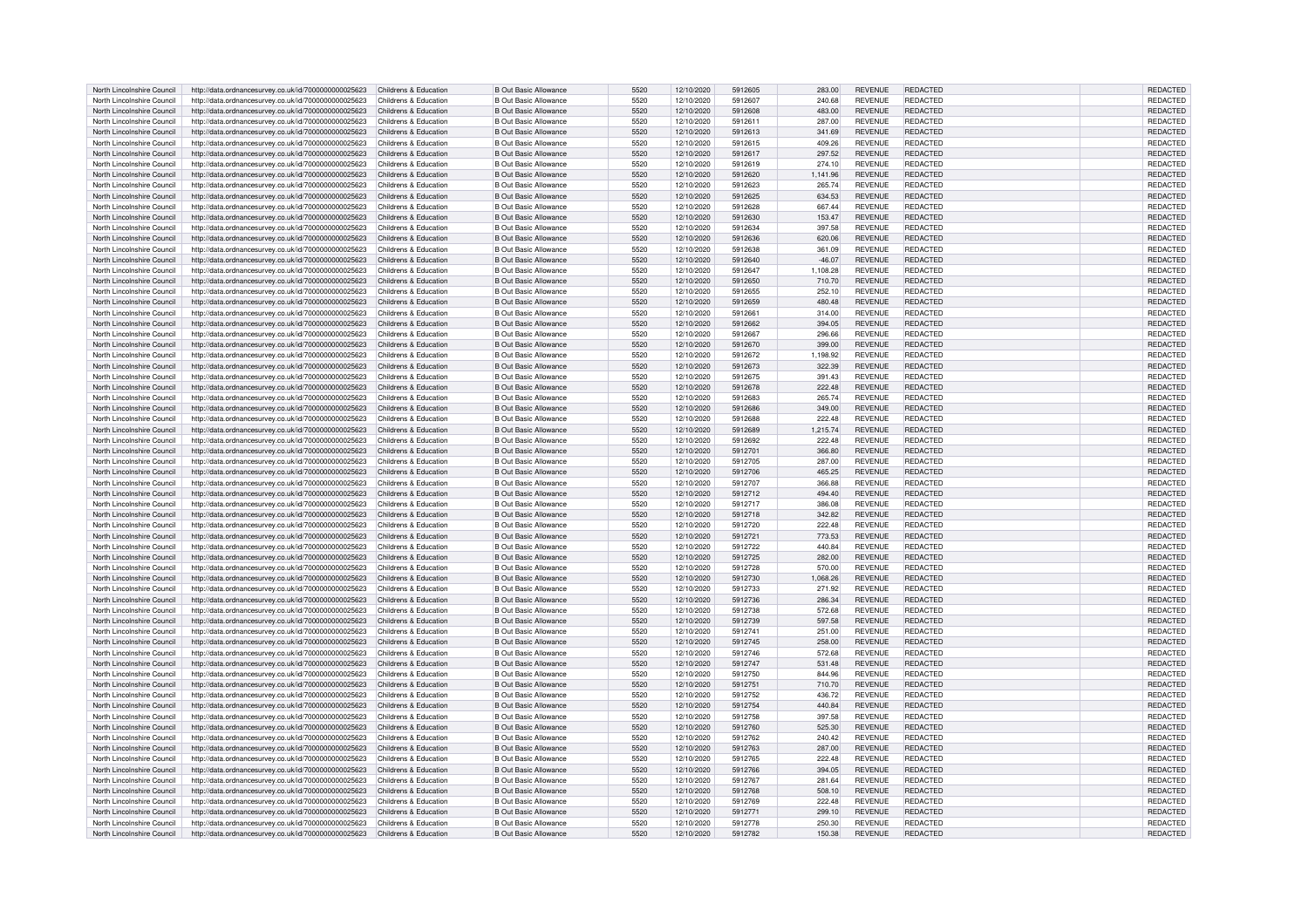| North Lincolnshire Council | http://data.ordnancesurvey.co.uk/id/7000000000025623                       | Childrens & Education | <b>B Out Basic Allowance</b> | 5520 | 12/10/2020 | 5912783 | 271.92   | <b>REVENUE</b> | REDACTED        | REDACTED        |
|----------------------------|----------------------------------------------------------------------------|-----------------------|------------------------------|------|------------|---------|----------|----------------|-----------------|-----------------|
| North Lincolnshire Council | http://data.ordnancesurvey.co.uk/id/7000000000025623                       | Childrens & Education | <b>B Out Basic Allowance</b> | 5520 | 12/10/2020 | 5912784 | 397.58   | <b>REVENUE</b> | <b>REDACTED</b> | REDACTED        |
| North Lincolnshire Council |                                                                            | Childrens & Education | <b>B Out Basic Allowance</b> | 5520 |            | 5912785 |          | <b>REVENUE</b> | REDACTED        | REDACTED        |
|                            | http://data.ordnancesurvey.co.uk/id/7000000000025623                       |                       |                              |      | 12/10/2020 |         | 199.82   |                |                 |                 |
| North Lincolnshire Council | http://data.ordnancesurvey.co.uk/id/7000000000025623                       | Childrens & Education | <b>B Out Basic Allowance</b> | 5520 | 12/10/2020 | 5912786 | 620.06   | <b>REVENUE</b> | <b>REDACTED</b> | REDACTED        |
| North Lincolnshire Council | http://data.ordnancesurvey.co.uk/id/7000000000025623                       | Childrens & Education | <b>B Out Basic Allowance</b> | 5520 | 12/10/2020 | 5912789 | 286.34   | <b>REVENUE</b> | REDACTED        | REDACTED        |
| North Lincolnshire Council | http://data.ordnancesurvey.co.uk/id/7000000000025623                       | Childrens & Education | <b>B Out Basic Allowance</b> | 5520 | 12/10/2020 | 5912790 | 397.58   | <b>REVENUE</b> | <b>REDACTED</b> | REDACTED        |
| North Lincolnshire Council | http://data.ordnancesurvey.co.uk/id/7000000000025623                       | Childrens & Education | <b>B Out Basic Allowance</b> | 5520 | 12/10/2020 | 5912793 | 488.22   | <b>REVENUE</b> | <b>REDACTED</b> | REDACTED        |
| North Lincolnshire Council |                                                                            | Childrens & Education | <b>B Out Basic Allowance</b> | 5520 | 12/10/2020 | 5912794 | 265.74   | <b>REVENUE</b> | REDACTED        | REDACTED        |
|                            | http://data.ordnancesurvey.co.uk/id/7000000000025623                       |                       |                              |      |            |         |          |                |                 |                 |
| North Lincolnshire Council | http://data.ordnancesurvey.co.uk/id/7000000000025623                       | Childrens & Education | <b>B Out Basic Allowance</b> | 5520 | 12/10/2020 | 5912795 | 286.34   | <b>REVENUE</b> | <b>REDACTED</b> | REDACTED        |
| North Lincolnshire Council | http://data.ordnancesurvey.co.uk/id/7000000000025623                       | Childrens & Education | <b>B Out Basic Allowance</b> | 5520 | 12/10/2020 | 5912796 | 271.92   | REVENUE        | REDACTED        | REDACTED        |
| North Lincolnshire Council | http://data.ordnancesurvey.co.uk/id/7000000000025623                       | Childrens & Education | <b>B Out Basic Allowance</b> | 5520 | 12/10/2020 | 5912797 | 563.32   | <b>REVENUE</b> | REDACTED        | <b>REDACTED</b> |
|                            |                                                                            |                       |                              | 5520 |            |         |          |                |                 |                 |
| North Lincolnshire Council | http://data.ordnancesurvey.co.uk/id/7000000000025623                       | Childrens & Education | <b>B Out Basic Allowance</b> |      | 12/10/2020 | 5912798 | 265.74   | <b>REVENUE</b> | REDACTED        | REDACTED        |
| North Lincolnshire Council | http://data.ordnancesurvey.co.uk/id/7000000000025623                       | Childrens & Education | <b>B Out Basic Allowance</b> | 5520 | 12/10/2020 | 5912800 | 328.57   | <b>REVENUE</b> | REDACTED        | REDACTED        |
| North Lincolnshire Council | http://data.ordnancesurvey.co.uk/id/7000000000025623                       | Childrens & Education | <b>B Out Basic Allowance</b> | 5520 | 12/10/2020 | 5912806 | 350.20   | <b>REVENUE</b> | REDACTED        | REDACTED        |
| North Lincolnshire Council | http://data.ordnancesurvey.co.uk/id/7000000000025623                       | Childrens & Education | B Out Basic Allowance        | 5520 | 12/10/2020 | 5912807 | 271.92   | <b>REVENUE</b> | REDACTED        | REDACTED        |
| North Lincolnshire Council |                                                                            | Childrens & Education | <b>B Out Basic Allowance</b> | 5520 | 12/10/2020 | 5912810 | 286.34   | <b>REVENUE</b> | REDACTED        | <b>REDACTED</b> |
|                            | http://data.ordnancesurvey.co.uk/id/7000000000025623                       |                       |                              |      |            |         |          |                |                 |                 |
| North Lincolnshire Council | http://data.ordnancesurvey.co.uk/id/7000000000025623                       | Childrens & Education | <b>B Out Basic Allowance</b> | 5520 | 12/10/2020 | 5912811 | 150.38   | <b>REVENUE</b> | REDACTED        | REDACTED        |
| North Lincolnshire Council | http://data.ordnancesurvey.co.uk/id/7000000000025623                       | Childrens & Education | <b>B Out Basic Allowance</b> | 5520 | 12/10/2020 | 5912814 | 451.14   | <b>REVENUE</b> | <b>REDACTED</b> | <b>REDACTED</b> |
| North Lincolnshire Council | http://data.ordnancesurvey.co.uk/id/7000000000025623                       | Childrens & Education | B Out Basic Allowance        | 5520 | 12/10/2020 | 5912817 | 265.74   | <b>REVENUE</b> | <b>REDACTED</b> | REDACTED        |
| North Lincolnshire Council | http://data.ordnancesurvey.co.uk/id/7000000000025623                       | Childrens & Education | <b>B Out Basic Allowance</b> | 5520 | 12/10/2020 | 5912818 | 754.61   | <b>REVENUE</b> | <b>REDACTED</b> | REDACTED        |
|                            |                                                                            |                       |                              |      |            |         |          |                |                 |                 |
| North Lincolnshire Council | http://data.ordnancesurvey.co.uk/id/7000000000025623                       | Childrens & Education | <b>B Out Basic Allowance</b> | 5520 | 12/10/2020 | 5912819 | 174.8    | <b>REVENUE</b> | REDACTED        | REDACTED        |
| North Lincolnshire Council | http://data.ordnancesurvey.co.uk/id/7000000000025623                       | Childrens & Education | <b>B Out Basic Allowance</b> | 5520 | 12/10/2020 | 5912820 | 531.48   | <b>REVENUE</b> | <b>REDACTED</b> | REDACTED        |
| North Lincolnshire Council | http://data.ordnancesurvey.co.uk/id/7000000000025623                       | Childrens & Education | <b>B Out Basic Allowance</b> | 5520 | 12/10/2020 | 5912823 | 572.68   | <b>REVENUE</b> | REDACTED        | REDACTED        |
| North Lincolnshire Council | http://data.ordnancesurvey.co.uk/id/7000000000025623                       | Childrens & Education | <b>B Out Basic Allowance</b> | 5520 | 12/10/2020 | 5912826 | 267.76   | <b>REVENUE</b> | <b>REDACTED</b> | REDACTED        |
|                            |                                                                            |                       |                              |      |            |         |          |                |                 |                 |
| North Lincolnshire Council | http://data.ordnancesurvey.co.uk/id/7000000000025623                       | Childrens & Education | <b>B Out Basic Allowance</b> | 5520 | 12/10/2020 | 5912832 | 300.76   | <b>REVENUE</b> | <b>REDACTED</b> | REDACTED        |
| North Lincolnshire Council | http://data.ordnancesurvey.co.uk/id/7000000000025623                       | Childrens & Education | <b>B Out Basic Allowance</b> | 5520 | 12/10/2020 | 5912833 | 271.92   | <b>REVENUE</b> | <b>REDACTED</b> | REDACTED        |
| North Lincolnshire Council | http://data.ordnancesurvey.co.uk/id/7000000000025623                       | Childrens & Education | <b>B Out Basic Allowance</b> | 5520 | 19/10/2020 | 5916463 | 675.70   | <b>REVENUE</b> | <b>REDACTED</b> | <b>REDACTED</b> |
| North Lincolnshire Council | http://data.ordnancesurvey.co.uk/id/7000000000025623                       | Childrens & Education | <b>B Out Basic Allowance</b> | 5520 | 19/10/2020 | 5916468 | 784.6    | <b>REVENUE</b> | <b>REDACTED</b> | REDACTED        |
| North Lincolnshire Council |                                                                            | Childrens & Education | <b>B Out Basic Allowance</b> | 5520 | 19/10/2020 | 5916470 | 342.82   | <b>REVENUE</b> | REDACTED        | REDACTED        |
|                            | http://data.ordnancesurvey.co.uk/id/7000000000025623                       |                       |                              |      |            |         |          |                |                 |                 |
| North Lincolnshire Council | http://data.ordnancesurvey.co.uk/id/7000000000025623                       | Childrens & Education | <b>B Out Basic Allowance</b> | 5520 | 19/10/2020 | 5916471 | 678.77   | <b>REVENUE</b> | REDACTED        | REDACTED        |
| North Lincolnshire Council | http://data.ordnancesurvey.co.uk/id/7000000000025623                       | Childrens & Education | <b>B Out Basic Allowance</b> | 5520 | 19/10/2020 | 5916475 | 386.08   | <b>REVENUE</b> | REDACTED        | REDACTED        |
| North Lincolnshire Council | http://data.ordnancesurvey.co.uk/id/7000000000025623                       | Childrens & Education | <b>B Out Basic Allowance</b> | 5520 | 19/10/2020 | 5916477 | 620.06   | <b>REVENUE</b> | REDACTED        | REDACTED        |
| North Lincolnshire Council | http://data.ordnancesurvey.co.uk/id/7000000000025623                       | Childrens & Education | B Out Basic Allowance        | 5520 | 19/10/2020 | 5916478 | 222.48   | <b>REVENUE</b> | REDACTED        | REDACTED        |
|                            |                                                                            |                       |                              |      |            |         |          |                |                 |                 |
| North Lincolnshire Council | http://data.ordnancesurvey.co.uk/id/7000000000025623                       | Childrens & Education | B Out Basic Allowance        | 5520 | 19/10/2020 | 5916480 | 378.34   | <b>REVENUE</b> | REDACTED        | REDACTED        |
| North Lincolnshire Council | http://data.ordnancesurvey.co.uk/id/7000000000025623                       | Childrens & Education | B Out Basic Allowance        | 5520 | 19/10/2020 | 5916482 | 842.54   | <b>REVENUE</b> | <b>REDACTED</b> | REDACTED        |
| North Lincolnshire Council | http://data.ordnancesurvey.co.uk/id/7000000000025623                       | Childrens & Education | B Out Basic Allowance        | 5520 | 19/10/2020 | 5916485 | 473.11   | <b>REVENUE</b> | <b>REDACTED</b> | <b>REDACTED</b> |
| North Lincolnshire Council | http://data.ordnancesurvey.co.uk/id/7000000000025623                       | Childrens & Education | <b>B Out Basic Allowance</b> | 5520 | 19/10/2020 | 5916487 | 532.05   | <b>REVENUE</b> | <b>REDACTED</b> | REDACTED        |
|                            |                                                                            |                       |                              |      |            |         |          |                |                 |                 |
| North Lincolnshire Council | http://data.ordnancesurvey.co.uk/id/7000000000025623                       | Childrens & Education | <b>B Out Basic Allowance</b> | 5520 | 19/10/2020 | 5916494 | 384.05   | <b>REVENUE</b> | REDACTED        | REDACTED        |
| North Lincolnshire Council | http://data.ordnancesurvey.co.uk/id/7000000000025623                       | Childrens & Education | <b>B Out Basic Allowance</b> | 5520 | 19/10/2020 | 5916495 | 559.53   | <b>REVENUE</b> | <b>REDACTED</b> | REDACTED        |
| North Lincolnshire Council | http://data.ordnancesurvey.co.uk/id/7000000000025623                       | Childrens & Education | <b>B Out Basic Allowance</b> | 5520 | 19/10/2020 | 5916497 | 312.07   | <b>REVENUE</b> | REDACTED        | REDACTED        |
| North Lincolnshire Council | http://data.ordnancesurvey.co.uk/id/7000000000025623                       | Childrens & Education | <b>B Out Basic Allowance</b> | 5520 | 19/10/2020 | 5916498 | 889.92   | <b>REVENUE</b> | REDACTED        | REDACTED        |
|                            |                                                                            |                       |                              |      |            |         |          |                |                 |                 |
| North Lincolnshire Council | http://data.ordnancesurvey.co.uk/id/7000000000025623                       | Childrens & Education | <b>B Out Basic Allowance</b> | 5520 | 19/10/2020 | 5916507 | 421.14   | <b>REVENUE</b> | REDACTED        | REDACTED        |
| North Lincolnshire Council | http://data.ordnancesurvey.co.uk/id/7000000000025623                       | Childrens & Education | <b>B Out Basic Allowance</b> | 5520 | 19/10/2020 | 5916508 | 682.27   | <b>REVENUE</b> | REDACTED        | REDACTED        |
| North Lincolnshire Council | http://data.ordnancesurvey.co.uk/id/7000000000025623                       | Childrens & Education | <b>B Out Basic Allowance</b> | 5520 | 19/10/2020 | 5916510 | 318.00   | <b>REVENUE</b> | <b>REDACTED</b> | <b>REDACTED</b> |
| North Lincolnshire Council | http://data.ordnancesurvey.co.uk/id/7000000000025623                       | Childrens & Education | <b>B Out Basic Allowance</b> | 5520 | 19/10/2020 | 5916514 | 287.00   | <b>REVENUE</b> | <b>REDACTED</b> | <b>REDACTED</b> |
|                            |                                                                            |                       |                              |      |            |         |          |                |                 |                 |
| North Lincolnshire Council | http://data.ordnancesurvey.co.uk/id/7000000000025623                       | Childrens & Education | <b>B Out Basic Allowance</b> | 5520 | 19/10/2020 | 5916517 | 283.00   | <b>REVENUE</b> | <b>REDACTED</b> | REDACTED        |
| North Lincolnshire Council | http://data.ordnancesurvey.co.uk/id/7000000000025623                       | Childrens & Education | <b>B Out Basic Allowance</b> | 5520 | 19/10/2020 | 5916519 | 240.68   | <b>REVENUE</b> | <b>REDACTED</b> | REDACTED        |
| North Lincolnshire Council | http://data.ordnancesurvey.co.uk/id/7000000000025623                       | Childrens & Education | <b>B Out Basic Allowance</b> | 5520 | 19/10/2020 | 5916520 | 483.00   | <b>REVENUE</b> | <b>REDACTED</b> | REDACTED        |
| North Lincolnshire Council | http://data.ordnancesurvey.co.uk/id/7000000000025623                       | Childrens & Education | <b>B Out Basic Allowance</b> | 5520 | 19/10/2020 | 5916523 | 287.00   | <b>REVENUE</b> | <b>REDACTED</b> | REDACTED        |
| North Lincolnshire Council | http://data.ordnancesurvey.co.uk/id/7000000000025623                       | Childrens & Education | <b>B Out Basic Allowance</b> | 5520 | 19/10/2020 | 5916525 | 341.69   | <b>REVENUE</b> | <b>REDACTED</b> | <b>REDACTED</b> |
|                            |                                                                            |                       |                              |      |            |         |          |                |                 |                 |
| North Lincolnshire Council | http://data.ordnancesurvey.co.uk/id/7000000000025623                       | Childrens & Education | <b>B Out Basic Allowance</b> | 5520 | 19/10/2020 | 5916527 | 409.26   | <b>REVENUE</b> | REDACTED        | REDACTED        |
| North Lincolnshire Council | http://data.ordnancesurvey.co.uk/id/7000000000025623                       | Childrens & Education | <b>B Out Basic Allowance</b> | 5520 | 19/10/2020 | 5916529 | 297.52   | <b>REVENUE</b> | REDACTED        | REDACTED        |
| North Lincolnshire Council | http://data.ordnancesurvey.co.uk/id/7000000000025623                       | Childrens & Education | B Out Basic Allowance        | 5520 | 19/10/2020 | 5916531 | 274.10   | <b>REVENUE</b> | <b>REDACTED</b> | REDACTED        |
| North Lincolnshire Council | http://data.ordnancesurvey.co.uk/id/7000000000025623                       | Childrens & Education | <b>B Out Basic Allowance</b> | 5520 | 19/10/2020 | 5916532 | 1,141.96 | <b>REVENUE</b> | <b>REDACTED</b> | REDACTED        |
|                            |                                                                            |                       |                              |      |            |         |          |                |                 |                 |
| North Lincolnshire Council | http://data.ordnancesurvey.co.uk/id/7000000000025623                       | Childrens & Education | B Out Basic Allowance        | 5520 | 19/10/2020 | 5916535 | 265.74   | <b>REVENUE</b> | <b>REDACTED</b> | REDACTED        |
| North Lincolnshire Council | http://data.ordnancesurvey.co.uk/id/7000000000025623                       | Childrens & Education | <b>B Out Basic Allowance</b> | 5520 | 19/10/2020 | 5916537 | 634.53   | <b>REVENUE</b> | <b>REDACTED</b> | REDACTED        |
| North Lincolnshire Council | http://data.ordnancesurvey.co.uk/id/7000000000025623                       | Childrens & Education | <b>B Out Basic Allowance</b> | 5520 | 19/10/2020 | 5916540 | 667.44   | <b>REVENUE</b> | <b>REDACTED</b> | REDACTED        |
| North Lincolnshire Council | http://data.ordnancesurvey.co.uk/id/7000000000025623                       | Childrens & Education | <b>B Out Basic Allowance</b> | 5520 | 19/10/2020 | 5916546 | 397.58   | <b>REVENUE</b> | REDACTED        | REDACTED        |
| North Lincolnshire Council | http://data.ordnancesurvey.co.uk/id/7000000000025623                       | Childrens & Education | <b>B Out Basic Allowance</b> | 5520 | 19/10/2020 | 5916548 | 620.06   | <b>REVENUE</b> | <b>REDACTED</b> | REDACTED        |
|                            |                                                                            |                       |                              |      |            |         |          |                |                 |                 |
| North Lincolnshire Council | http://data.ordnancesurvey.co.uk/id/7000000000025623                       | Childrens & Education | <b>B Out Basic Allowance</b> | 5520 | 19/10/2020 | 5916550 | 456.44   | <b>REVENUE</b> | <b>REDACTED</b> | REDACTED        |
| North Lincolnshire Council | http://data.ordnancesurvey.co.uk/id/7000000000025623                       | Childrens & Education | <b>B Out Basic Allowance</b> | 5520 | 19/10/2020 | 5916558 | 885.80   | <b>REVENUE</b> | REDACTED        | REDACTED        |
| North Lincolnshire Council | http://data.ordnancesurvey.co.uk/id/7000000000025623                       | Childrens & Education | <b>B Out Basic Allowance</b> | 5520 | 19/10/2020 | 5916561 | 710.70   | <b>REVENUE</b> | REDACTED        | REDACTED        |
| North Lincolnshire Council | http://data.ordnancesurvey.co.uk/id/7000000000025623                       | Childrens & Education | B Out Basic Allowance        | 5520 | 19/10/2020 | 5916566 | 252.10   | <b>REVENUE</b> | REDACTED        | REDACTED        |
| North Lincolnshire Council |                                                                            | Childrens & Education | <b>B Out Basic Allowance</b> | 5520 | 19/10/2020 | 5916570 | 784.18   | <b>REVENUE</b> | <b>REDACTED</b> | REDACTED        |
|                            | http://data.ordnancesurvey.co.uk/id/7000000000025623                       |                       |                              |      |            |         |          |                |                 |                 |
| North Lincolnshire Council | http://data.ordnancesurvey.co.uk/id/7000000000025623                       | Childrens & Education | <b>B Out Basic Allowance</b> | 5520 | 19/10/2020 | 5916572 | 314.00   | <b>REVENUE</b> | <b>REDACTED</b> | REDACTED        |
| North Lincolnshire Council | http://data.ordnancesurvey.co.uk/id/7000000000025623                       | Childrens & Education | <b>B Out Basic Allowance</b> | 5520 | 19/10/2020 | 5916573 | 394.05   | <b>REVENUE</b> | <b>REDACTED</b> | <b>REDACTED</b> |
| North Lincolnshire Council | http://data.ordnancesurvey.co.uk/id/7000000000025623                       | Childrens & Education | <b>B Out Basic Allowance</b> | 5520 | 19/10/2020 | 5916575 | 153.47   | <b>REVENUE</b> | <b>REDACTED</b> | REDACTED        |
| North Lincolnshire Council | http://data.ordnancesurvey.co.uk/id/7000000000025623                       | Childrens & Education | <b>B Out Basic Allowance</b> | 5520 | 19/10/2020 | 5916578 | 296.66   | <b>REVENUE</b> | REDACTED        | REDACTED        |
|                            |                                                                            | Childrens & Education | B Out Basic Allowance        | 5520 | 19/10/2020 | 5916581 |          | <b>REVENUE</b> | REDACTED        | <b>REDACTED</b> |
| North Lincolnshire Council | http://data.ordnancesurvey.co.uk/id/7000000000025623                       |                       |                              |      |            |         | 399.00   |                |                 |                 |
| North Lincolnshire Council | http://data.ordnancesurvey.co.uk/id/7000000000025623                       | Childrens & Education | <b>B Out Basic Allowance</b> | 5520 | 19/10/2020 | 5916583 | 933.18   | <b>REVENUE</b> | <b>REDACTED</b> | <b>REDACTED</b> |
| North Lincolnshire Council | http://data.ordnancesurvey.co.uk/id/7000000000025623 Childrens & Education |                       | <b>B</b> Out Basic Allowance | 5520 | 19/10/2020 | 5916584 | 322.39   | <b>REVENUE</b> | REDACTED        | REDACTED        |
|                            |                                                                            |                       |                              |      |            |         |          |                |                 |                 |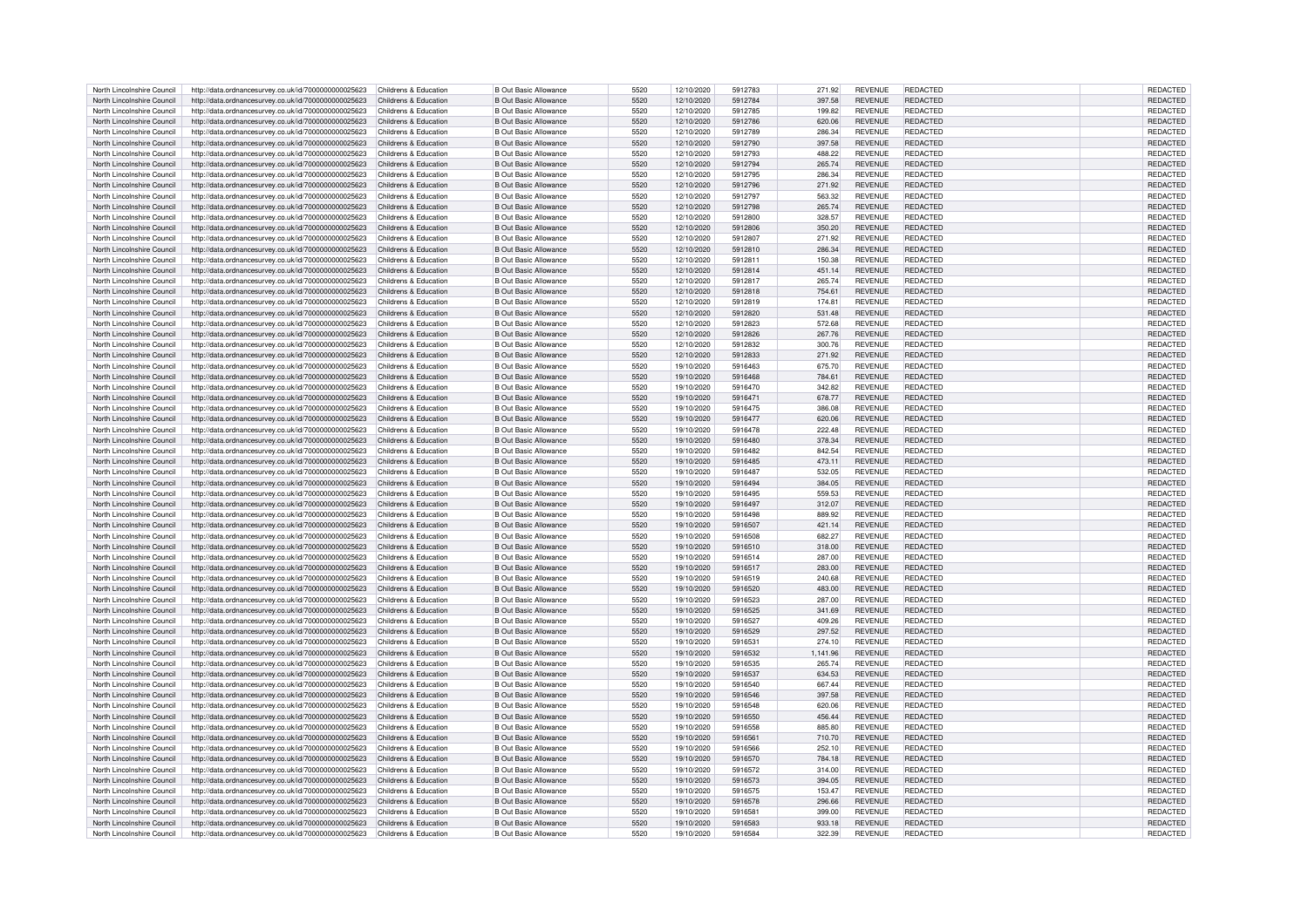| North Lincolnshire Council | http://data.ordnancesurvey.co.uk/id/7000000000025623                       | Childrens & Education | <b>B Out Basic Allowance</b> | 5520 | 19/10/2020 | 5916586 | 391.43   | <b>REVENUE</b> | <b>REDACTED</b> | REDACTED        |
|----------------------------|----------------------------------------------------------------------------|-----------------------|------------------------------|------|------------|---------|----------|----------------|-----------------|-----------------|
| North Lincolnshire Council | http://data.ordnancesurvey.co.uk/id/7000000000025623                       | Childrens & Education | <b>B Out Basic Allowance</b> | 5520 | 19/10/2020 | 5916589 | 222.48   | <b>REVENUE</b> | REDACTED        | REDACTED        |
| North Lincolnshire Council | http://data.ordnancesurvey.co.uk/id/7000000000025623                       | Childrens & Education | <b>B Out Basic Allowance</b> | 5520 | 19/10/2020 | 5916594 | 265.74   | <b>REVENUE</b> | REDACTED        | REDACTED        |
|                            |                                                                            |                       |                              |      |            |         |          |                |                 |                 |
| North Lincolnshire Council | http://data.ordnancesurvey.co.uk/id/7000000000025623                       | Childrens & Education | <b>B Out Basic Allowance</b> | 5520 | 19/10/2020 | 5916597 | 349.00   | <b>REVENUE</b> | REDACTED        | REDACTED        |
| North Lincolnshire Council | http://data.ordnancesurvey.co.uk/id/7000000000025623                       | Childrens & Education | <b>B Out Basic Allowance</b> | 5520 | 19/10/2020 | 5916600 | 1.215.74 | <b>REVENUE</b> | <b>REDACTED</b> | REDACTED        |
| North Lincolnshire Council | http://data.ordnancesurvey.co.uk/id/7000000000025623                       | Childrens & Education | <b>B Out Basic Allowance</b> | 5520 | 19/10/2020 | 5916603 | 222.48   | <b>REVENUE</b> | <b>REDACTED</b> | REDACTED        |
| North Lincolnshire Council | http://data.ordnancesurvey.co.uk/id/7000000000025623                       | Childrens & Education | <b>B Out Basic Allowance</b> | 5520 | 19/10/2020 | 5916606 | 153.47   | <b>REVENUE</b> | REDACTED        | REDACTED        |
| North Lincolnshire Council | http://data.ordnancesurvey.co.uk/id/7000000000025623                       | Childrens & Education | <b>B Out Basic Allowance</b> | 5520 | 19/10/2020 | 5916612 | 366.80   | <b>REVENUE</b> | <b>REDACTED</b> | REDACTED        |
| North Lincolnshire Council | http://data.ordnancesurvey.co.uk/id/7000000000025623                       | Childrens & Education | <b>B Out Basic Allowance</b> | 5520 | 19/10/2020 | 5916616 | 287.00   | <b>REVENUE</b> | REDACTED        | REDACTED        |
| North Lincolnshire Council | http://data.ordnancesurvey.co.uk/id/7000000000025623                       | Childrens & Education | <b>B Out Basic Allowance</b> | 5520 | 19/10/2020 | 5916617 | 366.88   | <b>REVENUE</b> | <b>REDACTED</b> | REDACTED        |
|                            |                                                                            |                       |                              |      |            |         |          |                |                 |                 |
| North Lincolnshire Council | http://data.ordnancesurvey.co.uk/id/7000000000025623                       | Childrens & Education | <b>B Out Basic Allowance</b> | 5520 | 19/10/2020 | 5916622 | 666.41   | <b>REVENUE</b> | <b>REDACTED</b> | REDACTED        |
| North Lincolnshire Council | http://data.ordnancesurvey.co.uk/id/7000000000025623                       | Childrens & Education | <b>B Out Basic Allowance</b> | 5520 | 19/10/2020 | 5916627 | 386.08   | <b>REVENUE</b> | REDACTED        | REDACTED        |
| North Lincolnshire Council | http://data.ordnancesurvey.co.uk/id/7000000000025623                       | Childrens & Education | <b>B Out Basic Allowance</b> | 5520 | 19/10/2020 | 5916629 | 342.82   | <b>REVENUE</b> | <b>REDACTED</b> | REDACTED        |
| North Lincolnshire Council | http://data.ordnancesurvey.co.uk/id/7000000000025623                       | Childrens & Education | <b>B Out Basic Allowance</b> | 5520 | 19/10/2020 | 5916631 | 222.48   | <b>REVENUE</b> | <b>REDACTED</b> | REDACTED        |
| North Lincolnshire Council | http://data.ordnancesurvey.co.uk/id/7000000000025623                       | Childrens & Education | <b>B Out Basic Allowance</b> | 5520 | 19/10/2020 | 5916632 | 773.53   | <b>REVENUE</b> | <b>REDACTED</b> | REDACTED        |
| North Lincolnshire Council | http://data.ordnancesurvey.co.uk/id/7000000000025623                       | Childrens & Education | <b>B Out Basic Allowance</b> | 5520 | 19/10/2020 | 5916633 | 440.84   | <b>REVENUE</b> | <b>REDACTED</b> | REDACTED        |
| North Lincolnshire Council |                                                                            | Childrens & Education | <b>B Out Basic Allowance</b> | 5520 | 19/10/2020 | 5916636 | 282.00   | <b>REVENUE</b> | REDACTED        | REDACTED        |
|                            | http://data.ordnancesurvey.co.uk/id/7000000000025623                       |                       |                              |      |            |         |          |                |                 |                 |
| North Lincolnshire Council | http://data.ordnancesurvey.co.uk/id/7000000000025623                       | Childrens & Education | <b>B Out Basic Allowance</b> | 5520 | 19/10/2020 | 5916639 | 382.00   | <b>REVENUE</b> | <b>REDACTED</b> | REDACTED        |
| North Lincolnshire Council | http://data.ordnancesurvey.co.uk/id/7000000000025623                       | Childrens & Education | <b>B Out Basic Allowance</b> | 5520 | 19/10/2020 | 5916644 | 271.92   | <b>REVENUE</b> | REDACTED        | REDACTED        |
| North Lincolnshire Council | http://data.ordnancesurvey.co.uk/id/7000000000025623                       | Childrens & Education | <b>B Out Basic Allowance</b> | 5520 | 19/10/2020 | 5916647 | 286.34   | <b>REVENUE</b> | <b>REDACTED</b> | REDACTED        |
| North Lincolnshire Council | http://data.ordnancesurvey.co.uk/id/7000000000025623                       | Childrens & Education | <b>B Out Basic Allowance</b> | 5520 | 19/10/2020 | 5916649 | 572.68   | <b>REVENUE</b> | <b>REDACTED</b> | REDACTED        |
| North Lincolnshire Council | http://data.ordnancesurvey.co.uk/id/7000000000025623                       | Childrens & Education | <b>B Out Basic Allowance</b> | 5520 | 19/10/2020 | 5916650 | 597.58   | <b>REVENUE</b> | REDACTED        | REDACTED        |
| North Lincolnshire Council | http://data.ordnancesurvey.co.uk/id/7000000000025623                       | Childrens & Education | <b>B Out Basic Allowance</b> | 5520 | 19/10/2020 | 5916652 | 251.00   | <b>REVENUE</b> | <b>REDACTED</b> | REDACTED        |
| North Lincolnshire Council |                                                                            |                       | <b>B Out Basic Allowance</b> | 5520 |            | 5916656 |          | <b>REVENUE</b> | <b>REDACTED</b> | REDACTED        |
|                            | http://data.ordnancesurvey.co.uk/id/7000000000025623                       | Childrens & Education |                              |      | 19/10/2020 |         | 258.00   |                |                 |                 |
| North Lincolnshire Council | http://data.ordnancesurvey.co.uk/id/7000000000025623                       | Childrens & Education | <b>B Out Basic Allowance</b> | 5520 | 19/10/2020 | 5916657 | 653.90   | <b>REVENUE</b> | <b>REDACTED</b> | REDACTED        |
| North Lincolnshire Council | http://data.ordnancesurvey.co.uk/id/7000000000025623                       | Childrens & Education | <b>B Out Basic Allowance</b> | 5520 | 19/10/2020 | 5916658 | 531.48   | <b>REVENUE</b> | <b>REDACTED</b> | REDACTED        |
| North Lincolnshire Council | http://data.ordnancesurvey.co.uk/id/7000000000025623                       | Childrens & Education | <b>B Out Basic Allowance</b> | 5520 | 19/10/2020 | 5916661 | 844.96   | <b>REVENUE</b> | REDACTED        | REDACTED        |
| North Lincolnshire Council | http://data.ordnancesurvey.co.uk/id/7000000000025623                       | Childrens & Education | <b>B Out Basic Allowance</b> | 5520 | 19/10/2020 | 5916662 | 710.70   | <b>REVENUE</b> | <b>REDACTED</b> | REDACTED        |
| North Lincolnshire Council | http://data.ordnancesurvey.co.uk/id/7000000000025623                       | Childrens & Education | <b>B Out Basic Allowance</b> | 5520 | 19/10/2020 | 5916663 | 286.34   | <b>REVENUE</b> | <b>REDACTED</b> | REDACTED        |
| North Lincolnshire Council | http://data.ordnancesurvey.co.uk/id/7000000000025623                       | Childrens & Education | <b>B Out Basic Allowance</b> | 5520 | 19/10/2020 | 5916668 | 397.58   | <b>REVENUE</b> | <b>REDACTED</b> | REDACTED        |
|                            |                                                                            |                       |                              |      |            |         |          |                |                 |                 |
| North Lincolnshire Council | http://data.ordnancesurvey.co.uk/id/7000000000025623                       | Childrens & Education | <b>B Out Basic Allowance</b> | 5520 | 19/10/2020 | 5916670 | 525.30   | <b>REVENUE</b> | REDACTED        | REDACTED        |
| North Lincolnshire Council | http://data.ordnancesurvey.co.uk/id/7000000000025623                       | Childrens & Education | <b>B Out Basic Allowance</b> | 5520 | 19/10/2020 | 5916672 | 240.42   | <b>REVENUE</b> | <b>REDACTED</b> | REDACTED        |
| North Lincolnshire Council | http://data.ordnancesurvey.co.uk/id/7000000000025623                       | Childrens & Education | <b>B Out Basic Allowance</b> | 5520 | 19/10/2020 | 5916673 | 287.00   | <b>REVENUE</b> | REDACTED        | REDACTED        |
| North Lincolnshire Council | http://data.ordnancesurvey.co.uk/id/7000000000025623                       | Childrens & Education | <b>B Out Basic Allowance</b> | 5520 | 19/10/2020 | 5916675 | 444.96   | <b>REVENUE</b> | REDACTED        | REDACTED        |
| North Lincolnshire Council | http://data.ordnancesurvey.co.uk/id/7000000000025623                       | Childrens & Education | <b>B Out Basic Allowance</b> | 5520 | 19/10/2020 | 5916676 | 394.05   | <b>REVENUE</b> | REDACTED        | REDACTED        |
| North Lincolnshire Council | http://data.ordnancesurvey.co.uk/id/7000000000025623                       | Childrens & Education | <b>B Out Basic Allowance</b> | 5520 | 19/10/2020 | 5916677 | 508.10   | <b>REVENUE</b> | REDACTED        | REDACTED        |
| North Lincolnshire Council | http://data.ordnancesurvey.co.uk/id/7000000000025623                       | Childrens & Education | <b>B Out Basic Allowance</b> | 5520 | 19/10/2020 | 5916678 | 222.48   | <b>REVENUE</b> | <b>REDACTED</b> | <b>REDACTED</b> |
|                            |                                                                            |                       |                              |      |            |         |          |                |                 |                 |
| North Lincolnshire Council | http://data.ordnancesurvey.co.uk/id/7000000000025623                       | Childrens & Education | <b>B Out Basic Allowance</b> | 5520 | 19/10/2020 | 5916680 | 299.10   | <b>REVENUE</b> | <b>REDACTED</b> | REDACTED        |
| North Lincolnshire Council | http://data.ordnancesurvey.co.uk/id/7000000000025623                       | Childrens & Education | <b>B Out Basic Allowance</b> | 5520 | 19/10/2020 | 5916684 | 339.16   | <b>REVENUE</b> | REDACTED        | REDACTED        |
| North Lincolnshire Council | http://data.ordnancesurvey.co.uk/id/7000000000025623                       | Childrens & Education | <b>B Out Basic Allowance</b> | 5520 | 19/10/2020 | 5916687 | 250.30   | <b>REVENUE</b> | <b>REDACTED</b> | REDACTED        |
| North Lincolnshire Council | http://data.ordnancesurvey.co.uk/id/7000000000025623                       | Childrens & Education | <b>B Out Basic Allowance</b> | 5520 | 19/10/2020 | 5916693 | 397.58   | <b>REVENUE</b> | REDACTED        | REDACTED        |
| North Lincolnshire Council | http://data.ordnancesurvey.co.uk/id/7000000000025623                       | Childrens & Education | <b>B Out Basic Allowance</b> | 5520 | 19/10/2020 | 5916694 | 199.82   | <b>REVENUE</b> | REDACTED        | <b>REDACTED</b> |
| North Lincolnshire Council | http://data.ordnancesurvey.co.uk/id/7000000000025623                       | Childrens & Education | <b>B Out Basic Allowance</b> | 5520 | 19/10/2020 | 5916695 | 620.06   | <b>REVENUE</b> | REDACTED        | REDACTED        |
| North Lincolnshire Council | http://data.ordnancesurvey.co.uk/id/7000000000025623                       | Childrens & Education | <b>B Out Basic Allowance</b> | 5520 | 19/10/2020 | 5916698 | 286.34   | <b>REVENUE</b> | REDACTED        | <b>REDACTED</b> |
|                            |                                                                            |                       |                              |      |            |         |          |                |                 |                 |
| North Lincolnshire Council | http://data.ordnancesurvey.co.uk/id/7000000000025623                       | Childrens & Education | <b>B Out Basic Allowance</b> | 5520 | 19/10/2020 | 5916699 | 397.58   | <b>REVENUE</b> | REDACTED        | REDACTED        |
| North Lincolnshire Council | http://data.ordnancesurvey.co.uk/id/7000000000025623                       | Childrens & Education | <b>B Out Basic Allowance</b> | 5520 | 19/10/2020 | 5916702 | 488.22   | <b>REVENUE</b> | <b>REDACTED</b> | REDACTED        |
| North Lincolnshire Council | http://data.ordnancesurvey.co.uk/id/7000000000025623                       | Childrens & Education | <b>B Out Basic Allowance</b> | 5520 | 19/10/2020 | 5916703 | 265.74   | <b>REVENUE</b> | <b>REDACTED</b> | REDACTED        |
| North Lincolnshire Council | http://data.ordnancesurvey.co.uk/id/7000000000025623                       | Childrens & Education | <b>B Out Basic Allowance</b> | 5520 | 19/10/2020 | 5916704 | 286.34   | <b>REVENUE</b> | REDACTED        | REDACTED        |
| North Lincolnshire Council | http://data.ordnancesurvey.co.uk/id/7000000000025623                       | Childrens & Education | <b>B Out Basic Allowance</b> | 5520 | 19/10/2020 | 5916705 | 271.92   | <b>REVENUE</b> | <b>REDACTED</b> | REDACTED        |
| North Lincolnshire Council | http://data.ordnancesurvey.co.uk/id/7000000000025623                       | Childrens & Education | <b>B Out Basic Allowance</b> | 5520 | 19/10/2020 | 5916706 | 620.06   | <b>REVENUE</b> | <b>REDACTED</b> | REDACTED        |
| North Lincolnshire Council | http://data.ordnancesurvey.co.uk/id/7000000000025623                       | Childrens & Education | <b>B Out Basic Allowance</b> | 5520 | 19/10/2020 | 5916707 | 531.48   | <b>REVENUE</b> | <b>REDACTED</b> | REDACTED        |
|                            |                                                                            |                       |                              |      |            |         |          |                |                 |                 |
| North Lincolnshire Council | http://data.ordnancesurvey.co.uk/id/7000000000025623                       | Childrens & Education | <b>B Out Basic Allowance</b> | 5520 | 19/10/2020 | 5916709 | 350.20   | <b>REVENUE</b> | <b>REDACTED</b> | REDACTED        |
| North Lincolnshire Council | http://data.ordnancesurvey.co.uk/id/7000000000025623                       | Childrens & Education | <b>B Out Basic Allowance</b> | 5520 | 19/10/2020 | 5916710 | 328.57   | <b>REVENUE</b> | REDACTED        | <b>REDACTED</b> |
| North Lincolnshire Council | http://data.ordnancesurvey.co.uk/id/7000000000025623                       | Childrens & Education | <b>B Out Basic Allowance</b> | 5520 | 19/10/2020 | 5916714 | 150.38   | <b>REVENUE</b> | <b>REDACTED</b> | REDACTED        |
| North Lincolnshire Council | http://data.ordnancesurvey.co.uk/id/7000000000025623                       | Childrens & Education | <b>B Out Basic Allowance</b> | 5520 | 19/10/2020 | 5916716 | 350.20   | <b>REVENUE</b> | <b>REDACTED</b> | REDACTED        |
| North Lincolnshire Council | http://data.ordnancesurvey.co.uk/id/7000000000025623                       | Childrens & Education | <b>B Out Basic Allowance</b> | 5520 | 19/10/2020 | 5916717 | 252.50   | <b>REVENUE</b> | <b>REDACTED</b> | <b>REDACTED</b> |
| North Lincolnshire Council | http://data.ordnancesurvey.co.uk/id/7000000000025623                       | Childrens & Education | <b>B Out Basic Allowance</b> | 5520 | 19/10/2020 | 5916721 | 286.34   | <b>REVENUE</b> | <b>REDACTED</b> | REDACTED        |
| North Lincolnshire Council | http://data.ordnancesurvey.co.uk/id/7000000000025623                       | Childrens & Education | <b>B Out Basic Allowance</b> | 5520 | 19/10/2020 | 5916722 | 150.38   | <b>REVENUE</b> | REDACTED        | REDACTED        |
|                            |                                                                            |                       |                              |      |            |         |          |                |                 |                 |
| North Lincolnshire Council | http://data.ordnancesurvey.co.uk/id/7000000000025623                       | Childrens & Education | <b>B Out Basic Allowance</b> | 5520 | 19/10/2020 | 5916726 | 196.59   | <b>REVENUE</b> | <b>REDACTED</b> | REDACTED        |
| North Lincolnshire Council | http://data.ordnancesurvey.co.uk/id/7000000000025623                       | Childrens & Education | <b>B Out Basic Allowance</b> | 5520 | 19/10/2020 | 5916727 | 344.02   | <b>REVENUE</b> | <b>REDACTED</b> | REDACTED        |
| North Lincolnshire Council | http://data.ordnancesurvey.co.uk/id/7000000000025623                       | Childrens & Education | <b>B Out Basic Allowance</b> | 5520 | 19/10/2020 | 5916729 | 265.74   | <b>REVENUE</b> | REDACTED        | REDACTED        |
| North Lincolnshire Council | http://data.ordnancesurvey.co.uk/id/7000000000025623                       | Childrens & Education | <b>B Out Basic Allowance</b> | 5520 | 19/10/2020 | 5916731 | 135.96   | <b>REVENUE</b> | <b>REDACTED</b> | REDACTED        |
| North Lincolnshire Council | http://data.ordnancesurvey.co.uk/id/7000000000025623                       | Childrens & Education | <b>B Out Basic Allowance</b> | 5520 | 19/10/2020 | 5916732 | 265.74   | <b>REVENUE</b> | <b>REDACTED</b> | <b>REDACTED</b> |
| North Lincolnshire Council | http://data.ordnancesurvey.co.uk/id/7000000000025623                       | Childrens & Education | <b>B Out Basic Allowance</b> | 5520 | 19/10/2020 | 5916734 | 150.38   | <b>REVENUE</b> | REDACTED        | REDACTED        |
|                            |                                                                            |                       |                              | 5520 |            | 5916735 |          |                | <b>REDACTED</b> |                 |
| North Lincolnshire Council | http://data.ordnancesurvey.co.uk/id/7000000000025623                       | Childrens & Education | <b>B Out Basic Allowance</b> |      | 19/10/2020 |         | 572.68   | <b>REVENUE</b> |                 | REDACTED        |
| North Lincolnshire Council | http://data.ordnancesurvey.co.uk/id/7000000000025623                       | Childrens & Education | <b>B Out Basic Allowance</b> | 5520 | 19/10/2020 | 5916738 | 267.76   | <b>REVENUE</b> | REDACTED        | REDACTED        |
| North Lincolnshire Council | http://data.ordnancesurvey.co.uk/id/7000000000025623                       | Childrens & Education | <b>B Out Basic Allowance</b> | 5520 | 19/10/2020 | 5916744 | 300.76   | <b>REVENUE</b> | <b>REDACTED</b> | REDACTED        |
| North Lincolnshire Council | http://data.ordnancesurvey.co.uk/id/7000000000025623                       | Childrens & Education | <b>B Out Basic Allowance</b> | 5520 | 19/10/2020 | 5916745 | 271.92   | <b>REVENUE</b> | REDACTED        | REDACTED        |
| North Lincolnshire Council | http://data.ordnancesurvey.co.uk/id/7000000000025623                       | Childrens & Education | B Out Basic Allowance        | 5520 | 26/10/2020 | 5920075 | 675.70   | <b>REVENUE</b> | REDACTED        | <b>REDACTED</b> |
| North Lincolnshire Council | http://data.ordnancesurvey.co.uk/id/7000000000025623                       | Childrens & Education | B Out Basic Allowance        | 5520 | 26/10/2020 | 5920078 | 175.10   | <b>REVENUE</b> | <b>REDACTED</b> | <b>REDACTED</b> |
| North Lincolnshire Council | http://data.ordnancesurvey.co.uk/id/7000000000025623 Childrens & Education |                       | <b>B Out Basic Allowance</b> | 5520 | 26/10/2020 | 5920079 | 784.61   | <b>REVENUE</b> | REDACTED        | REDACTED        |
|                            |                                                                            |                       |                              |      |            |         |          |                |                 |                 |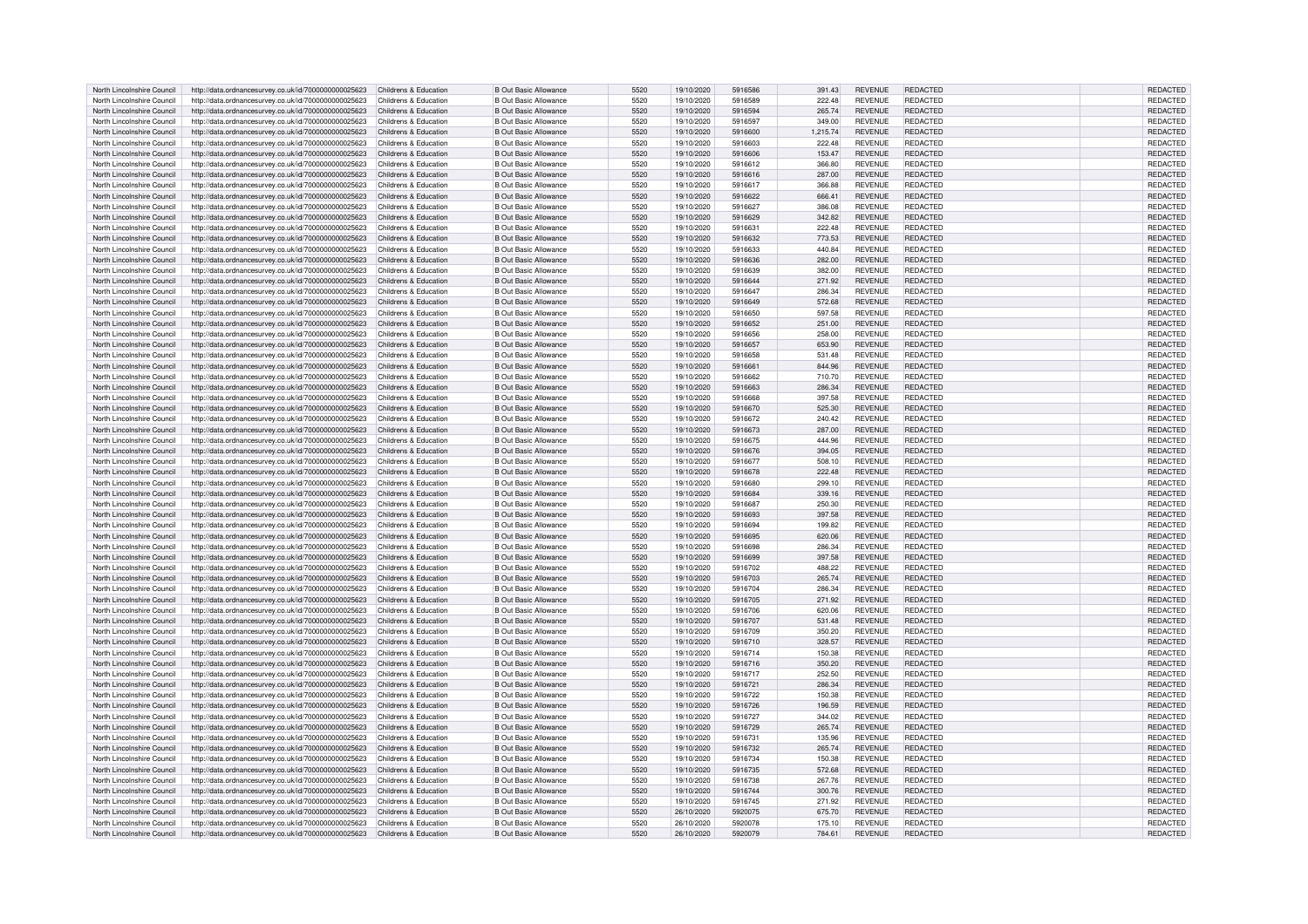| North Lincolnshire Council | http://data.ordnancesurvey.co.uk/id/7000000000025623                       | Childrens & Education | <b>B Out Basic Allowance</b> | 5520 | 26/10/2020 | 5920081 | 342.82   | <b>REVENUE</b> | REDACTED        | REDACTED        |
|----------------------------|----------------------------------------------------------------------------|-----------------------|------------------------------|------|------------|---------|----------|----------------|-----------------|-----------------|
| North Lincolnshire Council | http://data.ordnancesurvey.co.uk/id/7000000000025623                       | Childrens & Education | <b>B Out Basic Allowance</b> | 5520 | 26/10/2020 | 5920082 | 678.77   | <b>REVENUE</b> | <b>REDACTED</b> | REDACTED        |
| North Lincolnshire Council |                                                                            | Childrens & Education | <b>B Out Basic Allowance</b> | 5520 | 26/10/2020 | 5920086 | 386.08   | <b>REVENUE</b> | REDACTED        | REDACTED        |
|                            | http://data.ordnancesurvey.co.uk/id/7000000000025623                       |                       |                              |      |            |         |          |                |                 |                 |
| North Lincolnshire Council | http://data.ordnancesurvey.co.uk/id/7000000000025623                       | Childrens & Education | <b>B Out Basic Allowance</b> | 5520 | 26/10/2020 | 5920088 | 620.06   | <b>REVENUE</b> | <b>REDACTED</b> | REDACTED        |
| North Lincolnshire Council | http://data.ordnancesurvey.co.uk/id/7000000000025623                       | Childrens & Education | <b>B Out Basic Allowance</b> | 5520 | 26/10/2020 | 5920091 | 636.34   | <b>REVENUE</b> | REDACTED        | REDACTED        |
| North Lincolnshire Council | http://data.ordnancesurvey.co.uk/id/7000000000025623                       | Childrens & Education | <b>B Out Basic Allowance</b> | 5520 | 26/10/2020 | 5920093 | 842.54   | <b>REVENUE</b> | <b>REDACTED</b> | REDACTED        |
| North Lincolnshire Council | http://data.ordnancesurvey.co.uk/id/7000000000025623                       | Childrens & Education | <b>B Out Basic Allowance</b> | 5520 | 26/10/2020 | 5920096 | 473.11   | <b>REVENUE</b> | <b>REDACTED</b> | REDACTED        |
| North Lincolnshire Council | http://data.ordnancesurvey.co.uk/id/7000000000025623                       | Childrens & Education | <b>B Out Basic Allowance</b> | 5520 | 26/10/2020 | 5920098 | 532.05   | <b>REVENUE</b> | REDACTED        | REDACTED        |
| North Lincolnshire Council | http://data.ordnancesurvey.co.uk/id/7000000000025623                       | Childrens & Education | <b>B Out Basic Allowance</b> | 5520 | 26/10/2020 | 5920105 | 384.05   | <b>REVENUE</b> | <b>REDACTED</b> | REDACTED        |
|                            |                                                                            |                       |                              |      |            |         |          |                |                 |                 |
| North Lincolnshire Council | http://data.ordnancesurvey.co.uk/id/7000000000025623                       | Childrens & Education | <b>B Out Basic Allowance</b> | 5520 | 26/10/2020 | 5920106 | 559.53   | REVENUE        | REDACTED        | REDACTED        |
| North Lincolnshire Council | http://data.ordnancesurvey.co.uk/id/7000000000025623                       | Childrens & Education | <b>B Out Basic Allowance</b> | 5520 | 26/10/2020 | 5920108 | 312.07   | <b>REVENUE</b> | <b>REDACTED</b> | <b>REDACTED</b> |
| North Lincolnshire Council | http://data.ordnancesurvey.co.uk/id/7000000000025623                       | Childrens & Education | <b>B Out Basic Allowance</b> | 5520 | 26/10/2020 | 5920109 | 889.92   | <b>REVENUE</b> | REDACTED        | REDACTED        |
| North Lincolnshire Council | http://data.ordnancesurvey.co.uk/id/7000000000025623                       | Childrens & Education | <b>B Out Basic Allowance</b> | 5520 | 26/10/2020 | 5920112 | 222.48   | <b>REVENUE</b> | REDACTED        | REDACTED        |
| North Lincolnshire Council | http://data.ordnancesurvey.co.uk/id/7000000000025623                       | Childrens & Education | <b>B Out Basic Allowance</b> | 5520 | 26/10/2020 | 5920118 | 421.14   | <b>REVENUE</b> | REDACTED        | REDACTED        |
| North Lincolnshire Council | http://data.ordnancesurvey.co.uk/id/7000000000025623                       | Childrens & Education | B Out Basic Allowance        | 5520 | 26/10/2020 | 5920119 | 682.27   | <b>REVENUE</b> | REDACTED        | REDACTED        |
|                            |                                                                            |                       |                              |      |            |         |          |                |                 |                 |
| North Lincolnshire Council | http://data.ordnancesurvey.co.uk/id/7000000000025623                       | Childrens & Education | <b>B Out Basic Allowance</b> | 5520 | 26/10/2020 | 5920121 | 318.00   | <b>REVENUE</b> | REDACTED        | <b>REDACTED</b> |
| North Lincolnshire Council | http://data.ordnancesurvey.co.uk/id/7000000000025623                       | Childrens & Education | <b>B Out Basic Allowance</b> | 5520 | 26/10/2020 | 5920125 | 287.00   | <b>REVENUE</b> | REDACTED        | REDACTED        |
| North Lincolnshire Council | http://data.ordnancesurvey.co.uk/id/7000000000025623                       | Childrens & Education | <b>B Out Basic Allowance</b> | 5520 | 26/10/2020 | 5920128 | 283.00   | <b>REVENUE</b> | <b>REDACTED</b> | <b>REDACTED</b> |
| North Lincolnshire Council | http://data.ordnancesurvey.co.uk/id/7000000000025623                       | Childrens & Education | <b>B Out Basic Allowance</b> | 5520 | 26/10/2020 | 5920130 | 240.68   | <b>REVENUE</b> | <b>REDACTED</b> | REDACTED        |
| North Lincolnshire Council | http://data.ordnancesurvey.co.uk/id/7000000000025623                       | Childrens & Education | <b>B Out Basic Allowance</b> | 5520 | 26/10/2020 | 5920131 | 483.00   | <b>REVENUE</b> | <b>REDACTED</b> | REDACTED        |
| North Lincolnshire Council | http://data.ordnancesurvey.co.uk/id/7000000000025623                       | Childrens & Education | <b>B Out Basic Allowance</b> | 5520 | 26/10/2020 | 5920134 | 287.00   | <b>REVENUE</b> | REDACTED        | REDACTED        |
| North Lincolnshire Council | http://data.ordnancesurvey.co.uk/id/7000000000025623                       | Childrens & Education | <b>B Out Basic Allowance</b> | 5520 | 26/10/2020 | 5920136 | 341.69   | <b>REVENUE</b> | <b>REDACTED</b> | REDACTED        |
|                            |                                                                            |                       |                              |      |            |         |          |                |                 |                 |
| North Lincolnshire Council | http://data.ordnancesurvey.co.uk/id/7000000000025623                       | Childrens & Education | <b>B Out Basic Allowance</b> | 5520 | 26/10/2020 | 5920138 | 409.26   | <b>REVENUE</b> | REDACTED        | REDACTED        |
| North Lincolnshire Council | http://data.ordnancesurvey.co.uk/id/7000000000025623                       | Childrens & Education | <b>B Out Basic Allowance</b> | 5520 | 26/10/2020 | 5920140 | 297.52   | <b>REVENUE</b> | <b>REDACTED</b> | REDACTED        |
| North Lincolnshire Council | http://data.ordnancesurvey.co.uk/id/7000000000025623                       | Childrens & Education | <b>B Out Basic Allowance</b> | 5520 | 26/10/2020 | 5920142 | 274.10   | <b>REVENUE</b> | <b>REDACTED</b> | REDACTED        |
| North Lincolnshire Council | http://data.ordnancesurvey.co.uk/id/7000000000025623                       | Childrens & Education | <b>B Out Basic Allowance</b> | 5520 | 26/10/2020 | 5920143 | 1.141.96 | <b>REVENUE</b> | <b>REDACTED</b> | REDACTED        |
| North Lincolnshire Council | http://data.ordnancesurvey.co.uk/id/7000000000025623                       | Childrens & Education | <b>B Out Basic Allowance</b> | 5520 | 26/10/2020 | 5920146 | 531.48   | <b>REVENUE</b> | <b>REDACTED</b> | <b>REDACTED</b> |
| North Lincolnshire Council | http://data.ordnancesurvey.co.uk/id/7000000000025623                       | Childrens & Education | <b>B Out Basic Allowance</b> | 5520 | 26/10/2020 | 5920148 | 634.53   | <b>REVENUE</b> | <b>REDACTED</b> | REDACTED        |
|                            |                                                                            |                       |                              |      |            |         |          |                |                 |                 |
| North Lincolnshire Council | http://data.ordnancesurvey.co.uk/id/7000000000025623                       | Childrens & Education | <b>B Out Basic Allowance</b> | 5520 | 26/10/2020 | 5920151 | 667.44   | <b>REVENUE</b> | REDACTED        | REDACTED        |
| North Lincolnshire Council | http://data.ordnancesurvey.co.uk/id/7000000000025623                       | Childrens & Education | <b>B Out Basic Allowance</b> | 5520 | 26/10/2020 | 5920157 | 397.58   | <b>REVENUE</b> | REDACTED        | REDACTED        |
| North Lincolnshire Council | http://data.ordnancesurvey.co.uk/id/7000000000025623                       | Childrens & Education | <b>B Out Basic Allowance</b> | 5520 | 26/10/2020 | 5920159 | 620.06   | <b>REVENUE</b> | REDACTED        | REDACTED        |
| North Lincolnshire Council | http://data.ordnancesurvey.co.uk/id/7000000000025623                       | Childrens & Education | <b>B Out Basic Allowance</b> | 5520 | 26/10/2020 | 5920161 | 329.31   | <b>REVENUE</b> | REDACTED        | REDACTED        |
| North Lincolnshire Council | http://data.ordnancesurvey.co.uk/id/7000000000025623                       | Childrens & Education | B Out Basic Allowance        | 5520 | 26/10/2020 | 5920169 | 885.80   | <b>REVENUE</b> | REDACTED        | REDACTED        |
| North Lincolnshire Council | http://data.ordnancesurvey.co.uk/id/7000000000025623                       | Childrens & Education | B Out Basic Allowance        | 5520 | 26/10/2020 | 5920172 | 710.70   | <b>REVENUE</b> | REDACTED        | REDACTED        |
|                            |                                                                            |                       |                              | 5520 |            |         |          |                |                 |                 |
| North Lincolnshire Council | http://data.ordnancesurvey.co.uk/id/7000000000025623                       | Childrens & Education | B Out Basic Allowance        |      | 26/10/2020 | 5920177 | 252.10   | <b>REVENUE</b> | <b>REDACTED</b> | REDACTED        |
| North Lincolnshire Council | http://data.ordnancesurvey.co.uk/id/7000000000025623                       | Childrens & Education | B Out Basic Allowance        | 5520 | 26/10/2020 | 5920181 | 746.22   | <b>REVENUE</b> | <b>REDACTED</b> | <b>REDACTED</b> |
| North Lincolnshire Council | http://data.ordnancesurvey.co.uk/id/7000000000025623                       | Childrens & Education | <b>B Out Basic Allowance</b> | 5520 | 26/10/2020 | 5920183 | 314.00   | <b>REVENUE</b> | <b>REDACTED</b> | REDACTED        |
| North Lincolnshire Council | http://data.ordnancesurvey.co.uk/id/7000000000025623                       | Childrens & Education | <b>B Out Basic Allowance</b> | 5520 | 26/10/2020 | 5920184 | 394.05   | <b>REVENUE</b> | REDACTED        | REDACTED        |
| North Lincolnshire Council | http://data.ordnancesurvey.co.uk/id/7000000000025623                       | Childrens & Education | <b>B Out Basic Allowance</b> | 5520 | 26/10/2020 | 5920189 | 296.66   | <b>REVENUE</b> | <b>REDACTED</b> | REDACTED        |
| North Lincolnshire Council | http://data.ordnancesurvey.co.uk/id/7000000000025623                       | Childrens & Education | <b>B Out Basic Allowance</b> | 5520 | 26/10/2020 | 5920192 | 399.00   | <b>REVENUE</b> | REDACTED        | REDACTED        |
| North Lincolnshire Council |                                                                            | Childrens & Education | <b>B Out Basic Allowance</b> | 5520 | 26/10/2020 | 5920194 | 1.295.3  | <b>REVENUE</b> | REDACTED        | REDACTED        |
|                            | http://data.ordnancesurvey.co.uk/id/7000000000025623                       |                       |                              |      |            |         |          |                |                 |                 |
| North Lincolnshire Council | http://data.ordnancesurvey.co.uk/id/7000000000025623                       | Childrens & Education | <b>B Out Basic Allowance</b> | 5520 | 26/10/2020 | 5920195 | 322.39   | <b>REVENUE</b> | REDACTED        | REDACTED        |
| North Lincolnshire Council | http://data.ordnancesurvey.co.uk/id/7000000000025623                       | Childrens & Education | <b>B Out Basic Allowance</b> | 5520 | 26/10/2020 | 5920197 | 391.43   | <b>REVENUE</b> | REDACTED        | REDACTED        |
| North Lincolnshire Council | http://data.ordnancesurvey.co.uk/id/7000000000025623                       | Childrens & Education | <b>B Out Basic Allowance</b> | 5520 | 26/10/2020 | 5920200 | 222.48   | <b>REVENUE</b> | <b>REDACTED</b> | <b>REDACTED</b> |
| North Lincolnshire Council | http://data.ordnancesurvey.co.uk/id/7000000000025623                       | Childrens & Education | <b>B Out Basic Allowance</b> | 5520 | 26/10/2020 | 5920205 | 265.74   | <b>REVENUE</b> | <b>REDACTED</b> | <b>REDACTED</b> |
| North Lincolnshire Council | http://data.ordnancesurvey.co.uk/id/7000000000025623                       | Childrens & Education | <b>B Out Basic Allowance</b> | 5520 | 26/10/2020 | 5920208 | 349.00   | <b>REVENUE</b> | <b>REDACTED</b> | REDACTED        |
| North Lincolnshire Council | http://data.ordnancesurvey.co.uk/id/7000000000025623                       | Childrens & Education | <b>B Out Basic Allowance</b> | 5520 | 26/10/2020 | 5920211 | 1,215.74 | <b>REVENUE</b> | <b>REDACTED</b> | REDACTED        |
|                            |                                                                            |                       |                              |      |            |         |          |                |                 |                 |
| North Lincolnshire Council | http://data.ordnancesurvey.co.uk/id/7000000000025623                       | Childrens & Education | <b>B Out Basic Allowance</b> | 5520 | 26/10/2020 | 5920214 | 222.48   | <b>REVENUE</b> | <b>REDACTED</b> | REDACTED        |
| North Lincolnshire Council | http://data.ordnancesurvey.co.uk/id/7000000000025623                       | Childrens & Education | <b>B Out Basic Allowance</b> | 5520 | 26/10/2020 | 5920223 | 488.22   | <b>REVENUE</b> | <b>REDACTED</b> | REDACTED        |
| North Lincolnshire Council | http://data.ordnancesurvey.co.uk/id/7000000000025623                       | Childrens & Education | <b>B Out Basic Allowance</b> | 5520 | 26/10/2020 | 5920224 | 366.80   | <b>REVENUE</b> | <b>REDACTED</b> | <b>REDACTED</b> |
| North Lincolnshire Council | http://data.ordnancesurvey.co.uk/id/7000000000025623                       | Childrens & Education | <b>B Out Basic Allowance</b> | 5520 | 26/10/2020 | 5920228 | 287.00   | <b>REVENUE</b> | REDACTED        | REDACTED        |
| North Lincolnshire Council | http://data.ordnancesurvey.co.uk/id/7000000000025623                       | Childrens & Education | <b>B Out Basic Allowance</b> | 5520 | 26/10/2020 | 5920229 | 366.88   | <b>REVENUE</b> | REDACTED        | REDACTED        |
| North Lincolnshire Council | http://data.ordnancesurvey.co.uk/id/7000000000025623                       | Childrens & Education | B Out Basic Allowance        | 5520 | 26/10/2020 | 5920234 | 494.40   | <b>REVENUE</b> | <b>REDACTED</b> | REDACTED        |
| North Lincolnshire Council | http://data.ordnancesurvey.co.uk/id/7000000000025623                       | Childrens & Education | <b>B Out Basic Allowance</b> | 5520 | 26/10/2020 | 5920239 | 386.08   | <b>REVENUE</b> | <b>REDACTED</b> | REDACTED        |
| North Lincolnshire Council |                                                                            | Childrens & Education | B Out Basic Allowance        | 5520 | 26/10/2020 | 5920241 |          | <b>REVENUE</b> | <b>REDACTED</b> |                 |
|                            | http://data.ordnancesurvey.co.uk/id/7000000000025623                       |                       |                              |      |            |         | 342.82   |                |                 | REDACTED        |
| North Lincolnshire Council | http://data.ordnancesurvey.co.uk/id/7000000000025623                       | Childrens & Education | <b>B Out Basic Allowance</b> | 5520 | 26/10/2020 | 5920243 | 222.48   | <b>REVENUE</b> | <b>REDACTED</b> | REDACTED        |
| North Lincolnshire Council | http://data.ordnancesurvey.co.uk/id/7000000000025623                       | Childrens & Education | <b>B Out Basic Allowance</b> | 5520 | 26/10/2020 | 5920244 | 773.53   | <b>REVENUE</b> | <b>REDACTED</b> | REDACTED        |
| North Lincolnshire Council | http://data.ordnancesurvey.co.uk/id/7000000000025623                       | Childrens & Education | <b>B Out Basic Allowance</b> | 5520 | 26/10/2020 | 5920245 | 440.84   | <b>REVENUE</b> | REDACTED        | REDACTED        |
| North Lincolnshire Council | http://data.ordnancesurvey.co.uk/id/7000000000025623                       | Childrens & Education | <b>B Out Basic Allowance</b> | 5520 | 26/10/2020 | 5920248 | 282.00   | <b>REVENUE</b> | <b>REDACTED</b> | REDACTED        |
| North Lincolnshire Council | http://data.ordnancesurvey.co.uk/id/7000000000025623                       | Childrens & Education | <b>B Out Basic Allowance</b> | 5520 | 26/10/2020 | 5920251 | 382.00   | <b>REVENUE</b> | <b>REDACTED</b> | REDACTED        |
| North Lincolnshire Council | http://data.ordnancesurvey.co.uk/id/7000000000025623                       | Childrens & Education | <b>B Out Basic Allowance</b> | 5520 | 26/10/2020 | 5920256 | 271.92   | <b>REVENUE</b> | REDACTED        | REDACTED        |
|                            |                                                                            |                       |                              |      |            | 5920259 |          |                |                 |                 |
| North Lincolnshire Council | http://data.ordnancesurvey.co.uk/id/7000000000025623                       | Childrens & Education | <b>B Out Basic Allowance</b> | 5520 | 26/10/2020 |         | 286.34   | <b>REVENUE</b> | REDACTED        | REDACTED        |
| North Lincolnshire Council | http://data.ordnancesurvey.co.uk/id/7000000000025623                       | Childrens & Education | B Out Basic Allowance        | 5520 | 26/10/2020 | 5920261 | 572.68   | <b>REVENUE</b> | REDACTED        | REDACTED        |
| North Lincolnshire Council | http://data.ordnancesurvey.co.uk/id/7000000000025623                       | Childrens & Education | <b>B Out Basic Allowance</b> | 5520 | 26/10/2020 | 5920262 | 597.58   | <b>REVENUE</b> | <b>REDACTED</b> | REDACTED        |
| North Lincolnshire Council | http://data.ordnancesurvey.co.uk/id/7000000000025623                       | Childrens & Education | <b>B Out Basic Allowance</b> | 5520 | 26/10/2020 | 5920264 | 251.00   | <b>REVENUE</b> | <b>REDACTED</b> | REDACTED        |
| North Lincolnshire Council | http://data.ordnancesurvey.co.uk/id/7000000000025623                       | Childrens & Education | <b>B Out Basic Allowance</b> | 5520 | 26/10/2020 | 5920267 | 518.63   | <b>REVENUE</b> | <b>REDACTED</b> | <b>REDACTED</b> |
| North Lincolnshire Council | http://data.ordnancesurvey.co.uk/id/7000000000025623                       | Childrens & Education | <b>B Out Basic Allowance</b> | 5520 | 26/10/2020 | 5920269 | 258.00   | <b>REVENUE</b> | <b>REDACTED</b> | REDACTED        |
| North Lincolnshire Council | http://data.ordnancesurvey.co.uk/id/7000000000025623                       | Childrens & Education | <b>B Out Basic Allowance</b> | 5520 | 26/10/2020 | 5920270 | 667.44   | <b>REVENUE</b> | REDACTED        | REDACTED        |
|                            |                                                                            | Childrens & Education | B Out Basic Allowance        | 5520 | 26/10/2020 | 5920271 |          | <b>REVENUE</b> | REDACTED        | <b>REDACTED</b> |
| North Lincolnshire Council | http://data.ordnancesurvey.co.uk/id/7000000000025623                       |                       |                              |      |            |         | 379.63   |                |                 |                 |
| North Lincolnshire Council | http://data.ordnancesurvey.co.uk/id/7000000000025623                       | Childrens & Education | <b>B Out Basic Allowance</b> | 5520 | 26/10/2020 | 5920274 | 844.96   | <b>REVENUE</b> | <b>REDACTED</b> | <b>REDACTED</b> |
| North Lincolnshire Council | http://data.ordnancesurvey.co.uk/id/7000000000025623 Childrens & Education |                       | <b>B</b> Out Basic Allowance | 5520 | 26/10/2020 | 5920275 | 710.70   | <b>REVENUE</b> | REDACTED        | REDACTED        |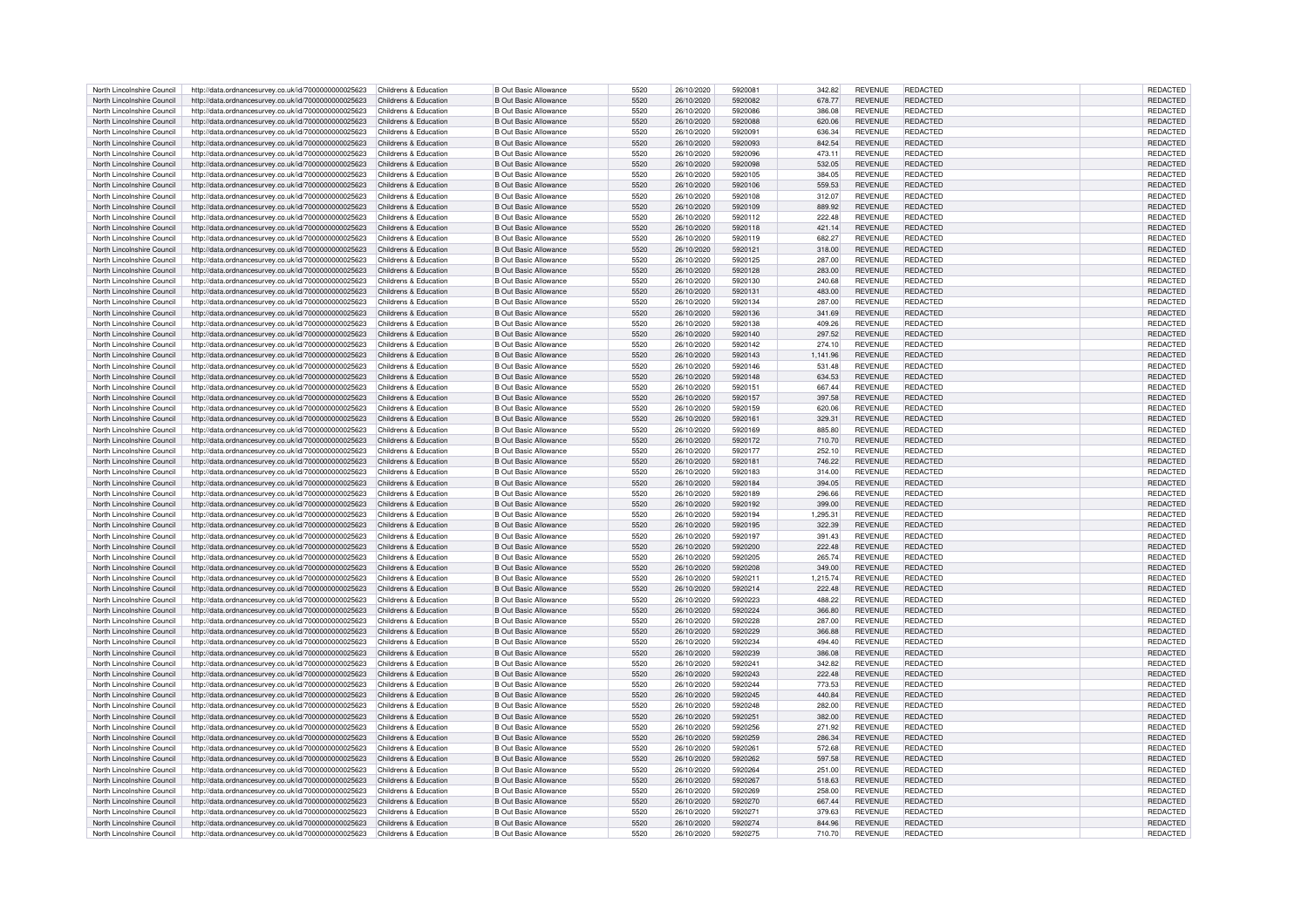| North Lincolnshire Council | http://data.ordnancesurvey.co.uk/id/7000000000025623                                                                               | Childrens & Education | <b>B Out Basic Allowance</b> | 5520 | 26/10/2020 | 5920276 | 286.34 | <b>REVENUE</b> | <b>REDACTED</b> | REDACTED        |
|----------------------------|------------------------------------------------------------------------------------------------------------------------------------|-----------------------|------------------------------|------|------------|---------|--------|----------------|-----------------|-----------------|
| North Lincolnshire Council | http://data.ordnancesurvey.co.uk/id/7000000000025623                                                                               | Childrens & Education | <b>B Out Basic Allowance</b> | 5520 | 26/10/2020 | 5920281 | 397.58 | <b>REVENUE</b> | <b>REDACTED</b> | REDACTED        |
| North Lincolnshire Council | http://data.ordnancesurvey.co.uk/id/7000000000025623                                                                               | Childrens & Education | <b>B Out Basic Allowance</b> | 5520 | 26/10/2020 | 5920283 | 525.30 | <b>REVENUE</b> | REDACTED        | REDACTED        |
| North Lincolnshire Council | http://data.ordnancesurvey.co.uk/id/7000000000025623                                                                               | Childrens & Education | <b>B Out Basic Allowance</b> | 5520 | 26/10/2020 | 5920285 | 240.42 | <b>REVENUE</b> | REDACTED        | REDACTED        |
|                            |                                                                                                                                    |                       |                              |      |            |         |        |                |                 |                 |
| North Lincolnshire Council | http://data.ordnancesurvey.co.uk/id/7000000000025623                                                                               | Childrens & Education | <b>B Out Basic Allowance</b> | 5520 | 26/10/2020 | 5920286 | 287.00 | <b>REVENUE</b> | <b>REDACTED</b> | REDACTED        |
| North Lincolnshire Council | http://data.ordnancesurvey.co.uk/id/7000000000025623                                                                               | Childrens & Education | <b>B Out Basic Allowance</b> | 5520 | 26/10/2020 | 5920288 | 222.48 | <b>REVENUE</b> | <b>REDACTED</b> | REDACTED        |
| North Lincolnshire Council | http://data.ordnancesurvey.co.uk/id/7000000000025623                                                                               | Childrens & Education | <b>B Out Basic Allowance</b> | 5520 | 26/10/2020 | 5920289 | 394.05 | <b>REVENUE</b> | REDACTED        | REDACTED        |
| North Lincolnshire Council | http://data.ordnancesurvey.co.uk/id/7000000000025623                                                                               | Childrens & Education | <b>B Out Basic Allowance</b> | 5520 | 26/10/2020 | 5920290 | 508.10 | <b>REVENUE</b> | <b>REDACTED</b> | REDACTED        |
| North Lincolnshire Council | http://data.ordnancesurvey.co.uk/id/7000000000025623                                                                               | Childrens & Education | <b>B Out Basic Allowance</b> | 5520 | 26/10/2020 | 5920291 | 222.48 | <b>REVENUE</b> | REDACTED        | REDACTED        |
| North Lincolnshire Council | http://data.ordnancesurvey.co.uk/id/7000000000025623                                                                               | Childrens & Education | <b>B Out Basic Allowance</b> | 5520 | 26/10/2020 | 5920293 | 299.10 | <b>REVENUE</b> | REDACTED        | REDACTED        |
| North Lincolnshire Council | http://data.ordnancesurvey.co.uk/id/7000000000025623                                                                               | Childrens & Education | <b>B Out Basic Allowance</b> | 5520 | 26/10/2020 | 5920300 | 250.30 | <b>REVENUE</b> | <b>REDACTED</b> | REDACTED        |
|                            |                                                                                                                                    |                       |                              |      |            |         |        |                |                 |                 |
| North Lincolnshire Council | http://data.ordnancesurvey.co.uk/id/7000000000025623                                                                               | Childrens & Education | <b>B Out Basic Allowance</b> | 5520 | 26/10/2020 | 5920304 | 300.76 | <b>REVENUE</b> | REDACTED        | REDACTED        |
| North Lincolnshire Council | http://data.ordnancesurvey.co.uk/id/7000000000025623                                                                               | Childrens & Education | <b>B Out Basic Allowance</b> | 5520 | 26/10/2020 | 5920306 | 397.58 | <b>REVENUE</b> | <b>REDACTED</b> | REDACTED        |
| North Lincolnshire Council | http://data.ordnancesurvey.co.uk/id/7000000000025623                                                                               | Childrens & Education | <b>B Out Basic Allowance</b> | 5520 | 26/10/2020 | 5920307 | 199.82 | <b>REVENUE</b> | <b>REDACTED</b> | REDACTED        |
| North Lincolnshire Council | http://data.ordnancesurvey.co.uk/id/7000000000025623                                                                               | Childrens & Education | <b>B Out Basic Allowance</b> | 5520 | 26/10/2020 | 5920308 | 771.91 | <b>REVENUE</b> | <b>REDACTED</b> | REDACTED        |
| North Lincolnshire Council | http://data.ordnancesurvey.co.uk/id/7000000000025623                                                                               | Childrens & Education | <b>B Out Basic Allowance</b> | 5520 | 26/10/2020 | 5920311 | 286.34 | <b>REVENUE</b> | <b>REDACTED</b> | REDACTED        |
| North Lincolnshire Council | http://data.ordnancesurvey.co.uk/id/7000000000025623                                                                               | Childrens & Education | <b>B Out Basic Allowance</b> | 5520 | 26/10/2020 | 5920312 | 397.58 | <b>REVENUE</b> | REDACTED        | REDACTED        |
| North Lincolnshire Council | http://data.ordnancesurvey.co.uk/id/7000000000025623                                                                               | Childrens & Education | <b>B Out Basic Allowance</b> | 5520 | 26/10/2020 | 5920315 | 488.22 | <b>REVENUE</b> | <b>REDACTED</b> | REDACTED        |
| North Lincolnshire Council | http://data.ordnancesurvey.co.uk/id/7000000000025623                                                                               | Childrens & Education | <b>B Out Basic Allowance</b> | 5520 | 26/10/2020 | 5920316 | 265.74 | <b>REVENUE</b> | <b>REDACTED</b> | REDACTED        |
| North Lincolnshire Council |                                                                                                                                    | Childrens & Education | <b>B Out Basic Allowance</b> | 5520 | 26/10/2020 | 5920317 | 286.34 | <b>REVENUE</b> | <b>REDACTED</b> |                 |
|                            | http://data.ordnancesurvey.co.uk/id/7000000000025623                                                                               |                       |                              |      |            |         |        |                |                 | REDACTED        |
| North Lincolnshire Council | http://data.ordnancesurvey.co.uk/id/7000000000025623                                                                               | Childrens & Education | <b>B Out Basic Allowance</b> | 5520 | 26/10/2020 | 5920318 | 271.92 | <b>REVENUE</b> | <b>REDACTED</b> | REDACTED        |
| North Lincolnshire Council | http://data.ordnancesurvey.co.uk/id/7000000000025623                                                                               | Childrens & Education | <b>B Out Basic Allowance</b> | 5520 | 26/10/2020 | 5920319 | 588.28 | <b>REVENUE</b> | REDACTED        | REDACTED        |
| North Lincolnshire Council | http://data.ordnancesurvey.co.uk/id/7000000000025623                                                                               | Childrens & Education | <b>B Out Basic Allowance</b> | 5520 | 26/10/2020 | 5920320 | 265.74 | <b>REVENUE</b> | <b>REDACTED</b> | REDACTED        |
| North Lincolnshire Council | http://data.ordnancesurvey.co.uk/id/7000000000025623                                                                               | Childrens & Education | <b>B Out Basic Allowance</b> | 5520 | 26/10/2020 | 5920322 | 350.20 | <b>REVENUE</b> | <b>REDACTED</b> | REDACTED        |
| North Lincolnshire Council | http://data.ordnancesurvey.co.uk/id/7000000000025623                                                                               | Childrens & Education | <b>B Out Basic Allowance</b> | 5520 | 26/10/2020 | 5920323 | 328.57 | <b>REVENUE</b> | <b>REDACTED</b> | REDACTED        |
| North Lincolnshire Council | http://data.ordnancesurvey.co.uk/id/7000000000025623                                                                               | Childrens & Education | <b>B Out Basic Allowance</b> | 5520 | 26/10/2020 | 5920329 | 350.20 | <b>REVENUE</b> | <b>REDACTED</b> | REDACTED        |
| North Lincolnshire Council | http://data.ordnancesurvey.co.uk/id/7000000000025623                                                                               | Childrens & Education | <b>B Out Basic Allowance</b> | 5520 | 26/10/2020 | 5920333 | 286.34 | <b>REVENUE</b> | REDACTED        | REDACTED        |
| North Lincolnshire Council | http://data.ordnancesurvey.co.uk/id/7000000000025623                                                                               | Childrens & Education | <b>B Out Basic Allowance</b> | 5520 | 26/10/2020 | 5920334 | 150.38 | <b>REVENUE</b> | <b>REDACTED</b> | REDACTED        |
|                            |                                                                                                                                    |                       |                              |      |            |         |        |                |                 |                 |
| North Lincolnshire Council | http://data.ordnancesurvey.co.uk/id/7000000000025623                                                                               | Childrens & Education | <b>B Out Basic Allowance</b> | 5520 | 26/10/2020 | 5920335 | 135.96 | <b>REVENUE</b> | REDACTED        | REDACTED        |
| North Lincolnshire Council | http://data.ordnancesurvey.co.uk/id/7000000000025623                                                                               | Childrens & Education | <b>B Out Basic Allowance</b> | 5520 | 26/10/2020 | 5920340 | 265.74 | <b>REVENUE</b> | <b>REDACTED</b> | REDACTED        |
| North Lincolnshire Council | http://data.ordnancesurvey.co.uk/id/7000000000025623                                                                               | Childrens & Education | <b>B Out Basic Allowance</b> | 5520 | 26/10/2020 | 5920343 | 265.74 | <b>REVENUE</b> | REDACTED        | REDACTED        |
| North Lincolnshire Council | http://data.ordnancesurvey.co.uk/id/7000000000025623                                                                               | Childrens & Education | <b>B Out Basic Allowance</b> | 5520 | 26/10/2020 | 5920346 | 747.78 | <b>REVENUE</b> | <b>REDACTED</b> | REDACTED        |
| North Lincolnshire Council | http://data.ordnancesurvey.co.uk/id/7000000000025623                                                                               | Childrens & Education | <b>B Out Basic Allowance</b> | 5520 | 26/10/2020 | 5920349 | 267.76 | <b>REVENUE</b> | REDACTED        | REDACTED        |
| North Lincolnshire Council | http://data.ordnancesurvey.co.uk/id/7000000000025623                                                                               | Childrens & Education | <b>B Out Basic Allowance</b> | 5520 | 26/10/2020 | 5920355 | 300.76 | <b>REVENUE</b> | REDACTED        | REDACTED        |
| North Lincolnshire Council | http://data.ordnancesurvey.co.uk/id/7000000000025623                                                                               | Childrens & Education | B Out Basic Allowance        | 5520 | 26/10/2020 | 5920356 | 271.92 | <b>REVENUE</b> | REDACTED        | REDACTED        |
|                            |                                                                                                                                    |                       |                              |      |            |         |        |                |                 |                 |
| North Lincolnshire Council | http://data.ordnancesurvey.co.uk/id/7000000000025623                                                                               | Childrens & Education | <b>Client Related Costs</b>  | 5534 | 02/10/2020 | 5909382 | 250.00 | <b>REVENUE</b> | REDACTED        | REDACTED        |
| North Lincolnshire Council | http://data.ordnancesurvey.co.uk/id/7000000000025623                                                                               | Childrens & Education | <b>Client Related Costs</b>  | 5534 | 05/10/2020 | 5909838 | 62.31  | <b>REVENUE</b> | <b>REDACTED</b> | <b>REDACTED</b> |
| North Lincolnshire Council | http://data.ordnancesurvey.co.uk/id/7000000000025623                                                                               | Childrens & Education | <b>Client Related Costs</b>  | 5534 | 05/10/2020 | 5909841 | 80.00  | <b>REVENUE</b> | <b>REDACTED</b> | REDACTED        |
| North Lincolnshire Council | http://data.ordnancesurvey.co.uk/id/7000000000025623                                                                               | Childrens & Education | <b>Client Related Costs</b>  | 5534 | 05/10/2020 | 5909842 | 22.3   | <b>REVENUE</b> | <b>REDACTED</b> | REDACTED        |
| North Lincolnshire Council | http://data.ordnancesurvey.co.uk/id/7000000000025623                                                                               | Childrens & Education | <b>Client Related Costs</b>  | 5534 | 05/10/2020 | 5909844 | 2.31   | <b>REVENUE</b> | <b>REDACTED</b> | REDACTED        |
| North Lincolnshire Council | http://data.ordnancesurvey.co.uk/id/7000000000025623                                                                               | Childrens & Education | <b>Client Related Costs</b>  | 5534 | 05/10/2020 | 5909845 | 22.31  | <b>REVENUE</b> | REDACTED        | REDACTED        |
| North Lincolnshire Council | http://data.ordnancesurvey.co.uk/id/7000000000025623                                                                               | Childrens & Education | <b>Client Related Costs</b>  | 5534 | 05/10/2020 | 5909851 | 210.00 | <b>REVENUE</b> | REDACTED        | <b>REDACTED</b> |
| North Lincolnshire Council | http://data.ordnancesurvey.co.uk/id/7000000000025623                                                                               | Childrens & Education | <b>Client Related Costs</b>  | 5534 | 05/10/2020 | 5909856 | 262.31 | <b>REVENUE</b> | REDACTED        | REDACTED        |
| North Lincolnshire Council | http://data.ordnancesurvey.co.uk/id/7000000000025623                                                                               | Childrens & Education | <b>Client Related Costs</b>  | 5534 | 05/10/2020 | 5909869 | 60.00  | <b>REVENUE</b> | REDACTED        | REDACTED        |
|                            |                                                                                                                                    |                       |                              | 5534 |            | 5909872 |        |                |                 |                 |
| North Lincolnshire Council | http://data.ordnancesurvey.co.uk/id/7000000000025623                                                                               | Childrens & Education | <b>Client Related Costs</b>  |      | 05/10/2020 |         | 60.00  | <b>REVENUE</b> | REDACTED        | REDACTED        |
| North Lincolnshire Council | http://data.ordnancesurvey.co.uk/id/7000000000025623                                                                               | Childrens & Education | <b>Client Related Costs</b>  | 5534 | 05/10/2020 | 5909875 | 60.00  | <b>REVENUE</b> | <b>REDACTED</b> | REDACTED        |
| North Lincolnshire Council | http://data.ordnancesurvey.co.uk/id/7000000000025623                                                                               | Childrens & Education | <b>Client Related Costs</b>  | 5534 | 05/10/2020 | 5909882 | 40.00  | <b>REVENUE</b> | <b>REDACTED</b> | REDACTED        |
| North Lincolnshire Council | http://data.ordnancesurvey.co.uk/id/7000000000025623                                                                               | Childrens & Education | <b>Client Related Costs</b>  | 5534 | 05/10/2020 | 5909893 | 53.50  | <b>REVENUE</b> | REDACTED        | REDACTED        |
| North Lincolnshire Council | http://data.ordnancesurvey.co.uk/id/7000000000025623                                                                               | Childrens & Education | <b>Client Related Costs</b>  | 5534 | 05/10/2020 | 5909906 | 167.14 | <b>REVENUE</b> | <b>REDACTED</b> | REDACTED        |
| North Lincolnshire Council | http://data.ordnancesurvey.co.uk/id/7000000000025623                                                                               | Childrens & Education | <b>Client Related Costs</b>  | 5534 | 05/10/2020 | 5909914 | 50.00  | <b>REVENUE</b> | <b>REDACTED</b> | REDACTED        |
| North Lincolnshire Council | http://data.ordnancesurvey.co.uk/id/7000000000025623                                                                               | Childrens & Education | <b>Client Related Costs</b>  | 5534 | 05/10/2020 | 5909922 | 130.00 | <b>REVENUE</b> | <b>REDACTED</b> | REDACTED        |
| North Lincolnshire Council | http://data.ordnancesurvey.co.uk/id/7000000000025623                                                                               | Childrens & Education | <b>Client Related Costs</b>  | 5534 | 05/10/2020 | 5909932 | 125.71 | <b>REVENUE</b> | <b>REDACTED</b> | REDACTED        |
| North Lincolnshire Council | http://data.ordnancesurvey.co.uk/id/7000000000025623                                                                               | Childrens & Education | <b>Client Related Costs</b>  | 5534 | 05/10/2020 | 5909935 | 190.00 | <b>REVENUE</b> | <b>REDACTED</b> | <b>REDACTED</b> |
| North Lincolnshire Council |                                                                                                                                    |                       | <b>Client Related Costs</b>  | 5534 |            | 5909944 |        |                | <b>REDACTED</b> |                 |
|                            | http://data.ordnancesurvey.co.uk/id/7000000000025623                                                                               | Childrens & Education |                              |      | 05/10/2020 |         | 140.00 | <b>REVENUE</b> |                 | REDACTED        |
| North Lincolnshire Council | http://data.ordnancesurvey.co.uk/id/7000000000025623                                                                               | Childrens & Education | <b>Client Related Costs</b>  | 5534 | 05/10/2020 | 5909957 | 160.00 | <b>REVENUE</b> | <b>REDACTED</b> | REDACTED        |
| North Lincolnshire Council | http://data.ordnancesurvey.co.uk/id/7000000000025623                                                                               | Childrens & Education | <b>Client Related Costs</b>  | 5534 | 05/10/2020 | 5909960 | 80.00  | <b>REVENUE</b> | <b>REDACTED</b> | <b>REDACTED</b> |
| North Lincolnshire Council | http://data.ordnancesurvey.co.uk/id/7000000000025623                                                                               | Childrens & Education | <b>Client Related Costs</b>  | 5534 | 05/10/2020 | 5909963 | 40.00  | <b>REVENUE</b> | <b>REDACTED</b> | REDACTED        |
| North Lincolnshire Council | http://data.ordnancesurvey.co.uk/id/7000000000025623                                                                               | Childrens & Education | <b>Client Related Costs</b>  | 5534 | 05/10/2020 | 5909968 | 20.00  | <b>REVENUE</b> | REDACTED        | REDACTED        |
| North Lincolnshire Council | http://data.ordnancesurvey.co.uk/id/7000000000025623                                                                               | Childrens & Education | <b>Client Related Costs</b>  | 5534 | 05/10/2020 | 5909977 | 136.00 | <b>REVENUE</b> | <b>REDACTED</b> | REDACTED        |
| North Lincolnshire Council | http://data.ordnancesurvey.co.uk/id/7000000000025623                                                                               | Childrens & Education | <b>Client Related Costs</b>  | 5534 | 05/10/2020 | 5909996 | 300.00 | <b>REVENUE</b> | <b>REDACTED</b> | REDACTED        |
| North Lincolnshire Council | http://data.ordnancesurvey.co.uk/id/7000000000025623                                                                               | Childrens & Education | <b>Client Related Costs</b>  | 5534 | 05/10/2020 | 5910001 | 82.3   | <b>REVENUE</b> | REDACTED        | REDACTED        |
| North Lincolnshire Council | http://data.ordnancesurvey.co.uk/id/7000000000025623                                                                               | Childrens & Education | <b>Client Related Costs</b>  | 5534 | 05/10/2020 | 5910002 | 68.02  | <b>REVENUE</b> | <b>REDACTED</b> | REDACTED        |
| North Lincolnshire Council | http://data.ordnancesurvey.co.uk/id/7000000000025623                                                                               | Childrens & Education | <b>Client Related Costs</b>  | 5534 | 05/10/2020 | 5910004 | 122.31 | <b>REVENUE</b> | <b>REDACTED</b> | <b>REDACTED</b> |
|                            |                                                                                                                                    |                       |                              |      |            |         |        |                |                 |                 |
| North Lincolnshire Council | http://data.ordnancesurvey.co.uk/id/7000000000025623                                                                               | Childrens & Education | <b>Client Related Costs</b>  | 5534 | 05/10/2020 | 5910005 | 182.31 | <b>REVENUE</b> | REDACTED        | REDACTED        |
| North Lincolnshire Council | http://data.ordnancesurvey.co.uk/id/7000000000025623                                                                               | Childrens & Education | <b>Client Related Costs</b>  | 5534 | 05/10/2020 | 5910006 | 140.00 | <b>REVENUE</b> | <b>REDACTED</b> | REDACTED        |
| North Lincolnshire Council | http://data.ordnancesurvey.co.uk/id/7000000000025623                                                                               | Childrens & Education | <b>Client Related Costs</b>  | 5534 | 05/10/2020 | 5910021 | 110.00 | <b>REVENUE</b> | REDACTED        | REDACTED        |
| North Lincolnshire Council | http://data.ordnancesurvey.co.uk/id/7000000000025623                                                                               | Childrens & Education | <b>Client Related Costs</b>  | 5534 | 05/10/2020 | 5910028 | 40.00  | <b>REVENUE</b> | <b>REDACTED</b> | REDACTED        |
| North Lincolnshire Council | http://data.ordnancesurvey.co.uk/id/7000000000025623                                                                               | Childrens & Education | <b>Client Related Costs</b>  | 5534 | 05/10/2020 | 5910029 | 150.00 | <b>REVENUE</b> | REDACTED        | REDACTED        |
| North Lincolnshire Council | http://data.ordnancesurvey.co.uk/id/7000000000025623                                                                               | Childrens & Education | <b>Client Related Costs</b>  | 5534 | 05/10/2020 | 5910030 | 160.00 | <b>REVENUE</b> | REDACTED        | <b>REDACTED</b> |
| North Lincolnshire Council |                                                                                                                                    |                       |                              |      |            | 5910033 | 129.74 | <b>REVENUE</b> | <b>REDACTED</b> | REDACTED        |
|                            |                                                                                                                                    | Childrens & Education | <b>Client Related Costs</b>  | 5534 | 05/10/2020 |         |        |                |                 |                 |
| North Lincolnshire Council | http://data.ordnancesurvey.co.uk/id/7000000000025623<br>http://data.ordnancesurvey.co.uk/id/7000000000025623 Childrens & Education |                       | <b>Client Related Costs</b>  | 5534 | 05/10/2020 | 5910034 | 160.00 | <b>REVENUE</b> | REDACTED        | <b>REDACTED</b> |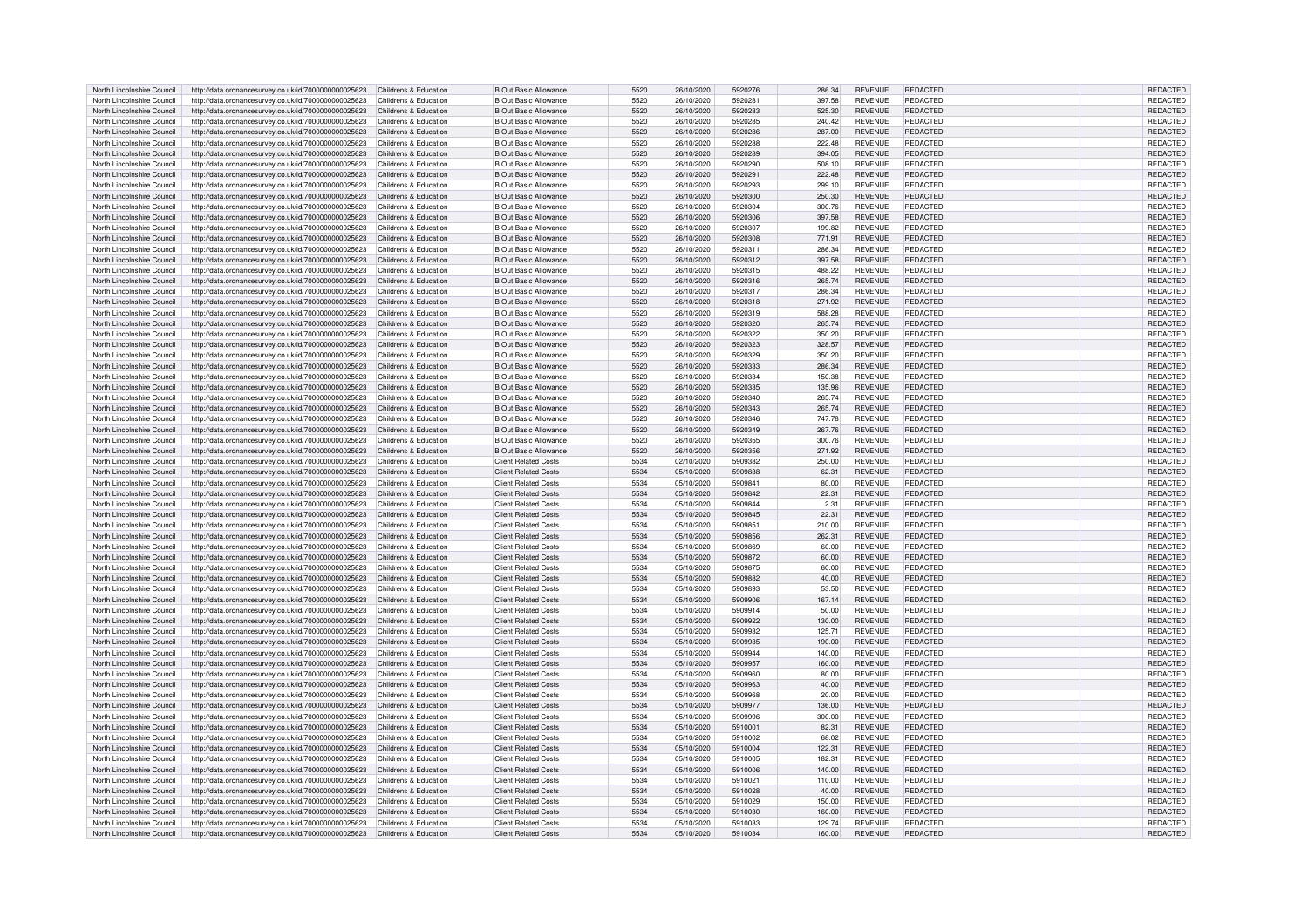| North Lincolnshire Council | http://data.ordnancesurvey.co.uk/id/7000000000025623 | Childrens & Education | <b>Client Related Costs</b> | 5534 | 05/10/2020 | 5910036 | 80.00    | <b>REVENUE</b> | REDACTED        | REDACTED        |
|----------------------------|------------------------------------------------------|-----------------------|-----------------------------|------|------------|---------|----------|----------------|-----------------|-----------------|
| North Lincolnshire Council | http://data.ordnancesurvey.co.uk/id/7000000000025623 | Childrens & Education | <b>Client Related Costs</b> | 5534 | 05/10/2020 | 5910044 | 100.00   | <b>REVENUE</b> | REDACTED        | <b>REDACTED</b> |
|                            |                                                      |                       |                             |      |            |         |          |                |                 |                 |
| North Lincolnshire Council | http://data.ordnancesurvey.co.uk/id/7000000000025623 | Childrens & Education | <b>Client Related Costs</b> | 5534 | 05/10/2020 | 5910048 | 40.00    | <b>REVENUE</b> | REDACTED        | REDACTED        |
| North Lincolnshire Council | http://data.ordnancesurvey.co.uk/id/7000000000025623 | Childrens & Education | <b>Client Related Costs</b> | 5534 | 05/10/2020 | 5910067 | 40.00    | <b>REVENUE</b> | REDACTED        | REDACTED        |
| North Lincolnshire Council | http://data.ordnancesurvey.co.uk/id/7000000000025623 | Childrens & Education | <b>Client Related Costs</b> | 5534 | 05/10/2020 | 5910068 | 80.00    | <b>REVENUE</b> | REDACTED        | REDACTED        |
| North Lincolnshire Council | http://data.ordnancesurvey.co.uk/id/7000000000025623 | Childrens & Education | <b>Client Related Costs</b> | 5534 | 05/10/2020 | 5910069 | 140.00   | <b>REVENUE</b> | REDACTED        | REDACTED        |
| North Lincolnshire Council | http://data.ordnancesurvey.co.uk/id/7000000000025623 | Childrens & Education | <b>Client Related Costs</b> | 5534 | 05/10/2020 | 5910076 | 60.00    | <b>REVENUE</b> | <b>REDACTED</b> | REDACTED        |
|                            |                                                      |                       |                             |      |            |         |          |                |                 |                 |
| North Lincolnshire Council | http://data.ordnancesurvey.co.uk/id/7000000000025623 | Childrens & Education | <b>Client Related Costs</b> | 5534 | 05/10/2020 | 5910077 | 10.00    | <b>REVENUE</b> | REDACTED        | <b>REDACTED</b> |
| North Lincolnshire Council | http://data.ordnancesurvey.co.uk/id/7000000000025623 | Childrens & Education | <b>Client Related Costs</b> | 5534 | 05/10/2020 | 591008  | 100.00   | <b>REVENUE</b> | <b>REDACTED</b> | <b>REDACTED</b> |
| North Lincolnshire Council | http://data.ordnancesurvey.co.uk/id/7000000000025623 | Childrens & Education | <b>Client Related Costs</b> | 5534 | 05/10/2020 | 5910082 | 80.00    | <b>REVENUE</b> | <b>REDACTED</b> | REDACTED        |
| North Lincolnshire Council | http://data.ordnancesurvey.co.uk/id/7000000000025623 | Childrens & Education | <b>Client Related Costs</b> | 5534 | 05/10/2020 | 5910101 | 40.00    | <b>REVENUE</b> | REDACTED        | <b>REDACTED</b> |
|                            |                                                      |                       |                             |      |            |         |          |                |                 |                 |
| North Lincolnshire Council | http://data.ordnancesurvey.co.uk/id/7000000000025623 | Childrens & Education | <b>Client Related Costs</b> | 5534 | 05/10/2020 | 5910102 | 406.50   | <b>REVENUE</b> | <b>REDACTED</b> | REDACTED        |
| North Lincolnshire Council | http://data.ordnancesurvey.co.uk/id/7000000000025623 | Childrens & Education | <b>Client Related Costs</b> | 5534 | 05/10/2020 | 5910105 | 40.00    | <b>REVENUE</b> | REDACTED        | REDACTED        |
| North Lincolnshire Council | http://data.ordnancesurvey.co.uk/id/7000000000025623 | Childrens & Education | Client Related Costs        | 5534 | 12/10/2020 | 5912552 | 62.31    | <b>REVENUE</b> | <b>REDACTED</b> | REDACTED        |
| North Lincolnshire Council | http://data.ordnancesurvey.co.uk/id/7000000000025623 | Childrens & Education | <b>Client Related Costs</b> | 5534 | 12/10/2020 | 5912555 | 80.00    | <b>REVENUE</b> | <b>REDACTED</b> | REDACTED        |
| North Lincolnshire Council | http://data.ordnancesurvey.co.uk/id/7000000000025623 | Childrens & Education | <b>Client Related Costs</b> | 5534 | 12/10/2020 | 5912556 | 22.31    | <b>REVENUE</b> | <b>REDACTED</b> | REDACTED        |
|                            |                                                      |                       |                             |      |            |         |          |                |                 |                 |
| North Lincolnshire Council | http://data.ordnancesurvey.co.uk/id/7000000000025623 | Childrens & Education | Client Related Costs        | 5534 | 12/10/2020 | 5912558 | 148.02   | <b>REVENUE</b> | <b>REDACTED</b> | <b>REDACTED</b> |
| North Lincolnshire Council | http://data.ordnancesurvey.co.uk/id/7000000000025623 | Childrens & Education | <b>Client Related Costs</b> | 5534 | 12/10/2020 | 5912559 | 22.31    | <b>REVENUE</b> | REDACTED        | REDACTED        |
| North Lincolnshire Council | http://data.ordnancesurvey.co.uk/id/7000000000025623 | Childrens & Education | Client Related Costs        | 5534 | 12/10/2020 | 5912565 | 210.00   | <b>REVENUE</b> | <b>REDACTED</b> | REDACTED        |
| North Lincolnshire Council | http://data.ordnancesurvey.co.uk/id/7000000000025623 | Childrens & Education | <b>Client Related Costs</b> | 5534 | 12/10/2020 | 5912568 | 128.57   | <b>REVENUE</b> | <b>REDACTED</b> | REDACTED        |
|                            |                                                      |                       |                             |      |            |         |          |                |                 |                 |
| North Lincolnshire Council | http://data.ordnancesurvey.co.uk/id/7000000000025623 | Childrens & Education | <b>Client Related Costs</b> | 5534 | 12/10/2020 | 5912570 | 1,009.29 | <b>REVENUE</b> | REDACTED        | REDACTED        |
| North Lincolnshire Council | http://data.ordnancesurvey.co.uk/id/7000000000025623 | Childrens & Education | <b>Client Related Costs</b> | 5534 | 12/10/2020 | 5912583 | 60.00    | <b>REVENUE</b> | <b>REDACTED</b> | REDACTED        |
| North Lincolnshire Council | http://data.ordnancesurvey.co.uk/id/7000000000025623 | Childrens & Education | <b>Client Related Costs</b> | 5534 | 12/10/2020 | 5912586 | 202.85   | <b>REVENUE</b> | REDACTED        | REDACTED        |
| North Lincolnshire Council | http://data.ordnancesurvey.co.uk/id/7000000000025623 | Childrens & Education | <b>Client Related Costs</b> | 5534 | 12/10/2020 | 5912589 | 60.00    | <b>REVENUE</b> | REDACTED        | REDACTED        |
| North Lincolnshire Council | http://data.ordnancesurvey.co.uk/id/7000000000025623 | Childrens & Education | <b>Client Related Costs</b> | 5534 | 12/10/2020 | 5912596 | 40.00    | <b>REVENUE</b> | <b>REDACTED</b> | REDACTED        |
|                            |                                                      |                       |                             |      |            |         |          |                |                 |                 |
| North Lincolnshire Council | http://data.ordnancesurvey.co.uk/id/7000000000025623 | Childrens & Education | <b>Client Related Costs</b> | 5534 | 12/10/2020 | 5912607 | 53.50    | <b>REVENUE</b> | <b>REDACTED</b> | REDACTED        |
| North Lincolnshire Council | http://data.ordnancesurvey.co.uk/id/7000000000025623 | Childrens & Education | Client Related Costs        | 5534 | 12/10/2020 | 5912620 | 150.00   | <b>REVENUE</b> | <b>REDACTED</b> | <b>REDACTED</b> |
| North Lincolnshire Council | http://data.ordnancesurvey.co.uk/id/7000000000025623 | Childrens & Education | <b>Client Related Costs</b> | 5534 | 12/10/2020 | 5912628 | 50.00    | <b>REVENUE</b> | <b>REDACTED</b> | <b>REDACTED</b> |
| North Lincolnshire Council | http://data.ordnancesurvey.co.uk/id/7000000000025623 | Childrens & Education | <b>Client Related Costs</b> | 5534 | 12/10/2020 | 5912630 | 127.45   | <b>REVENUE</b> | <b>REDACTED</b> | REDACTED        |
|                            |                                                      |                       |                             | 5534 |            |         |          |                | <b>REDACTED</b> |                 |
| North Lincolnshire Council | http://data.ordnancesurvey.co.uk/id/7000000000025623 | Childrens & Education | <b>Client Related Costs</b> |      | 12/10/2020 | 5912636 | 130.00   | <b>REVENUE</b> |                 | REDACTED        |
| North Lincolnshire Council | http://data.ordnancesurvey.co.uk/id/7000000000025623 | Childrens & Education | <b>Client Related Costs</b> | 5534 | 12/10/2020 | 5912638 | 111.42   | <b>REVENUE</b> | <b>REDACTED</b> | REDACTED        |
| North Lincolnshire Council | http://data.ordnancesurvey.co.uk/id/7000000000025623 | Childrens & Education | <b>Client Related Costs</b> | 5534 | 12/10/2020 | 5912640 | 565.30   | <b>REVENUE</b> | <b>REDACTED</b> | REDACTED        |
| North Lincolnshire Council | http://data.ordnancesurvey.co.uk/id/7000000000025623 | Childrens & Education | <b>Client Related Costs</b> | 5534 | 12/10/2020 | 5912647 | 160.00   | <b>REVENUE</b> | REDACTED        | REDACTED        |
| North Lincolnshire Council |                                                      |                       | Client Related Costs        | 5534 | 12/10/2020 | 5912650 |          |                | <b>REDACTED</b> |                 |
|                            | http://data.ordnancesurvey.co.uk/id/7000000000025623 | Childrens & Education |                             |      |            |         | 190.00   | <b>REVENUE</b> |                 | REDACTED        |
| North Lincolnshire Council | http://data.ordnancesurvey.co.uk/id/7000000000025623 | Childrens & Education | <b>Client Related Costs</b> | 5534 | 12/10/2020 | 5912659 | 345.31   | <b>REVENUE</b> | <b>REDACTED</b> | REDACTED        |
| North Lincolnshire Council | http://data.ordnancesurvey.co.uk/id/7000000000025623 | Childrens & Education | <b>Client Related Costs</b> | 5534 | 12/10/2020 | 5912672 | 160.00   | <b>REVENUE</b> | <b>REDACTED</b> | <b>REDACTED</b> |
| North Lincolnshire Council | http://data.ordnancesurvey.co.uk/id/7000000000025623 | Childrens & Education | <b>Client Related Costs</b> | 5534 | 12/10/2020 | 5912675 | 10.00    | <b>REVENUE</b> | <b>REDACTED</b> | REDACTED        |
| North Lincolnshire Council | http://data.ordnancesurvey.co.uk/id/7000000000025623 | Childrens & Education | <b>Client Related Costs</b> | 5534 | 12/10/2020 | 5912678 | 40.00    | <b>REVENUE</b> | REDACTED        | REDACTED        |
|                            |                                                      |                       |                             |      |            |         |          |                |                 |                 |
| North Lincolnshire Council | http://data.ordnancesurvey.co.uk/id/7000000000025623 | Childrens & Education | <b>Client Related Costs</b> | 5534 | 12/10/2020 | 5912683 | 20.00    | <b>REVENUE</b> | <b>REDACTED</b> | REDACTED        |
| North Lincolnshire Council | http://data.ordnancesurvey.co.uk/id/7000000000025623 | Childrens & Education | <b>Client Related Costs</b> | 5534 | 12/10/2020 | 5912688 | 144.00   | <b>REVENUE</b> | <b>REDACTED</b> | REDACTED        |
| North Lincolnshire Council | http://data.ordnancesurvey.co.uk/id/7000000000025623 | Childrens & Education | <b>Client Related Costs</b> | 5534 | 12/10/2020 | 5912692 | 108.00   | <b>REVENUE</b> | REDACTED        | REDACTED        |
| North Lincolnshire Council | http://data.ordnancesurvey.co.uk/id/7000000000025623 | Childrens & Education | <b>Client Related Costs</b> | 5534 | 12/10/2020 | 5912706 | 85.71    | <b>REVENUE</b> | <b>REDACTED</b> | REDACTED        |
| North Lincolnshire Council |                                                      | Childrens & Education | <b>Client Related Costs</b> | 5534 | 12/10/2020 | 5912712 | 300.00   | <b>REVENUE</b> | REDACTED        | REDACTED        |
|                            | http://data.ordnancesurvey.co.uk/id/7000000000025623 |                       |                             |      |            |         |          |                |                 |                 |
| North Lincolnshire Council | http://data.ordnancesurvey.co.uk/id/7000000000025623 | Childrens & Education | <b>Client Related Costs</b> | 5534 | 12/10/2020 | 5912717 | 82.31    | <b>REVENUE</b> | <b>REDACTED</b> | REDACTED        |
| North Lincolnshire Council | http://data.ordnancesurvey.co.uk/id/7000000000025623 | Childrens & Education | <b>Client Related Costs</b> | 5534 | 12/10/2020 | 5912718 | 136.60   | <b>REVENUE</b> | <b>REDACTED</b> | <b>REDACTED</b> |
| North Lincolnshire Council | http://data.ordnancesurvey.co.uk/id/7000000000025623 | Childrens & Education | <b>Client Related Costs</b> | 5534 | 12/10/2020 | 5912720 | 122.31   | <b>REVENUE</b> | <b>REDACTED</b> | REDACTED        |
| North Lincolnshire Council | http://data.ordnancesurvey.co.uk/id/7000000000025623 | Childrens & Education | <b>Client Related Costs</b> | 5534 | 12/10/2020 | 591272  | 182.31   | <b>REVENUE</b> | <b>REDACTED</b> | REDACTED        |
|                            |                                                      |                       |                             |      |            |         |          |                |                 |                 |
| North Lincolnshire Council | http://data.ordnancesurvey.co.uk/id/7000000000025623 | Childrens & Education | <b>Client Related Costs</b> | 5534 | 12/10/2020 | 5912722 | 225.71   | <b>REVENUE</b> | REDACTED        | REDACTED        |
| North Lincolnshire Council | http://data.ordnancesurvey.co.uk/id/7000000000025623 | Childrens & Education | Client Related Costs        | 5534 | 12/10/2020 | 5912736 | 70.00    | <b>REVENUE</b> | <b>REDACTED</b> | REDACTED        |
| North Lincolnshire Council | http://data.ordnancesurvey.co.uk/id/7000000000025623 | Childrens & Education | <b>Client Related Costs</b> | 5534 | 12/10/2020 | 5912738 | 110.00   | <b>REVENUE</b> | <b>REDACTED</b> | REDACTED        |
| North Lincolnshire Council | http://data.ordnancesurvey.co.uk/id/7000000000025623 | Childrens & Education | <b>Client Related Costs</b> | 5534 | 12/10/2020 | 5912745 | 40.00    | <b>REVENUE</b> | REDACTED        | REDACTED        |
| North Lincolnshire Council | http://data.ordnancesurvey.co.uk/id/7000000000025623 | Childrens & Education | <b>Client Related Costs</b> | 5534 | 12/10/2020 | 5912746 | 150.00   | <b>REVENUE</b> | <b>REDACTED</b> | REDACTED        |
|                            |                                                      |                       |                             |      |            |         |          |                |                 |                 |
| North Lincolnshire Council | http://data.ordnancesurvey.co.uk/id/7000000000025623 | Childrens & Education | <b>Client Related Costs</b> | 5534 | 12/10/2020 | 5912747 | 160.00   | <b>REVENUE</b> | REDACTED        | <b>REDACTED</b> |
| North Lincolnshire Council | http://data.ordnancesurvey.co.uk/id/7000000000025623 | Childrens & Education | <b>Client Related Costs</b> | 5534 | 12/10/2020 | 5912751 | 160.00   | <b>REVENUE</b> | <b>REDACTED</b> | REDACTED        |
| North Lincolnshire Council | http://data.ordnancesurvey.co.uk/id/7000000000025623 | Childrens & Education | <b>Client Related Costs</b> | 5534 | 12/10/2020 | 5912754 | 80.00    | <b>REVENUE</b> | <b>REDACTED</b> | REDACTED        |
| North Lincolnshire Council | http://data.ordnancesurvey.co.uk/id/7000000000025623 | Childrens & Education | <b>Client Related Costs</b> | 5534 | 12/10/2020 | 5912762 | 100.00   | <b>REVENUE</b> | REDACTED        | REDACTED        |
| North Lincolnshire Council | http://data.ordnancesurvey.co.uk/id/7000000000025623 | Childrens & Education | <b>Client Related Costs</b> | 5534 | 12/10/2020 | 5912765 | 40.00    | <b>REVENUE</b> | <b>REDACTED</b> | REDACTED        |
|                            |                                                      |                       |                             |      |            |         |          |                |                 |                 |
| North Lincolnshire Council | http://data.ordnancesurvey.co.uk/id/7000000000025623 | Childrens & Education | <b>Client Related Costs</b> | 5534 | 12/10/2020 | 5912769 | 144.00   | <b>REVENUE</b> | REDACTED        | REDACTED        |
| North Lincolnshire Council | http://data.ordnancesurvey.co.uk/id/7000000000025623 | Childrens & Education | Client Related Costs        | 5534 | 12/10/2020 | 5912782 | 180.00   | <b>REVENUE</b> | <b>REDACTED</b> | REDACTED        |
| North Lincolnshire Council | http://data.ordnancesurvey.co.uk/id/7000000000025623 | Childrens & Education | <b>Client Related Costs</b> | 5534 | 12/10/2020 | 5912784 | 40.00    | <b>REVENUE</b> | <b>REDACTED</b> | REDACTED        |
| North Lincolnshire Council | http://data.ordnancesurvey.co.uk/id/7000000000025623 | Childrens & Education | <b>Client Related Costs</b> | 5534 | 12/10/2020 | 5912785 | 80.00    | <b>REVENUE</b> | REDACTED        | REDACTED        |
| North Lincolnshire Council | http://data.ordnancesurvey.co.uk/id/7000000000025623 | Childrens & Education | <b>Client Related Costs</b> | 5534 | 12/10/2020 | 5912786 | 140.00   | <b>REVENUE</b> | <b>REDACTED</b> | REDACTED        |
|                            |                                                      |                       |                             |      |            |         |          |                |                 |                 |
| North Lincolnshire Council | http://data.ordnancesurvey.co.uk/id/7000000000025623 | Childrens & Education | <b>Client Related Costs</b> | 5534 | 12/10/2020 | 5912790 | 143.44   | <b>REVENUE</b> | REDACTED        | REDACTED        |
| North Lincolnshire Council | http://data.ordnancesurvey.co.uk/id/7000000000025623 | Childrens & Education | <b>Client Related Costs</b> | 5534 | 12/10/2020 | 5912793 | 60.00    | <b>REVENUE</b> | <b>REDACTED</b> | REDACTED        |
| North Lincolnshire Council | http://data.ordnancesurvey.co.uk/id/7000000000025623 | Childrens & Education | <b>Client Related Costs</b> | 5534 | 12/10/2020 | 5912794 | 20.00    | <b>REVENUE</b> | <b>REDACTED</b> | REDACTED        |
| North Lincolnshire Council | http://data.ordnancesurvey.co.uk/id/7000000000025623 | Childrens & Education | <b>Client Related Costs</b> | 5534 | 12/10/2020 | 5912797 | 94.29    | <b>REVENUE</b> | REDACTED        | REDACTED        |
|                            |                                                      |                       | <b>Client Related Costs</b> | 5534 |            | 5912798 | 80.00    |                | <b>REDACTED</b> |                 |
| North Lincolnshire Council | http://data.ordnancesurvey.co.uk/id/7000000000025623 | Childrens & Education |                             |      | 12/10/2020 |         |          | <b>REVENUE</b> |                 | REDACTED        |
| North Lincolnshire Council | http://data.ordnancesurvey.co.uk/id/7000000000025623 | Childrens & Education | <b>Client Related Costs</b> | 5534 | 12/10/2020 | 5912811 | 111.98   | <b>REVENUE</b> | REDACTED        | REDACTED        |
| North Lincolnshire Council | http://data.ordnancesurvey.co.uk/id/7000000000025623 | Childrens & Education | <b>Client Related Costs</b> | 5534 | 12/10/2020 | 5912814 | 40.00    | <b>REVENUE</b> | <b>REDACTED</b> | REDACTED        |
| North Lincolnshire Council | http://data.ordnancesurvey.co.uk/id/7000000000025623 | Childrens & Education | <b>Client Related Costs</b> | 5534 | 12/10/2020 | 5912817 | 40.00    | <b>REVENUE</b> | REDACTED        | REDACTED        |
| North Lincolnshire Council | http://data.ordnancesurvey.co.uk/id/7000000000025623 | Childrens & Education | <b>Client Related Costs</b> | 5534 | 12/10/2020 | 5912819 | 141.93   | <b>REVENUE</b> | REDACTED        | REDACTED        |
|                            |                                                      |                       |                             |      |            |         |          |                |                 |                 |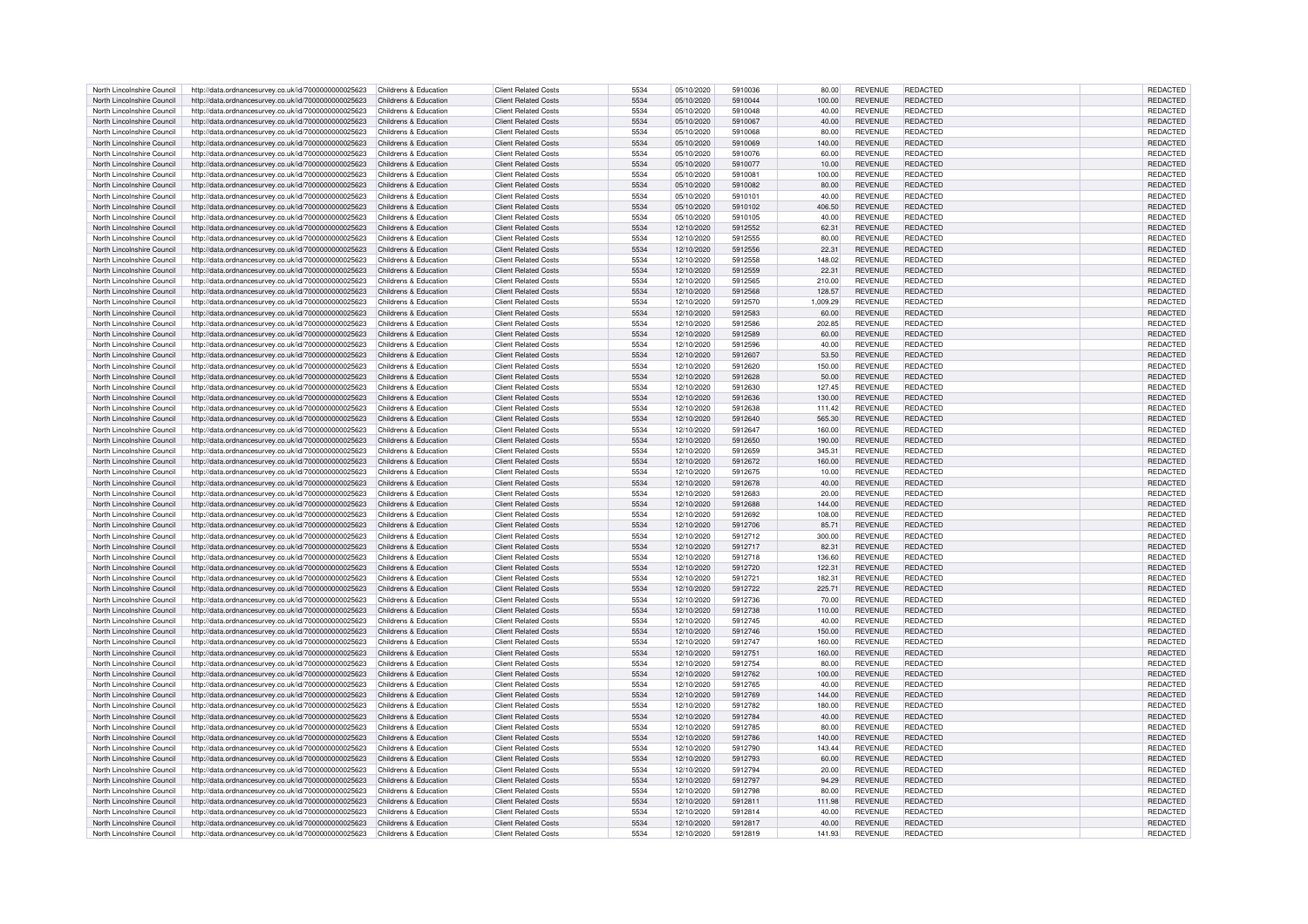| North Lincolnshire Council | http://data.ordnancesurvey.co.uk/id/7000000000025623                       | Childrens & Education | <b>Client Related Costs</b> | 5534 | 12/10/2020 | 5912823 | 68.57  | <b>REVENUE</b> | <b>REDACTED</b> | <b>REDACTED</b> |
|----------------------------|----------------------------------------------------------------------------|-----------------------|-----------------------------|------|------------|---------|--------|----------------|-----------------|-----------------|
| North Lincolnshire Council | http://data.ordnancesurvey.co.uk/id/7000000000025623                       | Childrens & Education | <b>Client Related Costs</b> | 5534 | 19/10/2020 | 5916463 | 62.31  | <b>REVENUE</b> | <b>REDACTED</b> | REDACTED        |
|                            |                                                                            |                       |                             |      |            |         |        |                |                 |                 |
| North Lincolnshire Council | http://data.ordnancesurvey.co.uk/id/7000000000025623                       | Childrens & Education | <b>Client Related Costs</b> | 5534 | 19/10/2020 | 5916468 | 22.31  | <b>REVENUE</b> | REDACTED        | REDACTED        |
| North Lincolnshire Council | http://data.ordnancesurvey.co.uk/id/7000000000025623                       | Childrens & Education | <b>Client Related Costs</b> | 5534 | 19/10/2020 | 5916470 | 62.31  | <b>REVENUE</b> | REDACTED        | REDACTED        |
| North Lincolnshire Council | http://data.ordnancesurvey.co.uk/id/7000000000025623                       | Childrens & Education | Client Related Costs        | 5534 | 19/10/2020 | 5916471 | 22.31  | <b>REVENUE</b> | <b>REDACTED</b> | REDACTED        |
| North Lincolnshire Council | http://data.ordnancesurvey.co.uk/id/7000000000025623                       | Childrens & Education | <b>Client Related Costs</b> | 5534 | 19/10/2020 | 5916477 | 210.00 | <b>REVENUE</b> | <b>REDACTED</b> | REDACTED        |
| North Lincolnshire Council | http://data.ordnancesurvey.co.uk/id/7000000000025623                       | Childrens & Education | <b>Client Related Costs</b> | 5534 | 19/10/2020 | 5916478 | 232.31 | <b>REVENUE</b> | REDACTED        | <b>REDACTED</b> |
| North Lincolnshire Council | http://data.ordnancesurvey.co.uk/id/7000000000025623                       | Childrens & Education | <b>Client Related Costs</b> | 5534 | 19/10/2020 | 5916480 | 60.00  | <b>REVENUE</b> | <b>REDACTED</b> | REDACTED        |
|                            |                                                                            |                       |                             |      |            |         |        |                |                 |                 |
| North Lincolnshire Council | http://data.ordnancesurvey.co.uk/id/7000000000025623                       | Childrens & Education | <b>Client Related Costs</b> | 5534 | 19/10/2020 | 5916482 | 262.31 | <b>REVENUE</b> | REDACTED        | <b>REDACTED</b> |
| North Lincolnshire Council | http://data.ordnancesurvey.co.uk/id/7000000000025623                       | Childrens & Education | <b>Client Related Costs</b> | 5534 | 19/10/2020 | 5916495 | 60.00  | <b>REVENUE</b> | <b>REDACTED</b> | REDACTED        |
| North Lincolnshire Council | http://data.ordnancesurvey.co.uk/id/7000000000025623                       | Childrens & Education | <b>Client Related Costs</b> | 5534 | 19/10/2020 | 5916498 | 252.59 | <b>REVENUE</b> | REDACTED        | REDACTED        |
| North Lincolnshire Council | http://data.ordnancesurvey.co.uk/id/7000000000025623                       | Childrens & Education | <b>Client Related Costs</b> | 5534 | 19/10/2020 | 5916508 | 40.00  | <b>REVENUE</b> | REDACTED        | REDACTED        |
| North Lincolnshire Council | http://data.ordnancesurvey.co.uk/id/7000000000025623                       | Childrens & Education | <b>Client Related Costs</b> | 5534 | 19/10/2020 | 5916519 | 53.50  | <b>REVENUE</b> | <b>REDACTED</b> | REDACTED        |
|                            |                                                                            |                       |                             |      |            |         |        |                |                 |                 |
| North Lincolnshire Council | http://data.ordnancesurvey.co.uk/id/7000000000025623                       | Childrens & Education | <b>Client Related Costs</b> | 5534 | 19/10/2020 | 5916532 | 256.48 | <b>REVENUE</b> | REDACTED        | REDACTED        |
| North Lincolnshire Council | http://data.ordnancesurvey.co.uk/id/7000000000025623                       | Childrens & Education | <b>Client Related Costs</b> | 5534 | 19/10/2020 | 5916540 | 50.00  | <b>REVENUE</b> | REDACTED        | REDACTED        |
| North Lincolnshire Council | http://data.ordnancesurvey.co.uk/id/7000000000025623                       | Childrens & Education | <b>Client Related Costs</b> | 5534 | 19/10/2020 | 5916548 | 130.00 | <b>REVENUE</b> | <b>REDACTED</b> | REDACTED        |
| North Lincolnshire Council | http://data.ordnancesurvey.co.uk/id/7000000000025623                       | Childrens & Education | <b>Client Related Costs</b> | 5534 | 19/10/2020 | 5916558 | 386.50 | <b>REVENUE</b> | REDACTED        | REDACTED        |
| North Lincolnshire Council | http://data.ordnancesurvey.co.uk/id/7000000000025623                       | Childrens & Education | Client Related Costs        | 5534 | 19/10/2020 | 5916561 | 190.00 | <b>REVENUE</b> | <b>REDACTED</b> | <b>REDACTED</b> |
| North Lincolnshire Council | http://data.ordnancesurvey.co.uk/id/7000000000025623                       | Childrens & Education | <b>Client Related Costs</b> | 5534 | 19/10/2020 | 5916570 | 208.57 | <b>REVENUE</b> | <b>REDACTED</b> | REDACTED        |
|                            |                                                                            |                       |                             |      |            |         |        |                |                 |                 |
| North Lincolnshire Council | http://data.ordnancesurvey.co.uk/id/7000000000025623                       | Childrens & Education | Client Related Costs        | 5534 | 19/10/2020 | 5916583 | 160.00 | <b>REVENUE</b> | <b>REDACTED</b> | REDACTED        |
| North Lincolnshire Council | http://data.ordnancesurvey.co.uk/id/7000000000025623                       | Childrens & Education | <b>Client Related Costs</b> | 5534 | 19/10/2020 | 5916586 | 30.00  | <b>REVENUE</b> | <b>REDACTED</b> | REDACTED        |
| North Lincolnshire Council | http://data.ordnancesurvey.co.uk/id/7000000000025623                       | Childrens & Education | <b>Client Related Costs</b> | 5534 | 19/10/2020 | 5916589 | 40.00  | <b>REVENUE</b> | <b>REDACTED</b> | REDACTED        |
| North Lincolnshire Council | http://data.ordnancesurvey.co.uk/id/7000000000025623                       | Childrens & Education | <b>Client Related Costs</b> | 5534 | 19/10/2020 | 5916594 | 20.00  | <b>REVENUE</b> | <b>REDACTED</b> | REDACTED        |
| North Lincolnshire Council |                                                                            | Childrens & Education | <b>Client Related Costs</b> | 5534 |            | 5916603 |        | <b>REVENUE</b> | <b>REDACTED</b> |                 |
|                            | http://data.ordnancesurvey.co.uk/id/7000000000025623                       |                       |                             |      | 19/10/2020 |         | 80.00  |                |                 | REDACTED        |
| North Lincolnshire Council | http://data.ordnancesurvey.co.uk/id/7000000000025623                       | Childrens & Education | <b>Client Related Costs</b> | 5534 | 19/10/2020 | 5916606 | 20.00  | <b>REVENUE</b> | REDACTED        | REDACTED        |
| North Lincolnshire Council | http://data.ordnancesurvey.co.uk/id/7000000000025623                       | Childrens & Education | <b>Client Related Costs</b> | 5534 | 19/10/2020 | 5916622 | 300.00 | <b>REVENUE</b> | <b>REDACTED</b> | REDACTED        |
| North Lincolnshire Council | http://data.ordnancesurvey.co.uk/id/7000000000025623                       | Childrens & Education | <b>Client Related Costs</b> | 5534 | 19/10/2020 | 5916627 | 82.31  | <b>REVENUE</b> | <b>REDACTED</b> | REDACTED        |
| North Lincolnshire Council | http://data.ordnancesurvey.co.uk/id/7000000000025623                       | Childrens & Education | <b>Client Related Costs</b> | 5534 | 19/10/2020 | 5916629 | 102.31 | <b>REVENUE</b> | <b>REDACTED</b> | <b>REDACTED</b> |
| North Lincolnshire Council | http://data.ordnancesurvey.co.uk/id/7000000000025623                       | Childrens & Education | <b>Client Related Costs</b> | 5534 | 19/10/2020 | 5916631 | 122.31 | <b>REVENUE</b> | REDACTED        | <b>REDACTED</b> |
|                            |                                                                            |                       |                             |      |            |         |        |                |                 |                 |
| North Lincolnshire Council | http://data.ordnancesurvey.co.uk/id/7000000000025623                       | Childrens & Education | <b>Client Related Costs</b> | 5534 | 19/10/2020 | 5916632 | 182.31 | <b>REVENUE</b> | <b>REDACTED</b> | REDACTED        |
| North Lincolnshire Council | http://data.ordnancesurvey.co.uk/id/7000000000025623                       | Childrens & Education | <b>Client Related Costs</b> | 5534 | 19/10/2020 | 5916633 | 140.00 | REVENUE        | <b>REDACTED</b> | REDACTED        |
| North Lincolnshire Council | http://data.ordnancesurvey.co.uk/id/7000000000025623                       | Childrens & Education | <b>Client Related Costs</b> | 5534 | 19/10/2020 | 5916649 | 110.00 | <b>REVENUE</b> | <b>REDACTED</b> | <b>REDACTED</b> |
| North Lincolnshire Council | http://data.ordnancesurvey.co.uk/id/7000000000025623                       | Childrens & Education | <b>Client Related Costs</b> | 5534 | 19/10/2020 | 5916656 | 40.00  | <b>REVENUE</b> | <b>REDACTED</b> | REDACTED        |
| North Lincolnshire Council | http://data.ordnancesurvey.co.uk/id/7000000000025623                       | Childrens & Education | <b>Client Related Costs</b> | 5534 | 19/10/2020 | 5916657 | 150.00 | <b>REVENUE</b> | REDACTED        | <b>REDACTED</b> |
|                            |                                                                            |                       |                             | 5534 |            |         |        |                |                 |                 |
| North Lincolnshire Council | http://data.ordnancesurvey.co.uk/id/7000000000025623                       | Childrens & Education | <b>Client Related Costs</b> |      | 19/10/2020 | 5916658 | 160.00 | <b>REVENUE</b> | REDACTED        | <b>REDACTED</b> |
| North Lincolnshire Council | http://data.ordnancesurvey.co.uk/id/7000000000025623                       | Childrens & Education | <b>Client Related Costs</b> | 5534 | 19/10/2020 | 5916662 | 160.00 | <b>REVENUE</b> | REDACTED        | REDACTED        |
| North Lincolnshire Council | http://data.ordnancesurvey.co.uk/id/7000000000025623                       | Childrens & Education | <b>Client Related Costs</b> | 5534 | 19/10/2020 | 5916672 | 100.00 | <b>REVENUE</b> | <b>REDACTED</b> | <b>REDACTED</b> |
| North Lincolnshire Council | http://data.ordnancesurvey.co.uk/id/7000000000025623                       | Childrens & Education | <b>Client Related Costs</b> | 5534 | 19/10/2020 | 5916675 | 40.00  | <b>REVENUE</b> | <b>REDACTED</b> | REDACTED        |
| North Lincolnshire Council | http://data.ordnancesurvey.co.uk/id/7000000000025623                       | Childrens & Education | <b>Client Related Costs</b> | 5534 | 19/10/2020 | 5916678 | 60.00  | <b>REVENUE</b> | REDACTED        | REDACTED        |
|                            |                                                                            |                       |                             |      |            |         |        |                |                 |                 |
| North Lincolnshire Council | http://data.ordnancesurvey.co.uk/id/7000000000025623                       | Childrens & Education | <b>Client Related Costs</b> | 5534 | 19/10/2020 | 5916693 | 40.00  | <b>REVENUE</b> | <b>REDACTED</b> | REDACTED        |
| North Lincolnshire Council | http://data.ordnancesurvey.co.uk/id/7000000000025623                       | Childrens & Education | <b>Client Related Costs</b> | 5534 | 19/10/2020 | 5916694 | 80.00  | <b>REVENUE</b> | <b>REDACTED</b> | REDACTED        |
| North Lincolnshire Council | http://data.ordnancesurvey.co.uk/id/7000000000025623                       | Childrens & Education | <b>Client Related Costs</b> | 5534 | 19/10/2020 | 5916695 | 39.99  | <b>REVENUE</b> | REDACTED        | REDACTED        |
| North Lincolnshire Council | http://data.ordnancesurvey.co.uk/id/7000000000025623                       | Childrens & Education | <b>Client Related Costs</b> | 5534 | 19/10/2020 | 5916702 | 60.00  | <b>REVENUE</b> | <b>REDACTED</b> | REDACTED        |
| North Lincolnshire Council | http://data.ordnancesurvey.co.uk/id/7000000000025623                       | Childrens & Education | <b>Client Related Costs</b> | 5534 | 19/10/2020 | 5916704 | 169.88 | <b>REVENUE</b> | <b>REDACTED</b> | REDACTED        |
|                            |                                                                            |                       |                             |      |            |         |        |                |                 |                 |
| North Lincolnshire Council | http://data.ordnancesurvey.co.uk/id/7000000000025623                       | Childrens & Education | <b>Client Related Costs</b> | 5534 | 19/10/2020 | 5916706 | 100.00 | <b>REVENUE</b> | <b>REDACTED</b> | REDACTED        |
| North Lincolnshire Council | http://data.ordnancesurvey.co.uk/id/7000000000025623                       | Childrens & Education | Client Related Costs        | 5534 | 19/10/2020 | 5916707 | 80.00  | <b>REVENUE</b> | <b>REDACTED</b> | REDACTED        |
| North Lincolnshire Council | http://data.ordnancesurvey.co.uk/id/7000000000025623                       | Childrens & Education | <b>Client Related Costs</b> | 5534 | 19/10/2020 | 5916709 | 80.00  | <b>REVENUE</b> | <b>REDACTED</b> | REDACTED        |
| North Lincolnshire Council | http://data.ordnancesurvey.co.uk/id/7000000000025623                       | Childrens & Education | <b>Client Related Costs</b> | 5534 | 19/10/2020 | 5916722 | 40.00  | <b>REVENUE</b> | REDACTED        | REDACTED        |
| North Lincolnshire Council | http://data.ordnancesurvey.co.uk/id/7000000000025623                       | Childrens & Education | <b>Client Related Costs</b> | 5534 | 19/10/2020 | 5916726 | 68.56  | <b>REVENUE</b> | <b>REDACTED</b> | <b>REDACTED</b> |
|                            |                                                                            |                       | <b>Client Related Costs</b> | 5534 | 19/10/2020 | 5916729 |        |                | <b>REDACTED</b> |                 |
| North Lincolnshire Council | http://data.ordnancesurvey.co.uk/id/7000000000025623                       | Childrens & Education |                             |      |            |         | 40.00  | <b>REVENUE</b> |                 | REDACTED        |
| North Lincolnshire Council | http://data.ordnancesurvey.co.uk/id/7000000000025623                       | Childrens & Education | <b>Client Related Costs</b> | 5534 | 19/10/2020 | 5916731 | 478.99 | <b>REVENUE</b> | <b>REDACTED</b> | REDACTED        |
| North Lincolnshire Council | http://data.ordnancesurvey.co.uk/id/7000000000025623                       | Childrens & Education | <b>Client Related Costs</b> | 5534 | 19/10/2020 | 5916734 | 164.75 | <b>REVENUE</b> | <b>REDACTED</b> | REDACTED        |
| North Lincolnshire Council | http://data.ordnancesurvey.co.uk/id/7000000000025623                       | Childrens & Education | <b>Client Related Costs</b> | 5534 | 19/10/2020 | 5916735 | 80.00  | <b>REVENUE</b> | REDACTED        | REDACTED        |
| North Lincolnshire Council | http://data.ordnancesurvey.co.uk/id/7000000000025623                       | Childrens & Education | Client Related Costs        | 5534 | 23/10/2020 | 5919349 | 256.40 | <b>REVENUE</b> | <b>REDACTED</b> | REDACTED        |
| North Lincolnshire Council |                                                                            | Childrens & Education | <b>Client Related Costs</b> | 5534 | 26/10/2020 | 5920075 | 62.31  | <b>REVENUE</b> | <b>REDACTED</b> | REDACTED        |
|                            | http://data.ordnancesurvey.co.uk/id/7000000000025623                       |                       |                             |      |            |         |        |                |                 |                 |
| North Lincolnshire Council | http://data.ordnancesurvey.co.uk/id/7000000000025623                       | Childrens & Education | <b>Client Related Costs</b> | 5534 | 26/10/2020 | 5920078 | 137.14 | <b>REVENUE</b> | <b>REDACTED</b> | <b>REDACTED</b> |
| North Lincolnshire Council | http://data.ordnancesurvey.co.uk/id/7000000000025623                       | Childrens & Education | <b>Client Related Costs</b> | 5534 | 26/10/2020 | 5920079 | 22.31  | <b>REVENUE</b> | <b>REDACTED</b> | REDACTED        |
| North Lincolnshire Council | http://data.ordnancesurvey.co.uk/id/7000000000025623                       | Childrens & Education | <b>Client Related Costs</b> | 5534 | 26/10/2020 | 5920081 | 62.31  | <b>REVENUE</b> | REDACTED        | REDACTED        |
| North Lincolnshire Council | http://data.ordnancesurvey.co.uk/id/7000000000025623                       | Childrens & Education | <b>Client Related Costs</b> | 5534 | 26/10/2020 | 5920082 | 22.31  | <b>REVENUE</b> | <b>REDACTED</b> | REDACTED        |
| North Lincolnshire Council | http://data.ordnancesurvey.co.uk/id/7000000000025623                       | Childrens & Education | <b>Client Related Costs</b> | 5534 | 26/10/2020 | 5920088 | 210.00 | <b>REVENUE</b> | <b>REDACTED</b> | REDACTED        |
|                            |                                                                            |                       |                             |      |            |         |        |                |                 |                 |
| North Lincolnshire Council | http://data.ordnancesurvey.co.uk/id/7000000000025623                       | Childrens & Education | <b>Client Related Costs</b> | 5534 | 26/10/2020 | 5920091 | 60.00  | <b>REVENUE</b> | REDACTED        | REDACTED        |
| North Lincolnshire Council | http://data.ordnancesurvey.co.uk/id/7000000000025623                       | Childrens & Education | <b>Client Related Costs</b> | 5534 | 26/10/2020 | 5920093 | 262.31 | <b>REVENUE</b> | <b>REDACTED</b> | REDACTED        |
| North Lincolnshire Council | http://data.ordnancesurvey.co.uk/id/7000000000025623                       | Childrens & Education | <b>Client Related Costs</b> | 5534 | 26/10/2020 | 5920106 | 60.00  | <b>REVENUE</b> | REDACTED        | REDACTED        |
| North Lincolnshire Council | http://data.ordnancesurvey.co.uk/id/7000000000025623                       | Childrens & Education | <b>Client Related Costs</b> | 5534 | 26/10/2020 | 5920109 | 120.00 | <b>REVENUE</b> | REDACTED        | REDACTED        |
| North Lincolnshire Council | http://data.ordnancesurvey.co.uk/id/7000000000025623                       | Childrens & Education | <b>Client Related Costs</b> | 5534 | 26/10/2020 | 5920112 | 60.00  | <b>REVENUE</b> | <b>REDACTED</b> | REDACTED        |
|                            |                                                                            |                       |                             |      |            |         |        |                |                 |                 |
| North Lincolnshire Council | http://data.ordnancesurvey.co.uk/id/7000000000025623                       | Childrens & Education | <b>Client Related Costs</b> | 5534 | 26/10/2020 | 5920119 | 40.00  | <b>REVENUE</b> | REDACTED        | REDACTED        |
| North Lincolnshire Council | http://data.ordnancesurvey.co.uk/id/7000000000025623                       | Childrens & Education | <b>Client Related Costs</b> | 5534 | 26/10/2020 | 5920130 | 53.50  | <b>REVENUE</b> | <b>REDACTED</b> | REDACTED        |
| North Lincolnshire Council | http://data.ordnancesurvey.co.uk/id/7000000000025623                       | Childrens & Education | <b>Client Related Costs</b> | 5534 | 26/10/2020 | 5920143 | 150.00 | <b>REVENUE</b> | <b>REDACTED</b> | REDACTED        |
| North Lincolnshire Council | http://data.ordnancesurvey.co.uk/id/7000000000025623                       | Childrens & Education | <b>Client Related Costs</b> | 5534 | 26/10/2020 | 5920151 | 50.00  | <b>REVENUE</b> | <b>REDACTED</b> | REDACTED        |
| North Lincolnshire Council | http://data.ordnancesurvey.co.uk/id/7000000000025623                       | Childrens & Education | <b>Client Related Costs</b> | 5534 | 26/10/2020 | 5920159 | 130.00 | <b>REVENUE</b> | <b>REDACTED</b> | REDACTED        |
| North Lincolnshire Council | http://data.ordnancesurvey.co.uk/id/7000000000025623 Childrens & Education |                       | <b>Client Related Costs</b> | 5534 | 26/10/2020 | 5920161 | 85.71  | <b>REVENUE</b> | REDACTED        | REDACTED        |
|                            |                                                                            |                       |                             |      |            |         |        |                |                 |                 |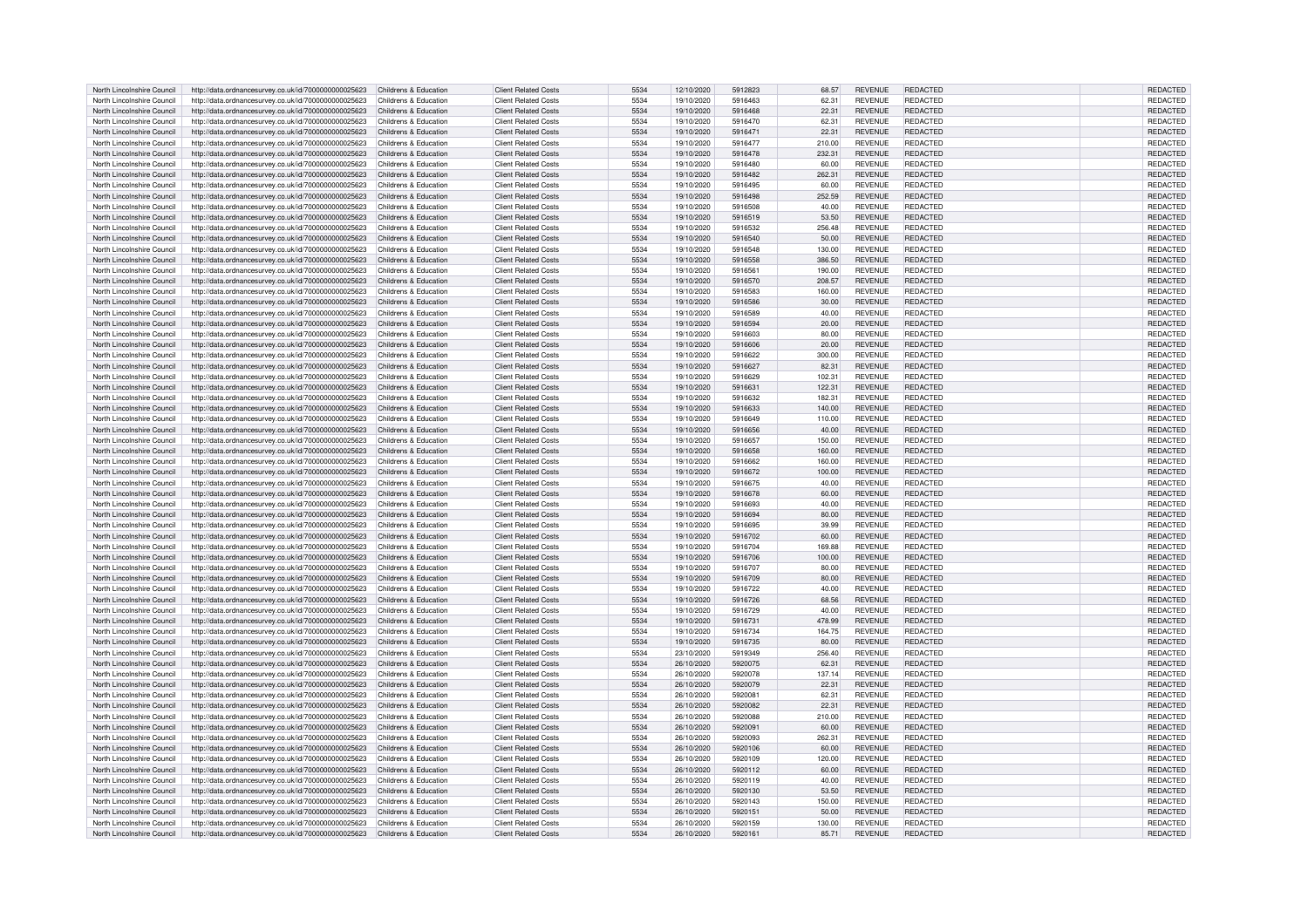| North Lincolnshire Council | http://data.ordnancesurvey.co.uk/id/7000000000025623 | Childrens & Education | <b>Client Related Costs</b>       | 5534 | 26/10/2020 | 5920169 | 160.00    | <b>REVENUE</b> | REDACTED        |          | REDACTED        |
|----------------------------|------------------------------------------------------|-----------------------|-----------------------------------|------|------------|---------|-----------|----------------|-----------------|----------|-----------------|
| North Lincolnshire Council | http://data.ordnancesurvey.co.uk/id/7000000000025623 | Childrens & Education | <b>Client Related Costs</b>       | 5534 | 26/10/2020 | 5920172 | 303.00    | <b>REVENUE</b> | <b>REDACTED</b> |          | REDACTED        |
| North Lincolnshire Council |                                                      | Childrens & Education | <b>Client Related Costs</b>       | 5534 | 26/10/2020 | 5920181 | 200.00    | <b>REVENUE</b> | REDACTED        |          | REDACTED        |
|                            | http://data.ordnancesurvey.co.uk/id/7000000000025623 |                       |                                   |      |            |         |           |                |                 |          |                 |
| North Lincolnshire Council | http://data.ordnancesurvey.co.uk/id/7000000000025623 | Childrens & Education | <b>Client Related Costs</b>       | 5534 | 26/10/2020 | 5920194 | 245.71    | <b>REVENUE</b> | <b>REDACTED</b> |          | REDACTED        |
| North Lincolnshire Council | http://data.ordnancesurvey.co.uk/id/7000000000025623 | Childrens & Education | <b>Client Related Costs</b>       | 5534 | 26/10/2020 | 5920197 | 30.00     | <b>REVENUE</b> | REDACTED        |          | REDACTED        |
| North Lincolnshire Council | http://data.ordnancesurvey.co.uk/id/7000000000025623 | Childrens & Education | <b>Client Related Costs</b>       | 5534 | 26/10/2020 | 5920200 | 40.00     | <b>REVENUE</b> | REDACTED        |          | REDACTED        |
| North Lincolnshire Council | http://data.ordnancesurvey.co.uk/id/7000000000025623 | Childrens & Education | <b>Client Related Costs</b>       | 5534 | 26/10/2020 | 5920205 | 20.00     | <b>REVENUE</b> | <b>REDACTED</b> |          | REDACTED        |
| North Lincolnshire Council |                                                      | Childrens & Education | <b>Client Related Costs</b>       | 5534 | 26/10/2020 | 5920214 | 108.00    | <b>REVENUE</b> | REDACTED        |          | REDACTED        |
|                            | http://data.ordnancesurvey.co.uk/id/7000000000025623 |                       |                                   |      |            |         |           |                |                 |          |                 |
| North Lincolnshire Council | http://data.ordnancesurvey.co.uk/id/7000000000025623 | Childrens & Education | <b>Client Related Costs</b>       | 5534 | 26/10/2020 | 5920234 | 300.00    | <b>REVENUE</b> | <b>REDACTED</b> |          | REDACTED        |
| North Lincolnshire Council | http://data.ordnancesurvey.co.uk/id/7000000000025623 | Childrens & Education | <b>Client Related Costs</b>       | 5534 | 26/10/2020 | 5920239 | 82.31     | <b>REVENUE</b> | <b>REDACTED</b> |          | REDACTED        |
| North Lincolnshire Council | http://data.ordnancesurvey.co.uk/id/7000000000025623 | Childrens & Education | <b>Client Related Costs</b>       | 5534 | 26/10/2020 | 5920241 | 102.31    | <b>REVENUE</b> | REDACTED        |          | <b>REDACTED</b> |
| North Lincolnshire Council | http://data.ordnancesurvey.co.uk/id/7000000000025623 | Childrens & Education | <b>Client Related Costs</b>       | 5534 | 26/10/2020 | 5920243 | 122.31    | <b>REVENUE</b> | REDACTED        |          | REDACTED        |
| North Lincolnshire Council | http://data.ordnancesurvey.co.uk/id/7000000000025623 | Childrens & Education | <b>Client Related Costs</b>       | 5534 | 26/10/2020 | 5920244 | 139.45    | <b>REVENUE</b> | REDACTED        |          | REDACTED        |
|                            |                                                      |                       |                                   |      |            |         |           |                |                 |          |                 |
| North Lincolnshire Council | http://data.ordnancesurvey.co.uk/id/7000000000025623 | Childrens & Education | <b>Client Related Costs</b>       | 5534 | 26/10/2020 | 5920245 | 122.86    | <b>REVENUE</b> | REDACTED        |          | REDACTED        |
| North Lincolnshire Council | http://data.ordnancesurvey.co.uk/id/7000000000025623 | Childrens & Education | <b>Client Related Costs</b>       | 5534 | 26/10/2020 | 5920261 | 110.00    | <b>REVENUE</b> | REDACTED        |          | REDACTED        |
| North Lincolnshire Council | http://data.ordnancesurvey.co.uk/id/7000000000025623 | Childrens & Education | <b>Client Related Costs</b>       | 5534 | 26/10/2020 | 5920269 | 40.00     | <b>REVENUE</b> | REDACTED        |          | <b>REDACTED</b> |
| North Lincolnshire Council | http://data.ordnancesurvey.co.uk/id/7000000000025623 | Childrens & Education | <b>Client Related Costs</b>       | 5534 | 26/10/2020 | 5920270 | 150.00    | <b>REVENUE</b> | <b>REDACTED</b> |          | REDACTED        |
| North Lincolnshire Council |                                                      | Childrens & Education | <b>Client Related Costs</b>       | 5534 | 26/10/2020 | 5920271 | 125.71    | <b>REVENUE</b> | <b>REDACTED</b> |          | <b>REDACTED</b> |
|                            | http://data.ordnancesurvey.co.uk/id/7000000000025623 |                       |                                   |      |            |         |           |                |                 |          |                 |
| North Lincolnshire Council | http://data.ordnancesurvey.co.uk/id/7000000000025623 | Childrens & Education | <b>Client Related Costs</b>       | 5534 | 26/10/2020 | 5920275 | 160.00    | <b>REVENUE</b> | <b>REDACTED</b> |          | REDACTED        |
| North Lincolnshire Council | http://data.ordnancesurvey.co.uk/id/7000000000025623 | Childrens & Education | <b>Client Related Costs</b>       | 5534 | 26/10/2020 | 5920285 | 111.99    | <b>REVENUE</b> | <b>REDACTED</b> |          | REDACTED        |
| North Lincolnshire Council | http://data.ordnancesurvey.co.uk/id/7000000000025623 | Childrens & Education | <b>Client Related Costs</b>       | 5534 | 26/10/2020 | 5920288 | 40.00     | <b>REVENUE</b> | REDACTED        |          | REDACTED        |
| North Lincolnshire Council | http://data.ordnancesurvey.co.uk/id/7000000000025623 | Childrens & Education | <b>Client Related Costs</b>       | 5534 | 26/10/2020 | 5920291 | 60.00     | <b>REVENUE</b> | REDACTED        |          | REDACTED        |
| North Lincolnshire Council | http://data.ordnancesurvey.co.uk/id/7000000000025623 | Childrens & Education | <b>Client Related Costs</b>       | 5534 | 26/10/2020 | 5920306 | 40.00     | <b>REVENUE</b> | REDACTED        |          | REDACTED        |
|                            |                                                      |                       |                                   |      |            |         |           |                |                 |          |                 |
| North Lincolnshire Council | http://data.ordnancesurvey.co.uk/id/7000000000025623 | Childrens & Education | <b>Client Related Costs</b>       | 5534 | 26/10/2020 | 5920307 | 80.00     | <b>REVENUE</b> | REDACTED        |          | REDACTED        |
| North Lincolnshire Council | http://data.ordnancesurvey.co.uk/id/7000000000025623 | Childrens & Education | <b>Client Related Costs</b>       | 5534 | 26/10/2020 | 5920308 | 34.29     | <b>REVENUE</b> | <b>REDACTED</b> |          | REDACTED        |
| North Lincolnshire Council | http://data.ordnancesurvey.co.uk/id/7000000000025623 | Childrens & Education | <b>Client Related Costs</b>       | 5534 | 26/10/2020 | 5920315 | 60.00     | <b>REVENUE</b> | REDACTED        |          | REDACTED        |
| North Lincolnshire Council | http://data.ordnancesurvey.co.uk/id/7000000000025623 | Childrens & Education | <b>Client Related Costs</b>       | 5534 | 26/10/2020 | 5920319 | 91.43     | <b>REVENUE</b> | <b>REDACTED</b> |          | <b>REDACTED</b> |
|                            |                                                      |                       |                                   |      |            |         |           |                |                 |          |                 |
| North Lincolnshire Council | http://data.ordnancesurvey.co.uk/id/7000000000025623 | Childrens & Education | <b>Client Related Costs</b>       | 5534 | 26/10/2020 | 5920320 | 80.00     | <b>REVENUE</b> | <b>REDACTED</b> |          | REDACTED        |
| North Lincolnshire Council | http://data.ordnancesurvey.co.uk/id/7000000000025623 | Childrens & Education | <b>Client Related Costs</b>       | 5534 | 26/10/2020 | 5920322 | 80.00     | <b>REVENUE</b> | <b>REDACTED</b> |          | REDACTED        |
| North Lincolnshire Council | http://data.ordnancesurvey.co.uk/id/7000000000025623 | Childrens & Education | <b>Client Related Costs</b>       | 5534 | 26/10/2020 | 5920334 | 40.00     | <b>REVENUE</b> | REDACTED        |          | REDACTED        |
| North Lincolnshire Council | http://data.ordnancesurvey.co.uk/id/7000000000025623 | Childrens & Education | <b>Client Related Costs</b>       | 5534 | 26/10/2020 | 5920335 | 269.99    | <b>REVENUE</b> | REDACTED        |          | REDACTED        |
| North Lincolnshire Council | http://data.ordnancesurvey.co.uk/id/7000000000025623 | Childrens & Education | <b>Client Related Costs</b>       | 5534 | 26/10/2020 | 5920340 | 40.00     | <b>REVENUE</b> | REDACTED        |          | REDACTED        |
|                            |                                                      |                       |                                   |      |            |         |           |                |                 |          |                 |
| North Lincolnshire Council | http://data.ordnancesurvey.co.uk/id/7000000000025623 | Childrens & Education | <b>Client Related Costs</b>       | 5534 | 26/10/2020 | 5920346 | 80.00     | <b>REVENUE</b> | REDACTED        |          | REDACTED        |
| North Lincolnshire Council | http://data.ordnancesurvey.co.uk/id/7000000000025623 | Childrens & Education | <b>Client Transport Costs</b>     | 6092 | 05/10/2020 | 5909935 | 1,059.75  | <b>REVENUE</b> | REDACTED        |          | REDACTED        |
| North Lincolnshire Council | http://data.ordnancesurvey.co.uk/id/7000000000025623 | Childrens & Education | <b>Client Transport Costs</b>     | 6092 | 05/10/2020 | 5910034 | 761.40    | <b>REVENUE</b> | REDACTED        |          | REDACTED        |
| North Lincolnshire Council | http://data.ordnancesurvey.co.uk/id/7000000000025623 | Childrens & Education | <b>Client Transport Costs</b>     | 6092 | 05/10/2020 | 5910114 | 144.00    | <b>REVENUE</b> | <b>REDACTED</b> |          | REDACTED        |
|                            |                                                      |                       |                                   | 6092 |            | 5912630 |           |                | REDACTED        |          |                 |
| North Lincolnshire Council | http://data.ordnancesurvey.co.uk/id/7000000000025623 | Childrens & Education | <b>Client Transport Costs</b>     |      | 12/10/2020 |         | 301.50    | <b>REVENUE</b> |                 |          | REDACTED        |
| North Lincolnshire Council | http://data.ordnancesurvey.co.uk/id/7000000000025623 | Childrens & Education | <b>Client Transport Costs</b>     | 6092 | 12/10/2020 | 5912706 | 45.00     | <b>REVENUE</b> | REDACTED        |          | REDACTED        |
| North Lincolnshire Council | http://data.ordnancesurvey.co.uk/id/7000000000025623 | Childrens & Education | <b>Client Transport Costs</b>     | 6092 | 12/10/2020 | 5912758 | 30.60     | <b>REVENUE</b> | REDACTED        |          | REDACTED        |
| North Lincolnshire Council | http://data.ordnancesurvey.co.uk/id/7000000000025623 | Childrens & Education | <b>Client Transport Costs</b>     | 6092 | 12/10/2020 | 5912806 | 124.83    | <b>REVENUE</b> | REDACTED        |          | REDACTED        |
| North Lincolnshire Council | http://data.ordnancesurvey.co.uk/id/7000000000025623 | Childrens & Education | <b>Client Transport Costs</b>     | 6092 | 12/10/2020 | 5912811 | 105.30    | <b>REVENUE</b> | REDACTED        |          | REDACTED        |
| North Lincolnshire Council | http://data.ordnancesurvey.co.uk/id/7000000000025623 | Childrens & Education | <b>Client Transport Costs</b>     | 6092 | 12/10/2020 | 5912814 | 453.60    | <b>REVENUE</b> | REDACTED        |          | REDACTED        |
|                            |                                                      |                       |                                   |      |            |         |           |                |                 |          |                 |
| North Lincolnshire Council | http://data.ordnancesurvey.co.uk/id/7000000000025623 | Childrens & Education | <b>Client Transport Costs</b>     | 6092 | 12/10/2020 | 5912832 | 72.00     | <b>REVENUE</b> | REDACTED        |          | REDACTED        |
| North Lincolnshire Council | http://data.ordnancesurvey.co.uk/id/7000000000025623 | Childrens & Education | <b>Client Transport Costs</b>     | 6092 | 19/10/2020 | 5916478 | 342.90    | <b>REVENUE</b> | <b>REDACTED</b> |          | REDACTED        |
| North Lincolnshire Council | http://data.ordnancesurvey.co.uk/id/7000000000025623 | Childrens & Education | <b>Client Transport Costs</b>     | 6092 | 19/10/2020 | 5916498 | 129.85    | <b>REVENUE</b> | <b>REDACTED</b> |          | <b>REDACTED</b> |
| North Lincolnshire Council | http://data.ordnancesurvey.co.uk/id/7000000000025623 | Childrens & Education | <b>Client Transport Costs</b>     | 6092 | 19/10/2020 | 5916561 | 561.60    | <b>REVENUE</b> | <b>REDACTED</b> |          | REDACTED        |
| North Lincolnshire Council | http://data.ordnancesurvey.co.uk/id/7000000000025623 | Childrens & Education | <b>Client Transport Costs</b>     | 6092 | 19/10/2020 | 5916575 | 140.40    | <b>REVENUE</b> | REDACTED        |          | REDACTED        |
|                            |                                                      |                       |                                   |      |            |         |           |                |                 |          |                 |
| North Lincolnshire Council | http://data.ordnancesurvey.co.uk/id/7000000000025623 | Childrens & Education | <b>Client Transport Costs</b>     | 6092 | 19/10/2020 | 5916606 | 230.40    | <b>REVENUE</b> | <b>REDACTED</b> |          | REDACTED        |
| North Lincolnshire Council | http://data.ordnancesurvey.co.uk/id/7000000000025623 | Childrens & Education | <b>Client Transport Costs</b>     | 6092 | 19/10/2020 | 5916714 | 484.20    | <b>REVENUE</b> | <b>REDACTED</b> |          | REDACTED        |
| North Lincolnshire Council | http://data.ordnancesurvey.co.uk/id/7000000000025623 | Childrens & Education | <b>Client Transport Costs</b>     | 6092 | 19/10/2020 | 5916722 | 128.70    | <b>REVENUE</b> | <b>REDACTED</b> |          | REDACTED        |
| North Lincolnshire Council | http://data.ordnancesurvey.co.uk/id/7000000000025623 | Childrens & Education | <b>Client Transport Costs</b>     | 6092 | 19/10/2020 | 5916744 | 72.00     | <b>REVENUE</b> | REDACTED        |          | REDACTED        |
| North Lincolnshire Council | http://data.ordnancesurvey.co.uk/id/7000000000025623 | Childrens & Education | <b>Client Transport Costs</b>     | 6092 | 21/10/2020 | 5917844 | 421.52    | <b>REVENUE</b> | REDACTED        |          | REDACTED        |
|                            |                                                      |                       |                                   |      |            |         |           |                |                 |          |                 |
| North Lincolnshire Council | http://data.ordnancesurvey.co.uk/id/7000000000025623 | Childrens & Education | <b>Client Transport Costs</b>     | 6092 | 26/10/2020 | 5920275 | 661.50    | <b>REVENUE</b> | REDACTED        |          | REDACTED        |
| North Lincolnshire Council | http://data.ordnancesurvey.co.uk/id/7000000000025623 | Childrens & Education | <b>Client Transport Costs</b>     | 6092 | 26/10/2020 | 5920334 | 128.70    | <b>REVENUE</b> | <b>REDACTED</b> |          | REDACTED        |
| North Lincolnshire Council | http://data.ordnancesurvey.co.uk/id/7000000000025623 | Childrens & Education | <b>Client Transport Costs</b>     | 6092 | 26/10/2020 | 5920355 | 72.00     | <b>REVENUE</b> | REDACTED        |          | REDACTED        |
| North Lincolnshire Council | http://data.ordnancesurvey.co.uk/id/7000000000025623 | Childrens & Education | <b>Client Transport Costs</b>     | 6092 | 28/10/2020 | 5921429 | 348.30    | <b>REVENUE</b> | <b>REDACTED</b> |          | REDACTED        |
| North Lincolnshire Council | http://data.ordnancesurvey.co.uk/id/7000000000025623 | Childrens & Education | <b>Client Transport Costs</b>     | 6092 | 28/10/2020 | 5921430 | 313.20    | <b>REVENUE</b> | REDACTED        |          | REDACTED        |
|                            |                                                      |                       |                                   |      |            |         |           |                |                 |          |                 |
| North Lincolnshire Council | http://data.ordnancesurvey.co.uk/id/7000000000025623 | Childrens & Education | <b>Direct Payments To Clients</b> | 6012 | 02/10/2020 | 5908992 | 600.00    | <b>REVENUE</b> | <b>REDACTED</b> |          | REDACTED        |
| North Lincolnshire Council | http://data.ordnancesurvey.co.uk/id/7000000000025623 | Childrens & Education | Direct Payments To Clients        | 6012 | 14/10/2020 | 5912538 | 774.00    | <b>REVENUE</b> | <b>REDACTED</b> | 7605054  | REDACTED        |
| North Lincolnshire Council | http://data.ordnancesurvey.co.uk/id/7000000000025623 | Childrens & Education | Direct Payments To Clients        | 6012 | 14/10/2020 | 5913222 | 324.00    | <b>REVENUE</b> | <b>REDACTED</b> |          | REDACTED        |
| North Lincolnshire Council | http://data.ordnancesurvey.co.uk/id/7000000000025623 | Childrens & Education | Direct Payments To Clients        | 6012 | 14/10/2020 | 5913224 | 252.00    | <b>REVENUE</b> | REDACTED        |          | REDACTED        |
| North Lincolnshire Council | http://data.ordnancesurvey.co.uk/id/7000000000025623 | Childrens & Education | Direct Payments To Clients        | 6012 | 14/10/2020 | 5913226 | 288.00    | <b>REVENUE</b> | REDACTED        |          | REDACTED        |
|                            |                                                      |                       |                                   |      |            |         |           |                |                 |          |                 |
| North Lincolnshire Council | http://data.ordnancesurvey.co.uk/id/7000000000025623 | Childrens & Education | Direct Payments To Clients        | 6012 | 14/10/2020 | 5913228 | 270.00    | <b>REVENUE</b> | REDACTED        |          | REDACTED        |
| North Lincolnshire Council | http://data.ordnancesurvey.co.uk/id/7000000000025623 | Childrens & Education | Direct Payments To Clients        | 6012 | 14/10/2020 | 5913229 | 1,260.00  | <b>REVENUE</b> | <b>REDACTED</b> |          | REDACTED        |
| North Lincolnshire Council | http://data.ordnancesurvey.co.uk/id/7000000000025623 | Childrens & Education | Payments To Private Orgs          | 6002 | 07/10/2020 | 5909675 | 524.83    | <b>REVENUE</b> | <b>REDACTED</b> | 07128156 | REDACTED        |
| North Lincolnshire Council | http://data.ordnancesurvey.co.uk/id/7000000000025623 | Childrens & Education | Payments To Private Orgs          | 6002 | 12/10/2020 | 5912811 | 86.98     | <b>REVENUE</b> | REDACTED        |          | REDACTED        |
| North Lincolnshire Council | http://data.ordnancesurvey.co.uk/id/7000000000025623 | Childrens & Education | Payments To Private Orgs          | 6002 | 19/10/2020 | 5916628 | 412.86    | <b>REVENUE</b> | <b>REDACTED</b> |          | REDACTED        |
|                            |                                                      |                       |                                   |      |            |         |           |                |                 |          |                 |
| North Lincolnshire Council | http://data.ordnancesurvey.co.uk/id/7000000000025623 | Childrens & Education | Payments To Private Orgs          | 6002 | 21/10/2020 | 5917326 | 34,883.33 | <b>REVENUE</b> | REDACTED        |          | REDACTED        |
| North Lincolnshire Council | http://data.ordnancesurvey.co.uk/id/7000000000025623 | Childrens & Education | Payments To Private Orgs          | 6002 | 23/10/2020 | 5918982 | 2.600.00  | <b>REVENUE</b> | <b>REDACTED</b> |          | REDACTED        |
| North Lincolnshire Council | http://data.ordnancesurvey.co.uk/id/7000000000025623 | Childrens & Education | Payments To Private Orgs          | 6002 | 23/10/2020 | 5918983 | 2,600.00  | <b>REVENUE</b> | <b>REDACTED</b> |          | REDACTED        |
| North Lincolnshire Council | http://data.ordnancesurvey.co.uk/id/7000000000025623 | Childrens & Education | Payments To Private Orgs          | 6002 | 23/10/2020 | 5918985 | 900.00    | <b>REVENUE</b> | REDACTED        |          | REDACTED        |
|                            |                                                      |                       |                                   |      |            |         |           |                |                 |          |                 |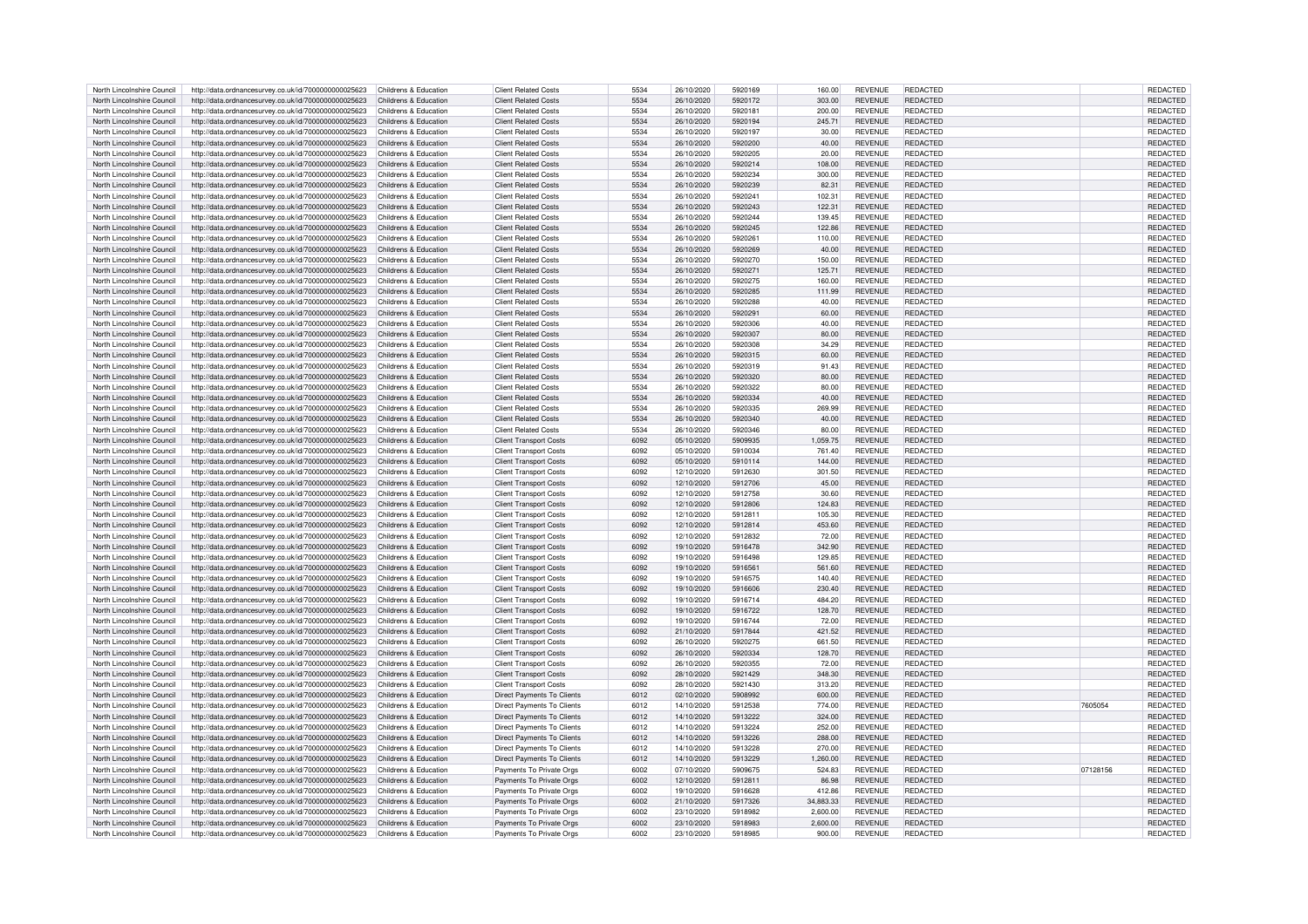| North Lincolnshire Council | http://data.ordnancesurvey.co.uk/id/7000000000025623                            | Childrens & Education         | Payments To Private Orgs      | 6002          | 23/10/2020 | 5918986 | 2,600.00 | <b>REVENUE</b> | REDACTED        |          | REDACTED        |
|----------------------------|---------------------------------------------------------------------------------|-------------------------------|-------------------------------|---------------|------------|---------|----------|----------------|-----------------|----------|-----------------|
| North Lincolnshire Council | http://data.ordnancesurvey.co.uk/id/7000000000025623                            | Childrens & Education         | Payments To Private Orgs      | 6002          | 23/10/2020 | 5918987 | 900.00   | <b>REVENUE</b> | REDACTED        |          | REDACTED        |
|                            |                                                                                 |                               |                               |               |            |         |          |                |                 |          |                 |
| North Lincolnshire Council | http://data.ordnancesurvey.co.uk/id/7000000000025623                            | Childrens & Education         | Payments To Private Orgs      | 6002          | 23/10/2020 | 5918988 | 1,200.00 | <b>REVENUE</b> | <b>REDACTED</b> |          | <b>REDACTED</b> |
| North Lincolnshire Council | http://data.ordnancesurvey.co.uk/id/7000000000025623                            | Childrens & Education         | Payments To Private Orgs      | 6002          | 23/10/2020 | 5919110 | 871.16   | <b>REVENUE</b> | REDACTED        |          | REDACTED        |
| North Lincolnshire Council | http://data.ordnancesurvey.co.uk/id/7000000000025623                            | Childrens & Education         | Payments To Private Orgs      | 6002          | 23/10/2020 | 5919133 | 5,365.27 | <b>REVENUE</b> | REDACTED        |          | REDACTED        |
| North Lincolnshire Council | http://data.ordnancesurvey.co.uk/id/7000000000025623                            | Childrens & Education         | Payments To Private Orgs      | 6002          | 23/10/2020 | 5919180 | 537.38   | <b>REVENUE</b> | <b>REDACTED</b> |          | REDACTED        |
| North Lincolnshire Council | http://data.ordnancesurvey.co.uk/id/7000000000025623                            | Childrens & Education         | Payments To Private Orgs      | 6002          | 23/10/2020 | 5919181 | 277.20   | <b>REVENUE</b> | REDACTED        |          | REDACTED        |
|                            |                                                                                 |                               |                               |               |            |         |          |                |                 |          |                 |
| North Lincolnshire Council | http://data.ordnancesurvey.co.uk/id/7000000000025623                            | Childrens & Education         | Payments To Private Orgs      | 6002          | 23/10/2020 | 5919184 | 1.091.71 | <b>REVENUE</b> | REDACTED        |          | <b>REDACTED</b> |
| North Lincolnshire Council | http://data.ordnancesurvey.co.uk/id/7000000000025623                            | Childrens & Education         | Payments To Private Orgs      | 6002          | 23/10/2020 | 5919188 | 277.20   | <b>REVENUE</b> | <b>REDACTED</b> |          | REDACTED        |
| North Lincolnshire Council | http://data.ordnancesurvey.co.uk/id/7000000000025623                            | Childrens & Education         | Payments To Private Orgs      | 6002          | 23/10/2020 | 5919189 | 2,675.18 | <b>REVENUE</b> | REDACTED        |          | REDACTED        |
| North Lincolnshire Council | http://data.ordnancesurvey.co.uk/id/7000000000025623                            | Childrens & Education         | Payments To Private Orgs      | 6002          | 23/10/2020 | 5919190 | 2,834.14 | <b>REVENUE</b> | <b>REDACTED</b> |          | REDACTED        |
|                            |                                                                                 |                               |                               |               |            |         |          |                |                 |          |                 |
| North Lincolnshire Council | http://data.ordnancesurvey.co.uk/id/7000000000025623                            | Childrens & Education         | Payments To Private Orgs      | 6002          | 23/10/2020 | 5919201 | 433.64   | <b>REVENUE</b> | <b>REDACTED</b> |          | REDACTED        |
| North Lincolnshire Council | http://data.ordnancesurvey.co.uk/id/7000000000025623                            | Childrens & Education         | Payments To Private Orgs      | 6002          | 30/10/2020 | 5922998 | 1,072.50 | <b>REVENUE</b> | <b>REDACTED</b> |          | <b>REDACTED</b> |
| North Lincolnshire Council | http://data.ordnancesurvey.co.uk/id/7000000000025623                            | Childrens & Education         | Payments To Private Orgs      | 6002          | 30/10/2020 | 5923007 | 541.76   | <b>REVENUE</b> | REDACTED        | 07128156 | REDACTED        |
| North Lincolnshire Council | http://data.ordnancesurvey.co.uk/id/7000000000025623                            | Childrens & Education         | Payments To Private Orgs      | 6002          | 30/10/2020 | 5923166 | 1,009.79 | <b>REVENUE</b> | REDACTED        |          | REDACTED        |
|                            |                                                                                 |                               |                               |               |            |         |          |                |                 |          |                 |
| North Lincolnshire Council | http://data.ordnancesurvey.co.uk/id/7000000000025623                            | Childrens & Education         | Payments To Private Orgs      | 6002          | 30/10/2020 | 5923167 | 1,732.75 | <b>REVENUE</b> | REDACTED        |          | REDACTED        |
| North Lincolnshire Council | http://data.ordnancesurvey.co.uk/id/7000000000025623                            | Childrens & Education         | Pay - Operational Staff       | 0921          | 23/10/2020 | 5918856 | 1,416.64 | <b>REVENUE</b> | <b>REDACTED</b> |          | REDACTED        |
| North Lincolnshire Council | http://data.ordnancesurvey.co.uk/id/7000000000025623                            | Childrens & Education         | Pay - Operational Staff       | 0921          | 23/10/2020 | 5918857 | 1.416.64 | <b>REVENUE</b> | REDACTED        |          | <b>REDACTED</b> |
| North Lincolnshire Council | http://data.ordnancesurvey.co.uk/id/7000000000025623                            | Childrens & Education         | Pay - Operational Staff       | 0921          | 23/10/2020 | 5918858 | 1,416.64 | <b>REVENUE</b> | <b>REDACTED</b> |          | REDACTED        |
|                            |                                                                                 |                               |                               |               |            |         |          |                |                 |          |                 |
| North Lincolnshire Council | http://data.ordnancesurvey.co.uk/id/7000000000025623                            | Childrens & Education         | Pay - Operational Staff       | 0921          | 23/10/2020 | 5918860 | 1,416.64 | <b>REVENUE</b> | <b>REDACTED</b> |          | REDACTED        |
| North Lincolnshire Council | http://data.ordnancesurvey.co.uk/id/7000000000025623                            | Corporate And Democratic Core | Non-Premises Insurance - Cont | 5631          | 28/10/2020 | 5921214 | 749.25   | <b>REVENUE</b> | REDACTED        |          | REDACTED        |
| North Lincolnshire Council | http://data.ordnancesurvey.co.uk/id/7000000000025623                            | Council Tax Payers Account    | Refunds                       | <b>REFUND</b> | 01/10/2020 | 5909041 | 709.21   |                | REDACTED        |          | REDACTED        |
| North Lincolnshire Council | http://data.ordnancesurvey.co.uk/id/7000000000025623                            | Council Tax Payers Account    | Refunds                       | <b>REFUND</b> | 01/10/2020 | 5909042 | 288.43   |                | REDACTED        |          | REDACTED        |
|                            |                                                                                 |                               |                               |               |            |         |          |                |                 |          |                 |
| North Lincolnshire Council | http://data.ordnancesurvey.co.uk/id/7000000000025623                            | Council Tax Payers Account    | Refunds                       | <b>REFUND</b> | 01/10/2020 | 5909044 | 433.51   |                | REDACTED        |          | REDACTED        |
| North Lincolnshire Council | http://data.ordnancesurvey.co.uk/id/7000000000025623                            | Council Tax Payers Account    | Refunds                       | <b>REFUND</b> | 01/10/2020 | 5909050 | 279.91   |                | REDACTED        |          | REDACTED        |
| North Lincolnshire Council | http://data.ordnancesurvey.co.uk/id/7000000000025623                            | Council Tax Payers Account    | Refunds                       | <b>REFUND</b> | 01/10/2020 | 5909051 | 309.91   |                | REDACTED        |          | REDACTED        |
| North Lincolnshire Council | http://data.ordnancesurvey.co.uk/id/7000000000025623                            | Council Tax Payers Account    | Refunds                       | <b>REFUND</b> | 01/10/2020 | 5909053 | 263.37   |                | <b>REDACTED</b> |          | <b>REDACTED</b> |
|                            |                                                                                 |                               |                               |               |            |         |          |                |                 |          |                 |
| North Lincolnshire Council | http://data.ordnancesurvey.co.uk/id/7000000000025623                            | Council Tax Payers Account    | Refunds                       | <b>REFUND</b> | 01/10/2020 | 5909055 | 6.294.49 |                | <b>REDACTED</b> |          | <b>REDACTED</b> |
| North Lincolnshire Council | http://data.ordnancesurvey.co.uk/id/7000000000025623                            | Council Tax Payers Account    | Refunds                       | <b>REFUND</b> | 01/10/2020 | 5909060 | 1.652.28 |                | REDACTED        |          | REDACTED        |
| North Lincolnshire Council | http://data.ordnancesurvey.co.uk/id/7000000000025623                            | Council Tax Payers Account    | Refunds                       | <b>REFUND</b> | 01/10/2020 | 5909066 | 394.23   |                | REDACTED        |          | REDACTED        |
| North Lincolnshire Council | http://data.ordnancesurvey.co.uk/id/7000000000025623                            | Council Tax Payers Account    | Refunds                       | <b>REFUND</b> | 01/10/2020 | 5909067 | 368.90   |                | REDACTED        |          | REDACTED        |
|                            |                                                                                 |                               |                               |               |            |         |          |                |                 |          |                 |
| North Lincolnshire Council | http://data.ordnancesurvey.co.uk/id/7000000000025623                            | Council Tax Payers Account    | Refunds                       | <b>REFUND</b> | 01/10/2020 | 5909068 | 537.82   |                | REDACTED        |          | REDACTED        |
| North Lincolnshire Council | http://data.ordnancesurvey.co.uk/id/7000000000025623                            | Council Tax Payers Account    | Refunds                       | <b>REFUND</b> | 01/10/2020 | 5909070 | 6.986.49 |                | REDACTED        |          | REDACTED        |
| North Lincolnshire Council | http://data.ordnancesurvey.co.uk/id/7000000000025623                            | Council Tax Payers Account    | Refunds                       | <b>REFUND</b> | 01/10/2020 | 5909075 | 335.87   |                | REDACTED        |          | REDACTED        |
| North Lincolnshire Council | http://data.ordnancesurvey.co.uk/id/7000000000025623                            | Council Tax Payers Account    | Refunds                       | <b>REFUND</b> | 01/10/2020 | 5909079 | 4,636.78 |                | REDACTED        |          | REDACTED        |
|                            |                                                                                 |                               | Refunds                       |               |            |         | 994.87   |                | REDACTED        |          |                 |
| North Lincolnshire Council | http://data.ordnancesurvey.co.uk/id/7000000000025623                            | Council Tax Payers Account    |                               | <b>REFUND</b> | 01/10/2020 | 5909083 |          |                |                 |          | <b>REDACTED</b> |
| North Lincolnshire Council | http://data.ordnancesurvey.co.uk/id/7000000000025623                            | Council Tax Payers Account    | Refunds                       | <b>REFUND</b> | 01/10/2020 | 5909084 | 260.39   |                | REDACTED        |          | REDACTED        |
| North Lincolnshire Council | http://data.ordnancesurvey.co.uk/id/7000000000025623                            | Council Tax Pavers Account    | Refunds                       | <b>REFUND</b> | 05/10/2020 | 5909724 | 809.42   |                | <b>REDACTED</b> |          | REDACTED        |
| North Lincolnshire Council | http://data.ordnancesurvey.co.uk/id/7000000000025623                            | Council Tax Payers Account    | Refunds                       | <b>REFUND</b> | 05/10/2020 | 5909729 | 432.43   |                | REDACTED        |          | REDACTED        |
|                            |                                                                                 |                               |                               |               |            |         |          |                |                 |          |                 |
| North Lincolnshire Council | http://data.ordnancesurvey.co.uk/id/7000000000025623                            | Council Tax Payers Account    | Refunds                       | <b>REFUND</b> | 05/10/2020 | 5909732 | 339.67   |                | REDACTED        |          | REDACTED        |
| North Lincolnshire Council | http://data.ordnancesurvey.co.uk/id/7000000000025623                            | Council Tax Payers Account    | Refunds                       | <b>REFUND</b> | 05/10/2020 | 5909740 | 606.10   |                | REDACTED        |          | REDACTED        |
| North Lincolnshire Council | http://data.ordnancesurvey.co.uk/id/7000000000025623                            | Council Tax Payers Account    | Refunds                       | <b>REFUND</b> | 05/10/2020 | 5909743 | 1,190.94 |                | REDACTED        |          | REDACTED        |
| North Lincolnshire Council | http://data.ordnancesurvey.co.uk/id/7000000000025623                            | Council Tax Payers Account    | Refunds                       | <b>REFUND</b> | 05/10/2020 | 5909744 | 424.39   |                | REDACTED        |          | <b>REDACTED</b> |
|                            |                                                                                 |                               |                               |               |            |         |          |                |                 |          |                 |
| North Lincolnshire Council | http://data.ordnancesurvey.co.uk/id/7000000000025623                            | Council Tax Payers Account    | Refunds                       | <b>REFUND</b> | 05/10/2020 | 5909749 | 261.98   |                | REDACTED        |          | REDACTED        |
| North Lincolnshire Council | http://data.ordnancesurvey.co.uk/id/7000000000025623                            | Council Tax Payers Account    | Refunds                       | <b>REFUND</b> | 05/10/2020 | 5909751 | 906.42   |                | <b>REDACTED</b> |          | <b>REDACTED</b> |
| North Lincolnshire Council | http://data.ordnancesurvey.co.uk/id/7000000000025623                            | Council Tax Payers Account    | Refunds                       | <b>REFUND</b> | 05/10/2020 | 5909752 | 411.69   |                | REDACTED        |          | REDACTED        |
| North Lincolnshire Council | http://data.ordnancesurvey.co.uk/id/7000000000025623                            | Council Tax Payers Account    | Refunds                       | <b>REFUND</b> | 05/10/2020 | 5909755 | 353.15   |                | <b>REDACTED</b> |          | <b>REDACTED</b> |
| North Lincolnshire Council | http://data.ordnancesurvey.co.uk/id/7000000000025623                            | Council Tax Payers Account    | Refunds                       | <b>REFUND</b> | 08/10/2020 | 5911511 | 1.255.98 |                | REDACTED        |          | <b>REDACTED</b> |
|                            |                                                                                 |                               |                               |               |            |         |          |                |                 |          |                 |
| North Lincolnshire Council | http://data.ordnancesurvey.co.uk/id/7000000000025623                            | Council Tax Payers Account    | Refunds                       | <b>REFUND</b> | 08/10/2020 | 5911518 | 1,274.12 |                | REDACTED        |          | <b>REDACTED</b> |
| North Lincolnshire Council | http://data.ordnancesurvey.co.uk/id/7000000000025623                            | Council Tax Payers Account    | Refunds                       | <b>REFUND</b> | 08/10/2020 | 5911521 | 326.64   |                | REDACTED        |          | REDACTED        |
| North Lincolnshire Council | http://data.ordnancesurvey.co.uk/id/7000000000025623                            | Council Tax Payers Account    | Refunds                       | <b>REFUND</b> | 08/10/2020 | 5911522 | 877.79   |                | REDACTED        |          | <b>REDACTED</b> |
| North Lincolnshire Council | http://data.ordnancesurvey.co.uk/id/7000000000025623                            | Council Tax Payers Account    | Refunds                       | <b>REFUND</b> | 08/10/2020 | 5911540 | 279.01   |                | <b>REDACTED</b> |          | REDACTED        |
|                            |                                                                                 |                               |                               |               |            |         |          |                |                 |          |                 |
| North Lincolnshire Council | http://data.ordnancesurvey.co.uk/id/7000000000025623                            | Council Tax Payers Account    | Refunds                       | <b>REFUND</b> | 08/10/2020 | 5911541 | 534.84   |                | REDACTED        |          | <b>REDACTED</b> |
| North Lincolnshire Council | http://data.ordnancesurvey.co.uk/id/7000000000025623                            | Council Tax Payers Account    | Refunds                       | <b>REFUND</b> | 08/10/2020 | 5911543 | 277.09   |                | REDACTED        |          | REDACTED        |
| North Lincolnshire Council | http://data.ordnancesurvey.co.uk/id/7000000000025623                            | Council Tax Payers Account    | Refunds                       | <b>REFUND</b> | 08/10/2020 | 5911544 | 292.92   |                | REDACTED        |          | REDACTED        |
| North Lincolnshire Council | http://data.ordnancesurvey.co.uk/id/7000000000025623                            | Council Tax Payers Account    | Refunds                       | <b>REFUND</b> | 08/10/2020 | 5911545 | 1,302.36 |                | REDACTED        |          | REDACTED        |
| North Lincolnshire Council | http://data.ordnancesurvey.co.uk/id/7000000000025623                            | Council Tax Payers Account    | Refunds                       | <b>REFUND</b> | 08/10/2020 | 5911552 | 384.00   |                | REDACTED        |          | REDACTED        |
|                            |                                                                                 |                               |                               |               |            |         |          |                |                 |          |                 |
| North Lincolnshire Council | http://data.ordnancesurvey.co.uk/id/7000000000025623                            | Council Tax Payers Account    | Refunds                       | <b>REFUND</b> | 08/10/2020 | 5911553 | 269.05   |                | REDACTED        |          | <b>REDACTED</b> |
| North Lincolnshire Council | http://data.ordnancesurvey.co.uk/id/7000000000025623                            | Council Tax Payers Account    | Refunds                       | <b>REFUND</b> | 08/10/2020 | 5911554 | 273.82   |                | REDACTED        |          | REDACTED        |
| North Lincolnshire Council | http://data.ordnancesurvey.co.uk/id/7000000000025623                            | Council Tax Payers Account    | Refunds                       | <b>REFUND</b> | 08/10/2020 | 5911557 | 760.40   |                | REDACTED        |          | REDACTED        |
| North Lincolnshire Council | http://data.ordnancesurvey.co.uk/id/7000000000025623                            | Council Tax Payers Account    | Refunds                       | <b>REFUND</b> | 08/10/2020 | 5911564 | 369.90   |                | REDACTED        |          | <b>REDACTED</b> |
|                            |                                                                                 |                               |                               |               |            |         |          |                |                 |          |                 |
| North Lincolnshire Council | http://data.ordnancesurvey.co.uk/id/7000000000025623                            | Council Tax Payers Account    | Refunds                       | <b>REFUND</b> | 08/10/2020 | 5911565 | 376.54   |                | REDACTED        |          | REDACTED        |
| North Lincolnshire Council | http://data.ordnancesurvey.co.uk/id/7000000000025623                            | Council Tax Payers Account    | Refunds                       | <b>REFUND</b> | 08/10/2020 | 5911567 | 320.21   |                | REDACTED        |          | <b>REDACTED</b> |
| North Lincolnshire Council | http://data.ordnancesurvey.co.uk/id/7000000000025623                            | Council Tax Payers Account    | Refunds                       | <b>REFUND</b> | 12/10/2020 | 5913122 | 2,373.00 |                | REDACTED        |          | REDACTED        |
| North Lincolnshire Council | http://data.ordnancesurvey.co.uk/id/7000000000025623                            | Council Tax Payers Account    | Refunds                       | <b>REFUND</b> | 12/10/2020 | 5913127 | 287.84   |                | REDACTED        |          | REDACTED        |
| North Lincolnshire Council | http://data.ordnancesurvey.co.uk/id/7000000000025623                            | Council Tax Payers Account    | Refunds                       | <b>REFUND</b> | 12/10/2020 | 5913132 | 722.60   |                | REDACTED        |          | REDACTED        |
|                            |                                                                                 |                               |                               |               |            |         |          |                |                 |          |                 |
| North Lincolnshire Council | http://data.ordnancesurvey.co.uk/id/7000000000025623                            | Council Tax Payers Account    | Refunds                       | <b>REFUND</b> | 12/10/2020 | 5913133 | 1,487.30 |                | REDACTED        |          | REDACTED        |
| North Lincolnshire Council | http://data.ordnancesurvey.co.uk/id/7000000000025623                            | Council Tax Payers Account    | Refunds                       | <b>REFUND</b> | 12/10/2020 | 5913135 | 331.27   |                | <b>REDACTED</b> |          | REDACTED        |
| North Lincolnshire Council | http://data.ordnancesurvey.co.uk/id/7000000000025623                            | Council Tax Payers Account    | Refunds                       | <b>REFUND</b> | 12/10/2020 | 5913136 | 1,046.83 |                | REDACTED        |          | <b>REDACTED</b> |
| North Lincolnshire Council | http://data.ordnancesurvey.co.uk/id/7000000000025623                            | Council Tax Payers Account    | Refunds                       | <b>REFUND</b> | 12/10/2020 | 5913140 | 540.59   |                | REDACTED        |          | <b>REDACTED</b> |
|                            |                                                                                 |                               |                               |               |            |         |          |                |                 |          |                 |
| North Lincolnshire Council | http://data.ordnancesurvey.co.uk/id/7000000000025623 Council Tax Payers Account |                               | Refunds                       | <b>REFUND</b> | 12/10/2020 | 5913144 | 471.93   |                | REDACTED        |          | REDACTED        |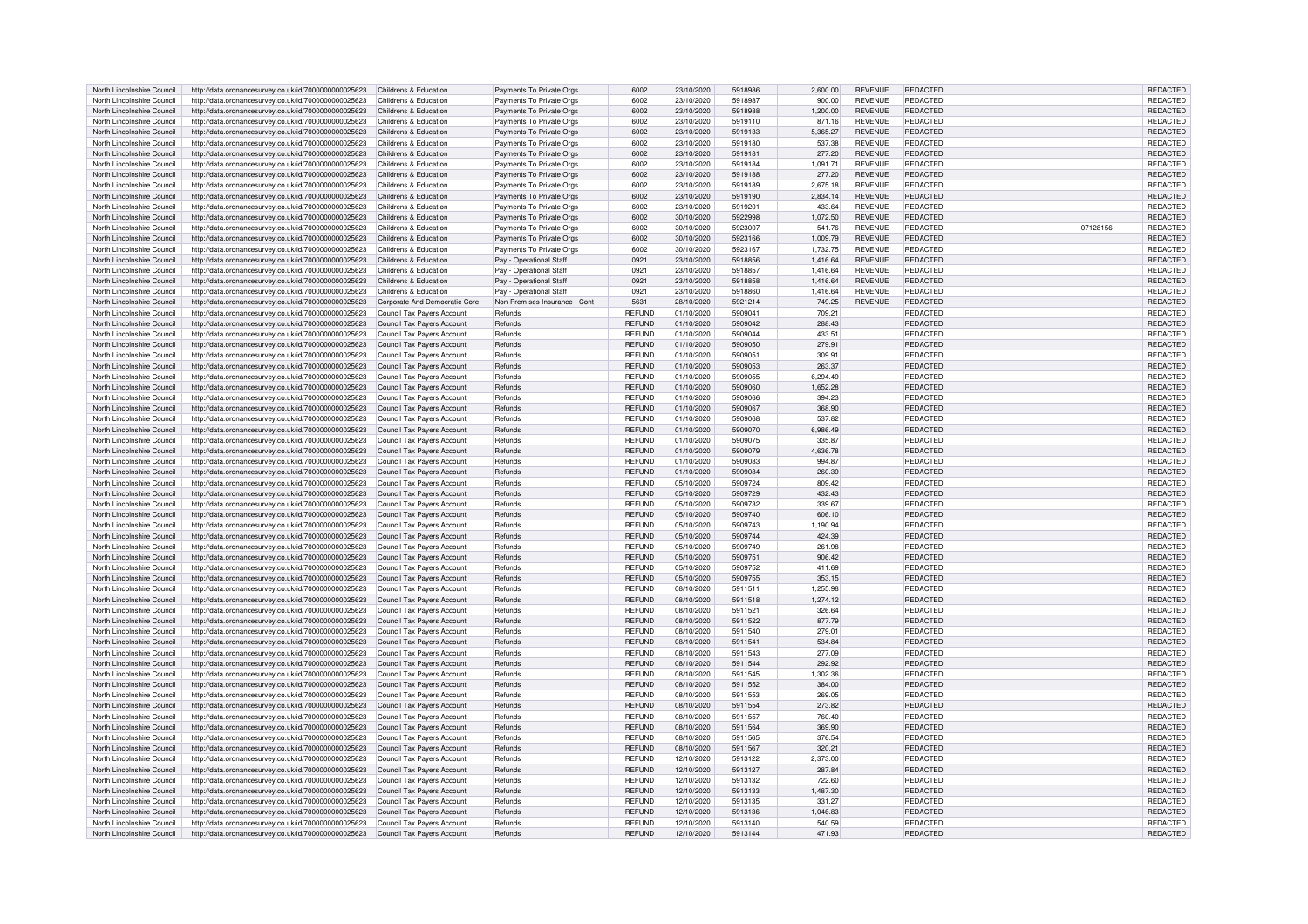| North Lincolnshire Council                               | http://data.ordnancesurvey.co.uk/id/7000000000025623                                                         | Council Tax Payers Account                                     | Refunds                       | <b>REFUND</b>         | 12/10/2020               | 5913149            | 645.96              | REDACTED                        | REDACTED             |
|----------------------------------------------------------|--------------------------------------------------------------------------------------------------------------|----------------------------------------------------------------|-------------------------------|-----------------------|--------------------------|--------------------|---------------------|---------------------------------|----------------------|
| North Lincolnshire Council                               | http://data.ordnancesurvey.co.uk/id/7000000000025623                                                         | Council Tax Payers Account                                     | Refunds                       | <b>REFUND</b>         | 12/10/2020               | 5913151            | 259.10              | <b>REDACTED</b>                 | <b>REDACTED</b>      |
| North Lincolnshire Council                               | http://data.ordnancesurvey.co.uk/id/7000000000025623                                                         | Council Tax Payers Account                                     | Refunds                       | <b>REFUND</b>         | 14/10/2020               | 5909747            | 328.24              | <b>REDACTED</b>                 | <b>REDACTED</b>      |
|                                                          |                                                                                                              |                                                                |                               |                       |                          |                    |                     |                                 |                      |
| North Lincolnshire Council                               | http://data.ordnancesurvey.co.uk/id/7000000000025623                                                         | Council Tax Payers Account                                     | Refunds                       | <b>REFUND</b>         | 15/10/2020               | 5915389            | 2.891.19            | REDACTED                        | REDACTED             |
| North Lincolnshire Council                               | http://data.ordnancesurvey.co.uk/id/7000000000025623                                                         | Council Tax Payers Account                                     | Refunds                       | <b>REFUND</b>         | 15/10/2020               | 5915394            | 444.63              | <b>REDACTED</b>                 | REDACTED             |
| North Lincolnshire Council                               | http://data.ordnancesurvey.co.uk/id/7000000000025623                                                         | Council Tax Payers Account                                     | Refunds                       | <b>REFUND</b>         | 15/10/2020               | 5915400            | 250.03              | REDACTED                        | REDACTED             |
|                                                          |                                                                                                              |                                                                |                               |                       |                          |                    |                     |                                 |                      |
| North Lincolnshire Council                               | http://data.ordnancesurvey.co.uk/id/7000000000025623                                                         | Council Tax Payers Account                                     | Refunds                       | <b>REFUND</b>         | 15/10/2020               | 5915407            | 463.32              | REDACTED                        | REDACTED             |
| North Lincolnshire Council                               | http://data.ordnancesurvey.co.uk/id/7000000000025623                                                         | Council Tax Payers Account                                     | Refunds                       | <b>REFUND</b>         | 15/10/2020               | 5915410            | 589.90              | <b>REDACTED</b>                 | <b>REDACTED</b>      |
| North Lincolnshire Council                               |                                                                                                              |                                                                | Refunds                       | <b>REFUND</b>         | 15/10/2020               | 5915412            | 334.90              | <b>REDACTED</b>                 | REDACTED             |
|                                                          | http://data.ordnancesurvey.co.uk/id/7000000000025623                                                         | Council Tax Payers Account                                     |                               |                       |                          |                    |                     |                                 |                      |
| North Lincolnshire Council                               | http://data.ordnancesurvey.co.uk/id/7000000000025623                                                         | Council Tax Payers Account                                     | Refunds                       | <b>REFUND</b>         | 15/10/2020               | 5915417            | 624.45              | REDACTED                        | REDACTED             |
| North Lincolnshire Council                               | http://data.ordnancesurvey.co.uk/id/7000000000025623                                                         | Council Tax Payers Account                                     | Refunds                       | <b>REFUND</b>         | 15/10/2020               | 5915418            | 653.87              | <b>REDACTED</b>                 | <b>REDACTED</b>      |
|                                                          |                                                                                                              |                                                                |                               |                       |                          |                    |                     |                                 |                      |
| North Lincolnshire Council                               | http://data.ordnancesurvey.co.uk/id/7000000000025623                                                         | Council Tax Payers Account                                     | Refunds                       | <b>REFUND</b>         | 15/10/2020               | 5915420            | 453.92              | <b>REDACTED</b>                 | REDACTED             |
| North Lincolnshire Council                               | http://data.ordnancesurvey.co.uk/id/7000000000025623                                                         | Council Tax Payers Account                                     | Refunds                       | <b>REFUND</b>         | 19/10/2020               | 5917034            | 2,015.53            | REDACTED                        | REDACTED             |
| North Lincolnshire Council                               | http://data.ordnancesurvey.co.uk/id/7000000000025623                                                         | Council Tax Payers Account                                     | Refunds                       | <b>REFUND</b>         | 19/10/2020               | 5917037            | 286.43              | REDACTED                        | REDACTED             |
|                                                          |                                                                                                              |                                                                |                               |                       |                          |                    |                     |                                 |                      |
| North Lincolnshire Council                               | http://data.ordnancesurvey.co.uk/id/7000000000025623                                                         | Council Tax Payers Account                                     | Refunds                       | <b>REFUND</b>         | 19/10/2020               | 5917040            | 260.83              | REDACTED                        | REDACTED             |
| North Lincolnshire Council                               | http://data.ordnancesurvey.co.uk/id/7000000000025623                                                         | Council Tax Payers Account                                     | Refunds                       | <b>REFUND</b>         | 19/10/2020               | 5917050            | 334.49              | <b>REDACTED</b>                 | REDACTED             |
| North Lincolnshire Council                               | http://data.ordnancesurvey.co.uk/id/7000000000025623                                                         | Council Tax Payers Account                                     | Refunds                       | <b>REFUND</b>         | 19/10/2020               | 5917054            | 757.20              | <b>REDACTED</b>                 | REDACTED             |
|                                                          |                                                                                                              |                                                                |                               |                       |                          |                    |                     |                                 |                      |
| North Lincolnshire Council                               | http://data.ordnancesurvey.co.uk/id/7000000000025623                                                         | Council Tax Pavers Account                                     | Refunds                       | <b>REFUND</b>         | 19/10/2020               | 5917059            | 685.80              | <b>REDACTED</b>                 | <b>REDACTED</b>      |
| North Lincolnshire Council                               | http://data.ordnancesurvey.co.uk/id/7000000000025623                                                         | Council Tax Payers Account                                     | Refunds                       | <b>REFUND</b>         | 19/10/2020               | 5917066            | 311.30              | <b>REDACTED</b>                 | REDACTED             |
| North Lincolnshire Council                               | http://data.ordnancesurvey.co.uk/id/7000000000025623                                                         | Council Tax Payers Account                                     | Refunds                       | <b>REFUND</b>         | 19/10/2020               | 5917074            | 276.70              | REDACTED                        | REDACTED             |
|                                                          |                                                                                                              |                                                                |                               |                       |                          |                    |                     |                                 |                      |
| North Lincolnshire Council                               | http://data.ordnancesurvey.co.uk/id/7000000000025623                                                         | Council Tax Payers Account                                     | Refunds                       | <b>REFUND</b>         | 19/10/2020               | 5917084            | 257.09              | REDACTED                        | REDACTED             |
| North Lincolnshire Council                               | http://data.ordnancesurvey.co.uk/id/7000000000025623                                                         | Council Tax Payers Account                                     | Refunds                       | <b>REFUND</b>         | 22/10/2020               | 5918729            | 599.35              | REDACTED                        | REDACTED             |
| North Lincolnshire Council                               | http://data.ordnancesurvey.co.uk/id/7000000000025623                                                         | Council Tax Payers Account                                     | Refunds                       | <b>REFUND</b>         | 22/10/2020               | 5918732            | 704.23              | <b>REDACTED</b>                 | REDACTED             |
|                                                          |                                                                                                              |                                                                |                               |                       |                          |                    |                     |                                 |                      |
| North Lincolnshire Council                               | http://data.ordnancesurvey.co.uk/id/7000000000025623                                                         | Council Tax Payers Account                                     | Refunds                       | <b>REFUND</b>         | 22/10/2020               | 5918733            | 253.67              | REDACTED                        | REDACTED             |
| North Lincolnshire Council                               | http://data.ordnancesurvey.co.uk/id/7000000000025623                                                         | Council Tax Payers Account                                     | Refunds                       | <b>REFUND</b>         | 22/10/2020               | 5918737            | 250.62              | REDACTED                        | REDACTED             |
|                                                          |                                                                                                              |                                                                |                               |                       |                          |                    |                     |                                 |                      |
| North Lincolnshire Council                               | http://data.ordnancesurvey.co.uk/id/7000000000025623                                                         | Council Tax Payers Account                                     | Refunds                       | <b>REFUND</b>         | 22/10/2020               | 5918742            | 631.78              | REDACTED                        | REDACTED             |
| North Lincolnshire Council                               | http://data.ordnancesurvey.co.uk/id/7000000000025623                                                         | Council Tax Payers Account                                     | Refunds                       | <b>REFUND</b>         | 22/10/2020               | 5918744            | 372.93              | <b>REDACTED</b>                 | REDACTED             |
| North Lincolnshire Council                               | http://data.ordnancesurvey.co.uk/id/7000000000025623                                                         | Council Tax Payers Account                                     | Refunds                       | <b>REFUND</b>         | 22/10/2020               | 5918745            | 384.02              | REDACTED                        | <b>REDACTED</b>      |
|                                                          |                                                                                                              |                                                                |                               |                       |                          |                    |                     |                                 |                      |
| North Lincolnshire Council                               | http://data.ordnancesurvey.co.uk/id/7000000000025623                                                         | Council Tax Payers Account                                     | Refunds                       | <b>REFUND</b>         | 22/10/2020               | 5918757            | 1,008.43            | REDACTED                        | <b>REDACTED</b>      |
| North Lincolnshire Council                               | http://data.ordnancesurvey.co.uk/id/7000000000025623                                                         | Council Tax Payers Account                                     | Refunds                       | <b>REFUND</b>         | 22/10/2020               | 5918761            | 296.48              | REDACTED                        | REDACTED             |
| North Lincolnshire Council                               | http://data.ordnancesurvey.co.uk/id/7000000000025623                                                         | Council Tax Payers Account                                     | Refunds                       | <b>REFUND</b>         | 22/10/2020               | 5918763            | 369.77              | REDACTED                        | REDACTED             |
|                                                          |                                                                                                              |                                                                |                               |                       |                          |                    |                     |                                 |                      |
| North Lincolnshire Council                               | http://data.ordnancesurvey.co.uk/id/7000000000025623                                                         | Council Tax Payers Account                                     | Refunds                       | <b>REFUND</b>         | 22/10/2020               | 5918764            | 280.17              | REDACTED                        | REDACTED             |
| North Lincolnshire Council                               | http://data.ordnancesurvey.co.uk/id/7000000000025623                                                         | Council Tax Payers Account                                     | Refunds                       | <b>REFUND</b>         | 22/10/2020               | 5918770            | 380.92              | REDACTED                        | REDACTED             |
|                                                          |                                                                                                              |                                                                |                               |                       |                          |                    |                     |                                 |                      |
| North Lincolnshire Council                               | http://data.ordnancesurvey.co.uk/id/7000000000025623                                                         | Council Tax Payers Account                                     | Refunds                       | <b>REFUND</b>         | 22/10/2020               | 5918772            | 2,186.62            | REDACTED                        | REDACTED             |
| North Lincolnshire Council                               | http://data.ordnancesurvey.co.uk/id/7000000000025623                                                         | Council Tax Payers Account                                     | Refunds                       | <b>REFUND</b>         | 22/10/2020               | 5918774            | 383.10              | REDACTED                        | REDACTED             |
| North Lincolnshire Council                               | http://data.ordnancesurvey.co.uk/id/7000000000025623                                                         | Council Tax Payers Account                                     | Refunds                       | <b>REFUND</b>         | 26/10/2020               | 5920661            | 329.25              | REDACTED                        | REDACTED             |
|                                                          |                                                                                                              |                                                                |                               |                       |                          |                    |                     |                                 |                      |
| North Lincolnshire Council                               | http://data.ordnancesurvey.co.uk/id/7000000000025623                                                         | Council Tax Payers Account                                     | Refunds                       | <b>REFUND</b>         | 26/10/2020               | 5920662            | 680.95              | REDACTED                        | REDACTED             |
| North Lincolnshire Council                               | http://data.ordnancesurvey.co.uk/id/7000000000025623                                                         | Council Tax Payers Account                                     | Refunds                       | <b>REFUND</b>         | 26/10/2020               | 5920664            | 260.17              | REDACTED                        | REDACTED             |
| North Lincolnshire Council                               | http://data.ordnancesurvey.co.uk/id/7000000000025623                                                         | Council Tax Payers Account                                     | Refunds                       | <b>REFUND</b>         | 26/10/2020               | 5920666            | 449.51              | REDACTED                        | REDACTED             |
|                                                          |                                                                                                              |                                                                |                               |                       |                          |                    |                     |                                 |                      |
| North Lincolnshire Council                               | http://data.ordnancesurvey.co.uk/id/7000000000025623                                                         | Council Tax Payers Account                                     | Refunds                       | <b>REFUND</b>         | 26/10/2020               | 5920667            | 263.23              | REDACTED                        | REDACTED             |
| North Lincolnshire Council                               | http://data.ordnancesurvey.co.uk/id/7000000000025623                                                         | Council Tax Payers Account                                     | Refunds                       | <b>REFUND</b>         | 26/10/2020               | 5920670            | 305.54              | REDACTED                        | REDACTED             |
|                                                          |                                                                                                              |                                                                |                               |                       |                          | 5920671            |                     |                                 |                      |
| North Lincolnshire Council                               | http://data.ordnancesurvey.co.uk/id/7000000000025623                                                         | Council Tax Payers Account                                     | Refunds                       | <b>REFUND</b>         | 26/10/2020               |                    | 365.53              | REDACTED                        | REDACTED             |
| North Lincolnshire Council                               | http://data.ordnancesurvey.co.uk/id/7000000000025623                                                         | Council Tax Payers Account                                     | Refunds                       | <b>REFUND</b>         | 26/10/2020               | 5920672            | 338.48              | <b>REDACTED</b>                 | REDACTED             |
| North Lincolnshire Council                               | http://data.ordnancesurvey.co.uk/id/7000000000025623                                                         | Council Tax Payers Account                                     | Refunds                       | <b>REFUND</b>         | 26/10/2020               | 5920675            | 374.88              | REDACTED                        | <b>REDACTED</b>      |
|                                                          |                                                                                                              |                                                                |                               |                       |                          |                    |                     |                                 |                      |
| North Lincolnshire Council                               | http://data.ordnancesurvey.co.uk/id/7000000000025623                                                         | Council Tax Payers Account                                     | Refunds                       | <b>REFUND</b>         | 26/10/2020               | 5920676            | 614.77              | <b>REDACTED</b>                 | <b>REDACTED</b>      |
| North Lincolnshire Council                               | http://data.ordnancesurvey.co.uk/id/7000000000025623                                                         | Council Tax Payers Account                                     | Refunds                       | <b>REFUND</b>         | 26/10/2020               | 5920680            | 299.74              | REDACTED                        | REDACTED             |
| North Lincolnshire Council                               | http://data.ordnancesurvey.co.uk/id/7000000000025623                                                         | Council Tax Payers Account                                     | Refunds                       | <b>REFUND</b>         | 26/10/2020               | 5920682            | 444.02              | <b>REDACTED</b>                 | REDACTED             |
|                                                          |                                                                                                              |                                                                |                               |                       |                          |                    |                     |                                 |                      |
| North Lincolnshire Council                               | http://data.ordnancesurvey.co.uk/id/7000000000025623                                                         | Council Tax Payers Account                                     | Refunds                       | <b>REFUND</b>         | 26/10/2020               | 5920685            | 502.50              | <b>REDACTED</b>                 | <b>REDACTED</b>      |
| North Lincolnshire Council                               | http://data.ordnancesurvey.co.uk/id/7000000000025623                                                         | Council Tax Payers Account                                     | Refunds                       | <b>REFUND</b>         | 26/10/2020               | 5920687            | 434.52              | REDACTED                        | REDACTED             |
| North Lincolnshire Council                               | http://data.ordnancesurvey.co.uk/id/7000000000025623                                                         | Council Tax Payers Account                                     | Refunds                       | <b>REFUND</b>         | 26/10/2020               | 5920688            | 355.37              | REDACTED                        | REDACTED             |
|                                                          |                                                                                                              |                                                                |                               |                       |                          |                    |                     |                                 |                      |
| North Lincolnshire Council                               | http://data.ordnancesurvey.co.uk/id/7000000000025623                                                         | Council Tax Payers Account                                     | Refunds                       | <b>REFUND</b>         | 26/10/2020               | 5920692            | 313.59              | REDACTED                        | REDACTED             |
| North Lincolnshire Council                               | http://data.ordnancesurvey.co.uk/id/7000000000025623                                                         | Council Tax Payers Account                                     | Refunds                       | <b>REFUND</b>         | 26/10/2020               | 5920693            | 305.29              | REDACTED                        | REDACTED             |
| North Lincolnshire Council                               | http://data.ordnancesurvey.co.uk/id/7000000000025623                                                         | Council Tax Payers Account                                     | Refunds                       | <b>REFUND</b>         | 26/10/2020               | 5920694            | 289.68              | REDACTED                        | REDACTED             |
|                                                          |                                                                                                              |                                                                |                               |                       |                          |                    |                     |                                 |                      |
| North Lincolnshire Council                               | http://data.ordnancesurvey.co.uk/id/7000000000025623                                                         | Council Tax Payers Account                                     | Refunds                       | <b>REFUND</b>         | 26/10/2020               | 5920698            | 296.18              | REDACTED                        | REDACTED             |
| North Lincolnshire Council                               | http://data.ordnancesurvey.co.uk/id/7000000000025623                                                         | Council Tax Payers Account                                     | Refunds                       | <b>REFUND</b>         | 29/10/2020               | 5922554            | 3,495.33            | REDACTED                        | REDACTED             |
| North Lincolnshire Council                               |                                                                                                              |                                                                |                               |                       |                          |                    |                     |                                 |                      |
|                                                          |                                                                                                              |                                                                |                               |                       |                          |                    |                     |                                 |                      |
|                                                          | http://data.ordnancesurvey.co.uk/id/7000000000025623                                                         | Council Tax Payers Account                                     | Refunds                       | <b>REFUND</b>         | 29/10/2020               | 5922555            | 287.56              | REDACTED                        | REDACTED             |
| North Lincolnshire Council                               | http://data.ordnancesurvey.co.uk/id/7000000000025623                                                         | Council Tax Payers Account                                     | Refunds                       | <b>REFUND</b>         | 29/10/2020               | 5922557            | 293.00              | <b>REDACTED</b>                 | REDACTED             |
| North Lincolnshire Council                               | http://data.ordnancesurvey.co.uk/id/7000000000025623                                                         | Council Tax Payers Account                                     | Refunds                       | <b>REFUND</b>         | 29/10/2020               | 5922560            | 664.35              | REDACTED                        | REDACTED             |
|                                                          |                                                                                                              |                                                                |                               |                       |                          |                    |                     |                                 |                      |
| North Lincolnshire Council                               | http://data.ordnancesurvey.co.uk/id/7000000000025623                                                         | Council Tax Payers Account                                     | Refunds                       | <b>REFUND</b>         | 29/10/2020               | 5922562            | 2,144.39            | REDACTED                        | REDACTED             |
| North Lincolnshire Council                               | http://data.ordnancesurvey.co.uk/id/7000000000025623                                                         | Council Tax Payers Account                                     | Refunds                       | <b>REFUND</b>         | 29/10/2020               | 5922565            | 385.07              | REDACTED                        | REDACTED             |
| North Lincolnshire Council                               |                                                                                                              |                                                                | Refunds                       | <b>REFUND</b>         | 29/10/2020               | 5922569            | 375.52              | REDACTED                        | REDACTED             |
|                                                          | http://data.ordnancesurvey.co.uk/id/7000000000025623                                                         | Council Tax Payers Account                                     |                               |                       |                          |                    |                     |                                 |                      |
| North Lincolnshire Council                               | http://data.ordnancesurvey.co.uk/id/7000000000025623                                                         | Council Tax Payers Account                                     | Refunds                       | <b>REFUND</b>         | 29/10/2020               | 5922570            | 640.99              | REDACTED                        | REDACTED             |
| North Lincolnshire Council                               | http://data.ordnancesurvey.co.uk/id/7000000000025623                                                         | Council Tax Payers Account                                     | Refunds                       | <b>REFUND</b>         | 29/10/2020               | 5922571            | 399.59              | <b>REDACTED</b>                 | <b>REDACTED</b>      |
|                                                          |                                                                                                              |                                                                |                               |                       |                          | 5922572            |                     |                                 |                      |
| North Lincolnshire Council                               | http://data.ordnancesurvey.co.uk/id/7000000000025623                                                         | Council Tax Payers Account                                     | Refunds                       | <b>REFUND</b>         | 29/10/2020               |                    | 441.94              | REDACTED                        | REDACTED             |
| North Lincolnshire Council                               | http://data.ordnancesurvey.co.uk/id/7000000000025623                                                         | Council Tax Payers Account                                     | Refunds                       | <b>REFUND</b>         | 29/10/2020               | 5922579            | 278.73              | REDACTED                        | REDACTED             |
| North Lincolnshire Council                               | http://data.ordnancesurvey.co.uk/id/7000000000025623                                                         | Council Tax Payers Account                                     | Refunds                       | <b>REFUND</b>         | 29/10/2020               | 5922581            | 662.97              | REDACTED                        | REDACTED             |
|                                                          |                                                                                                              |                                                                |                               |                       |                          |                    |                     |                                 |                      |
| North Lincolnshire Council                               | http://data.ordnancesurvey.co.uk/id/7000000000025623                                                         | Council Tax Payers Account                                     | Refunds                       | <b>REFUND</b>         | 29/10/2020               | 5922583            | 335.10              | REDACTED                        | REDACTED             |
| North Lincolnshire Council                               | http://data.ordnancesurvey.co.uk/id/7000000000025623                                                         | Council Tax Payers Account                                     | Refunds                       | <b>REFUND</b>         | 29/10/2020               | 5922585            | 373.75              | REDACTED                        | REDACTED             |
| North Lincolnshire Council                               | http://data.ordnancesurvey.co.uk/id/7000000000025623                                                         | Council Tax Payers Account                                     | Refunds                       | <b>REFUND</b>         | 29/10/2020               | 5922588            | 296.43              | <b>REDACTED</b>                 | <b>REDACTED</b>      |
|                                                          |                                                                                                              |                                                                |                               |                       |                          |                    |                     |                                 |                      |
| North Lincolnshire Council<br>North Lincolnshire Council | http://data.ordnancesurvey.co.uk/id/7000000000025623<br>http://data.ordnancesurvey.co.uk/id/7000000000025623 | Council Tax Payers Account<br>Culture, Env, Reg & Planning Cap | Refunds<br>Improvement Grants | <b>REFUND</b><br>A088 | 29/10/2020<br>23/10/2020 | 5922591<br>5918868 | 456.13<br>15,351.00 | REDACTED<br>CAPITAL<br>REDACTED | REDACTED<br>REDACTED |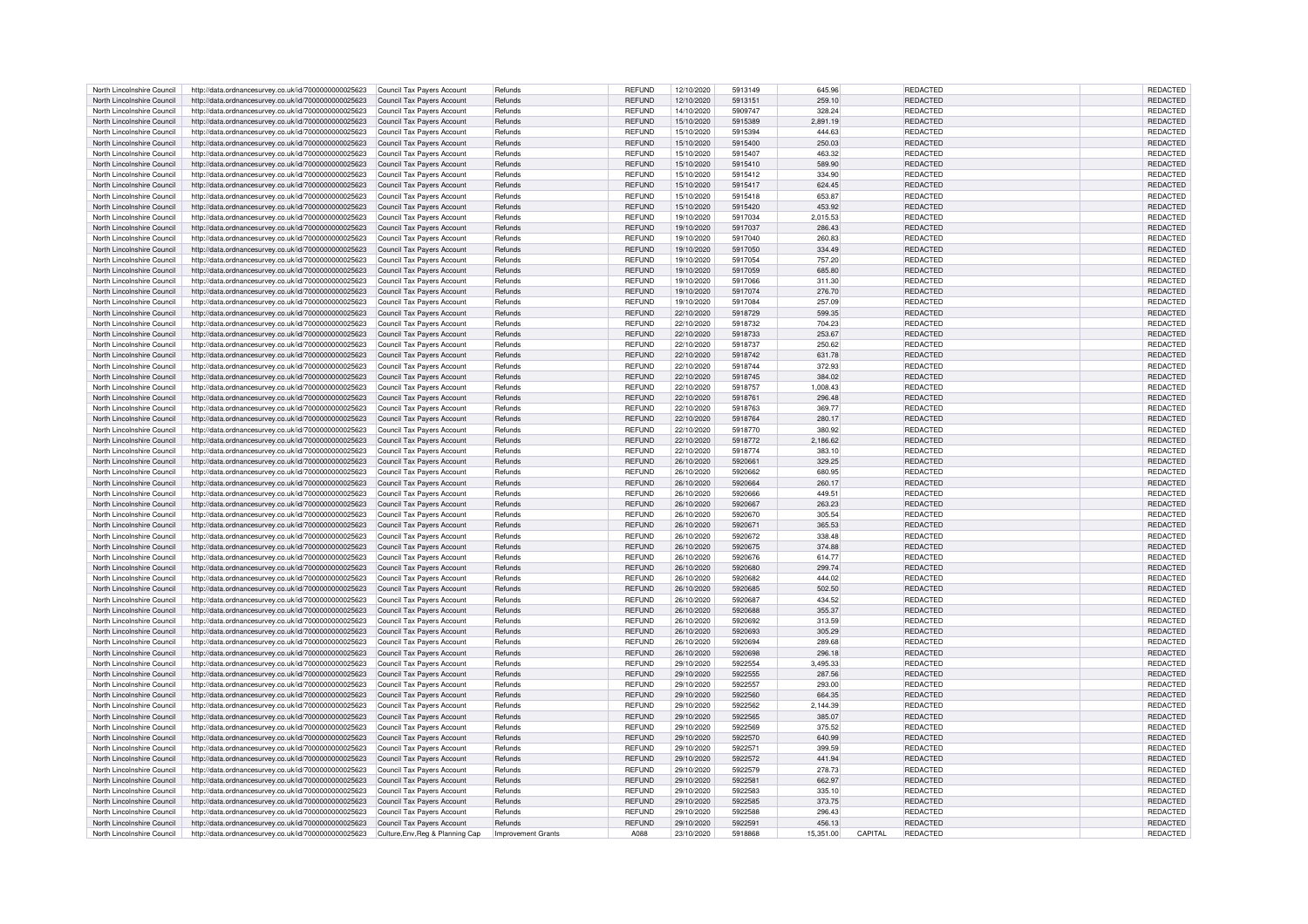| North Lincolnshire Council                               | http://data.ordnancesurvey.co.uk/id/7000000000025623 | Culture, Env, Reg & Planning Cap      | <b>Improvement Grants</b>                    | A088          | 23/10/2020               | 5918893            | 2.095.00         | CAPITAL                          | REDACTED                                             |          | REDACTED                    |
|----------------------------------------------------------|------------------------------------------------------|---------------------------------------|----------------------------------------------|---------------|--------------------------|--------------------|------------------|----------------------------------|------------------------------------------------------|----------|-----------------------------|
| North Lincolnshire Council                               | http://data.ordnancesurvey.co.uk/id/7000000000025623 | Culture, Env, Reg & Planning Cap      | <b>Improvement Grants</b>                    | A088          | 30/10/2020               | 5922977            | 653.27           | CAPITAL                          | REDACTED                                             |          | REDACTED                    |
| North Lincolnshire Council                               | http://data.ordnancesurvey.co.uk/id/7000000000025623 | <b>Culture &amp; Related Services</b> | <b>Catering Contract</b>                     | 5204          | 14/10/2020               | 5911822            | 208.33           | <b>REVENUE</b>                   | REDACTED                                             |          | REDACTED                    |
| North Lincolnshire Council                               | http://data.ordnancesurvey.co.uk/id/7000000000025623 | Culture & Related Services            | Other Professional Fees                      | 5829          | 21/10/2020               | 5917878            | 500.00           | <b>REVENUE</b>                   | <b>REDACTED</b>                                      |          | REDACTED                    |
| North Lincolnshire Council                               | http://data.ordnancesurvey.co.uk/id/7000000000025623 | <b>Housing Services</b>               | Gen Office Exp (Incl Postage)                | 5603          | 09/10/2020               | 5911694            | 5,880.12         | <b>REVENUE</b>                   | REDACTED                                             |          | REDACTED                    |
| North Lincolnshire Council                               | http://data.ordnancesurvey.co.uk/id/7000000000025623 | <b>Housing Services</b>               | Gen Office Exp (Incl Postage)                | 5603          | 09/10/2020               | 5912146            | 450.06           | <b>REVENUE</b>                   | REDACTED                                             |          | REDACTED                    |
| North Lincolnshire Council                               | http://data.ordnancesurvey.co.uk/id/7000000000025623 | <b>Housing Services</b>               | Gen Office Exp (Incl Postage)                | 5603          | 23/10/2020               | 5918956            | 287.55           | <b>REVENUE</b>                   | <b>REDACTED</b>                                      |          | REDACTED                    |
| North Lincolnshire Council                               | http://data.ordnancesurvey.co.uk/id/7000000000025623 | <b>Housing Services</b>               | Gen Office Exp (Incl Postage)                | 5603          | 23/10/2020               | 5918957            | 1,000.02         | <b>REVENUE</b>                   | REDACTED                                             |          | REDACTED                    |
| North Lincolnshire Council                               | http://data.ordnancesurvey.co.uk/id/7000000000025623 | <b>Housing Services</b>               | Gen Office Exp (Incl Postage)                | 5603          | 28/10/2020               | 5921436            | 1.050.12         | <b>REVENUE</b>                   | REDACTED                                             |          | REDACTED                    |
| North Lincolnshire Council                               | http://data.ordnancesurvey.co.uk/id/7000000000025623 | Nndr Payers Account                   | Refunds                                      | <b>REFUND</b> | 09/10/2020               | 5911981            | 2.821.64         |                                  | REDACTED                                             |          | REDACTED                    |
|                                                          |                                                      |                                       |                                              |               |                          |                    |                  |                                  |                                                      |          |                             |
| North Lincolnshire Council                               | http://data.ordnancesurvey.co.uk/id/7000000000025623 | Nndr Payers Account                   | Refunds                                      | REFUND        | 09/10/2020               | 5911982            | 1,078.97         |                                  | REDACTED                                             |          | REDACTED                    |
| North Lincolnshire Council                               | http://data.ordnancesurvey.co.uk/id/7000000000025623 | Nndr Payers Account                   | Refunds                                      | REFUND        | 09/10/2020               | 5911984            | 3,021.70         |                                  | <b>REDACTED</b>                                      |          | REDACTED                    |
| North Lincolnshire Council                               | http://data.ordnancesurvey.co.uk/id/7000000000025623 | Nndr Payers Account                   | Refunds                                      | <b>REFUND</b> | 09/10/2020               | 5911986            | 10,231.33        |                                  | REDACTED                                             |          | REDACTED                    |
| North Lincolnshire Council                               | http://data.ordnancesurvey.co.uk/id/7000000000025623 | Nndr Payers Account                   | Refunds                                      | <b>REFUND</b> | 09/10/2020               | 5911987            | 23,067.51        |                                  | REDACTED                                             |          | REDACTED                    |
| North Lincolnshire Council                               | http://data.ordnancesurvey.co.uk/id/7000000000025623 | Nndr Payers Account                   | Refunds                                      | <b>REFUND</b> | 09/10/2020               | 5911988            | 604.18           |                                  | REDACTED                                             |          | REDACTED                    |
| North Lincolnshire Council                               | http://data.ordnancesurvey.co.uk/id/7000000000025623 | Nndr Pavers Account                   | Refunds                                      | <b>REFUND</b> | 09/10/2020               | 5911989            | 603.20           |                                  | REDACTED                                             |          | REDACTED                    |
| North Lincolnshire Council                               | http://data.ordnancesurvey.co.uk/id/7000000000025623 | Nndr Payers Account                   | Refunds                                      | REFUND        | 09/10/2020               | 5911990            | 60.331.26        |                                  | <b>REDACTED</b>                                      |          | REDACTED                    |
| North Lincolnshire Council                               | http://data.ordnancesurvey.co.uk/id/7000000000025623 | Nndr Payers Account                   | Refunds                                      | <b>REFUND</b> | 09/10/2020               | 5911991            | 1,751.55         |                                  | REDACTED                                             |          | REDACTED                    |
| North Lincolnshire Council                               | http://data.ordnancesurvey.co.uk/id/7000000000025623 | Nndr Pavers Account                   | Refunds                                      | <b>REFUND</b> | 09/10/2020               | 5911992            | 613.00           |                                  | REDACTED                                             |          | REDACTED                    |
| North Lincolnshire Council                               | http://data.ordnancesurvey.co.uk/id/7000000000025623 | Nndr Payers Account                   | Refunds                                      | <b>REFUND</b> | 09/10/2020               | 5911993            | 5,475.57         |                                  | <b>REDACTED</b>                                      |          | REDACTED                    |
| North Lincolnshire Council                               | http://data.ordnancesurvey.co.uk/id/7000000000025623 | Nndr Payers Account                   | Refunds                                      | <b>REFUND</b> | 09/10/2020               | 5911994            | 280.19           |                                  | REDACTED                                             |          | REDACTED                    |
| North Lincolnshire Council                               | http://data.ordnancesurvey.co.uk/id/7000000000025623 | Nndr Payers Account                   | Refunds                                      | <b>REFUND</b> | 09/10/2020               | 5911995            | 7.925.37         |                                  | <b>REDACTED</b>                                      |          | REDACTED                    |
| North Lincolnshire Council                               | http://data.ordnancesurvey.co.uk/id/7000000000025623 | Nndr Payers Account                   | Refunds                                      | <b>REFUND</b> | 09/10/2020               | 5911996            | 24,078.62        |                                  | REDACTED                                             |          | REDACTED                    |
| North Lincolnshire Council                               | http://data.ordnancesurvey.co.uk/id/7000000000025623 | Nndr Payers Account                   | Refunds                                      | <b>REFUND</b> | 09/10/2020               | 5911997            | 972.00           |                                  | REDACTED                                             |          | REDACTED                    |
| North Lincolnshire Council                               | http://data.ordnancesurvey.co.uk/id/7000000000025623 | Nndr Payers Account                   | Refunds                                      | <b>REFUND</b> | 09/10/2020               | 5911998            | 1,415.89         |                                  | <b>REDACTED</b>                                      |          | REDACTED                    |
| North Lincolnshire Council                               | http://data.ordnancesurvey.co.uk/id/7000000000025623 | Nndr Pavers Account                   | Refunds                                      | <b>REFUND</b> | 09/10/2020               | 5911999            | 9,903.10         |                                  | REDACTED                                             |          | REDACTED                    |
| North Lincolnshire Council                               | http://data.ordnancesurvey.co.uk/id/7000000000025623 | Nndr Payers Account                   | Refunds                                      | REFUND        | 09/10/2020               | 5912001            | 430.23           |                                  | <b>REDACTED</b>                                      |          | REDACTED                    |
| North Lincolnshire Council                               | http://data.ordnancesurvey.co.uk/id/7000000000025623 | Nndr Payers Account                   | Refunds                                      | <b>REFUND</b> | 12/10/2020               | 5912550            | $-1.497.43$      |                                  | <b>REDACTED</b>                                      |          | REDACTED                    |
|                                                          |                                                      |                                       | Refunds                                      |               | 16/10/2020               | 5915868            | 5,482.83         |                                  | REDACTED                                             |          |                             |
| North Lincolnshire Council                               | http://data.ordnancesurvey.co.uk/id/7000000000025623 | Nndr Payers Account                   |                                              | <b>REFUND</b> |                          |                    |                  |                                  |                                                      |          | REDACTED                    |
| North Lincolnshire Council                               | http://data.ordnancesurvey.co.uk/id/7000000000025623 | Nndr Payers Account                   | Refunds                                      | <b>REFUND</b> | 16/10/2020               | 5915869            | 3,685.58         |                                  | <b>REDACTED</b>                                      |          | REDACTED                    |
| North Lincolnshire Council                               | http://data.ordnancesurvey.co.uk/id/7000000000025623 | Nndr Payers Account                   | Refunds                                      | <b>REFUND</b> | 16/10/2020               | 5915870            | 462,113.08       |                                  | REDACTED                                             |          | REDACTED                    |
| North Lincolnshire Council                               | http://data.ordnancesurvey.co.uk/id/7000000000025623 | Nndr Pavers Account                   | Refunds                                      | <b>REFUND</b> | 16/10/2020               | 5915871            | 12.955.04        |                                  | REDACTED                                             |          | REDACTED                    |
| North Lincolnshire Council                               | http://data.ordnancesurvey.co.uk/id/7000000000025623 | Nndr Payers Account                   | Refunds                                      | <b>REFUND</b> | 16/10/2020               | 5915872            | 7,735.74         |                                  | REDACTED                                             |          | REDACTED                    |
| North Lincolnshire Council                               | http://data.ordnancesurvey.co.uk/id/7000000000025623 | Nndr Payers Account                   | Refunds                                      | <b>REFUND</b> | 16/10/2020               | 5915873            | 4,355.57         |                                  | REDACTED                                             |          | REDACTED                    |
| North Lincolnshire Council                               | http://data.ordnancesurvey.co.uk/id/7000000000025623 | Nndr Payers Account                   | Refunds                                      | <b>REFUND</b> | 16/10/2020               | 5915874            | 3,781.64         |                                  | <b>REDACTED</b>                                      |          | REDACTED                    |
| North Lincolnshire Council                               | http://data.ordnancesurvey.co.uk/id/7000000000025623 | Nndr Payers Account                   | Refunds                                      | <b>REFUND</b> | 16/10/2020               | 5915875            | 7,201.73         |                                  | <b>REDACTED</b>                                      |          | REDACTED                    |
| North Lincolnshire Council                               | http://data.ordnancesurvey.co.uk/id/7000000000025623 | Nndr Payers Account                   | Refunds                                      | <b>REFUND</b> | 16/10/2020               | 5915876            | 4.799.46         |                                  | REDACTED                                             |          | REDACTED                    |
| North Lincolnshire Council                               | http://data.ordnancesurvey.co.uk/id/7000000000025623 | Nndr Payers Account                   | Refunds                                      | <b>REFUND</b> | 16/10/2020               | 5915877            | 679,341.31       |                                  | <b>REDACTED</b>                                      |          | REDACTED                    |
| North Lincolnshire Council                               | http://data.ordnancesurvey.co.uk/id/7000000000025623 | Nndr Payers Account                   | Refunds                                      | <b>REFUND</b> | 16/10/2020               | 5915878            | 1,842.87         |                                  | REDACTED                                             |          | REDACTED                    |
| North Lincolnshire Council                               | http://data.ordnancesurvey.co.uk/id/7000000000025623 | Nndr Payers Account                   | Refunds                                      | <b>REFUND</b> | 16/10/2020               | 5915879            | 9,618.31         |                                  | REDACTED                                             |          | REDACTED                    |
| North Lincolnshire Council                               | http://data.ordnancesurvey.co.uk/id/7000000000025623 | Nndr Payers Account                   | Refunds                                      | <b>REFUND</b> | 23/10/2020               | 5919247            | 15,861.58        |                                  | REDACTED                                             |          | REDACTED                    |
| North Lincolnshire Council                               | http://data.ordnancesurvey.co.uk/id/7000000000025623 | Nndr Payers Account                   | Refunds                                      | <b>REFUND</b> | 23/10/2020               | 5919248            | 52.187.34        |                                  | REDACTED                                             |          | REDACTED                    |
| North Lincolnshire Council                               | http://data.ordnancesurvey.co.uk/id/7000000000025623 | Nndr Payers Account                   | Refunds                                      | <b>REFUND</b> | 23/10/2020               | 5919249            | 6,273.87         |                                  | REDACTED                                             |          | REDACTED                    |
| North Lincolnshire Council                               | http://data.ordnancesurvey.co.uk/id/7000000000025623 | Nndr Payers Account                   | Refunds                                      | REFUND        | 30/10/2020               | 5923422            | 335.45           |                                  | REDACTED                                             |          | REDACTED                    |
| North Lincolnshire Council                               | http://data.ordnancesurvey.co.uk/id/7000000000025623 | Nndr Payers Account                   | Refunds                                      | REFUND        | 30/10/2020               | 5923424            | 2,430.36         |                                  | <b>REDACTED</b>                                      |          | REDACTED                    |
| North Lincolnshire Council                               | http://data.ordnancesurvey.co.uk/id/7000000000025623 | Nndr Payers Account                   | Refunds                                      | <b>REFUND</b> | 30/10/2020               | 5923426            | 582.94           |                                  | <b>REDACTED</b>                                      |          | REDACTED                    |
| North Lincolnshire Council                               | http://data.ordnancesurvey.co.uk/id/7000000000025623 | Corporate And Democratic Core         | Telephone Rent/Calls                         | 5403          | 21/10/2020               | 5917789            | $-513.36$        | <b>REVENUE</b>                   | Redcentric Solutions Ltd                             |          | <b>RED0136D</b>             |
| North Lincolnshire Council                               | http://data.ordnancesurvey.co.uk/id/7000000000025623 | Corporate And Democratic Core         | Telephone Rent/Calls                         | 5403          | 21/10/2020               | 5917794            | 4,894.36         | <b>REVENUE</b>                   | Redcentric Solutions Ltd                             |          | RED0136D                    |
|                                                          |                                                      |                                       |                                              |               |                          |                    |                  |                                  |                                                      |          |                             |
| North Lincolnshire Council<br>North Lincolnshire Council | http://data.ordnancesurvey.co.uk/id/7000000000025623 | Corporate And Democratic Core         | Telephone Rent/Calls<br>Telephone Rent/Calls | 5403<br>5403  | 21/10/2020<br>21/10/2020 | 5917795<br>5917796 | 461.23<br>252.43 | <b>REVENUE</b><br><b>REVENUE</b> | Redcentric Solutions Ltd<br>Redcentric Solutions Ltd |          | RED0136D<br><b>RED0136D</b> |
|                                                          | http://data.ordnancesurvey.co.uk/id/7000000000025623 | Corporate And Democratic Core         |                                              |               |                          |                    |                  |                                  |                                                      |          |                             |
| North Lincolnshire Council                               | http://data.ordnancesurvey.co.uk/id/7000000000025623 | Childrens & Education                 | Payments To Private Orgs                     | 6002          | 14/10/2020               | 5911904            | 3,233.70         | <b>REVENUE</b>                   | <b>Regional Foster Families</b>                      | 4217642  | <b>REG0076G</b>             |
| North Lincolnshire Council                               | http://data.ordnancesurvey.co.uk/id/7000000000025623 | Culture & Related Services            | Equipment Maint.& Repair                     | 5003          | 28/10/2020               | 5921250            | 415.83           | <b>REVENUE</b>                   | Replay Maintenance Ltd                               |          | <b>REP0018P</b>             |
| North Lincolnshire Council                               | http://data.ordnancesurvey.co.uk/id/7000000000025623 | Corporate And Democratic Core         | Course Fees/Training                         | 2002          | 02/10/2020               | 5908987            | 1,100.00         | <b>REVENUE</b>                   | Richman Emdr Training Ltd                            | 96914334 | <b>RIC0110C</b>             |
| North Lincolnshire Council                               | http://data.ordnancesurvey.co.uk/id/7000000000025623 | Corporate And Democratic Core         | Licenses, Subs & Memberships                 | 5510          | 14/10/2020               | 5910668            | 1,065.00         | <b>REVENUE</b>                   | R.I.C.S                                              |          | <b>RIC0003C</b>             |
| North Lincolnshire Council                               | http://data.ordnancesurvey.co.uk/id/7000000000025623 | Culture & Related Services            | Materials                                    | 5004          | 28/10/2020               | 5909156            | 718.00           | <b>REVENUE</b>                   | <b>Rigby Taylor Ltd</b>                              |          | <b>RIG0001G</b>             |
| North Lincolnshire Council                               | http://data.ordnancesurvey.co.uk/id/7000000000025623 | Non Distributed Costs                 | Advertising & Publicity                      | 5610          | 20/11/2020               | 5922884            | 450.00           | <b>REVENUE</b>                   | <b>Rightmove Group Limited</b>                       |          | RIG0015G                    |
| North Lincolnshire Council                               | http://data.ordnancesurvey.co.uk/id/7000000000025623 | Culture & Related Services            | Materials                                    | 5004          | 07/10/2020               | 5911036            | 654.63           | <b>REVENUE</b>                   | <b>Ripon Farm Services</b>                           | 9373430  | <b>RFS0001S</b>             |
| North Lincolnshire Council                               | http://data.ordnancesurvey.co.uk/id/7000000000025623 | Highways & Transport                  | Equipment Purchase                           | 5001          | 28/10/2020               | 5914329            | 367.48           | <b>REVENUE</b>                   | <b>Ripon Farm Services</b>                           | 3973430  | <b>PAR0006R</b>             |
| North Lincolnshire Council                               | http://data.ordnancesurvey.co.uk/id/7000000000025623 | Environmental & Regulatory Svs        | Other Vehicle Costs                          | 4005          | 14/10/2020               | 5913901            | 3,586.00         | <b>REVENUE</b>                   | Riverside Truck Rental Ltd                           | 3190863  | <b>RIV0019V</b>             |
| North Lincolnshire Council                               | http://data.ordnancesurvey.co.uk/id/7000000000025623 | Environmental & Regulatory Svs        | Other Vehicle Costs                          | 4005          | 14/10/2020               | 5913902            | 3.586.00         | <b>REVENUE</b>                   | Riverside Truck Rental Ltd                           | 3190863  | RIV0019\                    |
| North Lincolnshire Council                               | http://data.ordnancesurvey.co.uk/id/7000000000025623 | Culture & Related Services            | <b>Equipment Purchase</b>                    | 5001          | 28/10/2020               | 5919416            | 214.00           | <b>REVENUE</b>                   | <b>RIss Direct</b>                                   |          | <b>RLS0006S</b>             |
| North Lincolnshire Council                               | http://data.ordnancesurvey.co.uk/id/7000000000025623 | Culture & Related Services            | Materials                                    | 5004          | 14/10/2020               | 5913669            | 208.30           | <b>REVENUE</b>                   | <b>RIss Direct</b>                                   |          | <b>RLS0006S</b>             |
| North Lincolnshire Council                               | http://data.ordnancesurvey.co.uk/id/7000000000025623 | Childrens & Education                 | Equipment Purchase                           | 5001          | 23/10/2020               | 5917332            | 695.00           | <b>REVENUE</b>                   | RNIB                                                 | 226227   | RNI0001                     |
| North Lincolnshire Council                               | http://data.ordnancesurvey.co.uk/id/7000000000025623 | <b>Housing Services</b>               | Fees & Charges Income                        | 9002          | 16/10/2020               | 5915598            | $-700.00$        | <b>REVENUE</b>                   | Rolec Energy Ltd                                     | 10031908 | <b>ROL0032L</b>             |
| North Lincolnshire Council                               | http://data.ordnancesurvey.co.uk/id/7000000000025623 | <b>Housing Services</b>               | Fees & Charges Income                        | 9002          | 21/10/2020               | 5915566            | $-700.00$        | <b>REVENUE</b>                   | Rolec Energy Ltd                                     | 10031908 | <b>ROL0032L</b>             |
| North Lincolnshire Council                               | http://data.ordnancesurvey.co.uk/id/7000000000025623 | <b>Housing Services</b>               | Fees & Charges Income                        | 9002          | 28/10/2020               | 5921208            | $-100.00$        | <b>REVENUE</b>                   | Rolec Energy Ltd                                     | 10031908 | <b>ROL0032L</b>             |
| North Lincolnshire Council                               | http://data.ordnancesurvey.co.uk/id/7000000000025623 | <b>Adult Social Care</b>              | Gen Office Exp (Incl Postage)                | 5603          | 02/10/2020               | 5909207            | 320.00           | <b>REVENUE</b>                   | Royal Mail Group Plo                                 | 4138203  | ROY0021Y                    |
| North Lincolnshire Council                               | http://data.ordnancesurvey.co.uk/id/7000000000025623 | Adult Social Care                     | Gen Office Exp (Incl Postage)                | 5603          | 16/10/2020               | 5915359            | 56.11            | <b>REVENUE</b>                   | Royal Mail Group Plo                                 | 4138203  | ROY0021Y                    |
| North Lincolnshire Council                               | http://data.ordnancesurvey.co.uk/id/7000000000025623 | Adult Social Care                     | Gen Office Exp (Incl Postage)                | 5603          | 21/10/2020               | 591785             | 181.85           | <b>REVENUE</b>                   | Royal Mail Group Plo                                 | 4138203  | ROY0021Y                    |
| North Lincolnshire Council                               | http://data.ordnancesurvey.co.uk/id/7000000000025623 | Central Services To Public            | Gen Office Exp (Incl Postage)                | 5603          | 14/10/2020               | 5913642            | 583.45           | <b>REVENUE</b>                   | Royal Mail Group Plo                                 | 4138203  | ROY0021Y                    |
| North Lincolnshire Council                               | http://data.ordnancesurvey.co.uk/id/7000000000025623 | Central Services To Public            | Gen Office Exp (Incl Postage)                | 5603          | 16/10/2020               | 5915359            | 117.34           | <b>REVENUE</b>                   | <b>Royal Mail Group Plo</b>                          | 4138203  | ROY0021Y                    |
|                                                          |                                                      |                                       |                                              |               |                          |                    |                  |                                  |                                                      |          |                             |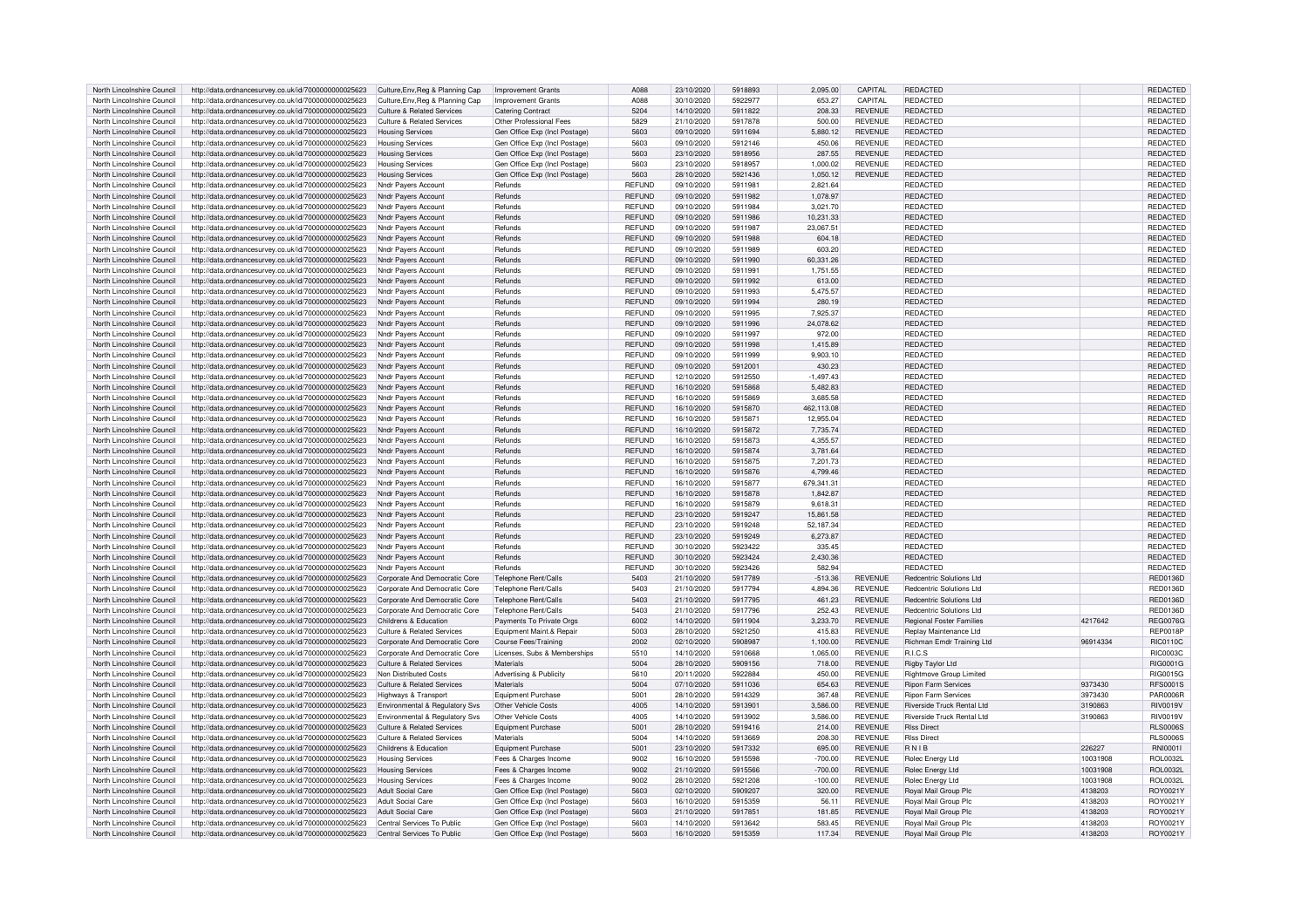| North Lincolnshire Council                               | http://data.ordnancesurvey.co.uk/id/7000000000025623                                                         | Central Services To Public                                       | Gen Office Exp (Incl Postage                                 | 5603 | 21/10/2020 | 5917851 | 360.61             | <b>REVENUE</b> | Royal Mail Group Plc                         | 4138203              | ROY0021Y                    |
|----------------------------------------------------------|--------------------------------------------------------------------------------------------------------------|------------------------------------------------------------------|--------------------------------------------------------------|------|------------|---------|--------------------|----------------|----------------------------------------------|----------------------|-----------------------------|
| North Lincolnshire Council                               | http://data.ordnancesurvey.co.uk/id/7000000000025623                                                         | Childrens & Education                                            | Gen Office Exp (Incl Postage                                 | 5603 | 16/10/2020 | 5915359 | 146.80             | <b>REVENUE</b> | Royal Mail Group Plc                         | 4138203              | ROY0021Y                    |
| North Lincolnshire Council                               | http://data.ordnancesurvey.co.uk/id/7000000000025623                                                         | Corporate And Democratic Core                                    | Gen Office Exp (Incl Postage                                 | 5603 | 16/10/2020 | 5915359 | 6.24               | <b>REVENUE</b> | Royal Mail Group Plc                         | 4138203              | ROY0021Y                    |
|                                                          |                                                                                                              |                                                                  |                                                              |      |            |         |                    |                |                                              |                      |                             |
| North Lincolnshire Council                               | http://data.ordnancesurvey.co.uk/id/7000000000025623                                                         | Cornorate And Democratic Core                                    | Gen Office Exp (Incl Postage                                 | 5603 | 16/10/2020 | 5915359 | 1,557.17           | <b>REVENUE</b> | <b>Royal Mail Group Plo</b>                  | 4138203              | ROY0021Y                    |
| North Lincolnshire Council                               | http://data.ordnancesurvey.co.uk/id/7000000000025623                                                         | Corporate And Democratic Core                                    | Gen Office Exp (Incl Postage                                 | 5603 | 21/10/2020 | 591785  | 1.180.14           | REVENUE        | Royal Mail Group Plc                         | 4138203              | ROY0021\                    |
| North Lincolnshire Council                               | http://data.ordnancesurvey.co.uk/id/7000000000025623                                                         | Corporate And Democratic Core                                    | Gen Office Exp (Incl Postage)                                | 5603 | 21/10/2020 | 5917851 | 417.91             | <b>REVENUE</b> | Royal Mail Group Plc                         | 4138203              | ROY0021\                    |
|                                                          |                                                                                                              |                                                                  |                                                              |      |            |         |                    |                |                                              |                      |                             |
| North Lincolnshire Council                               | http://data.ordnancesurvey.co.uk/id/7000000000025623                                                         | <b>Planning Services</b>                                         | Gen Office Exp (Incl Postage)                                | 5603 | 21/10/2020 | 591785  | 8.61               | <b>REVENUE</b> | Royal Mail Group Plo                         | 4138203              | ROY0021Y                    |
| North Lincolnshire Council                               | http://data.ordnancesurvey.co.uk/id/7000000000025623                                                         | Environmental & Regulatory Svs                                   | Materials                                                    | 5004 | 30/10/2020 | 5923189 | 2,632.20           | <b>REVENUE</b> | Runmycar I td                                | 05120241             | <b>EMG0001G</b>             |
|                                                          |                                                                                                              |                                                                  |                                                              |      |            |         |                    |                |                                              |                      |                             |
| North Lincolnshire Council                               | http://data.ordnancesurvey.co.uk/id/7000000000025623                                                         | Culture & Related Services                                       | Equipment Hire/Rent                                          | 5002 | 16/10/2020 | 5913217 | 638.00             | <b>REVENUE</b> | Russell Groundcare                           | 178738               | <b>RUS0130S</b>             |
| North Lincolnshire Council                               | http://data.ordnancesurvey.co.uk/id/7000000000025623                                                         | <b>Planning Services</b>                                         | <b>Leased Cars Rental</b>                                    | 4301 | 09/10/2020 | 5911740 | 612.36             | <b>REVENUE</b> | Rusty'S Cycles Ltd                           | 919117               | <b>RUS0047S</b>             |
| North Lincolnshire Council                               | http://data.ordnancesurvey.co.uk/id/7000000000025623                                                         | <b>Planning Services</b>                                         | <b>Leased Cars Rental</b>                                    | 4301 | 09/10/2020 | 5911753 | 2,100.00           | <b>REVENUE</b> | <b>Rusty'S Cycles Ltd</b>                    | 919117               | <b>RUS0047S</b>             |
|                                                          |                                                                                                              |                                                                  |                                                              |      |            |         |                    |                |                                              |                      |                             |
| North Lincolnshire Council                               | http://data.ordnancesurvey.co.uk/id/7000000000025623                                                         | Central Services To Public                                       | <b>Test And Trace Discretionary</b>                          | 6093 | 15/10/2020 | 5915535 | 500.00             | <b>REVENUE</b> | <b>REDACTED</b>                              |                      | REDACTED                    |
| North Lincolnshire Council                               | http://data.ordnancesurvey.co.uk/id/7000000000025623                                                         | Environmental & Regulatory Svs                                   | Payments To Private Orgs                                     | 6002 | 07/10/2020 | 5909370 | 2,988.92           | <b>REVENUE</b> | S A Greenfield                               |                      | GRA0228A                    |
| North Lincolnshire Council                               | http://data.ordnancesurvey.co.uk/id/7000000000025623                                                         | Childrens & Education                                            | <b>Client Related Costs</b>                                  | 5534 | 21/10/2020 | 5913658 | 228.71             | <b>REVENUE</b> | Sainsbury'S Argos Ltd                        | 03234511             | ARG0003G                    |
|                                                          |                                                                                                              |                                                                  |                                                              |      |            |         |                    |                |                                              |                      |                             |
| North Lincolnshire Council                               | http://data.ordnancesurvey.co.uk/id/7000000000025623                                                         | Childrens & Education                                            | Payments To Private Orgs                                     | 6002 | 23/10/2020 | 5919186 | 530.15             | <b>REVENUE</b> | Sarah Scott Childminding                     |                      | SCO0130C                    |
| North Lincolnshire Council                               | http://data.ordnancesurvey.co.uk/id/7000000000025623                                                         | Childrens & Education                                            | Home To School Transport                                     | 4201 | 09/10/2020 | 5912036 | 1.680.00           | <b>REVENUE</b> | Scunthorpe & Brigg Private Hire              |                      | SCU0465U                    |
| North Lincolnshire Council                               |                                                                                                              | Childrens & Education                                            | Payments To Private Orgs                                     | 6002 | 14/10/2020 | 5911937 | 17,775.00          | <b>REVENUE</b> | Scunthorpe C Of E Primary School"Main A/C"   |                      | SCU0232L                    |
|                                                          | http://data.ordnancesurvey.co.uk/id/7000000000025623                                                         |                                                                  |                                                              |      |            |         |                    |                |                                              |                      |                             |
| North Lincolnshire Council                               | http://data.ordnancesurvey.co.uk/id/7000000000025623                                                         | Childrens & Education                                            | Payments To Private Orgs                                     | 6002 | 14/10/2020 | 5911938 | 7,750.00           | <b>REVENUE</b> | Scunthorpe C Of E Primary School"Main A/C'   |                      | SCU0232L                    |
| North Lincolnshire Council                               | http://data.ordnancesurvey.co.uk/id/7000000000025623                                                         | Childrens & Education                                            | Payments To Private Orgs                                     | 6002 | 30/10/2020 | 5923168 | 3,163.88           | <b>REVENUE</b> | Scunthorpe C Of E Primary School"Main A/C    |                      | SCU0232L                    |
|                                                          |                                                                                                              |                                                                  |                                                              |      |            |         |                    |                |                                              |                      |                             |
| North Lincolnshire Council                               | http://data.ordnancesurvey.co.uk/id/7000000000025623                                                         | Childrens & Education                                            | Payments To Private Orgs                                     | 6002 | 21/11/2020 | 5919187 | 18,258.30          | <b>REVENUE</b> | Scunthorpe C Of E Primary School"Main A/C'   |                      | <b>SCU0232U</b>             |
| North Lincolnshire Council                               | http://data.ordnancesurvey.co.uk/id/7000000000025623                                                         | <b>Culture &amp; Related Services</b>                            | Other Supplies & Services                                    | 5799 | 07/10/2020 | 5909602 | 467.91             | <b>REVENUE</b> | Scunthorpe & District Citizens Advice Bureau |                      | SCU0018U                    |
| North Lincolnshire Council                               | http://data.ordnancesurvey.co.uk/id/7000000000025623                                                         | Culture & Related Services                                       | Equipment Maint.& Repair                                     | 5003 | 07/10/2020 | 5898473 | 271.77             | <b>REVENUE</b> | Scunthorne Lawnmowers Limited                | 6750913              | SCU0006U                    |
|                                                          |                                                                                                              |                                                                  |                                                              |      |            |         |                    |                |                                              |                      |                             |
| North Lincolnshire Council                               | http://data.ordnancesurvey.co.uk/id/7000000000025623                                                         | Culture & Related Services                                       | Vehicle Renairs                                              | 4004 | 28/10/2020 | 5921296 | 339.73             | <b>REVENUE</b> | Scunthorpe Lawnmowers Limited                | 6750913              | SCU0006U                    |
| North Lincolnshire Council                               | http://data.ordnancesurvey.co.uk/id/7000000000025623                                                         | Environmental & Regulatory Svs                                   | Materials                                                    | 5004 | 16/10/2020 | 5913903 | 120.00             | <b>REVENUE</b> | Scunthorpe Truck Stop                        | 09511543             | SCU0280U                    |
| North Lincolnshire Council                               | http://data.ordnancesurvey.co.uk/id/7000000000025623                                                         | <b>Highways &amp; Transport</b>                                  | Materials                                                    | 5004 | 16/10/2020 | 5913903 | 70.00              | <b>REVENUE</b> | Scunthorpe Truck Stop                        | 09511543             | <b>SCLI0280L</b>            |
|                                                          |                                                                                                              |                                                                  |                                                              |      |            |         |                    |                |                                              |                      |                             |
| North Lincolnshire Council                               | http://data.ordnancesurvey.co.uk/id/7000000000025623                                                         | Highways & Transport                                             | Materials                                                    | 5004 | 16/10/2020 | 5913903 | 70.00              | <b>REVENUE</b> | Scunthorpe Truck Stop                        | 09511543             | SCU0280U                    |
| North Lincolnshire Council                               | http://data.ordnancesurvey.co.uk/id/7000000000025623                                                         | Corporate And Democratic Core                                    | Other Professional Fees                                      | 5829 | 14/10/2020 | 5913933 | 247.20             | <b>REVENUE</b> | Security Plus Limited                        | 1325489              | <b>SEC0017C</b>             |
|                                                          |                                                                                                              |                                                                  |                                                              | 5829 |            |         |                    |                |                                              |                      |                             |
| North Lincolnshire Council                               | http://data.ordnancesurvey.co.uk/id/7000000000025623                                                         | Corporate And Democratic Core                                    | Other Professional Fees                                      |      | 23/10/2020 | 5919299 | 441.45             | <b>REVENUE</b> | Security Plus Limited                        | 1325489              | <b>SEC0017C</b>             |
| North Lincolnshire Council                               | http://data.ordnancesurvey.co.uk/id/7000000000025623                                                         | Adult Social Care                                                | Payments To Private Orgs                                     | 6002 | 09/10/2020 | 5910507 | 251.30             | <b>REVENUE</b> | Sensory-Ot4 Me Ltd                           | 12400937             | SEN0099N                    |
| North Lincolnshire Council                               | http://data.ordnancesurvey.co.uk/id/7000000000025623                                                         | Culture & Related Services                                       | Grounds Maintenance                                          | 3010 | 14/10/2020 | 5911661 | 1,540.00           | <b>REVENUE</b> | Sheffield Tree Care Ltd                      |                      | SHE0330E                    |
|                                                          |                                                                                                              |                                                                  |                                                              |      |            |         |                    |                |                                              |                      |                             |
| North Lincolnshire Council                               | http://data.ordnancesurvey.co.uk/id/7000000000025623                                                         | Childrens & Education                                            | <b>Client Transport Costs</b>                                | 6092 | 21/10/2020 | 5917909 | 1,186.00           | <b>REVENUE</b> | Shelley'S Taxis Ltd                          | 7169676              | <b>SHF0127F</b>             |
| North Lincolnshire Council                               | http://data.ordnancesurvey.co.uk/id/7000000000025623                                                         | Childrens & Education                                            | <b>Client Transport Costs</b>                                | 6092 | 14/10/2020 | 5912446 | 330.00             | <b>REVENUE</b> | Sherwood Travel                              |                      | SHE0170E                    |
| North Lincolnshire Council                               | http://data.ordnancesurvey.co.uk/id/7000000000025623                                                         | Childrens & Education                                            | Home To School Transpor                                      | 4201 | 14/10/2020 | 5913648 | 10,080.00          | <b>REVENUE</b> | Sherwood Trave                               |                      | SHE0170E                    |
|                                                          |                                                                                                              |                                                                  |                                                              |      |            |         |                    |                |                                              |                      |                             |
| North Lincolnshire Council                               | http://data.ordnancesurvey.co.uk/id/7000000000025623                                                         | Childrens & Education                                            | Home To School Transport                                     | 4201 | 16/10/2020 | 5915244 | 330.00             | <b>REVENUE</b> | Sherwood Travel                              |                      | <b>SHF0170F</b>             |
| North Lincolnshire Council                               | http://data.ordnancesurvey.co.uk/id/7000000000025623                                                         | Childrens & Education                                            | Home To School Transport                                     | 4201 | 28/10/2020 | 5921555 | 14,280.00          | <b>REVENUE</b> | Sherwood Travel                              |                      | <b>SHE0170E</b>             |
| North Lincolnshire Council                               | http://data.ordnancesurvey.co.uk/id/7000000000025623                                                         |                                                                  |                                                              |      |            |         |                    |                |                                              |                      |                             |
|                                                          |                                                                                                              |                                                                  |                                                              |      |            |         |                    |                |                                              |                      |                             |
|                                                          |                                                                                                              | <b>Culture &amp; Related Services</b>                            | Pay - Agency                                                 | 0131 | 14/10/2020 | 5912046 | 816.00             | <b>REVENUE</b> | Shield Security Services(Yorkshire)Ltd       | 4464684              | SHI0015I                    |
| North Lincolnshire Council                               | http://data.ordnancesurvey.co.uk/id/7000000000025623                                                         | Public Health                                                    | Other Supplies & Services                                    | 5799 | 28/10/2020 | 5921268 | 1.159.60           | <b>REVENUE</b> | Shield Security (Yorkshire) Ltd              | 4464684              | SHI0151I                    |
| North Lincolnshire Council                               |                                                                                                              | Childrens & Education                                            |                                                              | 5534 |            | 5911869 |                    |                |                                              |                      |                             |
|                                                          | http://data.ordnancesurvey.co.uk/id/7000000000025623                                                         |                                                                  | <b>Client Related Costs</b>                                  |      | 09/10/2020 |         | 332.00             | <b>REVENUE</b> | Shining Little Stars T/A                     |                      | <b>LIT0060T</b>             |
| North Lincolnshire Council                               | http://data.ordnancesurvey.co.uk/id/7000000000025623                                                         | Childrens & Education                                            | <b>Client Related Costs</b>                                  | 5534 | 09/10/2020 | 5911871 | 332.00             | <b>REVENUE</b> | Shining Little Stars T/A                     |                      | <b>LIT0060T</b>             |
| North Lincolnshire Council                               | http://data.ordnancesurvey.co.uk/id/7000000000025623                                                         | Childrens & Education                                            | <b>Client Related Costs</b>                                  | 5534 | 09/10/2020 | 5911872 | 332.00             | <b>REVENUE</b> | Shining Little Stars T/A                     |                      | <b>LIT0060T</b>             |
|                                                          |                                                                                                              |                                                                  |                                                              |      |            |         |                    |                |                                              |                      |                             |
| North Lincolnshire Council                               | http://data.ordnancesurvey.co.uk/id/7000000000025623                                                         | Childrens & Education                                            | <b>Client Related Costs</b>                                  | 5534 | 09/10/2020 | 5911888 | 283.50             | <b>REVENUE</b> | Shining Little Stars T/A                     |                      | LIT00607                    |
| North Lincolnshire Council                               | http://data.ordnancesurvey.co.uk/id/7000000000025623                                                         | Childrens & Education                                            | <b>Client Related Costs</b>                                  | 5534 | 09/10/2020 | 5911890 | 324.00             | <b>REVENUE</b> | Shining Little Stars T/A                     |                      | <b>LIT0060T</b>             |
| North Lincolnshire Council                               | http://data.ordnancesurvey.co.uk/id/7000000000025623                                                         | Childrens & Education                                            | <b>Client Related Costs</b>                                  | 5534 | 09/10/2020 | 5911895 | 373.00             | <b>REVENUE</b> | Shining Little Stars T/A                     |                      | <b>LIT0060T</b>             |
|                                                          |                                                                                                              |                                                                  |                                                              |      |            |         |                    |                |                                              |                      |                             |
| North Lincolnshire Council                               | http://data.ordnancesurvey.co.uk/id/7000000000025623                                                         | Childrens & Education                                            | Payments To Private Orgs                                     | 6002 | 09/10/2020 | 5911888 | 162.00             | <b>REVENUE</b> | Shining Little Stars T/A                     |                      | <b>LIT0060T</b>             |
| North Lincolnshire Council                               | http://data.ordnancesurvey.co.uk/id/7000000000025623                                                         | Childrens & Education                                            | Payments To Private Orgs                                     | 6002 | 09/10/2020 | 5911890 | 324.00             | <b>REVENUE</b> | Shining Little Stars T/A                     |                      | <b>LIT0060T</b>             |
| North Lincolnshire Council                               | http://data.ordnancesurvey.co.uk/id/7000000000025623                                                         | Childrens & Education                                            | Payments To Private Orgs                                     | 6002 | 09/10/2020 | 5911895 | 81.00              | <b>REVENUE</b> | Shining Little Stars T/A                     |                      | LIT0060T                    |
|                                                          |                                                                                                              |                                                                  |                                                              |      |            | 5919165 |                    |                |                                              |                      |                             |
| North Lincolnshire Council                               | http://data.ordnancesurvey.co.uk/id/7000000000025623                                                         | Childrens & Education                                            | Payments To Private Orgs                                     | 6002 | 23/10/2020 |         | 9,329.25           | <b>REVENUE</b> | Shining Little Stars T/A                     |                      | <b>LIT0060T</b>             |
| North Lincolnshire Council                               | http://data.ordnancesurvey.co.uk/id/7000000000025623                                                         | Childrens & Education                                            | Payments To Private Orgs                                     | 6002 | 30/10/2020 | 5923157 | 2.690.93           | <b>REVENUE</b> | Shining Little Stars T/A                     |                      | <b>LIT0060T</b>             |
| North Lincolnshire Council                               |                                                                                                              |                                                                  |                                                              | 6002 | 16/10/2020 | 5915531 | 225.68             | <b>REVENUE</b> | Shredall (East Midlands) Ltd                 | 03317730             | SHR0005F                    |
|                                                          | http://data.ordnancesurvey.co.uk/id/7000000000025623                                                         | Environmental & Regulatory Svs                                   | Payments To Private Orgs                                     |      |            |         |                    |                |                                              |                      |                             |
| North Lincolnshire Council                               | http://data.ordnancesurvey.co.uk/id/7000000000025623                                                         | <b>Culture &amp; Related Services</b>                            | Materials                                                    | 5004 | 14/10/2020 | 5911779 | 301.42             | <b>REVENUE</b> | Silica Lodge Garden Centre                   |                      | LOD0012D                    |
| North Lincolnshire Council                               | http://data.ordnancesurvey.co.uk/id/7000000000025623                                                         | Culture & Related Services                                       | Materials                                                    | 5004 | 16/10/2020 | 5911852 | 345.37             | <b>REVENUE</b> | Silica Lodge Garden Centre                   |                      | LOD0012E                    |
| North Lincolnshire Council                               | http://data.ordnancesurvey.co.uk/id/7000000000025623                                                         | Culture & Related Services                                       | Materials                                                    | 5004 | 16/10/2020 | 5911862 | 225.00             | <b>REVENUE</b> | Silica Lodge Garden Centre                   |                      | LOD0012E                    |
|                                                          |                                                                                                              |                                                                  | Materials                                                    |      |            | 5915470 |                    |                |                                              |                      |                             |
| North Lincolnshire Council                               | http://data.ordnancesurvey.co.uk/id/7000000000025623                                                         | Culture & Related Services                                       |                                                              | 5004 | 16/10/2020 |         | 582.23             | <b>REVENUE</b> | Silica Lodge Garden Centre                   |                      | LOD0012D                    |
| North Lincolnshire Council                               | http://data.ordnancesurvey.co.uk/id/7000000000025623                                                         | <b>Culture &amp; Related Services</b>                            | Materials                                                    | 5004 | 21/10/2020 | 5914334 | 225.00             | <b>REVENUE</b> | Silica Lodge Garden Centre                   |                      | LOD0012D                    |
| North Lincolnshire Council                               | http://data.ordnancesurvey.co.uk/id/7000000000025623                                                         | Central Services To Public                                       | <b>Test And Trace Discretionary</b>                          | 6093 | 20/10/2020 | 5917801 | 500.00             | <b>REVENUE</b> | <b>REDACTED</b>                              |                      | REDACTED                    |
|                                                          |                                                                                                              |                                                                  |                                                              |      |            |         |                    |                |                                              |                      |                             |
| North Lincolnshire Council                               | http://data.ordnancesurvey.co.uk/id/7000000000025623                                                         | Childrens & Education                                            | Payments To Private Orgs                                     | 6002 | 07/10/2020 | 5910497 | 340.00             | <b>REVENUE</b> | Sixteen Plus Ltd                             |                      | SIX0032X                    |
| North Lincolnshire Council                               | http://data.ordnancesurvey.co.uk/id/7000000000025623                                                         | Childrens & Education                                            | Payments To Private Orgs                                     | 6002 | 07/10/2020 | 5910501 | 5.205.00           | <b>REVENUE</b> | Sixteen Plus Ltd                             |                      | SIX0032X                    |
| North Lincolnshire Council                               |                                                                                                              | Childrens & Education                                            | Payments To Private Orgs                                     | 6002 | 07/10/2020 | 5910503 | $-400.00$          | <b>REVENUE</b> | Sixteen Plus I to                            |                      | SIX0032X                    |
|                                                          | http://data.ordnancesurvey.co.uk/id/7000000000025623                                                         |                                                                  |                                                              |      |            |         |                    |                |                                              |                      |                             |
| North Lincolnshire Council                               | http://data.ordnancesurvey.co.uk/id/7000000000025623                                                         | Culture & Related Services                                       | Repair & Maintenance Costs                                   | 3000 | 02/07/2020 | 5911653 | $-221.20$          | <b>REVENUE</b> | Sky Garden I td                              | 06215200             | <b>SKY0032Y</b>             |
| North Lincolnshire Council                               | http://data.ordnancesurvey.co.uk/id/7000000000025623                                                         | Environmental & Regulatory Svs                                   | Equipment Maint.& Repair                                     | 5003 | 16/10/2020 | 5915474 | 221.20             | <b>REVENUE</b> | <b>Skyview Systems Ltd</b>                   | 2535682              | <b>SKY0163Y</b>             |
| North Lincolnshire Council                               | http://data.ordnancesurvey.co.uk/id/7000000000025623                                                         | Culture & Related Services                                       | Other Supplies & Services                                    | 5799 | 07/10/2020 | 5910432 | 37,689.30          | REVENUE        | Smg (Uk) Ltd                                 | 821116               | SMG00220                    |
|                                                          |                                                                                                              |                                                                  |                                                              |      |            |         |                    |                |                                              |                      |                             |
| North Lincolnshire Council                               | http://data.ordnancesurvey.co.uk/id/7000000000025623                                                         | Corporate And Democratic Core                                    | Clothing, Uniforms & Laundry                                 | 5301 | 07/10/2020 | 5901206 | 273.47             | <b>REVENUE</b> | Smi Group                                    | 07644080             | <b>SMI09601</b>             |
| North Lincolnshire Council                               | http://data.ordnancesurvey.co.uk/id/7000000000025623                                                         | Cornorate And Democratic Core                                    | Clothing, Uniforms & Laundry                                 | 5301 | 14/10/2020 | 5903020 | 248.23             | <b>REVENUE</b> | Smi Group                                    | 07644080             | <b>SMI09601</b>             |
| North Lincolnshire Council                               |                                                                                                              |                                                                  |                                                              |      |            | 5905149 |                    |                | Smi Group                                    |                      | SMI0960                     |
|                                                          | http://data.ordnancesurvey.co.uk/id/7000000000025623                                                         | Corporate And Democratic Core                                    | Clothing, Uniforms & Laundry                                 | 5301 | 16/10/2020 |         | 222.29             | <b>REVENUE</b> |                                              | 07644080             |                             |
| North Lincolnshire Council                               | http://data.ordnancesurvey.co.uk/id/7000000000025623                                                         | Corporate And Democratic Core                                    | Clothing, Uniforms & Laundry                                 | 5301 | 28/10/2020 | 591899  | 308.17             | <b>REVENUE</b> | Smi Group                                    | 07644080             | SMI0960                     |
| North Lincolnshire Council                               | http://data.ordnancesurvey.co.uk/id/7000000000025623                                                         | Environmental & Regulatory Svs                                   | Clothing, Uniforms & Laundry                                 | 5301 | 09/10/2020 | 5911739 | 220.92             | <b>REVENUE</b> | Smi Group                                    | 07644080             | <b>SMI0960I</b>             |
|                                                          |                                                                                                              |                                                                  |                                                              | 530  |            | 5911749 |                    | <b>REVENUE</b> |                                              |                      | SMI0960I                    |
| North Lincolnshire Council                               | http://data.ordnancesurvey.co.uk/id/7000000000025623                                                         | Environmental & Regulatory Svs                                   | Clothing, Uniforms & Laundry                                 |      | 14/10/2020 |         | 270.00             |                | Smi Group                                    | 07644080             |                             |
| North Lincolnshire Council                               | http://data.ordnancesurvey.co.uk/id/7000000000025623                                                         | Environmental & Regulatory Sys                                   | Clothing, Uniforms & Laundry                                 | 5301 | 16/10/2020 | 5911763 | 274.44             | <b>REVENUE</b> | Smi Group                                    | 07644080             | <b>SMI0960I</b>             |
| North Lincolnshire Council                               | http://data.ordnancesurvey.co.uk/id/7000000000025623                                                         | Environmental & Regulatory Svs                                   | Clothing, Uniforms & Laundry                                 | 5301 | 23/10/2020 | 5915513 | 220.92             | <b>REVENUE</b> | Smi Group                                    | 07644080             | SMI0960                     |
|                                                          |                                                                                                              |                                                                  |                                                              | 5301 | 23/10/2020 | 5918847 |                    | <b>REVENUE</b> |                                              |                      |                             |
| North Lincolnshire Council<br>North Lincolnshire Council | http://data.ordnancesurvey.co.uk/id/7000000000025623<br>http://data.ordnancesurvey.co.uk/id/7000000000025623 | Environmental & Regulatory Svs<br>Environmental & Regulatory Svs | Clothing, Uniforms & Laundry<br>Clothing, Uniforms & Laundry | 5301 | 23/10/2020 | 5918862 | 1,239.14<br>585.00 | <b>REVENUE</b> | Smi Group<br>Smi Group                       | 07644080<br>07644080 | SMI09601<br><b>SMI09601</b> |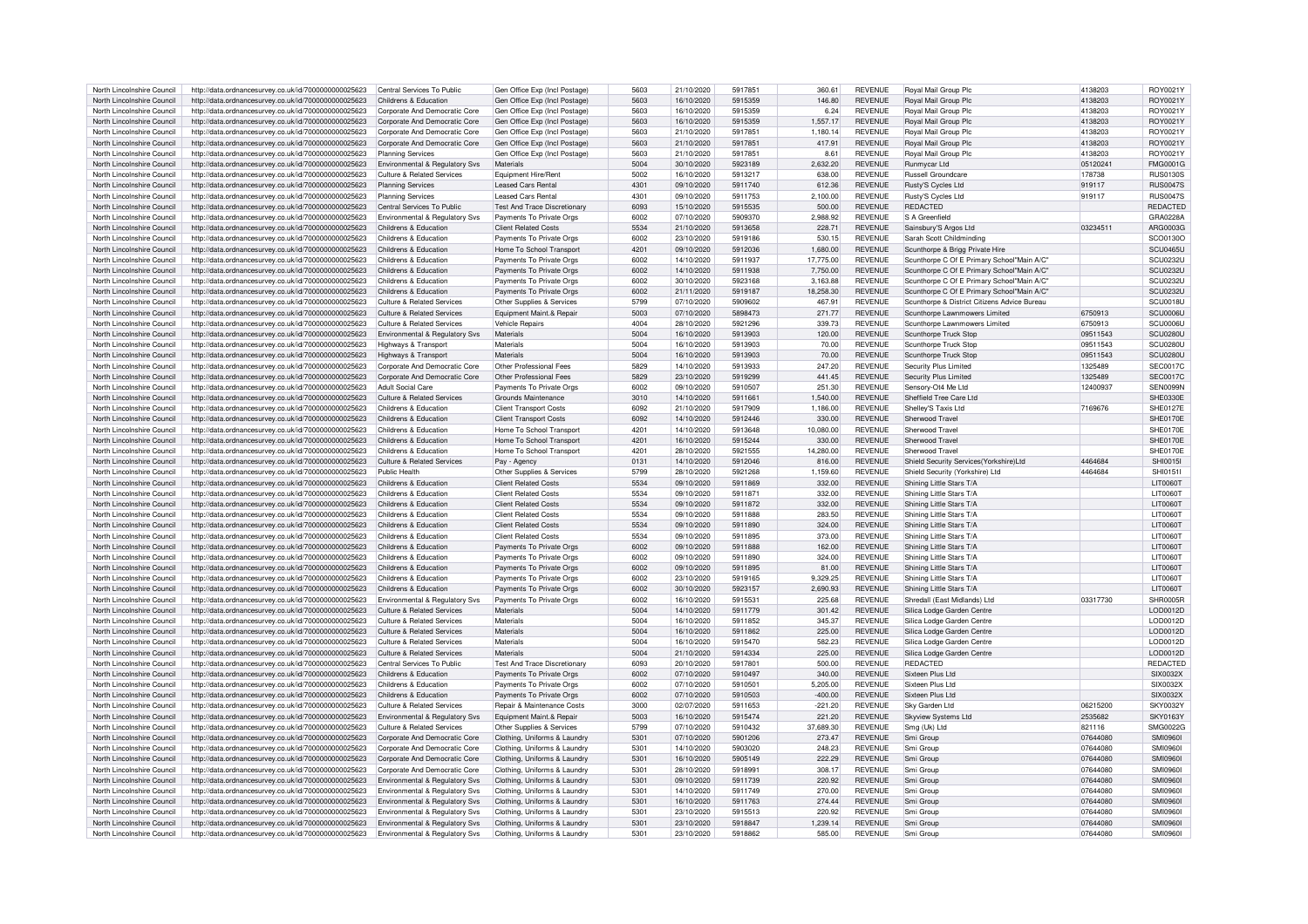| North Lincolnshire Council | http://data.ordnancesurvey.co.uk/id/7000000000025623 | Environmental & Regulatory Svs        | Clothing, Uniforms & Laundry          | 5301 | 22/11/2020 | 5922992 | 684.00    | <b>REVENUE</b> | Smi Group                                     | 07644080 | <b>SMI09601</b> |
|----------------------------|------------------------------------------------------|---------------------------------------|---------------------------------------|------|------------|---------|-----------|----------------|-----------------------------------------------|----------|-----------------|
| North Lincolnshire Council | http://data.ordnancesurvey.co.uk/id/7000000000025623 | Highways & Transport                  | Stock Purchases & Adjustments         | 5030 | 23/10/2020 | 5906183 | 371.80    | <b>REVENUE</b> | Smith Bros(Caer Conan) Wholesale Ltd          | 267023   | SMI0030         |
|                            |                                                      |                                       |                                       |      |            |         |           |                |                                               |          |                 |
| North Lincolnshire Council | http://data.ordnancesurvey.co.uk/id/7000000000025623 | Environmental & Regulatory Svs        | Other Premises Costs                  | 3390 | 28/10/2020 | 5918378 | 472.50    | <b>REVENUE</b> | Socotec                                       |          | SOC0039C        |
| North Lincolnshire Council | http://data.ordnancesurvey.co.uk/id/7000000000025623 | Corporate And Democratic Core         | Other Supplies & Services             | 5799 | 14/10/2020 | 5913927 | 311.43    | <b>REVENUE</b> | Sodexo Motivation Solutions Ltd               |          | P&M0002M        |
| North Lincolnshire Council | http://data.ordnancesurvey.co.uk/id/7000000000025623 | Childrens & Education                 | Rents                                 | 3201 | 07/10/2020 | 5910631 | 9.250.00  | <b>REVENUE</b> | Solid Structures Ltd.                         |          | SOI 0072L       |
| North Lincolnshire Council | http://data.ordnancesurvey.co.uk/id/7000000000025623 | Childrens & Education                 | Payments To Private Orgs              | 6002 | 21/10/2020 | 5917702 | 720.00    | <b>REVENUE</b> | Solutions Pledge2learn                        |          | PLE0041E        |
|                            |                                                      |                                       |                                       |      |            |         |           |                |                                               |          |                 |
| North Lincolnshire Council | http://data.ordnancesurvey.co.uk/id/7000000000025623 | Childrens & Education                 | Payments To Private Orgs              | 6002 | 28/10/2020 | 5915519 | 480.00    | <b>REVENUE</b> | Solutions Pledge2learn                        |          | <b>PLE0041E</b> |
| North Lincolnshire Council | http://data.ordnancesurvey.co.uk/id/7000000000025623 | Childrens & Education                 | Payments To Private Orgs              | 6002 | 23/10/2020 | 5919111 | 772.26    | <b>REVENUE</b> | Sophie Brownless                              |          | <b>BRO0218C</b> |
| North Lincolnshire Council | http://data.ordnancesurvey.co.uk/id/7000000000025623 | Childrens & Education                 | Payments To Private Orgs              | 6002 | 09/10/2020 | 5911936 | 22,750.00 | <b>REVENUE</b> | South Axholme Academy                         | 07814150 | SOU0071L        |
| North Lincolnshire Council | http://data.ordnancesurvey.co.uk/id/7000000000025623 | Childrens & Education                 | Payments To Voluntary Orgs            | 6001 | 23/10/2020 | 5919129 | 9,585.59  | <b>REVENUE</b> | South Ferriby Pre-School                      |          | <b>FER0023F</b> |
| North Lincolnshire Council | http://data.ordnancesurvey.co.uk/id/7000000000025623 | Childrens & Education                 | Other Supplies & Services             | 5799 | 07/10/2020 | 5909798 | 750.00    | <b>REVENUE</b> | Spacious Coaching Ltd                         | 12536547 | SPA0163A        |
|                            |                                                      |                                       |                                       |      |            |         |           |                |                                               |          |                 |
| North Lincolnshire Council | http://data.ordnancesurvey.co.uk/id/7000000000025623 | <b>Culture &amp; Related Services</b> | <b>Equipment Purchase</b>             | 5001 | 23/10/2020 | 5910419 | 951.40    | <b>REVENUE</b> | <b>Spaldings Limited</b>                      | 1558147  | SPA0024A        |
| North Lincolnshire Council | http://data.ordnancesurvey.co.uk/id/7000000000025623 | Childrens & Education                 | Other Supplies & Services             | 5799 | 23/10/2020 | 5915361 | 430.00    | <b>REVENUE</b> | Spartan Race Uk Operations                    | 09556893 | SPA0199A        |
| North Lincolnshire Council | http://data.ordnancesurvey.co.uk/id/7000000000025623 | Fin&Inv I&F                           | Other Supplies & Services             | 5799 | 30/10/2020 | 5919242 | 436.18    | <b>REVENUE</b> | Spa Vending Ltd                               |          | SPA0027A        |
| North Lincolnshire Council | http://data.ordnancesurvey.co.uk/id/7000000000025623 | Environmental & Regulatory Svs        | Other Professional Fees               | 5829 | 23/10/2020 | 5918447 | 850.37    | <b>REVENUE</b> | Srcl Ltd (Mediaburst                          | 03226910 | WHI0238I        |
| North Lincolnshire Council | http://data.ordnancesurvey.co.uk/id/7000000000025623 | Environmental & Regulatory Svs        | Other Professional Fees               | 5829 | 30/10/2020 | 5922925 | 996.23    | <b>REVENUE</b> | SrcI Ltd (Mediaburst                          | 03226910 | WHI0238         |
|                            |                                                      |                                       |                                       |      |            |         |           |                |                                               |          |                 |
| North Lincolnshire Council | http://data.ordnancesurvey.co.uk/id/7000000000025623 | Environmental & Regulatory Svs        | Other Supplies & Services             | 5799 | 09/10/2020 | 5911381 | 664.00    | <b>REVENUE</b> | Srp Hire Solutions Ltd                        | 06087866 | SRP0001F        |
| North Lincolnshire Council | http://data.ordnancesurvey.co.uk/id/7000000000025623 | Environmental & Regulatory Svs        | Other Supplies & Services             | 5799 | 09/10/2020 | 5911382 | 472.00    | <b>REVENUE</b> | Srn Hire Solutions Ltd                        | 06087866 | SRP0001P        |
| North Lincolnshire Council | http://data.ordnancesurvey.co.uk/id/7000000000025623 | Environmental & Regulatory Svs        | Other Supplies & Services             | 5799 | 09/10/2020 | 5911383 | 250.00    | <b>REVENUE</b> | <b>Srp Hire Solutions Ltd</b>                 | 06087866 | SRP0001F        |
| North Lincolnshire Council | http://data.ordnancesurvey.co.uk/id/7000000000025623 | Environmental & Regulatory Svs        | Other Supplies & Services             | 5799 | 09/10/2020 | 5911384 | 250.00    | <b>REVENUE</b> | Srp Hire Solutions Ltd                        | 06087866 | SRP0001P        |
| North Lincolnshire Council | http://data.ordnancesurvey.co.uk/id/7000000000025623 | Environmental & Regulatory Svs        | Other Supplies & Services             | 5799 | 09/10/2020 | 5911385 | 250.00    | <b>REVENUE</b> | Srp Hire Solutions Ltd                        | 06087866 | SRP0001P        |
|                            |                                                      |                                       |                                       |      |            |         |           |                |                                               |          |                 |
| North Lincolnshire Council | http://data.ordnancesurvey.co.uk/id/7000000000025623 | Environmental & Regulatory Svs        | Other Supplies & Services             | 5799 | 09/10/2020 | 5911386 | 250.00    | <b>REVENUE</b> | Srp Hire Solutions Ltd                        | 06087866 | SRP0001F        |
| North Lincolnshire Council | http://data.ordnancesurvey.co.uk/id/7000000000025623 | Environmental & Regulatory Svs        | Other Supplies & Services             | 5799 | 09/10/2020 | 5911387 | 664.00    | <b>REVENUE</b> | Srp Hire Solutions Ltd                        | 06087866 | SRP0001P        |
| North Lincolnshire Council | http://data.ordnancesurvey.co.uk/id/7000000000025623 | Environmental & Regulatory Svs        | Other Supplies & Services             | 5799 | 09/10/2020 | 5911388 | 472.00    | <b>REVENUE</b> | Srp Hire Solutions Ltd                        | 06087866 | SRP0001F        |
| North Lincolnshire Council | http://data.ordnancesurvey.co.uk/id/7000000000025623 | Environmental & Regulatory Svs        | Other Supplies & Services             | 5799 | 09/10/2020 | 5911389 | 250.00    | <b>REVENUE</b> | Srp Hire Solutions Ltd                        | 06087866 | SRP0001F        |
| North Lincolnshire Council | http://data.ordnancesurvey.co.uk/id/7000000000025623 | Environmental & Regulatory Svs        | Other Supplies & Services             | 5799 | 09/10/2020 | 5911390 | 250.00    | <b>REVENUE</b> | Srn Hire Solutions Ltd                        | 06087866 | SRP0001F        |
| North Lincolnshire Council | http://data.ordnancesurvey.co.uk/id/7000000000025623 | Environmental & Regulatory Svs        | Other Supplies & Services             | 5799 | 09/10/2020 | 5911391 | 664.00    | <b>REVENUE</b> | Srp Hire Solutions Ltd                        | 06087866 | SRP0001F        |
|                            |                                                      |                                       |                                       |      |            |         |           |                |                                               |          |                 |
| North Lincolnshire Council | http://data.ordnancesurvey.co.uk/id/7000000000025623 | Environmental & Regulatory Svs        | Other Supplies & Services             | 5799 | 09/10/2020 | 5911392 | 472.00    | <b>REVENUE</b> | Srp Hire Solutions Ltd                        | 06087866 | SRP0001F        |
| North Lincolnshire Council | http://data.ordnancesurvey.co.uk/id/7000000000025623 | Environmental & Regulatory Svs        | Other Supplies & Services             | 5799 | 09/10/2020 | 5911393 | 250.00    | REVENUE        | <b>Srp Hire Solutions Ltd</b>                 | 06087866 | SRP0001P        |
| North Lincolnshire Council | http://data.ordnancesurvey.co.uk/id/7000000000025623 | Environmental & Regulatory Svs        | Other Supplies & Services             | 5799 | 09/10/2020 | 5911394 | 250.00    | <b>REVENUE</b> | Srp Hire Solutions Ltd                        | 06087866 | SRP0001P        |
| North Lincolnshire Council | http://data.ordnancesurvey.co.uk/id/7000000000025623 | Environmental & Regulatory Svs        | Other Supplies & Services             | 5799 | 14/10/2020 | 5911718 | 664.00    | <b>REVENUE</b> | <b>Srp Hire Solutions Ltd</b>                 | 06087866 | SRP0001P        |
| North Lincolnshire Council | http://data.ordnancesurvey.co.uk/id/7000000000025623 | Environmental & Regulatory Svs        | Other Supplies & Services             | 5799 | 14/10/2020 | 5911722 | 250.00    | <b>REVENUE</b> | Srp Hire Solutions Ltd                        | 06087866 | SRP0001P        |
|                            |                                                      |                                       |                                       |      |            |         |           |                |                                               |          |                 |
| North Lincolnshire Council | http://data.ordnancesurvey.co.uk/id/7000000000025623 | Environmental & Regulatory Svs        | Other Supplies & Services             | 5799 | 14/10/2020 | 5911723 | 250.00    | <b>REVENUE</b> | Srp Hire Solutions Ltd                        | 06087866 | SRP0001P        |
| North Lincolnshire Council | http://data.ordnancesurvey.co.uk/id/7000000000025623 | Environmental & Regulatory Svs        | Other Supplies & Services             | 5799 | 16/10/2020 | 5915861 | 677.00    | <b>REVENUE</b> | Srp Hire Solutions Ltd                        | 06087866 | SRP0001P        |
| North Lincolnshire Council | http://data.ordnancesurvey.co.uk/id/7000000000025623 | Highways & Transport                  | Passenger Transpor                    | 6011 | 14/10/2020 | 5912464 | 320.00    | <b>REVENUE</b> | Stagecoach Services Ltd                       | 2818654  | STA0274A        |
| North Lincolnshire Council | http://data.ordnancesurvey.co.uk/id/7000000000025623 | Highways & Transport                  | Passenger Transport                   | 6011 | 14/10/2020 | 5912465 | 384.00    | <b>REVENUE</b> | Stagecoach Services Ltd                       | 2818654  | STA0274A        |
| North Lincolnshire Council | http://data.ordnancesurvey.co.uk/id/7000000000025623 |                                       | Passenger Transport                   | 6011 | 14/10/2020 | 5912466 | 1.886.00  | <b>REVENUE</b> | Stagecoach Services Ltd                       | 2818654  | <b>STA0274A</b> |
|                            |                                                      | Highways & Transport                  |                                       |      |            |         |           |                |                                               |          |                 |
| North Lincolnshire Council | http://data.ordnancesurvey.co.uk/id/7000000000025623 | Highways & Transport                  | Passenger Transpor                    | 6011 | 14/10/2020 | 5912471 | 5.497.00  | <b>REVENUE</b> | Stagecoach Services Ltd                       | 2818654  | STA0274A        |
| North Lincolnshire Council | http://data.ordnancesurvey.co.uk/id/7000000000025623 | Highways & Transport                  | Passenger Transpor                    | 6011 | 14/10/2020 | 5912472 | 525.00    | <b>REVENUE</b> | Stagecoach Services Ltd                       | 2818654  | STA0274A        |
| North Lincolnshire Council | http://data.ordnancesurvey.co.uk/id/7000000000025623 | Highways & Transport                  | Passenger Transpor                    | 6011 | 14/10/2020 | 5912473 | 3,895.00  | <b>REVENUE</b> | Stagecoach Services Ltd                       | 2818654  | STA0274/        |
| North Lincolnshire Council | http://data.ordnancesurvey.co.uk/id/7000000000025623 | Highways & Transport                  | Passenger Transport                   | 6011 | 14/10/2020 | 5912474 | 5,428.00  | <b>REVENUE</b> | Stagecoach Services Ltd                       | 2818654  | STA0274A        |
| North Lincolnshire Council | http://data.ordnancesurvey.co.uk/id/7000000000025623 |                                       | Passenger Transport                   | 6011 | 14/10/2020 | 5912475 | 506.00    | <b>REVENUE</b> | Stagecoach Services Ltd                       | 2818654  | STA0274A        |
|                            |                                                      | Highways & Transport                  |                                       |      |            |         |           |                |                                               |          |                 |
| North Lincolnshire Council | http://data.ordnancesurvey.co.uk/id/7000000000025623 | Highways & Transport                  | Passenger Transport                   | 6011 | 14/10/2020 | 5912476 | 2.395.00  | <b>REVENUE</b> | Stagecoach Services Ltd                       | 2818654  | <b>STA0274A</b> |
| North Lincolnshire Council | http://data.ordnancesurvey.co.uk/id/7000000000025623 | Highways & Transpor                   | Passenger Transpor                    | 6011 | 14/10/2020 | 5912477 | 529.60    | <b>REVENUE</b> | Stagecoach Services Ltd                       | 2818654  | STA0274A        |
| North Lincolnshire Council | http://data.ordnancesurvey.co.uk/id/7000000000025623 | Highways & Transport                  | Passenger Transport                   | 6011 | 14/10/2020 | 5912480 | 3.950.94  | REVENUE        | Stagecoach Services Ltd                       | 2818654  | STA0274/        |
| North Lincolnshire Council | http://data.ordnancesurvey.co.uk/id/7000000000025623 | Highways & Transport                  | Passenger Transport                   | 6011 | 14/10/2020 | 5912481 | 460.69    | <b>REVENUE</b> | Stagecoach Services Ltd                       | 2818654  | STA0274A        |
| North Lincolnshire Council | http://data.ordnancesurvey.co.uk/id/7000000000025623 | Childrens & Education                 | Payments To Private Orgs              | 6002 | 21/10/2020 | 5917324 | 6.300.00  | <b>REVENUE</b> | St Augustine Webster Cath. Prim. Vol. Academy |          | <b>STA0465A</b> |
|                            |                                                      |                                       |                                       |      |            |         |           |                |                                               |          |                 |
| North Lincolnshire Council | http://data.ordnancesurvey.co.uk/id/7000000000025623 | Childrens & Education                 | Payments To Private Orgs              | 6002 | 23/10/2020 | 5919191 | 42,731.58 | <b>REVENUE</b> | St Augustine Webster Cath. Prim. Vol. Academy |          | <b>STA0465A</b> |
| North Lincolnshire Council | http://data.ordnancesurvey.co.uk/id/7000000000025623 | Childrens & Education                 | Home To School Transport              | 4201 | 21/10/2020 | 5917190 | 259.92    | <b>REVENUE</b> | St Bede'S Catholic Voluntary Academy          | 07973953 | <b>STB0020B</b> |
| North Lincolnshire Council | http://data.ordnancesurvey.co.uk/id/7000000000025623 | Childrens & Education                 | Payments To Private Orgs              | 6002 | 23/10/2020 | 5919185 | 5.611.80  | <b>REVENUE</b> | Stepping Stones Of Scawby                     |          | <b>SCA0139A</b> |
| North Lincolnshire Council | http://data.ordnancesurvey.co.uk/id/7000000000025623 | Adult Social Care                     | <b>Equipment Purchase</b>             | 5001 | 07/10/2020 | 5910635 | 962.16    | <b>REVENUE</b> | Steve Ball Joinery Ltd                        | 3682402  | <b>BAL0025L</b> |
| North Lincolnshire Council | http://data.ordnancesurvey.co.uk/id/7000000000025623 | Adult Social Care                     | Repair & Maintenance Costs            | 3000 | 02/10/2020 | 5909192 | 9,267.50  | <b>REVENUE</b> | Steve Ball Joinery Ltd                        | 3682402  | <b>BAL0025L</b> |
|                            |                                                      |                                       |                                       |      |            |         |           |                |                                               |          |                 |
| North Lincolnshire Council | http://data.ordnancesurvey.co.uk/id/7000000000025623 | <b>Adult Social Care</b>              | <b>Benair &amp; Maintenance Costs</b> | 3000 | 16/10/2020 | 5915490 | 812.88    | <b>REVENUE</b> | Steve Ball Joinery Ltd                        | 3682402  | <b>BAL0025L</b> |
| North Lincolnshire Council | http://data.ordnancesurvey.co.uk/id/7000000000025623 | Childrens & Education                 | Repair & Maintenance Costs            | 3000 | 16/10/2020 | 5915490 | 68.12     | <b>REVENUE</b> | Steve Ball Joinery Ltd                        | 3682402  | <b>BAL0025L</b> |
| North Lincolnshire Council | http://data.ordnancesurvey.co.uk/id/7000000000025623 | Corporate And Democratic Core         | <b>Benair &amp; Maintenance Costs</b> | 3000 | 16/10/2020 | 5915490 | 260.70    | <b>REVENUE</b> | Steve Ball Joinery Ltd                        | 3682402  | BAI 0025        |
| North Lincolnshire Council | http://data.ordnancesurvey.co.uk/id/7000000000025623 | Culture, Env, Reg & Planning Cap      | Building/Construction                 | A082 | 16/10/2020 | 5911944 | 1,201.76  | CAPITAI        | Steve Ball Joinery Ltd                        | 3682402  | <b>BAL0025L</b> |
| North Lincolnshire Council | http://data.ordnancesurvey.co.uk/id/7000000000025623 | Culture & Related Services            | <b>Equipment Purchase</b>             | 5001 | 07/10/2020 | 5910632 | 1,355.43  | <b>REVENUE</b> | Steve Ball Joinery Ltd                        | 3682402  | <b>BAL0025L</b> |
|                            |                                                      |                                       |                                       |      |            |         |           |                |                                               |          |                 |
| North Lincolnshire Council | http://data.ordnancesurvey.co.uk/id/7000000000025623 | <b>Culture &amp; Related Services</b> | <b>Equipment Purchase</b>             | 5001 | 07/10/2020 | 5910633 | 533.60    | <b>REVENUE</b> | Steve Ball Joinery Ltd                        | 3682402  | <b>BAL0025L</b> |
| North Lincolnshire Council | http://data.ordnancesurvey.co.uk/id/7000000000025623 | <b>Culture &amp; Related Services</b> | <b>Equipment Purchase</b>             | 5001 | 16/10/2020 | 5915490 | 766.34    | <b>REVENUE</b> | Steve Ball Joinery Ltd                        | 3682402  | <b>BAL0025L</b> |
| North Lincolnshire Council | http://data.ordnancesurvey.co.uk/id/7000000000025623 | Culture & Related Services            | <b>Benair &amp; Maintenance Costs</b> | 3000 | 14/10/2020 | 5914350 | 689.25    | <b>REVENUE</b> | Steve Ball Joinery Ltd                        | 3682402  | <b>BAL0025L</b> |
| North Lincolnshire Council | http://data.ordnancesurvey.co.uk/id/7000000000025623 | Culture & Related Services            | <b>Repair &amp; Maintenance Costs</b> | 3000 | 14/10/2020 | 5914354 | 1,185.00  | <b>REVENUE</b> | Steve Ball Joinery Ltd                        | 3682402  | <b>BAL0025L</b> |
| North Lincolnshire Council | http://data.ordnancesurvey.co.uk/id/7000000000025623 | Culture & Related Services            | Repair & Maintenance Costs            | 3000 | 16/10/2020 | 5915490 | 5.201.69  | <b>REVENUE</b> | Steve Ball Joinery Ltd                        | 3682402  | <b>BAL0025L</b> |
| North Lincolnshire Council |                                                      | Environmental & Regulatory Sys        | Repair & Maintenance Costs            | 3000 |            | 5915490 |           | <b>REVENUE</b> |                                               | 3682402  | <b>BAL0025L</b> |
|                            | http://data.ordnancesurvey.co.uk/id/7000000000025623 |                                       |                                       |      | 16/10/2020 |         | 105.68    |                | Steve Ball Joinery Ltd                        |          |                 |
| North Lincolnshire Council | http://data.ordnancesurvey.co.uk/id/7000000000025623 | Fin&Inv I&E                           | Repair & Maintenance Costs            | 3000 | 19/10/2020 | 5923048 | $-506.61$ | REVENUE        | Steve Ball Joinery Ltd                        | 3682402  | <b>BAL0025L</b> |
| North Lincolnshire Council | http://data.ordnancesurvey.co.uk/id/7000000000025623 | Highways & Transport                  | <b>Equipment Purchase</b>             | 5001 | 07/10/2020 | 5910634 | 464.82    | <b>REVENUE</b> | Steve Ball Joinery Ltd                        | 3682402  | <b>BAL0025L</b> |
| North Lincolnshire Council | http://data.ordnancesurvey.co.uk/id/7000000000025623 | Highways & Transport                  | <b>Repair &amp; Maintenance Costs</b> | 3000 | 16/10/2020 | 5915490 | 81.90     | <b>REVENUE</b> | Steve Ball Joinery Ltd                        | 3682402  | <b>BAL0025L</b> |
| North Lincolnshire Council | http://data.ordnancesurvey.co.uk/id/7000000000025623 | <b>Planning Services</b>              | <b>Benair &amp; Maintenance Costs</b> | 3000 | 16/10/2020 | 5915490 | 390.80    | <b>REVENUE</b> | Steve Ball Joinery I td                       | 3682402  | <b>BAL0025L</b> |
| North Lincolnshire Council |                                                      | Central Services To Public            |                                       | 6093 | 20/10/2020 | 5917803 | 500.00    | REVENUE        | <b>REDACTED</b>                               |          | REDACTED        |
|                            | http://data.ordnancesurvey.co.uk/id/7000000000025623 |                                       | Test And Trace Discretionary          |      |            |         |           |                |                                               |          |                 |
| North Lincolnshire Council | http://data.ordnancesurvey.co.uk/id/7000000000025623 | Childrens & Education                 | Payments To Private Orgs              | 6002 | 21/10/2020 | 5917338 | 6,766.67  | <b>REVENUE</b> | St Norbert'S Catholic Primary Vol Academy     |          | STN0005N        |
| North Lincolnshire Council | http://data.ordnancesurvey.co.uk/id/7000000000025623 | Childrens & Education                 | Payments To Private Orgs              | 6002 | 23/10/2020 | 5919192 | 10,023.51 | <b>REVENUE</b> | St Norbert'S Catholic Primary Vol Academy     |          | STN0005N        |
| North Lincolnshire Council | http://data.ordnancesurvey.co.uk/id/7000000000025623 | Childrens & Education                 | Payments To Private Orgs              | 6002 | 30/10/2020 | 5923169 | 6.038.06  | <b>REVENUE</b> | St Norbert'S Catholic Primary Vol Academy     |          | STN0005N        |
|                            |                                                      |                                       |                                       |      |            |         |           |                |                                               |          |                 |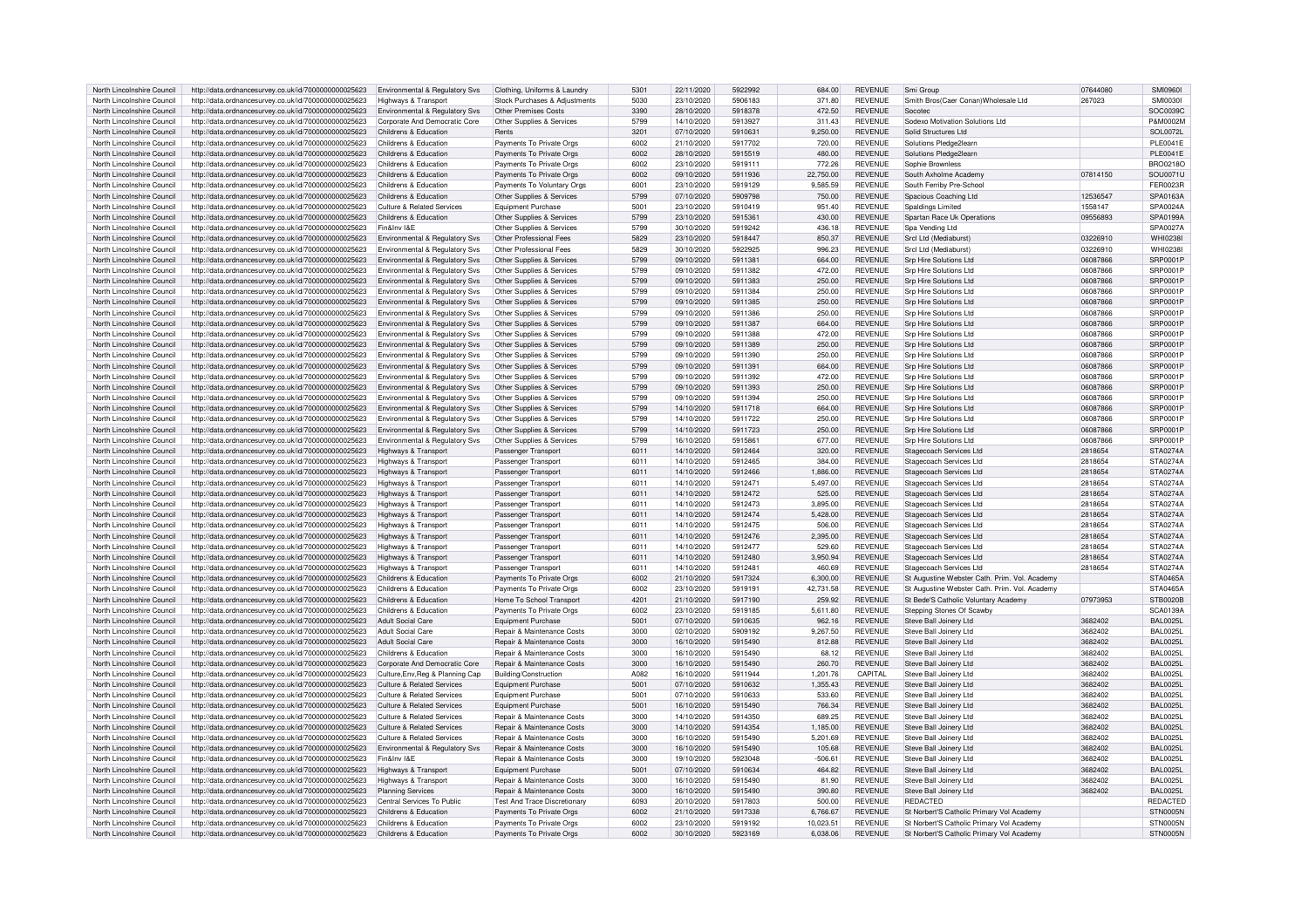| North Lincolnshire Council | http://data.ordnancesurvey.co.uk/id/7000000000025623                                                         | Childrens & Education                 | Payments To Voluntary Orgs                           | 6001 | 23/10/2020               | 5919194 | 4,671.64    | <b>REVENUE</b>                   | St Pauls Pre-School                                |                    | STP0001P             |
|----------------------------|--------------------------------------------------------------------------------------------------------------|---------------------------------------|------------------------------------------------------|------|--------------------------|---------|-------------|----------------------------------|----------------------------------------------------|--------------------|----------------------|
|                            |                                                                                                              |                                       |                                                      |      |                          |         |             |                                  |                                                    |                    |                      |
| North Lincolnshire Council | http://data.ordnancesurvey.co.uk/id/7000000000025623                                                         | Culture & Related Services            | Other Professional Fees                              | 5829 | 07/10/2020               | 5909611 | 302.00      | <b>REVENUE</b>                   | <b>Street Beat College</b>                         | 08387440           | STR0023R             |
| North Lincolnshire Council | http://data.ordnancesurvey.co.uk/id/7000000000025623                                                         | Childrens & Education                 | Payments To Private Orgs                             | 6002 | 23/10/2020               | 5919156 | 749.67      | <b>REVENUE</b>                   | Susan Ling                                         |                    | <b>LIN0358N</b>      |
| North Lincolnshire Council | http://data.ordnancesurvey.co.uk/id/7000000000025623                                                         | Fin&Inv I&F                           | Foujoment Purchase                                   | 5001 | 14/10/2020               | 5914187 | 226.26      | <b>REVENUE</b>                   | <b>Syr Limited</b>                                 | 2631112            | <b>YOU0046L</b>      |
| North Lincolnshire Council | http://data.ordnancesurvey.co.uk/id/7000000000025623                                                         | Corporate And Democratic Core         | Gen Office Exp (Incl Postage                         | 5603 | 09/10/2020               | 5908343 | 222.00      | <b>REVENUE</b>                   | Systematic Print Management Ltd                    | 3890167            | SYS0015S             |
|                            |                                                                                                              |                                       |                                                      |      |                          |         |             |                                  |                                                    |                    |                      |
| North Lincolnshire Council | http://data.ordnancesurvey.co.uk/id/7000000000025623                                                         | Corporate And Democratic Core         | Gen Office Exp (Incl Postage                         | 5603 | 14/10/2020               | 5910678 | 2,170.00    | <b>REVENUE</b>                   | Systematic Print Management Ltd                    | 3890167            | SYS0015S             |
| North Lincolnshire Council | http://data.ordnancesurvey.co.uk/id/7000000000025623                                                         | Corporate And Democratic Core         | Gen Office Exp (Incl Postage)                        | 5603 | 14/10/2020               | 5910679 | 1.886.00    | <b>REVENUE</b>                   | Systematic Print Management Ltd                    | 3890167            | SYS0015S             |
| North Lincolnshire Council | http://data.ordnancesurvey.co.uk/id/7000000000025623                                                         | Corporate And Democratic Core         | Gen Office Exp (Incl Postage)                        | 5603 | 28/10/2020               | 5915383 | 2.914.00    | <b>REVENUE</b>                   | Systematic Print Management Ltd                    | 3890167            | <b>SYS0015S</b>      |
|                            |                                                                                                              |                                       |                                                      | 5001 | 28/10/2020               | 5918427 |             |                                  |                                                    | 3890167            |                      |
| North Lincolnshire Council | http://data.ordnancesurvey.co.uk/id/7000000000025623                                                         | Environmental & Regulatory Svs        | <b>Equipment Purchase</b>                            |      |                          |         | 34,193.76   | <b>REVENUE</b>                   | Systematic Print Management Ltd                    |                    | SYS0015S             |
| North Lincolnshire Council | http://data.ordnancesurvey.co.uk/id/7000000000025623                                                         | Corporate And Democratic Core         | Course Fees/Training                                 | 2002 | 21/10/2020               | 5912502 | 650.00      | <b>REVENUE</b>                   | Tag Commercial Training Ltd                        |                    | <b>TAG0099G</b>      |
| North Lincolnshire Council | http://data.ordnancesurvey.co.uk/id/7000000000025623                                                         | Childrens & Education                 | Payments To Private Oras                             | 6002 | 21/10/2020               | 5917255 | 1.043.90    | <b>REVENUE</b>                   | <b>Teaching Personnel Ltd</b>                      | 3225158            | <b>BAR0135R</b>      |
| North Lincolnshire Council | http://data.ordnancesurvey.co.uk/id/7000000000025623                                                         | Childrens & Education                 | Payments To Private Orgs                             | 6002 | 21/10/2020               | 5917259 | 1,043.90    | <b>REVENUE</b>                   | <b>Teaching Personnel Ltd</b>                      | 3225158            | <b>BAR0135R</b>      |
|                            |                                                                                                              |                                       |                                                      |      |                          |         |             |                                  |                                                    |                    |                      |
| North Lincolnshire Council | http://data.ordnancesurvey.co.uk/id/7000000000025623                                                         | Childrens & Education                 | Payments To Private Orgs                             | 6002 | 21/10/2020               | 5917262 | 835.12      | <b>REVENUE</b>                   | <b>Teaching Personnel Ltd</b>                      | 3225158            | <b>BAR0135R</b>      |
| North Lincolnshire Council | http://data.ordnancesurvey.co.uk/id/7000000000025623                                                         | Childrens & Education                 | Payments To Private Orgs                             | 6002 | 21/10/2020               | 5917264 | 417.56      | <b>REVENUE</b>                   | <b>Teaching Personnel Ltd</b>                      | 3225158            | BAR0135F             |
| North Lincolnshire Council | http://data.ordnancesurvey.co.uk/id/7000000000025623                                                         | Childrens & Education                 | Payments To Private Orgs                             | 6002 | 21/10/2020               | 5917266 | 1,013.50    | <b>REVENUE</b>                   | <b>Teaching Personnel Ltd</b>                      | 3225158            | <b>BAR0135R</b>      |
|                            |                                                                                                              |                                       |                                                      |      |                          |         |             |                                  |                                                    |                    |                      |
| North Lincolnshire Council | http://data.ordnancesurvey.co.uk/id/7000000000025623                                                         | Childrens & Education                 | Payments To Private Orgs                             | 6002 | 21/10/2020               | 5917268 | 1,013.50    | <b>REVENUE</b>                   | <b>Teaching Personnel Ltd</b>                      | 3225158            | <b>BAR0135R</b>      |
| North Lincolnshire Council | http://data.ordnancesurvey.co.uk/id/7000000000025623                                                         | Childrens & Education                 | Payments To Private Orgs                             | 6002 | 21/10/2020               | 5917270 | 810.80      | <b>REVENUE</b>                   | <b>Teaching Personnel Ltd</b>                      | 3225158            | <b>BAR0135R</b>      |
| North Lincolnshire Council | http://data.ordnancesurvey.co.uk/id/7000000000025623                                                         | Childrens & Education                 | Payments To Private Orgs                             | 6002 | 21/10/2020               | 5917272 | 405.40      | <b>REVENUE</b>                   | <b>Teaching Personnel Ltd</b>                      | 3225158            | BAR0135B             |
|                            |                                                                                                              |                                       |                                                      |      |                          |         |             |                                  |                                                    |                    | BAR0135F             |
| North Lincolnshire Council | http://data.ordnancesurvey.co.uk/id/7000000000025623                                                         | Childrens & Education                 | Payments To Private Orgs                             | 6002 | 21/10/2020               | 5917335 | 1,043.90    | <b>REVENUE</b>                   | <b>Teaching Personnel Ltd</b>                      | 3225158            |                      |
| North Lincolnshire Council | http://data.ordnancesurvey.co.uk/id/7000000000025623                                                         | Childrens & Education                 | Payments To Private Orgs                             | 6002 | 30/10/2020               | 5922448 | 711.51      | <b>REVENUE</b>                   | <b>Teaching Personnel Ltd</b>                      | 3225158            | <b>BAR0135R</b>      |
| North Lincolnshire Council | http://data.ordnancesurvey.co.uk/id/7000000000025623                                                         | Childrens & Education                 | Payments To Private Orgs                             | 6002 | 30/10/2020               | 5922448 | 687.25      | <b>REVENUE</b>                   | <b>Teaching Personnel Ltd</b>                      | 3225158            | BAR0135F             |
| North Lincolnshire Council | http://data.ordnancesurvey.co.uk/id/7000000000025623                                                         | Childrens & Education                 | Payments To Private Orgs                             | 6002 | 30/10/2020               | 5922449 | 711.51      | <b>REVENUE</b>                   | <b>Teaching Personnel Ltd</b>                      | 3225158            | <b>BAR0135R</b>      |
|                            |                                                                                                              |                                       |                                                      |      |                          |         |             |                                  |                                                    |                    |                      |
| North Lincolnshire Council | http://data.ordnancesurvey.co.uk/id/7000000000025623                                                         | Childrens & Education                 | Payments To Private Orgs                             | 6002 | 30/10/2020               | 5922449 | 687.25      | <b>REVENUE</b>                   | <b>Teaching Personnel Ltd</b>                      | 3225158            | <b>BAR0135R</b>      |
| North Lincolnshire Council | http://data.ordnancesurvey.co.uk/id/7000000000025623                                                         | Childrens & Education                 | Payments To Private Orgs                             | 6002 | 30/10/2020               | 5922450 | 711.51      | <b>REVENUE</b>                   | <b>Teaching Personnel Ltd</b>                      | 3225158            | BAR0135F             |
| North Lincolnshire Council | http://data.ordnancesurvey.co.uk/id/7000000000025623                                                         | Childrens & Education                 | Payments To Private Orgs                             | 6002 | 30/10/2020               | 5922450 | 687.25      | <b>REVENUE</b>                   | <b>Teaching Personnel Ltd</b>                      | 3225158            | <b>BAR0135R</b>      |
|                            |                                                                                                              |                                       |                                                      |      |                          |         |             |                                  |                                                    |                    |                      |
| North Lincolnshire Council | http://data.ordnancesurvey.co.uk/id/7000000000025623                                                         | Childrens & Education                 | Payments To Private Orgs                             | 6002 | 30/10/2020               | 592245  | 474.34      | <b>REVENUE</b>                   | <b>Teaching Personnel Ltd</b>                      | 3225158            | BAR0135F             |
| North Lincolnshire Council | http://data.ordnancesurvey.co.uk/id/7000000000025623                                                         | Childrens & Education                 | Payments To Private Orgs                             | 6002 | 30/10/2020               | 5922451 | 841.41      | <b>REVENUE</b>                   | <b>Teaching Personnel Ltd</b>                      | 3225158            | <b>BAR0135R</b>      |
| North Lincolnshire Council | http://data.ordnancesurvey.co.uk/id/7000000000025623                                                         | Childrens & Education                 | Payments To Private Orgs                             | 6002 | 30/10/2020               | 5922452 | 687.25      | <b>REVENUE</b>                   | <b>Teaching Personnel Ltd</b>                      | 3225158            | <b>BAR0135R</b>      |
|                            |                                                                                                              |                                       |                                                      |      |                          |         |             |                                  |                                                    |                    |                      |
| North Lincolnshire Council | http://data.ordnancesurvey.co.uk/id/7000000000025623                                                         | Childrens & Education                 | Payments To Private Orgs                             | 6002 | 30/10/2020               | 5922452 | 711.51      | <b>REVENUE</b>                   | <b>Teaching Personnel Ltd</b>                      | 3225158            | <b>BAR0135R</b>      |
| North Lincolnshire Council | http://data.ordnancesurvey.co.uk/id/7000000000025623                                                         | Childrens & Education                 | Payments To Private Orgs                             | 6002 | 30/10/2020               | 5922453 | 782.12      | <b>REVENUE</b>                   | <b>Teaching Personnel Ltd</b>                      | 3225158            | <b>BAR0135R</b>      |
| North Lincolnshire Council | http://data.ordnancesurvey.co.uk/id/7000000000025623                                                         | Childrens & Education                 | Payments To Private Orgs                             | 6002 | 30/10/2020               | 5922453 | 616.64      | <b>REVENUE</b>                   | <b>Teaching Personnel Ltd</b>                      | 3225158            | <b>BAR0135R</b>      |
| North Lincolnshire Council | http://data.ordnancesurvey.co.uk/id/7000000000025623                                                         | Childrens & Education                 | <b>Equipment Purchase</b>                            | 5001 | 07/10/2020               | 5909801 | 319.95      | <b>REVENUE</b>                   |                                                    |                    | <b>TEC0003C</b>      |
|                            |                                                                                                              |                                       |                                                      |      |                          |         |             |                                  | Technology Teaching Systems Group Ltd              | 4373761            |                      |
| North Lincolnshire Council | http://data.ordnancesurvey.co.uk/id/7000000000025623                                                         | Childrens & Education                 | Equipment Purchase                                   | 5001 | 07/10/2020               | 5909802 | 397.65      | <b>REVENUE</b>                   | Technology Teaching Systems Group Ltd              | 4373761            | <b>TEC0003C</b>      |
| North Lincolnshire Council | http://data.ordnancesurvey.co.uk/id/7000000000025623                                                         | <b>Planning Services</b>              | Payments To Voluntary Orgs                           | 6001 | 23/10/2020               | 5918896 | 825.00      | <b>REVENUE</b>                   | <b>Ted Lewis Group</b>                             |                    | <b>LEW0163V</b>      |
| North Lincolnshire Council | http://data.ordnancesurvey.co.uk/id/7000000000025623                                                         | Environmental & Regulatory Svs        | Materials                                            | 5004 | 09/10/2020               | 5911917 | 376.50      | <b>REVENUE</b>                   | Teleshore (Uk) Ltd                                 | 36901545           | <b>TEL0036L</b>      |
|                            |                                                                                                              |                                       |                                                      |      |                          |         |             |                                  |                                                    |                    |                      |
| North Lincolnshire Council | http://data.ordnancesurvey.co.uk/id/7000000000025623                                                         | Environmental & Regulatory Svs        | Materials                                            | 5004 | 14/10/2020               | 5911037 | 3,349.73    | <b>REVENUE</b>                   | Terberg Matec Uk Ltd                               | 3404297            | <b>TER0017R</b>      |
| North Lincolnshire Council | http://data.ordnancesurvey.co.uk/id/7000000000025623                                                         | Environmental & Regulatory Svs        | Materials                                            | 5004 | 30/10/2020               | 5921154 | 269.25      | <b>REVENUE</b>                   | Terberg Matec Uk Ltd                               | 3404297            | <b>TER0017R</b>      |
| North Lincolnshire Council | http://data.ordnancesurvey.co.uk/id/7000000000025623                                                         | Childrens & Education                 | <b>Client Related Costs</b>                          | 5534 | 09/10/2020               | 5912032 | 623.33      | <b>REVENUE</b>                   | T Gibala & Son                                     |                    | GIB0037B             |
| North Lincolnshire Council |                                                                                                              | Childrens & Education                 | <b>Client Related Costs</b>                          | 5534 |                          | 5912458 | 441.67      | <b>REVENUE</b>                   | T Gibala & Son                                     |                    | GIB0037B             |
|                            | http://data.ordnancesurvey.co.uk/id/7000000000025623                                                         |                                       |                                                      |      | 14/10/2020               |         |             |                                  |                                                    |                    |                      |
| North Lincolnshire Council | http://data.ordnancesurvey.co.uk/id/7000000000025623                                                         | <b>Housing Services</b>               | Other Supplies & Services                            | 5799 | 28/10/2020               | 5921404 | 908.33      | <b>REVENUE</b>                   | T Gibala & Son                                     |                    | GIB0037B             |
| North Lincolnshire Council | http://data.ordnancesurvey.co.uk/id/7000000000025623                                                         | <b>Adult Social Care</b>              | It Software-Maintenance                              | 5053 | 28/10/2020               | 5919839 | 1,500.00    | <b>REVENUE</b>                   | Th3 Design                                         | 07198512           | <b>THD0001D</b>      |
| North Lincolnshire Council | http://data.ordnancesurvey.co.uk/id/7000000000025623                                                         | Childrens & Education                 | <b>Client Related Costs</b>                          | 5534 | 21/10/2020               | 5917333 | 265.50      | <b>REVENUE</b>                   | The Ark Family Centre                              |                    | <b>ARK0120K</b>      |
|                            |                                                                                                              |                                       |                                                      |      |                          |         |             |                                  |                                                    |                    |                      |
| North Lincolnshire Council | http://data.ordnancesurvey.co.uk/id/7000000000025623                                                         | Childrens & Education                 | Payments To Private Orgs                             | 6002 | 23/10/2020               | 5919104 | 13,205.50   | <b>REVENUE</b>                   | The Ark Family Centre                              |                    | ARK0120K             |
| North Lincolnshire Council | http://data.ordnancesurvey.co.uk/id/7000000000025623                                                         | Childrens & Education                 | Home To School Transport                             | 4201 | 14/10/2020               | 5912094 | 787.20      | <b>REVENUE</b>                   | The Axholme Academy                                |                    | AXH0012H             |
| North Lincolnshire Council | http://data.ordnancesurvey.co.uk/id/7000000000025623                                                         | Childrens & Education                 | Home To School Transport                             | 4201 | 14/10/2020               | 5912099 | 1.843.20    | <b>REVENUE</b>                   | The Axholme Academ                                 |                    | AXH0012H             |
|                            |                                                                                                              | <b>Adult Social Care</b>              |                                                      | 6019 | 14/10/2020               | 5912102 |             | <b>REVENUE</b>                   | The Birches Medical Practice                       |                    | <b>BIR0224F</b>      |
| North Lincolnshire Council | http://data.ordnancesurvey.co.uk/id/7000000000025623                                                         |                                       | Payments To Health Providers                         |      |                          |         | 227.19      |                                  |                                                    |                    |                      |
| North Lincolnshire Council | http://data.ordnancesurvey.co.uk/id/7000000000025623                                                         | Public Health                         | Payments To Health Providers                         | 6019 | 14/10/2020               | 5912102 | 40.00       | <b>REVENUE</b>                   | The Birches Medical Practice                       |                    | <b>BIR0224R</b>      |
| North Lincolnshire Council | http://data.ordnancesurvey.co.uk/id/7000000000025623                                                         | <b>Culture &amp; Related Services</b> | <b>Exhibitions/Events</b>                            | 5709 | 25/11/2020               | 5921372 | 237.00      | <b>REVENUE</b>                   | The British Museum Company Ltd                     |                    | <b>BRI05581</b>      |
| North Lincolnshire Council | http://data.ordnancesurvey.co.uk/id/7000000000025623                                                         | Environmental & Regulatory Svs        | Other Professional Fees                              | 5829 | 09/10/2020               | 5911927 | 211.50      | <b>REVENUE</b>                   | The Columbaria Company                             | 890557             | COL0332L             |
|                            |                                                                                                              |                                       |                                                      |      |                          |         |             |                                  |                                                    |                    |                      |
| North Lincolnshire Council | http://data.ordnancesurvey.co.uk/id/7000000000025623                                                         | Environmental & Regulatory Svs        | Other Professional Fees                              |      |                          |         |             |                                  |                                                    |                    |                      |
| North Lincolnshire Council |                                                                                                              |                                       |                                                      | 5829 | 21/10/2020               | 5913752 | 514.50      | <b>REVENUE</b>                   | The Columbaria Company                             | 890557             | COL0332L             |
| North Lincolnshire Council | http://data.ordnancesurvey.co.uk/id/7000000000025623                                                         | <b>Adult Social Care</b>              | Payments To Private Orgs                             | 6002 | 23/10/2020               | 5918348 | 2,160.00    | <b>REVENUE</b>                   | The Croft Community (Camphill Village Trust)       |                    | CVT0001T             |
|                            |                                                                                                              |                                       | <b>External Fees</b>                                 | A083 |                          | 5911635 |             | CAPITAL                          | The Dextrous Web Ltd                               |                    | DEX0003X             |
|                            | http://data.ordnancesurvey.co.uk/id/7000000000025623                                                         | Support Servs Capital                 |                                                      |      | 14/10/2020               |         | 11,725.00   |                                  |                                                    | 06617101           |                      |
| North Lincolnshire Council | http://data.ordnancesurvey.co.uk/id/7000000000025623                                                         | <b>Public Health</b>                  | Materials                                            | 5004 | 23/10/2020               | 5910434 | 15,080.82   | <b>REVENUE</b>                   | The Dollywood Foundation Of The Uk                 |                    | <b>DOL0032L</b>      |
| North Lincolnshire Council | http://data.ordnancesurvey.co.uk/id/7000000000025623                                                         | Fin&Inv I&F                           | Gen Office Exp (Incl Postage)                        | 5603 | 28/10/2020               | 5921181 | 3,739.46    | <b>REVENUE</b>                   | The Essential Partnership Ltd                      |                    | <b>ESS0130S</b>      |
| North Lincolnshire Council | http://data.ordnancesurvey.co.uk/id/7000000000025623                                                         | Highways & Transport                  | Other Professional Fees                              | 5829 | 16/10/2020               | 5915537 | 57,576.90   | <b>REVENUE</b>                   | The Festive Lighting Co.                           |                    | <b>FES0120S</b>      |
| North Lincolnshire Council |                                                                                                              |                                       | Other Professional Fees                              |      | 16/10/2020               | 5915538 | $-2.500.00$ | REVENUE                          |                                                    |                    |                      |
|                            | http://data.ordnancesurvey.co.uk/id/7000000000025623                                                         | Highways & Transport                  |                                                      | 5829 |                          |         |             |                                  | The Festive Lighting Co.                           |                    | <b>FES0120S</b>      |
| North Lincolnshire Council | http://data.ordnancesurvey.co.uk/id/7000000000025623                                                         | Adult Social Care Capital             | Other Costs                                          | A085 | 07/10/2020               | 5909700 | 431.40      | CAPITAL                          | The Helping Hand Co Ledbury Ltd                    | 2172956            | <b>HFI 0001I</b>     |
| North Lincolnshire Council | http://data.ordnancesurvey.co.uk/id/7000000000025623                                                         | Public Health                         | Materials                                            | 5004 | 21/11/2020               | 5921313 | 999.00      | <b>REVENUE</b>                   | The Keysafe Company                                | OC349554           | <b>KEY0098Y</b>      |
| North Lincolnshire Council |                                                                                                              | Corporate And Democratic Core         | Course Fees/Training                                 | 2002 | 14/10/2020               | 5913609 | 3,600.00    | REVENUE                          |                                                    |                    | <b>KNO0022C</b>      |
|                            | http://data.ordnancesurvey.co.uk/id/7000000000025623                                                         |                                       |                                                      |      |                          |         |             |                                  | The Knowledge Academy Ltd                          |                    |                      |
| North Lincolnshire Council | http://data.ordnancesurvey.co.uk/id/7000000000025623                                                         | Corporate And Democratic Core         | Course Fees/Training                                 | 2002 | 28/10/2020               | 5921451 | 810.00      | <b>REVENUE</b>                   | The Knowledge Academy Ltd                          |                    | <b>KNO0022C</b>      |
| North Lincolnshire Council | http://data.ordnancesurvey.co.uk/id/7000000000025623                                                         | Corporate And Democratic Core         | Licenses, Subs & Memberships                         | 5510 | 21/10/2020               | 5917915 | 2,624.00    | <b>REVENUE</b>                   | The Law Society                                    |                    | <b>LAW0096W</b>      |
| North Lincolnshire Council | http://data.ordnancesurvey.co.uk/id/7000000000025623                                                         | Adult Social Care                     | Payments To Health Providers                         | 6019 | 14/10/2020               | 5912103 | 287.52      | <b>REVENUE</b>                   | The Oswald Road Medical Centre                     |                    | OSW0002W             |
| North Lincolnshire Council |                                                                                                              | Public Health                         |                                                      | 6019 | 14/10/2020               | 5912103 | 60.00       | <b>REVENUE</b>                   | The Oswald Road Medical Centre                     |                    |                      |
|                            | http://data.ordnancesurvey.co.uk/id/7000000000025623                                                         |                                       | Payments To Health Providers                         |      |                          |         |             |                                  |                                                    |                    | OSW0002W             |
| North Lincolnshire Council | http://data.ordnancesurvey.co.uk/id/7000000000025623                                                         | Childrens & Education                 | Payments To Private Orgs                             | 6002 | 09/10/2020               | 5911935 | 337.50      | <b>REVENUE</b>                   | The River Education Services                       | 09480967           | <b>RIV0130V</b>      |
| North Lincolnshire Council | http://data.ordnancesurvey.co.uk/id/7000000000025623                                                         | <b>Adult Social Care</b>              | Payments To Private Orgs (Inv)                       | 6026 | 28/10/2020               | 5919414 | 5.288.83    | <b>REVENUE</b>                   | The Stroke Association                             | 61274              | <b>STR0142R</b>      |
| North Lincolnshire Council | http://data.ordnancesurvey.co.uk/id/7000000000025623                                                         | <b>Adult Social Care</b>              | Payments To Private Orgs (Inv)                       | 6026 | 28/10/2020               | 5919418 | 2,848.67    | <b>REVENUE</b>                   | The Stroke Association                             | 61274              | <b>STR0142R</b>      |
|                            |                                                                                                              |                                       |                                                      |      |                          |         |             |                                  |                                                    |                    |                      |
| North Lincolnshire Council | http://data.ordnancesurvey.co.uk/id/7000000000025623                                                         | Culture & Related Services            | Equipment Purchase                                   | 5001 | 28/10/2020               | 5921329 | 408.00      | <b>REVENUE</b>                   | The Swimming Teachers Association                  |                    | SW100031             |
| North Lincolnshire Council | http://data.ordnancesurvey.co.uk/id/7000000000025623                                                         | Childrens & Education                 | Home To School Transport                             | 4201 | 30/10/2020               | 5922910 | 1,995.00    | <b>REVENUE</b>                   | The Vale Academy                                   |                    | <b>VAL0003L</b>      |
| North Lincolnshire Council | http://data.ordnancesurvey.co.uk/id/7000000000025623                                                         | Culture & Related Services            | <b>Catering Contract</b>                             | 5204 | 07/10/2020               | 5910487 | 380.95      | <b>REVENUE</b>                   | The Wortley House Hotel                            | 4792332            | WOR0009F             |
| North Lincolnshire Council |                                                                                                              | Culture & Related Services            |                                                      | 5204 |                          | 5910494 | 631.75      |                                  |                                                    |                    |                      |
| North Lincolnshire Council | http://data.ordnancesurvey.co.uk/id/7000000000025623<br>http://data.ordnancesurvey.co.uk/id/7000000000025623 | Culture & Related Services            | <b>Catering Contract</b><br><b>Catering Contract</b> | 5204 | 07/10/2020<br>07/10/2020 | 5910496 | 755.25      | <b>REVENUE</b><br><b>REVENUE</b> | The Wortley House Hotel<br>The Wortley House Hotel | 4792332<br>4792332 | WOR0009F<br>WOR0009R |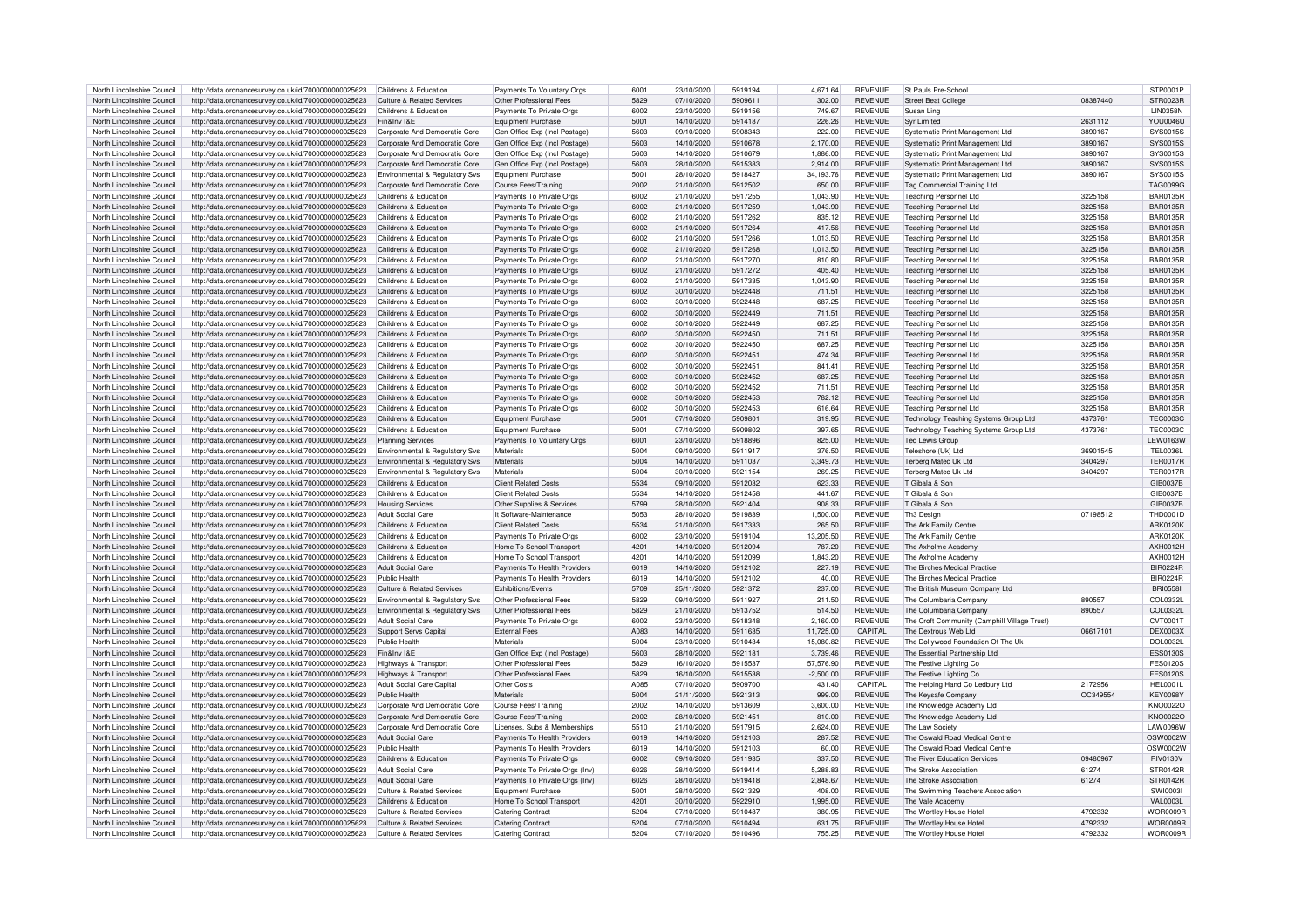| North Lincolnshire Council                               | http://data.ordnancesurvey.co.uk/id/7000000000025623                                                         | Childrens & Education                                    | It Software-Maintenance                                  | 5053          | 23/10/2020               | 5919268            | 6,496.17         | <b>REVENUE</b>                   | The Yahoo Compan                                                        | 3569494              | <b>WES0387S</b>                    |
|----------------------------------------------------------|--------------------------------------------------------------------------------------------------------------|----------------------------------------------------------|----------------------------------------------------------|---------------|--------------------------|--------------------|------------------|----------------------------------|-------------------------------------------------------------------------|----------------------|------------------------------------|
| North Lincolnshire Council                               | http://data.ordnancesurvey.co.uk/id/7000000000025623                                                         |                                                          | Other Professional Fees                                  | 5829          | 16/10/2020               | 5915354            | 780.00           | <b>REVENUE</b>                   |                                                                         | 3569494              | <b>WES0387S</b>                    |
|                                                          |                                                                                                              | Environmental & Regulatory Svs                           |                                                          |               |                          |                    |                  |                                  | The Yahoo Company                                                       |                      |                                    |
| North Lincolnshire Council                               | http://data.ordnancesurvey.co.uk/id/7000000000025623                                                         | Environmental & Regulatory Svs                           | <b>Other Professional Fees</b>                           | 5829          | 16/10/2020               | 5915355            | 270.00           | <b>REVENUE</b>                   | The Yahoo Company                                                       | 3569494              | <b>WES0387S</b>                    |
| North Lincolnshire Council                               | http://data.ordnancesurvey.co.uk/id/7000000000025623                                                         | Corporate And Democratic Core                            | Licenses, Subs & Memberships                             | 5510          | 14/10/2020               | 5913756            | 15,959.05        | <b>REVENUE</b>                   | Thomson Reuters                                                         | 1679046              | THO0222O                           |
| North Lincolnshire Council                               | http://data.ordnancesurvey.co.uk/id/7000000000025623                                                         | Childrens & Education                                    | Home To School Transpor                                  | 4201          | 14/10/2020               | 5912147            | 13.015.00        | <b>REVENUE</b>                   | <b>Time Taxis</b>                                                       |                      | <b>TIM0130M</b>                    |
| North Lincolnshire Council                               | http://data.ordnancesurvey.co.uk/id/7000000000025623                                                         | Childrens & Education                                    | Home To School Transport                                 | $420^{\circ}$ | 30/10/2020               | 5922469            | 12,820.00        | <b>REVENUE</b>                   | <b>Time Taxis</b>                                                       |                      | <b>TIM0130M</b>                    |
|                                                          |                                                                                                              |                                                          |                                                          |               |                          |                    |                  | <b>REVENUE</b>                   |                                                                         |                      |                                    |
| North Lincolnshire Council                               | http://data.ordnancesurvey.co.uk/id/7000000000025623                                                         | Environmental & Regulatory Svs                           | <b>Equipment Purchase</b>                                | 5001          | 16/10/2020               | 5915547            | 900.00           |                                  | T & J Fletcher Limited                                                  |                      | <b>FLE0073E</b>                    |
| North Lincolnshire Council                               | http://data.ordnancesurvey.co.uk/id/7000000000025623                                                         | Environmental & Regulatory Svs                           | <b>Equipment Purchase</b>                                | 5001          | 16/10/2020               | 5915548            | 648.00           | <b>REVENUE</b>                   | T & J Fletcher Limited                                                  |                      | FL E0073E                          |
| North Lincolnshire Council                               | http://data.ordnancesurvey.co.uk/id/7000000000025623                                                         | Environmental & Regulatory Svs                           | <b>Equipment Purchase</b>                                | 5001          | 16/10/2020               | 5915549            | 2,350.00         | <b>REVENUE</b>                   | T & J Fletcher Limited                                                  |                      | <b>FLE0073E</b>                    |
| North Lincolnshire Council                               | http://data.ordnancesurvey.co.uk/id/7000000000025623                                                         | Environmental & Regulatory Svs                           | <b>Equipment Purchase</b>                                | 500           | 16/10/2020               | 5915550            | 1,140.00         | <b>REVENUE</b>                   | T & J Fletcher Limited                                                  |                      | <b>FLE0073E</b>                    |
| North Lincolnshire Council                               | http://data.ordnancesurvey.co.uk/id/7000000000025623                                                         | Environmental & Regulatory Sys                           | Foujoment Purchase                                       | 5001          | 16/10/2020               | 5915551            | 290.00           | <b>REVENUE</b>                   | T & J Fletcher Limited                                                  |                      | <b>FLE0073E</b>                    |
|                                                          |                                                                                                              |                                                          |                                                          |               |                          |                    |                  |                                  |                                                                         |                      |                                    |
| North Lincolnshire Council                               | http://data.ordnancesurvey.co.uk/id/7000000000025623                                                         | Childrens & Education                                    | Home To School Transport                                 | 4201          | 09/10/2020               | 5912035            | 14,564.14        | <b>REVENUE</b>                   | T J'S Coach Hire Ltd                                                    | 6466222              | <b>TJC0002C</b>                    |
| North Lincolnshire Council                               | http://data.ordnancesurvey.co.uk/id/7000000000025623                                                         | Childrens & Education                                    | Home To School Transport                                 | 4201          | 28/10/2020               | 5921562            | 13,569.40        | <b>REVENUE</b>                   | T J'S Coach Hire I to                                                   | 6466222              | <b>TJC0002C</b>                    |
| North Lincolnshire Council                               | http://data.ordnancesurvey.co.uk/id/7000000000025623                                                         | <b>Adult Social Care</b>                                 | Vehicle Hire                                             | 4101          | 14/10/2020               | 5911039            | 810.00           | <b>REVENUE</b>                   | Tjs Hire Co (Humberside) Ltd                                            | 1364047              | <b>TJS0001S</b>                    |
| North Lincolnshire Council                               | http://data.ordnancesurvey.co.uk/id/7000000000025623                                                         | <b>Adult Social Care</b>                                 | Vehicle Hire                                             | 4101          | 14/10/2020               | 5911045            | 810.00           | <b>REVENUE</b>                   | Tis Hire Co (Humberside) Ltd                                            | 1364047              | <b>TJS0001S</b>                    |
| North Lincolnshire Council                               | http://data.ordnancesurvey.co.uk/id/7000000000025623                                                         | <b>Adult Social Care</b>                                 | Vehicle Hire                                             | 4101          | 28/10/2020               | 5921155            | 1.000.00         | <b>REVENUE</b>                   | Tis Hire Co (Humberside) Ltd                                            | 1364047              | <b>TJS0001S</b>                    |
|                                                          |                                                                                                              |                                                          |                                                          |               |                          |                    |                  |                                  |                                                                         |                      |                                    |
| North Lincolnshire Council                               | http://data.ordnancesurvey.co.uk/id/7000000000025623                                                         | Childrens & Education                                    | Vehicle Hire                                             | 4101          | 14/10/2020               | 5911043            | 685.71           | <b>REVENUE</b>                   | Tjs Hire Co (Humberside) Ltd                                            | 1364047              | <b>TJS0001S</b>                    |
| North Lincolnshire Council                               | http://data.ordnancesurvey.co.uk/id/7000000000025623                                                         | Culture & Related Services                               | Vehicle Hire                                             | 4101          | 14/10/2020               | 5911042            | 771.43           | <b>REVENUE</b>                   | Tis Hire Co (Humberside) Ltd                                            | 1364047              | <b>TJS0001S</b>                    |
| North Lincolnshire Council                               | http://data.ordnancesurvey.co.uk/id/7000000000025623                                                         | Environmental & Regulatory Svs                           | Vehicle Hire                                             | 4101          | 14/10/2020               | 5911040            | 771.43           | <b>REVENUE</b>                   | Tjs Hire Co (Humberside) Ltd                                            | 1364047              | <b>TJS0001S</b>                    |
| North Lincolnshire Council                               | http://data.ordnancesurvey.co.uk/id/7000000000025623                                                         | Environmental & Regulatory Svs                           | Vehicle Hire                                             | 4101          | 28/10/2020               | 5921156            | 334.29           | <b>REVENUE</b>                   | Tis Hire Co (Humberside) Ltd                                            | 1364047              | T.IS0001S                          |
| North Lincolnshire Council                               | http://data.ordnancesurvey.co.uk/id/7000000000025623                                                         | Highways & Transport                                     | Vehicle Hire                                             | 4101          | 14/10/2020               | 5911038            | 810.00           | <b>REVENUE</b>                   | Tis Hire Co (Humberside) Ltd                                            | 1364047              | <b>TJS0001S</b>                    |
| North Lincolnshire Council                               |                                                                                                              |                                                          | Vehicle Hire                                             | 4101          |                          | 5911041            |                  | <b>REVENUE</b>                   |                                                                         | 1364047              | <b>TJS0001S</b>                    |
|                                                          | http://data.ordnancesurvey.co.uk/id/7000000000025623                                                         | Highways & Transport                                     |                                                          |               | 14/10/2020               |                    | 514.28           |                                  | Tis Hire Co (Humberside) Ltd                                            |                      |                                    |
| North Lincolnshire Council                               | http://data.ordnancesurvey.co.uk/id/7000000000025623                                                         | Highways & Transport                                     | Vehicle Hire                                             | 4101          | 14/10/2020               | 5911044            | 810.00           | <b>REVENUE</b>                   | Tis Hire Co (Humberside) Ltd                                            | 1364047              | <b>TJS0001S</b>                    |
| North Lincolnshire Council                               | http://data.ordnancesurvey.co.uk/id/7000000000025623                                                         | Childrens & Education                                    | It Hardware - Purchase                                   | 5050          | 14/10/2020               | 5914215            | 260.00           | <b>REVENUE</b>                   | <b>Total Computer Networks Ltd</b>                                      | 04858126             | TOT0031T                           |
| North Lincolnshire Council                               | http://data.ordnancesurvey.co.uk/id/7000000000025623                                                         | Cornorate And Democratic Core                            | Foujoment Purchase                                       | 5001          | 21/10/2020               | 5914217            | 280.00           | <b>REVENUE</b>                   | <b>Total Computer Networks Ltd</b>                                      | 04858126             | TOT00311                           |
| North Lincolnshire Council                               | http://data.ordnancesurvey.co.uk/id/7000000000025623                                                         | Corporate And Democratic Core                            | <b>Equipment Purchase</b>                                | 5001          | 30/10/2020               | 5919024            | 560.00           | <b>REVENUE</b>                   | <b>Total Computer Networks Ltd</b>                                      | 04858126             | TOT0031T                           |
| North Lincolnshire Council                               | http://data.ordnancesurvey.co.uk/id/7000000000025623                                                         | Corporate And Democratic Core                            | It Hardware - Purchase                                   | 5050          | 23/10/2020               | 5917904            | 390.00           | <b>REVENUE</b>                   | <b>Total Computer Networks Ltd</b>                                      | 04858126             | <b>TOT0031T</b>                    |
|                                                          |                                                                                                              |                                                          |                                                          |               |                          |                    |                  |                                  |                                                                         |                      |                                    |
| North Lincolnshire Council                               | http://data.ordnancesurvey.co.uk/id/7000000000025623                                                         | Corporate And Democratic Core                            | It Hardware - Purchase                                   | 5050          | 23/10/2020               | 5919008            | 2,490.00         | <b>REVENUE</b>                   | <b>Total Computer Networks Ltd</b>                                      | 04858126             | TOT0031T                           |
| North Lincolnshire Council                               | http://data.ordnancesurvey.co.uk/id/7000000000025623                                                         | Corporate And Democratic Core                            | It Hardware - Purchase                                   | 5050          | 23/10/2020               | 5919021            | 390.00           | <b>REVENUE</b>                   | <b>Total Computer Networks Ltd</b>                                      | 04858126             | <b>TOT0031T</b>                    |
| North Lincolnshire Council                               | http://data.ordnancesurvey.co.uk/id/7000000000025623                                                         | Culture & Related Services                               | It Hardware - Purchase                                   | 5050          | 21/10/2020               | 5917850            | 880.00           | <b>REVENUE</b>                   | <b>Total Computer Networks Ltd</b>                                      | 04858126             | <b>TOT0031T</b>                    |
| North Lincolnshire Council                               | http://data.ordnancesurvey.co.uk/id/7000000000025623                                                         | <b>Housing Services</b>                                  | It Hardware - Purchase                                   | 5050          | 14/10/2020               | 5913707            | 489.15           | <b>REVENUE</b>                   | <b>Total Computer Networks Ltd</b>                                      | 04858126             | <b>TOT0031T</b>                    |
|                                                          |                                                                                                              |                                                          |                                                          | A098          | 14/10/2020               | 5913694            |                  | CAPITAL                          |                                                                         | 04858126             | <b>TOT0031T</b>                    |
| North Lincolnshire Council                               | http://data.ordnancesurvey.co.uk/id/7000000000025623                                                         | Support Servs Capital                                    | It Equipment                                             |               |                          |                    | $-6,500.00$      |                                  | <b>Total Computer Networks Ltd</b>                                      |                      |                                    |
| North Lincolnshire Council                               | http://data.ordnancesurvey.co.uk/id/7000000000025623                                                         | <b>Support Servs Capital</b>                             | It Equipment                                             | A098          | 14/10/2020               | 5913696            | 6,500.00         | CAPITAL                          | <b>Total Computer Networks Ltd</b>                                      | 04858126             | <b>TOT0031T</b>                    |
| North Lincolnshire Council                               | http://data.ordnancesurvey.co.uk/id/7000000000025623                                                         | Support Servs Capital                                    | It Equipment                                             | A098          | 21/10/2020               | 5917877            | 650.00           | CAPITAL                          | Total Computer Networks Ltd                                             | 04858126             | TOT0031T                           |
| North Lincolnshire Council                               | http://data.ordnancesurvey.co.uk/id/7000000000025623                                                         | Fin&Inv I&F                                              | Flectricity                                              | 3102          | 14/10/2020               | 5913774            | 1.207.89         | <b>REVENUE</b>                   | Total Gas & Power Ltd                                                   |                      | <b>ELF0001F</b>                    |
| North Lincolnshire Council                               | http://data.ordnancesurvey.co.uk/id/7000000000025623                                                         | Childrens & Education                                    | <b>Benair &amp; Maintenance Costs</b>                    | 3000          | 16/10/2020               | 5915515            | 524.13           | <b>REVENUE</b>                   | Townsend Elec. Serv. - Mechanical                                       |                      | <b>TOW0600W</b>                    |
| North Lincolnshire Council                               |                                                                                                              | Culture & Related Services                               | <b>Benair &amp; Maintenance Costs</b>                    | 3000          | 16/10/2020               | 5915515            |                  | <b>REVENUE</b>                   |                                                                         |                      | <b>TOW0600W</b>                    |
|                                                          | http://data.ordnancesurvey.co.uk/id/7000000000025623                                                         |                                                          |                                                          |               |                          |                    | 1,408.41         |                                  | Townsend Elec. Serv. - Mechanica                                        |                      |                                    |
| North Lincolnshire Council                               | http://data.ordnancesurvey.co.uk/id/7000000000025623                                                         | Fin&Inv I&F                                              | Repair & Maintenance Costs                               | 3000          | 16/10/2020               | 5915515            | 40.04            | <b>REVENUE</b>                   | Townsend Elec. Serv. - Mechanica                                        |                      | <b>TOW0600W</b>                    |
| North Lincolnshire Council                               | http://data.ordnancesurvey.co.uk/id/7000000000025623                                                         | Highways & Transpor                                      | Repair & Maintenance Costs                               | 3000          | 16/10/2020               | 5915515            | 208.68           | <b>REVENUE</b>                   | Townsend Elec. Serv. - Mechanica                                        |                      | <b>TOW0600W</b>                    |
| North Lincolnshire Council                               | http://data.ordnancesurvey.co.uk/id/7000000000025623                                                         | <b>Planning Services</b>                                 | Repair & Maintenance Costs                               | 3000          | 16/10/2020               | 5915515            | 320.72           | <b>REVENUE</b>                   | Townsend Elec. Serv. - Mechanica                                        |                      | <b>TOW0600W</b>                    |
| North Lincolnshire Council                               | http://data.ordnancesurvey.co.uk/id/7000000000025623                                                         | Central Services To Public                               | Repair & Maintenance Costs                               | 3000          | 16/10/2020               | 5915511            | 950.11           | <b>REVENUE</b>                   | <b>Townsend Flectrical Services</b>                                     |                      | <b>TOW0097W</b>                    |
| North Lincolnshire Council                               |                                                                                                              | Childrens & Education                                    |                                                          | 5003          | 16/10/2020               | 591551             | 258.46           | <b>REVENUE</b>                   | <b>Townsend Electrical Services</b>                                     |                      | <b>TOW0097W</b>                    |
|                                                          | http://data.ordnancesurvey.co.uk/id/7000000000025623                                                         |                                                          | Equipment Maint.& Repair                                 |               |                          |                    |                  |                                  |                                                                         |                      |                                    |
| North Lincolnshire Council                               | http://data.ordnancesurvey.co.uk/id/7000000000025623                                                         | Culture, Env, Reg & Planning Cap                         | Building/Construction                                    | A082          | 14/10/2020               | 5914360            | 1,030.67         | CAPITAL                          | <b>Townsend Flectrical Services</b>                                     |                      | <b>TOW0097W</b>                    |
| North Lincolnshire Council                               | http://data.ordnancesurvey.co.uk/id/7000000000025623                                                         | Culture & Related Services                               | <b>Benair &amp; Maintenance Costs</b>                    | 3000          | 16/10/2020               | 591551             | 644.55           | <b>REVENUE</b>                   | Townsend Electrical Services                                            |                      | <b>TOW0097V</b>                    |
| North Lincolnshire Council                               | http://data.ordnancesurvey.co.uk/id/7000000000025623                                                         | Environmental & Regulatory Svs                           | Repair & Maintenance Costs                               | 3000          | 16/10/2020               | 591551             | 219.81           | <b>REVENUE</b>                   | <b>Townsend Electrical Services</b>                                     |                      | <b>TOW0097W</b>                    |
| North Lincolnshire Council                               | http://data.ordnancesurvey.co.uk/id/7000000000025623                                                         | Fin&Inv I&F                                              | Repair & Maintenance Costs                               | 3000          | 02/10/2020               | 5909193            | 571.89           | <b>REVENUE</b>                   | <b>Townsend Electrical Services</b>                                     |                      | <b>TOW0097W</b>                    |
|                                                          |                                                                                                              |                                                          |                                                          |               |                          | 5919196            |                  |                                  |                                                                         |                      | <b>TOY0009Y</b>                    |
| North Lincolnshire Council                               | http://data.ordnancesurvey.co.uk/id/7000000000025623                                                         | Childrens & Education                                    | Payments To Private Orgs                                 | 6002          | 23/10/2020               |                    | 9,447.90         | <b>REVENUE</b>                   | <b>Toy Box Nursery</b>                                                  |                      |                                    |
| North Lincolnshire Council                               | http://data.ordnancesurvey.co.uk/id/7000000000025623                                                         | Childrens & Education                                    | Payments To Private Orgs                                 | 6002          | 30/10/2020               | 5923170            | 2,447.17         | <b>REVENUE</b>                   | <b>Toy Box Nursery</b>                                                  |                      | <b>TOY0009Y</b>                    |
| North Lincolnshire Council                               | http://data.ordnancesurvey.co.uk/id/7000000000025623                                                         | Culture & Related Services                               | Other Vehicle Costs                                      | 4005          | 14/10/2020               | 5913908            | 381.66           | <b>REVENUE</b>                   | Tracker Network (Uk) Ltd                                                | 2632771              | <b>TRA0013A</b>                    |
| North Lincolnshire Council                               | http://data.ordnancesurvey.co.uk/id/7000000000025623                                                         | Childrens & Education                                    | Payments To Private Orgs                                 | 6002          | 23/10/2020               | 5919197            | 277.20           | <b>REVENUE</b>                   | <b>Tracy Girling</b>                                                    |                      | <b>TRG0001G</b>                    |
| North Lincolnshire Council                               | http://data.ordnancesurvey.co.uk/id/7000000000025623                                                         | Highways & Transport                                     | Equipment Purchase                                       | 5001          | 23/10/2020               | 5915306            | 777.00           | <b>REVENUE</b>                   | Traffic Management Products Ltd                                         |                      | <b>TRA0015A</b>                    |
| North Lincolnshire Council                               | http://data.ordnancesurvey.co.uk/id/7000000000025623                                                         | Highways & Transport                                     | Fees & Charges Income                                    | 9002          | 28/10/2020               | 5915304            | 314.42           | <b>REVENUE</b>                   | Transport For The North                                                 |                      | <b>TRA0204A</b>                    |
| North Lincolnshire Council                               |                                                                                                              |                                                          |                                                          | 6002          |                          | 5918394            |                  |                                  |                                                                         | 3863280              | <b>TRA0252A</b>                    |
|                                                          | http://data.ordnancesurvey.co.uk/id/7000000000025623                                                         | Environmental & Regulatory Svs                           | Payments To Private Orgs                                 |               | 23/10/2020               |                    | 3,567.48         | <b>REVENUE</b>                   | Transwaste Recycling And Aggregates Ltd                                 |                      |                                    |
| North Lincolnshire Council                               | http://data.ordnancesurvey.co.uk/id/7000000000025623                                                         | Environmental & Regulatory Svs                           | Payments To Private Orgs                                 | 6002          | 28/10/2020               | 5919810            | 388.916.64       | <b>REVENUE</b>                   | Transwaste Recycling And Aggregates Ltd                                 | 3863280              | <b>TRA0252A</b>                    |
| North Lincolnshire Council                               | http://data.ordnancesurvey.co.uk/id/7000000000025623                                                         | Environmental & Regulatory Svs                           | Payments To Private Orgs                                 | 6002          | 28/10/2020               | 5919825            | 16,835.04        | <b>REVENUE</b>                   | Transwaste Recycling And Aggregates Ltd                                 | 3863280              | TRA0252A                           |
| North Lincolnshire Council                               | http://data.ordnancesurvey.co.uk/id/7000000000025623                                                         | Childrens & Education                                    | Payments To Private Orgs                                 | 6002          | 07/10/2020               | 5910611            | 13,474.34        | <b>REVENUE</b>                   | Treehouse Care Ltd                                                      |                      | <b>TRE0066E</b>                    |
| North Lincolnshire Council                               | http://data.ordnancesurvey.co.uk/id/7000000000025623                                                         | Childrens & Education                                    | Payments To Private Orgs                                 | 6002          | 07/10/2020               | 5910613            | 20,562.90        | <b>REVENUE</b>                   | Treehouse Care Ltd                                                      |                      | <b>TRE0066E</b>                    |
|                                                          |                                                                                                              | Childrens & Education                                    |                                                          | 6002          |                          | 5911966            |                  |                                  | Treehouse Care I td                                                     |                      | <b>TRE0066F</b>                    |
| North Lincolnshire Council                               | http://data.ordnancesurvey.co.uk/id/7000000000025623                                                         |                                                          | Payments To Private Orgs                                 |               | 09/10/2020               |                    | 1,122.24         | <b>REVENUE</b>                   |                                                                         |                      |                                    |
| North Lincolnshire Council                               | http://data.ordnancesurvey.co.uk/id/7000000000025623                                                         | Childrens & Education                                    | Payments To Private Orgs                                 | 6002          | 14/10/2020               | 5912151            | 819.00           | <b>REVENUE</b>                   | Treehouse Care Ltd                                                      |                      | <b>TRE0066E</b>                    |
| North Lincolnshire Council                               | http://data.ordnancesurvey.co.uk/id/7000000000025623                                                         | Central Services To Public                               | Repair & Maintenance Costs                               | 3000          | 07/10/2020               | 5910644            |                  | <b>REVENUE</b>                   | <b>Trent Valley Refrigeration Ltd</b>                                   | 0439468              | <b>TRE0071E</b>                    |
| North Lincolnshire Council                               | http://data.ordnancesurvey.co.uk/id/7000000000025623                                                         | Central Services To Public                               | Repair & Maintenance Costs                               | 3000          | 28/10/2020               | 5921470            | $\Omega$         | <b>REVENUE</b>                   | <b>Trent Valley Refrigeration Ltd</b>                                   | 04394681             | <b>TRE0071E</b>                    |
| North Lincolnshire Council                               | http://data.ordnancesurvey.co.uk/id/7000000000025623                                                         | Central Services To Public                               | Repair & Maintenance Costs                               | 3000          | 28/10/2020               | 5921474            | $\Omega$         | <b>REVENUE</b>                   | <b>Trent Valley Refrigeration Ltd</b>                                   | 0439468              | <b>TRE0071E</b>                    |
| North Lincolnshire Council                               |                                                                                                              | Central Services To Public                               |                                                          | 3000          |                          | 5921482            | $\mathbf 0$      |                                  |                                                                         | 0439468              | <b>TRE0071E</b>                    |
|                                                          | http://data.ordnancesurvey.co.uk/id/7000000000025623                                                         |                                                          | Repair & Maintenance Costs                               |               | 28/10/2020               |                    |                  | <b>REVENUE</b>                   | <b>Trent Valley Refrigeration Ltd</b>                                   |                      |                                    |
| North Lincolnshire Council                               | http://data.ordnancesurvey.co.uk/id/7000000000025623                                                         | Central Services To Public                               | Repair & Maintenance Costs                               | 3000          | 28/10/2020               | 5921485            | $\Omega$         | <b>REVENUE</b>                   | <b>Trent Valley Refrigeration Ltd</b>                                   | 04394681             | <b>TRE0071E</b>                    |
| North Lincolnshire Council                               | http://data.ordnancesurvey.co.uk/id/7000000000025623                                                         | Central Services To Public                               | Repair & Maintenance Costs                               | 3000          | 28/10/2020               | 5921492            | $\Omega$         | <b>REVENUE</b>                   | Trent Valley Refrigeration Ltd                                          | 04394681             | <b>TRE0071E</b>                    |
| North Lincolnshire Council                               | http://data.ordnancesurvey.co.uk/id/7000000000025623                                                         | Childrens & Education                                    | Repair & Maintenance Costs                               | 3000          | 07/10/2020               | 5910639            | $\Omega$         | <b>REVENUE</b>                   | <b>Trent Valley Refrigeration Ltd</b>                                   | 0439468              | <b>TRE0071E</b>                    |
|                                                          |                                                                                                              |                                                          |                                                          |               |                          |                    |                  |                                  |                                                                         |                      | <b>TRE0071E</b>                    |
|                                                          |                                                                                                              |                                                          |                                                          | 3000          | 28/10/2020               | 5921489            | $\Omega$         | <b>REVENUE</b>                   |                                                                         | 0439468              |                                    |
| North Lincolnshire Council                               | http://data.ordnancesurvey.co.uk/id/7000000000025623                                                         | Corporate And Democratic Core                            | Repair & Maintenance Costs                               |               |                          |                    |                  |                                  | <b>Trent Valley Refrigeration Ltd</b>                                   |                      |                                    |
| North Lincolnshire Council                               | http://data.ordnancesurvey.co.uk/id/7000000000025623                                                         | Culture & Related Services                               | Repair & Maintenance Costs                               | 3000          | 07/10/2020               | 5910644            | 261.48           | <b>REVENUE</b>                   | Trent Valley Refrigeration Ltd                                          | 0439468              | <b>TRE0071E</b>                    |
| North Lincolnshire Council                               | http://data.ordnancesurvey.co.uk/id/7000000000025623                                                         | Culture & Related Services                               | <b>Benair &amp; Maintenance Costs</b>                    | 3000          | 28/10/2020               | 5921470            | 3.360.00         | <b>REVENUE</b>                   | <b>Trent Valley Refrigeration Ltd</b>                                   | 04394681             | TRF0071F                           |
| North Lincolnshire Council<br>North Lincolnshire Council | http://data.ordnancesurvey.co.uk/id/7000000000025623<br>http://data.ordnancesurvey.co.uk/id/7000000000025623 | Culture & Related Services<br>Culture & Related Services | Repair & Maintenance Costs<br>Repair & Maintenance Costs | 3000<br>3000  | 28/10/2020<br>28/10/2020 | 5921474<br>5921482 | 450.00<br>865.00 | <b>REVENUE</b><br><b>REVENUE</b> | <b>Trent Valley Refrigeration Ltd</b><br>Trent Valley Refrigeration Ltd | 04394681<br>04394681 | <b>TRE0071E</b><br><b>TRE0071E</b> |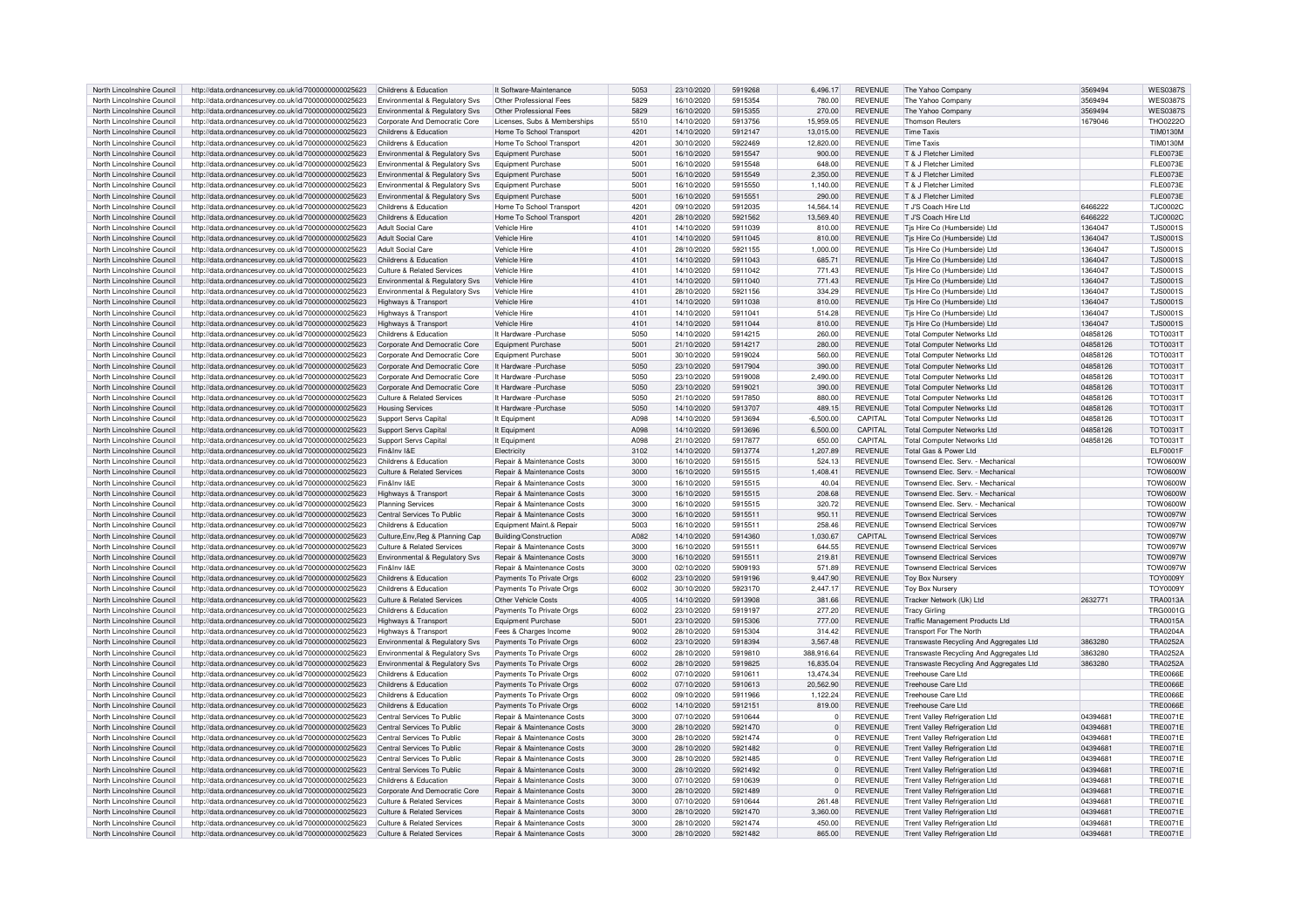| North Lincolnshire Council | http://data.ordnancesurvey.co.uk/id/7000000000025623 | Culture & Related Services            | Repair & Maintenance Costs    | 3000          | 28/10/2020 | 5921485 | 230.00    | <b>REVENUE</b> | Trent Valley Refrigeration Ltd        | 04394681 | <b>TRE0071E</b> |
|----------------------------|------------------------------------------------------|---------------------------------------|-------------------------------|---------------|------------|---------|-----------|----------------|---------------------------------------|----------|-----------------|
| North Lincolnshire Council | http://data.ordnancesurvey.co.uk/id/7000000000025623 | Culture & Related Services            | Repair & Maintenance Costs    | 3000          | 28/10/2020 | 5921492 | 216.88    | <b>REVENUE</b> | <b>Trent Valley Refrigeration Ltd</b> | 04394681 | <b>TRE0071E</b> |
| North Lincolnshire Council | http://data.ordnancesurvey.co.uk/id/7000000000025623 | <b>Planning Services</b>              | Repair & Maintenance Costs    | 3000          | 07/10/2020 | 5910648 | 835.00    | <b>REVENUE</b> | <b>Trent Valley Refrigeration Ltd</b> | 04394681 | <b>TRE0071E</b> |
| North Lincolnshire Council | http://data.ordnancesurvey.co.uk/id/7000000000025623 | <b>Planning Services</b>              | Consultancy                   | 5830          | 02/10/2020 | 5909312 | 9.940.00  | <b>REVENUE</b> | <b>Tricolor Ltd</b>                   | 7419371  | <b>TRI00991</b> |
| North Lincolnshire Council | http://data.ordnancesurvey.co.uk/id/7000000000025623 | <b>Adult Social Care</b>              | Provisions                    | 5201          | 09/10/2020 | 5908503 | 563.63    | <b>REVENUE</b> | Turner Price Ltd                      | 02732141 | <b>TUR0245R</b> |
| North Lincolnshire Council | http://data.ordnancesurvey.co.uk/id/7000000000025623 | <b>Adult Social Care</b>              | Provisions                    | 5201          | 09/10/2020 | 5911503 | 349.77    | <b>REVENUE</b> | <b>Turner Price Ltd</b>               | 02732141 | <b>TUR0245R</b> |
| North Lincolnshire Council | http://data.ordnancesurvey.co.uk/id/7000000000025623 | <b>Adult Social Care</b>              | Provisions                    | $520 -$       | 30/10/2020 | 5922507 | 488.14    | <b>REVENUE</b> | Turner Price I td                     | 02732141 | <b>TUR0245R</b> |
| North Lincolnshire Council | http://data.ordnancesurvey.co.uk/id/7000000000025623 | <b>Adult Social Care</b>              | Provisions                    | 520           | 30/10/2020 | 5922541 | 554.98    | <b>REVENUE</b> | Turner Price I td                     | 02732141 | <b>TUR0245R</b> |
| North Lincolnshire Council | http://data.ordnancesurvey.co.uk/id/7000000000025623 | Culture & Related Services            | Gen Office Exp (Incl Postage) | 5603          | 28/10/2020 | 5921384 | 250.09    | <b>REVENUE</b> | Turner Price Ltd                      | 02732141 | <b>TUR0245R</b> |
| North Lincolnshire Council | http://data.ordnancesurvey.co.uk/id/7000000000025623 | <b>Culture &amp; Related Services</b> | Provisions                    | 5201          | 07/10/2020 | 5910408 | 233.84    | <b>REVENUE</b> | Turner Price I td                     | 02732141 | <b>TUR0245R</b> |
|                            |                                                      |                                       |                               |               |            |         |           |                |                                       |          |                 |
| North Lincolnshire Council | http://data.ordnancesurvey.co.uk/id/7000000000025623 | <b>Culture &amp; Related Services</b> | Provisions                    | 5201          | 28/10/2020 | 5917235 | 290.28    | <b>REVENUE</b> | Turner Price Ltd                      | 02732141 | <b>TUR0245R</b> |
| North Lincolnshire Council | http://data.ordnancesurvey.co.uk/id/7000000000025623 | Fin&Inv I&E                           | Provisions                    | $520^{\circ}$ | 07/10/2020 | 5910894 | $-367.50$ | REVENUE        | Turner Price Ltd                      | 02732141 | <b>TUR0245R</b> |
| North Lincolnshire Council | http://data.ordnancesurvey.co.uk/id/7000000000025623 | Fin&Inv I&F                           | Provisions                    | 5201          | 07/10/2020 | 5910905 | 405.18    | <b>REVENUE</b> | Turner Price I td                     | 02732141 | <b>TUR0245R</b> |
| North Lincolnshire Council | http://data.ordnancesurvey.co.uk/id/7000000000025623 | Fin&Inv I&E                           | Provisions                    | 5201          | 07/10/2020 | 5910907 | 256.06    | <b>REVENUE</b> | Turner Price Ltd                      | 02732141 | <b>TUR0245R</b> |
| North Lincolnshire Council | http://data.ordnancesurvey.co.uk/id/7000000000025623 | Fin&Inv I&F                           | Provisions                    | 5201          | 07/10/2020 | 5910916 | 335.45    | <b>REVENUE</b> | Turner Price I td                     | 02732141 | <b>TUR0245R</b> |
| North Lincolnshire Council | http://data.ordnancesurvey.co.uk/id/7000000000025623 | Fin&Inv I&F                           | Provisions                    | 520           | 07/10/2020 | 5910918 | 260.18    | <b>REVENUE</b> | Turner Price Ltd                      | 02732141 | <b>TUR0245R</b> |
| North Lincolnshire Council | http://data.ordnancesurvey.co.uk/id/7000000000025623 | Fin&Inv I&E                           | Provisions                    | 5201          | 07/10/2020 | 5910921 | 414.20    | <b>REVENUE</b> | <b>Turner Price Ltd</b>               | 02732141 | <b>TUR0245R</b> |
| North Lincolnshire Council | http://data.ordnancesurvey.co.uk/id/7000000000025623 | Fin&Inv I&F                           | Provisions                    | 520           | 07/10/2020 | 5910922 | 363.84    | REVENUE        | Turner Price I td                     | 02732141 | TUR0245B        |
| North Lincolnshire Council | http://data.ordnancesurvey.co.uk/id/7000000000025623 | Fin&Inv I&E                           | Provisions                    | 5201          | 07/10/2020 | 5910923 | 252.10    | <b>REVENUE</b> | Turner Price Ltd                      | 02732141 | <b>TUR0245R</b> |
| North Lincolnshire Council | http://data.ordnancesurvey.co.uk/id/7000000000025623 | Fin&Inv I&E                           | Provisions                    | 5201          | 07/10/2020 | 5910928 | 339.21    | <b>REVENUE</b> | Turner Price I td                     | 02732141 | <b>TUR0245R</b> |
| North Lincolnshire Council | http://data.ordnancesurvey.co.uk/id/7000000000025623 | Fin&Inv I&E                           | Provisions                    | $520^{\circ}$ | 07/10/2020 | 5910937 | 315.67    | <b>REVENUE</b> | <b>Turner Price Ltd</b>               | 02732141 | <b>TUR0245R</b> |
| North Lincolnshire Council | http://data.ordnancesurvey.co.uk/id/7000000000025623 | Fin&Inv I&E                           | Provisions                    | 5201          | 07/10/2020 | 5910939 | 434.41    | REVENUE        | Turner Price Ltd                      | 02732141 | <b>TUR0245R</b> |
| North Lincolnshire Council | http://data.ordnancesurvey.co.uk/id/7000000000025623 | Fin&Inv I&F                           | Provisions                    | 520           | 14/10/2020 | 5914107 | 1.011.61  | <b>REVENUE</b> | Turner Price I td                     | 02732141 | TUR0245F        |
| North Lincolnshire Council | http://data.ordnancesurvey.co.uk/id/7000000000025623 | Fin&Inv I&F                           | Provisions                    | 5201          | 14/10/2020 | 5914125 | 344.06    | <b>REVENUE</b> | Turner Price I td                     | 02732141 | <b>TUR0245R</b> |
| North Lincolnshire Council | http://data.ordnancesurvey.co.uk/id/7000000000025623 | Fin&Inv I&E                           | Provisions                    | 520           | 14/10/2020 | 5914129 | 333.06    | <b>REVENUE</b> | Turner Price I td                     | 02732141 | TUR0245F        |
| North Lincolnshire Council | http://data.ordnancesurvey.co.uk/id/7000000000025623 | Fin&Inv I&E                           | Provisions                    | $520^{\circ}$ | 14/10/2020 | 5914134 | 582.38    | <b>REVENUE</b> | <b>Turner Price Ltd</b>               | 02732141 | <b>TUR0245R</b> |
| North Lincolnshire Council | http://data.ordnancesurvey.co.uk/id/7000000000025623 | Fin&Inv I&E                           | Provisions                    | 5201          | 14/10/2020 | 5914135 | 345.10    | <b>REVENUE</b> | <b>Turner Price Ltd</b>               | 02732141 | <b>TUR0245R</b> |
|                            |                                                      | Fin&Inv I&F                           |                               | 520           |            | 5914138 |           | <b>REVENUE</b> | Turner Price Ltd                      |          |                 |
| North Lincolnshire Council | http://data.ordnancesurvey.co.uk/id/7000000000025623 |                                       | Provisions                    |               | 14/10/2020 |         | 341.56    |                |                                       | 02732141 | <b>TUR0245R</b> |
| North Lincolnshire Council | http://data.ordnancesurvey.co.uk/id/7000000000025623 | Fin&Inv I&E                           | Provisions                    | 5201          | 14/10/2020 | 5914141 | 310.66    | <b>REVENUE</b> | Turner Price Ltd                      | 02732141 | <b>TUR0245R</b> |
| North Lincolnshire Council | http://data.ordnancesurvey.co.uk/id/7000000000025623 | Fin&Inv I&F                           | Provisions                    | 520           | 14/10/2020 | 5914146 | 363.09    | <b>REVENUE</b> | Turner Price I td                     | 02732141 | <b>TUR0245R</b> |
| North Lincolnshire Council | http://data.ordnancesurvey.co.uk/id/7000000000025623 | Fin&Inv I&E                           | Provisions                    | 520           | 14/10/2020 | 5914147 | 403.89    | <b>REVENUE</b> | Turner Price I td                     | 02732141 | <b>TUR0245R</b> |
| North Lincolnshire Council | http://data.ordnancesurvey.co.uk/id/7000000000025623 | Fin&Inv I&E                           | Provisions                    | $520^{\circ}$ | 14/10/2020 | 5914148 | 255.08    | <b>REVENUE</b> | Turner Price Ltd                      | 02732141 | <b>TUR0245R</b> |
| North Lincolnshire Council | http://data.ordnancesurvey.co.uk/id/7000000000025623 | Fin&Inv I&F                           | Provisions                    | 5201          | 14/10/2020 | 5914159 | 301.83    | <b>REVENUE</b> | Turner Price I td                     | 02732141 | <b>TUR0245R</b> |
| North Lincolnshire Council | http://data.ordnancesurvey.co.uk/id/7000000000025623 | Fin&Inv I&E                           | Provisions                    | 5201          | 14/10/2020 | 5914162 | 298.59    | <b>REVENUE</b> | Turner Price Ltd                      | 02732141 | <b>TUR0245R</b> |
| North Lincolnshire Council | http://data.ordnancesurvey.co.uk/id/7000000000025623 | Fin&Inv I&F                           | Provisions                    | 5201          | 14/10/2020 | 5914163 | 264.67    | <b>REVENUE</b> | Turner Price I td                     | 02732141 | <b>TUR0245R</b> |
| North Lincolnshire Council | http://data.ordnancesurvey.co.uk/id/7000000000025623 | Fin&Inv I&E                           | Provisions                    | 5201          | 14/10/2020 | 5914165 | 376.64    | REVENUE        | Turner Price Ltd                      | 02732141 | <b>TUR0245R</b> |
| North Lincolnshire Council | http://data.ordnancesurvey.co.uk/id/7000000000025623 | Fin&Inv I&E                           | Provisions                    | 5201          | 14/10/2020 | 5914166 | 265.12    | <b>REVENUE</b> | Turner Price Ltd                      | 02732141 | <b>TUR0245R</b> |
| North Lincolnshire Council | http://data.ordnancesurvey.co.uk/id/7000000000025623 | Fin&Inv I&F                           | Provisions                    | 520           | 14/10/2020 | 5914181 | 235.55    | <b>REVENUE</b> | Turner Price I td                     | 02732141 | <b>TUR0245R</b> |
| North Lincolnshire Council | http://data.ordnancesurvey.co.uk/id/7000000000025623 | Fin&Inv I&E                           | Provisions                    | 5201          | 21/10/2020 | 5917632 | 318.77    | <b>REVENUE</b> | Turner Price Ltd                      | 02732141 | <b>TUR0245R</b> |
| North Lincolnshire Council | http://data.ordnancesurvey.co.uk/id/7000000000025623 | Fin&Inv I&F                           | Provisions                    | 5201          | 21/10/2020 | 5917635 | 325.53    | <b>REVENUE</b> | Turner Price Ltd                      | 02732141 | <b>TUR0245R</b> |
| North Lincolnshire Council | http://data.ordnancesurvey.co.uk/id/7000000000025623 | Fin&Inv I&F                           | Provisions                    | $520 -$       | 21/10/2020 | 5917639 | 452.13    | <b>REVENUE</b> | Turner Price I td                     | 02732141 | <b>TUR0245R</b> |
| North Lincolnshire Council | http://data.ordnancesurvey.co.uk/id/7000000000025623 | Fin&Inv I&E                           | Provisions                    | 5201          | 21/10/2020 | 5917644 | 466.86    | REVENUE        | Turner Price Ltd                      | 02732141 | <b>TUR0245R</b> |
| North Lincolnshire Council | http://data.ordnancesurvey.co.uk/id/7000000000025623 | Fin&Inv I&F                           | Provisions                    | 520           | 21/10/2020 | 5917645 | 286.24    | <b>REVENUE</b> | Turner Price I td                     | 02732141 | <b>TUR0245R</b> |
|                            |                                                      | Fin&Inv I&F                           |                               | 520           |            |         |           | <b>REVENUE</b> |                                       |          |                 |
| North Lincolnshire Council | http://data.ordnancesurvey.co.uk/id/7000000000025623 |                                       | Provisions                    |               | 21/10/2020 | 5917648 | 247.39    |                | Turner Price Ltd                      | 02732141 | <b>TUR0245R</b> |
| North Lincolnshire Council | http://data.ordnancesurvey.co.uk/id/7000000000025623 | Fin&Inv I&F                           | Provisions                    | 5201          | 21/10/2020 | 5917654 | 257.82    | <b>REVENUE</b> | Turner Price I td                     | 02732141 | TUR0245F        |
| North Lincolnshire Council | http://data.ordnancesurvey.co.uk/id/7000000000025623 | Fin&Inv I&E                           | Provisions                    | $520^{\circ}$ | 21/10/2020 | 5917655 | 298.83    | <b>REVENUE</b> | <b>Turner Price Ltd</b>               | 02732141 | <b>TUR0245F</b> |
| North Lincolnshire Council | http://data.ordnancesurvey.co.uk/id/7000000000025623 | Fin&Inv I&E                           | Provisions                    | 5201          | 21/10/2020 | 5917656 | 268.97    | <b>REVENUE</b> | <b>Turner Price Ltd</b>               | 02732141 | <b>TUR0245R</b> |
| North Lincolnshire Council | http://data.ordnancesurvey.co.uk/id/7000000000025623 | Fin&Inv I&E                           | Provisions                    | 5201          | 21/10/2020 | 5917661 | 301.67    | <b>REVENUE</b> | <b>Turner Price Ltd</b>               | 02732141 | <b>TUR0245R</b> |
| North Lincolnshire Council | http://data.ordnancesurvey.co.uk/id/7000000000025623 | Fin&Inv I&E                           | Provisions                    | 5201          | 21/10/2020 | 5917667 | 340.01    | <b>REVENUE</b> | Turner Price I td                     | 02732141 | <b>TUR0245R</b> |
| North Lincolnshire Council | http://data.ordnancesurvey.co.uk/id/7000000000025623 | Fin&Inv I&E                           | Provisions                    | 5201          | 21/10/2020 | 5917670 | 267.45    | <b>REVENUE</b> | Turner Price Ltd                      | 02732141 | <b>TUR0245R</b> |
| North Lincolnshire Council | http://data.ordnancesurvey.co.uk/id/7000000000025623 | Fin&Inv I&E                           | Provisions                    | $520^{\circ}$ | 21/10/2020 | 5917674 | 335.87    | <b>REVENUE</b> | <b>Turner Price Ltd</b>               | 02732141 | <b>TUR0245R</b> |
| North Lincolnshire Council | http://data.ordnancesurvey.co.uk/id/7000000000025623 | Fin&Inv I&E                           | Provisions                    | 520           | 28/10/2020 | 5921758 | 252.29    | <b>REVENUE</b> | Turner Price I td                     | 02732141 | <b>TUR0245R</b> |
| North Lincolnshire Council | http://data.ordnancesurvey.co.uk/id/7000000000025623 | Fin&Inv I&E                           | Provisions                    | 5201          | 28/10/2020 | 5921760 | 356.77    | <b>REVENUE</b> | Turner Price Ltd                      | 02732141 | <b>TUR0245R</b> |
| North Lincolnshire Council | http://data.ordnancesurvey.co.uk/id/7000000000025623 | Fin&Inv I&E                           | Provisions                    | 5201          | 28/10/2020 | 5921764 | 478.98    | <b>REVENUE</b> | Turner Price Ltd                      | 02732141 | <b>TUR0245R</b> |
| North Lincolnshire Council | http://data.ordnancesurvey.co.uk/id/7000000000025623 | Fin&Inv I&F                           | Provisions                    | 5201          | 28/10/2020 | 5921766 | 284.60    | <b>REVENUE</b> | Turner Price Ltd                      | 02732141 | <b>TUR0245R</b> |
| North Lincolnshire Council | http://data.ordnancesurvey.co.uk/id/7000000000025623 | Fin&Inv I&E                           | Provisions                    | 5201          | 28/10/2020 | 5921769 | 296.44    | <b>REVENUE</b> | <b>Turner Price Ltd</b>               | 02732141 | <b>TUR0245R</b> |
| North Lincolnshire Council | http://data.ordnancesurvey.co.uk/id/7000000000025623 | Fin&Inv I&E                           | Provisions                    | 5201          | 28/10/2020 | 5921778 | 257.75    | <b>REVENUE</b> | <b>Turner Price Ltd</b>               | 02732141 | <b>TUR0245F</b> |
| North Lincolnshire Council | http://data.ordnancesurvey.co.uk/id/7000000000025623 | Fin&Inv I&F                           | Provisions                    | 520           | 28/10/2020 | 5921780 | 285.46    | <b>REVENUE</b> | Turner Price I td                     | 02732141 | <b>TUR0245R</b> |
| North Lincolnshire Council | http://data.ordnancesurvey.co.uk/id/7000000000025623 | Fin&Inv I&E                           | Provisions                    | 5201          | 28/10/2020 | 5921785 | 288.57    | <b>REVENUE</b> | Turner Price Ltd                      | 02732141 | <b>TUR0245R</b> |
| North Lincolnshire Council | http://data.ordnancesurvey.co.uk/id/7000000000025623 | Fin&Inv I&F                           | Provisions                    | 5201          | 28/10/2020 | 5921786 | 303.78    | <b>REVENUE</b> | Turner Price I td                     | 02732141 | <b>TUR0245R</b> |
| North Lincolnshire Council | http://data.ordnancesurvey.co.uk/id/7000000000025623 | Fin&Inv I&F                           | Provisions                    | 5201          | 28/10/2020 | 5921791 | 280.08    | <b>REVENUE</b> | Turner Price I td                     | 02732141 | <b>TUR0245R</b> |
| North Lincolnshire Council | http://data.ordnancesurvey.co.uk/id/7000000000025623 | Fin&Inv I&E                           | Provisions                    | $520^{\circ}$ | 28/10/2020 | 5921792 | 250.69    | <b>REVENUE</b> | <b>Turner Price Ltd</b>               | 02732141 | <b>TUR0245R</b> |
| North Lincolnshire Council |                                                      | Fin&Inv I&F                           | Provisions                    | 5201          |            | 5921797 | 428.03    | REVENUE        | Turner Price I td                     |          |                 |
|                            | http://data.ordnancesurvey.co.uk/id/7000000000025623 |                                       |                               |               | 28/10/2020 |         |           |                |                                       | 02732141 | <b>TUR0245R</b> |
| North Lincolnshire Council | http://data.ordnancesurvey.co.uk/id/7000000000025623 | Fin&Inv I&E                           | Provisions                    | 5201          | 28/10/2020 | 5921801 | 330.92    | <b>REVENUE</b> | Turner Price Ltd                      | 02732141 | <b>TUR0245R</b> |
| North Lincolnshire Council | http://data.ordnancesurvey.co.uk/id/7000000000025623 | Environmental & Regulatory Svs        | Equipment Maint.& Repair      | 5003          | 24/11/2020 | 5921554 | 304.00    | <b>REVENUE</b> | Turnkey Instruments Ltd               |          | <b>TUR0062R</b> |
| North Lincolnshire Council | http://data.ordnancesurvey.co.uk/id/7000000000025623 | <b>Culture &amp; Related Services</b> | Other Supplies & Services     | 5799          | 07/10/2020 | 5910558 | 1,102.50  | <b>REVENUE</b> | Tv Licensing                          |          | <b>TVL0001L</b> |
| North Lincolnshire Council | http://data.ordnancesurvey.co.uk/id/7000000000025623 | <b>Housing Services</b>               | Other Supplies & Services     | 5799          | 09/10/2020 | 5911976 | 2,805.82  | <b>REVENUE</b> | <b>Tvt Investments Limited</b>        |          | <b>LAN0021N</b> |
| North Lincolnshire Council | http://data.ordnancesurvey.co.uk/id/7000000000025623 | <b>Housing Services</b>               | Other Supplies & Services     | 5799          | 21/10/2020 | 5917908 | 2.678.48  | <b>REVENUE</b> | Tyt Investments Limited               |          | <b>LAN0021N</b> |
| North Lincolnshire Council | http://data.ordnancesurvey.co.uk/id/7000000000025623 | <b>Housing Services</b>               | Other Supplies & Services     | 5799          | 23/10/2020 | 5919245 | 921.50    | <b>REVENUE</b> | Tyt Investments Limited               |          | <b>LAN0021N</b> |
| North Lincolnshire Council | http://data.ordnancesurvey.co.uk/id/7000000000025623 | <b>Housing Services</b>               | Other Supplies & Services     | 5799          | 23/10/2020 | 5919256 | 1.088.00  | <b>REVENUE</b> | Tyt Investments Limited               |          | <b>LAN0021N</b> |
| North Lincolnshire Council | http://data.ordnancesurvey.co.uk/id/7000000000025623 | <b>Housing Services</b>               | Other Supplies & Services     | 5799          | 23/10/2020 | 5919257 | 2.249.04  | <b>REVENUE</b> | Tyt Investments Limited               |          | LAN0021N        |
|                            |                                                      |                                       |                               |               |            |         |           |                |                                       |          |                 |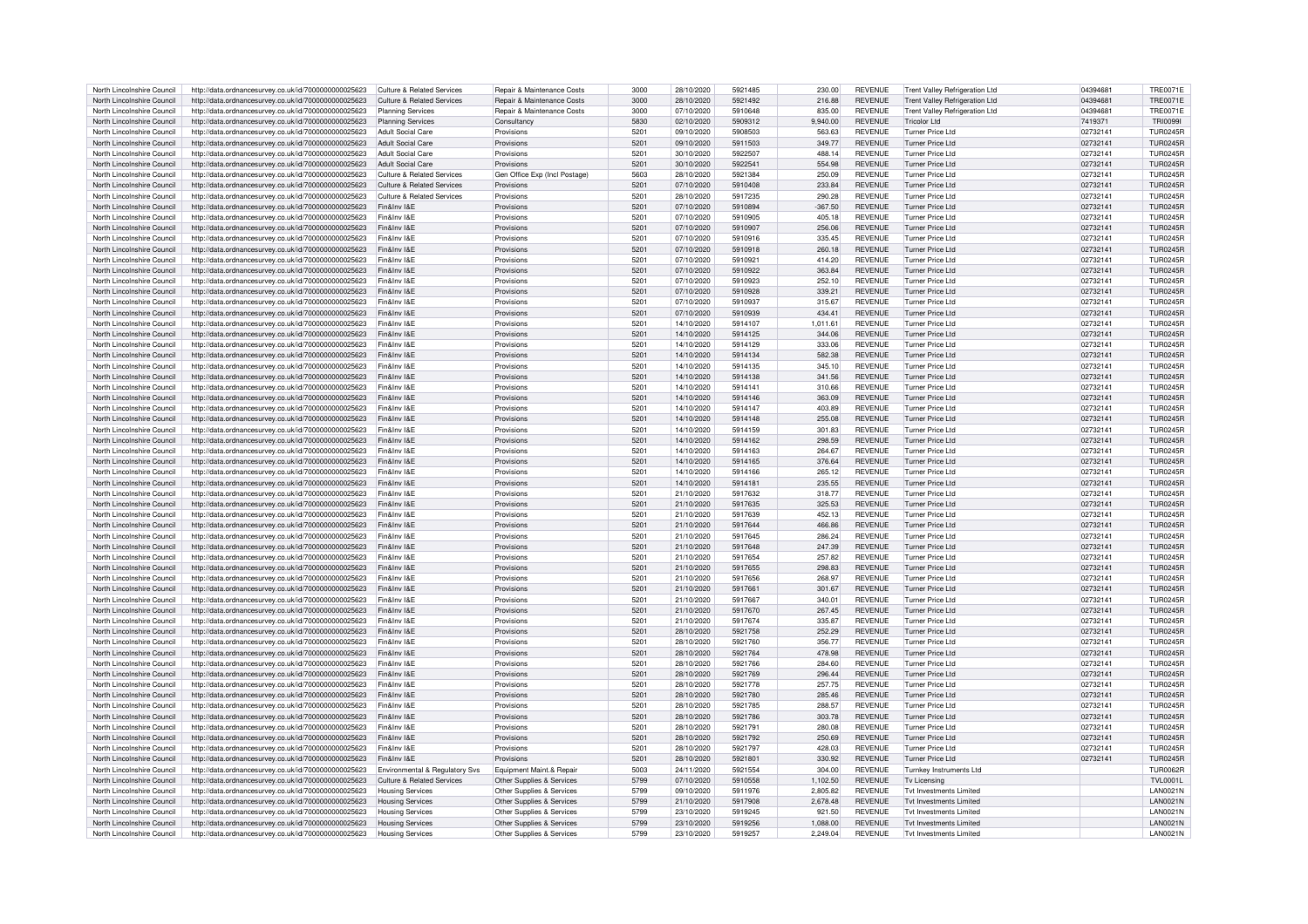| North Lincolnshire Council | http://data.ordnancesurvey.co.uk/id/7000000000025623 | <b>Housing Services</b>               | Other Supplies & Services           | 5799 | 23/10/2020 | 5919259 | 1,305.29  | <b>REVENUE</b> | Tyt Investments I imited                  |           | <b>LAN0021N</b> |
|----------------------------|------------------------------------------------------|---------------------------------------|-------------------------------------|------|------------|---------|-----------|----------------|-------------------------------------------|-----------|-----------------|
| North Lincolnshire Council | http://data.ordnancesurvey.co.uk/id/7000000000025623 | <b>Housing Services</b>               | Other Supplies & Services           | 5799 | 23/10/2020 | 5919260 | 2.147.49  | <b>REVENUE</b> | Tyt Investments Limited                   |           | <b>LAN0021N</b> |
| North Lincolnshire Council | http://data.ordnancesurvey.co.uk/id/7000000000025623 | Culture & Related Services            | Other Professional Fees             | 5829 | 28/10/2020 | 5921254 | 1,506.00  | <b>REVENUE</b> | Ukactive                                  |           | <b>UKA0008A</b> |
| North Lincolnshire Council | http://data.ordnancesurvey.co.uk/id/7000000000025623 | Childrens & Education                 | Course Fees/Training                | 2002 | 07/10/2020 | 5910659 | 300.00    | <b>REVENUE</b> | Uk Ass. For Music Edu. - Music Mark       |           | <b>MAR0240R</b> |
| North Lincolnshire Council | http://data.ordnancesurvey.co.uk/id/7000000000025623 | <b>Culture &amp; Related Services</b> | Fuel                                | 4001 | 16/10/2020 | 5911700 | 591.58    | <b>REVENUE</b> | Uk Fuels Ltd                              | 2212080   | <b>UKF0001F</b> |
|                            |                                                      | Childrens & Education                 |                                     | 6001 |            | 5919198 |           | <b>REVENUE</b> |                                           |           |                 |
| North Lincolnshire Council | http://data.ordnancesurvey.co.uk/id/7000000000025623 |                                       | Payments To Voluntary Orgs          |      | 23/10/2020 |         | 1,570.01  |                | Ulceby Pre-School Playgroup               |           | <b>ULC0009C</b> |
| North Lincolnshire Council | http://data.ordnancesurvey.co.uk/id/7000000000025623 | Childrens & Education                 | Payments To Voluntary Orgs          | 6001 | 30/10/2020 | 592317  | 2,315.69  | <b>REVENUE</b> | Ulceby Pre-School Playgroup               |           | <b>ULC0009C</b> |
| North Lincolnshire Council | http://data.ordnancesurvey.co.uk/id/7000000000025623 | Culture & Related Services            | Books (Libraries+Schools Only)      | 5005 | 07/10/2020 | 5910536 | 464.68    | <b>REVENUE</b> | Ulverscroft Large Print Books Ltd         | 1068776   | ULV0001V        |
| North Lincolnshire Council | http://data.ordnancesurvey.co.uk/id/7000000000025623 | Culture & Related Services            | Books (Libraries+Schools Only)      | 5005 | 09/10/2020 | 5912053 | 483.88    | <b>REVENUE</b> | Ulverscroft Large Print Books Ltd         | 1068776   | <b>ULV0001V</b> |
| North Lincolnshire Council | http://data.ordnancesurvey.co.uk/id/7000000000025623 | Culture & Related Services            | Books (Libraries+Schools Only)      | 5005 | 14/10/2020 | 5913744 | 442.58    | <b>REVENUE</b> | Ulverscroft Large Print Books Ltd         | 1068776   | <b>ULV0001V</b> |
| North Lincolnshire Council | http://data.ordnancesurvey.co.uk/id/7000000000025623 | Culture & Related Services            | Books (Libraries+Schools Only)      | 5005 | 14/10/2020 | 5913935 | 487.88    | <b>REVENUE</b> | Ulverscroft Large Print Books Ltd         | 1068776   | <b>ULV0001V</b> |
| North Lincolnshire Council | http://data.ordnancesurvey.co.uk/id/7000000000025623 | Corporate And Democratic Core         | Fees & Charges Income               | 9002 | 09/10/2020 | 5911949 | 239.38    | <b>REVENUE</b> | Unison                                    |           | <b>UNI0003I</b> |
| North Lincolnshire Council | http://data.ordnancesurvey.co.uk/id/7000000000025623 | Corporate And Democratic Core         | <b>Equipment Hire/Rent</b>          | 5002 | 14/10/2020 | 5914190 | $\Omega$  | <b>REVENUE</b> | United Carlton Office Systems Ltd         | 2118025   | <b>UNI00521</b> |
| North Lincolnshire Council | http://data.ordnancesurvey.co.uk/id/7000000000025623 | Corporate And Democratic Core         | Equipment Hire/Rent                 | 5002 | 14/10/2020 | 5914191 | 231.02    | <b>REVENUE</b> | United Carlton Office Systems Ltd         | 2118025   | <b>UNI00521</b> |
| North Lincolnshire Council | http://data.ordnancesurvey.co.uk/id/7000000000025623 | Corporate And Democratic Core         | <b>Equipment Hire/Rent</b>          | 5002 | 14/10/2020 | 5914192 | 143.15    | <b>REVENUE</b> | United Carlton Office Systems Ltd         | 2118025   | <b>UNI00521</b> |
|                            |                                                      |                                       |                                     |      |            |         |           |                |                                           |           |                 |
| North Lincolnshire Council | http://data.ordnancesurvey.co.uk/id/7000000000025623 | Corporate And Democratic Core         | Equipment Hire/Rent                 | 5002 | 14/10/2020 | 5914194 | $\Omega$  | <b>REVENUE</b> | United Carlton Office Systems Ltd         | 2118025   | <b>UNI00521</b> |
| North Lincolnshire Council | http://data.ordnancesurvey.co.uk/id/7000000000025623 | Corporate And Democratic Core         | Faujoment Hire/Rent                 | 5002 | 14/10/2020 | 5914199 | 480.00    | <b>REVENUE</b> | United Carlton Office Systems Ltd         | 2118025   | <b>UNI00521</b> |
| North Lincolnshire Council | http://data.ordnancesurvey.co.uk/id/7000000000025623 | Corporate And Democratic Core         | Equipment Hire/Rent                 | 5002 | 14/10/2020 | 5914200 | 2.069.87  | <b>REVENUE</b> | <b>Linited Carlton Office Systems Ltd</b> | 2118025   | <b>UNI00521</b> |
| North Lincolnshire Council | http://data.ordnancesurvey.co.uk/id/7000000000025623 | Corporate And Democratic Core         | Equipment Hire/Rent                 | 5002 | 14/10/2020 | 5914208 | 2,513.74  | <b>REVENUE</b> | United Carlton Office Systems Ltd         | 2118025   | <b>UNI00521</b> |
| North Lincolnshire Council | http://data.ordnancesurvey.co.uk/id/7000000000025623 | Corporate And Democratic Core         | Gen Office Exp (Incl Postage)       | 5603 | 14/10/2020 | 5914192 | 3.155.78  | <b>REVENUE</b> | United Carlton Office Systems Ltd         | 2118025   | <b>UNI00521</b> |
| North Lincolnshire Council | http://data.ordnancesurvey.co.uk/id/7000000000025623 | Corporate And Democratic Core         | Gen Office Exp (Incl Postage        | 5603 | 14/10/2020 | 5914194 | 217.59    | <b>REVENUE</b> | United Carlton Office Systems Ltd         | 2118025   | <b>UNI0052</b>  |
| North Lincolnshire Council | http://data.ordnancesurvey.co.uk/id/7000000000025623 | Corporate And Democratic Core         | Gen Office Exp (Incl Postage)       | 5603 | 14/10/2020 | 5914200 | 2.498.73  | <b>REVENUE</b> | United Carlton Office Systems Ltd         | 2118025   | <b>UNI00521</b> |
| North Lincolnshire Council | http://data.ordnancesurvey.co.uk/id/7000000000025623 | <b>Culture &amp; Related Services</b> | It Hardware - Purchase              | 5050 | 14/10/2020 | 5914190 | 955.32    | <b>REVENUE</b> | United Carlton Office Systems Ltd         | 2118025   | <b>UNI00521</b> |
| North Lincolnshire Council | http://data.ordnancesurvey.co.uk/id/7000000000025623 | Culture & Related Services            | Materials                           | 5004 | 14/10/2020 | 5913678 | 470.36    | <b>REVENUE</b> | Univar Limited                            | 24134696  | <b>UNI0291</b>  |
|                            |                                                      |                                       |                                     |      |            |         |           |                |                                           |           |                 |
| North Lincolnshire Council | http://data.ordnancesurvey.co.uk/id/7000000000025623 | <b>Culture &amp; Related Services</b> | Materials                           | 5004 | 21/10/2020 | 5917219 | 568.86    | <b>REVENUE</b> | <b>Univar Limited</b>                     | 24134696  | UNI0291         |
| North Lincolnshire Council | http://data.ordnancesurvey.co.uk/id/7000000000025623 | Environmental & Regulatory Svs        | Materials                           | 5004 | 07/10/2020 | 5911047 | 279.74    | <b>REVENUE</b> | Universal Hose Ltd T/A Hydraquip          | 4937556   | UNI0098         |
| North Lincolnshire Council | http://data.ordnancesurvey.co.uk/id/7000000000025623 | Environmental & Regulatory Sys        | Materials                           | 5004 | 14/10/2020 | 5913910 | 208.99    | <b>REVENUE</b> | Universal Hose Ltd T/A Hydraguip          | 4937556   | <b>UNI0098</b>  |
| North Lincolnshire Council | http://data.ordnancesurvey.co.uk/id/7000000000025623 | <b>Housing Services</b>               | Other Supplies & Services           | 5799 | 02/10/2020 | 5909194 | 1,760.00  | <b>REVENUE</b> | Utilita Energy Ltd                        |           | <b>UTI0023I</b> |
| North Lincolnshire Council | http://data.ordnancesurvey.co.uk/id/7000000000025623 | Adult Social Care                     | Gen Office Exp (Incl Postage)       | 5603 | 30/09/2020 | 5911705 | 266.80    | <b>REVENUE</b> | Valtech I to                              | 3127414   | <b>VAL0046L</b> |
| North Lincolnshire Council | http://data.ordnancesurvey.co.uk/id/7000000000025623 | Adult Social Care                     | Gen Office Exp (Incl Postage)       | 5603 | 28/10/2020 | 5911707 | 336.40    | <b>REVENUE</b> | Valtech Ltd                               | 3127414   | VAL0046L        |
| North Lincolnshire Council | http://data.ordnancesurvey.co.uk/id/7000000000025623 | Culture & Related Services            | Provisions                          | 5201 | 07/10/2020 | 5910450 | 449.20    | <b>REVENUE</b> | <b>Vending Enterprises</b>                | 00978024  | VFN0002N        |
| North Lincolnshire Council | http://data.ordnancesurvey.co.uk/id/7000000000025623 | Culture & Related Services            | Provisions                          | 5201 | 14/10/2020 | 5911816 | 706.53    | <b>REVENUE</b> | Vending Enterprises                       | 00978024  | VEN0002N        |
| North Lincolnshire Council | http://data.ordnancesurvey.co.uk/id/7000000000025623 | Environmental & Regulatory Svs        | Other Premises Costs                | 3390 | 02/10/2020 | 590927  | 671.23    | <b>REVENUE</b> | Veolia Es (Uk) I td                       | 2481991   | CLE0001E        |
|                            |                                                      |                                       |                                     |      |            |         |           |                |                                           |           |                 |
| North Lincolnshire Council | http://data.ordnancesurvey.co.uk/id/7000000000025623 | Environmental & Regulatory Svs        | <b>Other Premises Costs</b>         | 3390 | 02/10/2020 | 5909279 | 618.00    | <b>REVENUE</b> | Veolia Es (Uk) Ltd                        | 2481991   | CLE0001E        |
| North Lincolnshire Council | http://data.ordnancesurvey.co.uk/id/7000000000025623 | Environmental & Regulatory Svs        | Other Premises Costs                | 3390 | 21/10/2020 | 5915479 | 428.00    | <b>REVENUE</b> | Veolia Es (Uk) Ltd                        | 2481991   | <b>CLE0001E</b> |
| North Lincolnshire Council | http://data.ordnancesurvey.co.uk/id/7000000000025623 | Environmental & Regulatory Svs        | Other Premises Costs                | 3390 | 21/10/2020 | 5915487 | 3,620.00  | <b>REVENUE</b> | Veolia Es (Uk) Ltd                        | 2481991   | CLE0001E        |
| North Lincolnshire Council | http://data.ordnancesurvey.co.uk/id/7000000000025623 | Culture & Related Services            | <b>Heating Fuels</b>                | 3104 | 07/10/2020 | 5910650 | 3.074.76  | <b>REVENUE</b> | Verdenergy (Yorkshire) Ltd                | 09563853  | <b>VER0165R</b> |
| North Lincolnshire Council | http://data.ordnancesurvey.co.uk/id/7000000000025623 | Culture & Related Services            | <b>Heating Fuels</b>                | 3104 | 28/10/2020 | 592146  | 3,733.95  | <b>REVENUE</b> | Verdenergy (Yorkshire) Ltd                | 0956385   | <b>VER0165R</b> |
| North Lincolnshire Council | http://data.ordnancesurvey.co.uk/id/7000000000025623 | Culture & Related Services            | Materials                           | 5004 | 07/10/2020 | 5910650 |           | <b>REVENUE</b> | Verdenergy (Yorkshire) Ltd                | 09563853  | <b>VER0165R</b> |
| North Lincolnshire Council | http://data.ordnancesurvey.co.uk/id/7000000000025623 | Culture & Related Services            | Fauinment Hire/Rent                 | 5002 | 28/10/2020 | 5921270 | 458.50    | <b>REVENUE</b> | Verifone Services Uk & Ireland Ltd        | 2747866   | <b>VER0006R</b> |
| North Lincolnshire Council | http://data.ordnancesurvey.co.uk/id/7000000000025623 | Corporate And Democratic Core         | It Software-Purchase                | 5051 | 28/10/2020 | 5919412 | 3,000.00  | <b>REVENUE</b> | Victoria Forms                            |           | <b>VIC0051C</b> |
| North Lincolnshire Council | http://data.ordnancesurvey.co.uk/id/7000000000025623 | Environmental & Regulatory Svs        | Other Premises Costs                | 3390 | 28/10/2020 | 5921464 | 697.00    | <b>REVENUE</b> | Videcom Security Ltd                      | 427189924 | <b>VID0021D</b> |
| North Lincolnshire Council | http://data.ordnancesurvey.co.uk/id/7000000000025623 | <b>Housing Services</b>               | Other Supplies & Services           | 5799 | 14/10/2020 | 5912523 | 580.44    | <b>REVENUE</b> | Viking Hardware Ltd                       | 03016279  | <b>VIK0007K</b> |
|                            |                                                      |                                       |                                     |      |            |         |           |                |                                           |           |                 |
| North Lincolnshire Council | http://data.ordnancesurvey.co.uk/id/7000000000025623 | <b>Housing Services</b>               | Other Supplies & Services           | 5799 | 21/10/2020 | 5917160 | 362.89    | <b>REVENUE</b> | Viking Hardware Ltd                       | 03016279  | <b>VIK0007K</b> |
| North Lincolnshire Council | http://data.ordnancesurvey.co.uk/id/7000000000025623 | <b>Housing Services</b>               | Other Supplies & Services           | 5799 | 21/10/2020 | 591716  | 519.52    | <b>REVENUE</b> | Viking Hardware I td                      | 03016279  | VIK0007K        |
| North Lincolnshire Council | http://data.ordnancesurvey.co.uk/id/7000000000025623 | Central Services To Public            | <b>Test And Trace Discretionar</b>  | 6093 | 20/10/2020 | 5917798 | 500.00    | <b>REVENUE</b> | <b>REDACTED</b>                           |           | REDACTED        |
| North Lincolnshire Council | http://data.ordnancesurvey.co.uk/id/7000000000025623 | Childrens & Education                 | Home To School Transport            | 4201 | 09/10/2020 | 5912049 | 975.00    | <b>REVENUE</b> | V.I.P. Taxis                              |           | <b>VIP0004P</b> |
| North Lincolnshire Council | http://data.ordnancesurvey.co.uk/id/7000000000025623 | Childrens & Education                 | Home To School Transpor             | 4201 | 28/10/2020 | 5919413 | 600.00    | <b>REVENUE</b> | V.I.P. Taxis                              |           | <b>VIP0004P</b> |
| North Lincolnshire Council | http://data.ordnancesurvey.co.uk/id/7000000000025623 | Adult Social Care                     | Payments To Health Providers        | 6019 | 14/10/2020 | 5912108 | 75,957.95 | <b>REVENUE</b> | Virgin Care Services                      | 07557877  | <b>VIR0064R</b> |
| North Lincolnshire Council | http://data.ordnancesurvey.co.uk/id/7000000000025623 | Childrens & Education                 | Equipment Maint.& Repair            | 5003 | 02/10/2020 | 5908346 | 545.00    | <b>REVENUE</b> | Virtue Technologies                       | 05872642  | <b>VIR0163R</b> |
| North Lincolnshire Council | http://data.ordnancesurvey.co.uk/id/7000000000025623 | Childrens & Education                 | <b>Agency Costs</b>                 | 6005 | 02/10/2020 | 5908345 | 476.00    | <b>REVENUE</b> | Vision For Education Ltd                  | 6433086   | <b>VIS0064S</b> |
| North Lincolnshire Council | http://data.ordnancesurvey.co.uk/id/7000000000025623 | Childrens & Education                 | Pay - Agency                        | 0131 | 16/10/2020 | 5915377 | 798.00    | <b>REVENUE</b> | Vision For Education Ltd                  | 6433086   | VIS0064S        |
| North Lincolnshire Council |                                                      | Childrens & Education                 |                                     | 0131 | 16/10/2020 | 5915378 | 658.00    | <b>REVENUE</b> | Vision For Education Ltd                  | 6433086   | VIS0064S        |
|                            | http://data.ordnancesurvey.co.uk/id/7000000000025623 |                                       | Pay - Agency                        |      |            |         |           |                |                                           |           |                 |
| North Lincolnshire Council | http://data.ordnancesurvey.co.uk/id/7000000000025623 | Childrens & Education                 | Pay - Agency                        | 0131 | 30/10/2020 | 5922457 | 378.00    | <b>REVENUE</b> | Vision For Education I td                 | 6433086   | <b>VIS0064S</b> |
| North Lincolnshire Council | http://data.ordnancesurvey.co.uk/id/7000000000025623 | Childrens & Education                 | Payments To Private Orgs            | 6002 | 30/10/2020 | 5922456 | 378.00    | <b>REVENUE</b> | Vision For Education Ltd                  | 6433086   | <b>VIS0064S</b> |
| North Lincolnshire Council | http://data.ordnancesurvey.co.uk/id/7000000000025623 | <b>Adult Social Care</b>              | Pay - Agency                        | 0131 | 07/10/2020 | 5909593 | 837.21    | <b>REVENUE</b> | Vision Rehabilitation                     | 9144893   | VIS0163S        |
| North Lincolnshire Council | http://data.ordnancesurvey.co.uk/id/7000000000025623 | <b>Adult Social Care</b>              | Pay - Agency                        | 0131 | 14/10/2020 | 5909592 | 772.76    | <b>REVENUE</b> | Vision Rehabilitation                     | 9144893   | <b>VIS0163S</b> |
| North Lincolnshire Council | http://data.ordnancesurvey.co.uk/id/7000000000025623 | Public Health                         | Pay - Agency                        | 0131 | 14/10/2020 | 5912156 | 720.00    | <b>REVENUE</b> | Vivid Resourcing                          | 08067630  | VIV006V         |
| North Lincolnshire Council | http://data.ordnancesurvey.co.uk/id/7000000000025623 | Public Health                         | Pay - Agency                        | 0131 | 14/10/2020 | 5912157 | 1,751.63  | <b>REVENUE</b> | Vivid Resourcin                           | 08067630  | VIV006V         |
| North Lincolnshire Council | http://data.ordnancesurvey.co.uk/id/7000000000025623 | Public Health                         | Pay - Agency                        | 0131 | 14/10/2020 | 5912158 | 1,031.63  | <b>REVENUE</b> | Vivid Resourcin                           | 08067630  | VIV006V         |
| North Lincolnshire Council | http://data.ordnancesurvey.co.uk/id/7000000000025623 | Public Health                         | Pay - Agency                        | 0131 | 14/10/2020 | 5912159 | 1,705.78  | <b>REVENUE</b> | Vivid Resourcing                          | 08067630  | VIV006V         |
| North Lincolnshire Council | http://data.ordnancesurvey.co.uk/id/7000000000025623 | Public Health                         |                                     | 0131 | 30/10/2020 | 592290  | 1.650.60  | <b>REVENUE</b> | Vivid Resourcing                          | 08067630  | VIV006V         |
| North Lincolnshire Council |                                                      |                                       | Pay - Agency                        | 0131 |            | 5922897 |           | <b>REVENUE</b> |                                           |           | VIV006V         |
|                            | http://data.ordnancesurvey.co.uk/id/7000000000025623 | Public Health                         | Pay - Agency                        |      | 20/11/2020 |         | 720.00    |                | Vivid Resourcing                          | 08067630  |                 |
| North Lincolnshire Council | http://data.ordnancesurvey.co.uk/id/7000000000025623 | Public Health                         | Pay - Agency                        | 0131 | 07/12/2020 | 5922900 | 720.00    | <b>REVENUE</b> | <b>Vivid Resourcing</b>                   | 08067630  | VIV006V         |
| North Lincolnshire Council | http://data.ordnancesurvey.co.uk/id/7000000000025623 | Childrens & Education                 | Client Related Costs                | 5534 | 21/10/2020 | 5916340 | 534.50    | <b>REVENUE</b> | Vodafone I to                             | 1471587   | VOD0060D        |
| North Lincolnshire Council | http://data.ordnancesurvey.co.uk/id/7000000000025623 | Childrens & Education                 | Client Related Costs                | 5534 | 21/10/2020 | 591634  | 741.00    | <b>REVENUE</b> | Vodafone I to                             | 1471587   | VOD0060D        |
| North Lincolnshire Council | http://data.ordnancesurvey.co.uk/id/7000000000025623 | Corporate And Democratic Core         | Telephone Rent/Calls                | 5403 | 23/10/2020 | 5919010 | 5.924.44  | <b>REVENUE</b> | Vodafone Uk                               | 1471587   | <b>VOD0016D</b> |
| North Lincolnshire Council | http://data.ordnancesurvey.co.uk/id/7000000000025623 | Central Services To Public            | <b>Test And Trace Discretionary</b> | 6093 | 21/10/2020 | 591840  | 500.00    | <b>REVENUE</b> | <b>REDACTED</b>                           |           | REDACTED        |
| North Lincolnshire Council | http://data.ordnancesurvey.co.uk/id/7000000000025623 | Environmental & Regulatory Svs        | Vehicle Hire                        | 4101 | 14/10/2020 | 5913913 | 1,760.00  | <b>REVENUE</b> | Warwick Ward (Machinery Ltd)              |           | <b>WAR0038F</b> |
| North Lincolnshire Council | http://data.ordnancesurvey.co.uk/id/7000000000025623 | Culture & Related Services            | Other Supplies & Services           | 5799 | 23/10/2020 | 5919028 | 10.000.00 | <b>REVENUE</b> | Waterside Artists' Co-Operative Ltd       |           | <b>WAT0094T</b> |
| North Lincolnshire Council | http://data.ordnancesurvey.co.uk/id/7000000000025623 | Childrens & Education                 | Water (Meter/Rate) & Sewerage       | 3221 | 16/10/2020 | 5915276 | 555.85    | <b>REVENUE</b> | Wave - Anglian Water Business             | 2366656   | ANG0001G        |
|                            |                                                      |                                       |                                     |      |            |         |           |                |                                           |           |                 |